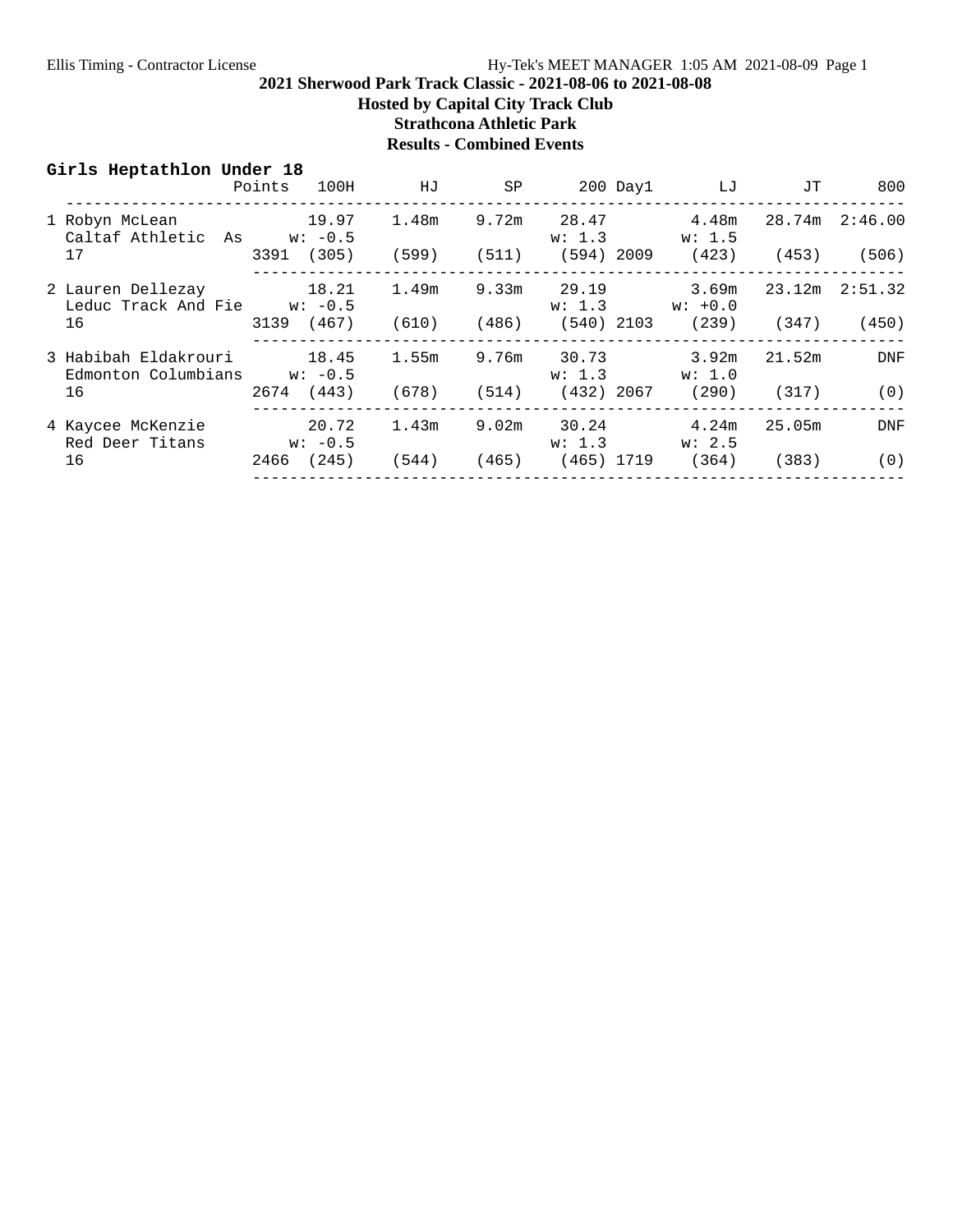**Hosted by Capital City Track Club Strathcona Athletic Park**

## **Results - Combined Events**

## **Boys Decathlon Under 18**

|                          | Points | 100                     | LJ    | SP           | HJ    | $400$ Day $1$ | 110H      | DT     | PV    | JT              | 1500  |
|--------------------------|--------|-------------------------|-------|--------------|-------|---------------|-----------|--------|-------|-----------------|-------|
|                          |        |                         |       |              |       |               |           |        |       |                 |       |
| 1 Tyler Sharpe           |        | 12.08                   |       | 5.91m 12.72m | 1.69m | 52.06         | 18.50     | 35.84m | 2.82m | 44.18m  4:41.68 |       |
| Caltaf Athletic Associat |        | $w: +0.0 \quad w: -1.1$ |       |              |       |               | $w: -3.0$ |        |       |                 |       |
| 17                       | 5655   | (635)                   | (567) | (650)        | (536) | (722) 3110    | (477)     | (581)  | (314) | (503)           | (670) |
|                          |        |                         |       |              |       |               |           |        |       |                 |       |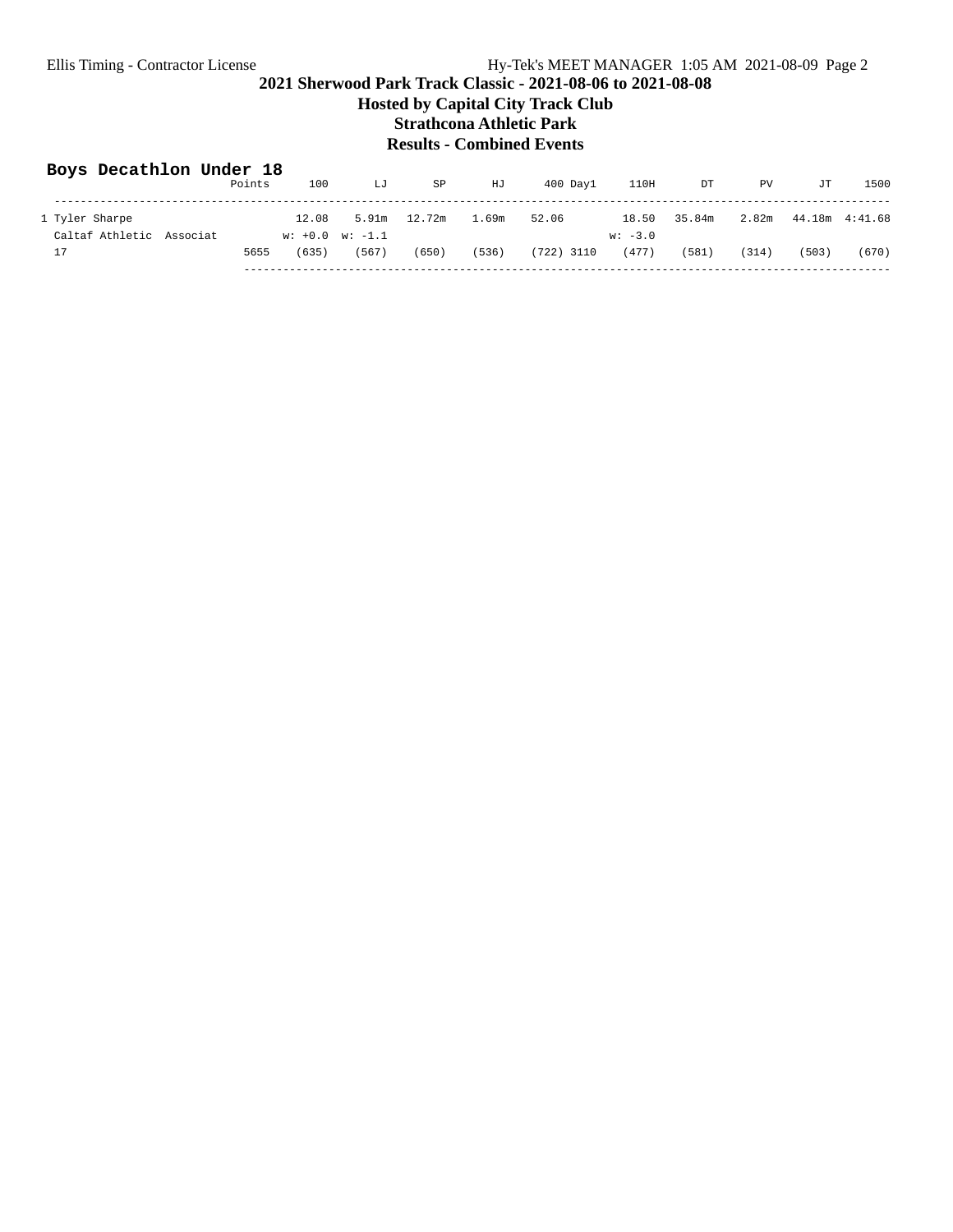## **2021 Sherwood Park Track Classic - 2021-08-06 to 2021-08-08 Hosted by Capital City Track Club Strathcona Athletic Park**

**Results - Combined Events**

| Women Heptathlon Under 20               | Points | 100H               | ΗJ    | SP    | 200 Day1        | LJ              | JТ             | 800   |
|-----------------------------------------|--------|--------------------|-------|-------|-----------------|-----------------|----------------|-------|
| 1 Danae MacKenzie<br>Caltaf Athletic As |        | 17.38<br>$w: -0.5$ | 1.55m | 6.80m | 27.45<br>w: 1.3 | 4.64m<br>w: 1.6 | 17.86m 2:41.35 |       |
| 18                                      | 3499   | (554)              | (678) | (322) | $(675)$ 2229    | (464)           | (249)          | (557) |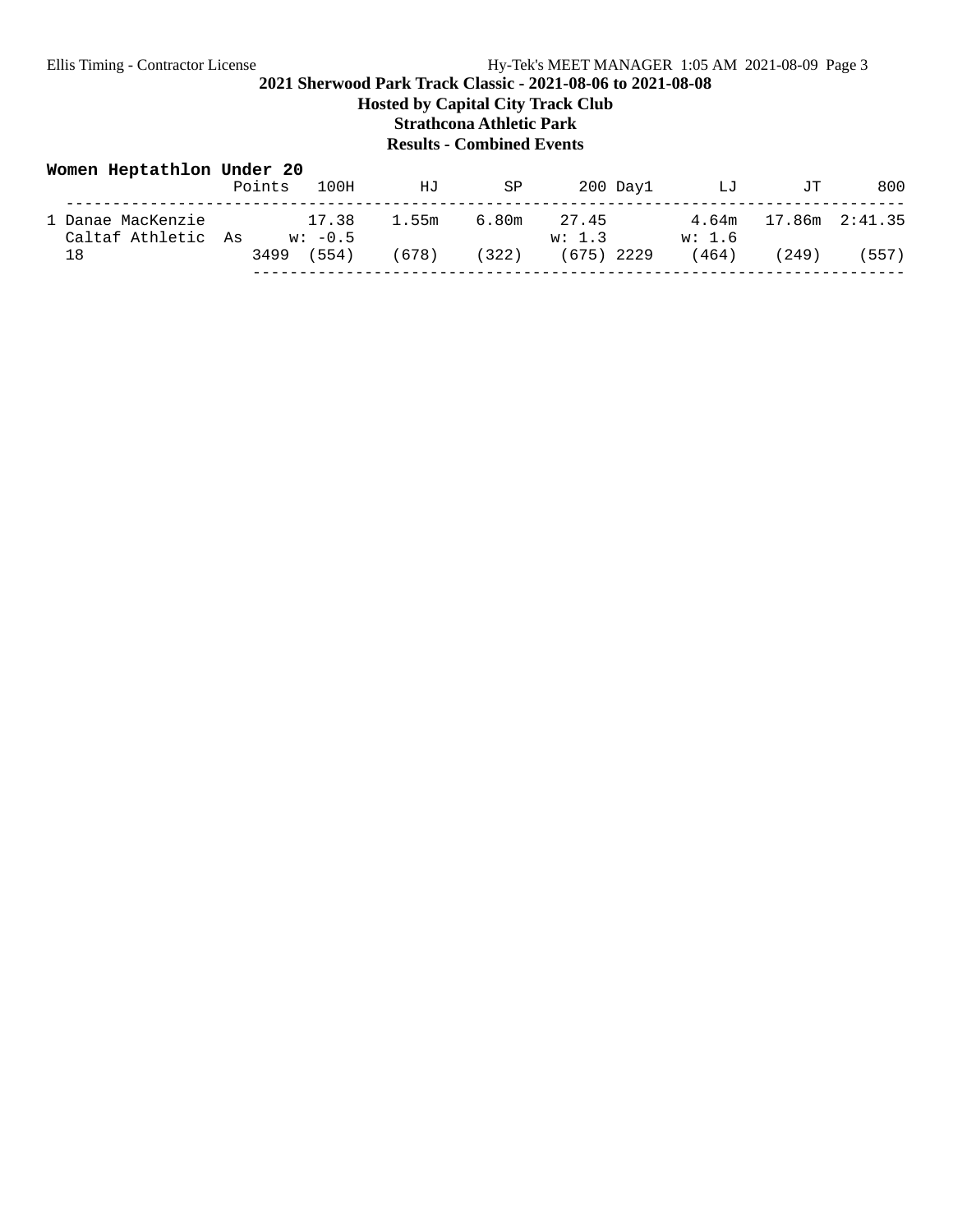## **2021 Sherwood Park Track Classic - 2021-08-06 to 2021-08-08 Hosted by Capital City Track Club Strathcona Athletic Park Results - Combined Events**

| Men Decathlon Under 20 | Points | 100                              | LJ    | SP    | HJ         | $400$ Dav $1$ | 110H       | DT  | PV         | JТ         | 1500       |
|------------------------|--------|----------------------------------|-------|-------|------------|---------------|------------|-----|------------|------------|------------|
| DNF Winston Clarke     |        | 12.32                            | 5.75m | 9.81m | <b>DNS</b> | <b>DNS</b>    | <b>DNS</b> |     | <b>DNS</b> | <b>DNS</b> | <b>DNS</b> |
| Calgary Warriors<br>19 |        | $w: +0.0 \quad w: -0.5$<br>(589) | (533) | (474) | (0)        | (0)           | (0)        | (0) | (0)        | (0)        | (0)        |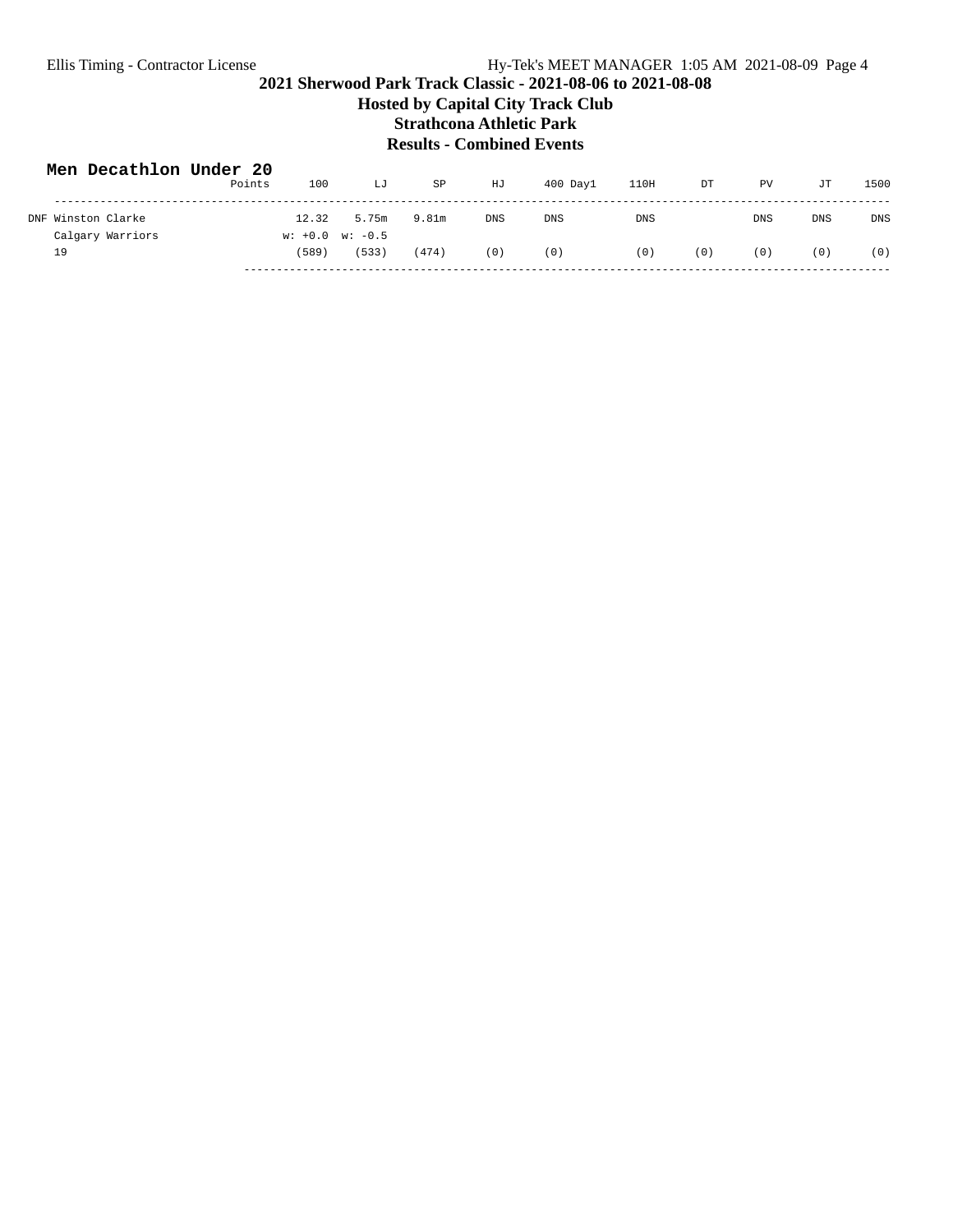## **2021 Sherwood Park Track Classic - 2021-08-06 to 2021-08-08 Hosted by Capital City Track Club Strathcona Athletic Park Results - Combined Events**

| Men Decathlon Senior  | Points | 100<br>LJ           | SP         | HJ         | $400$ Day $1$ | 110H       | DT  | PV         | JT         | 1500       |
|-----------------------|--------|---------------------|------------|------------|---------------|------------|-----|------------|------------|------------|
| DNF Regev Stilman     |        | 13.53<br><b>DNS</b> | <b>DNS</b> | <b>DNS</b> | <b>DNS</b>    | <b>DNS</b> |     | <b>DNS</b> | <b>DNS</b> | <b>DNS</b> |
| Calgary International |        | $w: +0.0$           |            |            |               |            |     |            |            |            |
| 22                    |        | (382)<br>(0)        | (0)        | (0)        | (0)           | (0)        | (0) | (0)        | (0)        | (0)        |
|                       |        |                     |            |            |               |            |     |            |            |            |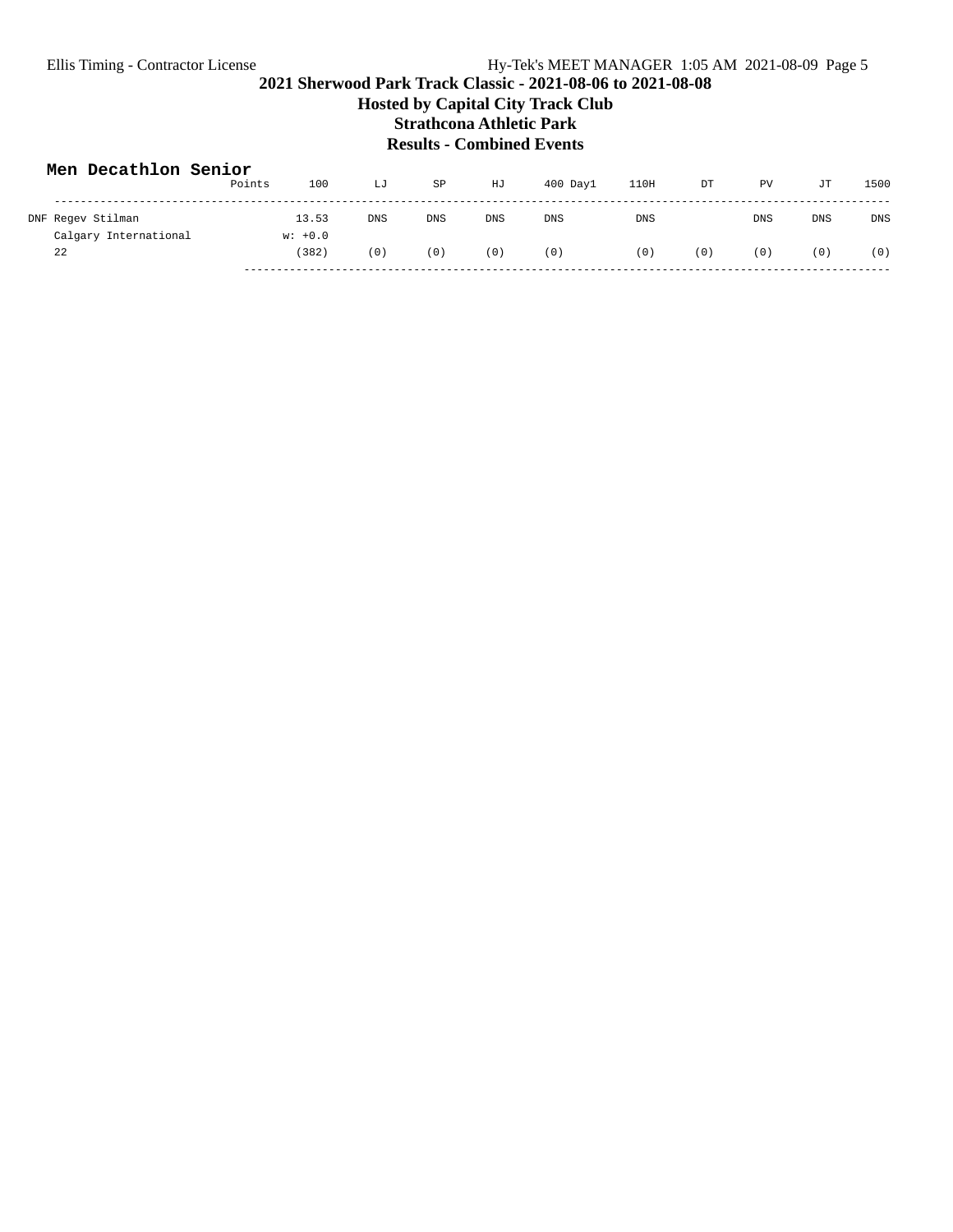## **2021 Sherwood Park Track Classic - 2021-08-06 to 2021-08-08 Hosted by Capital City Track Club Strathcona Athletic Park Results - Combined Events**

| Women Heptathlon Masters 50-59         | Points | 80H                         | ΗJ  | SP  | 200 Day1  | LJ  | JТ  | 800 |
|----------------------------------------|--------|-----------------------------|-----|-----|-----------|-----|-----|-----|
| 1 Lorna Bone<br>Edmonton Masters<br>59 | 119    | 18.53<br>$w: -0.2$<br>(119) | (0) | (0) | $(0)$ 119 | (0) | (0) | (0) |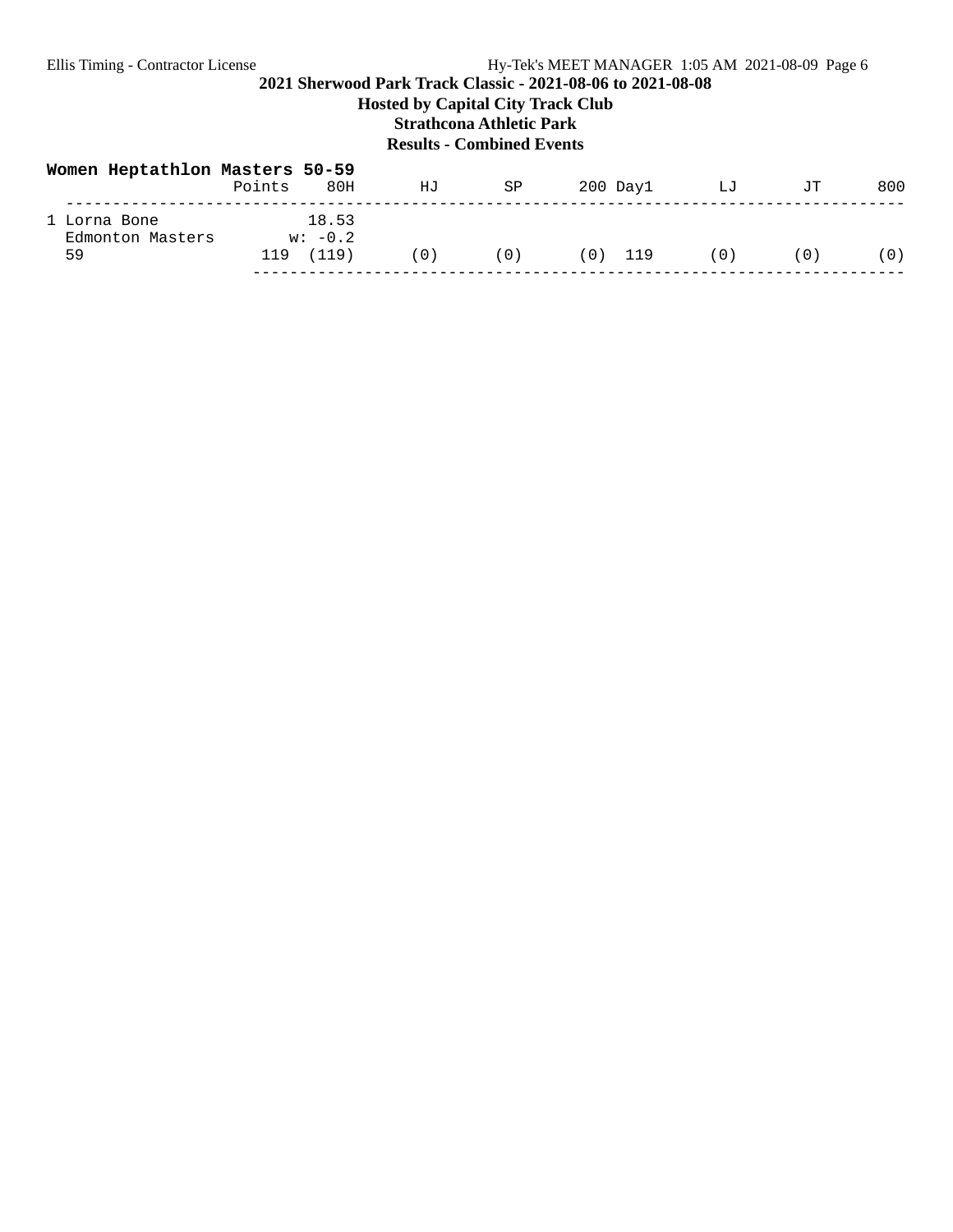**Hosted by Capital City Track Club**

**Strathcona Athletic Park**

# **Results - Combined Events**

| Women Heptathlon Masters 50-59   | Points | 80H                | ΗJ  | SP     | $200$ Day $1$   | LJ              | JT.    | 800     |
|----------------------------------|--------|--------------------|-----|--------|-----------------|-----------------|--------|---------|
| 1 Lorna Bone<br>Edmonton Masters |        | 18.53<br>$w: -0.2$ | ΝH  | 7.30m  | 32.82<br>w: 1.3 | 3.52m<br>w: 1.4 | 17.93m | 3:25.74 |
| Age-Graded Mark:                 |        | 18.62              |     | 10.00m | 27.12           | 4.71m           | 25.96m | 2:50.67 |
| Age-Graded Percent:              |        | 65.62%             |     | 44.22% | 78.7%           | 62.75%          | 35.57% | 66.38%  |
| W59                              | 2996   | 426)               | (0) | (529)  | (702) 1657      | (482)           | (400)  | (457)   |
|                                  |        |                    |     |        |                 |                 |        |         |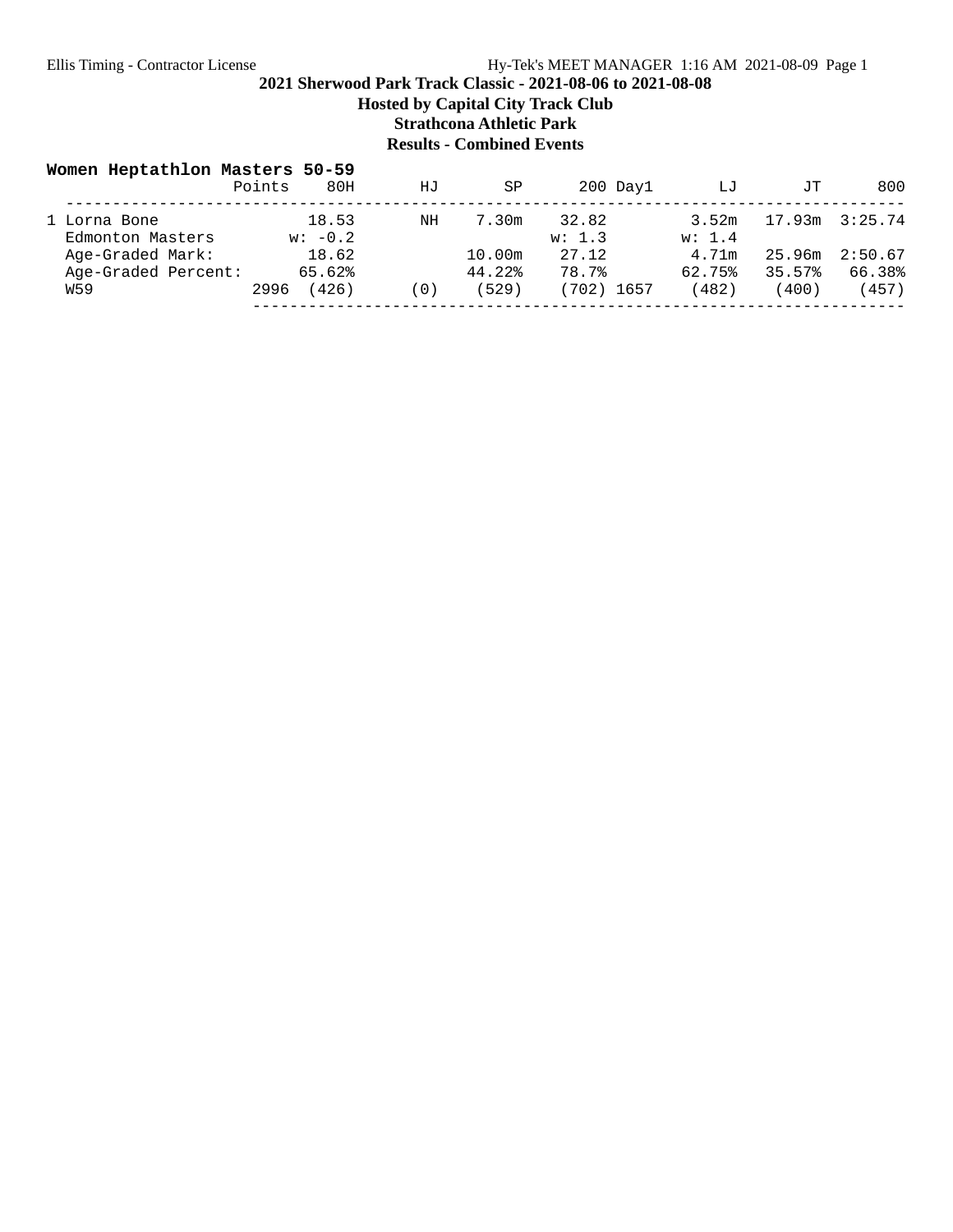**Hosted by Capital City Track Club**

**Strathcona Athletic Park**

# **Results - Combined Events**

### **Men Decathlon Masters 50-59**

|                     | Points | 100       | LJ        | SP     | HJ     | $400$ Day $1$     | 100H      | DT     | PV    | JТ     | 1500               |
|---------------------|--------|-----------|-----------|--------|--------|-------------------|-----------|--------|-------|--------|--------------------|
| 1 Rod Prendergast   |        | 13.49     | 3.59m     | 11.45m |        | $1.35m$ $1:03.31$ | 22.52     | 30.29m | 2.62m |        | 33.47m 5:56.80     |
| Edmonton Masters    |        | $w: +0.0$ | $w: -0.5$ |        |        |                   | $w: -3.3$ |        |       |        |                    |
| Age-Graded Mark:    |        | 12.14     | 4.41m     | 13.42m | 1.56m  | 55.43             | 21.63     | 30.95m | 3.21m |        | $41.09m$ $5:11.53$ |
| Age-Graded Percent: |        | 80.65%    | 49.31%    | 58.03% | 63.98% | 77.92%            | 59.68%    | 41.78% | 52.4% | 41.73% | 66.13%             |
| M50                 | 4683   | (624)     | 274)      | (693)  | (434)  | (582)<br>2607     | (232)     | (483)  | (408) | (458)  | (495)              |
|                     |        |           |           |        |        |                   |           |        |       |        |                    |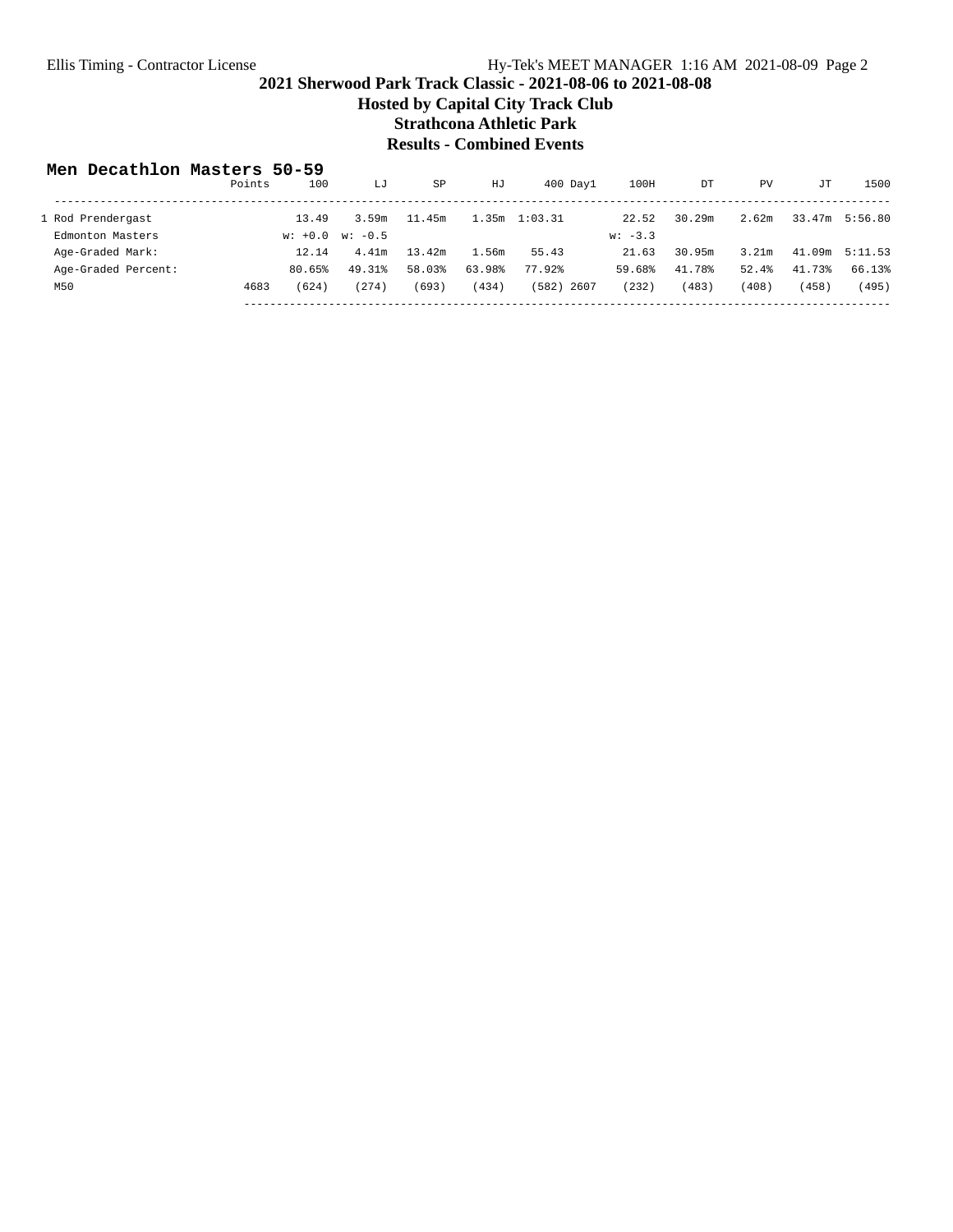# **Hosted by Capital City Track Club**

**Strathcona Athletic Park**

**Individual Rankings - Through Event 402**

## **Female - Individual Scores - 1 Under 10 Division**

| <b>Place Name</b>    |     |           |     |   | Age Team                  | <b>Points</b> |
|----------------------|-----|-----------|-----|---|---------------------------|---------------|
| <b>Sydney Langer</b> |     |           |     | 9 | Capital City Track Club   | 20            |
| 60 Dash              | 10  | Long Jump | 10  |   |                           |               |
| 2 Ornella Dvorovaya  |     |           |     |   | Leduc Track And Field Clu | 17            |
| Long Jump            | - 9 | 60 Dash   | 8   |   |                           |               |
| 2 Marlea Drebert     |     |           |     |   | Leduc Track And Field Clu | 17            |
| 60 Dash              | 9   | Long Jump | - 8 |   |                           |               |
| Sienna Legault       |     |           |     |   | <b>Red Deer Titans</b>    | 14            |
| 60 Dash              |     | Long Jump | -7  |   |                           |               |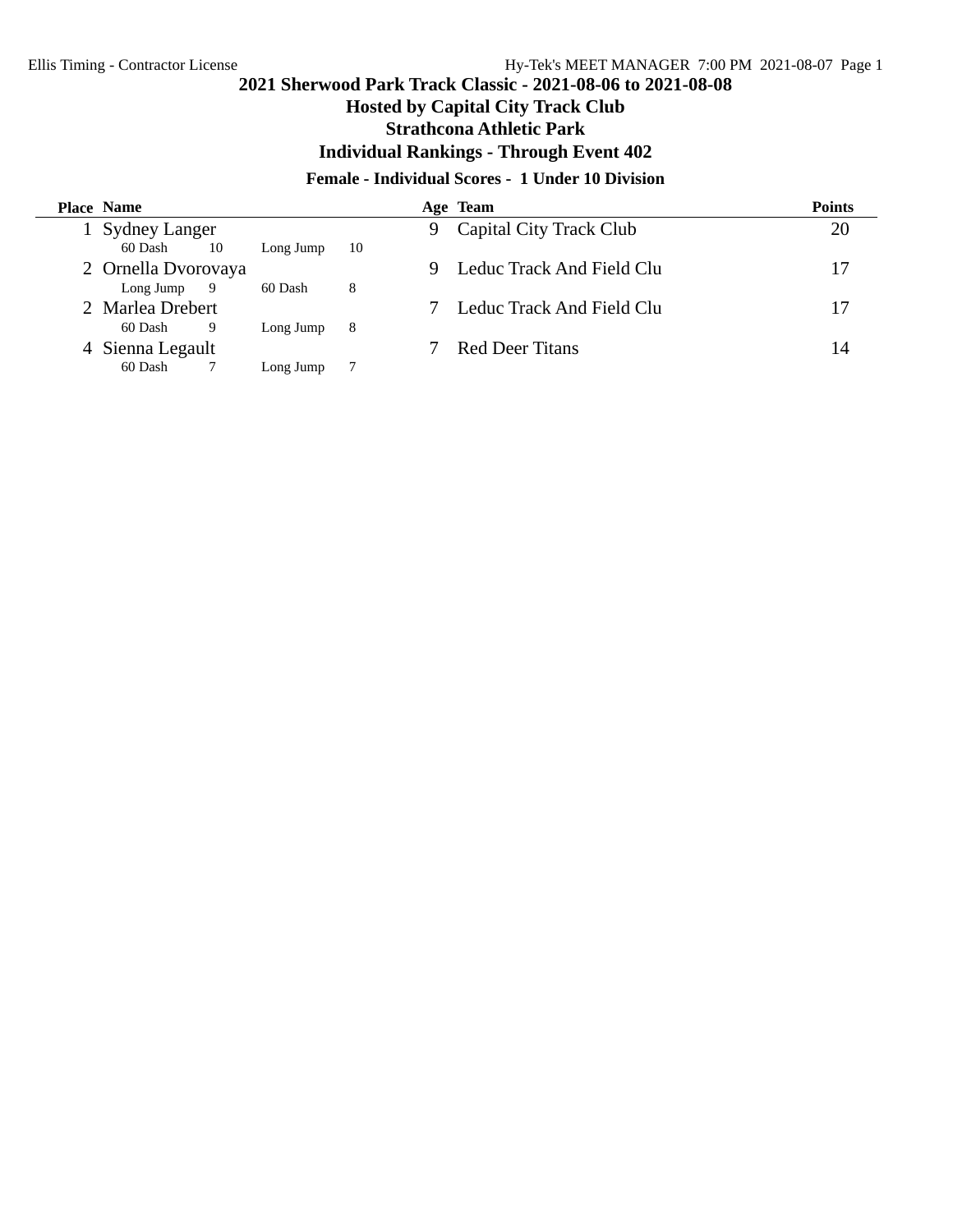# **Hosted by Capital City Track Club**

## **Strathcona Athletic Park**

**Individual Rankings - Through Event 402**

## **Male - Individual Scores - 1 Under 10 Division**

|    | <b>Place Name</b> |    |          |    | Age Team                       | <b>Points</b> |
|----|-------------------|----|----------|----|--------------------------------|---------------|
|    | Nicholas Emberly  |    |          |    | <b>Unattached Alberta</b><br>9 | 30            |
|    | 60 Dash           | 10 | 150 Dash | 10 | Long Jump<br>- 10              |               |
|    | 2 Hudson Feddema  |    |          |    | St. Albert Track & Field       | 24            |
|    | 60 Dash           | 8  | 150 Dash | 8  | Long Jump<br>- 8               |               |
| 3. | Wyatt Hearn       |    |          |    | Leduc Track And Field Clu      | 23            |
|    | Long Jump $9$     |    | 60 Dash  |    | 150 Dash                       |               |
|    | Cadel Bresden     |    |          |    | Unattached Alberta             | 18            |
|    | 60 Dash           |    | 150 Dash | 9  |                                |               |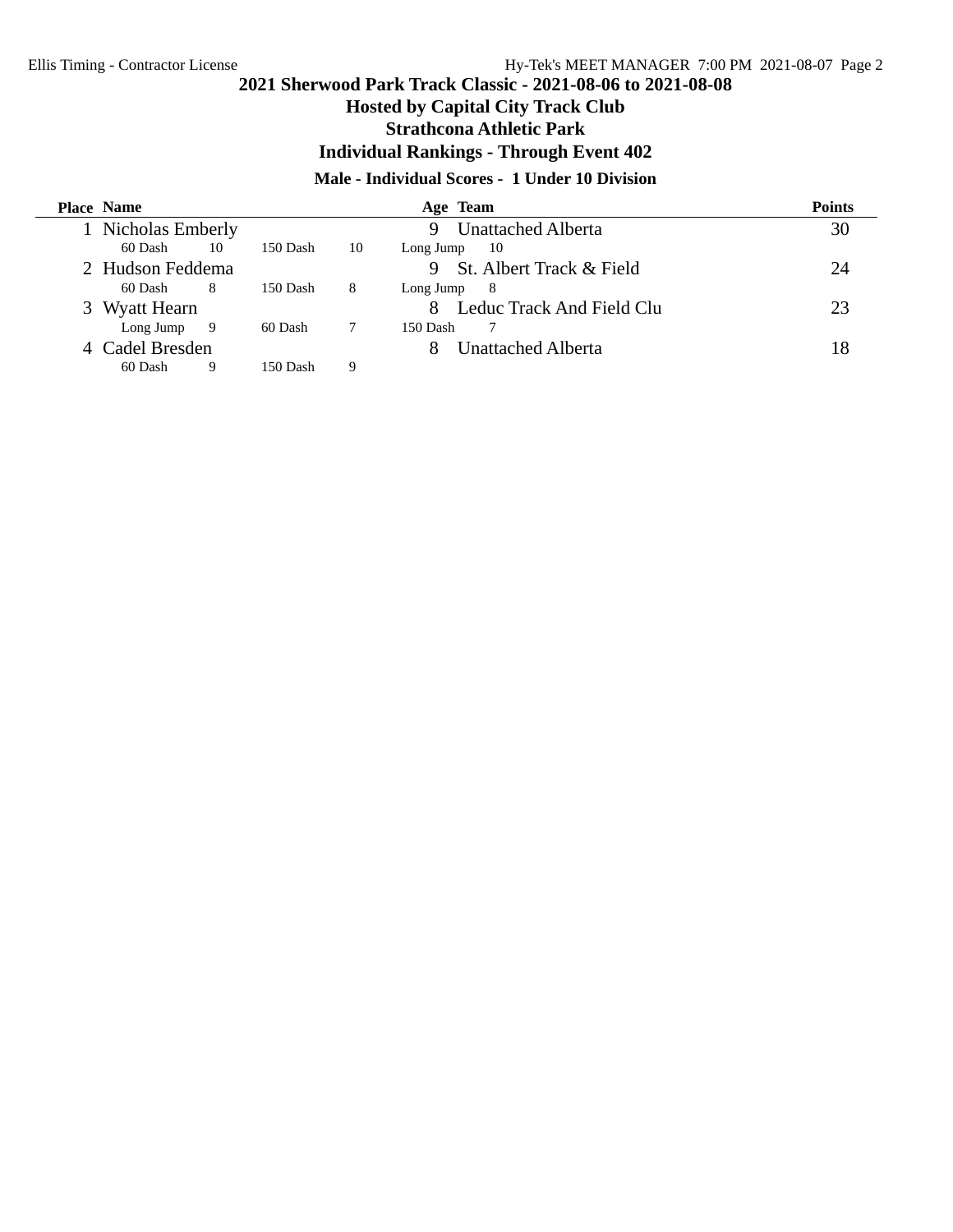# **Hosted by Capital City Track Club**

**Strathcona Athletic Park**

**Individual Rankings - Through Event 402**

## **Female - Individual Scores - 2 Under 12 Division**

|    | <b>Place Name</b>          |                 |    |                 | Age Team |                            |    | <b>Points</b> |
|----|----------------------------|-----------------|----|-----------------|----------|----------------------------|----|---------------|
|    | 1 Maiya Emberly            |                 |    | 11              |          | <b>Unattached Alberta</b>  |    | 40            |
|    | 60 Dash                    | 10<br>150 Dash  | 10 | Long Jump       | 10       | Shot Put                   | 10 |               |
|    | <b>Avery Cooper</b>        |                 |    | 10              |          | St. Albert Track & Field   |    | 35            |
|    | 60 Dash<br>9               | 150 Dash        | 9  | <b>Shot Put</b> | 9        | Long Jump                  | 8  |               |
|    | 3 Maelle Drebert           |                 |    | 10              |          | Leduc Track And Field Clu  |    | 29            |
|    | Long Jump<br>- 9           | <b>Shot Put</b> | 8  | 150 Dash        | 7        | 60 Dash                    | 5  |               |
|    | 4 Sydney Shaver            |                 |    | 11              |          | <b>Edmonton Columbians</b> |    | 28            |
|    | 150 Dash<br>8              | Long Jump       | 7  | <b>Shot Put</b> | 7        | 60 Dash                    | 6  |               |
|    | 5 Grace Wright             |                 |    | 11              |          | <b>Red Deer Titans</b>     |    | 24            |
|    | 60 Dash<br>-8              | <b>Shot Put</b> | 6  | 150 Dash        | 5        | Long Jump                  | 5  |               |
| 6  | Maren Ushko                |                 |    | 10              |          | <b>Edmonton Harriers</b>   |    | 16            |
|    | 150 Dash<br>6              | Long Jump       | 6  | 60 Dash         | 4        |                            |    |               |
|    | Azalia Heslinga            |                 |    | 10              |          | Capital City Track Club    |    | 14            |
|    | 150 Dash<br>$\overline{4}$ | Long Jump       | 4  | 60 Dash         | 3        | Shot Put                   | 3  |               |
|    | Emeri Carlson              |                 |    | 10              |          | Capital City Track Club    |    | 9             |
|    | Shot Put<br>5              | 60 Dash         | 2  | Long Jump       | 2        |                            |    |               |
| 8  | <b>Emsley Hutchinson</b>   |                 |    | 11              |          | Capital City Track Club    |    | 9             |
|    | 150 Dash                   | 3<br>Long Jump  | 3  | <b>Shot Put</b> | 2        | 60 Dash                    |    |               |
| 10 | Violet Zakordonski         |                 |    | 11              |          | Capital City Track Club    |    | 8             |
|    | 60 Dash<br>7               | Long Jump       | -1 |                 |          |                            |    |               |
| 10 | Susanna Boiciuc            |                 |    | 10              |          | <b>Edmonton Columbians</b> |    | 8             |
|    | <b>Shot Put</b>            | 150 Dash<br>4   | 2  | 60 Dash         | 1        | Long Jump                  |    |               |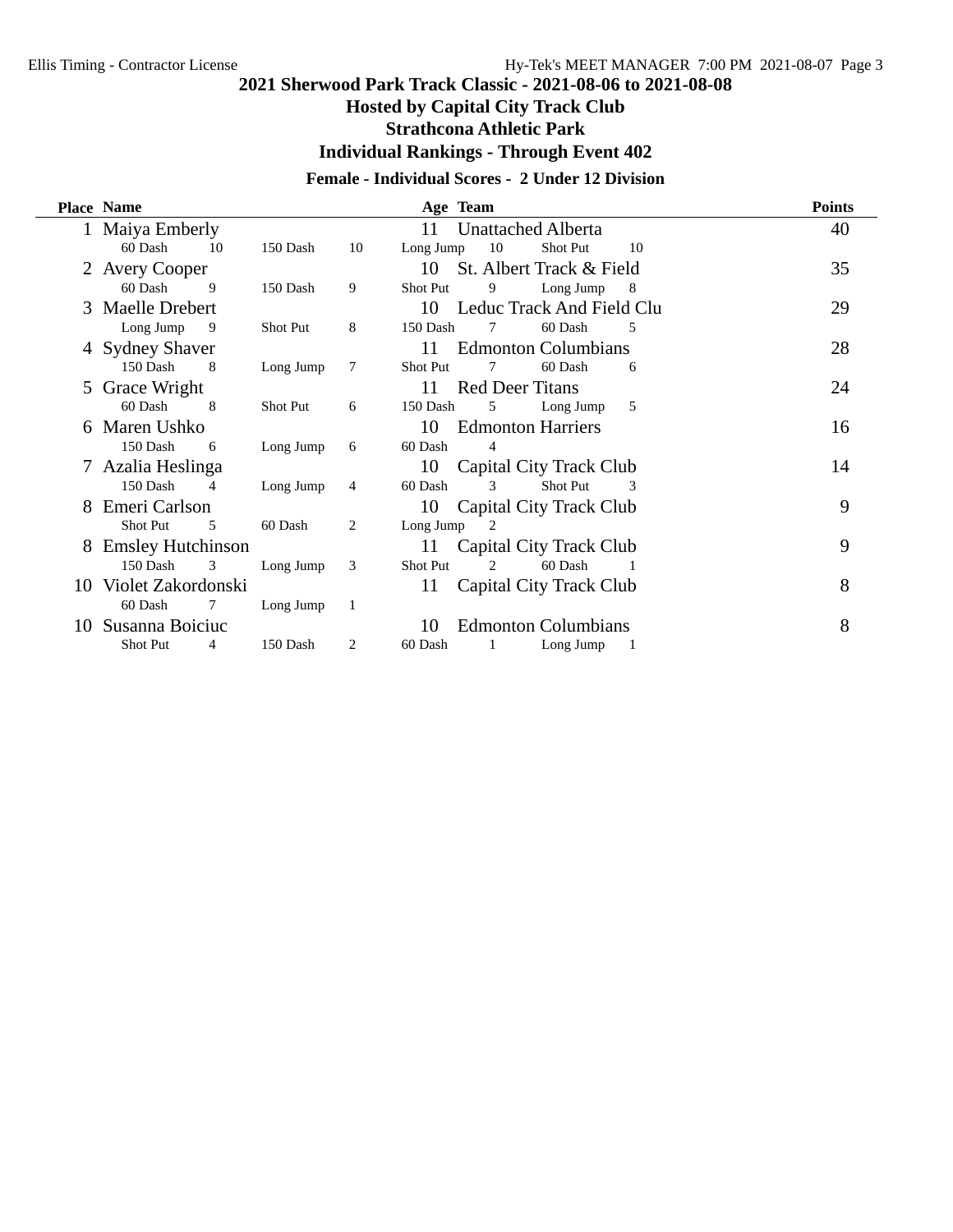# **Hosted by Capital City Track Club**

**Strathcona Athletic Park**

**Individual Rankings - Through Event 402**

# **Male - Individual Scores - 2 Under 12 Division**

| <b>Place Name</b>  |    |                 |    |           | Age Team |                                 | <b>Points</b> |
|--------------------|----|-----------------|----|-----------|----------|---------------------------------|---------------|
| Carter Hearn       |    |                 |    | 11        |          | Leduc Track And Field Clu       | 34            |
| <b>Shot Put</b>    | 10 | 150 Dash        | 9  | 60 Dash   | 8        | Long Jump<br>- 7                |               |
| 2 Benjamin Boiciuc |    |                 |    | 11        |          | <b>Edmonton Columbians</b>      | 32            |
| 150 Dash           | 10 | <b>Shot Put</b> | 9  | 60 Dash   |          | Long Jump<br>-6                 |               |
| 2 Ayotobi Omoyayi  |    |                 |    | 10        |          | Leduc Track And Field Clu       | 32            |
| 60 Dash            | 9  | 150 Dash        | 8  | Long Jump | - 8      | <b>Shot Put</b>                 |               |
| Michael Basaraba   |    |                 |    | 10        |          | <b>Edmonton Columbians</b>      | 24            |
| Shot Put           | -8 | 60 Dash         | 6  | 150 Dash  | 6        | Long Jump<br>- 4                |               |
| 5 Finn Perrin      |    |                 |    | 11        |          | Edmonton Olympic Club           | 20            |
| 60 Dash            | 10 | Long Jump       | 10 |           |          |                                 |               |
| 5 Kyle Sawatzky    |    |                 |    | 11        |          | <b>Edmonton Thunder</b>         | 20            |
| Long Jump          | 9  | 150 Dash        | 7  | 60 Dash   | 4        |                                 |               |
| Kirby Read         |    |                 |    | 10        |          | <b>Caltaf Athletic Associat</b> | 10            |
| 60 Dash            | 5  | Long Jump       | 5  |           |          |                                 |               |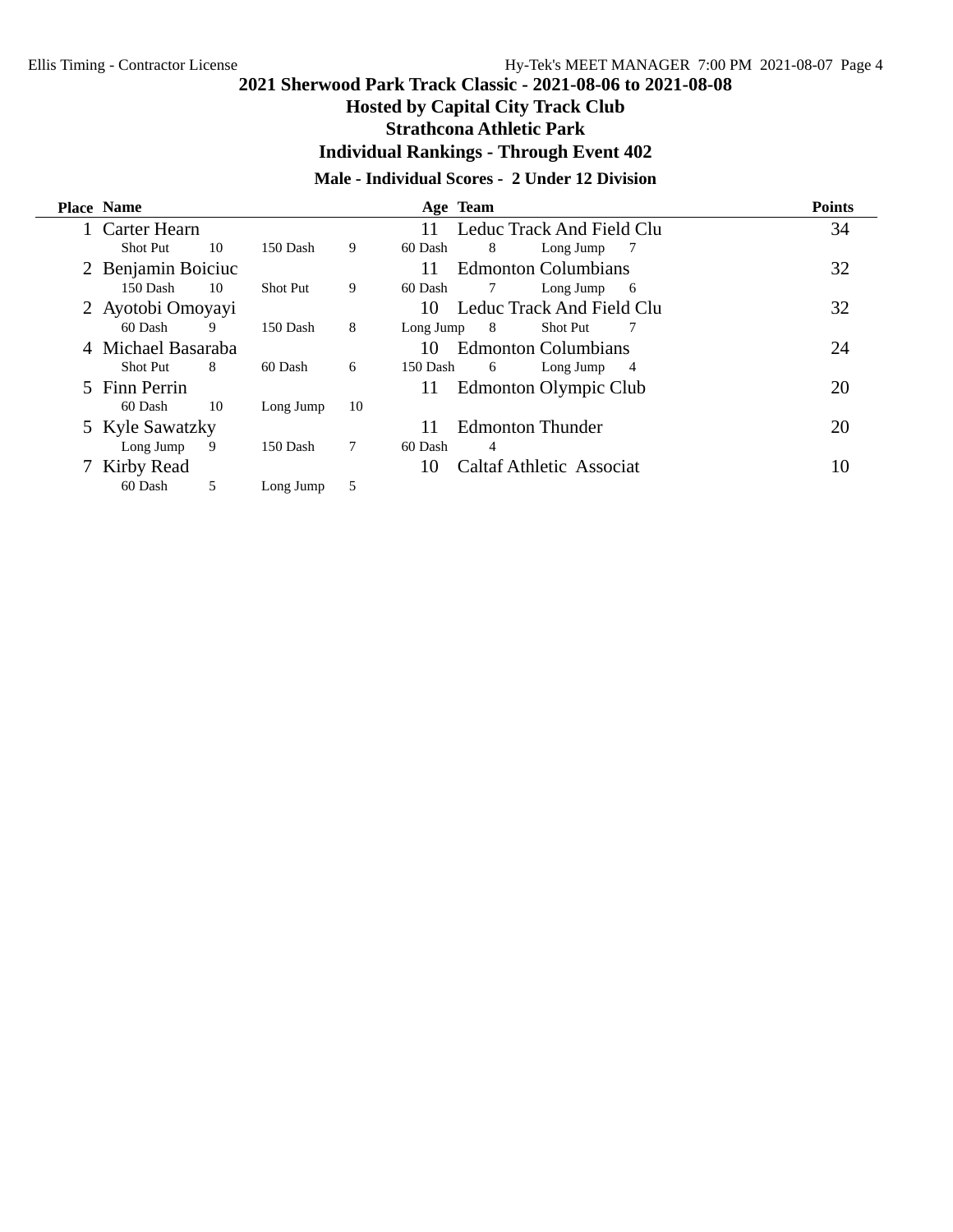# **Hosted by Capital City Track Club**

**Strathcona Athletic Park**

**Individual Rankings - Through Event 402**

# **Female - Individual Scores - 3 Under 14 Division**

|    | <b>Place Name</b>                 |            |              | Age Team                                   | <b>Points</b> |
|----|-----------------------------------|------------|--------------|--------------------------------------------|---------------|
|    | 1 Sadie Snyder                    |            |              | 13<br><b>Caltaf Athletic Associat</b>      | 30            |
|    | 80 Hurdles<br>10                  | 80 Dash    | 9            | High Jump<br>6<br>Discus Throw 5           |               |
|    | 2 Mfonma Idiong                   |            |              | <b>Split City Sonics</b><br>12             | 20            |
|    | 80 Dash<br>10                     | High Jump  | 10           |                                            |               |
|    | Jasmine Kohlman                   |            |              | 12<br><b>Split City Sonics</b>             | 19            |
|    | High Jump<br>9                    | 80 Hurdles | 8            | 80 Dash<br>Discus Throw 1                  |               |
|    | 4 Andrea Jacob                    |            |              | Leduc Track And Field Clu<br>13            | 17            |
|    | 80 Hurdles<br>7                   | High Jump  | 7            | 80 Dash<br>3<br>Leduc Track And Field Clu  |               |
|    | 4 Abiola Omoyayi<br>80 Dash<br>8  | 80 Hurdles | 6            | 12<br>Discus Throw 2<br>High Jump<br>-1    | 17            |
|    | 4 Alexa Scott                     |            |              | <b>Calgary Warriors</b><br>13              | 17            |
|    | Discus Throw 10                   | 80 Dash    | 4.5          | High Jump<br>1.5<br>80 Hurdles<br>-1       |               |
|    | 7 Julia Hooper                    |            |              | 13<br>Cochrane Endurance Project           | 16            |
|    | High Jump<br>8                    | 80 Dash    | 6            | 80 Hurdles<br>Discus Throw 1<br>1          |               |
|    | 8 Brianna Cathcart                |            |              | Leduc Track And Field Clu<br>13            | 14            |
|    | 80 Dash<br>7                      | 80 Hurdles | 5            | High Jump<br>Discus Throw 1<br>1           |               |
|    | 9 Aryonnah Knee                   |            |              | Leduc Track And Field Clu<br>12            | 12.50         |
|    | 80 Hurdles<br>9                   | High Jump  | 1.5          | 80 Dash<br>Discus Throw 1<br>1             |               |
|    | 10 Gabriella Jorgensen            |            |              | 13<br><b>Calgary Warriors</b>              | 12            |
|    | Discus Throw 9                    | 80 Dash    | 1            | 80 Hurdles<br>High Jump<br>1<br>-1         |               |
|    | 11 Isobel Johnson                 |            |              | <b>Capital City Track Club</b><br>12       | 10            |
|    | Discus Throw 8                    | 80 Dash    | 2            |                                            |               |
|    | 12 Eleni Arvanitis                |            |              | 12<br>Calgary Warriors                     | 9             |
|    | Discus Throw 6                    | 80 Dash    | $\mathbf{1}$ | 80 Hurdles<br>High Jump<br>$\mathbf{1}$    |               |
|    | 12 Nayeli Sarkar                  |            |              | <b>Edmonton Thunder</b><br>13              | 9             |
|    | Discus Throw 7                    | 80 Hurdles | 1            | High Jump<br>-1                            |               |
|    | 14 Nayana Martins                 |            |              | 13<br>Capital City Track Club              | 8.50          |
|    | 80 Dash<br>4.5                    | 80 Hurdles | 2            | Discus Throw 1<br>High Jump                |               |
|    | 15 Elaina Tetteh-Wayoe            |            |              | Capital City Track Club<br>13              | 8             |
|    | 80 Hurdles<br>4                   | High Jump  | 4            |                                            |               |
|    | 16 Finnley Mailloux               |            |              | 13<br>Capital City Track Club              | 7             |
|    | High Jump<br>$\overline{4}$       | 80 Hurdles | 3            |                                            |               |
| 17 | Gabrielle Gauvin                  |            |              | 13<br><b>Calgary Warriors</b>              | 6             |
|    | Discus Throw 4                    | 80 Dash    | 1            | 80 Hurdles<br>1                            |               |
|    | 18 Vioreaka Boiciuc               |            |              | <b>Edmonton Columbians</b><br>13           | 5             |
|    | Discus Throw 3                    | 80 Dash    | 1            | High Jump                                  |               |
|    | 19 Hannah Hoven                   |            |              | 13<br>Capital City Track Club              | 4             |
|    | High Jump<br>4                    |            |              |                                            |               |
|    | 20 Mila Ushko<br>80 Dash<br>1     |            |              | <b>Edmonton Harriers</b><br>12             | 3             |
|    |                                   | 80 Hurdles | 1            | High Jump<br>12<br><b>Edmonton Thunder</b> | 2             |
|    | 21 Maryn Shesky<br>80 Dash<br>- 1 | 80 Hurdles | 1            |                                            |               |
|    | 22 Bianka Langer                  |            |              | Capital City Track Club<br>13              |               |
|    | 80 Dash<br>$\overline{1}$         |            |              |                                            |               |
|    | 22 Lilly Feddema                  |            |              | St. Albert Track & Field<br>13             |               |
|    | 80 Dash<br>-1                     |            |              |                                            |               |
|    | 22 Amelia Kohl                    |            |              | <b>Edmonton Thunder</b><br>12              | 1             |
|    | 80 Dash<br>1                      |            |              |                                            |               |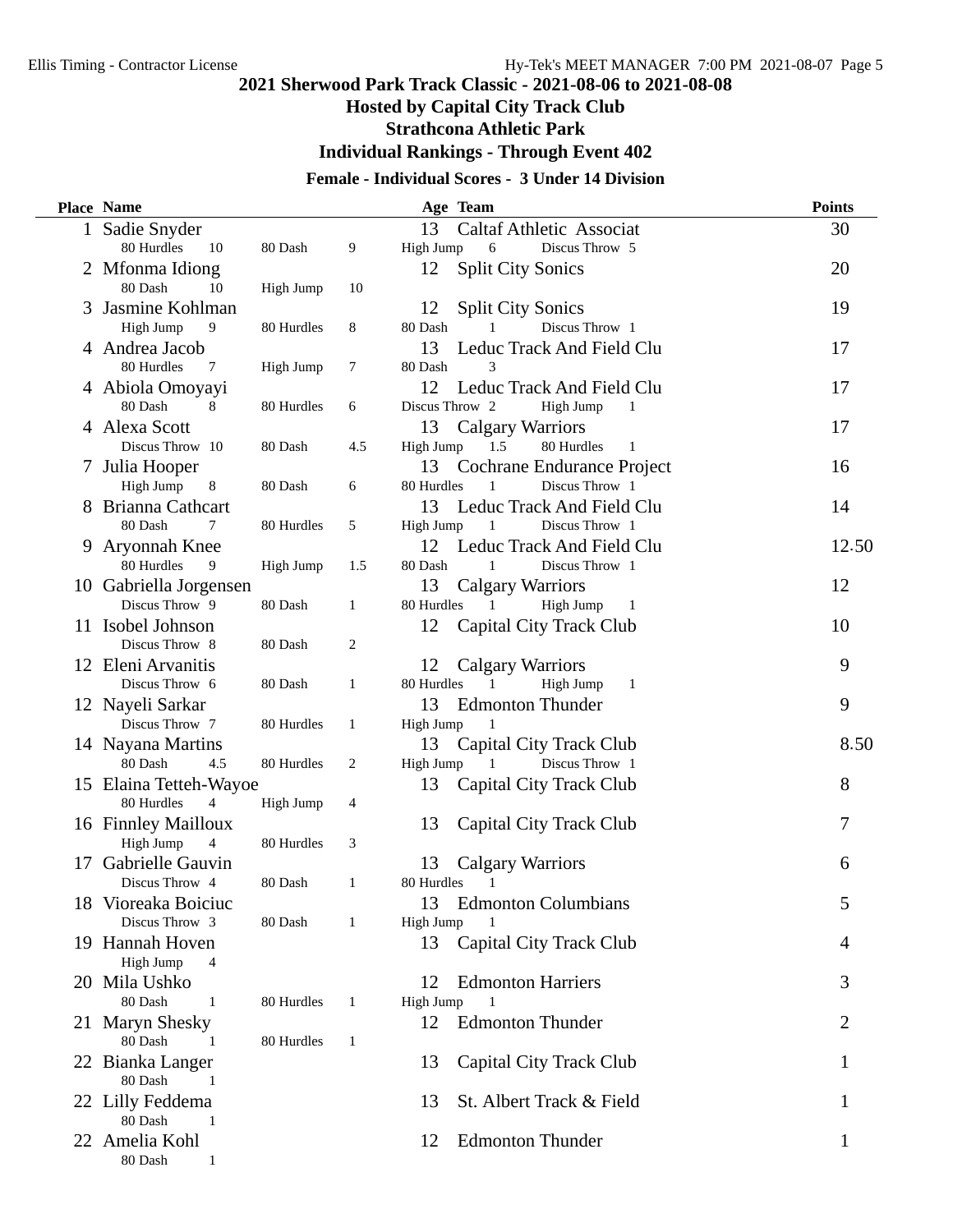# **Hosted by Capital City Track Club**

**Strathcona Athletic Park**

**Individual Rankings - Through Event 402**

# **Male - Individual Scores - 3 Under 14 Division**

|   | <b>Place Name</b>            |            |     | Age Team                              | <b>Points</b> |
|---|------------------------------|------------|-----|---------------------------------------|---------------|
|   | Ephrem Fischer               |            |     | 13<br><b>Caltaf Athletic Associat</b> | 40            |
|   | 80 Dash<br>10                | 80 Hurdles | 10  | Discus Throw 10<br>High Jump<br>10    |               |
|   | 2 Joel Thorpe                |            |     | Leduc Track And Field Clu<br>13       | 35            |
|   | 80 Dash<br>9                 | 80 Hurdles | 9   | Discus Throw 9<br>High Jump<br>8      |               |
|   | 3 Micah Brown                |            |     | 13<br>Leduc Track And Field Clu       | 30            |
|   | High Jump<br>9               | 80 Hurdles | 8   | Discus Throw 7<br>80 Dash<br>6        |               |
|   | 4 Grayson Shaw               |            |     | 13<br>Caltaf Athletic Associat        | 23            |
|   | 80 Hurdles                   | High Jump  | 7   | Discus Throw 5<br>80 Dash<br>4        |               |
|   | 5 Colton Sutherland          |            |     | Passtrak<br>12                        | 16.50         |
|   | Discus Throw 6               | 80 Hurdles | 5   | High Jump<br>3.5<br>80 Dash<br>2      |               |
|   | <b>Blake Drebert</b>         |            |     | 12 Leduc Track And Field Clu          | 15            |
|   | 80 Hurdles<br>6              | High Jump  | 5   | Discus Throw 3<br>80 Dash             |               |
|   | 7 Zachary Topolnisky         |            |     | 13<br>Capital City Track Club         | 13            |
|   | 80 Dash<br>7                 | High Jump  | 6   |                                       |               |
| 8 | Ti Boussombo<br>80 Dash<br>8 |            |     | 13<br>Edmonton Olympic Club           | 8             |
|   | Ethan Johnstone              |            |     | <b>Caltaf Athletic Associat</b><br>13 | 8             |
|   | Discus Throw 8               |            |     |                                       |               |
|   | 10 Daniel Trujillo           |            |     | <b>Edmonton Columbians</b><br>12      | 7.50          |
|   | Discus Throw 4               | High Jump  | 3.5 |                                       |               |
|   | 11 Ty Secker                 |            |     | <b>Edmonton Thunder</b><br>13         | 5             |
|   | 80 Dash<br>5                 |            |     |                                       |               |
|   | 12 Mateo Russell             |            |     | <b>Calgary Spartans</b><br>12         | 3             |
|   | 80 Dash<br>3                 |            |     |                                       |               |
|   | 13 Matthew Delpeche          |            |     | <b>Unattached Alberta</b><br>12       |               |
|   | 80 Dash<br>1                 |            |     |                                       |               |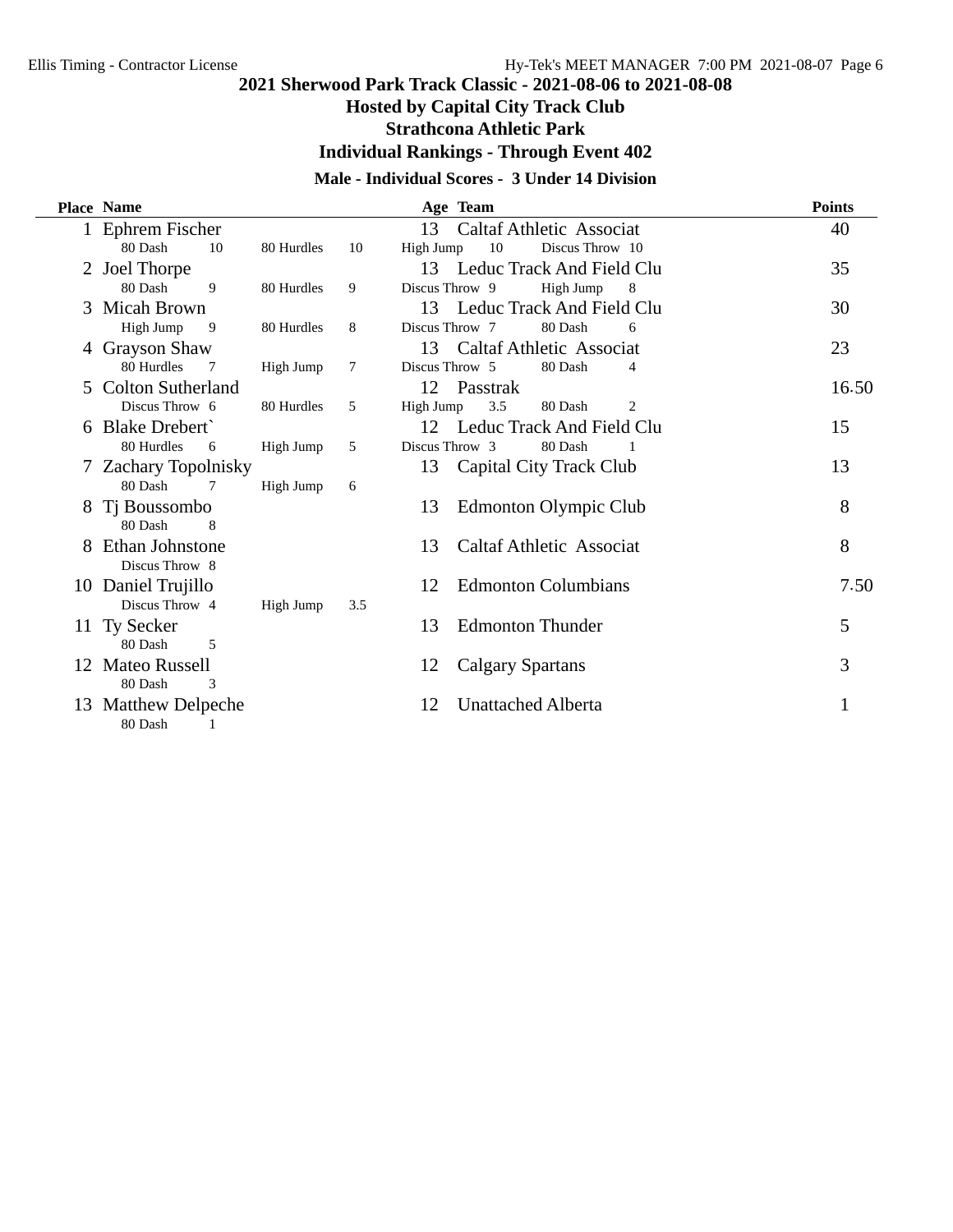# **Hosted by Capital City Track Club**

## **Strathcona Athletic Park**

**Individual Rankings - Through Event 404**

## **Female - Individual Scores - 1 Under 10 Division**

| <b>Place Name</b>   |    |          |   | Age Team        |                           | <b>Points</b> |
|---------------------|----|----------|---|-----------------|---------------------------|---------------|
| Marlea Drebert      |    |          |   |                 | Leduc Track And Field Clu | 28            |
| 600 Run             | 10 | 100 Dash | 9 | <b>Shot Put</b> | 9                         |               |
| 2 Ornella Dvorovaya |    |          |   |                 | Leduc Track And Field Clu | 27            |
| Shot Put            | 10 | 600 Run  | 9 | 100 Dash        | 8                         |               |
| 3 Sydney Langer     |    |          |   | 9               | Capital City Track Club   | 10            |
| 100 Dash            | 10 |          |   |                 |                           |               |
| Sienna Legault      |    |          |   |                 | Red Deer Titans           | 8             |
| Shot Put            | 8  |          |   |                 |                           |               |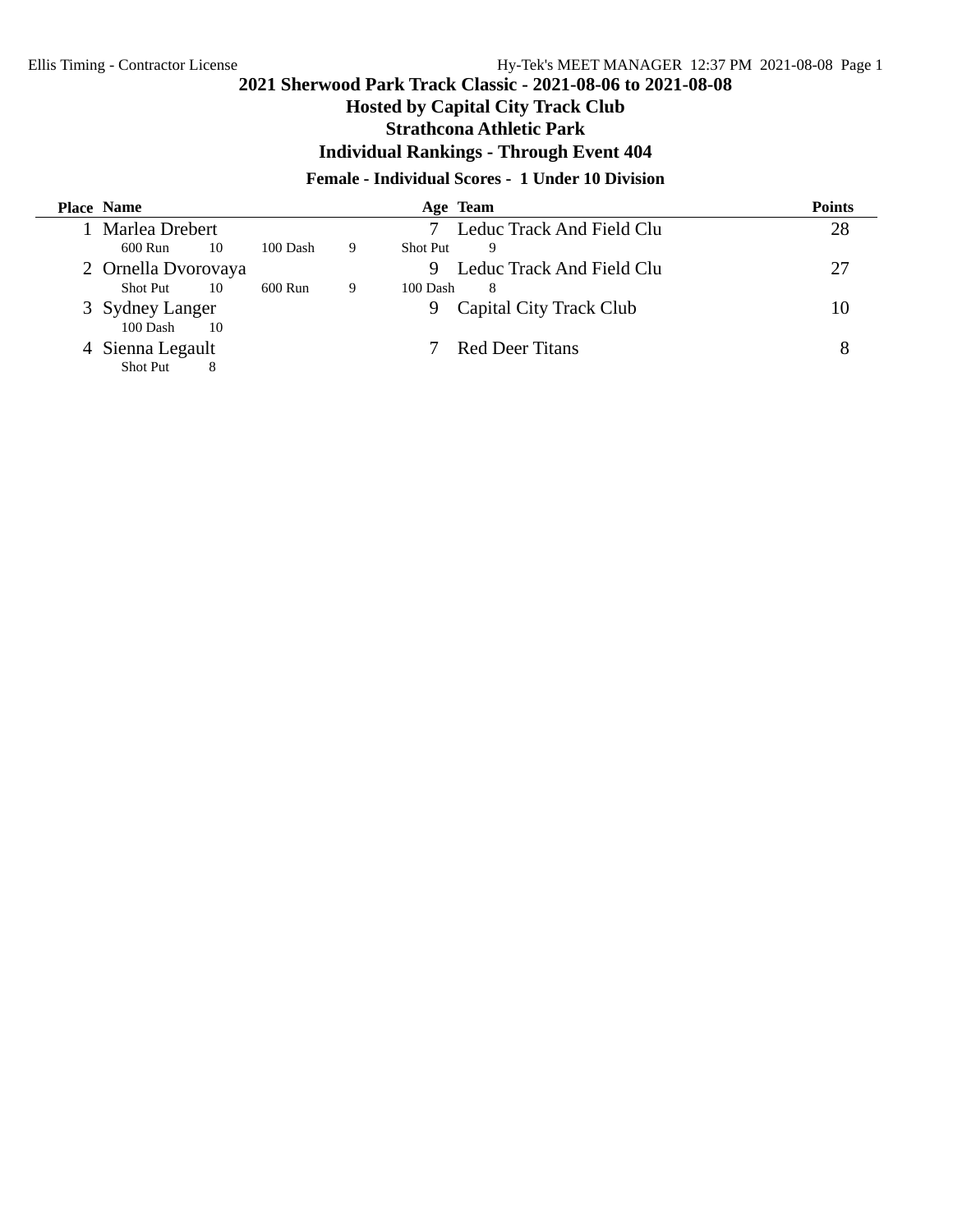÷.

# **2021 Sherwood Park Track Classic - 2021-08-06 to 2021-08-08**

# **Hosted by Capital City Track Club**

**Strathcona Athletic Park**

**Individual Rankings - Through Event 404**

## **Male - Individual Scores - 1 Under 10 Division**

| <b>Place Name</b> |    |          |    |         | Age Team                   | <b>Points</b> |
|-------------------|----|----------|----|---------|----------------------------|---------------|
| Hudson Feddema    |    |          |    |         | 9 St. Albert Track & Field | 28            |
| <b>Shot Put</b>   | 10 | 100 Dash |    | 600 Run | Q                          |               |
| 2 Cadel Bresden   |    |          |    |         | Unattached Alberta         | 20            |
| 100 Dash          | 10 | 600 Run  | 10 |         |                            |               |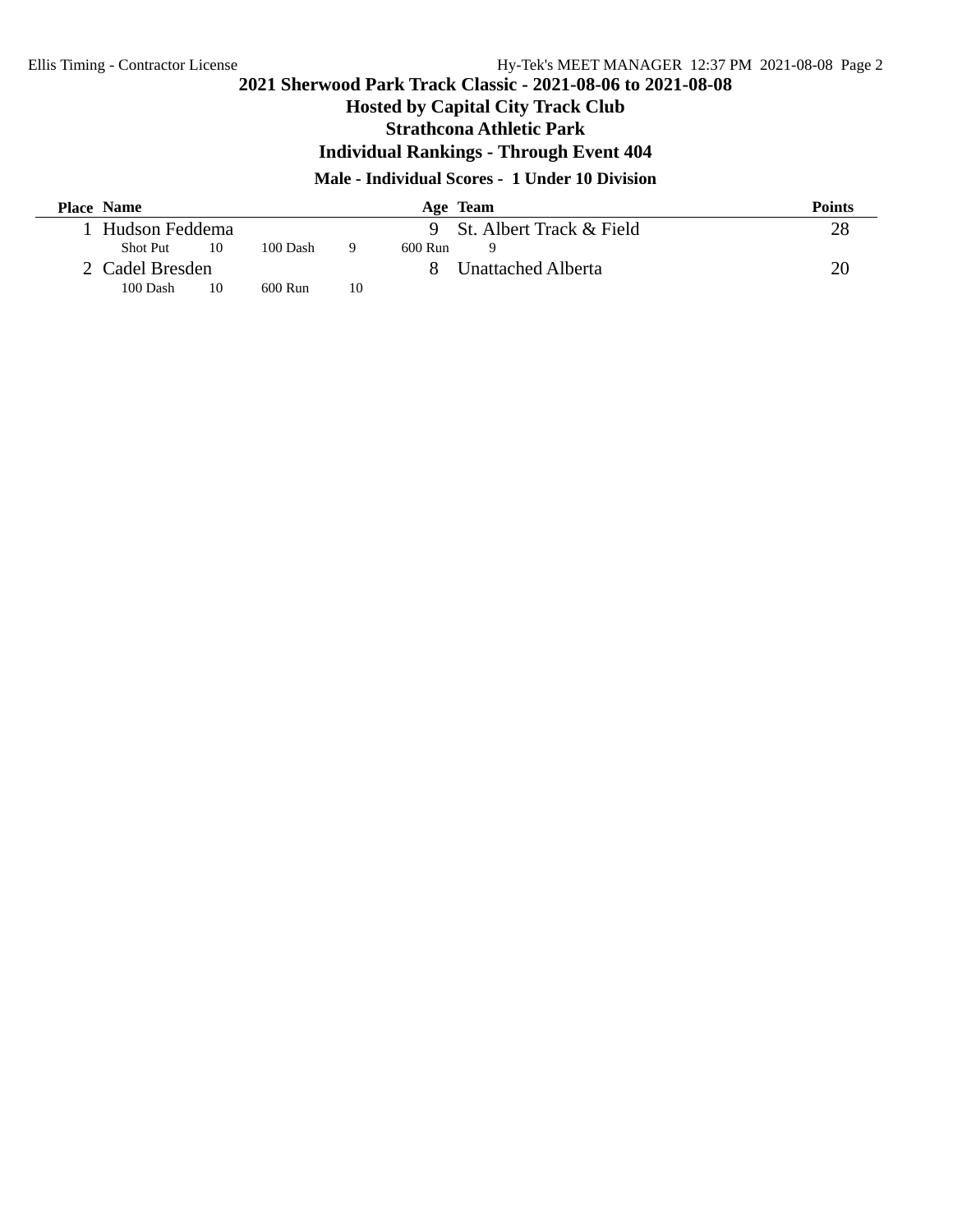# **Hosted by Capital City Track Club**

## **Strathcona Athletic Park**

**Individual Rankings - Through Event 404**

## **Female - Individual Scores - 2 Under 12 Division**

|   | <b>Place Name</b>   |    |                 |    |                | Age Team        |                            |    | <b>Points</b> |
|---|---------------------|----|-----------------|----|----------------|-----------------|----------------------------|----|---------------|
|   | <b>Avery Cooper</b> |    |                 |    | 10             |                 | St. Albert Track & Field   |    | 37            |
|   | 100 Dash            | 10 | High Jump       | 10 | Discus Throw 9 |                 | 600 Run                    | 8  |               |
|   | 2 Maelle Drebert    |    |                 |    | 10.            |                 | Leduc Track And Field Clu  |    | 35            |
|   | 600 Run             | 10 | Discus Throw 10 |    | 100 Dash       | 8               | High Jump                  | -7 |               |
|   | 3 Grace Wright      |    |                 |    | 11             | Red Deer Titans |                            |    | 32            |
|   | 100 Dash            | 9  | High Jump       | 9  | Discus Throw 8 |                 | 600 Run                    | 6  |               |
|   | Gabriella Seiler    |    |                 |    |                |                 | Leduc Track And Field Clu  |    | 31            |
|   | 600 Run             | 9  | High Jump       | 8  | 100 Dash       | 7               | Discus Throw 7             |    |               |
|   | 5 Susanna Boiciuc   |    |                 |    | 10             |                 | <b>Edmonton Columbians</b> |    | 23            |
|   | 600 Run             |    | High Jump       | 6  | Discus Throw 6 |                 | 100 Dash                   | 4  |               |
| 6 | Violet Zakordonski  |    |                 |    | 11             |                 | Capital City Track Club    |    | 6             |
|   | 100 Dash            | 6  |                 |    |                |                 |                            |    |               |
|   | Azalia Heslinga     |    |                 |    | 10             |                 | Capital City Track Club    |    |               |
|   | 100 Dash            |    |                 |    |                |                 |                            |    |               |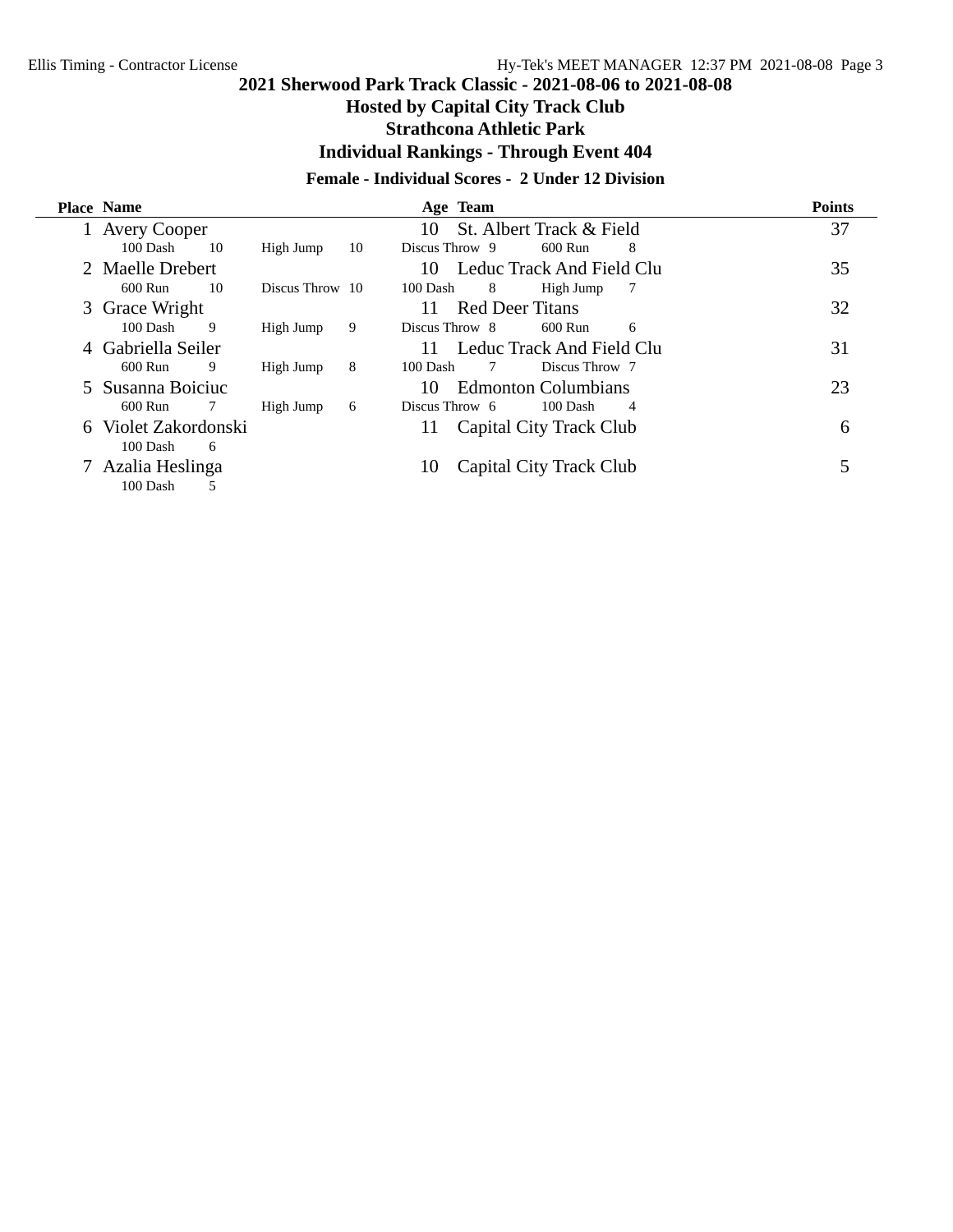# **Hosted by Capital City Track Club**

**Strathcona Athletic Park**

**Individual Rankings - Through Event 404**

## **Male - Individual Scores - 2 Under 12 Division**

| <b>Place Name</b> |    |           |                 | Age Team                         | <b>Points</b> |
|-------------------|----|-----------|-----------------|----------------------------------|---------------|
| Benjamin Boiciuc  |    |           |                 | <b>Edmonton Columbians</b><br>11 | 38            |
| 600 Run           | 10 | High Jump | 10              | Discus Throw 10<br>100 Dash<br>8 |               |
| 2 Ayotobi Omoyayi |    |           |                 | Leduc Track And Field Clu        | 36            |
| 100 Dash          | 9  | 600 Run   | 9               | Discus Throw 9<br>High Jump<br>9 |               |
| 3 Kirby Read      |    |           |                 | Caltaf Athletic Associat<br>10.  | 15            |
| Discus Throw 8    |    | 100 Dash  | $7\phantom{.0}$ |                                  |               |
| 4 Finn Perrin     |    |           |                 | Edmonton Olympic Club<br>11      | 10            |
| 100 Dash          | 10 |           |                 |                                  |               |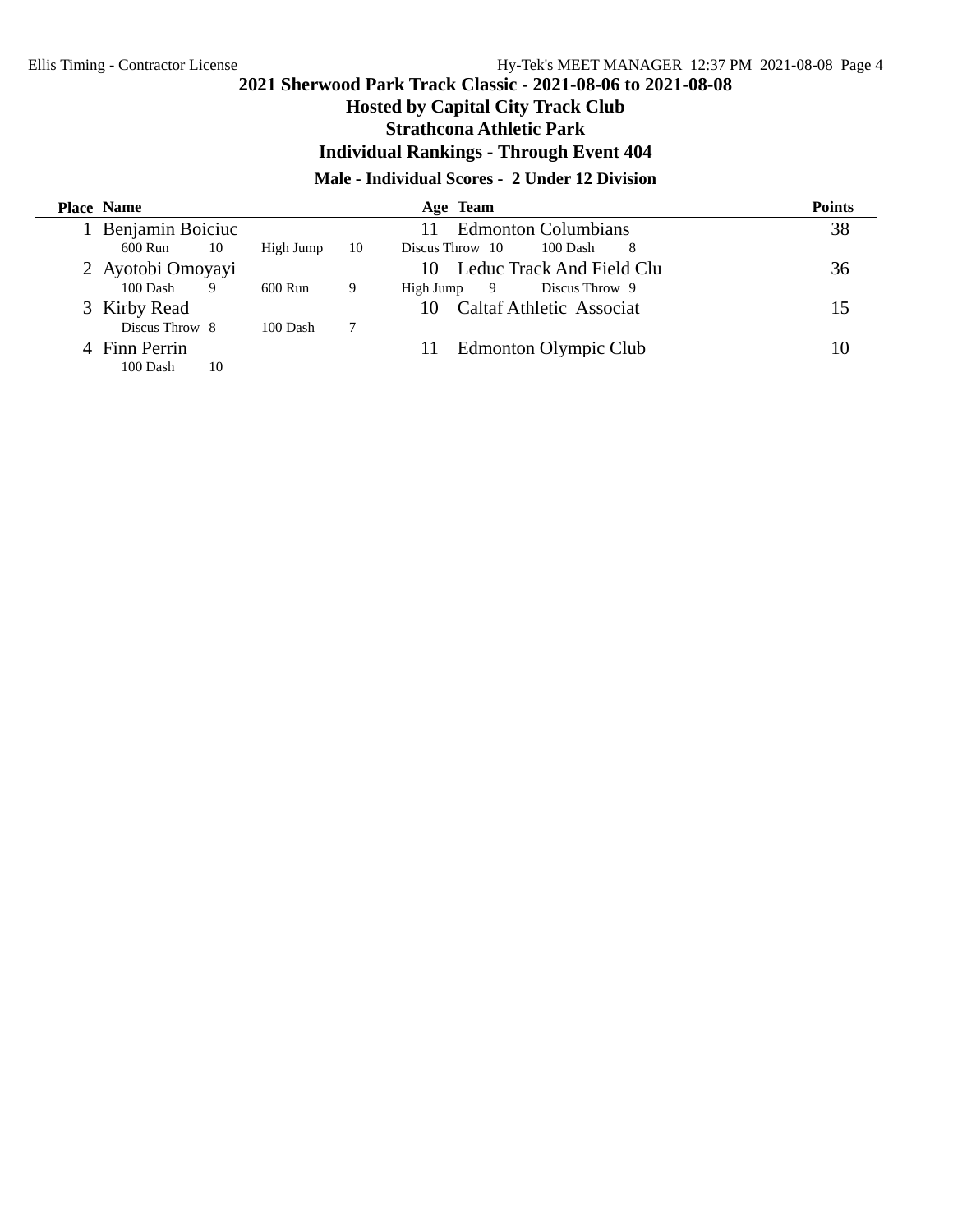# **Hosted by Capital City Track Club**

**Strathcona Athletic Park**

**Individual Rankings - Through Event 404**

# **Female - Individual Scores - 3 Under 14 Division**

| Place Name                                      |           |              | Age Team                                          | <b>Points</b>  |
|-------------------------------------------------|-----------|--------------|---------------------------------------------------|----------------|
| 1 Abiola Omoyayi                                |           |              | 12<br>Leduc Track And Field Clu                   | 31             |
| 600 Run<br>- 10                                 | Long Jump | 8            | 100 Dash<br>7<br>Shot Put<br>6                    |                |
| 2 Sadie Snyder                                  |           |              | 13<br><b>Caltaf Athletic Associat</b>             | 28             |
| 100 Dash<br>9                                   | 600 Run   | 9            | Long Jump<br>9<br>Shot Put<br>1                   |                |
| 3 Mfonma Idiong                                 |           |              | 12<br><b>Split City Sonics</b>                    | 23             |
| 100 Dash<br>10                                  | Shot Put  | 10           | Long Jump<br>3                                    |                |
| 4 Elaina Tetteh-Wayoe                           |           |              | Capital City Track Club<br>13                     | 20             |
| 600 Run<br>8                                    | Long Jump | $\tau$       | Shot Put<br>5                                     |                |
| 5 Alexa Scott                                   |           |              | 13<br><b>Calgary Warriors</b>                     | 18             |
| Shot Put<br>8                                   | Long Jump | 6            | 600 Run<br>100 Dash<br>3<br>1                     |                |
| 6 Hannah Hoven                                  |           |              | 13<br>Capital City Track Club                     | 16             |
| Long Jump<br>10                                 | 100 Dash  | 6            |                                                   |                |
| 7 Andrea Jacob                                  |           |              | Leduc Track And Field Clu<br>13                   | 15             |
| Shot Put<br>9                                   | Long Jump | 5            | 100 Dash                                          |                |
| 8 Brianna Cathcart                              |           |              | 13<br>Leduc Track And Field Clu                   | 14             |
| 8<br>100 Dash                                   | 600 Run   | 4            | Long Jump<br>Shot Put<br>1<br>1                   |                |
| 8 Aryonnah Knee                                 |           |              | 12<br>Leduc Track And Field Clu                   | 14             |
| 600 Run<br>7                                    | Long Jump | 4            | 100 Dash<br>2<br><b>Shot Put</b><br>1             |                |
| 10 Gabriella Jorgensen                          |           |              | 13<br>Calgary Warriors                            | 11             |
| Shot Put<br>7                                   | 600 Run   | 2            | 100 Dash<br>Long Jump<br>1<br>$\mathbf{1}$        |                |
| 10 Julia Hooper<br>100 Dash<br>5                | 600 Run   |              | 13<br>Cochrane Endurance Project<br>Shot Put<br>2 | 11             |
|                                                 |           | 3            | Long Jump<br>1<br>St. Albert Track & Field<br>13  |                |
| 12 Karissa De Sousa<br>600 Run<br>5             | Long Jump | 1            |                                                   | 6              |
|                                                 |           |              | 13                                                | 6              |
| 12 Nayana Martins<br>100 Dash<br>$\overline{4}$ | Long Jump | 1            | Capital City Track Club<br>Shot Put<br>1          |                |
| 12 Gabrielle Gauvin                             |           |              | 13<br><b>Calgary Warriors</b>                     | 6              |
| Shot Put<br>3                                   | 100 Dash  | 1            | 600 Run<br>Long Jump<br>$\mathbf{1}$              |                |
| 12 Caitlin Sherwin                              |           |              | 13<br><b>Edmonton Harriers</b>                    | 6              |
| 600 Run<br>6                                    |           |              |                                                   |                |
| 16 Vioreaka Boiciuc                             |           |              | 13<br><b>Edmonton Columbians</b>                  | 4              |
| 100 Dash<br>1                                   | 600 Run   | 1            | Long Jump<br>1<br><b>Shot Put</b><br>$\mathbf{1}$ |                |
| 16 Eleni Arvanitis                              |           |              | 12<br>Calgary Warriors                            | 4              |
| 100 Dash<br>1                                   | 600 Run   | 1            | Long Jump<br>1<br>Shot Put<br>1                   |                |
| 16 Amelia Kohl                                  |           |              | 12<br><b>Edmonton Thunder</b>                     | $\overline{4}$ |
| Shot Put<br>4                                   |           |              |                                                   |                |
| 19 Nayeli Sarkar                                |           |              | 13<br><b>Edmonton Thunder</b>                     | 3              |
| Shot Put<br>2                                   | Long Jump | 1            |                                                   |                |
| 19 Maryn Shesky                                 |           |              | 12<br><b>Edmonton Thunder</b>                     | 3              |
| 100 Dash<br>-1                                  | Long Jump | 1            | Shot Put                                          |                |
| 19 Lilly Feddema                                |           |              | 13<br>St. Albert Track & Field                    | 3              |
| 600 Run<br>$\mathbf{1}$                         | Long Jump | 1            | Shot Put                                          |                |
| 22 Finnley Mailloux                             |           |              | 13<br>Capital City Track Club                     | $\overline{2}$ |
| 100 Dash<br>$\mathbf{1}$                        | Long Jump | $\mathbf{1}$ |                                                   |                |
| 22 Bianka Langer                                |           |              | 13<br>Capital City Track Club                     | 2              |
| 100 Dash<br>-1                                  | Long Jump | 1            |                                                   |                |
| 24 Isobel Johnson                               |           |              | 12<br>Capital City Track Club                     | 1              |
| $100$ Dash $\,$<br>1                            |           |              |                                                   |                |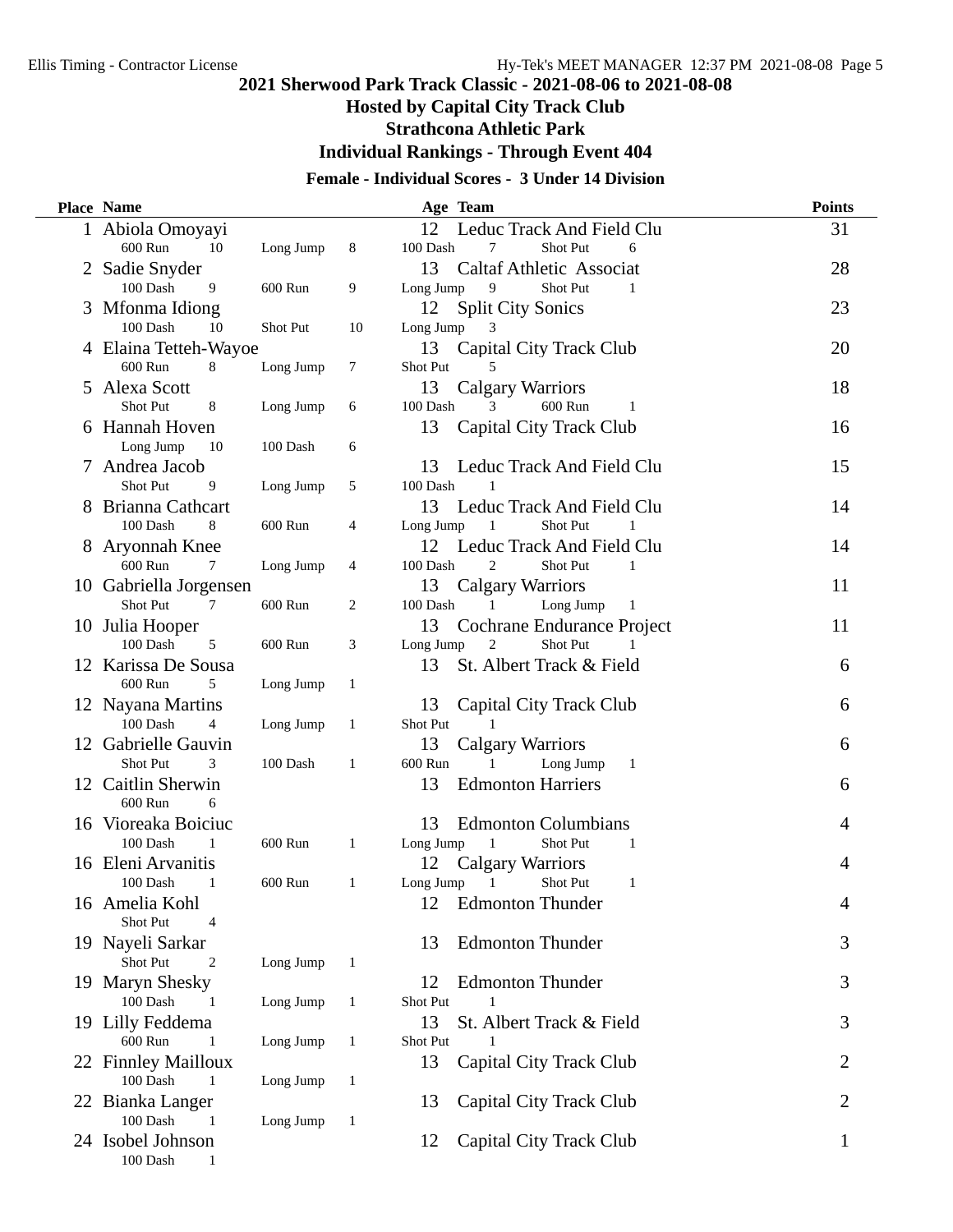**Hosted by Capital City Track Club**

**Strathcona Athletic Park**

**Individual Rankings - Through Event 404**

## **Male - Individual Scores - 3 Under 14 Division**

| Place Name                 |                 |    | Age Team                                         | <b>Points</b> |
|----------------------------|-----------------|----|--------------------------------------------------|---------------|
| 1 Ephrem Fischer           |                 |    | 13<br><b>Caltaf Athletic Associat</b>            | 40            |
| 100 Dash<br>10             | 600 Run         | 10 | 10<br>Long Jump<br>Shot Put<br>10                |               |
| <b>Micah Brown</b>         |                 |    | Leduc Track And Field Clu<br>13                  | 31            |
| 600 Run<br>9               | Shot Put        | 9  | 100 Dash<br>Long Jump<br>6<br>7                  |               |
| 3 Joel Thorpe              |                 |    | 13<br>Leduc Track And Field Clu                  | 26            |
| 100 Dash<br>9              | Long Jump       | 8  | <b>Shot Put</b><br>8<br>600 Run<br>1             |               |
| 4 Ty Secker                |                 |    | 13<br><b>Edmonton Thunder</b>                    | 17            |
| 600 Run<br>8               | Shot Put        | 7  | $\overline{2}$<br>Long Jump                      |               |
| 5 Daniel Trujillo          |                 |    | 12<br><b>Edmonton Columbians</b>                 | 16            |
| Long Jump<br>7             | <b>Shot Put</b> | 5  | 100 Dash<br>4                                    |               |
| <b>Blake Drebert</b>       |                 |    | Leduc Track And Field Clu<br>12                  | 15            |
| 600 Run<br>7               | Long Jump       | 5  | Shot Put<br>2<br>100 Dash                        |               |
| <b>Colton Sutherland</b>   |                 |    | 12<br>Passtrak                                   | 13            |
| Shot Put<br>6              | 600 Run         | 3  | Long Jump<br>3<br>100 Dash<br>1                  |               |
| 8 David Goldring           |                 |    | 12<br><b>Caltaf Athletic Associat</b>            | 12            |
| 600 Run<br>4               | Long Jump       | 4  | 3<br>100 Dash<br>Shot Put<br>1                   |               |
| 9 Sajan Atwal              |                 |    | 13<br><b>Unattached Alberta</b>                  | 10            |
| 100 Dash<br>5              | 600 Run         | 5  |                                                  |               |
| 10 Zachary Topolnisky      |                 |    | 13<br>Capital City Track Club                    | 9             |
| Long Jump<br>9             |                 |    |                                                  |               |
| 10 Duncan Baynes           |                 |    | Edmonton Olympic Club<br>12                      | 9             |
| 100 Dash<br>8              | Long Jump       | 1  |                                                  |               |
| 10 Peter Zwiegers          |                 |    | Leduc Track And Field Clu<br>13                  | 9             |
| Shot Put<br>$\overline{4}$ | 100 Dash        | 3  | 600 Run<br>Long Jump<br>$\overline{\phantom{0}}$ |               |
| 13 Logan Currier           |                 |    | 13<br><b>Wolves Athletics Club</b>               | 8             |
| 100 Dash<br>6              | 600 Run         | 2  |                                                  |               |
| 14 Colton Markowski        |                 |    | <b>Edmonton Harriers</b><br>12                   | 6             |
| 600 Run<br>6               |                 |    |                                                  |               |
| 15 Mateo Russell           |                 |    | 12<br><b>Calgary Spartans</b>                    | 3             |
| 100 Dash<br>2              | Long Jump       | 1  |                                                  |               |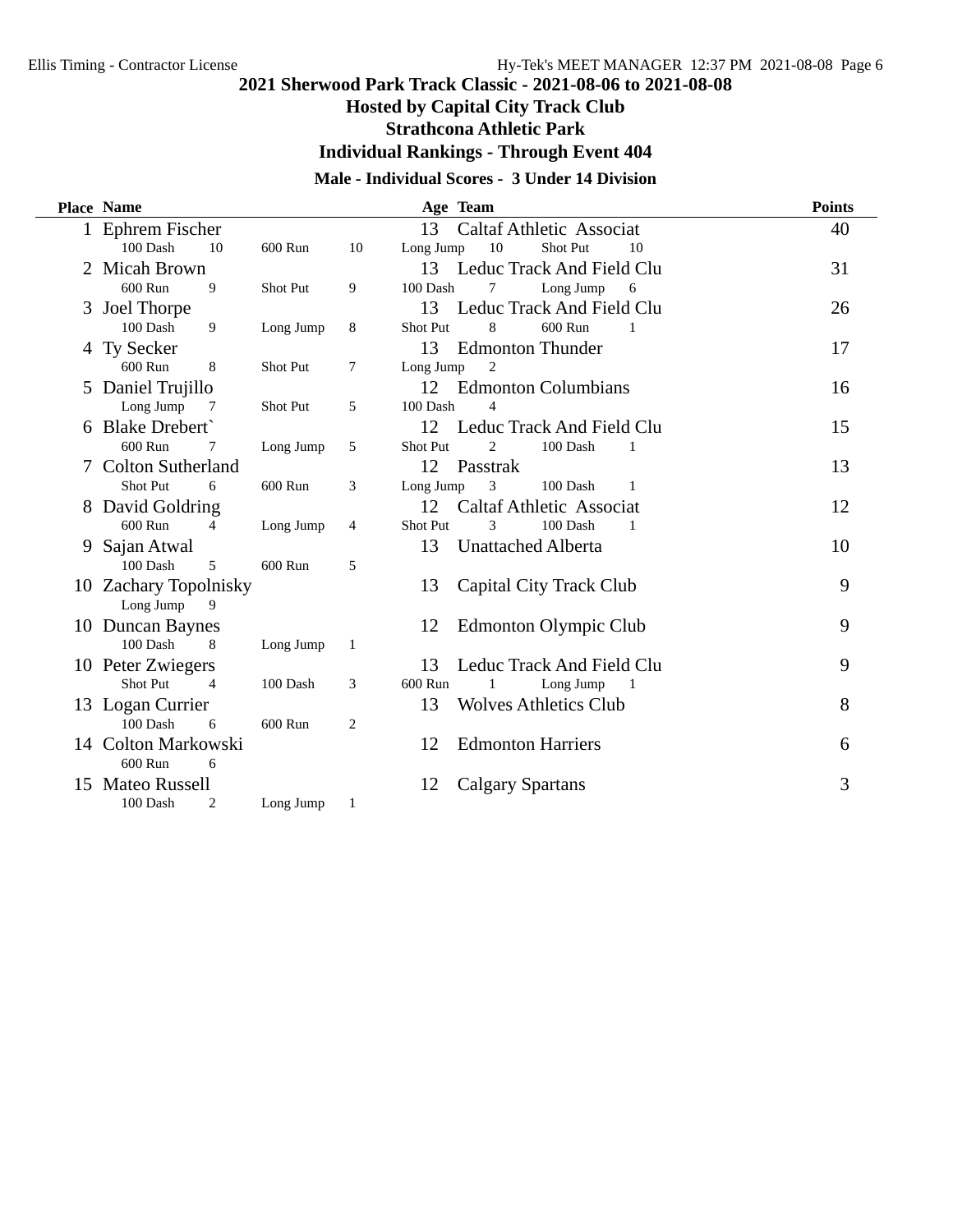**Hosted by Capital City Track Club**

# **Strathcona Athletic Park**

### **Results**

### Girls 60 Metre Dash Under 10

| Meet Record: ! 9.85 2016-07-02 Ella Steel-Douglas, Leduc Track  |               |                                            |         |                    |        |             |
|-----------------------------------------------------------------|---------------|--------------------------------------------|---------|--------------------|--------|-------------|
| Stadium: # 8.96 2018-07-28 Ella Steel-Douglas, Leduc Track      |               |                                            |         |                    |        |             |
| Name                                                            | Age Team      |                                            | Seed    | Finals Wind Points |        |             |
| ==================                                              |               |                                            |         |                    |        |             |
| Finals                                                          |               |                                            |         |                    |        |             |
| 1 Sydney Langer                                                 |               | 9 Capital City                             |         | 11.13              | 0.2    | 10          |
| 2 Marlea Drebert                                                |               | 7 Leduc Track                              | 11.20   | 11.53              | 0.2    | 9           |
| 3 Ornella Dvorovaya                                             |               | 9 Leduc Track                              | 11.71   | 12.36              | 0.2    | 8           |
| 4 Sienna Legault                                                |               | 7 Red Deer Titans                          |         | 12.78              | 0.2    | 7           |
| Girls 100 Metre Dash Under 10<br>========================       |               |                                            |         |                    |        |             |
| Meet Record: ! 16.01 2015-07-25 Ella Steel-Douglas, Leduc Track |               |                                            |         |                    |        |             |
| Stadium: # 11.70 2009-07-11 Winneth Dube, Premiere Track        |               |                                            |         |                    |        |             |
| Name                                                            | Age Team      |                                            | Seed    | Finals             |        | Wind Points |
|                                                                 |               |                                            |         |                    |        |             |
| 1 Sydney Langer                                                 |               | 9 Capital City                             |         | 18.25              | $-1.1$ | 10          |
| 2 Marlea Drebert                                                |               | 7 Leduc Track                              |         | $18.97 - 1.1$      |        | 9           |
| 3 Ornella Dvorovaya                                             |               | 9 Leduc Track                              | 20.08   | $20.19 - 1.1$      |        | 8           |
| Girls 150 Metre Dash Under 10                                   |               |                                            |         |                    |        |             |
| Meet Record: ! 24.61 2018-07-28 Abiola Omoyayi, Leduc Track     |               |                                            |         |                    |        |             |
| Stadium: # 19.16 2014-05-02 Daniella Clonfero, Capital City     |               |                                            |         |                    |        |             |
| Name                                                            | Age Team      |                                            | Seed    | Finals             |        | Wind Points |
|                                                                 |               |                                            |         |                    |        |             |
| 1 Marlea Drebert                                                |               | 7 Leduc Track                              |         | 29.09              | NWI    |             |
| 2 Ornella Dvorovaya                                             | 9 Leduc Track |                                            |         | 30.52              | NWI    |             |
| Girls 600 Metre Run Under 10                                    |               |                                            |         |                    |        |             |
|                                                                 |               |                                            |         |                    |        |             |
| Meet Record: ! 2:06.04 2018-07-29 Abiola Omoyayi, Leduc Track   |               |                                            |         |                    |        |             |
| Stadium: $\#$ 1:44.68                                           |               | 2014-07-13 Madison Ford, Edmonton Harriers |         |                    |        |             |
| Name                                                            | Age Team      |                                            | Seed    | Finals             | Points |             |
|                                                                 |               |                                            |         |                    |        |             |
| 1 Marlea Drebert                                                |               | 7 Leduc Track                              | 2:21.41 | 2:29.42            | 10     |             |
| 2 Ornella Dvorovaya (2008) 9 Leduc Track                        |               |                                            | 2:56.56 | 2:52.32            | 9      |             |
| Girls Long Jump Under 10                                        |               |                                            |         |                    |        |             |
|                                                                 |               |                                            |         |                    |        |             |
| Meet Record: ! 3.28m 2016-07-02 Ella Steel-Douglas, Leduc Track |               |                                            |         |                    |        |             |
| Meet Record: ! 3.28m 2018-07-28 Aryonnah Knee, Leduc Track      |               |                                            |         |                    |        |             |
| Stadium: # 6.25m 2010-07-11 Krysha Bayley, Legacy Athletics     |               |                                            |         |                    |        |             |
| Name                                                            | Age Team      |                                            | Seed    | Finals             |        | Wind Points |
|                                                                 |               |                                            |         |                    |        |             |
| 1 Sydney Langer<br>2.39m(NWI) 2.89m(NWI) 2.95m(NWI)             |               | 9 Capital City                             |         | 2.95m              | NWI    | 10          |
| 2 Ornella Dvorovaya                                             |               | 9 Leduc Track                              |         | 2.62m              | NWI    | 9           |
| 2.62m(NWI) 2.52m(NWI) 2.54m(NWI)                                |               |                                            |         |                    |        |             |
| 3 Marlea Drebert                                                |               | 7 Leduc Track                              |         | 2.59m              | NWI    | 8           |
| 2.59m(NWI) 1.52m(NWI) 2.28m(NWI)                                |               |                                            |         |                    |        |             |
| 4 Sienna Legault                                                |               | 7 Red Deer Titans                          |         | 2.20 <sub>m</sub>  | NWI    | 7           |
| 1.86m(NWI) 2.20m(NWI) 2.18m(NWI)                                |               |                                            |         |                    |        |             |
|                                                                 |               |                                            |         |                    |        |             |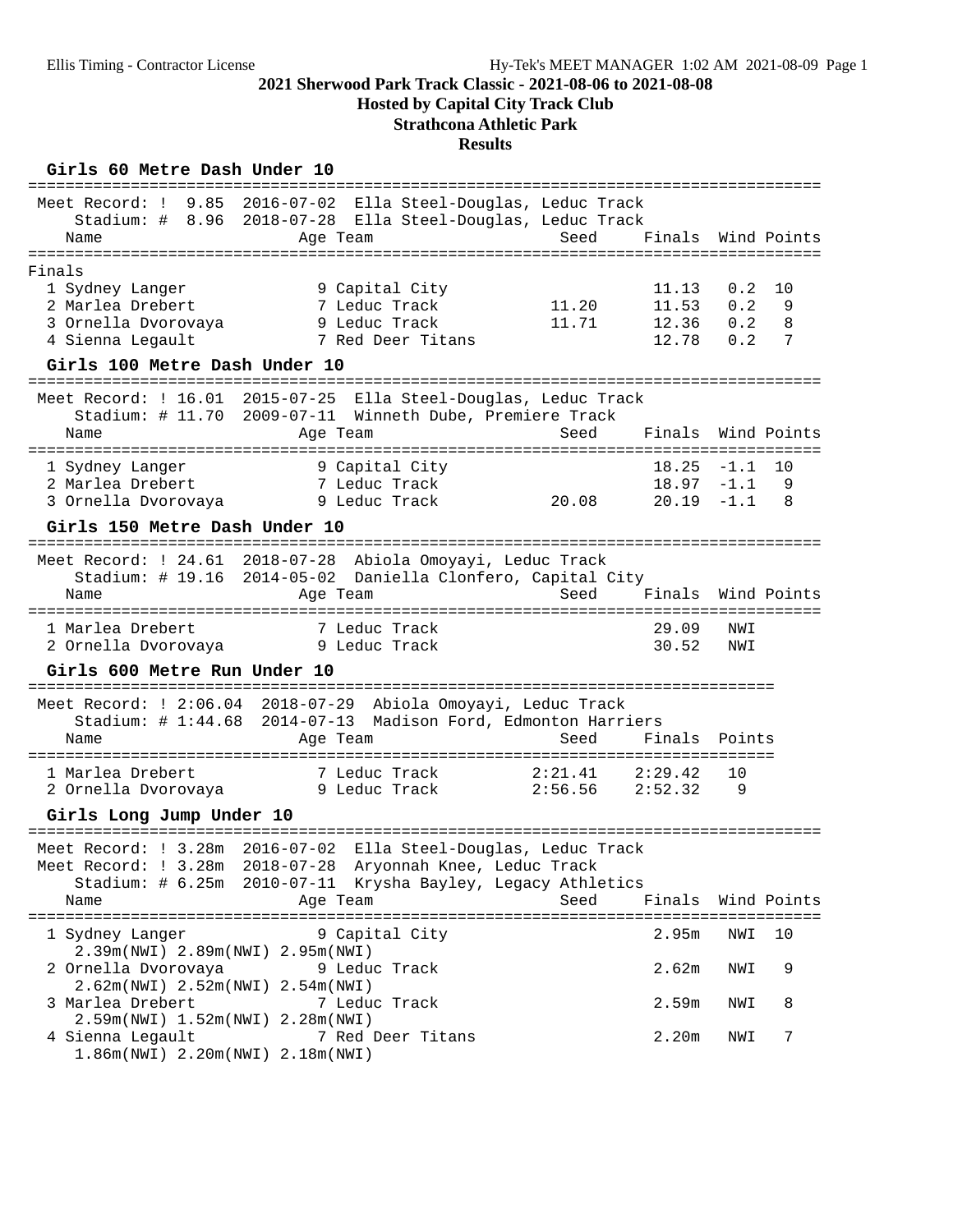**Hosted by Capital City Track Club**

# **Strathcona Athletic Park**

#### **Results**

### Girls Shot Put 2kg Under 10

|                                             | Meet Record: ! 5.55m 2018-07-29 Abiola Omoyayi, Leduc Track                                                     |       |                             |               |                |                |
|---------------------------------------------|-----------------------------------------------------------------------------------------------------------------|-------|-----------------------------|---------------|----------------|----------------|
|                                             | Stadium: # 8.15m 2017-07-22 Christina Hollingworth, Capital City                                                |       |                             |               |                |                |
| Name                                        | Age Team                                                                                                        | Seed  | Finals Points               |               |                |                |
|                                             |                                                                                                                 |       |                             |               |                |                |
| 1 Ornella Dvorovaya<br>4.04m 4.05m 3.69m    | 9 Leduc Track                                                                                                   |       | 4.05m                       | 10            |                |                |
| 2 Marlea Drebert<br>$3.20m$ $3.23m$ $3.59m$ | 7 Leduc Track                                                                                                   |       | 3.59m                       | 9             |                |                |
| 3 Sienna Legault<br>2.93m 3.35m FOUL        | 7 Red Deer Titans                                                                                               |       | 3.35m                       | 8             |                |                |
| Girls 60 Metre Dash Under 12                |                                                                                                                 |       |                             |               |                |                |
|                                             | Meet Record: ! 8.96 2018-07-28 Ella Steel-Douglas, Leduc Track                                                  |       |                             |               |                |                |
|                                             | Stadium: # 8.96 2018-07-28 Ella Steel-Douglas, Leduc Track                                                      |       |                             |               |                |                |
| Name                                        | Age Team                                                                                                        | Seed  | Finals Wind H# Points       |               |                |                |
|                                             |                                                                                                                 |       |                             |               |                |                |
| 1 Maiya Emberly                             | 11 Unattached Alberta                                                                                           | 9.46  | 9.14                        | 0.5           | 1              | 10             |
| 2 Avery Cooper                              | 10 St. Albert T                                                                                                 | 9.50  | 9.40                        | 0.5           | $\mathbf{1}$   | 9              |
| 3 Grace Wright                              | 11 Red Deer Titans                                                                                              |       | 9.89                        | $-0.5$ 2      |                | 8              |
| 4 Violet Zakordonski                        | 11 Capital City                                                                                                 |       | 9.98                        | $0.5 \quad 1$ |                | 7              |
| 5 Sydney Shaver                             | 11 Edmonton Columbians                                                                                          |       | 10.01                       | $-0.5$ 2      |                | 6              |
| 6 Maelle Drebert                            | 10 Leduc Track                                                                                                  | 9.89  | 10.03                       | $0.5 \quad 1$ |                | 5              |
| 7 Maren Ushko                               | 10 Edmonton Harriers                                                                                            |       | $10.10 - 0.5$ 2             |               |                | $\overline{4}$ |
| 8 Azalia Heslinga                           | 10 Capital City                                                                                                 |       | $10.52$ $0.5$ 1             |               |                | $\mathbf{3}$   |
| 9 Emeri Carlson                             | 10 Capital City                                                                                                 |       | $10.63 - 0.5$ 2             |               |                | $\overline{2}$ |
| 10 Emsley Hutchinson                        | 11 Capital City                                                                                                 |       | $10.76 - 0.5$ 2             |               |                | 1              |
| 11 Susanna Boiciuc                          | 10 Edmonton Columbians                                                                                          |       | 11.16                       | $0.5 \quad 1$ |                | $\mathbf{1}$   |
| Girls 100 Metre Dash Under 12               |                                                                                                                 |       |                             |               |                |                |
|                                             | Meet Record: ! 14.65 2018-07-29 Ella Steel-Douglas, Leduc Track                                                 |       |                             |               |                |                |
|                                             | Stadium: # 11.70 2009-07-11 Winneth Dube, Premiere Track                                                        |       |                             |               |                |                |
| Name                                        | Age Team                                                                                                        | Seed  | Finals                      | Wind Points   |                |                |
| 1 Avery Cooper                              | 10 St. Albert T                                                                                                 | 15.13 | $15.42 - 0.9$               |               | 10             |                |
| 2 Grace Wright                              | 11 Red Deer Titans                                                                                              |       | $16.08 - 0.9$               |               | 9              |                |
| 3 Maelle Drebert                            | 10 Leduc Track                                                                                                  | 15.76 | $16.32 - 0.9$               |               | 8              |                |
| 4 Gabriella Seiler                          | 11 Leduc Track                                                                                                  | 17.45 | 16.81                       | $-0.9$        | $\overline{7}$ |                |
| 5 Violet Zakordonski                        | 11 Capital City                                                                                                 |       | 16.97                       | $-0.9$        | 6              |                |
| 6 Azalia Heslinga                           | 10 Capital City                                                                                                 |       | 17.53                       | $-0.9$        | 5              |                |
| 7 Susanna Boiciuc                           | 10 Edmonton Columbians                                                                                          |       | $18.95 - 0.9$               |               | 4              |                |
| Girls 150 Metre Dash Under 12               |                                                                                                                 |       |                             |               |                |                |
|                                             |                                                                                                                 |       |                             |               |                |                |
| Stadium: # 19.16                            | Meet Record: ! 21.20 2015-07-26 Alexis Rehmann, Split City Sonics<br>2014-05-02 Daniella Clonfero, Capital City |       |                             |               |                |                |
| Name                                        | Age Team                                                                                                        | Seed  | Finals                      |               |                | Wind H# Points |
|                                             |                                                                                                                 |       | =========================== |               |                |                |
| 1 Maiya Emberly                             | 11 Unattached Alberta                                                                                           | 26.03 | 22.86                       | NWI           | 2              | 10             |
| 2 Avery Cooper                              | 10 St. Albert T                                                                                                 | 25.38 | 23.19                       | NWI           | 1              | 9              |
| 3 Sydney Shaver                             | 11 Edmonton Columbians                                                                                          |       | 23.81                       | NWI           | 1              | 8              |
| 4 Maelle Drebert                            | 10 Leduc Track                                                                                                  | 26.50 | 24.26                       | NWI           | 2              | 7              |
| 5 Maren Ushko                               | 10 Edmonton Harriers                                                                                            |       | 24.37                       | NWI           | 2              | 6              |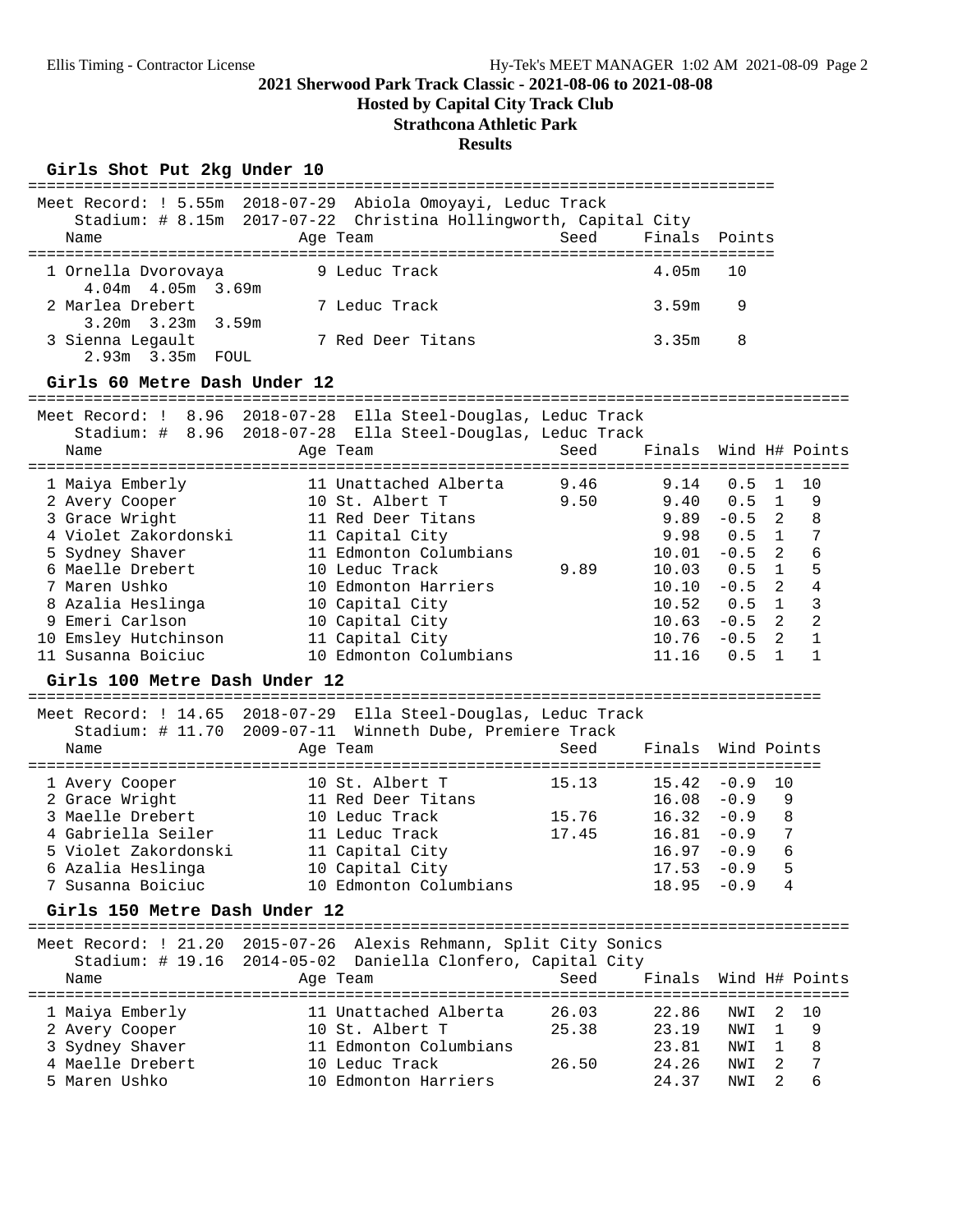**Hosted by Capital City Track Club**

# **Strathcona Athletic Park**

#### **Results**

| Girls 150 Metre Dash Under 12                                       |                                                               |                                           |                           |            |                   |                                           |
|---------------------------------------------------------------------|---------------------------------------------------------------|-------------------------------------------|---------------------------|------------|-------------------|-------------------------------------------|
| 6 Grace Wright                                                      | 11 Red Deer Titans                                            |                                           | 24.74                     | NWI        | 1                 | 5                                         |
| 7 Azalia Heslinga<br>8 Emsley Hutchinson                            | 10 Capital City<br>11 Capital City                            |                                           | 26.04<br>26.52            | NWI<br>NWI | 2<br>$\mathbf{1}$ | $\overline{4}$<br>$\overline{\mathbf{3}}$ |
| 9 Susanna Boiciuc                                                   | 10 Edmonton Columbians                                        |                                           | 29.00                     | NWI        | 2                 | $\overline{2}$                            |
| Girls 600 Metre Run Under 12                                        |                                                               |                                           |                           |            |                   |                                           |
| Meet Record: ! 1:49.22 2017-07-23 Libby Dunn, Leduc Track           |                                                               |                                           |                           |            |                   |                                           |
|                                                                     | Stadium: # 1:44.68 2014-07-13 Madison Ford, Edmonton Harriers |                                           |                           |            |                   |                                           |
| Name                                                                | Age Team                                                      | Seed                                      | Finals Points             |            |                   |                                           |
| 1 Maelle Drebert                                                    | 10 Leduc Track                                                | =======<br>1:54.02                        | ==============<br>1:54.27 | 10         |                   |                                           |
| 2 Gabriella Seiler                                                  | 11 Leduc Track                                                | 2:03.00                                   | 2:06.52                   | 9          |                   |                                           |
| 3 Avery Cooper                                                      | 10 St. Albert T                                               | $2:05.79$ $2:13.15$                       |                           | 8          |                   |                                           |
| 4 Susanna Boiciuc                                                   | 10 Edmonton Columbians                                        |                                           | 2:35.46                   | 7          |                   |                                           |
| 5 Grace Wright                                                      | 11 Red Deer Titans                                            |                                           | 2:54.45                   | 6          |                   |                                           |
| -- Azalia Heslinga                                                  | 10 Capital City                                               |                                           | DNS                       |            |                   |                                           |
| Girls 4x100 Metre Relay Under 12                                    |                                                               |                                           |                           |            |                   |                                           |
|                                                                     |                                                               |                                           |                           |            |                   |                                           |
| Meet Record: ! 1:06.59 2018-07-28 St Albert Mustangs, St Albert     |                                                               |                                           |                           |            |                   |                                           |
|                                                                     | S McClenaghan, A Watson, K Lambert, K De Sousa                |                                           |                           |            |                   |                                           |
| Stadium: # 46.03                                                    | 2007-08-11 AB WCSG Team, Team Alberta                         |                                           |                           |            |                   |                                           |
|                                                                     | Peart, Nelson, Smith, Laarman                                 |                                           |                           |            |                   |                                           |
| Team                                                                |                                                               | Seed                                      | Finals                    |            |                   |                                           |
| 1 Capital City Track Club 'A'                                       |                                                               |                                           | 1:08.17                   |            |                   |                                           |
| 1) Azalia Heslinga 10                                               | 2) Emsley Hutchinson 11                                       |                                           |                           |            |                   |                                           |
| 3) Emeri Carlson 10                                                 | 4) Violet Zakordonski 11                                      |                                           |                           |            |                   |                                           |
| Girls High Jump Under 12                                            |                                                               |                                           |                           |            |                   |                                           |
| Meet Record: ! 1.35m 2017-07-23 Patricia Draghici, Edmonton Thunder |                                                               |                                           |                           |            |                   |                                           |
|                                                                     | Stadium: # 1.72m 2018-07-29 Madison Mayr, Calgary Warriors    |                                           |                           |            |                   |                                           |
| Name                                                                | Age Team                                                      | Seed                                      | Finals Points             |            |                   |                                           |
| =======================<br>1 Avery Cooper                           | ============================<br>10 St. Albert T               | ================================<br>1.10m | 1.12m                     | 10         |                   |                                           |
| 0.80 0.90 1.00 1.03 1.06 1.09 1.12 1.15                             |                                                               |                                           |                           |            |                   |                                           |
| 0<br>$\circ$<br>$\circ$<br>$\circ$                                  | $\circ$<br>$\circ$<br>XXX<br>$\circ$                          |                                           |                           |            |                   |                                           |
| 2 Grace Wright                                                      | 11 Red Deer Titans                                            |                                           | J1.12m                    | 9          |                   |                                           |
| 0.80 0.90 1.00 1.03 1.06 1.09 1.12 1.15                             |                                                               |                                           |                           |            |                   |                                           |
| 0 0 XO 0 0 0 0 XXX                                                  |                                                               |                                           |                           |            |                   |                                           |
| 3 Gabriella Seiler 11 Leduc Track                                   |                                                               |                                           | 1.03 <sub>m</sub>         | 8          |                   |                                           |
| 0.80 0.90 1.00 1.03 1.06                                            |                                                               |                                           |                           |            |                   |                                           |
| O O XO O XXX                                                        |                                                               |                                           |                           |            |                   |                                           |
| 4 Maelle Drebert                                                    | 10 Leduc Track                                                |                                           | 0.90 <sub>m</sub>         | 7          |                   |                                           |
| $0.80$ $0.90$ 1.00                                                  |                                                               |                                           |                           |            |                   |                                           |
| O O XXX                                                             |                                                               |                                           |                           |            |                   |                                           |
| 5 Susanna Boiciuc                                                   | 10 Edmonton Columbians                                        |                                           | 0.80 <sub>m</sub>         | 6          |                   |                                           |
| 0.800.90<br>O XXX                                                   |                                                               |                                           |                           |            |                   |                                           |
|                                                                     |                                                               |                                           |                           |            |                   |                                           |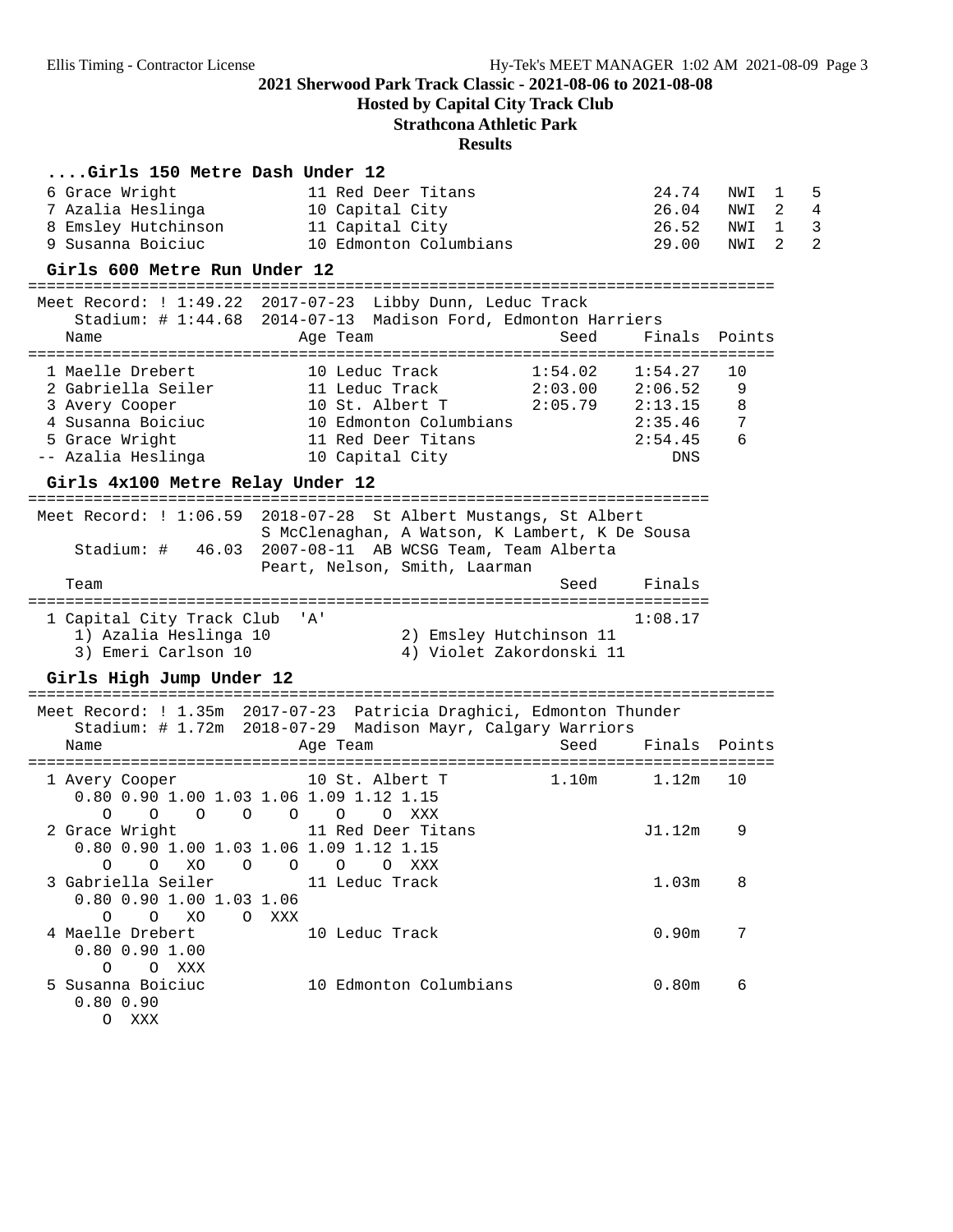### **Hosted by Capital City Track Club**

## **Strathcona Athletic Park**

## **Results**

#### Girls Long Jump Under 12

|                                              | Meet Record: ! 4.32m 2009-07-11 Kassi McKain, Red Deer Titans |                 |                   |     |    |
|----------------------------------------------|---------------------------------------------------------------|-----------------|-------------------|-----|----|
|                                              | Stadium: # 6.25m 2010-07-11 Krysha Bayley, Legacy Athletics   |                 |                   |     |    |
| and the Magnetic Press, and the Team<br>Name | Seed Finals Wind Points                                       |                 |                   |     |    |
|                                              |                                                               |                 |                   |     |    |
|                                              | 1 Maiya Emberly 11 Unattached Alberta 3.83m 3.64m             |                 |                   | NWI | 10 |
| 3.58m(NWI) 3.64m(NWI) 3.63m(NWI)             |                                                               |                 |                   |     |    |
| 2 Maelle Drebert 10 Leduc Track              |                                                               |                 | 3.49m             | NWI | 9  |
| 3.30m(NWI) 3.49m(NWI) 3.32m(NWI)             |                                                               |                 |                   |     |    |
| 3 Avery Cooper 10 St. Albert T               |                                                               | $3.64m$ $3.37m$ |                   | NWI | 8  |
| 3.35m(NWI) 3.37m(NWI) FOUL                   |                                                               |                 |                   |     |    |
|                                              | 4 Sydney Shaver 11 Edmonton Columbians                        |                 | 3.11m             | NWI | 7  |
| 3.11m(NWI) 2.97m(NWI) 2.95m(NWI)             |                                                               |                 |                   |     |    |
| 5 Maren Ushko 10 Edmonton Harriers           |                                                               |                 | 3.10m             | NWI | 6  |
| 2.98m(NWI) 3.10m(NWI) 3.06m(NWI)             |                                                               |                 |                   |     |    |
| 6 Grace Wright 11 Red Deer Titans            |                                                               |                 | 3.04m             | NWI | 5  |
| 2.81m(NWI) 3.04m(NWI) 2.93m(NWI)             |                                                               |                 |                   |     |    |
| 7 Azalia Heslinga (10 Capital City           |                                                               |                 | 3.03m             | NWI | 4  |
| 2.83m(NWI) 2.69m(NWI) 3.03m(NWI)             |                                                               |                 |                   |     |    |
| 8 Emsley Hutchinson 11 Capital City          |                                                               |                 | 2.92m             | NWI | 3  |
| $2.86m(NWT)$ $2.72m(NWT)$ $2.92m(NWT)$       |                                                               |                 |                   |     |    |
| 9 Emeri Carlson 10 Capital City              |                                                               |                 | 2.85m             | NWI | 2  |
| 2.85m(NWI) 2.74m(NWI) 2.68m(NWI)             |                                                               |                 |                   |     |    |
| 10 Violet Zakordonski 11 Capital City        |                                                               |                 | 2.50 <sub>m</sub> | NWI | 1  |
| 2.41m(NWI) 2.20m(NWI) 2.50m(NWI)             |                                                               |                 |                   |     |    |
|                                              | 11 Susanna Boiciuc 10 Edmonton Columbians                     |                 | 2.35m             | NWI | 1  |
| 2.26m(NWI) 2.35m(NWI) 2.23m(NWI)             |                                                               |                 |                   |     |    |

**Girls Shot Put 2kg Under 12** ================================================================================ Meet Record: ! 8.15m 2017-07-22 Christina Hollingworth, Capital City Stadium: # 8.15m 2017-07-22 Christina Hollingworth, Capital City Name Age Team Seed Finals Points ================================================================================ 1 Maiya Emberly 11 Unattached Alberta 6.50m 6.51m 10 6.51m 6.39m 6.12m 2 Avery Cooper 10 St. Albert T 5.51m 6.49m 9 5.41m 6.09m 6.49m 3 Maelle Drebert 10 Leduc Track 6.25m 8 6.11m 5.78m 6.25m 4 Sydney Shaver 11 Edmonton Columbians 5.48m 7 4.89m 4.59m 5.48m 5 Grace Wright 11 Red Deer Titans 5.35m 6 5.03m 5.32m 5.35m 6 Emeri Carlson 10 Capital City 4.52m 5 4.52m 4.47m 4.36m 7 Susanna Boiciuc 10 Edmonton Columbians 4.43m 4 3.98m 3.84m 4.43m 8 Azalia Heslinga  $10$  Capital City  $3.82$ m 3 FOUL 3.82m FOUL PUUL 3.02m PUUL<br>9 Emsley Hutchinson 11 Capital City 3.77m 2 3.34m 3.21m 3.77m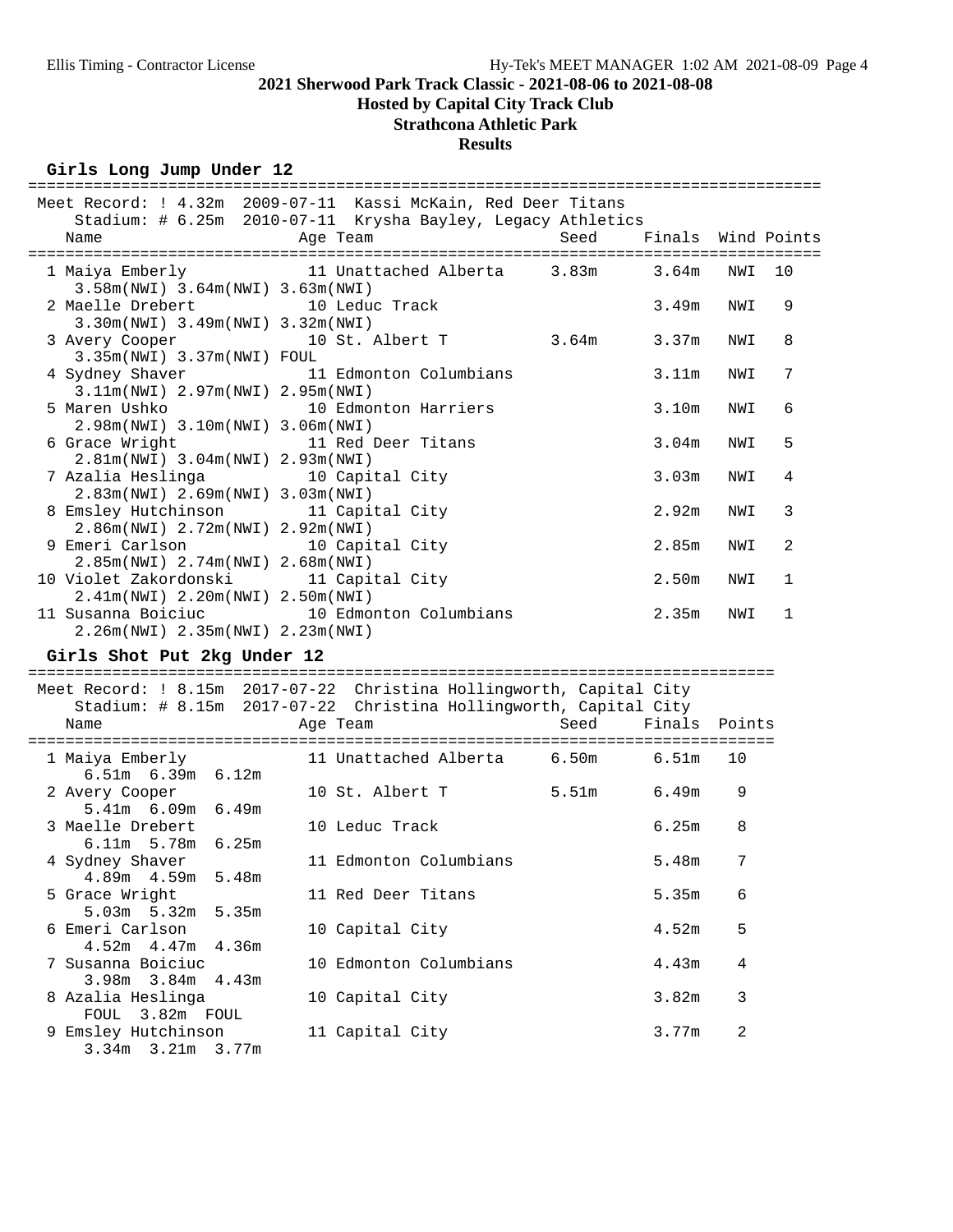**Hosted by Capital City Track Club**

## **Strathcona Athletic Park**

#### **Results**

#### Girls Discus Throw 750g Under 12

|                                               | Meet Record: ! 18.78m 2017-07-23 Christina Hollingworth, Capital City<br>Stadium: # 22.74m 2018-07-29 Yuko Nakano, Edmonton Masters |      |               |     |
|-----------------------------------------------|-------------------------------------------------------------------------------------------------------------------------------------|------|---------------|-----|
| Name                                          | Age Team                                                                                                                            | Seed | Finals Points |     |
| 1 Maelle Drebert<br>14.07m 19.91m 16.98m      | 10 Leduc Track                                                                                                                      |      | 19.91m!       | 1 O |
| 2 Avery Cooper<br>12.56m 12.40m 14.36m        | 10 St. Albert T                                                                                                                     |      | 14.36m        | 9   |
| 3 Grace Wright<br>FOUL 10.97m 9.35m           | 11 Red Deer Titans                                                                                                                  |      | 10.97m        | 8   |
| 4 Gabriella Seiler<br>$8.31m$ $8.64m$ $8.95m$ | 11 Leduc Track                                                                                                                      |      | 8.95m         |     |
| 5 Susanna Boiciuc<br>7.15m 8.76m 8.22m        | 10 Edmonton Columbians                                                                                                              |      | 8.76m         | 6   |

**Girls 80 Metre Dash Under 14** ========================================================================================

|                               | Meet Record: ! 10.64 2014-07-12 Candace Jones, Edmonton Royals                                                       |       |        |                       |                |             |
|-------------------------------|----------------------------------------------------------------------------------------------------------------------|-------|--------|-----------------------|----------------|-------------|
|                               | Stadium: # 10.64 2014-07-12 Candace Jones, Edmonton Royals                                                           |       |        |                       |                |             |
| Name                          | Age Team                                                                                                             | Seed  | Finals |                       | Wind H# Points |             |
| 1 Mfonma Idiong               | 12 Split City Sonics                                                                                                 | 11.29 | 10.93  | 0.3<br>-2             | 10             |             |
| 2 Sadie Snyder                | 13 Caltaf Athle                                                                                                      | 11.23 | 11.24  | $0.4 \quad 3$         | 9              |             |
| 3 Abiola Omoyayi              | 12 Leduc Track                                                                                                       | 11.52 | 11.56  | $0.2 \quad 1$         | 8              |             |
| 4 Brianna Cathcart            | 13 Leduc Track                                                                                                       | 11.73 | 11.71  | 0.2<br>$\overline{1}$ | 7              |             |
| 5 Julia Hooper                | 13 Cochrane End                                                                                                      |       | 11.74  | $0.2 \quad 1$         | 6              |             |
| 6 Alexa Scott                 | 13 Calgary Warriors                                                                                                  | 11.50 | 11.84  | 2<br>0.3              |                | 4.50 11.839 |
| 6 Nayana Martins              | 13 Capital City                                                                                                      |       | 11.84  | $0.4 \quad 3$         |                | 4.50 11.839 |
| 8 Andrea Jacob                | 13 Leduc Track                                                                                                       | 11.81 | 11.92  | $0.4-3$               | $\mathbf{3}$   |             |
| 9 Isobel Johnson              | 12 Capital City                                                                                                      |       | 12.03  | $0.3$ 2               | $\overline{2}$ |             |
| 10 Jasmine Kohlman            | 12 Split City Sonics                                                                                                 |       | 12.16  | 0.2 1                 | $\mathbf{1}$   |             |
| 11 Aryonnah Knee              | 12 Leduc Track                                                                                                       |       | 12.19  | $0.4 \quad 3$         | $\mathbf{1}$   |             |
| 12 Amelia Kohl                | 12 Edmonton Thunder                                                                                                  |       | 12.21  | $0.3$ 2               | $\mathbf{1}$   |             |
| 13 Gabriella Jorgensen        | 13 Calgary Warriors                                                                                                  |       | 12.49  | $0.3$ 2               | $\mathbf{1}$   |             |
| 14 Bianka Langer              | 13 Capital City                                                                                                      |       | 12.52  | 0.2 1                 | $\mathbf{1}$   |             |
| 15 Eleni Arvanitis            | 12 Calgary Warriors                                                                                                  |       | 12.74  | 0.3 2                 | $\mathbf{1}$   |             |
| 16 Gabrielle Gauvin           | 13 Calgary Warriors                                                                                                  |       | 12.87  | $0.4 \quad 3$         | $\mathbf{1}$   |             |
| 17 Maryn Shesky               | 12 Edmonton Thunder                                                                                                  |       | 13.35  | $0.2 \quad 1$         | $\mathbf{1}$   |             |
| 18 Lilly Feddema              | 13 St. Albert T                                                                                                      |       | 13.38  | $0.4 \quad 3$         | $\mathbf{1}$   |             |
| 19 Mila Ushko                 | 12 Edmonton Harriers                                                                                                 |       | 13.39  | $0.3$ 2               | $\mathbf{1}$   |             |
| 20 Vioreaka Boiciuc           | 13 Edmonton Columbians                                                                                               |       | 13.42  | $0.4 \quad 3$         | $\mathbf{1}$   |             |
| Girls 100 Metre Dash Under 14 |                                                                                                                      |       |        |                       |                |             |
|                               |                                                                                                                      |       |        |                       |                |             |
|                               | Meet Record: ! 13.73 2017-07-23 Claire Mackinnon, Caltaf<br>Stadium: # 11.70 2009-07-11 Winneth Dube, Premiere Track |       |        |                       |                |             |
| Name                          |                                                                                                                      | Seed  | Finals | Wind H# Points        |                |             |
|                               | Age Team                                                                                                             |       |        |                       |                |             |
| 1 Mfonma Idiong               | 12 Split City Sonics                                                                                                 | 13.65 |        | $13.73! -1.2$ 1       | 10             |             |
| 2 Sadie Snyder                | 13 Caltaf Athle                                                                                                      | 13.65 |        | $13.77 - 1.2$ 1       | 9              |             |
| 3 Brianna Cathcart            | 13 Leduc Track                                                                                                       | 14.26 | 14.43  | $-1.2$ 2              | 8              |             |
| 4 Abiola Omoyayi              | 12 Leduc Track                                                                                                       | 13.76 | 14.49  | $-2.4$ 3              | 7              |             |

 5 Hannah Hoven 13 Capital City 14.68 -2.4 3 6 6 Julia Hooper 13 Cochrane End 14.19 14.84 -1.2 2 5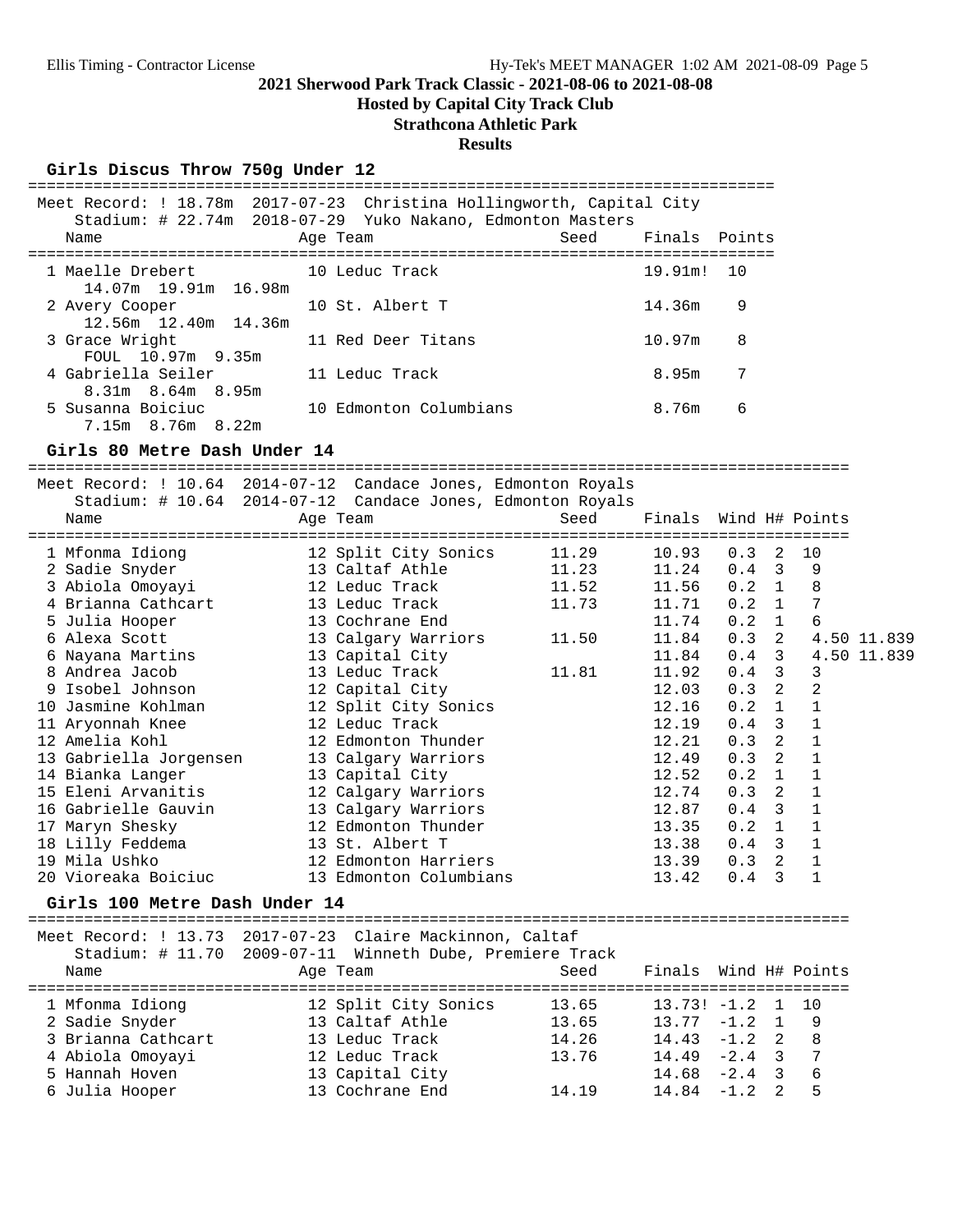**Hosted by Capital City Track Club**

**Strathcona Athletic Park**

**Results**

#### **....Girls 100 Metre Dash Under 14**

| 7 Nayana Martins       | 13 Capital City        |       | 14.88           | $-1.2$   |                | 4                          |
|------------------------|------------------------|-------|-----------------|----------|----------------|----------------------------|
| 8 Alexa Scott          | 13 Calgary Warriors    |       | 15.19           | $-2.4$ 3 |                | 3                          |
| 9 Aryonnah Knee        | 12 Leduc Track         | 15.89 | $15.46 - 1.2$ 2 |          |                | $\overline{\phantom{0}}^2$ |
| 10 Andrea Jacob        | 13 Leduc Track         | 14.68 | $15.48 -2.4$ 3  |          |                | $\mathbf{1}$               |
| 11 Finnley Mailloux    | 13 Capital City        |       | $15.52 -1.2$ 2  |          |                | $\overline{1}$             |
| 12 Gabriella Jorgensen | 13 Calgary Warriors    | 15.13 | $15.53 -1.2 1$  |          |                | $\overline{1}$             |
| 13 Isobel Johnson      | 12 Capital City        |       | $15.60 - 1.2$   |          | $\overline{1}$ | $\mathbf{1}$               |
| 14 Bianka Langer       | 13 Capital City        |       | $15.82 - 1.2$   |          | $\overline{2}$ | $\overline{1}$             |
| 15 Gabrielle Gauvin    | 13 Calgary Warriors    |       | $16.03 - 1.2$ 2 |          |                | $\mathbf{1}$               |
| 16 Eleni Arvanitis     | 12 Calgary Warriors    |       | $16.34 -2.4$ 3  |          |                | 1                          |
| 17 Maryn Shesky        | 12 Edmonton Thunder    |       | $16.56 -2.4$ 3  |          |                | $\overline{1}$             |
| 18 Vioreaka Boiciuc    | 13 Edmonton Columbians |       | 16.70           | $-1.2$   | -2.            | $\overline{1}$             |
| -- Amelia Kohl         | 12 Edmonton Thunder    |       | DNS             | $-2.4$   | -3             |                            |

**Girls 600 Metre Run Under 14** ================================================================================

| Meet Record: ! 1:44.68 2014-07-13<br>Stadium: # 1:44.68 2014-07-13<br>Name<br>--------------------------- | Age Team               | Madison Ford, Edmonton Harriers<br>Madison Ford, Edmonton Harriers<br>Seed<br>============================== | Finals Points |
|-----------------------------------------------------------------------------------------------------------|------------------------|--------------------------------------------------------------------------------------------------------------|---------------|
| 1 Abiola Omoyayi                                                                                          | 12 Leduc Track         | 1:50.76<br>1:50.55                                                                                           | 10            |
| 2 Sadie Snyder                                                                                            | 13 Caltaf Athle        | 1:56.86<br>1:50.56                                                                                           | 9             |
| 3 Elaina Tetteh-Wayoe                                                                                     | 13 Capital City        | 1:50.57                                                                                                      | 8             |
| 4 Aryonnah Knee                                                                                           | 12 Leduc Track         | 1:53.38<br>2:00.62                                                                                           | 7             |
| 5 Caitlin Sherwin                                                                                         | 13 Edmonton Harriers   | 1:56.70                                                                                                      | 6             |
| 6 Karissa De Sousa                                                                                        | 13 St. Albert T        | 1:57.62                                                                                                      | 5             |
| 7 Brianna Cathcart                                                                                        | 13 Leduc Track         | 1:57.66<br>1:54.27                                                                                           | 4             |
| 8 Julia Hooper                                                                                            | 13 Cochrane End        | 2:05.60<br>2:03.72                                                                                           | 3             |
| Gabriella Jorgensen<br>9                                                                                  | 13 Calgary Warriors    | 2:00.88<br>2:05.60                                                                                           | 2             |
| 10 Gabrielle Gauvin                                                                                       | 13 Calgary Warriors    | 2:02.21<br>2:08.10                                                                                           |               |
| Eleni Arvanitis<br>11                                                                                     | 12 Calgary Warriors    | 2:11.05                                                                                                      |               |
| 12 Alexa Scott                                                                                            | 13 Calgary Warriors    | 2:16.39                                                                                                      |               |
| 13 Lilly Feddema                                                                                          | 13 St. Albert T        | 2:18.62                                                                                                      |               |
| 14 Vioreaka Boiciuc                                                                                       | 13 Edmonton Columbians | 2:19.09                                                                                                      |               |
| -- Andrea Jacob                                                                                           | 13 Leduc Track         | 1:58.53<br><b>DNS</b>                                                                                        |               |

**Girls 80 Metre Hurdles 24" - 30" Under 14** ========================================================================================

12m to first, 7.5m between

Meet Record: ! 13.84 2018-07-28 Natasha Iwuc, Thunder

|  |  |  |  |  |  | Stadium: # 13.11 2011-07-23 Emily Wilson-Bodnar, Caltaf |  |
|--|--|--|--|--|--|---------------------------------------------------------|--|
|--|--|--|--|--|--|---------------------------------------------------------|--|

| Name |                                                                                                                                                                                                                            | Seed                                                                                                                                                                                                                           | Finals |     |   |                |
|------|----------------------------------------------------------------------------------------------------------------------------------------------------------------------------------------------------------------------------|--------------------------------------------------------------------------------------------------------------------------------------------------------------------------------------------------------------------------------|--------|-----|---|----------------|
|      |                                                                                                                                                                                                                            |                                                                                                                                                                                                                                | 13.84! | NWI |   | 10             |
|      |                                                                                                                                                                                                                            | 16.33                                                                                                                                                                                                                          | 14.82  | NWI | 3 | 9              |
|      |                                                                                                                                                                                                                            |                                                                                                                                                                                                                                | 14.85  | NWI | 2 | -8             |
|      |                                                                                                                                                                                                                            | 14.27                                                                                                                                                                                                                          | 15.40  | NWI | 3 | -7             |
|      |                                                                                                                                                                                                                            |                                                                                                                                                                                                                                | 15.48  | NWI | 3 | 6              |
|      |                                                                                                                                                                                                                            |                                                                                                                                                                                                                                | 15.66  | NWI | 3 | 5              |
|      |                                                                                                                                                                                                                            |                                                                                                                                                                                                                                | 15.69  | NWI | 2 | 4              |
|      |                                                                                                                                                                                                                            |                                                                                                                                                                                                                                | 15.92  | NWI |   | $\overline{3}$ |
|      |                                                                                                                                                                                                                            |                                                                                                                                                                                                                                | 16.20  | NWI | 3 | 2              |
|      |                                                                                                                                                                                                                            |                                                                                                                                                                                                                                | 16.43  | NWI | 2 |                |
|      |                                                                                                                                                                                                                            |                                                                                                                                                                                                                                | 17.30  | NWI |   |                |
|      | 1 Sadie Snyder<br>2 Aryonnah Knee<br>3 Jasmine Kohlman<br>4 Andrea Jacob<br>5 Abiola Omoyayi<br>6 Brianna Cathcart<br>7 Elaina Tetteh-Wayoe<br>8 Finnley Mailloux<br>9 Nayana Martins<br>10 Julia Hooper<br>11 Alexa Scott | Age Team<br>13 Caltaf Athle<br>12 Leduc Track<br>12 Split City Sonics<br>13 Leduc Track<br>12 Leduc Track<br>13 Leduc Track<br>13 Capital City<br>13 Capital City<br>13 Capital City<br>13 Cochrane End<br>13 Calgary Warriors |        |     |   | Wind H# Points |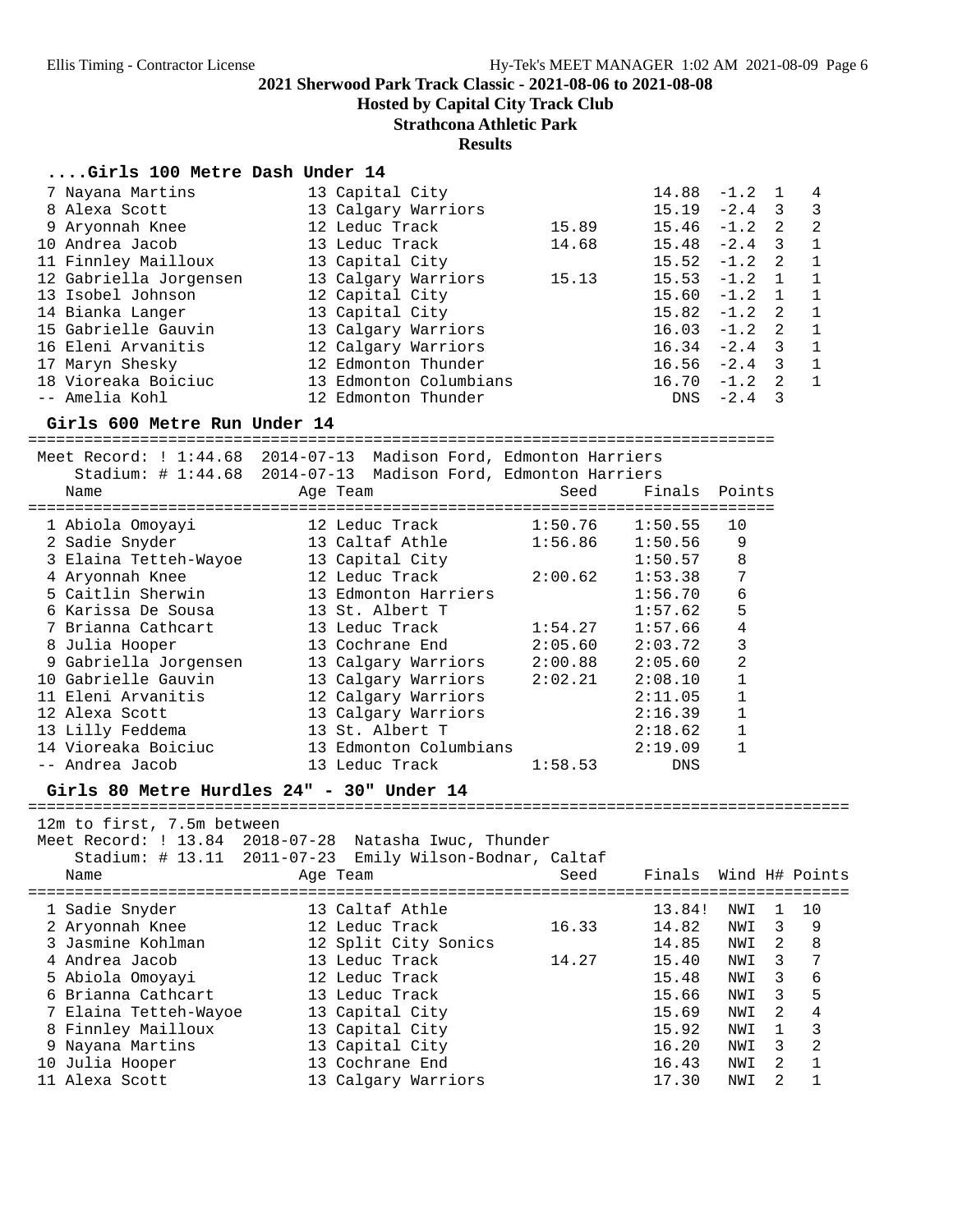**Hosted by Capital City Track Club**

**Strathcona Athletic Park**

**Results**

#### **....Girls 80 Metre Hurdles 24" - 30" Under 14**

| 12 Gabrielle Gauvin    | 13 Calgary Warriors  | 17.44 NWI 1 |         | $\overline{1}$ |
|------------------------|----------------------|-------------|---------|----------------|
| 13 Eleni Arvanitis     | 12 Calgary Warriors  | 17.79       | NWI 3   | $\overline{1}$ |
| 14 Mila Ushko          | 12 Edmonton Harriers | 17.86       | NWI 1 1 |                |
| 15 Gabriella Jorgensen | 13 Calgary Warriors  | 18.05       | NWI 1   | $\overline{1}$ |
| 16 Nayeli Sarkar       | 13 Edmonton Thunder  | 18.10       | NWI 2   | $\overline{1}$ |
| 17 Maryn Shesky        | 12 Edmonton Thunder  | 18.51       | NWI 1   | $\overline{1}$ |

**Girls 4x100 Metre Relay Under 14** ========================================================================= Meet Record: ! 57.44 2013-07-20 Edmonton Columbians, Edmonton Columbia Stadium: # 46.03 2007-08-11 AB WCSG Team, Team Alberta Peart, Nelson, Smith, Laarman Team Seed Finals ========================================================================= 1 Capital City Track Club 'A' 57.84 1) Nayana Martins 13 2) Finnley Mailloux 13 3) Elaina Tetteh-Wayoe 13 4) Isobel Johnson 12 2 Edmonton Thunder 'A' 1:01.23 1) Nayeli Sarkar 13 2) Amelia Kohl 12 3) Maryn Shesky 12 (4)

**Girls High Jump Under 14** =================================================================================== Meet Record: ! 1.50m 2018-07-28 Efia Wiredu, Columbians Stadium: # 1.72m 2018-07-29 Madison Mayr, Calgary Warriors Name Age Team Seed Finals H# Points =================================================================================== 1 Mfonma Idiong 12 Split City Sonics 1.40m 1 10 1.10 1.20 1.25 1.30 1.35 1.40 1.43 O O O O XO XO XXX 2 Jasmine Kohlman 12 Split City Sonics 1.35m 2 9 1.10 1.20 1.25 1.30 1.35 1.40 O O XO XO XO XXX 3 Julia Hooper 13 Cochrane End 1.25m J1.35m 2 8 1.00 1.10 1.20 1.25 1.30 1.35 1.40 O O O O O XXO XXX 4 Andrea Jacob 13 Leduc Track J1.35m 1 7 1.20 1.25 1.30 1.35 1.40 O O XO XXO XXX 5 Sadie Snyder 13 Caltaf Athle J1.35m 2 6 1.00 1.10 1.20 1.25 1.30 1.35 1.40 O O O XXO XO XXO XXX 6 Finnley Mailloux 13 Capital City 1.25m 1 4 1.00 1.10 1.20 1.25 1.30 O O O O XXX 6 Elaina Tetteh-Wayoe 13 Capital City 1.25m 1 4 1.20 1.25 1.30 O O XXX 6 Hannah Hoven 13 Capital City 1.25m 1 4 1.00 1.10 1.20 1.25 1.30 O O O O XXX 9 Aryonnah Knee 12 Leduc Track 11.25m 2 1.50 1.00 1.10 1.20 1.25 1.30 O O O XXO XXX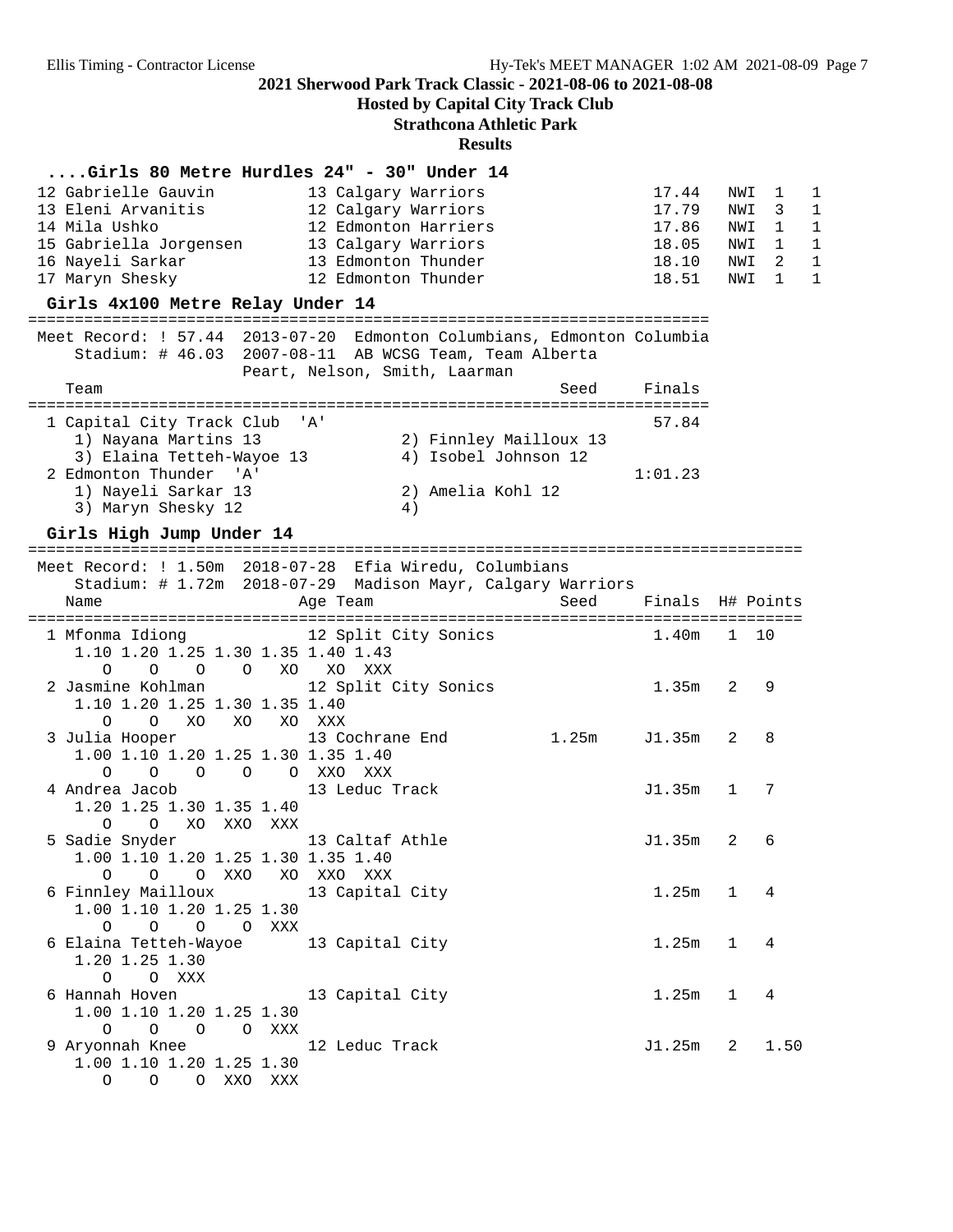# **Hosted by Capital City Track Club**

# **Strathcona Athletic Park**

## **Results**

| Girls High Jump Under 14                  |  |                        |                   |                |                |  |  |  |  |
|-------------------------------------------|--|------------------------|-------------------|----------------|----------------|--|--|--|--|
| 9 Alexa Scott                             |  | 13 Calgary Warriors    | $J1.25m$ 2 1.50   |                |                |  |  |  |  |
| 1.00 1.10 1.20 1.25 1.30<br>O O O XXO XXX |  |                        |                   |                |                |  |  |  |  |
| 11 Abiola Omoyayi                         |  | 12 Leduc Track         | 1.20m             | $\mathbf{1}$   | $\overline{1}$ |  |  |  |  |
| 1.10 1.20 1.25                            |  |                        |                   |                |                |  |  |  |  |
| O O XXX                                   |  |                        |                   |                |                |  |  |  |  |
| 11 Vioreaka Boiciuc                       |  | 13 Edmonton Columbians | 1.20m             | $\mathbf{1}$   | $\overline{1}$ |  |  |  |  |
| 1.00 1.10 1.20 1.25                       |  |                        |                   |                |                |  |  |  |  |
| O O O XXX                                 |  |                        |                   |                |                |  |  |  |  |
| 13 Nayana Martins                         |  | 13 Capital City        | J1.20m            | $1 \quad 1$    |                |  |  |  |  |
| 1.00 1.10 1.20 1.25                       |  |                        |                   |                |                |  |  |  |  |
| XO XXO XXX<br>$\Omega$                    |  |                        |                   |                |                |  |  |  |  |
| 14 Nayeli Sarkar                          |  | 13 Edmonton Thunder    | 1.10m             | $\mathbf{1}$   | $\sqrt{1}$     |  |  |  |  |
| 1.00 1.10 1.20                            |  |                        |                   |                |                |  |  |  |  |
| O O XXX<br>14 Eleni Arvanitis             |  | 12 Calgary Warriors    | 1.10m             | $\mathcal{L}$  | $\overline{1}$ |  |  |  |  |
| 1.00 1.10 1.20                            |  |                        |                   |                |                |  |  |  |  |
| O O XXX                                   |  |                        |                   |                |                |  |  |  |  |
| 16 Gabriella Jorgensen                    |  | 13 Calgary Warriors    | J1.10m            | 2              | $\overline{1}$ |  |  |  |  |
| 1.00 1.10 1.20                            |  |                        |                   |                |                |  |  |  |  |
| XO XXX<br>$\circ$                         |  |                        |                   |                |                |  |  |  |  |
| 17 Brianna Cathcart                       |  | 13 Leduc Track         | J1.10m            | $\mathfrak{D}$ | $\mathbf{1}$   |  |  |  |  |
| 1.00 1.10 1.20                            |  |                        |                   |                |                |  |  |  |  |
| XXO XXX<br>$\Omega$                       |  |                        |                   |                |                |  |  |  |  |
| 18 Mila Ushko                             |  | 12 Edmonton Harriers   | 1.00 <sub>m</sub> | $\mathfrak{D}$ | $\mathbf{1}$   |  |  |  |  |
| 1.00 1.10                                 |  |                        |                   |                |                |  |  |  |  |

## Girls Long Jump Under 14

O XXX

| Meet Record: ! 4.49m 2018-07-29 Efia Wiredu, Columbians     |                                                                                                                 |                            |       |          |               |                |
|-------------------------------------------------------------|-----------------------------------------------------------------------------------------------------------------|----------------------------|-------|----------|---------------|----------------|
| Stadium: # 6.25m 2010-07-11 Krysha Bayley, Legacy Athletics |                                                                                                                 |                            |       |          |               |                |
| Name                                                        | Age Team and the state of the state of the state of the state of the state of the state of the state of the sta | Seed Finals Wind H# Points |       |          |               |                |
| 1 Hannah Hoven 13 Capital City                              |                                                                                                                 |                            | 4.29m | NWI 1 10 |               |                |
| $3.54m(NWT)$ 3.71 $m(NWT)$ 4.29 $m(NWT)$                    |                                                                                                                 |                            |       |          |               |                |
| 2 Sadie Snyder 13 Caltaf Athle                              |                                                                                                                 |                            | 4.03m | NWI      | 2             | 9              |
| 4.03m(NWI) 4.02m(NWI) 4.03m(NWI)                            |                                                                                                                 |                            |       |          |               |                |
| 3 Abiola Omoyayi 12 Leduc Track                             |                                                                                                                 |                            | 3.97m | NWI      | $\mathcal{L}$ | 8              |
| 3.97m(NWI) 3.84m(NWI) FOUL                                  |                                                                                                                 |                            |       |          |               |                |
| 4 Elaina Tetteh-Wayoe 13 Capital City                       |                                                                                                                 |                            | 3.89m | NWI      | $\mathbf{1}$  | 7              |
| 3.48m(NWI) 3.59m(NWI) 3.89m(NWI)                            |                                                                                                                 |                            |       |          |               |                |
| 5 Alexa Scott 13 Calgary Warriors                           |                                                                                                                 |                            | 3.88m | NWI      | $\mathbf{1}$  | 6              |
| 3.61m(NWI) 3.88m(NWI) FOUL                                  |                                                                                                                 |                            |       |          |               |                |
| 6 Andrea Jacob 13 Leduc Track                               |                                                                                                                 |                            | 3.86m | NWI      | 2             | 5              |
| $3.84m(NW1)$ 3.86 $m(NW1)$ 3.73 $m(NW1)$                    |                                                                                                                 |                            |       |          |               |                |
| 7 Aryonnah Knee 12 Leduc Track                              |                                                                                                                 |                            | 3.82m | NWI      | $\mathcal{L}$ | 4              |
| $3.82m(NWI)$ FOUL 3.81m(NWI)                                |                                                                                                                 |                            |       |          |               |                |
| 8 Mfonma Idiong 12 Split City Sonics                        |                                                                                                                 | 4.28m                      | 3.76m | NWI      | $\mathcal{L}$ | $\mathcal{R}$  |
| $3.43m(NWI)$ $3.27m(NWI)$ $3.76m(NWI)$                      |                                                                                                                 |                            |       |          |               |                |
| 9 Julia Hooper 13 Cochrane End                              |                                                                                                                 | 3.77m                      | 3.74m | NWI      | $\mathcal{L}$ | $\mathfrak{D}$ |
| 3.68m(NWI) 3.74m(NWI) FOUL                                  |                                                                                                                 |                            |       |          |               |                |
| 10 Brianna Cathcart 13 Leduc Track                          |                                                                                                                 |                            | 3.72m | NWI      | 1             | $\mathbf{1}$   |
| $3.50m(NWL)$ 3.72 $m(NWL)$                                  |                                                                                                                 |                            |       |          |               |                |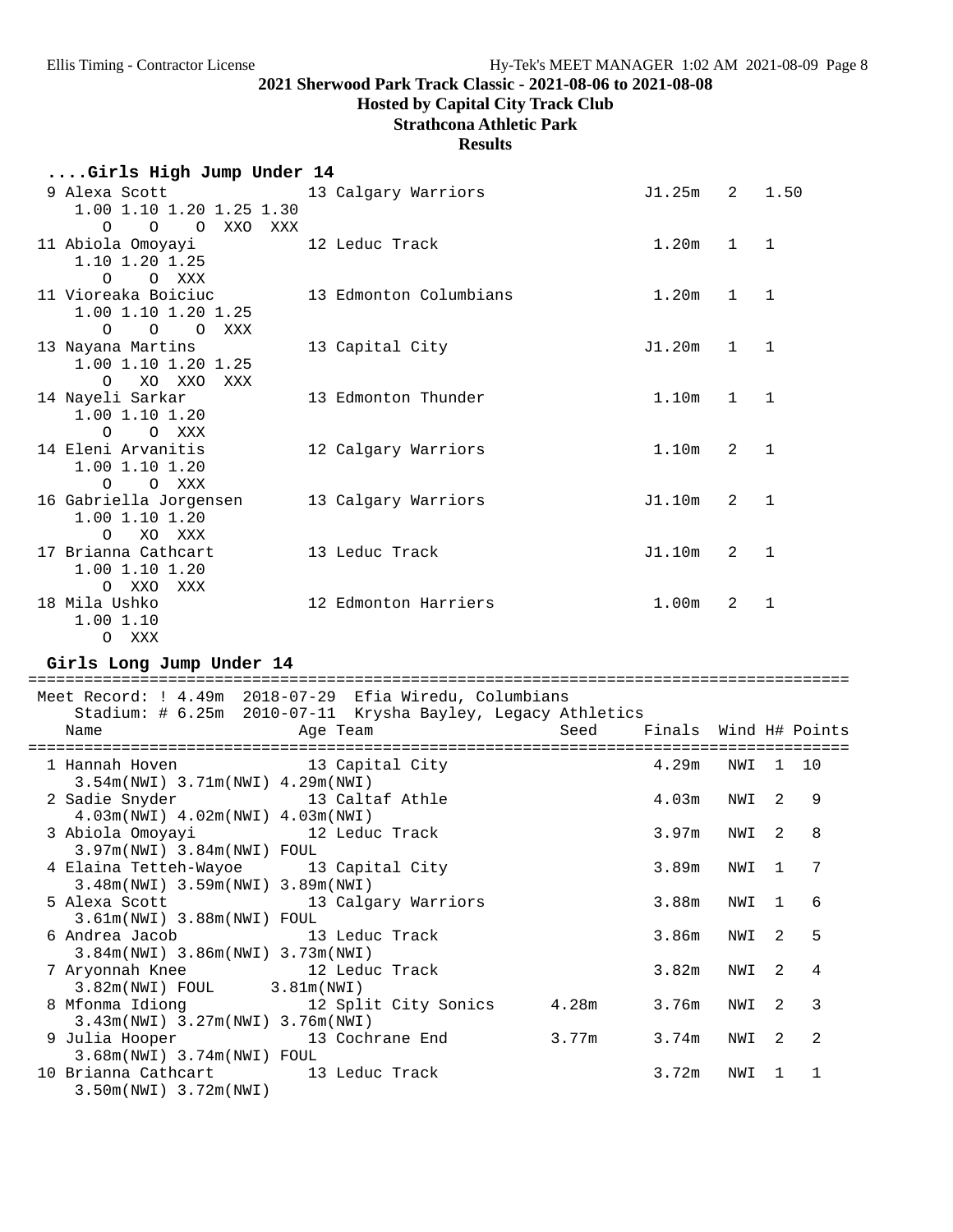# **Hosted by Capital City Track Club**

# **Strathcona Athletic Park**

#### **Results**

## **....Girls Long Jump Under 14**

| 11 Karissa De Sousa 13 St. Albert T<br>3.63m(NWI) 3.69m(NWI) 3.64m(NWI)                                   |                                                                      |      | 3.69m             | NWI          | 2              | $\mathbf 1$  |
|-----------------------------------------------------------------------------------------------------------|----------------------------------------------------------------------|------|-------------------|--------------|----------------|--------------|
| 12 Vioreaka Boiciuc 13 Edmonton Columbians<br>3.52m(NWI) 3.44m(NWI) 3.33m(NWI)                            |                                                                      |      | 3.52m             | NWI          | 2              | $\mathbf{1}$ |
| 13 Gabriella Jorgensen 13 Calgary Warriors 3.68m                                                          |                                                                      |      | 3.43m             | NWI          | 2              | $\mathbf 1$  |
| 3.16m(NWI) 3.17m(NWI) 3.43m(NWI)<br>14 Bianka Langer 13 Capital City                                      |                                                                      |      | 3.39m             | NWI          | $\mathbf{1}$   | $\mathbf{1}$ |
| 3.22m(NWI) 3.39m(NWI) 3.31m(NWI)<br>15 Nayana Martins 13 Capital City                                     |                                                                      |      | 3.36m             | NWI          | $\mathbf{1}$   | $\mathbf{1}$ |
| 3.22m(NWI) 2.91m(NWI) 3.36m(NWI)<br>16 Finnley Mailloux 13 Capital City<br>$3.31m(NWI)$ $3.24m(NWI)$ FOUL |                                                                      |      | 3.31m             | NWI          | $\mathbf{1}$   | $\mathbf{1}$ |
| 17 Nayeli Sarkar<br>2.73m(NWI) 2.93m(NWI) 3.22m(NWI)                                                      | 13 Edmonton Thunder                                                  |      | 3.22m             | NWI          | 1              | $\mathbf{1}$ |
| 18 Lilly Feddema 13 St. Albert T<br>3.12m(NWI) 3.05m(NWI) 3.07m(NWI)                                      |                                                                      |      | 3.12m             | NWI          | 2              | $\mathbf{1}$ |
| 19 Maryn Shesky 12 Edmonton Thunder<br>2.83m(NWI) 2.81m(NWI) 3.04m(NWI)                                   |                                                                      |      | 3.04 <sub>m</sub> | NWI          | 1              | 1            |
| 20 Gabrielle Gauvin 13 Calgary Warriors<br>FOUL 2.93m (NWI) 2.62m (NWI)                                   |                                                                      |      | 2.93m             | NWI          | 1              | $\mathbf 1$  |
| 21 Eleni Arvanitis 12 Calgary Warriors<br>2.88m(NWI) 2.75m(NWI) 1.91m(NWI)                                |                                                                      |      | 2.88m             | NWI          | 2              | $\mathbf{1}$ |
| -- Amelia Kohl 12 Edmonton Thunder                                                                        |                                                                      |      | DNS               | NWI          | $\overline{1}$ |              |
| Girls Shot Put 3kg Under 14                                                                               |                                                                      |      |                   |              |                |              |
|                                                                                                           | Meet Record: ! 9.35m 2018-07-29 Christina Hollingworth, Capital City |      |                   |              |                |              |
|                                                                                                           |                                                                      |      |                   |              |                |              |
|                                                                                                           | Stadium: # 13.54m 2016-07-03 Kira Kopec, Chinook Track               |      |                   |              |                |              |
| Name                                                                                                      | Age Team                                                             | Seed | Finals Points     |              |                |              |
| 1 Mfonma Idiong                                                                                           | 12 Split City Sonics 8.85m 7.50m                                     |      |                   | 10           |                |              |
| 7.09m 7.33m 7.50m<br>2 Andrea Jacob                                                                       | 13 Leduc Track                                                       |      | 7.09m             | 9            |                |              |
| 7.09m  FOUL  6.76m<br>3 Alexa Scott                                                                       | 13 Calgary Warriors                                                  |      | 6.86m             | 8            |                |              |
| 6.22m 6.57m 6.86m<br>4 Gabriella Jorgensen                                                                | 13 Calgary Warriors 6.25m 6.30m                                      |      |                   | 7            |                |              |
| 5.16m 6.23m 6.30m<br>5 Abiola Omoyayi                                                                     | 12 Leduc Track                                                       |      | 6.04m             | 6            |                |              |
| $6.04m$ 5.98m 5.62m<br>6 Elaina Tetteh-Wayoe                                                              | 13 Capital City                                                      |      | 5.83m             | 5            |                |              |
| 5.83m<br>$5.47m$ $5.53m$<br>7 Amelia Kohl                                                                 | 12 Edmonton Thunder                                                  |      | J5.83m            | 4            |                |              |
| 5.83m  4.58m  5.00m<br>8 Gabrielle Gauvin                                                                 | 13 Calgary Warriors                                                  |      | 5.78m             | 3            |                |              |
| 5.62m 5.78m<br>5.00m<br>9 Nayeli Sarkar                                                                   | 13 Edmonton Thunder                                                  |      | 5.65m             | 2            |                |              |
| $5.45m$ $5.50m$<br>5.65m<br>10 Aryonnah Knee                                                              | 12 Leduc Track                                                       |      | 5.45 <sub>m</sub> | 1            |                |              |
| 5.45m 5.39m<br>5.16m<br>11 Sadie Snyder                                                                   | 13 Caltaf Athle                                                      |      | 5.42m             | $\mathbf 1$  |                |              |
| 5.42m 5.14m<br>4.95m<br>12 Brianna Cathcart<br>5.25m 5.40m 5.14m                                          | 13 Leduc Track                                                       |      | 5.40m             | $\mathbf{1}$ |                |              |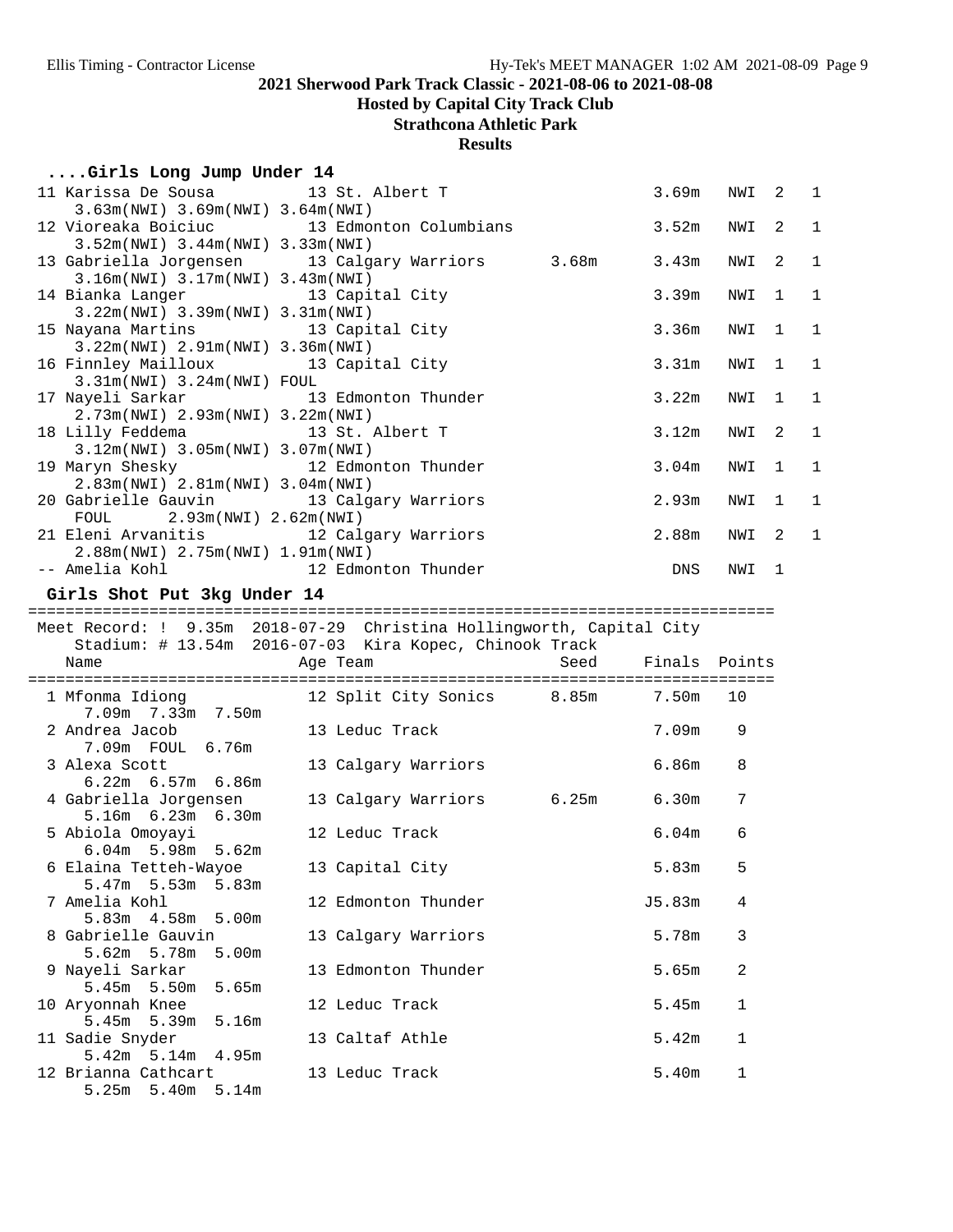**Hosted by Capital City Track Club**

# **Strathcona Athletic Park**

#### **Results**

| Girls Shot Put 3kg Under 14 |  |  |  |  |  |
|-----------------------------|--|--|--|--|--|
|-----------------------------|--|--|--|--|--|

| 13 Julia Hooper         |  | 13 Cochrane End        | 5.83m | 5.28m |  |
|-------------------------|--|------------------------|-------|-------|--|
| $4.09m$ 5.28m $4.47m$   |  |                        |       |       |  |
| 14 Vioreaka Boiciuc     |  | 13 Edmonton Columbians |       | 5.03m |  |
| $4.36m$ $4.75m$ 5.03m   |  |                        |       |       |  |
| 15 Eleni Arvanitis      |  | 12 Calgary Warriors    |       | 4.84m |  |
| $4.19m$ $4.75m$ $4.84m$ |  |                        |       |       |  |
| 16 Nayana Martins       |  | 13 Capital City        |       | 4.49m |  |
| $4.49m$ $4.49m$ $4.25m$ |  |                        |       |       |  |
| 17 Maryn Shesky         |  | 12 Edmonton Thunder    |       | 4.23m |  |
| $3.94m$ 4.23m 3.95m     |  |                        |       |       |  |
| 18 Lilly Feddema        |  | 13 St. Albert T        |       | 3.61m |  |
| 3.45m 3.06m 3.61m       |  |                        |       |       |  |

| Girls Discus Throw 750g Under 14                      | ================                                        |                        |
|-------------------------------------------------------|---------------------------------------------------------|------------------------|
| Meet Record: ! 23.52m 2010-07-10 Madeline Yee, Caltaf |                                                         |                        |
|                                                       | Stadium: # 22.74m 2018-07-29 Yuko Nakano, Unattached AB |                        |
| Name                                                  | Seed<br>Age Team                                        | Finals Points          |
|                                                       |                                                         |                        |
| 1 Alexa Scott                                         | 13 Calgary Warriors                                     | 15.41m<br>10           |
| FOUL 15.41m 15.16m                                    |                                                         |                        |
| 2 Gabriella Jorgensen                                 | 13 Calgary Warriors                                     | 14.21m<br>9            |
| 14.04m  12.43m  14.21m                                |                                                         |                        |
| 3 Isobel Johnson                                      | 12 Capital City                                         | 13.56m<br>8            |
| FOUL 13.56m FOUL<br>4 Nayeli Sarkar                   | 13 Edmonton Thunder                                     | 13.49m<br>7            |
| 11.00m  13.49m  13.23m                                |                                                         |                        |
| 5 Eleni Arvanitis                                     | 12 Calgary Warriors                                     | 13.35m<br>6            |
| 13.27m 13.35m 12.97m                                  |                                                         |                        |
| 6 Sadie Snyder                                        | 13 Caltaf Athle                                         | 13.34m<br>5            |
| 13.34m FOUL 11.07m                                    |                                                         |                        |
| 7 Gabrielle Gauvin                                    | 13 Calgary Warriors                                     | 13.04m<br>4            |
| 13.04m 12.27m 11.29m                                  |                                                         |                        |
| 8 Vioreaka Boiciuc                                    | 13 Edmonton Columbians                                  | 12.87m<br>3            |
| 9.51m 11.40m 12.87m                                   |                                                         |                        |
| 9 Abiola Omoyayi                                      | 12 Leduc Track                                          | 2<br>12.79m            |
| 11.32m  12.39m  12.79m                                |                                                         |                        |
| 10 Aryonnah Knee<br>11.84m 12.57m FOUL                | 12 Leduc Track                                          | 12.57m<br>1            |
| 11 Brianna Cathcart                                   | 13 Leduc Track                                          | 12.45m<br>$\mathbf{1}$ |
| $10.42m$ $12.45m$<br>11.27m                           |                                                         |                        |
| 12 Jasmine Kohlman                                    | 12 Split City Sonics                                    | 11.50m<br>$\mathbf{1}$ |
| 10.80m 10.65m 11.50m                                  |                                                         |                        |
| 13 Nayana Martins                                     | 13 Capital City                                         | 10.85m<br>$\mathbf{1}$ |
| FOUL 10.44m 10.85m                                    |                                                         |                        |
| 14 Julia Hooper                                       | 13 Cochrane End                                         | 10.67m<br>$\mathbf{1}$ |
| 10.67m FOUL 10.08m                                    |                                                         |                        |
| -- Andrea Jacob                                       | 13 Leduc Track                                          | FOUL                   |
| FOUL<br>FOUL FOUL                                     |                                                         |                        |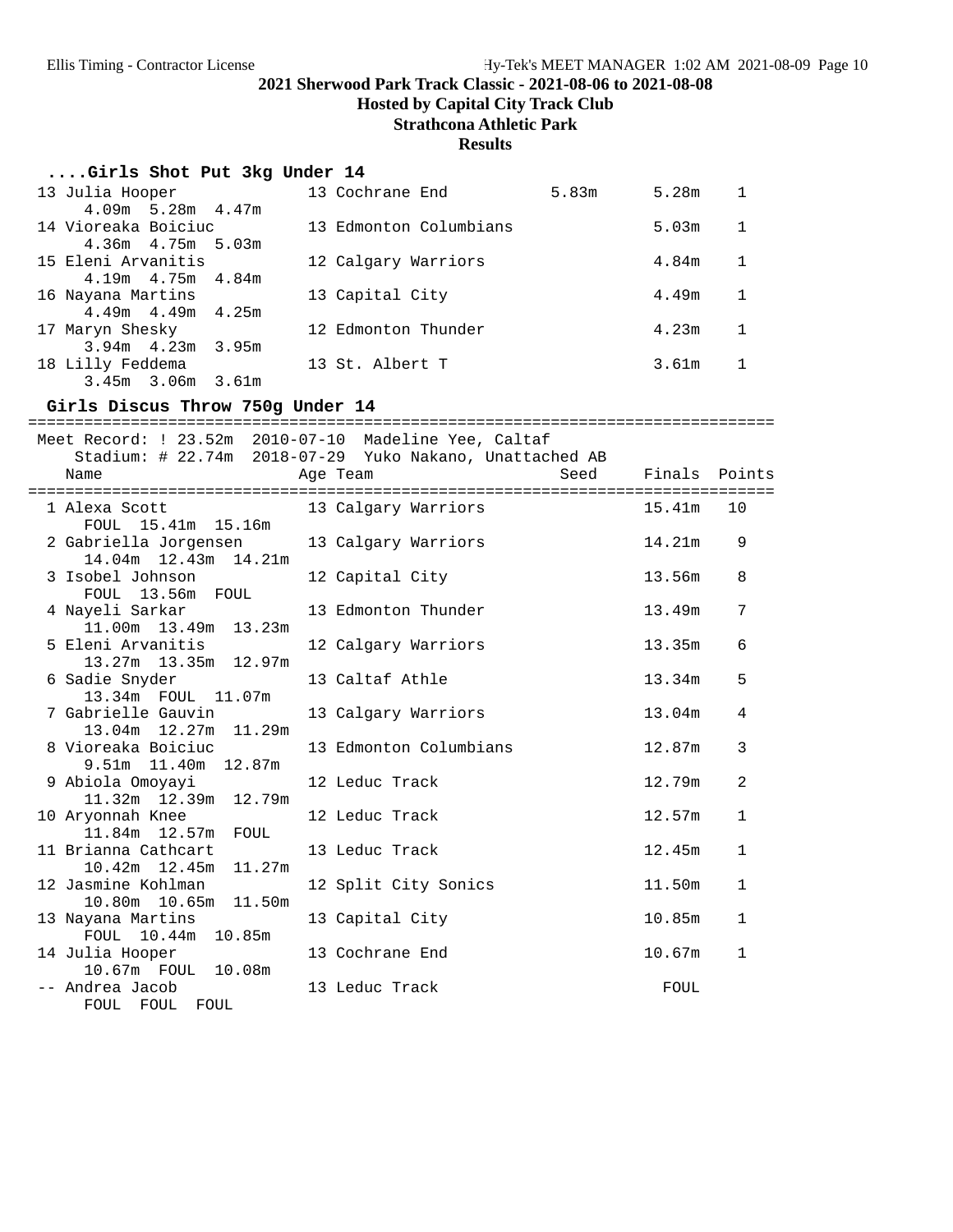# **Hosted by Capital City Track Club**

# **Strathcona Athletic Park**

#### **Results**

| Girls 100 Metre Dash Under 16<br>8 Advance: | Top 1 Each Heat plus Next 5 Best Times                                                                                              |         |                 |            |                             |
|---------------------------------------------|-------------------------------------------------------------------------------------------------------------------------------------|---------|-----------------|------------|-----------------------------|
| Name                                        | Meet Record: ! 12.28 2013-07-20 Gracia Muamba, Capital City<br>Stadium: # 11.70 2009-07-11 Winneth Dube, Premiere Track<br>Age Team | Seed    | Prelims         | Wind H#    |                             |
|                                             |                                                                                                                                     |         |                 |            |                             |
| Preliminaries                               |                                                                                                                                     |         |                 |            |                             |
| 1 Tatiana Reyes                             | 14 U OF C Athle                                                                                                                     | 12.69   | 12.73Q          | 3.0        | $\overline{c}$              |
| 2 Gabby Paterson                            | 14 Edmonton Columbians                                                                                                              |         | 12.80Q          | 3.1        | $\overline{\phantom{a}}$    |
| 3 Addison Lauer                             | 15 Capital City                                                                                                                     | 13.23   | 13.01Q          | 2.4        | $\mathbf{1}$                |
| 4 Kaleigh Hamilton                          | 14 Calgary Spartans                                                                                                                 |         | 12.91q          | 3.0        | $\overline{c}$              |
| 5 Mya Phippen                               | 14 Calgary Spartans                                                                                                                 | 13.46   | 12.98q          | 3.1        | 3                           |
| 6 Alexis Sagumaran                          | 15 Unattached Alberta                                                                                                               | 13.25   | 13.22q          | 3.1        | 3                           |
| 7 Hannah Vergie<br>8 Carmen Chu             | 15 Caltaf Athle<br>14 Unattached Alberta                                                                                            | 13.48   | 13.39q          | 2.4        | $\mathbf 1$<br>$\mathbf{1}$ |
| 9 Parker Sim                                |                                                                                                                                     | 13.61   | 13.55q<br>13.69 | 2.4<br>3.0 | $\overline{a}$              |
| 10 Aurelia Kozoletova                       | 14 Calgary Spartans<br>14 Red Deer Titans                                                                                           |         | 14.03           | 3.1        | 3                           |
| 11 Kayla Malle                              | 15 Edmonton Roy                                                                                                                     |         | 14.11           | 3.1        | 3                           |
| 12 Fabiola Turcios                          | 15 Edmonton Columbians                                                                                                              |         | 14.12           | 2.4        | $\mathbf 1$                 |
| 13 Jesse Jenkins                            | 14 Caltaf Athle                                                                                                                     | 14.25   | 14.15           | 3.0        | $\overline{a}$              |
| 14 Tayla Pillay                             | 14 Wolves Athle                                                                                                                     |         | 14.57           | 3.0        | $\overline{2}$              |
| 15 Sara Morgensztern                        | 15 Capital City                                                                                                                     | 15.76   | 14.74           | 2.4        | $\mathbf{1}$                |
| 16 Paris Madsen                             | 14 Capital City                                                                                                                     |         | 14.77           | 3.0        | $\overline{a}$              |
| 17 Rose Watmough                            | 15 Edmonton Oly                                                                                                                     |         | 14.87           | 3.1        | 3                           |
| 18 Milla Schauenberg                        | 14 Capital City                                                                                                                     |         | 15.04           | 3.0        | $\overline{2}$              |
| 19 Charlotte Wawrow                         | 15 Edmonton Oly                                                                                                                     |         | 15.07           | 2.4        | $\mathbf{1}$                |
| -- Jayme Bialik                             | 14 Leduc Track                                                                                                                      |         | DNS             | 2.4        | 1                           |
| Girls 100 Metre Dash Under 16               |                                                                                                                                     |         |                 |            |                             |
|                                             | Meet Record: ! 12.28 2013-07-20 Gracia Muamba, Capital City                                                                         |         |                 |            |                             |
|                                             | Stadium: # 11.70 2009-07-11 Winneth Dube, Premiere Track                                                                            |         |                 |            |                             |
| Name                                        | Age Team                                                                                                                            | Prelims | Finals          | Wind       |                             |
|                                             |                                                                                                                                     |         |                 |            |                             |
| Finals                                      |                                                                                                                                     |         |                 |            |                             |
| 1 Tatiana Reyes                             | 14 U OF C Athle                                                                                                                     | 12.73   | 12.60           | 2.2        |                             |
| 2 Gabby Paterson                            | 14 Edmonton Columbians                                                                                                              | 12.80   | 12.65           | 2.2        |                             |
| 3 Addison Lauer                             | 15 Capital City                                                                                                                     | 13.01   | 12.97           | 2.2        |                             |
| 4 Mya Phippen                               | 14 Calgary Spartans                                                                                                                 | 12.98   | 13.00           | 2.2        |                             |
| 5 Kaleigh Hamilton                          | 14 Calgary Spartans                                                                                                                 | 12.91   | 13.13           | 2.2        |                             |
| 6 Alexis Sagumaran                          | 15 Unattached Alberta                                                                                                               | 13.22   | 13.37           | 2.2        |                             |
| 7 Hannah Vergie                             | 15 Caltaf Athle                                                                                                                     | 13.39   | 13.44           | 2.2        |                             |
| 8 Carmen Chu                                | 14 Unattached Alberta                                                                                                               | 13.55   | 13.66           | 2.2        |                             |
| Girls 200 Metre Dash Under 16<br>8 Advance: | Top 1 Each Heat plus Next 6 Best Times                                                                                              |         |                 |            |                             |
|                                             |                                                                                                                                     |         |                 |            |                             |
|                                             | Meet Record: ! 24.97 2011-07-24 Morgan Walker, Edmonton Olympic                                                                     |         |                 |            |                             |
|                                             | Stadium: # 23.94 2009-07-12 Winneth Dube, Primiere Track                                                                            |         |                 |            |                             |
| Name                                        | Age Team                                                                                                                            | Seed    | Prelims         | Wind H#    |                             |
|                                             |                                                                                                                                     |         |                 |            |                             |
| Preliminaries                               |                                                                                                                                     |         |                 |            |                             |
| 1 Addison Lauer                             | 15 Capital City                                                                                                                     | 26.79   | $27.36Q + 0.0$  |            | $\mathbf 1$                 |
| 2 Tatiana Reyes                             | 14 U OF C Athle                                                                                                                     | 26.07   | 27.87Q 0.1      |            | $\overline{2}$              |
| 3 Mya Phippen                               | 14 Calgary Spartans                                                                                                                 | 27.07   | $27.99q +0.0$   |            | $\mathbf 1$                 |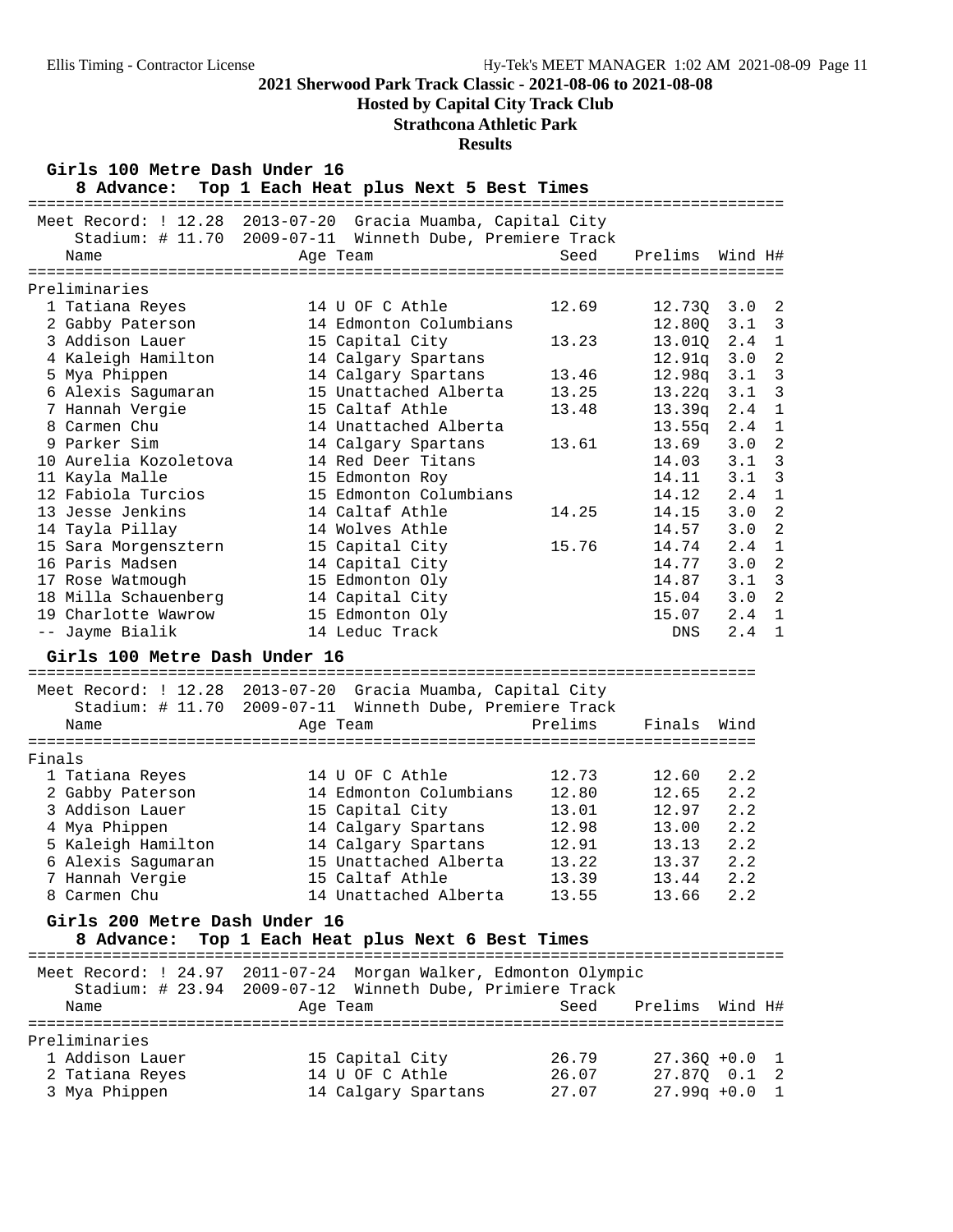**Hosted by Capital City Track Club**

**Strathcona Athletic Park**

#### **Results**

## **....Girls 200 Metre Dash Under 16**

| 4 Hannah Vergie<br>5 Fabiola Turcios<br>6 Jesse Jenkins<br>7 Sara Morgensztern<br>8 Rose Watmough<br>9 Katherine McCallion<br>10 Sabylla Mitchell<br>-- Paris Madsen<br>Girls 200 Metre Dash Under 16 | 15 Caltaf Athle<br>15 Edmonton Columbians<br>14 Caltaf Athle<br>15 Capital City<br>15 Edmonton Oly<br>14 Edmonton Harriers<br>14 Leduc Track<br>14 Capital City | 28.11<br>30.09<br>32.09<br>31.52 | 29.38q 0.1<br>$29.91q + 0.0$<br>$30.97q$ $0.1$<br>$31.53q + 0.0$<br>$31.54q + 0.0$<br>33.08<br>38.09<br>DNS | $+0.0$<br>0.1<br>0.1 | 2<br>1<br>$\overline{2}$<br>$\mathbf{1}$<br>1<br>$\mathbf 1$<br>$\overline{2}$<br>$\overline{2}$ |
|-------------------------------------------------------------------------------------------------------------------------------------------------------------------------------------------------------|-----------------------------------------------------------------------------------------------------------------------------------------------------------------|----------------------------------|-------------------------------------------------------------------------------------------------------------|----------------------|--------------------------------------------------------------------------------------------------|
|                                                                                                                                                                                                       |                                                                                                                                                                 |                                  |                                                                                                             |                      |                                                                                                  |
|                                                                                                                                                                                                       | Meet Record: ! 24.97 2011-07-24 Morgan Walker, Edmonton Olympic<br>Stadium: # 23.94 2009-07-12 Winneth Dube, Primiere Track                                     |                                  |                                                                                                             |                      |                                                                                                  |
| Name                                                                                                                                                                                                  | Age Team                                                                                                                                                        | Prelims                          | Finals                                                                                                      | Wind                 |                                                                                                  |
|                                                                                                                                                                                                       |                                                                                                                                                                 |                                  |                                                                                                             |                      |                                                                                                  |
| Finals                                                                                                                                                                                                |                                                                                                                                                                 |                                  |                                                                                                             |                      |                                                                                                  |
| 1 Tatiana Reyes                                                                                                                                                                                       | 14 U OF C Athle                                                                                                                                                 | 27.87                            | 27.43                                                                                                       | 1.2                  |                                                                                                  |
| 2 Addison Lauer                                                                                                                                                                                       | 15 Capital City                                                                                                                                                 | 27.36                            | 27.72                                                                                                       | 1.2                  |                                                                                                  |
| 3 Mya Phippen                                                                                                                                                                                         | 14 Calgary Spartans                                                                                                                                             | 27.99                            | 27.94                                                                                                       | 1.2                  |                                                                                                  |
| 4 Hannah Vergie<br>5 Jesse Jenkins                                                                                                                                                                    | 15 Caltaf Athle<br>14 Caltaf Athle                                                                                                                              | 29.38<br>30.97                   | 28.76<br>30.71                                                                                              | 1.2<br>1.2           |                                                                                                  |
| 6 Sara Morgensztern                                                                                                                                                                                   | 15 Capital City                                                                                                                                                 | 31.53                            | 31.61                                                                                                       | 1.2                  |                                                                                                  |
| 7 Rose Watmough                                                                                                                                                                                       | 15 Edmonton Oly                                                                                                                                                 | 31.54                            | 31.97                                                                                                       | 1.2                  |                                                                                                  |
| -- Fabiola Turcios                                                                                                                                                                                    | 15 Edmonton Columbians                                                                                                                                          | 29.91                            | DNS                                                                                                         | 1.2                  |                                                                                                  |
| Girls 300 Metre Dash Under 16                                                                                                                                                                         |                                                                                                                                                                 |                                  |                                                                                                             |                      |                                                                                                  |
|                                                                                                                                                                                                       |                                                                                                                                                                 |                                  |                                                                                                             |                      |                                                                                                  |
|                                                                                                                                                                                                       | Meet Record: ! 39.16 2018-07-27 Ella Clayton, Caltaf                                                                                                            |                                  |                                                                                                             |                      |                                                                                                  |
|                                                                                                                                                                                                       | Stadium: # 39.16 2018-07-27 Ella Clayton, Caltaf                                                                                                                |                                  |                                                                                                             |                      |                                                                                                  |
| Name                                                                                                                                                                                                  | Age Team                                                                                                                                                        | Seed                             | Finals                                                                                                      |                      |                                                                                                  |
| 1 Tatiana Reyes                                                                                                                                                                                       | 14 U OF C Athle                                                                                                                                                 | 43.53                            | 42.39                                                                                                       |                      |                                                                                                  |
| 2 Ella Steel                                                                                                                                                                                          | 14 Border City AC                                                                                                                                               |                                  | 44.56                                                                                                       |                      |                                                                                                  |
| 3 Carmen Chu                                                                                                                                                                                          | 14 Unattached Alberta                                                                                                                                           |                                  | 46.47                                                                                                       |                      |                                                                                                  |
| 4 Tayla Pillay                                                                                                                                                                                        | 14 Wolves Athle                                                                                                                                                 |                                  | 52.27                                                                                                       |                      |                                                                                                  |
| -- Jayme Bialik                                                                                                                                                                                       | 14 Leduc Track                                                                                                                                                  | 46.01                            | <b>DNS</b>                                                                                                  |                      |                                                                                                  |
| Girls 800 Metre Run Under 16                                                                                                                                                                          |                                                                                                                                                                 |                                  |                                                                                                             |                      |                                                                                                  |
|                                                                                                                                                                                                       |                                                                                                                                                                 |                                  |                                                                                                             |                      |                                                                                                  |
|                                                                                                                                                                                                       | Meet Record: ! 2:15.37 2007-07-22 Rachel Francois, Edmoton Harriers                                                                                             |                                  |                                                                                                             |                      |                                                                                                  |
|                                                                                                                                                                                                       | Stadium: # 2:05.06 2016-07-03 Jenna Westaway, Calgary Internationa                                                                                              |                                  |                                                                                                             |                      |                                                                                                  |
| Name                                                                                                                                                                                                  | Age Team                                                                                                                                                        | Seed                             | Finals                                                                                                      |                      |                                                                                                  |
|                                                                                                                                                                                                       |                                                                                                                                                                 |                                  |                                                                                                             |                      |                                                                                                  |
| 1 Ezra Haller                                                                                                                                                                                         | 14 Edmonton Harriers                                                                                                                                            | 2:27.00                          | 2:29.59                                                                                                     |                      |                                                                                                  |
| 2 Callie Malin                                                                                                                                                                                        | 14 Edmonton Columbians                                                                                                                                          | 2:38.70                          | 2:37.91                                                                                                     |                      |                                                                                                  |
| 3 Sadie Wilcox                                                                                                                                                                                        | 15 Caltaf Athle                                                                                                                                                 |                                  | 2:44.61                                                                                                     |                      |                                                                                                  |
| 4 Tayla Pillay                                                                                                                                                                                        | 14 Wolves Athle                                                                                                                                                 |                                  | 3:03.68                                                                                                     |                      |                                                                                                  |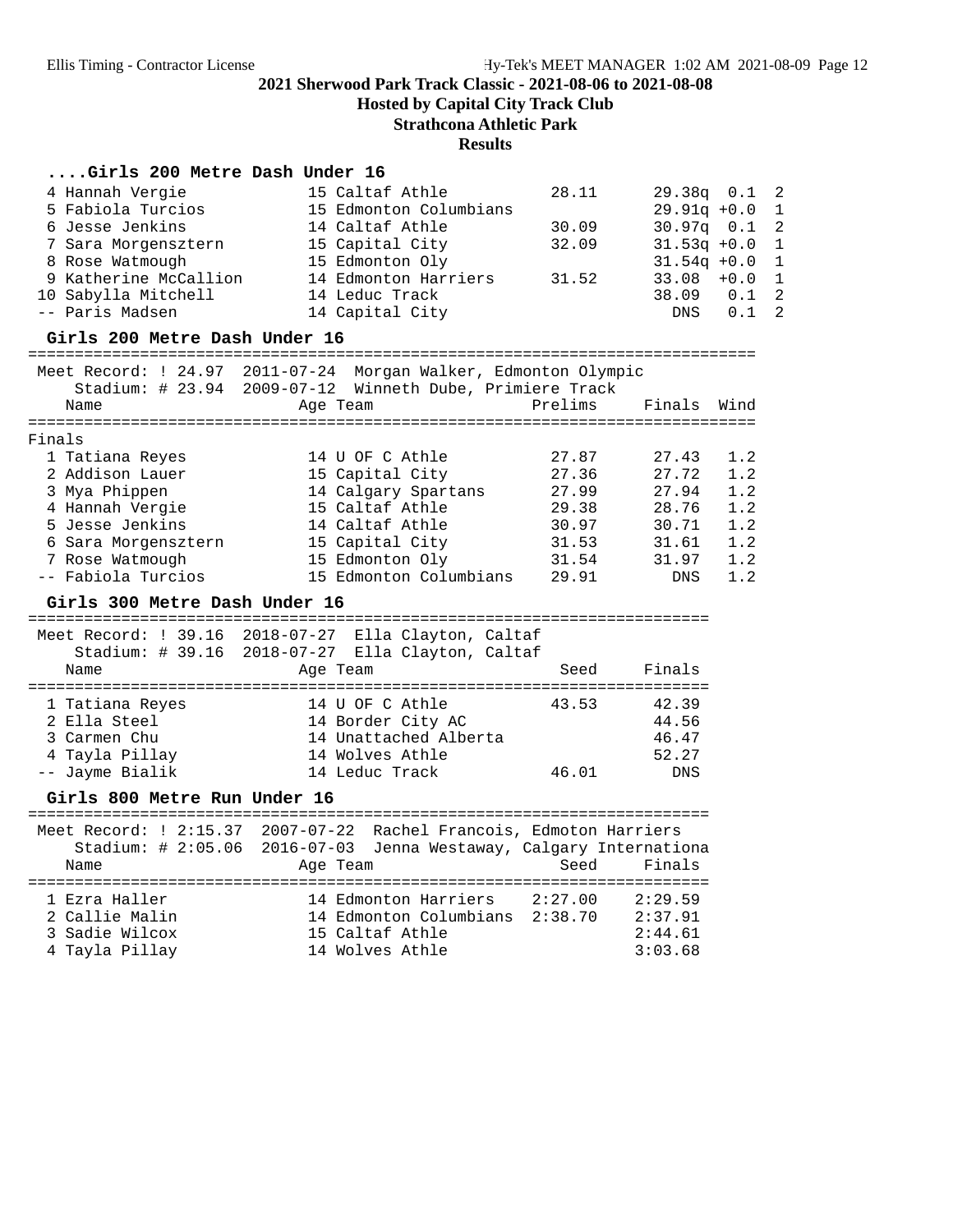**Hosted by Capital City Track Club**

# **Strathcona Athletic Park**

### **Results**

### Girls 1200 Metre Run Under 16

| Name                                                                                                                   | Meet Record: ! 3:36.69 2017-07-22 Sadie Sigfstead, Edmonton Harriers<br>Stadium: # 3:36.69 2017-07-22 Sadie Sigfstead, Edmonton Harriers<br>Age Team   | Seed                                      | Finals                                                                               |                                 |
|------------------------------------------------------------------------------------------------------------------------|--------------------------------------------------------------------------------------------------------------------------------------------------------|-------------------------------------------|--------------------------------------------------------------------------------------|---------------------------------|
| 1 Sadie Wilcox<br>-- Jayme Bialik                                                                                      | 15 Caltaf Athle<br>14 Leduc Track                                                                                                                      | 4:02.53                                   | 4:26.03<br>DNS                                                                       |                                 |
| Girls 2000 Metre Run Under 16                                                                                          |                                                                                                                                                        |                                           |                                                                                      |                                 |
| Name                                                                                                                   | Meet Record: ! 6:19.12 2017-07-23 Sadie Sigfstead, Edmonton Harriers<br>Stadium: # 6:19.12 2017-07-23 Sadie Sigfstead, Edmonton Harriers<br>Age Team   | Seed                                      | Finals                                                                               |                                 |
| 1 Ezra Haller<br>-- Zoey Turcotte                                                                                      | 14 Edmonton Harriers<br>15 Edmonton Harriers                                                                                                           |                                           | 7:28.63<br>DNS                                                                       |                                 |
| Girls 80 Metre Hurdles 30" Under 16<br>Top 8 Advance by Time                                                           |                                                                                                                                                        |                                           |                                                                                      |                                 |
| 12m to first, 8m between                                                                                               |                                                                                                                                                        |                                           |                                                                                      |                                 |
|                                                                                                                        | Meet Record: ! 11.57 2018-07-28 Savanah Sutherland, Team Saskatchewan<br>Stadium: # 11.78 2013-07-20 Mia Hull, Caltaf                                  |                                           |                                                                                      |                                 |
| Name                                                                                                                   | Age Team                                                                                                                                               | Seed                                      | Prelims                                                                              | Wind                            |
| Preliminaries<br>1 Gabby Paterson<br>2 Kamryn Dovichak<br>3 Kayla Malle<br>4 Alexis Sagumaran<br>5 Katherine McCallion | 14 Edmonton Columbians<br>15 Calgary Inte<br>15 Edmonton Roy<br>15 Unattached Alberta<br>14 Edmonton Harriers                                          | 13.74<br>14.52                            | $12.37q - 0.2$<br>$13.27q - 0.2$<br>$13.45q -0.2$<br>$13.71q - 0.2$<br>$15.90q -0.2$ |                                 |
| Girls 80 Metre Hurdles 30" Under 16                                                                                    |                                                                                                                                                        |                                           |                                                                                      |                                 |
| 12m to first, 8m between<br>Name                                                                                       | Meet Record: ! 11.57 2018-07-28 Savanah Sutherland, Team Saskatchewan<br>Stadium: # 11.78 2013-07-20 Mia Hull, Caltaf<br>Age Team                      | Prelims                                   | Finals                                                                               | Wind                            |
| Finals                                                                                                                 |                                                                                                                                                        |                                           |                                                                                      |                                 |
| 1 Gabby Paterson<br>2 Kamryn Dovichak<br>3 Alexis Sagumaran<br>4 Kayla Malle<br>5 Katherine McCallion                  | 14 Edmonton Columbians<br>15 Calgary Inte<br>15 Unattached Alberta<br>15 Edmonton Roy<br>14 Edmonton Harriers                                          | 12.37<br>13.27<br>13.71<br>13.45<br>15.90 | 12.11<br>13.03<br>13.24<br>13.44<br>15.80                                            | 0.8<br>0.8<br>0.8<br>0.8<br>0.8 |
| Girls 200 Metre Hurdles 30" Under 16                                                                                   |                                                                                                                                                        |                                           |                                                                                      |                                 |
| 20m to first, 35m between<br>Name                                                                                      | Meet Record: ! 27.80 2018-07-29 Savanah Sutherland, Team Saskatchewan<br>Stadium: # 27.80 2018-07-29 Savanah Sutherland, Team Saskatchewan<br>Age Team | Seed                                      | Finals                                                                               | Wind                            |
| 1 Gabby Paterson<br>2 Taryn Sieben                                                                                     | 14 Edmonton Columbians<br>15 Calgary Warriors                                                                                                          | 35.97                                     | 29.52<br>$34.55 - 1.9$                                                               | $-1.9$                          |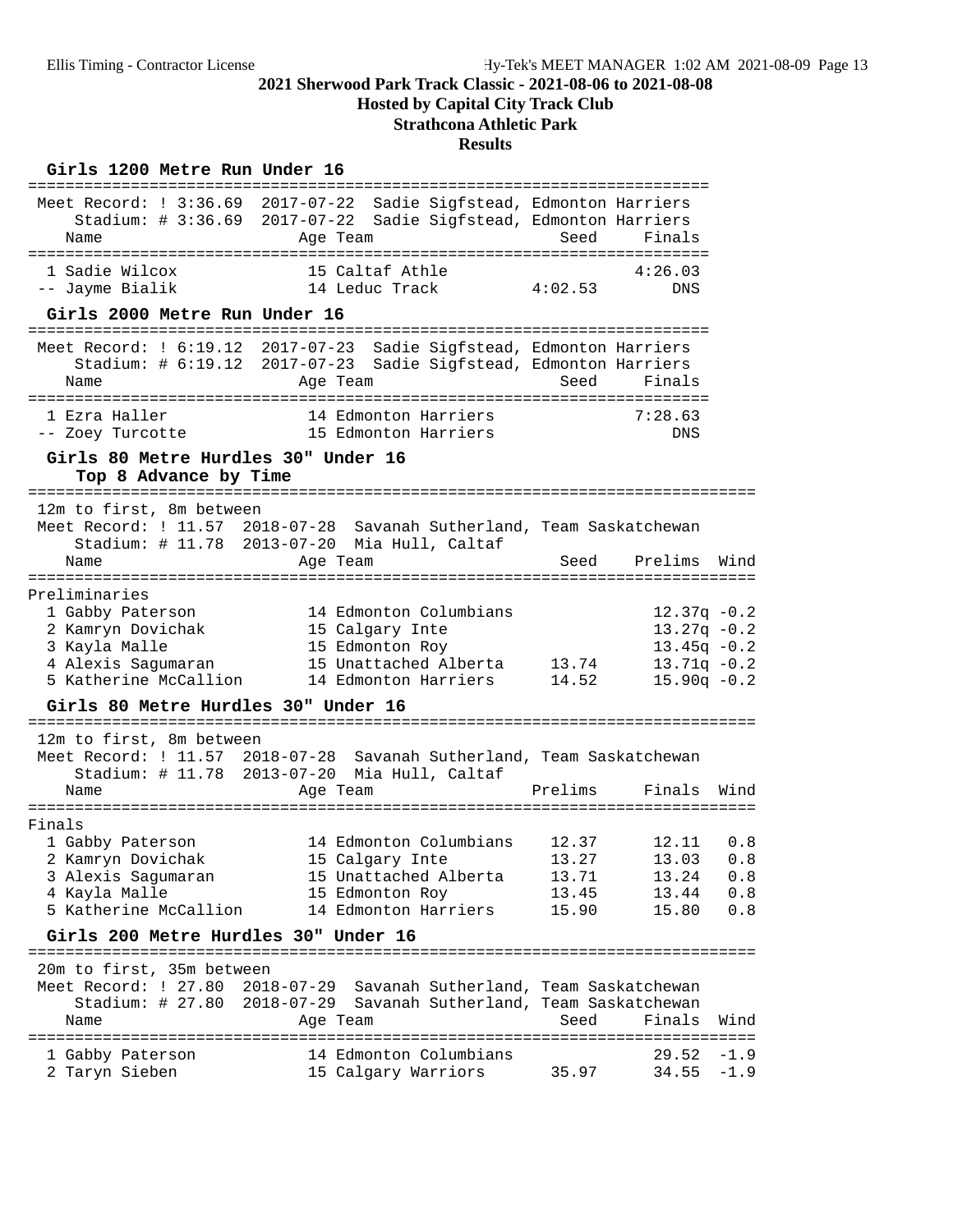**Hosted by Capital City Track Club**

# **Strathcona Athletic Park**

#### **Results**

| Girls 200 Metre Hurdles 30" Under 16<br>3 Alexandra Eremenko 15 Calgary Warriors 32.07 35.90 -1.9                                                                                                                |       |                   |        |
|------------------------------------------------------------------------------------------------------------------------------------------------------------------------------------------------------------------|-------|-------------------|--------|
|                                                                                                                                                                                                                  |       |                   |        |
| Girls High Jump Under 16                                                                                                                                                                                         |       |                   |        |
| Meet Record: ! 1.66m 2018-07-28 Lara Debow, Team Manitoba<br>Meet Record: ! 1.60m 2014-07-12 Madelyn Curle, St Albert Mustangs<br>Stadium: # 1.72m 2018-07-29 Madison Mayr, Calgary Warriors<br>Age Team<br>Name | Seed  | Finals            |        |
| 14 Edmonton Columbians<br>1 Gabby Paterson<br>1.45 1.50 1.55 1.60<br>O O XO XXX                                                                                                                                  |       | 1.55m             |        |
| 2 Alexis Sagumaran<br>15 Unattached Alberta 1.56m<br>1.45 1.50 1.55<br>O XXO XXX                                                                                                                                 |       | 1.50m             |        |
| 3 Taryn Sieben<br>15 Calgary Warriors<br>1.15 1.20 1.25 1.30 1.35<br>O XO O XO XXX                                                                                                                               | 1.35m | 1.30m             |        |
| 4 Jesse Jenkins<br>14 Caltaf Athle<br>1.20 1.25<br>XO XXX                                                                                                                                                        |       | 1.20 <sub>m</sub> |        |
| -- Kendra Justice<br>15 Capital City                                                                                                                                                                             |       | DNS               |        |
| Girls Long Jump Under 16                                                                                                                                                                                         |       |                   |        |
| Meet Record: ! 5.31m 2018-07-29 Olamide Olaloku, Team Manitoba<br>Stadium: # 6.25m 2010-07-11 Krysha Bayley, Legacy Athletics                                                                                    |       |                   |        |
| Age Team<br>Name                                                                                                                                                                                                 | Seed  | Finals            | Wind   |
|                                                                                                                                                                                                                  |       | $5.08m + 0.0$     |        |
| $14$ Edmonton Columbians<br>$4.79$ m $(2.8)$ 5.08m $(+0.0)$<br>$14$ Edmonton Columbians<br>$4.9$ 9m $(0.4)$ 4.48m $(1.4)$<br>ddison Lauer<br>$15$ Capital City<br>1 Gabby Paterson                               |       |                   |        |
| 15 Capital City 5.31m 5.05m<br>2 Addison Lauer<br>$4.61m(-0.3)$ FOUL $(1.5)$ FOUL $(0.1)$ $5.05m(0.2)$ FOUL $(2.7)$ $4.93m(-0.7)$                                                                                |       |                   | 0.2    |
| 3 Alexis Sagumaran 15 Unattached Alberta 4.83m<br>$4.69m(1.1)$ $4.75m(1.1)$ $4.82m(2.0)$ FOUL $4.96m(2.7)$                                                                                                       |       | 4.96m             | 2.7    |
| 4 Kaleigh Hamilton 14 Calgary Spartans 5.15m 4.87m<br>$4.55m(+0.0)$ $4.40m(2.0)$ $4.61m(1.1)$ $4.71m(2.4)$ $4.81m(2.9)$ $4.87m(0.1)$                                                                             |       |                   | 0.1    |
| 14 Unattached Alberta<br>5 Carmen Chu<br>$4.30m(1.8)$ $4.18m(0.1)$ $4.70m(0.2)$ $3.13m(0.8)$ $4.10m(0.3)$ $3.09m(+0.0)$                                                                                          |       | 4.70m             | 0.2    |
| 6 Kayla Malle                               15 Edmonton Roy                   4.68m                                                                                                                              |       | 4.52m             | $-1.0$ |
| $4.52m(-1.0)$ FOUL $(1.7)$ $4.43m(1.4)$ $4.45m(0.2)$ $4.34m(1.0)$ $4.51m(0.8)$<br>14 Caltaf Athle<br>7 Keanna Boucher                                                                                            |       | 4.32m             | 3.1    |
| $4.29m(0.3)$ $4.08m(1.8)$ $4.26m(0.5)$ $4.13m(0.1)$ $4.32m(3.1)$ $4.30m(0.1)$                                                                                                                                    |       |                   |        |
| 15 Edmonton Columbians<br>8 Fabiola Turcios<br>$3.86m(1.8)$ 4.10m(+0.0) 4.20m(1.6)<br>FOUL                                                                                                                       |       | 4.20m             | 1.6    |
| 9 Callie Malin<br>14 Edmonton Columbians<br>$4.13m(3.2)$ $3.00m(+0.0)$ $3.27m(+0.0)$                                                                                                                             |       | 4.13m             | 3.2    |
| 10 Aurelia Kozoletova<br>14 Red Deer Titans                                                                                                                                                                      |       | 3.76m             | 1.1    |
| 3.76m(1.1) 2.97m(0.8) 2.89m(0.1)<br>11 Breanna Schultz<br>14 Caltaf Athle                                                                                                                                        |       | 3.74m             | 1.5    |
| $3.63m(-0.1)$ $3.57m(1.6)$ $3.74m(1.5)$<br>12 Kendra Justice<br>15 Capital City                                                                                                                                  |       | 3.53m             | 2.0    |
| $3.18m(0.1)$ $3.33m(1.3)$ $3.53m(2.0)$                                                                                                                                                                           |       |                   |        |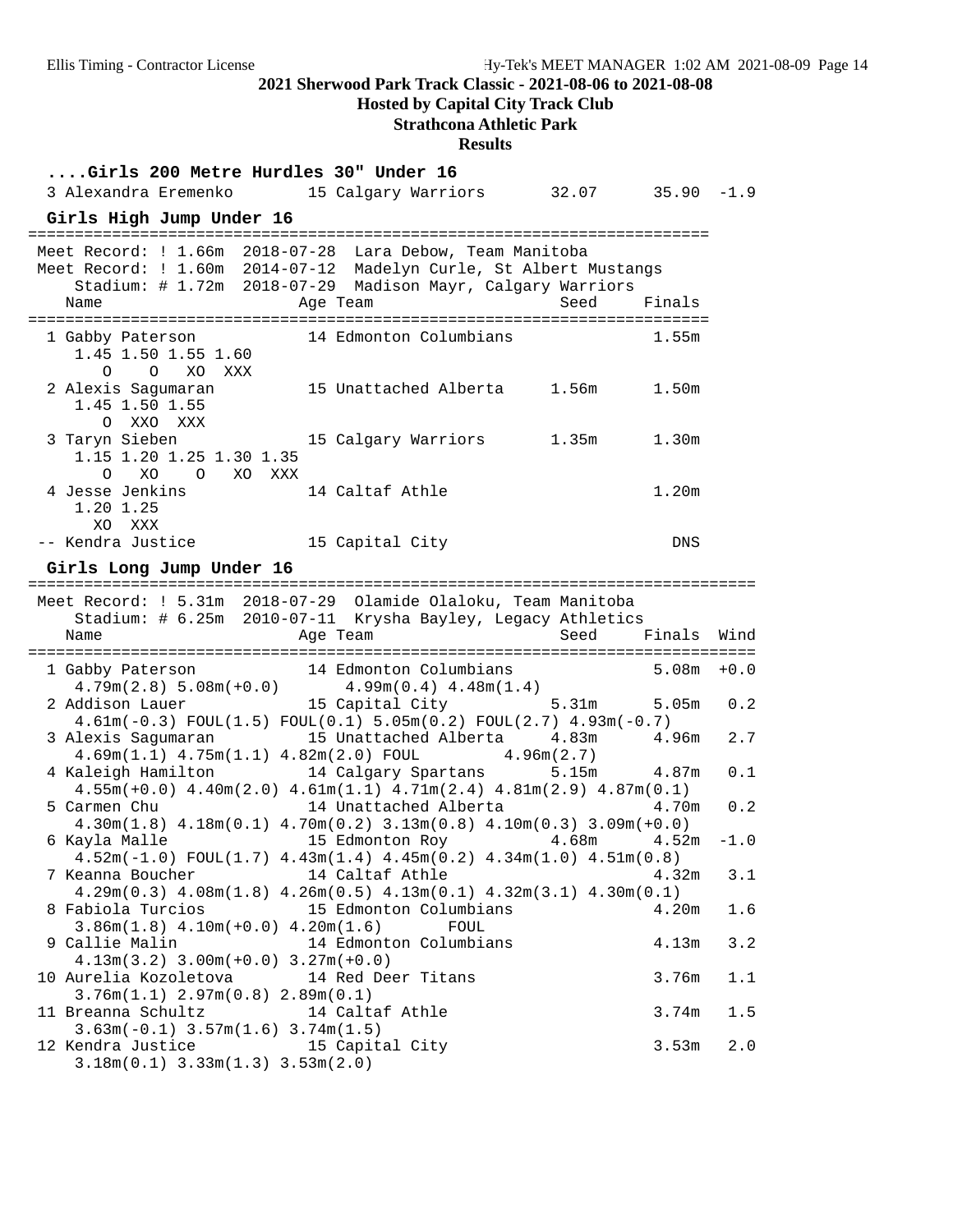**Hosted by Capital City Track Club**

# **Strathcona Athletic Park**

#### **Results**

| Girls Long Jump Under 16 |  |  |  |  |
|--------------------------|--|--|--|--|
|--------------------------|--|--|--|--|

| 13 Sara Morgensztern                                            | 15 Capital City      | 3.32m | $3.44m$ 1.1 |     |
|-----------------------------------------------------------------|----------------------|-------|-------------|-----|
| $3.44m(1.1)$ 2.57m(3.1)                                         |                      |       |             |     |
| 14 Katherine McCallion                                          | 14 Edmonton Harriers |       | $3.39m$ 0.7 |     |
| $3.29m(-0.7)$ 3.39m(0.7) 3.38m(0.4)                             |                      |       |             |     |
| 15 Sabylla Mitchell                                             | 14 Leduc Track       |       | $2.47m$ 0.7 |     |
| $FOUL(0.8)$ 2.47m(0.7) 1.84m(-0.6)                              |                      |       |             |     |
| -- Paris Madsen                                                 | 14 Capital City      |       | <b>DNS</b>  | NWI |
| Girls Shot Put 3kg Under 16                                     |                      |       |             |     |
| Meet Record: ! 12.19m 2018-07-28 Jinaye Shomachuk, Airdrie Aces |                      |       |             |     |

|                                                 | Stadium: # 13.54m 2016-07-03 Kira Kopec, Chinook Track |             |
|-------------------------------------------------|--------------------------------------------------------|-------------|
| Name                                            | Age Team                                               | Seed Finals |
| ========================                        |                                                        |             |
| 1 Christina Hollingworth 15 Edmonton Roy        |                                                        | 9.63m       |
| 8.93m 9.01m 8.53m 9.63m 9.01m 9.33m             |                                                        |             |
| 2 Breanna Schultz 14 Caltaf Athle               |                                                        | 8.55m       |
| 7.75m 8.45m 8.50m 8.25m 8.25m 8.55m             |                                                        |             |
| 3 Fabiola Turcios 6 15 Edmonton Columbians      |                                                        | 8.08m       |
| 7.93m 8.08m 7.98m 7.32m 8.01m 7.14m             |                                                        |             |
| 4 Kendra Justice 15 Capital City                |                                                        | 7.75m       |
| 7.75m 6.14m 6.31m FOUL 6.48m 5.80m              |                                                        |             |
|                                                 | 5 Alexis Saqumaran 15 Unattached Alberta 7.00m         | 6.96m       |
| $6.96m$ $6.60m$ $6.36m$                         |                                                        |             |
| 6 Aurelia Kozoletova 14 Red Deer Titans         |                                                        | 6.16m       |
| $6.11m$ $6.04m$ $6.16m$ $6.12m$ $5.99m$ $5.60m$ |                                                        |             |
| 7 Emily Lelond 14 Red Deer Titans               |                                                        | 5.52m       |
| 4.94m 5.06m 5.52m FOUL 5.48m 4.84m              |                                                        |             |
| 8 Sabylla Mitchell 14 Leduc Track               |                                                        | 5.30m       |
| $4.71m$ 5.23m 5.30m $4.31m$ $4.74m$ $4.73m$     |                                                        |             |

## Girls Discus Throw 1kg Under 16

| Name              |  | Meet Record: ! 37.90m 2018-07-29 Jinaye Shomachuk, Airdrie Aces<br>Stadium: # 55.84m 2014-07-13 Rachel Andres, Unattached AB<br>Seed<br>Age Team | Finals |
|-------------------|--|--------------------------------------------------------------------------------------------------------------------------------------------------|--------|
|                   |  | 1 Christina Hollingworth 15 Edmonton Roy                                                                                                         | 29.67m |
|                   |  | 26.60m 27.91m 29.37m 29.67m FOUL 28.20m                                                                                                          |        |
| 2 Breanna Schultz |  | 14 Caltaf Athle                                                                                                                                  | 21.42m |
|                   |  | 20.20m 21.35m 20.82m 20.70m 21.04m 21.42m                                                                                                        |        |
| 3 Kendra Justice  |  | 15 Capital City                                                                                                                                  | 18.79m |
|                   |  | 16.22m  13.04m  18.56m  18.79m  16.66m  17.43m                                                                                                   |        |
| 4 Emily Lelond    |  | 14 Red Deer Titans                                                                                                                               | 14.13m |
|                   |  | 13.79m 14.13m 13.73m 12.45m 12.29m 10.65m                                                                                                        |        |

## Girls Hammer Throw 3kg Under 16

|                     | Meet Record: ! 52.40m 2018-07-28 Jinaye Shomachuk, Airdrie Aces<br>Stadium: # 52.76m 2016-07-02 Tanessa Morris, Excel Athletika |      |        |
|---------------------|---------------------------------------------------------------------------------------------------------------------------------|------|--------|
| Name                | Age Team                                                                                                                        | Seed | Finals |
| 1 Heather Armstrong | 15 U OF C Athle<br>FOUL 39.79m FOUL FOUL 40.69m FOUL                                                                            |      | 40.69m |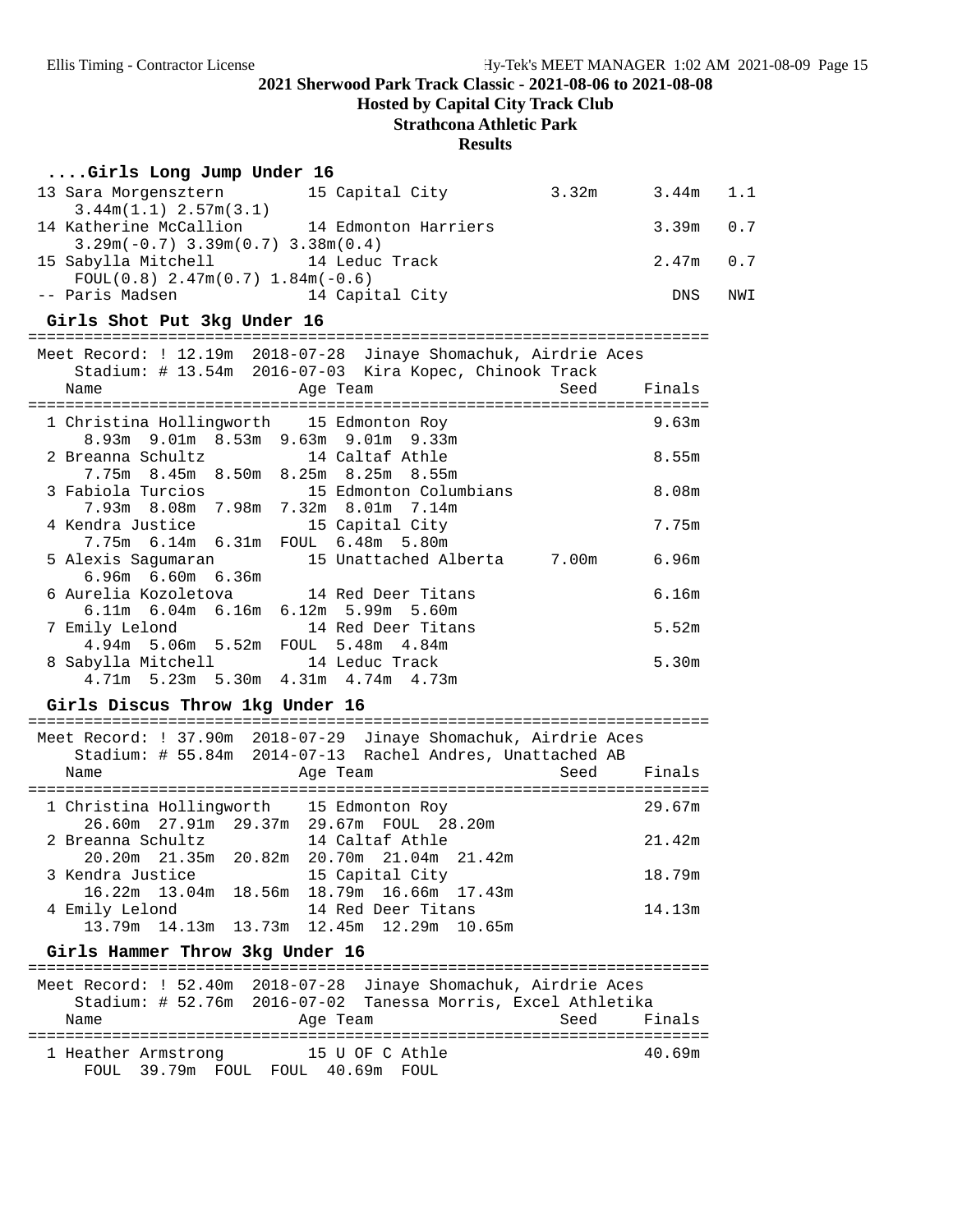**Hosted by Capital City Track Club**

**Strathcona Athletic Park**

#### **Results**

| Girls Hammer Throw 3kg Under 16 |  |  |  |  |
|---------------------------------|--|--|--|--|
|---------------------------------|--|--|--|--|

| 2 Christina Hollingworth 15 Edmonton Roy     | 38.46m |
|----------------------------------------------|--------|
| 38.46m FOUL FOUL 36.91m FOUL FOUL            |        |
| 14 St. Albert T<br>3 Sydney Kube             | 31.39m |
| 24.54m  25.43m  FOUL  28.98m  31.39m  FOUL   |        |
| 4 Kendra Justice 15 Capital City             | 24.29m |
| FOUL FOUL 21.88m FOUL 22.40m 24.29m          |        |
| 5 Emily Lelond 14 Red Deer Titans            | 14.72m |
| 14.72m FOUL 12.75m 12.54m FOUL<br>FOUL       |        |
| -- Claire Armstrong 15 U OF C Athle          | FOUL   |
| FOUL<br>FOUL<br>FOUL<br>FOUL<br>FOUL<br>FOUL |        |

## Girls Javelin Throw 500g Under 16

|                  |                                          |                 | Meet Record: ! 38.56m 2017-07-22 Madison Hnatiuk, Unattached AB<br>Stadium: # 42.48m 2017-07-22 Kathryn Philpot, Chinook Track |            |
|------------------|------------------------------------------|-----------------|--------------------------------------------------------------------------------------------------------------------------------|------------|
| Name             | Age Team                                 |                 | Seed                                                                                                                           | Finals     |
|                  |                                          |                 |                                                                                                                                |            |
| 1 Keanna Boucher | 14 Caltaf Athle                          |                 |                                                                                                                                | 22.69m     |
|                  | FOUL 17.49m FOUL FOUL 22.69m FOUL        |                 |                                                                                                                                |            |
|                  | 2 Christina Hollingworth 15 Edmonton Roy |                 |                                                                                                                                | 21.50m     |
|                  | 21.50m 18.59m FOUL FOUL 18.64m 19.19m    |                 |                                                                                                                                |            |
| 3 Kendra Justice |                                          | 15 Capital City |                                                                                                                                | 20.41m     |
|                  | FOUL FOUL 17.44m 18.26m 20.41m 19.55m    |                 |                                                                                                                                |            |
|                  | -- Aurelia Kozoletova 14 Red Deer Titans |                 |                                                                                                                                | <b>DNS</b> |

#### Girls 1500 Metre Race Walk Under 16

| Name          | Age Team        | Seed | Finals   |
|---------------|-----------------|------|----------|
| 1 Rinora Aliu | 15 Edmonton Roy |      | 11:03.56 |
| 2 Kayla Malle | 15 Edmonton Roy |      | 11:55.28 |

### **Girls 100 Metre Dash Under 18**

## 16 Advance: Top 1 Each Heat plus Next 12 Best Times

| Name |                                                                                                                                                                                                                                                                                                           |                                                                                                                                                                                                                                                                                                                                      | Prelims                | Wind H#                                                                                                                                                                                 |
|------|-----------------------------------------------------------------------------------------------------------------------------------------------------------------------------------------------------------------------------------------------------------------------------------------------------------|--------------------------------------------------------------------------------------------------------------------------------------------------------------------------------------------------------------------------------------------------------------------------------------------------------------------------------------|------------------------|-----------------------------------------------------------------------------------------------------------------------------------------------------------------------------------------|
|      |                                                                                                                                                                                                                                                                                                           |                                                                                                                                                                                                                                                                                                                                      |                        |                                                                                                                                                                                         |
|      |                                                                                                                                                                                                                                                                                                           |                                                                                                                                                                                                                                                                                                                                      |                        |                                                                                                                                                                                         |
|      |                                                                                                                                                                                                                                                                                                           |                                                                                                                                                                                                                                                                                                                                      |                        | $12.350$ 0.7 3                                                                                                                                                                          |
|      |                                                                                                                                                                                                                                                                                                           |                                                                                                                                                                                                                                                                                                                                      |                        | 12.610 1.0 2                                                                                                                                                                            |
|      |                                                                                                                                                                                                                                                                                                           |                                                                                                                                                                                                                                                                                                                                      | 12.620 1.5             | $\overline{1}$                                                                                                                                                                          |
|      |                                                                                                                                                                                                                                                                                                           |                                                                                                                                                                                                                                                                                                                                      | 12.730 1.0             | $\overline{4}$                                                                                                                                                                          |
|      |                                                                                                                                                                                                                                                                                                           |                                                                                                                                                                                                                                                                                                                                      |                        | $12.76q$ 1.5 1                                                                                                                                                                          |
|      |                                                                                                                                                                                                                                                                                                           |                                                                                                                                                                                                                                                                                                                                      |                        | $12.78q$ 1.0 4                                                                                                                                                                          |
|      |                                                                                                                                                                                                                                                                                                           |                                                                                                                                                                                                                                                                                                                                      |                        | $12.80q$ 1.0 4                                                                                                                                                                          |
|      |                                                                                                                                                                                                                                                                                                           |                                                                                                                                                                                                                                                                                                                                      |                        | $13.01q$ $1.0$ 2                                                                                                                                                                        |
|      |                                                                                                                                                                                                                                                                                                           |                                                                                                                                                                                                                                                                                                                                      |                        | $13.03q$ 0.7 3                                                                                                                                                                          |
|      |                                                                                                                                                                                                                                                                                                           |                                                                                                                                                                                                                                                                                                                                      |                        | $13.14q$ 1.5 1                                                                                                                                                                          |
|      |                                                                                                                                                                                                                                                                                                           |                                                                                                                                                                                                                                                                                                                                      |                        | $13.39q$ 0.7 3                                                                                                                                                                          |
|      |                                                                                                                                                                                                                                                                                                           |                                                                                                                                                                                                                                                                                                                                      |                        | $13.67q$ 1.5 1                                                                                                                                                                          |
|      |                                                                                                                                                                                                                                                                                                           |                                                                                                                                                                                                                                                                                                                                      |                        | $13.72q$ 1.0 4                                                                                                                                                                          |
|      |                                                                                                                                                                                                                                                                                                           |                                                                                                                                                                                                                                                                                                                                      | 13.76q                 | $1.5 \quad 1$                                                                                                                                                                           |
|      | Preliminaries<br>1 Amy Candrlic<br>2 Selena Keyowski<br>3 Grace Igbiki<br>4 Jolade Aminu<br>5 Madelyn Valpy<br>6 Jayel Dovichak<br>7 Emma Parnetta<br>8 Dianna Proctor<br>9 Cailey Jacobs<br>10 Chiara Sutherland<br>11 Halle Walters<br>12 Nisha Devavarapu<br>13 Harmony Allan-Mah<br>14 Hailey Jackson | Meet Record: ! 12.10 2014-07-12<br>Stadium: # 11.70 2009-07-11<br>Age Team<br>17 Caltaf Athle<br>17 Saskatoon Track<br>17 Calgary Inte<br>17 Calgary Inte<br>17 Capital City<br>17 Calgary Inte<br>16 Calgary Inte<br>16 Edmonton Roy<br>17 Capital City<br>17 Caltaf Athle<br>17 Edmonton Oly<br>16 Capital City<br>16 Alberta Spee | 17 Edmonton Columbians | Tegan Wilson, Calgary International<br>Winneth Dube, Premiere Track<br>Seed<br>12.35<br>12.51<br>12.62<br>12.80<br>12.83<br>12.72<br>13.00<br>13.19<br>13.35<br>13.26<br>13.53<br>14.01 |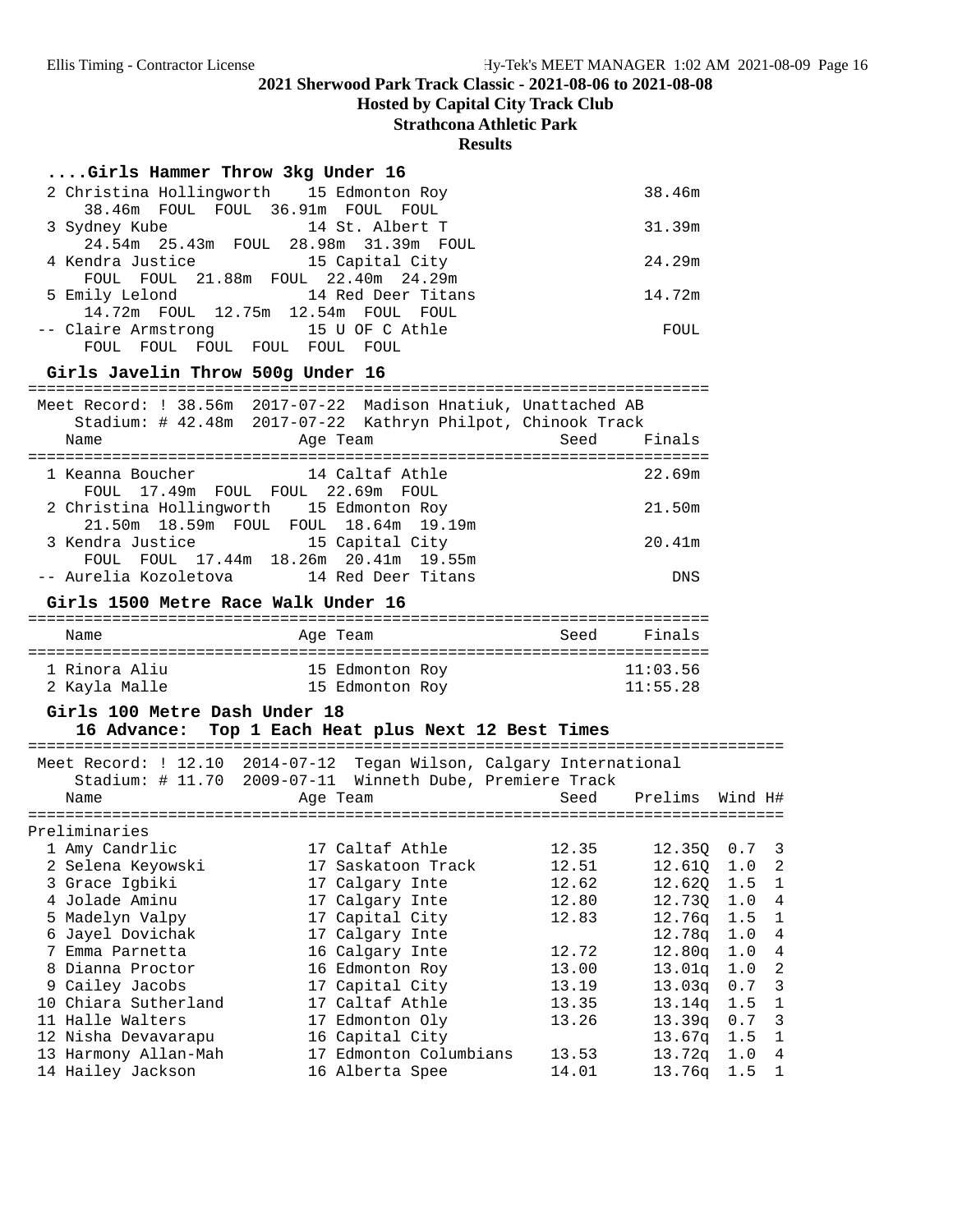**Hosted by Capital City Track Club**

**Strathcona Athletic Park**

#### **Results**

#### **....Girls 100 Metre Dash Under 18**

| 15 Elisabeth Ewa       | 16 Caltaf Athle        | 13.68 | 13.77g     | 1.5              | 1 13.765                 |
|------------------------|------------------------|-------|------------|------------------|--------------------------|
| 16 Cheyenne Duncan     | 16 Capital City        | 13.30 | 13.77a     | 1.0              | 2 13.769                 |
| 17 Kennedy Gibb        | 17 Edmonton Columbians | 13.97 | 13.79      | $1.0 \t2$        |                          |
| 18 Katlynne Pasutto    | 16 Alberta Spee        | 13.73 | 13.86      | 1.0              | $\overline{2}$           |
| 19 Leah Pachet         | 16 Caltaf Athle        | 13.85 | 13.89      | $0.7 \quad 3$    |                          |
| 20 Amelia Gauvin       | 17 Calgary Warriors    | 14.41 | 13.92      | 1.0 <sub>2</sub> |                          |
| 21 Stephanie Nwoye     | 16 Caltaf Athle        | 13.76 | 14.01      | 0.7              | $\overline{\phantom{a}}$ |
| 22 Charlize Ostapowich | 16 Edmonton Int        |       | 14.04      | $1.0 \t2$        |                          |
| 23 Ciarra Fleck        | 16 Capital City        | 14.07 | 14.11      | 1.04             |                          |
| 24 Angelyn Stanley     | 16 Lakeland Yel        | 14.42 | 14.24      | $0.7 \quad 3$    |                          |
| 25 Emma Besko          | 17 Edmonton Thunder    | 14.44 | 14.53      | $0.7-3$          |                          |
| -- Nicole Berthiaume   | 17 Capital City        | 14.25 | DNS        | 1.04             |                          |
| -- Sydnie Glover       | 16 Caltaf Athle        | 14.29 | DNS        | 1.5              | $\overline{1}$           |
| -- Alexi Wallace       | 16 Caltaf Athle        | 13.36 | <b>DNS</b> | 1.0              | 4                        |
|                        |                        |       |            |                  |                          |

# **Girls 100 Metre Dash Under 18** =================================================================================

 Meet Record: ! 12.10 2014-07-12 Tegan Wilson, Calgary International Stadium: # 11.70 2009-07-11 Winneth Dube, Premiere Track Name Age Team Prelims Finals Wind H# ================================================================================= Finals 1 Amy Candrlic 17 Caltaf Athle 12.35 12.38 1.1 2 2 Jolade Aminu 17 Calgary Inte 12.73 12.61 1.1 2 3 Grace Igbiki 17 Calgary Inte 12.62 12.73 1.1 2 4 Emma Parnetta 16 Calgary Inte 12.80 12.78 1.1 2 5 Jayel Dovichak 17 Calgary Inte 12.78 12.83 1.1 2 6 Madelyn Valpy 17 Capital City 12.76 12.88 1.1 2 7 Dianna Proctor 16 Edmonton Roy 13.01 13.05 1.1 2 8 Cailey Jacobs 17 Capital City 13.03 13.13 -0.2 1 9 Chiara Sutherland 17 Caltaf Athle 13.14 13.28 -0.2 1 10 Halle Walters 17 Edmonton Oly 13.39 13.35 -0.2 1 11 Harmony Allan-Mah 17 Edmonton Columbians 13.72 13.81 -0.2 1 12 Nisha Devavarapu 16 Capital City 13.67 13.84 -0.2 1 13 Elisabeth Ewa 16 Caltaf Athle 13.77 13.87 -0.2 1 14 Hailey Jackson 16 Alberta Spee 13.76 13.90 -0.2 1 15 Cheyenne Duncan 16 Capital City 13.77 13.93 -0.2 1 -- Selena Keyowski 17 Saskatoon Track 12.61 FS 1.1 2 **Girls 200 Metre Dash Under 18 16 Advance: Top 1 Each Heat plus Next 12 Best Times** =================================================================================

 Meet Record: ! 24.49 2014-07-13 Tegan Wilson, Calgary International Stadium: # 23.94 2009-07-12 Winneth Dube, Primiere Track Name Age Team Seed Prelims Wind H# ================================================================================= Preliminaries 1 Jolade Aminu 17 Calgary Inte 25.85 26.41Q 0.5 2 2 Grace Igbiki 17 Calgary Inte 25.41 26.48Q -0.3 1 3 Emma Parnetta 16 Calgary Inte 25.57 26.52Q -1.2 4 4 Amy Candrlic 17 Caltaf Athle 25.50 26.72Q -0.6 3 5 Dianna Proctor 16 Edmonton Roy 26.14 26.58q -1.2 4

 6 Makenna Macwhinnie 17 Calgary Warriors 26.08 26.74q 0.5 2 7 Shelaine Pritchard 17 PA Athletics 27.18 26.84q -0.3 1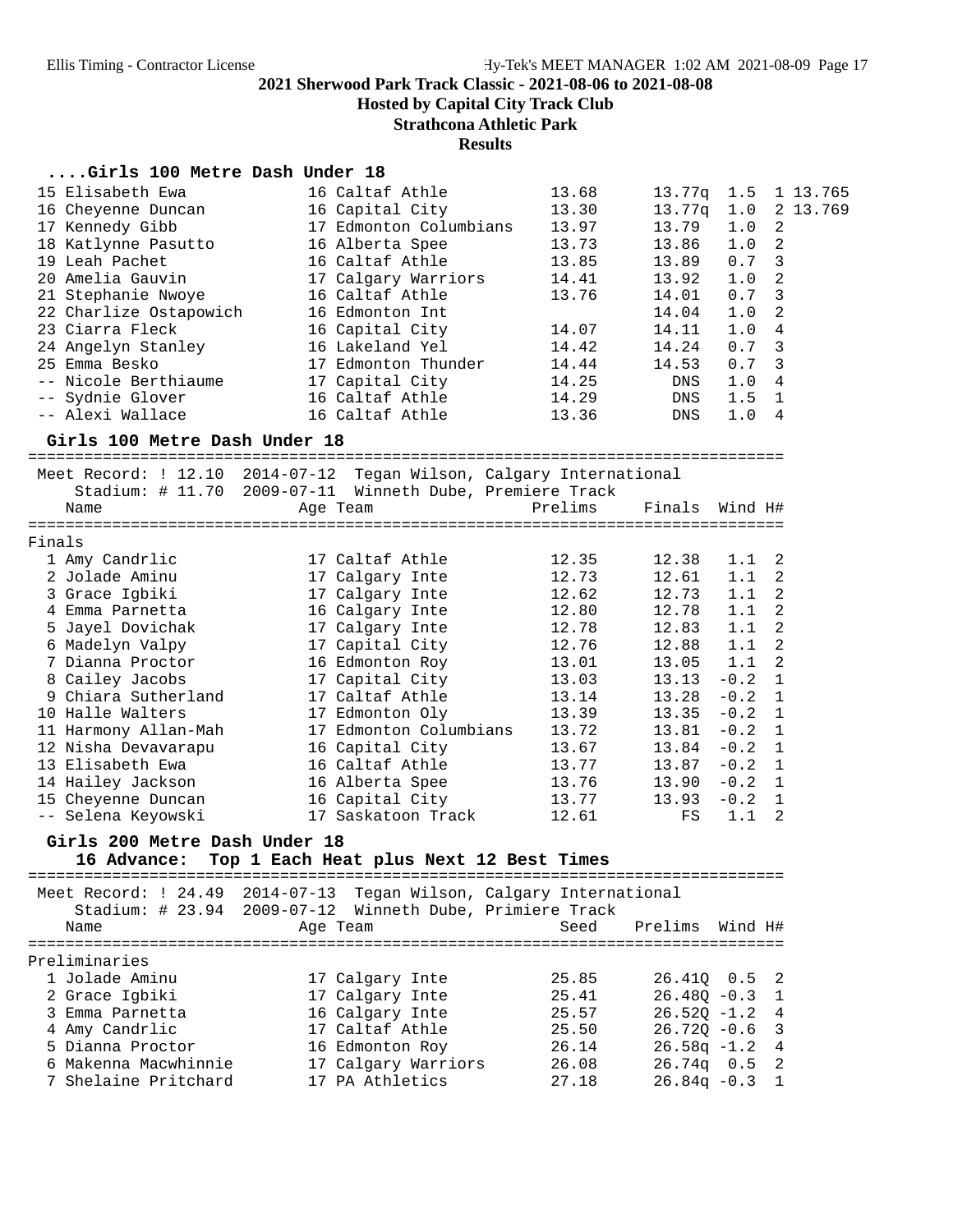**Hosted by Capital City Track Club**

**Strathcona Athletic Park**

## **Results**

| Girls 200 Metre Dash Under 18 |  |  |  |  |
|-------------------------------|--|--|--|--|
|-------------------------------|--|--|--|--|

|        | 8 Cady Blair                  | 16 Edmonton Columbians                                              | 26.16   | $26.96q -0.6$  |         | 3              |          |
|--------|-------------------------------|---------------------------------------------------------------------|---------|----------------|---------|----------------|----------|
|        | 9 Jean Funnell                | 16 Caltaf Athle                                                     |         | $27.81q - 0.3$ |         | 1              |          |
|        | 10 Cailey Jacobs              | 17 Capital City                                                     | 27.46   | $27.86q - 0.6$ |         | $\mathbf{3}$   |          |
|        | 11 Chiara Sutherland          | 17 Caltaf Athle                                                     | 27.12   | $27.93q - 0.3$ |         | $\mathbf{1}$   |          |
|        | 12 Halle Walters              | 17 Edmonton Oly                                                     |         | 28.10q         | 0.5     | 2              |          |
|        | 13 Kate Kolber                | 17 Edmonton Harriers                                                | 27.87   | 28.41q         | 0.5     | $\overline{2}$ |          |
|        | 14 Rhianna Gordon             | 16 House of Spe                                                     |         | 28.74q         | 0.5     | $\sqrt{2}$     |          |
|        | 15 Harmony Allan-Mah          | 17 Edmonton Columbians                                              |         | $28.77q - 0.6$ |         | $\overline{3}$ |          |
|        | 16 Nisha Devavarapu           | 16 Capital City                                                     |         | 28.98q         | 0.5     | 2              |          |
|        | 17 Mackenzie Cumming          | 16 Caltaf Athle                                                     | 27.72   | 29.04          | 0.5     | $\overline{2}$ |          |
|        | 18 Katlynne Pasutto           | 16 Alberta Spee                                                     | 29.37   | 29.52          | $-0.6$  |                | 3 29.515 |
|        | 19 Amelia Gauvin              | 17 Calgary Warriors                                                 | 29.88   | $29.52 - 0.3$  |         |                | 1 29.516 |
|        | 20 Kennedy Gibb               | 17 Edmonton Columbians                                              |         | 29.91          | $-1.2$  | 4              |          |
|        | 21 Megan Hausermann           | 16 Caltaf Athle                                                     |         | 30.02          | $-0.3$  | $\mathbf{1}$   |          |
|        | 22 Elisabeth Ewa              | 16 Caltaf Athle                                                     | 29.40   | 30.07          | $-0.3$  | $\mathbf{1}$   |          |
|        | 23 Cheyenne Duncan            | 16 Capital City                                                     | 28.79   | 30.11          | $-1.2$  | 4              |          |
|        | 24 Ciarra Fleck               | 16 Capital City                                                     |         | 30.12          | $-0.6$  | 3              |          |
|        | 25 Emma Besko                 | 17 Edmonton Thunder                                                 |         | 30.82          | $-1.2$  | 4              |          |
|        | 26 Angelyn Stanley            | 16 Lakeland Yel                                                     | 30.33   | 31.33          | $-0.6$  | 3              |          |
|        | 27 Isabel Schreiber           | 17 Capital City                                                     | 32.02   | 31.62          | $-1.2$  | $\overline{4}$ |          |
|        | -- Alexi Wallace              | 16 Caltaf Athle                                                     | 27.54   | DNS            | $-1.2$  | 4              |          |
|        | Girls 200 Metre Dash Under 18 | Meet Record: ! 24.49 2014-07-13 Tegan Wilson, Calgary International |         |                |         |                |          |
|        |                               | Stadium: # 23.94 2009-07-12 Winneth Dube, Primiere Track            | Prelims | Finals         |         |                |          |
|        | Name                          | Age Team                                                            |         |                | Wind H# |                |          |
| Finals |                               |                                                                     |         |                |         |                |          |
|        | 1 Amy Candrlic                | 17 Caltaf Athle                                                     | 26.72   | 26.01          | 0.2     | 2              |          |
|        | 2 Emma Parnetta               | 16 Calgary Inte                                                     | 26.52   | 26.26          | 0.2     | $\overline{2}$ |          |
|        | 3 Grace Igbiki                | 17 Calgary Inte                                                     | 26.48   | 26.28          | 0.2     | $\overline{2}$ |          |
|        | 4 Jolade Aminu                | 17 Calgary Inte                                                     | 26.41   | 26.43          | 0.2     | 2              |          |
|        | 5 Dianna Proctor              | 16 Edmonton Roy                                                     | 26.58   | 26.65          | 0.2     | $\overline{2}$ |          |
|        | 6 Cady Blair                  | 16 Edmonton Columbians                                              | 26.96   | 26.68          | 0.2     | $\overline{2}$ |          |
|        | 7 Makenna Macwhinnie          | 17 Calgary Warriors                                                 | 26.74   | 26.94          | 0.2     | 2              |          |
|        |                               |                                                                     |         |                |         | $\mathbf{1}$   |          |
|        |                               |                                                                     |         |                |         |                |          |
|        | 8 Cailey Jacobs               | 17 Capital City                                                     | 27.86   | 27.60          | $-1.3$  |                |          |
|        | 9 Jean Funnell                | 16 Caltaf Athle                                                     | 27.81   | 27.91          | $-1.3$  | 1              |          |
|        | 10 Chiara Sutherland          | 17 Caltaf Athle                                                     | 27.93   | 27.93          | $-1.3$  | 1              |          |
|        | 11 Halle Walters              | 17 Edmonton Oly                                                     | 28.10   | 28.16          | $-1.3$  | 1              |          |
|        | 12 Harmony Allan-Mah          | 17 Edmonton Columbians                                              | 28.77   | 28.87          | $-1.3$  | 1              |          |
|        | 13 Kate Kolber                | 17 Edmonton Harriers                                                | 28.41   | $29.00 - 1.3$  |         | 1              |          |
|        | 14 Nisha Devavarapu           | 16 Capital City                                                     | 28.98   | 29.12          | $-1.3$  | 1              |          |
|        | -- Rhianna Gordon             | 16 House of Spe                                                     | 28.74   | DNS            | $-1.3$  | 1              |          |
|        | -- Shelaine Pritchard         | 17 PA Athletics                                                     | 26.84   | <b>DNS</b>     | 0.2     | 2              |          |

**Girls 400 Metre Dash Under 18** ========================================================================= Meet Record: ! 56.29 2018-07-27 Princess Roberts, Team Alberta Stadium: # 54.19 2011-07-23 Sage Watson, Calgary International Age Team Seed Finals ========================================================================= 1 Jaya Boucher 17 Caltaf Athle 59.10 59.14 2 Jean Funnell 16 Caltaf Athle 1:00.63 1:00.72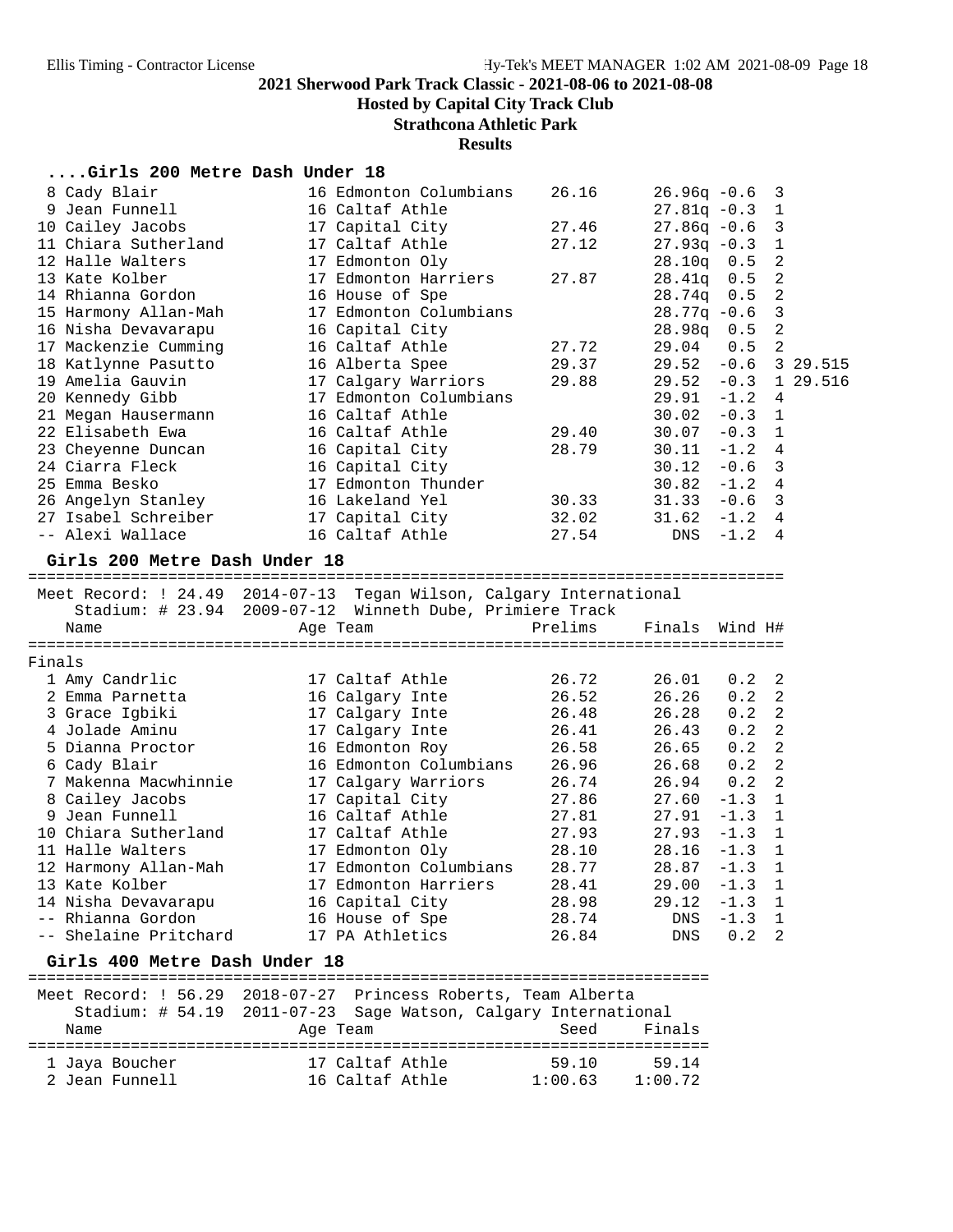**Hosted by Capital City Track Club**

## **Strathcona Athletic Park**

#### **Results**

#### **....Girls 400 Metre Dash Under 18**

| 3 Cady Blair          | 16 Edmonton Columbians 1:01.16 |         | 1:00.92    |
|-----------------------|--------------------------------|---------|------------|
| 4 Mackenzie Cumming   | 16 Caltaf Athle                |         | 1:03.88    |
| 5 Harmony Allan-Mah   | 17 Edmonton Columbians         |         | 1:04.41    |
| 6 Megan Hausermann    | 16 Caltaf Athle                | 1:06.92 | 1:06.10    |
| -- Ella Frost         | 16 Capital City                |         | <b>DNS</b> |
| -- Makenna Macwhinnie | 17 Calgary Warriors            |         | DNS        |

**Girls 800 Metre Run Under 18** ============================================================================ Meet Record: ! 2:12.00 2018-07-29 Tracey Towns, Team Manitoba

| 2010 07 22 ILACCY IOWIN, ICAM PAILLEONA |                                                                     |         |            |              |  |  |  |
|-----------------------------------------|---------------------------------------------------------------------|---------|------------|--------------|--|--|--|
|                                         | Stadium: # 2:05.06 2014-07-13 Jenna Westaway, Calgary International |         |            |              |  |  |  |
| Name                                    | Age Team                                                            | Seed    | Finals     | H#           |  |  |  |
|                                         |                                                                     |         |            |              |  |  |  |
| 1 Meadow Drebert'                       | 15 Leduc Track                                                      | 2:15.76 | 2:19.51    | -2           |  |  |  |
| 2 Chloe Turner                          | 16 Caltaf Athle                                                     | 2:17.73 | 2:20.20    | 2            |  |  |  |
| 3 Madeline Skeans                       | 17 Caltaf Athle                                                     | 2:21.50 | 2:24.34    | 2            |  |  |  |
| 4 Alexis Newell                         | 16 Caltaf Athle                                                     | 2:24.70 | 2:32.31    | 2            |  |  |  |
| 5 Madison Twelvetree                    | 17 Wolves Athle                                                     | 2:37.00 | 2:32.84    | $\mathbf{1}$ |  |  |  |
| 6 Nicole Nilsson                        | 17 Split City Sonics                                                | 2:32.75 | 2:33.15    | 2            |  |  |  |
| 7 Manpreet Aujla                        | 16 Caltaf Athle                                                     | 2:29.13 | 2:34.13    | 2            |  |  |  |
| 8 Taylor Brown                          | 16 House of Spe                                                     |         | 2:37.50    | $\mathbf{1}$ |  |  |  |
| 9 Eloisa Castillo                       | 16 Caltaf Athle                                                     | 2:40.96 | 2:40.55    | $\mathbf{1}$ |  |  |  |
| -- Evonne Henning                       | 17 Calgary Warriors                                                 | 2:17.89 | <b>DNS</b> | 2            |  |  |  |
| -- Kiki Pol                             | 16 Edmonton Columbians                                              |         | <b>SCR</b> |              |  |  |  |
|                                         |                                                                     |         |            |              |  |  |  |

**Girls 1500 Metre Run Under 18** =========================================================================

| $2018 - 07 - 28$<br>$2013 - 07 - 20$ |         |                                                        |
|--------------------------------------|---------|--------------------------------------------------------|
| Age Team                             | Seed    | Finals                                                 |
| 16 Caltaf Athle                      | 4:33.24 | 4:34.83!                                               |
| 17 Calgary Warriors                  |         | 4:45.82                                                |
| 15 Leduc Track                       | 4:50.76 | 4:49.87                                                |
| 17 Caltaf Athle                      | 4:58.40 | 4:58.88                                                |
| 17 Edmonton Harriers                 | 5:09.39 | 5:15.45                                                |
| 16 Unattached Alberta                | 0.48    | 5:24.47                                                |
| 16 Caltaf Athle                      | 5:26.04 | 5:26.92                                                |
| 17 Calgary Warriors                  |         | 6:45.82                                                |
| 17 Split City Sonics                 | 5:15.09 | <b>DNS</b>                                             |
|                                      |         | Tracey Towns, Team Manitoba<br>Jessica O'Connell, UCAC |

**Girls 3000 Metre Run Under 18** ========================================================================= Meet Record: ! 10:21.98 2018-07-29 Jenna McFadyen, Team Saskatchewan

|                   |  |                                                |                 |                                                                                                                                      | Finals              |                                                                                                                                      |
|-------------------|--|------------------------------------------------|-----------------|--------------------------------------------------------------------------------------------------------------------------------------|---------------------|--------------------------------------------------------------------------------------------------------------------------------------|
|                   |  |                                                |                 |                                                                                                                                      |                     |                                                                                                                                      |
|                   |  |                                                |                 |                                                                                                                                      |                     |                                                                                                                                      |
| 2 Eloisa Castillo |  |                                                |                 |                                                                                                                                      |                     |                                                                                                                                      |
| 3 Nicole Nilsson  |  |                                                |                 |                                                                                                                                      | 12:02.42            |                                                                                                                                      |
| 4 Amelia Chambers |  |                                                |                 |                                                                                                                                      | 12:30.64            |                                                                                                                                      |
|                   |  |                                                |                 |                                                                                                                                      | 12:46.85            |                                                                                                                                      |
|                   |  |                                                |                 |                                                                                                                                      | 15:42.62            |                                                                                                                                      |
| -- Evonne Henning |  |                                                |                 |                                                                                                                                      |                     | DNF                                                                                                                                  |
|                   |  | Meel Record. : IU.21.98 2018-07-29<br>Age Team | 16 Caltaf Athle | 16 Caltaf Athle<br>17 Split City Sonics<br>16 Red Deer Titans<br>16 Unattached Alberta<br>17 Calgary Warriors<br>17 Calgary Warriors | 9:52.34<br>12:12.47 | Jenna McFadyen, Team Saskatchewan<br>Stadium: # 9:47.59 2007-08-11 Schaaf, Kendra, Team Saskatchewan<br>Seed<br>9:51.24!<br>11:51.33 |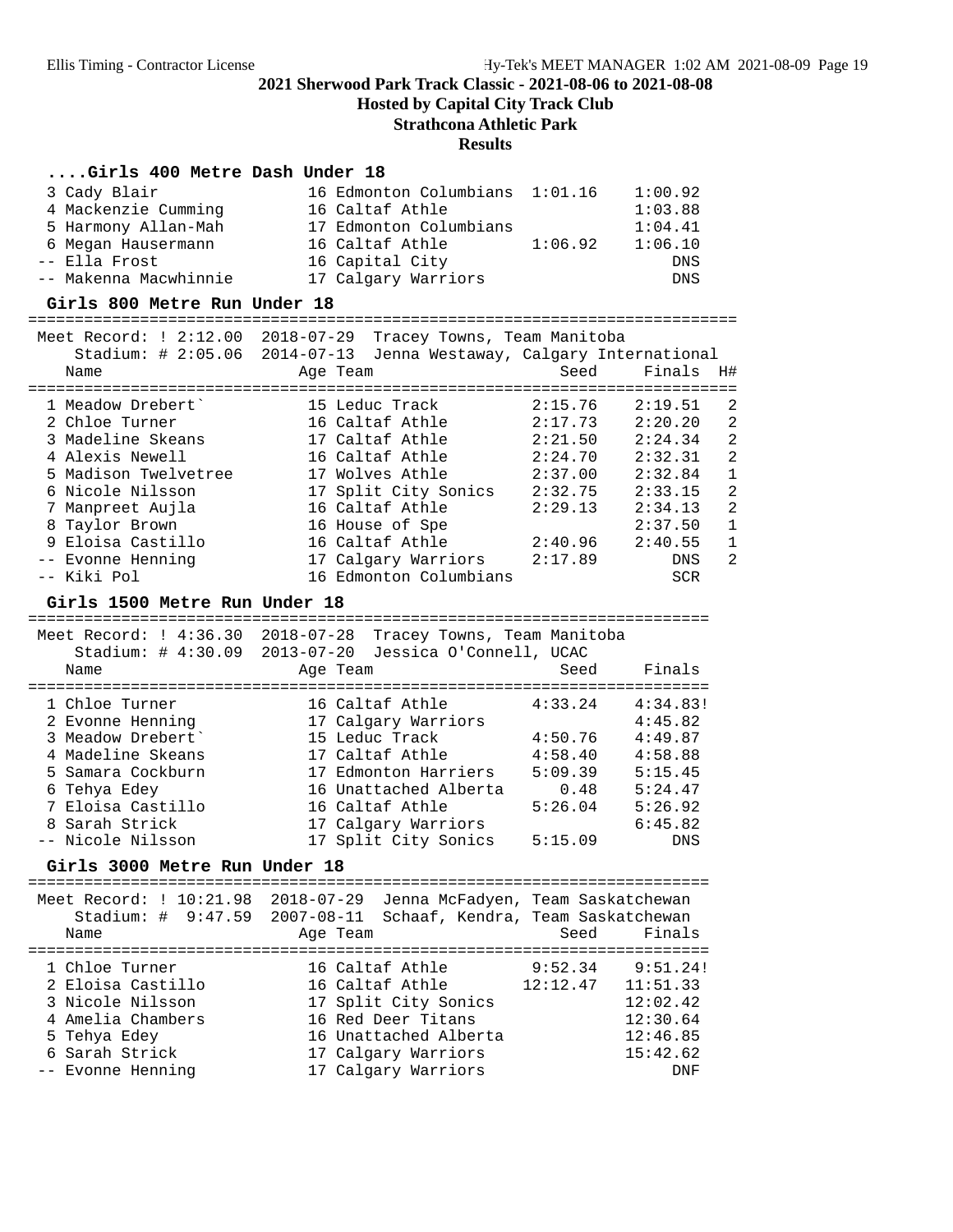## **Hosted by Capital City Track Club**

## **Strathcona Athletic Park**

| Girls 3000 Metre Run Under 18<br>-- Samara Cockburn                                                                                  | 17 Edmonton Harriers 11:14.86                                                                                                                  |                                                    | <b>DNS</b>                                                                                                     |                                        |
|--------------------------------------------------------------------------------------------------------------------------------------|------------------------------------------------------------------------------------------------------------------------------------------------|----------------------------------------------------|----------------------------------------------------------------------------------------------------------------|----------------------------------------|
| Girls 100 Metre Hurdles 30" Under 18<br>Top 8 Advance by Time                                                                        |                                                                                                                                                |                                                    |                                                                                                                |                                        |
| 13m to first, 8.5m between<br>Name                                                                                                   | Meet Record: ! 13.97 2014-07-12 Katelyn Slessor, Calgary Warriors<br>Stadium: # 13.97 2014-07-12 Katelyn Slessor, Calgary Warriors<br>Age Team | Seed                                               | Prelims                                                                                                        | Wind                                   |
| Preliminaries                                                                                                                        |                                                                                                                                                |                                                    |                                                                                                                |                                        |
| 1 Jayel Dovichak<br>2 Karen Mah<br>3 Natasha Iwuc<br>4 Dianna Proctor<br>5 Katlynne Pasutto<br>6 Amelia Cha<br>-- Shelaine Pritchard | 17 Calgary Inte<br>17 Edmonton Harriers<br>16 Edmonton Thunder<br>16 Edmonton Roy<br>16 Alberta Spee<br>16 Caltaf Athle<br>17 PA Athletics     | 14.68<br>16.20<br>17.63<br>17.41<br>16.42          | $15.04q - 0.6$<br>$16.43q -0.6$<br>$16.94q - 0.6$<br>$17.79q - 0.6$<br>$18.71q - 0.6$<br>$19.57q - 0.6$<br>DNF | $-0.6$                                 |
| Girls 100 Metre Hurdles 30" Under 18                                                                                                 |                                                                                                                                                |                                                    |                                                                                                                |                                        |
| 13m to first, 8.5m between<br>Name                                                                                                   | Meet Record: ! 13.97 2014-07-12 Katelyn Slessor, Calgary Warriors<br>Stadium: # 13.97 2014-07-12 Katelyn Slessor, Calgary Warriors<br>Age Team | Prelims                                            | Finals                                                                                                         | Wind                                   |
| Finals                                                                                                                               |                                                                                                                                                |                                                    |                                                                                                                |                                        |
| 1 Jayel Dovichak<br>2 Karen Mah<br>3 Amelia Cha<br>4 Dianna Proctor<br>5 Natasha Iwuc<br>6 Katlynne Pasutto                          | 17 Calgary Inte<br>17 Edmonton Harriers<br>16 Caltaf Athle<br>16 Edmonton Roy<br>16 Edmonton Thunder<br>16 Alberta Spee                        | 15.04<br>16.43<br>19.57<br>17.79<br>16.94<br>18.71 | 14.57<br>15.86<br>15.88<br>16.21<br>16.55<br>16.86                                                             | 1.8<br>1.8<br>1.8<br>1.8<br>1.8<br>1.8 |
| Girls 400 Metre Hurdles 30" Under 18                                                                                                 |                                                                                                                                                |                                                    |                                                                                                                |                                        |
| 50m to first, 35m between<br>Name                                                                                                    | Meet Record: ! 1:00.57 2018-07-29 Julia Lovsin, Team Alberta<br>Stadium: # 59.55 2011-07-24 Sage Watson, Calgary International<br>Age Team     | Seed                                               | Finals                                                                                                         |                                        |
| 1 Jayel Dovichak<br>2 Karen Mah<br>3 Mackenzie Cumming<br>4 Natasha Iwuc<br>5 Emma Besko                                             | 17 Calgary Inte<br>17 Edmonton Harriers<br>16 Caltaf Athle<br>16 Edmonton Thunder<br>17 Edmonton Thunder                                       | 1:04.00<br>1:12.43<br>1:22.43                      | 1:03.85<br>1:10.45<br>1:11.59<br>1:23.84<br>1:29.15                                                            |                                        |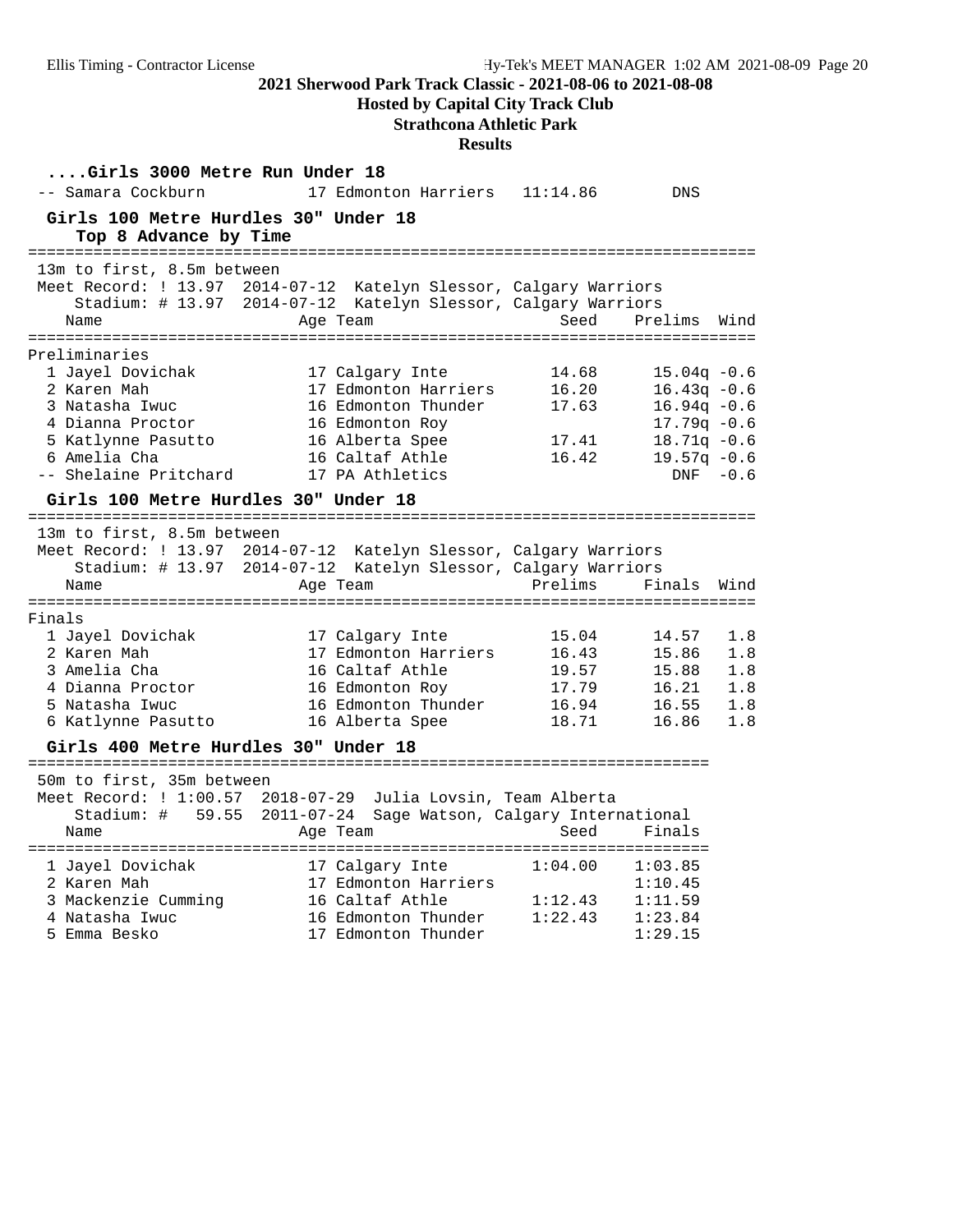**Hosted by Capital City Track Club**

#### **Strathcona Athletic Park**

**Results**

**Girls 2000 Metre Steeplechase 30" Under 18** ========================================================================= 18 barriers, 5 water jumps Meet Record: ! 7:10.31 2018-07-29 Jenna McFadyen, Team Saskatchewan Stadium: # 7:10.31 2018-07-29 Jenna McFadyen, Team Saskatchewan Name **Age Team** Age Team Seed Finals ========================================================================= 16 Calgary Warriors 7:09.08 7:04.26! **Girls 4x100 Metre Relay Under 18** ========================================================================= Meet Record: ! 48.44 2018-07-29 Team Saskatchewan, Team Saskatchewan M Dueck, J Sundby, R Murwanashyaka, K Heidt Stadium: # 46.03 2007-08-11 AB WCSG Team, Team Alberta Peart, Nelson, Smith, Laarman Team Seed Finals ========================================================================= 1 Calgary International 'A' 48.91 1) Jolade Aminu 17 2) Jayel Dovichak 17 3) Grace Igbiki 17 4) Emma Parnetta 16 2 Capital City Track Club 'A'  $\frac{1}{2}$  Capital City Track Club 'A' 51.58<br>1) Cailey Jacobs 17 1) Cheyenne Duncan 16 2) Cailey Jacobs 17 3) Nicole Berthiaume 17 4) Madelyn Valpy 17 3 Caltaf Athletic Associat 'B' 53.39 1) Amelia Cha 16 2) Leah Pachet 16 3) Stephanie Nwoye 16  $\hskip1cm \hskip1cm 4$ ) Hannah Vergie 15 4 Caltaf Athletic Associat 'A' 53.47 1) Jaya Boucher 17 2) Jean Funnell 16 3) Jesse Jenkins 14 4) Mackenzie Cumming 16 5 Edmonton Columbians 11<br>5 Edmonton Columbians 'A' 54.48 1) Kennedy Gibb 17 2) Gabby Paterson 14 3) Harmony Allan-Mah 17 (4) Cady Blair 16 **Girls 4x400 Metre Relay Under 18** ========================================================================= Meet Record: ! 3:50.98 2018-07-29 Team Alberta, Team Alberta P Roberts, R Savage, E Vanderput, J Lovsin Stadium: # 3:46.30 2007-08-11 AB WCSG Team, Team Alberta Peart, Lotwin, Simonson, Nelson Team Seed Finals ========================================================================= 1 Calgary International 'A' 4:11.81 1) Grace Igbiki 17 3) Jolade Aminu 17 4) Jayel Dovichak 17 2 Caltaf Athletic Associat 'A' 4:18.03 1) Jaya Boucher 17 2) Jean Funnell 16 dical forms of the control of the control of the control of the control of the control of the control of the c<br>3) Mackenzie Cumming 16 (4) Chloe Turner 16 3 Calgary Warriors 'A' 4:23.00 1) Makenna Macwhinnie 17 2) Alexandra Eremenko 15 3) Taryn Sieben 15 4) Sorcha Shiu 16 4 Caltaf Athletic Associat 'C' 4:32.75 1) Jaya Boucher 17 2) Chloe Crane 14 3) Jean Funnell 16 4) Alexis Newell 16 -- Caltaf Athletic Associat 'B' DNS<br>1) Manpreet Aujla 16 2) Mackenzie Cumming 16<br>3) Eloisa Castillo 16 4) Madeline Skeans 17 1) Manpreet Aujla 16 2) Mackenzie Cumming 16 3) Eloisa Castillo 16 4) Madeline Skeans 17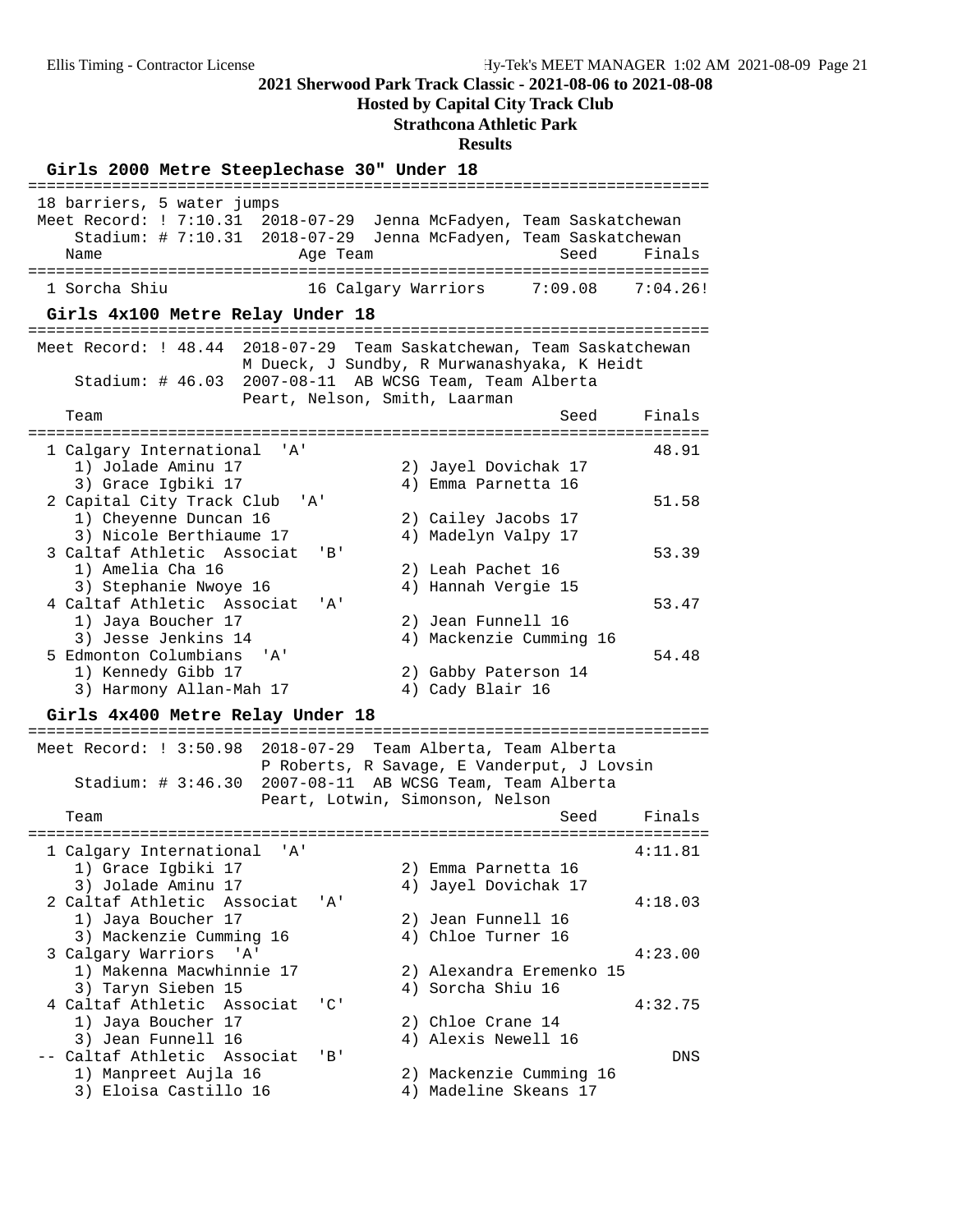## **Hosted by Capital City Track Club**

## **Strathcona Athletic Park**

## **Results**

## Girls High Jump Under 18

|                                                                             | Meet Record: ! 1.72m 2018-07-29 Madison Mayr, Calgary Warriors<br>Stadium: # 1.72m 2018-07-29 Madison Mayr, Calgary Warriors                           |                   |                   |         |                |
|-----------------------------------------------------------------------------|--------------------------------------------------------------------------------------------------------------------------------------------------------|-------------------|-------------------|---------|----------------|
| Name                                                                        | Age Team                                                                                                                                               | Seed              | Finals            |         |                |
| 1 Habibah Eldakrouri<br>1.50 1.53 1.55<br>XO<br>XO.<br>XX                   | 16 Edmonton Columbians                                                                                                                                 |                   | 1.53m             |         |                |
| 2 Samantha Hamilton<br>1.40 1.45 1.50<br>$\Omega$<br>O XXX                  | 17 Calgary Spartans 1.50m                                                                                                                              |                   | 1.45m             |         |                |
| 3 Emma Besko<br>1.10 1.20 1.30 1.35 1.40<br>$\Omega$<br>$\circ$<br>$\Omega$ | 17 Edmonton Thunder<br>XO XXX                                                                                                                          | 1.30m             | 1.35m             |         |                |
| Girls Pole Vault Under 18                                                   |                                                                                                                                                        |                   |                   |         |                |
| Name                                                                        | Meet Record: ! 3.35m 2016-07-03 Lauren Ellis, Edmonton International<br>Stadium: # 4.05m 2014-07-13 Lindsey Bergevin, Edmonton Internation<br>Age Team | Seed              | Finals            |         |                |
| 1 Lindsay Lang<br>2.46 2.61<br>O XXX                                        | 17 Edmonton Int                                                                                                                                        |                   | 2.46m             |         |                |
| Girls Long Jump Under 18                                                    |                                                                                                                                                        |                   |                   |         |                |
|                                                                             | Meet Record: ! 5.73m 2018-07-29 Madison Mayr, Calgary Warriors<br>Stadium: # 6.25m 2010-07-11 Krysha Bayley, Legacy Athletics                          |                   |                   |         |                |
| Name                                                                        | Age Team                                                                                                                                               | Seed              | Finals            | Wind H# |                |
| 1 Shelaine Pritchard                                                        | 17 PA Athletics<br>$5.23m(1.2)$ $5.24m(-1.1)$ $5.38m(1.7)$ $5.31m(+0.0)$ $5.35m(2.4)$ $5.48m(1.9)$                                                     | 5.22m             | 5.48m             | 1.9     | $\overline{2}$ |
| 2 Charlize Ostapowich                                                       | 16 Edmonton Int<br>$5.29\text{m}(0.5)$ $5.31\text{m}(1.5)$ $5.15\text{m}(0.5)$ $4.99\text{m}(1.3)$ $5.10\text{m}(0.7)$ $4.99\text{m}(1.7)$             |                   | 5.31 <sub>m</sub> | 1.5     | $\overline{2}$ |
|                                                                             | 3 Madelyn Valpy 17 Capital City<br>$4.91m(-0.7)$ $4.91m(0.7)$ $4.75m(1.9)$ $4.94m(-0.9)$ $4.58m(0.8)$ $5.12m(-0.3)$                                    |                   | 5.12m             | $-0.3$  | $\overline{c}$ |
| 4 Kaidyn Keith                                                              | 17 Level 10 Lightning<br>$4.65m(+0.0)$ FOUL $(1.6)$ $4.83m(-0.0)$ $4.84m(0.9)$ $5.10m(2.2)$ FOUL                                                       | 5.05m             | 5.10m             | 2.2     | $\overline{2}$ |
| 5 Maja Husain                                                               | 16 Calgary Spartans<br>$4.84m(-0.2)$ $4.88m(0.9)$ $5.02m(1.0)$ $4.78m(-0.5)$ $4.93m(+0.0)$ $4.51m(0.9)$                                                | 5.01 <sub>m</sub> | 5.02m             | 1.0     | $\overline{c}$ |
|                                                                             |                                                                                                                                                        |                   |                   |         |                |
|                                                                             | 6 Selena Keyowski                   17 Saskatoon Track                                                                                                 | 5.52m             | 5.01 <sub>m</sub> | 0.5     | $\overline{2}$ |
| ${\tt FOUL}$<br>7 Cailey Jacobs                                             | $5.01m(0.5)$ FOUL FOUL<br>FOUL<br>17 Capital City                                                                                                      | FOUL<br>4.84m     | $4.70m - 0.4$ 2   |         |                |
| 8 Cheyenne Duncan                                                           | $FOUL(+0.0)$ 4.22m(0.5) 4.51m(0.6) 4.30m(0.4) 4.70m(-0.4)<br>16 Capital City                                                                           | 4.59m             | 4.54m             | 1.3     | $\overline{c}$ |
| 9 Amelia Cha                                                                | $4.52m(-1.2)$ FOUL $(0.7)$ $4.52m(+0.0)$ $4.51m(+0.0)$ $4.54m(1.3)$ $4.51m(1.2)$<br>16 Caltaf Athle                                                    | 4.76m             | 4.46m             | $+0.0$  | $\overline{c}$ |
| $FOUL(1.5)$ 4.44m(+0.0) 4.46m(+0.0)<br>10 Stephanie Nwoye                   | 16 Caltaf Athle                                                                                                                                        | 4.59m             | 4.39m             | $+0.0$  | $\overline{c}$ |
| 11 Natasha Iwuc<br>$FOUL(1.0)$ 4.24m $(3.3)$ 4.38m $(-0.0)$                 | $4.05m(+0.0)$ $4.39m(+0.0)$ $4.28m(+0.0)$<br>16 Edmonton Thunder                                                                                       | 4.30 <sub>m</sub> | 4.38m             | NWI     | $\mathbf{1}$   |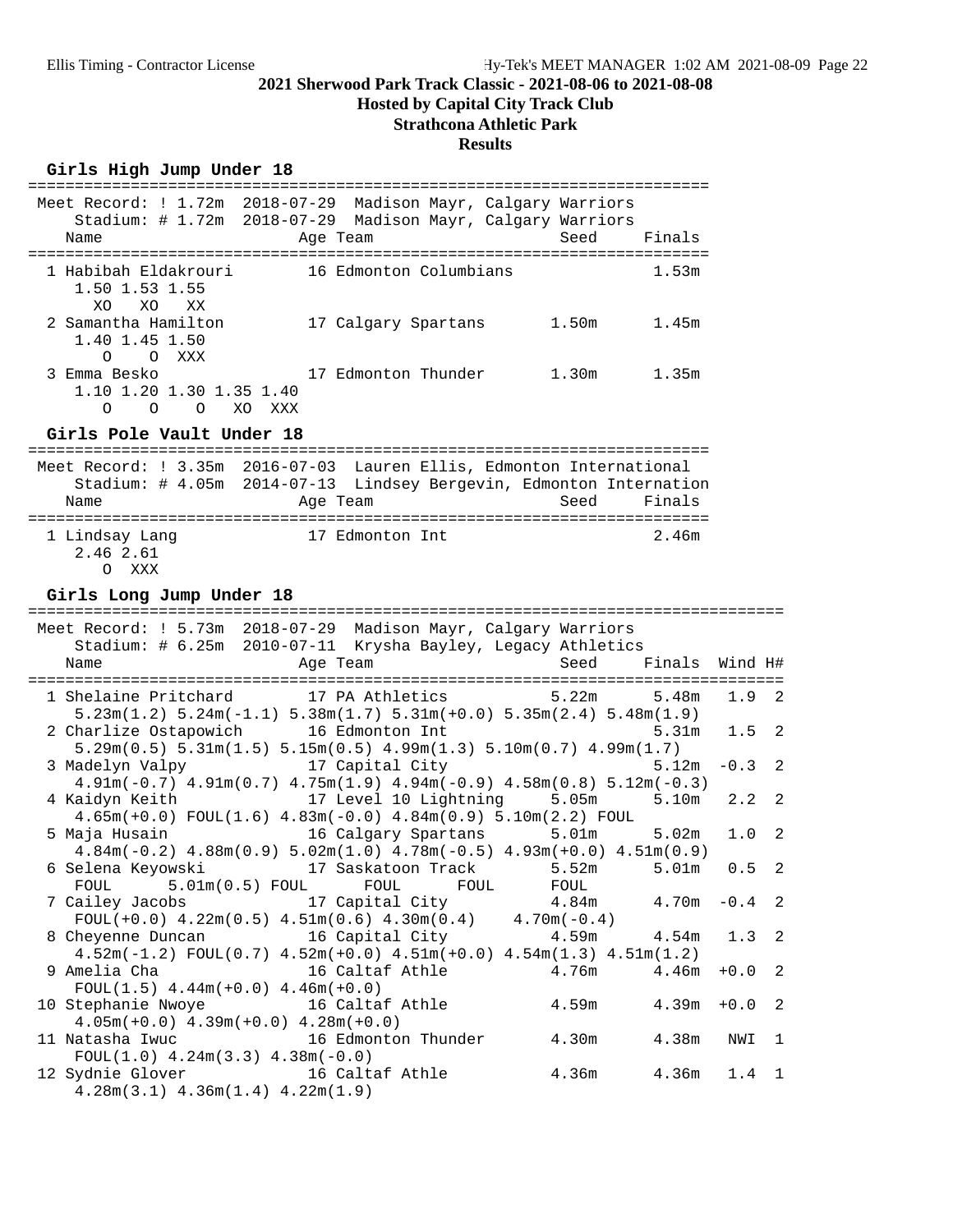**Hosted by Capital City Track Club**

## **Strathcona Athletic Park**

**Results**

### **....Girls Long Jump Under 18**

| 13 Laken Moller 17 Level 10 Lightning        |                 | 4.38m | $4.33m$ $1.9$ 1 |     |                |
|----------------------------------------------|-----------------|-------|-----------------|-----|----------------|
| $FOUL(2.4)$ 4.16m(1.4) 4.33m(1.9)            |                 |       |                 |     |                |
| 14 Madison Twelvetree 17 Wolves Athle        |                 |       | $4.26m$ 0.4 1   |     |                |
| $4.26m(0.4)$ $4.10m(1.6)$ $4.14m(0.8)$       |                 |       |                 |     |                |
| 15 Leah Pachet 16 Caltaf Athle               |                 | 4.30m | $4.08m$ $1.1$ 1 |     |                |
| $3.70$ m $(2.6)$ 4.08m $(1.1)$ 3.84m $(0.5)$ |                 |       |                 |     |                |
| -- Hailey Jackson 16 Alberta Spee            |                 |       | FOUL            |     |                |
| FOUL(3.3) FOUL(2.3) FOUL(1.7)                |                 |       |                 |     |                |
| -- Ciarra Fleck                              | 16 Capital City | 3.78m | DNS             | NWI | $\mathbf{1}$   |
| -- Nisha Devavarapu                          | 16 Capital City |       | <b>DNS</b>      | NWI | $\overline{1}$ |

**Girls Triple Jump Under 18** ============================================================================== Meet Record: ! 11.80m 2013-07-20 Tiana Pisoni, Bulldogs

|      | MEEL RECUIU: ; II.OUM ZUIJ-07-ZU TIANA PISUNI, BUIIUOYS                                                                            |  |  |
|------|------------------------------------------------------------------------------------------------------------------------------------|--|--|
|      | Stadium: $\#$ 12.22m 2007-07-22 Richard, Camille, Team BC                                                                          |  |  |
| Name | Age Team and Seed Finals Wind                                                                                                      |  |  |
|      |                                                                                                                                    |  |  |
|      | 1 Madelyn Valpy 17 Capital City 11.58m 11.15m -1.3                                                                                 |  |  |
|      | $11.15m(-1.3)$ FOUL FOUL $10.71m(-1.8)$ $10.70m(-2.8)$ $11.15m(NWI)$                                                               |  |  |
|      | 2 Kaidyn Keith 17 Level 10 Lightning 10.97m 10.84m -2.2                                                                            |  |  |
|      | $10.62m(0.1)$ $10.71m(+0.0)$ $10.58m(+0.0)$ $10.56m(+0.0)$ $10.28m(+0.0)$ $10.84m(-2.2)$                                           |  |  |
|      | 3 Samantha Hamilton 17 Calgary Spartans 10.81m 10.62m +0.0                                                                         |  |  |
|      | $10.44$ m( $-1.6$ ) $10.62$ m( $+0.0$ ) $10.21$ m( $-1.7$ ) $10.04$ m( $-1.1$ )                                                    |  |  |
|      | 4 Maja Husain $16$ Calgary Spartans $11.48$ m $10.50$ m +0.0                                                                       |  |  |
|      | $10.31\text{m}(-0.5)$ $10.10\text{m}(+0.0)$ $10.50\text{m}(+0.0)$ $10.27\text{m}(-0.5)$ $10.03\text{m}(-1.4)$ $9.81\text{m}(-1.8)$ |  |  |
|      | 5 Natasha Iwuc                 16 Edmonton Thunder         9.43m       9.79m +0.0                                                  |  |  |
|      | $9.56m(-1.3)$ $9.77m(-1.6)$ $9.79m(+0.0)$ $9.75m(-0.2)$                                                                            |  |  |
|      | 6 Sydnie Glover 16 Caltaf Athle 5 9.75m +0.0                                                                                       |  |  |
|      | $9.56$ m( $-0.5$ ) $9.49$ m( $+0.0$ ) $9.58$ m( $-2.2$ ) $9.65$ m( $-1.1$ ) $9.69$ m( $-0.4$ ) $9.75$ m( $+0.0$ )                  |  |  |
|      | 7 Stephanie Nwoye 16 Caltaf Athle 5 16 30 10 10 10 10 10 10 11 12 13 14 15 16 20 17 18 19 19 10 10 1                               |  |  |
|      | $9.26m(-1.1)$ $9.41m(-0.8)$ $9.63m(+0.0)$ $9.26m(-1.4)$ $9.16m(+0.0)$ $9.52m(1.5)$                                                 |  |  |
|      | 8 Leah Pachet 16 Caltaf Athle 8.83m -0.4                                                                                           |  |  |
|      | FOUL $8.68\text{m}(-1.7)$ $8.48\text{m}(+0.0)$ $8.58\text{m}(+0.0)$ $8.71\text{m}(-1.2)$ $8.83\text{m}(-0.4)$                      |  |  |

#### Girls Shot Put 3kg Under 18

| Meet Record: ! 13.54m 2016-07-03 Kira Kopec, Chinook Track   |        |        |
|--------------------------------------------------------------|--------|--------|
| Stadium: # 13.54m 2016-07-03 Kira Kopec, Chinook Track       |        |        |
| Name<br>Age Team                                             | Seed   | Finals |
|                                                              |        |        |
| 17 Unattached Alberta 11.62m<br>1 Lauryn Morris              |        | 12.50m |
|                                                              |        |        |
| 11.52m  11.81m  11.81m  11.74m  11.76m  12.50m               |        |        |
| 16 Red Deer Titans<br>2 Jade Cullen                          |        | 9.78m  |
| 9.26m FOUL 9.78m 9.64m 9.78m 9.55m                           |        |        |
| 3 Lauren Friesen 17 St. Albert T                             | 10.10m | 9.59m  |
| 8.93m 9.47m 9.59m 9.50m FOUL<br>9.45m                        |        |        |
| 4 Lauren Rutherford 17 Split City Sonics                     | 9.73m  | 9.56m  |
| 8.33m 7.87m FOUL 9.56m 6.66m 8.84m                           |        |        |
|                                                              |        |        |
| 5 Hailey Jackson                             16 Alberta Spee | 9.25m  | 9.24m  |
| 8.94 m 9.09 m 9.03 m 9.24 m 8.79 m 8.43 m                    |        |        |
| 6 Charlize Ostapowich 16 Edmonton Int                        |        | 8.21m  |
| $7.97m$ 8.21m 8.12m                                          |        |        |
| 7 Lara McEachern 16 Split City Sonics 7.10m                  |        | 7.18m  |
|                                                              |        |        |
| 7.09m 6.31m 7.18m 7.04m 6.47m 6.45m                          |        |        |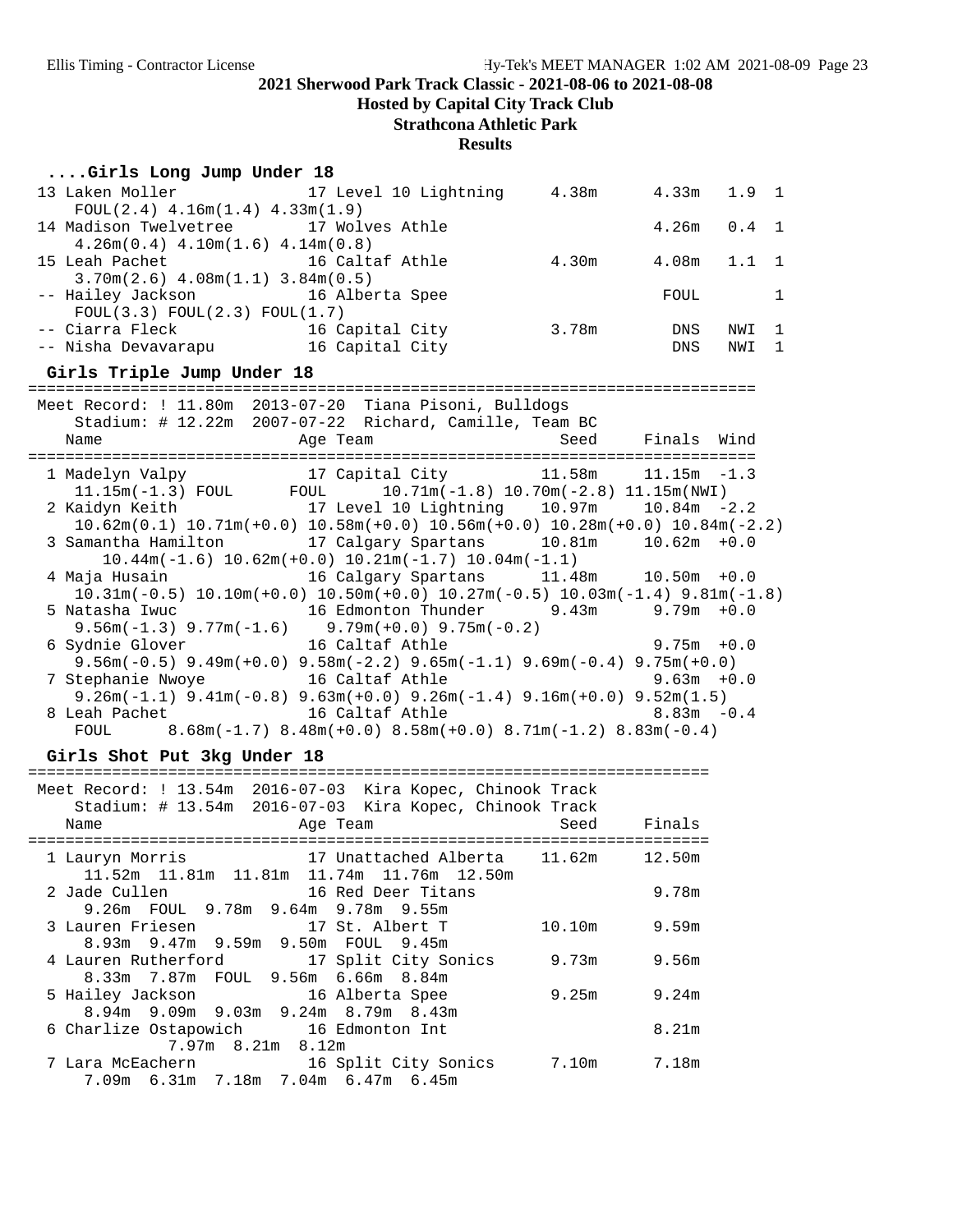## **Hosted by Capital City Track Club**

## **Strathcona Athletic Park**

## **Results**

## Girls Discus Throw 1kg Under 18

| ----------------------                                                                      |        |
|---------------------------------------------------------------------------------------------|--------|
| Meet Record: ! 39.31m 2017-07-23 Emma Bauer, Chinook Track                                  |        |
| Stadium: # 55.84m 2014-07-13 Rachel Andres, Unattached AB                                   |        |
| Seed<br>Name<br>Age Team                                                                    | Finals |
| ==================================<br>====================================                  |        |
| 1 Lauryn Morris 17 Unattached Alberta 30.23m 28.76m                                         |        |
| 28.76m FOUL FOUL FOUL FOUL FOUL                                                             |        |
| 2 Lauren Rutherford 17 Split City Sonics 26.75m 28.08m                                      |        |
| FOUL 24.61m 28.08m 25.23m FOUL FOUL                                                         |        |
| 16 Red Deer Titans<br>3 Jade Cullen                                                         | 27.55m |
| 23.93m 18.34m FOUL 27.55m 27.08m 22.39m                                                     |        |
| 4 Lauren Friesen 17 St. Albert T 26.14m                                                     | 24.81m |
| FOUL FOUL 22.59m FOUL 24.81m FOUL                                                           |        |
|                                                                                             | 23.13m |
| 5 Nicole Nilsson 17 Split City Sonics<br>20.17m 20.10m FOUL 23.13m 20.49m FOUL              |        |
| 6 Lara McEachern 16 Split City Sonics 20.61m 20.63m                                         |        |
| 17.43m FOUL 19.41m 18.46m 20.63m 19.08m                                                     |        |
|                                                                                             |        |
| Girls Hammer Throw 3kg Under 18                                                             |        |
|                                                                                             |        |
|                                                                                             |        |
| Meet Record: ! 52.76m 2016-07-02 Tanessa Morris, Excel Athletika                            |        |
| Stadium: # 71.46m 2011-07-23 Sultana Frizell, Ottawa Lions                                  |        |
| Age Team and Seed Finals<br>Name                                                            |        |
|                                                                                             |        |
| 1 Lauren Friesen 17 St. Albert T 51.57m                                                     | 52.32m |
| FOUL 52.32m FOUL FOUL 50.63m FOUL                                                           |        |
| 2 Lauryn Morris 17 Unattached Alberta 48.15m 50.83m                                         |        |
| FOUL FOUL 50.83m FOUL FOUL 48.36m                                                           |        |
| 3 Nicole Nilsson                     17 Split City Sonics<br>43.88m                         | 41.33m |
| 37.08m FOUL 41.33m 38.99m FOUL 41.19m                                                       |        |
| 4 Lauren Rutherford 17 Split City Sonics<br>36.03m                                          | 34.46m |
| 32.54m 31.96m 34.46m FOUL FOUL FOUL                                                         |        |
| 5 Jade Cullen<br>16 Red Deer Titans                                                         | 30.76m |
| FOUL 30.76m FOUL FOUL FOUL 13.50m                                                           |        |
| 6 Lara McEachern<br>16 Split City Sonics<br>30.64m<br>24.38m FOUL 27.92m FOUL 24.92m 22.84m | 27.92m |

# **Girls Javelin Throw 500g Under 18** =========================================================================

| Meet Record: ! 42.48m 2017-07-22 Kathryn Philpot, Chinook Track |                                           |                       |  | Stadium: # 42.48m 2017-07-22 Kathryn Philpot, Chinook Track |        |
|-----------------------------------------------------------------|-------------------------------------------|-----------------------|--|-------------------------------------------------------------|--------|
| Name                                                            |                                           | Age Team              |  | Seed                                                        | Finals |
| 1 Jessica Philpott 17 Unattached Alberta 31.00m                 | 33.88m FOUL 32.57m 32.53m 32.06m FOUL     |                       |  |                                                             | 33.88m |
| 2 Lauryn Morris                                                 | 29.40m 33.29m 32.59m 29.20m 30.29m 31.71m | 17 Unattached Alberta |  | 34.83m                                                      | 33.29m |
| 3 Shelaine Pritchard 17 PA Athletics<br>27.51m                  |                                           | FOUL 27.08m FOUL      |  |                                                             | 27.51m |
| 4 Lauren Rutherford 17 Split City Sonics                        | FOUL 23.39m FOUL 27.14m 22.90m 25.00m     |                       |  | 27.26m                                                      | 27.14m |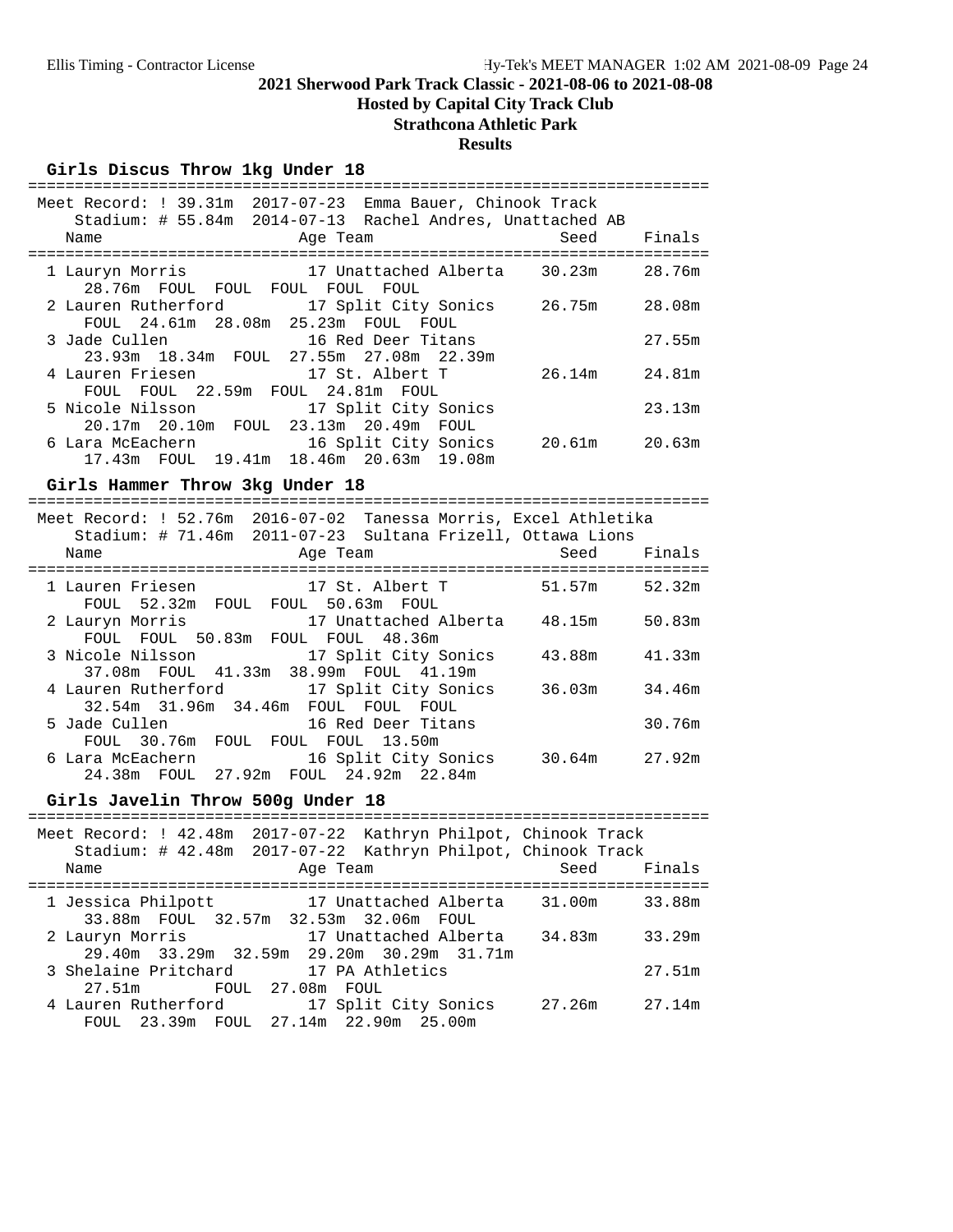## **Hosted by Capital City Track Club**

## **Strathcona Athletic Park**

| Heptathlon: #4 Girls 200 Metre Dash Under 18 Heptathlon                                                                                                                                            |                           |                          |                          |
|----------------------------------------------------------------------------------------------------------------------------------------------------------------------------------------------------|---------------------------|--------------------------|--------------------------|
| Meet Record: ! 26.59<br>2017-07-22 Skylar Sieben, Caltaf<br>Stadium: # 23.94 2009-07-12 Winneth Dube, Premiere Track<br>Name<br>Age Team                                                           | Finals                    | Wind Points              |                          |
| 17 Caltaf Athle<br>1 Robyn McLean<br>2 Lauren Dellezay 16 Leduc Track<br>29.19<br>16 Red Deer Titans 30.24<br>3 Kaycee McKenzie<br>4 Habibah Eldakrouri<br>16 Edmonton Columbians 30.73            | 28.47                     | 1.3<br>1.3<br>1.3<br>1.3 | 594<br>540<br>465<br>432 |
| Heptathlon: #7 Girls 800 Metre Run Under 18 Heptathlon                                                                                                                                             |                           |                          |                          |
| Meet Record: ! 2:31.00 2017-07-22 Skylar Sieben, Caltaf<br>Stadium: # 2:05.06 2016-07-03 Jenna Westaway, Calgary Internatio<br>Age Team<br>Name                                                    | Finals                    | Points                   |                          |
| 17 Caltaf Athle<br>1 Robyn McLean<br>2.40.00<br>2 Lauren Dellezay 16 Leduc Track 2:51.32<br>-- Kaycee McKenzie 16 Red Deer Titans DNF<br>-- Habibah Eldakrouri 16 Edmonton Columbians              | 2:46.00<br>DNF            | 506<br>450               |                          |
| Heptathlon: #1 Girls 100 Metre Hurdles Under 18 Heptathlon                                                                                                                                         |                           |                          |                          |
| Meet Record: ! 15.29 2017-07-22 Skylar Sieben, Caltaf<br>Stadium: # 13.23 2015-07-25 Christie Gordon, Legacy Athletics<br>Name<br>Age Team                                                         | Finals                    | Wind Points              |                          |
| 1 Lauren Dellezay 16 Leduc Track 18.21 -0.5<br>2 Habibah Eldakrouri 16 Edmonton Columbians 18.45 -0.5<br>17 Caltaf Athle<br>3 Robyn McLean<br>16 Red Deer Titans $20.72 -0.5$<br>4 Kaycee McKenzie |                           | $19.97 - 0.5$            | 467<br>443<br>305<br>245 |
| Heptathlon: #2 Girls High Jump Under 18 Heptathlon                                                                                                                                                 | ------------------------- |                          |                          |
| Meet Record: ! 1.59m 2017-07-22 Skylar Sieben, Caltaf<br>Stadium: # 1.72m 2018-07-29 Madison Mayr, Calgary Warriors<br>Age Team<br>Name                                                            | Finals                    | Points                   |                          |
| 1 Habibah Eldakrouri 16 Edmonton Columbians<br>1.40 1.48 1.49 1.52 1.55 1.58<br>$\circ$ $\circ$<br>XO XO XXX<br>0                                                                                  | 1.55m                     | 678                      |                          |
| 2 Lauren Dellezay 16 Leduc Track<br>1.37 1.40 1.43 1.48 1.49 1.52<br>O O O XO XO XXX                                                                                                               | 1.49m                     | 610                      |                          |
| 17 Caltaf Athle<br>3 Robyn McLean<br>1.40 1.43 1.48 1.49<br>O O O XXX                                                                                                                              | 1.48m                     | 599                      |                          |
| 16 Red Deer Titans<br>4 Kaycee McKenzie<br>1.10 1.22 1.25 1.28 1.31 1.34 1.37 1.40 1.43 1.48<br>$0\qquad 0\qquad 0\qquad 0\qquad 0\qquad 0\qquad 0\qquad \text{X0}\qquad 0\quad \text{XXX}$        | 1.43m                     | 544                      |                          |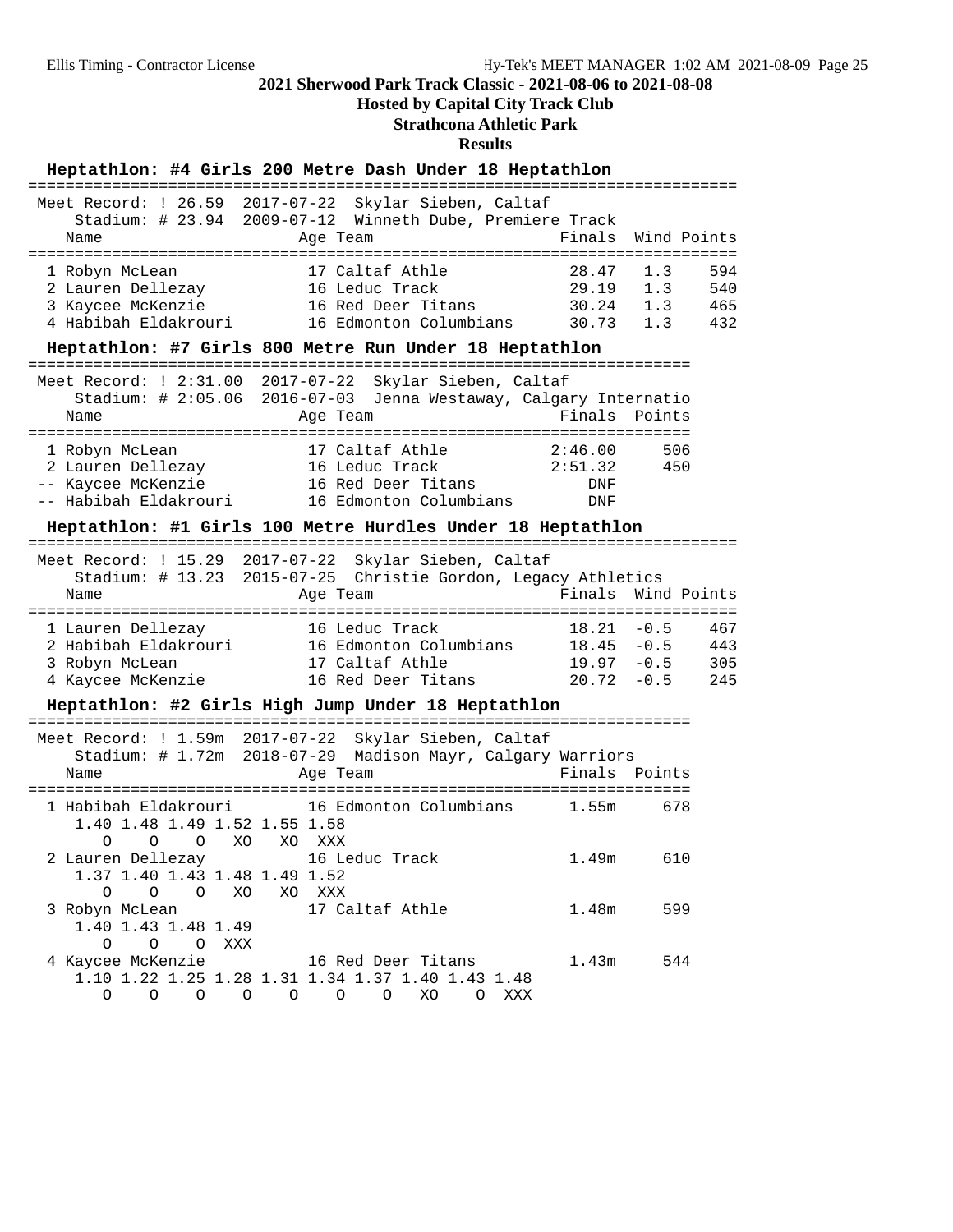## **Hosted by Capital City Track Club**

## **Strathcona Athletic Park**

## **Results**

## Heptathlon: #5 Girls Long Jump Under 18 Heptathlon

|                                          | Meet Record: ! 5.18m 2017-07-22 Skylar Sieben, Caltaf<br>Stadium: # 6.25m 2010-07-11 Krysha Bayley, Legacy Athletics |                    |                     |
|------------------------------------------|----------------------------------------------------------------------------------------------------------------------|--------------------|---------------------|
| Name                                     | Age Team                                                                                                             | Finals Wind Points |                     |
|                                          |                                                                                                                      |                    |                     |
| 1 Robyn McLean                           | 17 Caltaf Athle                                                                                                      |                    | $4.48m$ $1.5$ $423$ |
| $4.22m(1.2)$ $4.48m(1.5)$ FOUL(2.3)      |                                                                                                                      |                    |                     |
| 2 Kaycee McKenzie 3 16 Red Deer Titans   |                                                                                                                      | $4.24m$ 2.5        | 364                 |
| $3.75m(0.4)$ FOUL $(+0.0)$ 4.24m $(2.5)$ |                                                                                                                      |                    |                     |
|                                          | 3 Habibah Eldakrouri 16 Edmonton Columbians                                                                          | $3.92m$ 1.0        | 290                 |
| $3.87m(1.8)$ $3.92m(1.0)$ $3.72m(1.0)$   |                                                                                                                      |                    |                     |
| 4 Lauren Dellezay 16 Leduc Track         |                                                                                                                      | $3.69m + 0.0$      | 239                 |
| $3.55m(1.0)$ $3.36m(0.1)$ $3.69m(+0.0)$  |                                                                                                                      |                    |                     |

#### Heptathlon: #3 Girls Shot Put Under 18 Heptathlon

| Meet Record: ! 12.47m 2016-07-02 Kira Kopec, Chinook Track | Stadium: # 13.54m 2016-07-03 Kira Kopec, Chinook Track |               |     |
|------------------------------------------------------------|--------------------------------------------------------|---------------|-----|
| Name                                                       | Age Team                                               | Finals Points |     |
|                                                            |                                                        |               |     |
| 1 Habibah Eldakrouri                                       | 16 Edmonton Columbians                                 | 9.76m         | 514 |
| $9.66m$ $9.76m$ $8.30m$                                    |                                                        |               |     |
| 2 Robyn McLean                                             | 17 Caltaf Athle                                        | 9.72m         | 511 |
| $8.70m$ 9.67m 9.72m                                        |                                                        |               |     |
| 3 Lauren Dellezay                                          | 16 Leduc Track                                         | 9.33m         | 486 |
| $8.75m$ 9.33m 9.04m                                        |                                                        |               |     |
| 4 Kaycee McKenzie                                          | 16 Red Deer Titans                                     | 9.02m         | 465 |
| $8.28m$ 9.02m $8.85m$                                      |                                                        |               |     |

#### Heptathlon: #6 Girls Javelin Throw Under 18 Heptathlon

| Meet Record: ! 33.73m 2017-07-22 Skylar Sieben, Caltaf      |          |                        |               |     |
|-------------------------------------------------------------|----------|------------------------|---------------|-----|
| Stadium: # 42.48m 2017-07-22 Kathryn Philpot, Chinook Track |          |                        |               |     |
| Name                                                        | Age Team |                        | Finals Points |     |
|                                                             |          |                        |               |     |
| 1 Robyn McLean                                              |          | 17 Caltaf Athle        | 28.74m        | 453 |
| FOUL 26.64m 28.74m                                          |          |                        |               |     |
| 2 Kaycee McKenzie                                           |          | 16 Red Deer Titans     | 25.05m        | 383 |
| 24.34m 24.68m 25.05m                                        |          |                        |               |     |
| 3 Lauren Dellezay                                           |          | 16 Leduc Track         | 23.12m        | 347 |
| FOUL FOUL 23.12m                                            |          |                        |               |     |
| 4 Habibah Eldakrouri                                        |          | 16 Edmonton Columbians | 21.52m        | 317 |
| 19.62m 19.06m 21.52m                                        |          |                        |               |     |
|                                                             |          |                        |               |     |

#### Girls Heptathlon Under 18

| Name                                                                             | Meet Record: ! 4757 2017-07-22 Skylar Sieben, Caltaf<br>Stadium: # 4289 2007-08-11 Johns, Adelle, Team BC<br>Age Team | Seed | Finals H#                    |
|----------------------------------------------------------------------------------|-----------------------------------------------------------------------------------------------------------------------|------|------------------------------|
| 1 Robyn McLean<br>2 Lauren Dellezay<br>3 Habibah Eldakrouri<br>4 Kaycee McKenzie | 17 Caltaf Athle<br>16 Leduc Track<br>16 Edmonton Columbians<br>16 Red Deer Titans                                     |      | 3391<br>3139<br>2674<br>2466 |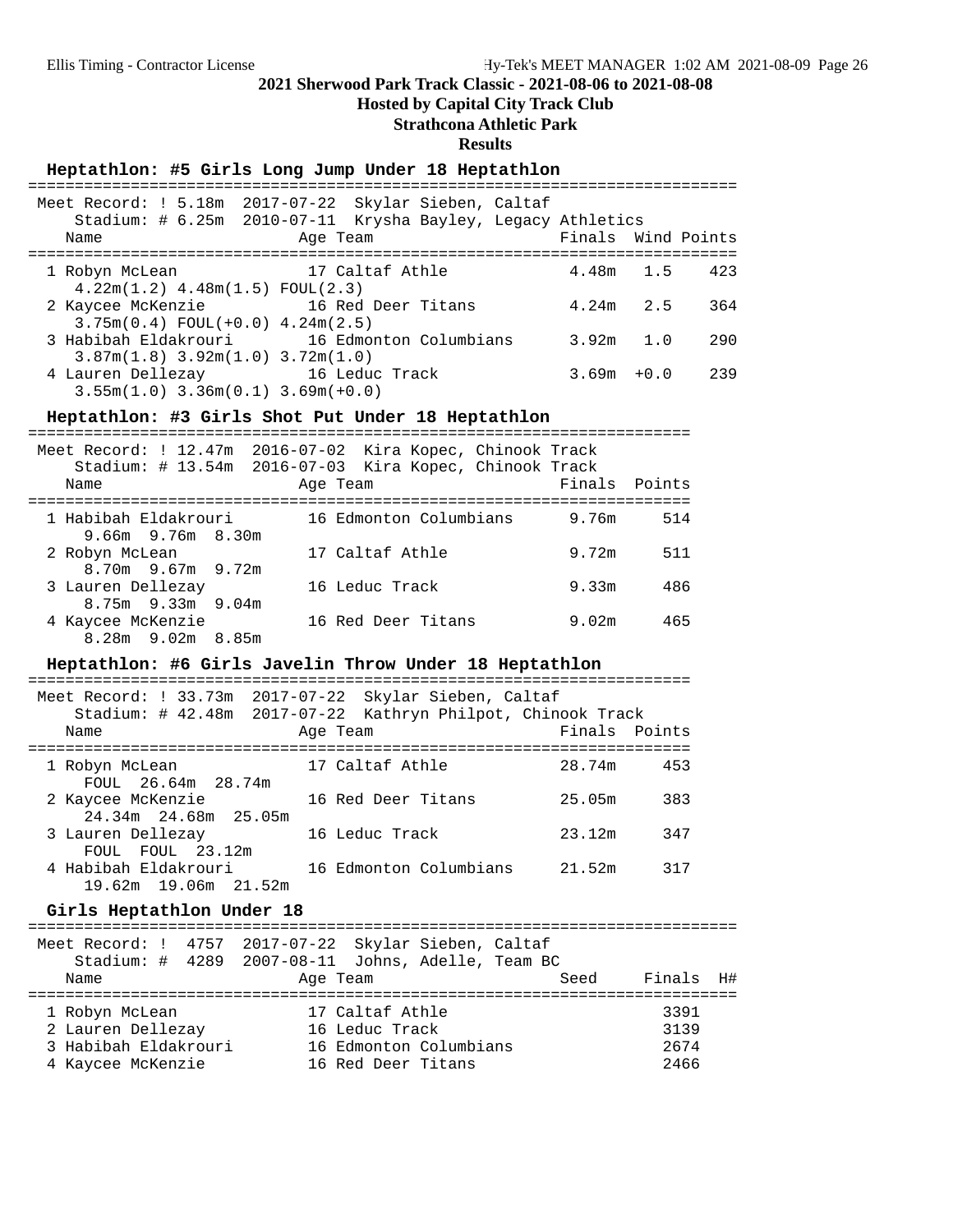**Hosted by Capital City Track Club**

## **Strathcona Athletic Park**

| Girls 3000 Metre Race Walk Under 18                |                                                                                                                         |                |                  |            |
|----------------------------------------------------|-------------------------------------------------------------------------------------------------------------------------|----------------|------------------|------------|
| Name                                               | =====================<br>Stadium: # 15:41.33 2013-07-21 Susan Brooke, Adrenaline Rush<br>Age Team                       | Seed           | Finals           |            |
| 1 Elizabeth Moore<br>Women 100 Metre Dash Under 20 | 17 Edmonton Roy                                                                                                         |                | 20:55.16         |            |
| Top 8 Advance by Time                              |                                                                                                                         |                |                  |            |
|                                                    | Meet Record: ! 11.93 2014-07-12 Natasha Brown, Capital City<br>Stadium: # 11.70 2009-07-11 Winneth Dube, Premiere Track |                |                  |            |
| Name                                               | Age Team                                                                                                                | Seed           | Prelims          | Wind       |
| Preliminaries                                      |                                                                                                                         |                |                  |            |
| 1 Hannah Heise<br>2 Gracie Anderson                | 19 Capital City<br>19 Split City Sonics                                                                                 | 12.00<br>12.30 | 12.04q<br>12.26q | 0.9<br>0.9 |
| 3 Mae Uhuegbulem                                   | 19 U OF C Athle                                                                                                         | 12.50          | 12.63q           | 0.9        |
| 4 Jessica McBride                                  | 18 Riversdale A                                                                                                         |                | 12.92q           | 0.9        |
| 5 Katelynn Hatto                                   | 19 Alberta Spee                                                                                                         | 12.61          | 12.99q           | 0.9        |
| 6 Devon Johnson                                    | 19 Alberta Spee                                                                                                         | 12.59          | 13.12q           | 0.9        |
| 7 Larissa Bishop                                   | 19 Calgary Warriors                                                                                                     |                | 13.86q           | 0.9        |
| 8 Natalie Thirsk T38                               | 19 Green and Go                                                                                                         | 15.22          | 15.20q           | 0.9        |
| Women 100 Metre Dash Under 20                      |                                                                                                                         |                |                  |            |
|                                                    | Meet Record: ! 11.93 2014-07-12 Natasha Brown, Capital City<br>Stadium: # 11.70 2009-07-11 Winneth Dube, Premiere Track |                |                  |            |
| Name                                               | Age Team                                                                                                                | Prelims        | Finals           | Wind       |
|                                                    |                                                                                                                         |                |                  |            |
| Finals                                             |                                                                                                                         |                |                  |            |
| 1 Hannah Heise<br>2 Gracie Anderson                | 19 Capital City<br>19 Split City Sonics                                                                                 | 12.04<br>12.26 | 11.93!<br>12.13  | 1.0<br>1.0 |
| 3 Mae Uhuegbulem                                   | 19 U OF C Athle                                                                                                         | 12.63          | 12.46            | 1.0        |
| 4 Jessica McBride                                  | 18 Riversdale A                                                                                                         | 12.92          | 12.80            | 1.0        |
| 5 Devon Johnson                                    | 19 Alberta Spee                                                                                                         | 13.12          | 12.90            | 1.0        |
| 6 Katelynn Hatto                                   | 19 Alberta Spee                                                                                                         | 12.99          | 13.16            | 1.0        |
| -- Natalie Thirsk T38                              | 19 Green and Go                                                                                                         | 15.20          | <b>DNS</b>       | 1.0        |
| -- Larissa Bishop                                  | 19 Calgary Warriors                                                                                                     | 13.86          | <b>DNS</b>       | 1.0        |
| Women 200 Metre Dash Under 20                      |                                                                                                                         |                |                  |            |
| Top 8 Advance by Time                              |                                                                                                                         |                |                  |            |
|                                                    |                                                                                                                         |                |                  |            |
|                                                    | Meet Record: ! 24.34 2014-07-13 Stefania Gyamfi, DFC<br>Stadium: # 23.94 2009-07-12 Winneth Dube, Primiere Track        |                |                  |            |
| Name                                               | Age Team                                                                                                                | Seed           | Prelims          | Wind       |
| Preliminaries                                      |                                                                                                                         |                |                  |            |
| 1 Hannah Heise                                     | 19 Capital City                                                                                                         | 24.63          | $25.18q - 0.1$   |            |
| 2 Gracie Anderson                                  | 19 Split City Sonics                                                                                                    | 25.13          | $25.72q - 0.1$   |            |
| 3 Devon Johnson                                    | 19 Alberta Spee                                                                                                         | 25.45          | $26.99q -0.1$    |            |
| 4 Katelynn Hatto                                   | 19 Alberta Spee                                                                                                         | 26.46          | $27.34q - 0.1$   |            |
| 5 Emily Wilke                                      | 18 Edmonton Harriers                                                                                                    | 26.41          | $27.83q - 0.1$   |            |
| 6 Nanine Pol                                       | 18 Edmonton Columbians                                                                                                  |                | $28.02q - 0.1$   |            |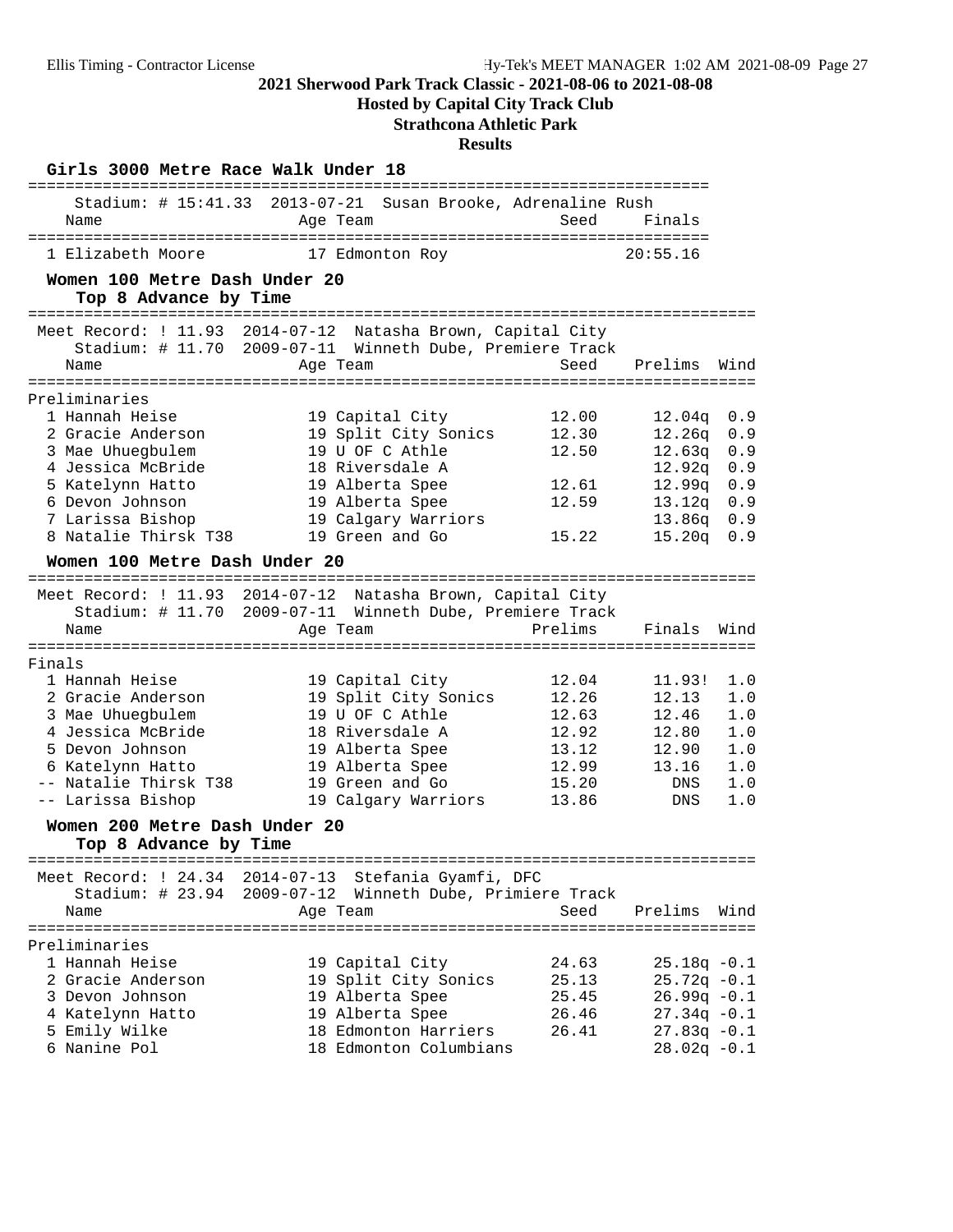**Hosted by Capital City Track Club**

## **Strathcona Athletic Park**

| Women 200 Metre Dash Under 20                                                                                                                                                                       |                                                                                                                                                                                                                      |                                                                                |                                                                                                          |                                                                                                                                     |
|-----------------------------------------------------------------------------------------------------------------------------------------------------------------------------------------------------|----------------------------------------------------------------------------------------------------------------------------------------------------------------------------------------------------------------------|--------------------------------------------------------------------------------|----------------------------------------------------------------------------------------------------------|-------------------------------------------------------------------------------------------------------------------------------------|
| Meet Record: ! 24.34 2014-07-13<br>Name                                                                                                                                                             | Stefania Gyamfi, DFC<br>Stadium: # 23.94 2009-07-12 Winneth Dube, Primiere Track<br>Age Team                                                                                                                         | Prelims                                                                        | Finals                                                                                                   | Wind                                                                                                                                |
| Finals<br>1 Hannah Heise<br>2 Gracie Anderson<br>3 Devon Johnson<br>4 Emily Wilke<br>5 Katelynn Hatto<br>6 Nanine Pol<br>Women 400 Metre Dash Under 20                                              | 19 Capital City<br>19 Split City Sonics<br>19 Alberta Spee<br>18 Edmonton Harriers<br>19 Alberta Spee<br>18 Edmonton Columbians                                                                                      | 25.18<br>25.72<br>26.99<br>27.83<br>27.34<br>28.02                             | 25.19<br>25.80<br>26.90<br>27.53<br>27.57<br>28.15                                                       | $-0.1$<br>$-0.1$<br>$-0.1$<br>$-0.1$<br>$-0.1$<br>$-0.1$                                                                            |
| Meet Record: $: 54.33$<br>Name                                                                                                                                                                      | 2014-07-12 Kendra Clarke, Voleo Athletics<br>Stadium: # 54.19 2011-07-23 Sage Watson, Calgary International<br>Age Team                                                                                              | Seed                                                                           | Finals                                                                                                   | H#                                                                                                                                  |
| 1 Savannah Sutherland<br>2 Ella Clayton<br>3 Jenica Swartz<br>4 Emily Wilke<br>5 Nanine Pol<br>6 Jennifer Stadlwieser<br>7 Halle Reid<br>8 Julia Kuipers<br>9 Natalie Thirsk T38<br>-- Sarah Schwab | 18 Saskatoon Track<br>18 Caltaf Athle<br>18 Unattached Alberta<br>18 Edmonton Harriers<br>18 Edmonton Columbians<br>18 Caltaf Athle<br>18 U OF C Athle<br>18 Caltaf Athle<br>19 Green and Go<br>18 Split City Sonics | 52.91<br>54.21<br>58.75<br>1:00.35<br>1:03.51<br>1:05.19<br>1:12.68<br>1:01.55 | 53.76#<br>55.79<br>58.94<br>1:01.26<br>1:01.37<br>1:03.15<br>1:07.74<br>1:09.49<br>1:14.41<br><b>DNS</b> | 2<br>$\overline{2}$<br>2<br>2<br>$\mathbf{1}$<br>$\overline{2}$<br>$\mathbf{1}$<br>$\overline{2}$<br>$\mathbf{1}$<br>$\overline{2}$ |
| Women 800 Metre Run Under 20<br>Meet Record: $1, 2:10.20$<br>Stadium: # 2:05.06<br>Name                                                                                                             | $2011 - 07 - 24$<br>Jenna Westaway, Calgary Internationa<br>2016-07-03 Jenna Westaway, Calgary Internationa<br>Age Team                                                                                              | Seed                                                                           | Finals                                                                                                   |                                                                                                                                     |
| 1 Jenica Swartz<br>2 Sihaam Khalid<br>Women 1500 Metre Run Under 20                                                                                                                                 | 18 Unattached Alberta<br>18 Calgary Spartans                                                                                                                                                                         | 2:10.50<br>2:25.00                                                             | 2:13.84<br>2:26.72                                                                                       |                                                                                                                                     |
| Meet Record: $1\,4:38.79$<br>Stadium: $\#$ 4:30.09<br>Name                                                                                                                                          | $2018 - 07 - 28$<br>Kaitlin Swartz, UNAB<br>2013-07-20 Jessica O'Connell, UCAC<br>Age Team                                                                                                                           | Seed                                                                           | Finals                                                                                                   |                                                                                                                                     |
| 1 Brynn Hebert<br>2 Hailey Tabish<br>3 Roseanne Burden                                                                                                                                              | 19 Leduc Track<br>18 Split City Sonics<br>19 GO Athletics                                                                                                                                                            | 6:55.00                                                                        | 5:04.56<br>5:54.23<br>7:08.08                                                                            |                                                                                                                                     |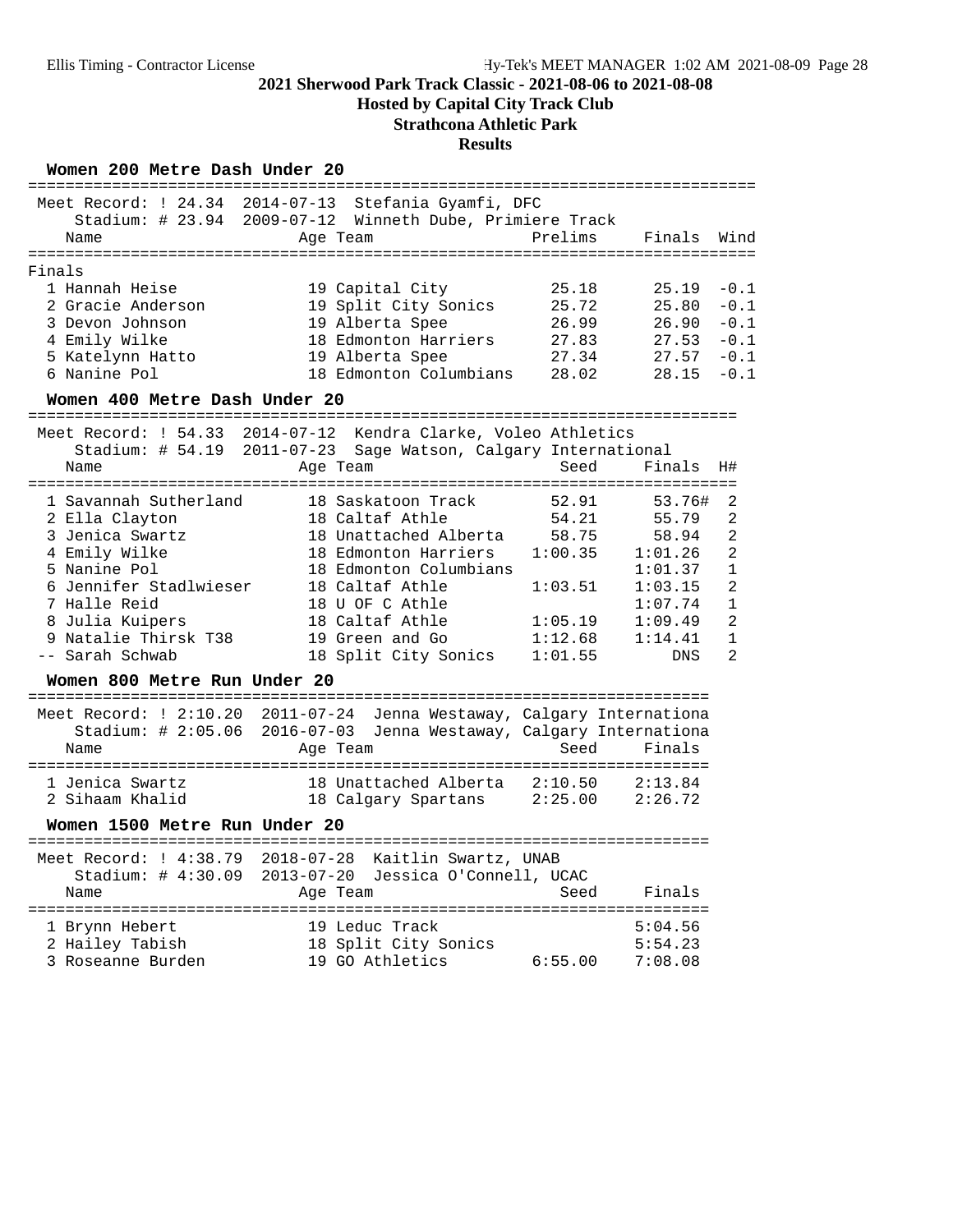## **Hosted by Capital City Track Club**

## **Strathcona Athletic Park**

### **Results**

### Women 5000 Metre Run Under 20

| Meet Record: ! 18:45.60 2015-07-26<br>Name                                                              | Danae Keddie, UCAC<br>Stadium: # 16:39.01 2007-08-11 Doetzel, Danette, Team Saskatchewan<br>Age Team                                            | Seed           | Finals                           |            |
|---------------------------------------------------------------------------------------------------------|-------------------------------------------------------------------------------------------------------------------------------------------------|----------------|----------------------------------|------------|
| 1 Hailey Tabish<br>2 Roseanne Burden                                                                    | 18 Split City Sonics<br>19 GO Athletics                                                                                                         | 25:00.00       | 22:22.46<br>30:21.86             |            |
| Women 100 Metre Hurdles 33" Under 20<br>Top 8 Advance by Time                                           |                                                                                                                                                 |                |                                  |            |
| .====================================<br>13m to first, 8.5m between<br>Name                             | Meet Record: ! 13.92 2018-07-28 Catharina Kluyts, Green and Gold TC<br>Stadium: # 13.23 2015-07-25 Christie Goron, Legacy Athletics<br>Age Team | Seed           | Prelims                          | Wind       |
| ==================                                                                                      |                                                                                                                                                 |                |                                  |            |
| Preliminaries<br>1 Sienna MacDonald<br>2 Victoria Zhou                                                  | 19 Calgary Warriors<br>18 Edmonton Roy                                                                                                          | 13.87          | $14.68q - 0.8$<br>$19.16q - 0.8$ |            |
| -- Sarah Schwab<br>Women 100 Metre Hurdles 33" Under 20                                                 | 18 Split City Sonics                                                                                                                            | 15.50          | $DNS - 0.8$                      |            |
|                                                                                                         |                                                                                                                                                 |                |                                  |            |
| 13m to first, 8.5m between                                                                              | Meet Record: ! 13.92 2018-07-28 Catharina Kluyts, Green and Gold TC<br>Stadium: # 13.23 2015-07-25 Christie Goron, Legacy Athletics             |                |                                  |            |
| Name                                                                                                    | Age Team                                                                                                                                        | Prelims        | Finals                           | Wind       |
| Finals                                                                                                  |                                                                                                                                                 |                |                                  |            |
| 1 Sienna MacDonald<br>2 Victoria Zhou                                                                   | 19 Calgary Warriors<br>18 Edmonton Roy                                                                                                          | 14.68<br>19.16 | 14.08<br>18.06                   | 1.1<br>1.1 |
| Women 400 Metre Hurdles 30" Under 20                                                                    |                                                                                                                                                 |                |                                  |            |
| :============================<br>45m to first, 35m between<br>Stadium: #<br>59.55<br>Name               | Meet Record: ! 1:02.65 2015-07-26 Charlotte Terek, Calgary Warriors<br>$2011 - 07 - 24$<br>Sage Watson, Calgary International<br>Age Team       | Seed           | Finals                           |            |
| _____________________________________<br>1 Jennifer Stadlwieser<br>2 Julia Kuipers<br>3 Jessica McBride | 18 Caltaf Athle<br>18 Caltaf Athle<br>18 Riversdale A                                                                                           | 1:10.69        | 1:12.85<br>1:14.80<br>1:18.09    |            |
| Women 3000 Metre Steeplechase 30" Under 20                                                              |                                                                                                                                                 |                |                                  |            |
| 18 barriers, 5 water jumps<br>Stadium: # 11:11.91 2018-07-29<br>Name                                    | Kate Anderson, UCAC<br>Age Team                                                                                                                 | Seed           | Finals                           |            |
| 1 Brynn Hebert                                                                                          | 19 Leduc Track                                                                                                                                  |                | 12:11.40                         |            |
|                                                                                                         |                                                                                                                                                 |                |                                  |            |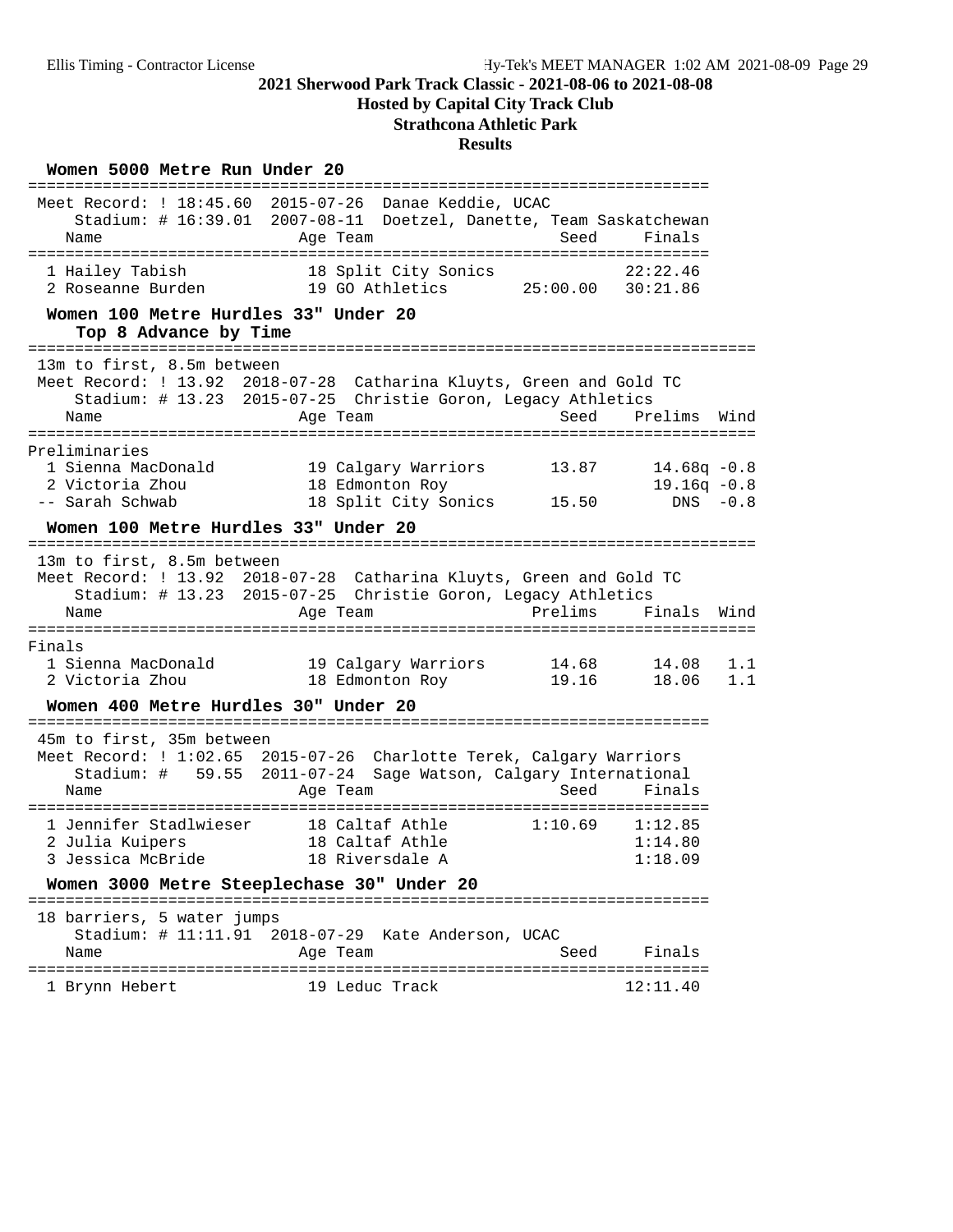#### **Hosted by Capital City Track Club**

#### **Strathcona Athletic Park**

#### **Results**

**Women 4x100 Metre Relay Under 20** ========================================================================= Meet Record: ! 47.38 2014-07-12 Capital City, Capital City A Whiteman, J Roszell, C Harrell, N Brown Stadium: # 46.03 2007-08-11 AB WCSG Team, Team Alberta Peart, Nelson, Smith, Laarman Team Seed Finals ========================================================================= 1 Alberta Speed School 'A' 1) Hailey Jackson 16 2) Katelynn Hatto 19 3) Devon Johnson 19 4) Katlynne Pasutto 16 **Women 4x400 Metre Relay Under 20** ========================================================================= Meet Record: ! 3:55.74 2014-07-13 Capital City, Capital City N Brown, C Harrell, J Roszell, A Whiteman Stadium: # 3:46.30 2007-08-11 AB WCSG Team, Team Alberta Peart, Lotwin, Simonson, Nelson Team Seed Finals ========================================================================= 1 Edmonton Columbians 'A' 4:16.25 1) Nanine Pol 18 2) Kiki Pol 16 3) Harmony Allan-Mah 17 (4) Cady Blair 16 **Women High Jump Under 20** ========================================================================= Meet Record: ! 1.60m 2013-07-20 Nicky Charlesworth, Caltaf Meet Record: ! 1.60m 2014-07-12 Jamie Kolodinsky, UCAC Stadium: # 1.72m 2018-07-29 Madison Mayr, Calgary Warriors Name Age Team Age Team Seed Finals ========================================================================= 1 Abigail Gallimore 18 Edmonton Int 1.45 1.50 1.53 1.56 1.59 O O O XXO XXX **Women Pole Vault Under 20** ========================================================================= Meet Record: ! 3.75m 2015-07-26 Meghan Lim, Caltaf Stadium: # 4.05m 2014-07-13 Lindsey Bergevin, Edmonton Internation Name **Age Team** Age Team Seed Finals ========================================================================= 1 Teagan Jasieniuk 18 Saskatoon Track 3.20m 3.21m 2.61 2.76 2.91 3.06 3.21 3.31 XXO O O O XO XXX<br>2 Taylor Hebert 18 Ec 18 Edmonton Int 2.40m 2.16m 2.16 2.31 O XXX **Women Long Jump Under 20** ============================================================================== Meet Record: ! 5.50m 2014-07-13 Tiana Pisoni, Chinook Track Stadium: # 6.25m 2010-07-11 Krysha Bayley, Legacy Athletics Name **Age Team** Age Team Seed Finals Wind ============================================================================== 1 Sienna MacDonald 19 Calgary Warriors 5.53m 5.58m! 1.0 5.49m(2.1) FOUL(2.0) FOUL(1.4) FOUL(0.9) 5.58m(1.0) 5.55m(0.1)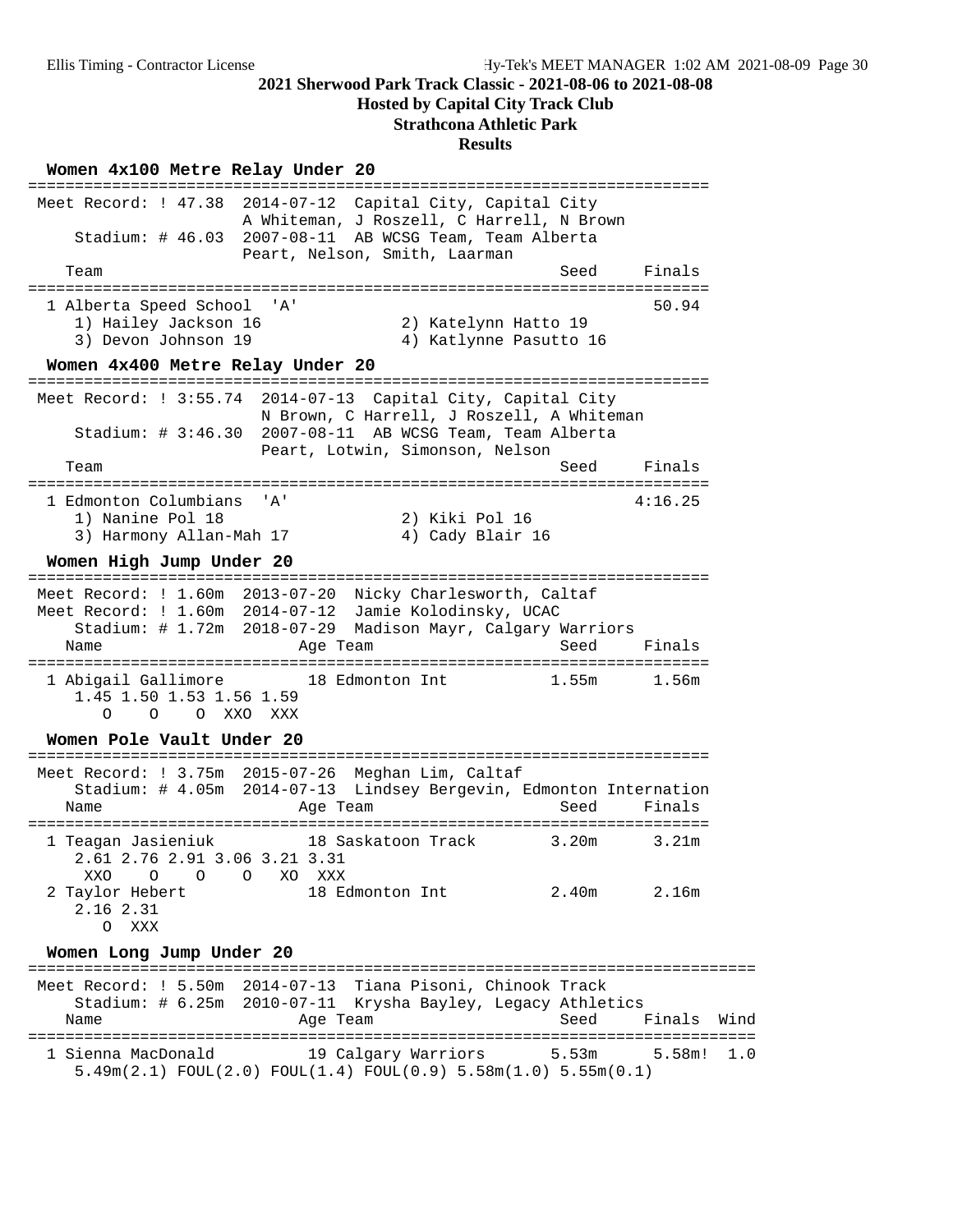**Hosted by Capital City Track Club**

## **Strathcona Athletic Park**

#### **Results**

## **....Women Long Jump Under 20**

| 19 Edmonton Int<br>5.40 <sub>m</sub><br>2 Jacyn Tan<br>$5.01m(2.0)$ $5.10m(2.0)$ $5.11m(2.3)$ $5.06m(1.8)$ $5.26m(1.3)$ $5.19m(0.7)$<br>3 Mae Uhuegbulem 19 U OF C Athle<br>4.39m<br>$5.01m(0.4)$ $4.92m(0.9)$ $4.70m(1.3)$ $5.06m(0.2)$<br>FOUL<br>4 Taylor Hebert<br>18 Edmonton Int<br>$4.71m(-0.8)$ FOUL $(1.9)$ FOUL $(1.9)$ $4.65m(0.3)$ $4.66m(0.5)$ $4.84m(1.5)$<br>5 Jessica McBride 18 Riversdale A<br>$4.58$ m $(1.2)$ $4.39$ m $(1.3)$ $4.67$ m $(1.5)$ $4.68$ m $(2.0)$ $4.42$ m $(0.3)$ $4.50$ m $(0.8)$<br>Women Triple Jump Under 20 | 5.26 <sub>m</sub><br>5.06 <sub>m</sub><br>4.84m<br>4.68m | 1.3<br>0.2<br>1.5<br>2.0 |
|------------------------------------------------------------------------------------------------------------------------------------------------------------------------------------------------------------------------------------------------------------------------------------------------------------------------------------------------------------------------------------------------------------------------------------------------------------------------------------------------------------------------------------------------------|----------------------------------------------------------|--------------------------|
|                                                                                                                                                                                                                                                                                                                                                                                                                                                                                                                                                      |                                                          |                          |
| Meet Record: ! 11.79m 2014-07-12 Tiana Pisoni, Chinook Track<br>Stadium: # 12.22m 2007-07-22 Richard, Camille, Team BC<br>Seed<br>Age Team<br>Name                                                                                                                                                                                                                                                                                                                                                                                                   | Finals Wind                                              |                          |
| 1 Larissa Bishop 19 Calgary Warriors 10.69m<br>10.11m(-1.1) FOUL 9.92m(-1.3) FOUL FOUL FOUL FOUL                                                                                                                                                                                                                                                                                                                                                                                                                                                     | $10.11m - 1.1$                                           |                          |
| Women Shot Put 4kg Under 20                                                                                                                                                                                                                                                                                                                                                                                                                                                                                                                          |                                                          |                          |
| Meet Record: ! 12.55m 2015-07-26 Jennifer Weber, Capital City<br>Stadium: # 14.37m 2015-07-22 Rachel Andres, Unattached AB<br>Seed<br>Age Team<br>Name                                                                                                                                                                                                                                                                                                                                                                                               | Finals                                                   |                          |
| 1 Jessica McBride 18 Riversdale A                                                                                                                                                                                                                                                                                                                                                                                                                                                                                                                    | 9.44m                                                    |                          |
| 9.13m 9.30m 9.44m 9.35m 9.05m 8.02m<br>19 Edmonton Columbians<br>2 Maija Malin<br>8.29m<br>9.12m                                                                                                                                                                                                                                                                                                                                                                                                                                                     | 9.12m                                                    |                          |
| 3 Justina Renke 18 Bulldogs<br>8.12m 8.58m 8.48m 8.65m 7.98m 8.76m                                                                                                                                                                                                                                                                                                                                                                                                                                                                                   | 8.76m                                                    |                          |
| Women Discus Throw 1kg Under 20                                                                                                                                                                                                                                                                                                                                                                                                                                                                                                                      |                                                          |                          |
| Meet Record: ! 42.53m 2013-07-21 Jodi Langley, UCAC<br>Stadium: # 55.84m 2014-07-13 Rachel Andres, Unattached AB<br>Seed<br>Name<br>Age Team                                                                                                                                                                                                                                                                                                                                                                                                         | Finals                                                   |                          |
|                                                                                                                                                                                                                                                                                                                                                                                                                                                                                                                                                      |                                                          |                          |
| 1 Jinaye Shomachuk 18 Caltaf Athle<br>$44.12m$ $41.29m$<br>37.62m  41.29m  40.38m  38.85m  FOUL  FOUL<br>2 Justina Renke<br>18 Bulldogs                                                                                                                                                                                                                                                                                                                                                                                                              | 28.26m                                                   |                          |
| 23.86m 28.26m 26.99m 25.97m 24.49m FOUL<br>19 Edmonton Columbians<br>3 Maija Malin                                                                                                                                                                                                                                                                                                                                                                                                                                                                   | 28.22m                                                   |                          |
| 28.22m FOUL 24.62m 25.94m FOUL FOUL<br>4 Alyson Koo Wan Siong 19 U OF C Athle<br>24.55m  23.87m  FOUL  24.26m  FOUL  FOUL                                                                                                                                                                                                                                                                                                                                                                                                                            | 24.55m                                                   |                          |
| Women Hammer Throw 4kg Under 20                                                                                                                                                                                                                                                                                                                                                                                                                                                                                                                      |                                                          |                          |
| Meet Record: ! 49.76m 2018-07-28 Tanessa Morris, Chinook Track<br>Stadium: # 71.46m 2011-07-23 Sultana Frizell, Ottawa Lions                                                                                                                                                                                                                                                                                                                                                                                                                         |                                                          |                          |
| Age Team<br>Seed<br>Name                                                                                                                                                                                                                                                                                                                                                                                                                                                                                                                             | Finals                                                   |                          |
| 1 Jinaye Shomachuk<br>18 Caltaf Athle<br>50.10m<br>52.67m FOUL 50.99m FOUL 49.76m 49.68m                                                                                                                                                                                                                                                                                                                                                                                                                                                             | 52.67m!                                                  |                          |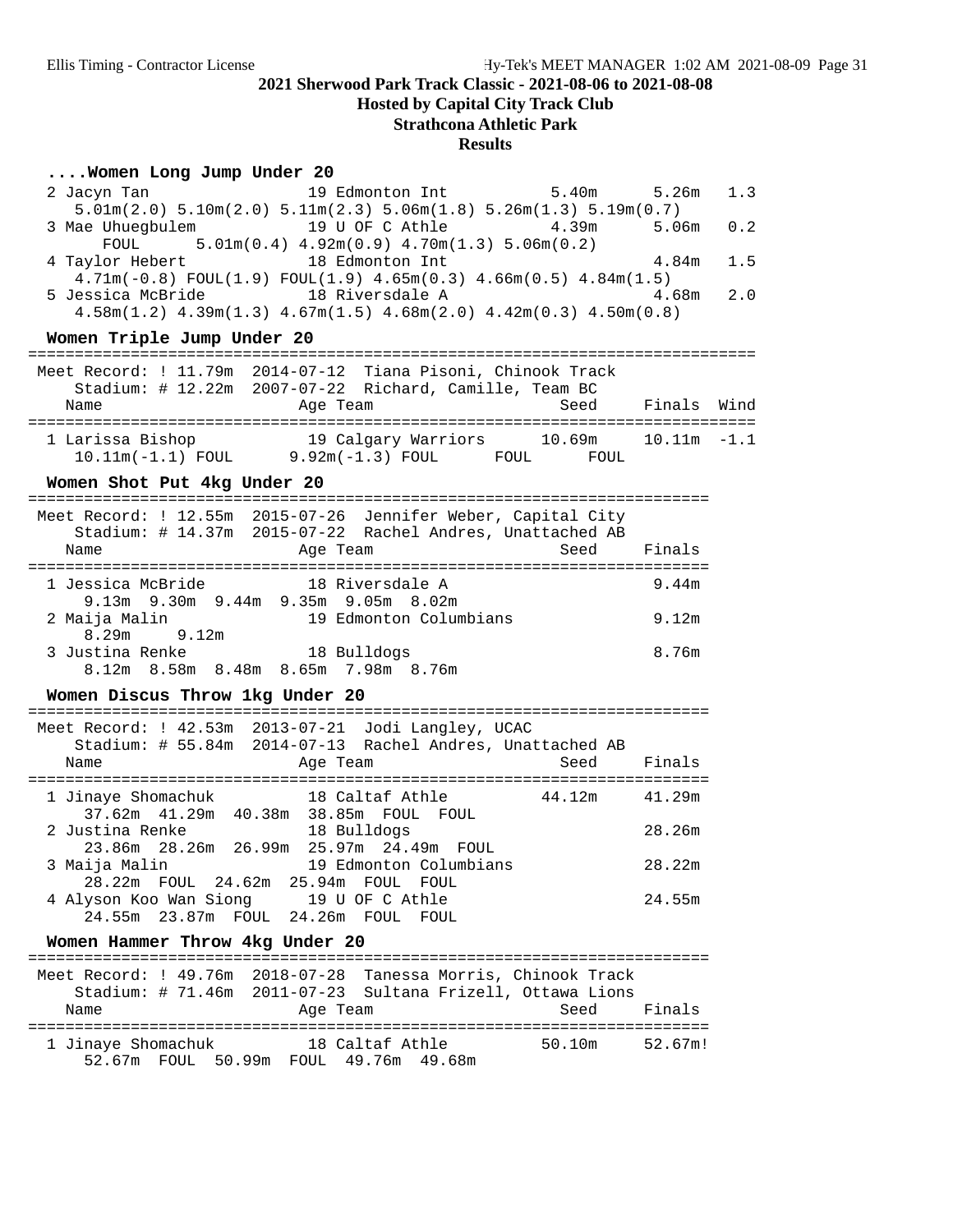**Hosted by Capital City Track Club**

## **Strathcona Athletic Park**

| Women Hammer Throw 4kg Under 20<br>2 Alyson Koo Wan Siong 19 U OF C Athle<br>-<br>29.14m 32.20m FOUL 32.20m FOUL FOUL<br>19 Edmonton Columbians<br>-- Maija Malin                 |                                   | 32.20m<br>FOUL       |  |
|-----------------------------------------------------------------------------------------------------------------------------------------------------------------------------------|-----------------------------------|----------------------|--|
| FOUL FOUL<br>Women Javelin Throw 600g Under 20                                                                                                                                    |                                   |                      |  |
| Meet Record: ! 35.39m 2018-07-28 Kathryn Philpot, Chinook Track<br>Stadium: # 55.05m 2012-07-15 Elizabeth S. Gleadle, Chinook Track<br>Age Team<br>Name                           | Seed                              | Finals               |  |
| 19 Edmonton Columbians<br>1 Maija Malin<br>25.26m PASS 27.32m PASS PASS<br>PASS<br>2 Justina Renke<br>18 Bulldogs<br>FOUL FOUL 23.69m 22.24m 21.03m 23.69m                        |                                   | 27.32m<br>23.69m     |  |
| Heptathlon: #4 Women 200 Metre Dash Under 20 Heptathlon                                                                                                                           |                                   |                      |  |
| Meet Record: ! 26.54 2018-07-28 Nicole Ostertag, Unattached SK<br>Stadium: # 23.94 2009-07-12 Winneth Dube, Premiere Track<br>Name<br>Age Team<br>:============================== |                                   | Finals Wind Points   |  |
| 1 Danae MacKenzie 18 Caltaf Athle<br>27.45                                                                                                                                        |                                   | 1.3<br>675           |  |
| Heptathlon: #7 Women 800 Metre Run Under 20 Heptathlon                                                                                                                            |                                   |                      |  |
| Meet Record: ! 2:38.63 2018-07-28 Nicole Ostertag, Unattached SK<br>Stadium: # 2:05.06 2016-07-03 Jenna Westaway, Calgary Internatio<br>Age Team<br>Name                          | ================<br>Finals Points |                      |  |
| 1 Danae MacKenzie 18 Caltaf Athle                                                                                                                                                 | 2:41.35                           | 557                  |  |
| Heptathlon: #1 Women 100 Metre Hurdles Under 20 Heptathlon                                                                                                                        |                                   |                      |  |
| Meet Record: ! 17.03 2018-07-28 Nicole Ostertag, Unattached SK<br>Stadium: # 13.23 2015-07-25 Christie Goron, Legacy Athletics<br>Age Team<br>Name                                |                                   | Finals Wind Points   |  |
| 18 Caltaf Athle<br>1 Danae MacKenzie                                                                                                                                              |                                   | $17.38 - 0.5$<br>554 |  |
| Heptathlon: #2 Women High Jump Under 20 Heptathlon                                                                                                                                |                                   |                      |  |
| Meet Record: ! 1.54m<br>2018-07-28<br>Nicole Ostertag, Unattached SK<br>Stadium: # 1.72m<br>$2018 - 07 - 29$<br>Madison Mayr, Calgary Warriors<br>Name<br>Age Team                | Finals                            | Points               |  |
| 18 Caltaf Athle<br>1 Danae MacKenzie<br>1.43 1.46 1.49 1.52 1.55 1.58<br>XO O<br>O<br>XO XXO XXX                                                                                  | 1.55m!                            | 678                  |  |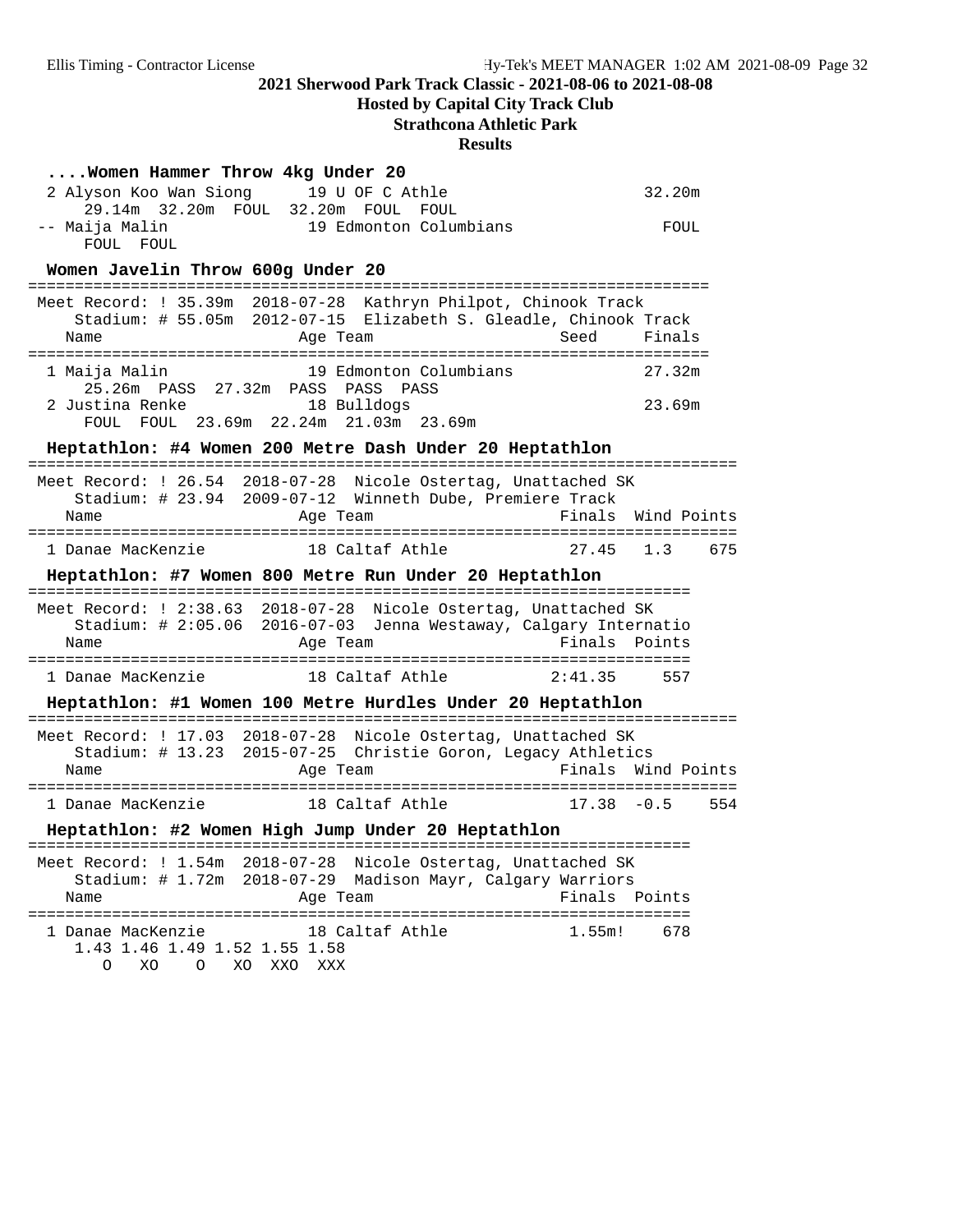## **Hosted by Capital City Track Club**

## **Strathcona Athletic Park**

|                                                                                             | Heptathlon: #5 Women Long Jump Under 20 Heptathlon                                                                                              |                                   |                                                                        |                   |                                |
|---------------------------------------------------------------------------------------------|-------------------------------------------------------------------------------------------------------------------------------------------------|-----------------------------------|------------------------------------------------------------------------|-------------------|--------------------------------|
| Name                                                                                        | Meet Record: ! 4.78m 2018-07-28 Melia Martyniuk, Capital City<br>Stadium: # 6.25m 2010-07-11 Krysha Bayley, Legacy Athletics<br>Age Team        |                                   | Finals Wind Points                                                     |                   |                                |
| 1 Danae MacKenzie<br>$4.50m(2.8)$ $4.63m(0.9)$ $4.64m(1.6)$                                 | 18 Caltaf Athle                                                                                                                                 | 4.64m                             | 1.6                                                                    | 464               |                                |
| --------------------------------------                                                      | Heptathlon: #3 Women Shot Put Under 20 Heptathlon<br>--------------------------------------                                                     |                                   |                                                                        |                   |                                |
| Name                                                                                        | Meet Record: ! 8.89m 2018-07-28 Nicole Ostertag, Unattached SK<br>Stadium: # 14.37m 2015-07-22 Rachel Andres, Unattached AB<br>Age Team         | Finals Points                     |                                                                        |                   |                                |
| 1 Danae MacKenzie<br>5.74m 6.80m 6.51m                                                      | 18 Caltaf Athle                                                                                                                                 | 6.80m                             | 322                                                                    |                   |                                |
|                                                                                             | Heptathlon: #6 Women Javelin Throw Under 20 Heptathlon                                                                                          |                                   |                                                                        |                   |                                |
| Name                                                                                        | Meet Record: ! 21.01m 2018-07-28 Nicole Ostertag, Unattached SK<br>Stadium: # 55.05m 2012-07-15 Elizabeth S. Gleadle, Chinook Track<br>Age Team | Finals                            | Points                                                                 |                   |                                |
| 1 Danae MacKenzie<br>FOUL 17.44m 17.86m                                                     | 18 Caltaf Athle                                                                                                                                 | 17.86m                            | 249                                                                    |                   |                                |
| Women Heptathlon Under 20                                                                   |                                                                                                                                                 |                                   |                                                                        |                   |                                |
| Name                                                                                        | Meet Record: ! 3915 2018-07-28 Nicole Ostertag, Unattached SK<br>Stadium: # 4437 2018-07-28 Sophie Gelineau, Green And Gold<br>Age Team         | Seed                              | Finals                                                                 | H#                |                                |
|                                                                                             | 1 Danae MacKenzie                       18 Caltaf Athle                                                                                         |                                   | 3499                                                                   |                   |                                |
| Women 100 Metre Dash Senior<br>8 Advance:                                                   | Top 1 Each Heat plus Next 6 Best Times                                                                                                          |                                   |                                                                        |                   |                                |
| Name                                                                                        | Meet Record: ! 11.70 2009-07-11 Winneth Dube, Premiere Track<br>Stadium: # 11.70 2009-07-11 Winneth Dube, Premiere Track<br>Age Team            | Seed                              | Prelims                                                                | Wind H#           |                                |
| Preliminaries                                                                               | ========================                                                                                                                        | ================================= |                                                                        |                   |                                |
| 1 Grace Konrad<br>2 Helana Santema<br>3 Alycia Gilmore<br>4 Reem Hamdon<br>5 Katie Tancsics | 22 Unattached Alberta<br>20 U OF C Athle<br>23 Capital City<br>20 Capital City<br>21 Edmonton Columbians                                        | 12.40<br>12.53<br>12.88<br>13.13  | $12.54Q + 0.0$<br>12.73Q<br>$13.09q + 0.0$<br>13.21q<br>$13.47q + 0.0$ | 0.1<br>0.1        | 2<br>1<br>$\sqrt{2}$<br>1<br>2 |
| 6 Madison Kane-Rissling<br>7 Renae Ryan<br>8 Danelle Sheppard<br>-- Camille Guigard         | 21 Bulldogs<br>21 Bulldogs<br>20 Capital City<br>25 Edmonton Columbians                                                                         | 12.85<br>13.04<br>13.85           | 13.62q<br>$13.68q + 0.0$<br>13.75q<br>DNS                              | 0.1<br>0.1<br>0.1 | 1<br>2<br>1<br>$\mathbf 1$     |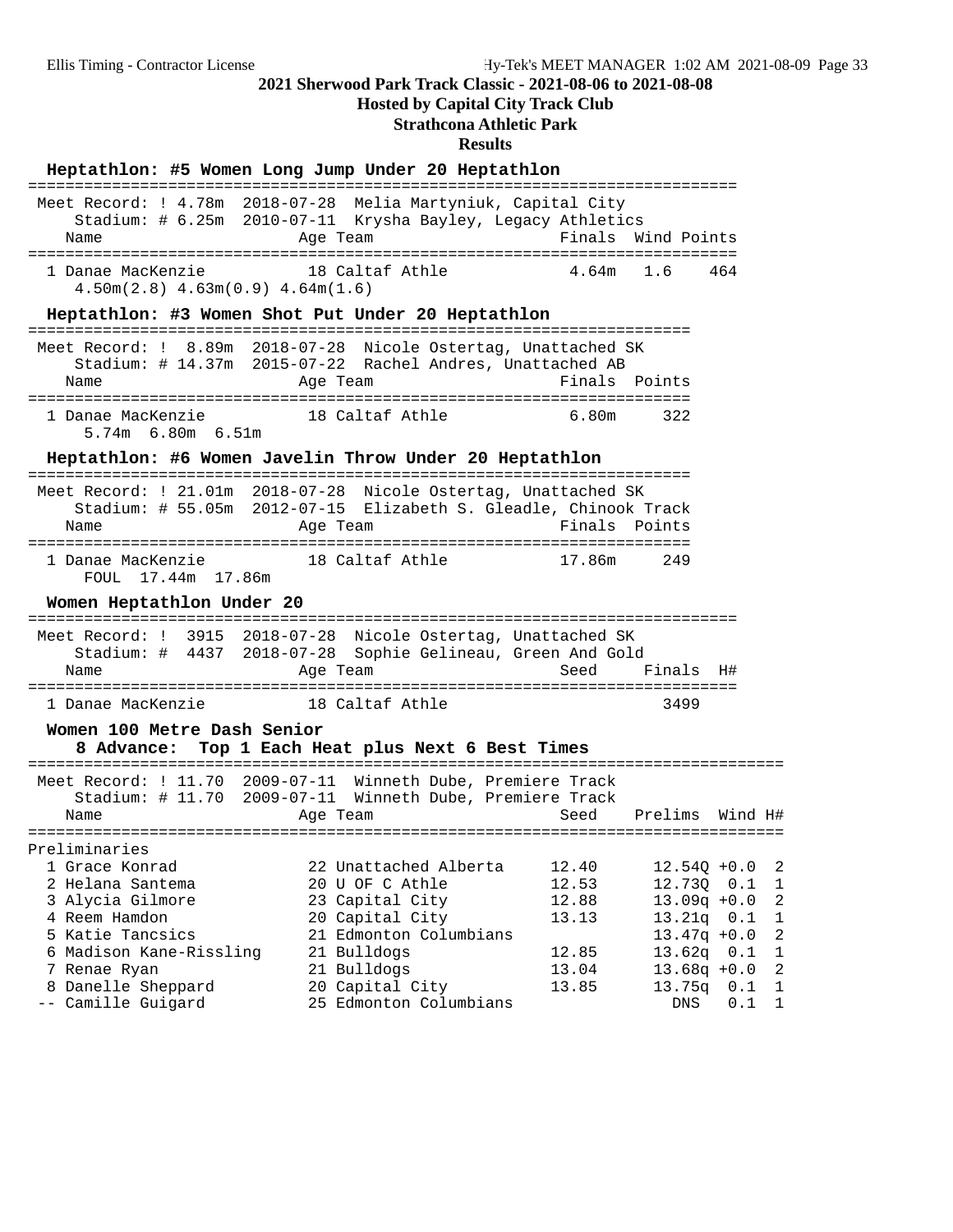**Hosted by Capital City Track Club**

## **Strathcona Athletic Park**

#### **Results**

#### Women 100 Metre Dash Senior

|        |                                                                 | =============================                                |                |
|--------|-----------------------------------------------------------------|--------------------------------------------------------------|----------------|
|        |                                                                 | Meet Record: ! 11.70 2009-07-11 Winneth Dube, Premiere Track |                |
|        |                                                                 | Stadium: # 11.70 2009-07-11 Winneth Dube, Premiere Track     |                |
|        | Name                                                            | Prelims<br>Finals<br>Age Team                                | Wind           |
|        |                                                                 |                                                              |                |
| Finals |                                                                 |                                                              |                |
|        | 1 Grace Konrad                                                  | 22 Unattached Alberta<br>12.54<br>12.45                      | $+0.0$         |
|        | 2 Helana Santema                                                | 12.73<br>20 U OF C Athle<br>12.64                            | $+0.0$         |
|        | 3 Alycia Gilmore                                                | 23 Capital City<br>13.09<br>12.92                            | $+0.0$         |
|        | 4 Katie Tancsics                                                | 21 Edmonton Columbians<br>13.37<br>13.47                     | $+0.0$         |
|        | 5 Reem Hamdon                                                   | 20 Capital City<br>13.21<br>13.41                            | $+0.0$         |
|        | 6 Renae Ryan                                                    | 21 Bulldogs<br>13.68<br>$13.46 + 0.0$                        |                |
|        | 7 Danelle Sheppard                                              | 20 Capital City<br>13.75<br>$13.72 + 0.0$                    |                |
|        | 8 Madison Kane-Rissling                                         | 21 Bulldogs<br>13.62<br>13.78                                | $+0.0$         |
|        | Women 200 Metre Dash Senior                                     |                                                              |                |
|        | 8 Advance:                                                      | Top 1 Each Heat plus Next 6 Best Times                       |                |
|        |                                                                 |                                                              |                |
|        |                                                                 | Meet Record: ! 23.94 2009-07-12 Winneth Dube, Premiere Track |                |
|        |                                                                 | Stadium: # 23.94 2009-07-12 Winneth Dube, Primiere Track     |                |
|        | Name                                                            | Seed<br>Prelims<br>Age Team                                  | Wind H#        |
|        | :================                                               |                                                              |                |
|        | Preliminaries                                                   |                                                              |                |
|        | 1 Grace Konrad                                                  | 22 Unattached Alberta<br>24.25<br>$25.90Q -1.2$              | 1              |
|        | 2 Catharina Kluyts                                              | 22 Green and Go<br>25.25<br>$26.25Q - 0.5$                   | $\overline{2}$ |
|        | 3 Anok Tiordit                                                  | 22 Calgary Inte<br>25.90<br>$26.88q -1.2$                    | 1              |
|        | 4 Helana Santema                                                | 20 U OF C Athle<br>25.43<br>$26.93q - 0.5$                   | $\overline{a}$ |
|        | 5 Alyson Edwards                                                | 21 University o<br>$27.34q - 0.5$                            | $\overline{a}$ |
|        | 6 Tristan Sinnatamby                                            | 21 Green and Go<br>$27.45q -1.2$<br>26.43                    | 1              |
|        | 7 Reem Hamdon                                                   | 20 Capital City<br>26.72<br>$28.31q - 0.5$                   | $\overline{a}$ |
|        | 8 Renae Ryan                                                    | 21 Bulldogs<br>27.14<br>$28.90q - 0.5$                       | $\overline{2}$ |
|        | 9 Danelle Sheppard                                              | 20 Capital City<br>$29.38 - 1.2$<br>28.47                    | $\mathbf{1}$   |
|        | 10 Saren Bradshaw                                               | 20 Wolves Athle<br>$29.98 - 1.2$                             | $\mathbf{1}$   |
|        |                                                                 |                                                              |                |
|        | Women 200 Metre Dash Senior<br>================================ |                                                              |                |
|        |                                                                 | Meet Record: ! 23.94 2009-07-12 Winneth Dube, Premiere Track |                |
|        | Stadium: # 23.94                                                | 2009-07-12 Winneth Dube, Primiere Track                      |                |
|        | Name                                                            | Prelims<br>Finals<br>Age Team                                | Wind           |
|        |                                                                 |                                                              |                |
| Finals |                                                                 |                                                              |                |
|        | 1 Grace Konrad                                                  | 22 Unattached Alberta<br>25.90<br>25.21                      | $-1.6$         |
|        | 2 Catharina Kluyts                                              | 26.25<br>22 Green and Go<br>25.96                            | $-1.6$         |
|        | 3 Helana Santema                                                | 20 U OF C Athle<br>26.93<br>26.48                            | $-1.6$         |
|        | 4 Anok Tiordit                                                  | 26.49<br>22 Calgary Inte<br>26.88                            | $-1.6$         |
|        | 5 Tristan Sinnatamby                                            | 21 Green and Go<br>27.15<br>27.45                            | $-1.6$         |
|        | 6 Reem Hamdon                                                   | 20 Capital City<br>28.31<br>28.41                            | $-1.6$         |
|        | 7 Renae Ryan                                                    | 21 Bulldogs<br>28.90<br>28.88                                | $-1.6$         |
|        | -- Alyson Edwards                                               | 21 University o<br>27.34<br>DNS                              | $-1.6$         |
|        |                                                                 |                                                              |                |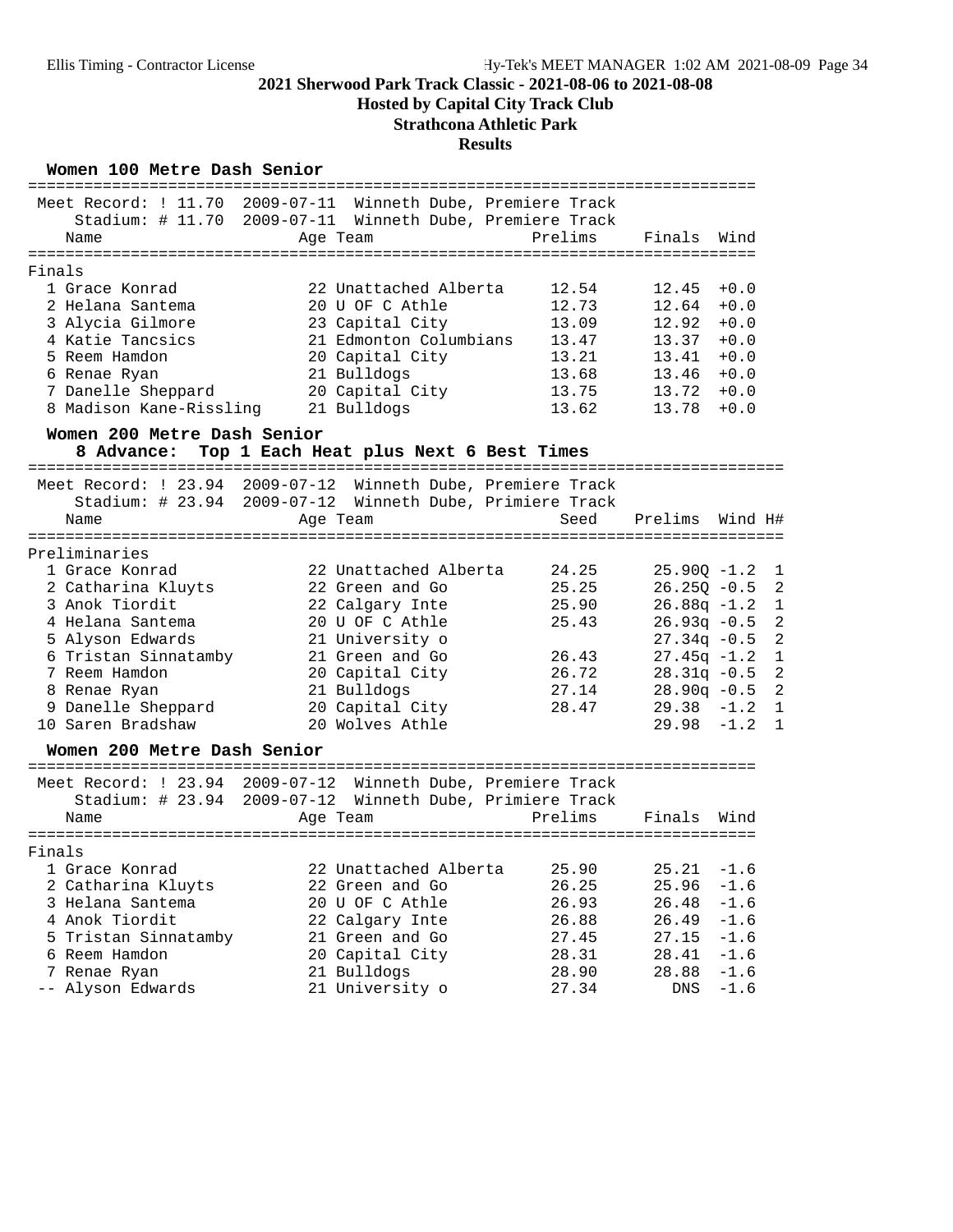**Hosted by Capital City Track Club**

## **Strathcona Athletic Park**

## **Results**

#### Women 400 Metre Dash Senior

| Meet Record: ! 54.19<br>Stadium: # 54.19<br>Name<br>======================                                                                                                               | $2011 - 07 - 23$<br>Sage Watson, Calgary International<br>$2011 - 07 - 23$<br>Sage Watson, Calgary International<br>Age Team<br>=========================<br>---------  | Seed                                                                                            | Finals                                                                                          |
|------------------------------------------------------------------------------------------------------------------------------------------------------------------------------------------|-------------------------------------------------------------------------------------------------------------------------------------------------------------------------|-------------------------------------------------------------------------------------------------|-------------------------------------------------------------------------------------------------|
| 1 Grace Konrad<br>2 Anok Tiordit<br>3 Madison Ford<br>4 Amanda Rummery T46                                                                                                               | 22 Unattached Alberta<br>22 Calgary Inte<br>19 Green and Go<br>24 Green and Go                                                                                          | 54.63<br>56.70<br>58.29<br>59.95                                                                | 55.64<br>59.99<br>1:00.73<br>1:02.50                                                            |
| Women 800 Metre Run Senior                                                                                                                                                               |                                                                                                                                                                         |                                                                                                 |                                                                                                 |
| Meet Record: ! $2:06.38$<br>Stadium: $\#$ 2:05.06<br>Name<br>================                                                                                                            | $2014 - 07 - 13$<br>Jenna Westaway, Calgary Internationa<br>$2016 - 07 - 03$<br>Jenna Westaway, Calgary Internationa<br>Age Team                                        | Seed                                                                                            | Finals                                                                                          |
| 1 Nicole Bauer<br>2 Olivia Cooper<br>3 Kaitlin Swartz<br>4 Grace Cook<br>5 Rianne McHugh<br>6 Madison Ford<br>7 Kate Anderson<br>8 Sam Rajah<br>9 Meghan Sander T20                      | 28 Calgary Inte<br>20 Green and Go<br>21 Green and Go<br>20 U OF C Athle<br>29 U OF C Athle<br>19 Green and Go<br>25 U OF C Athle<br>20 Calgary Inte<br>29 Green and Go | 2:08.31<br>2:10.38<br>2:10.61<br>2:16.92<br>2:18.08<br>2:17.47<br>2:25.38<br>2:23.00<br>3:36.21 | 2:11.04<br>2:11.22<br>2:14.40<br>2:14.83<br>2:17.70<br>2:18.47<br>2:27.79<br>2:31.23<br>3:38.10 |
| Women 1500 Metre Run Senior                                                                                                                                                              |                                                                                                                                                                         |                                                                                                 |                                                                                                 |
| Meet Record: $1\,4:30.09$<br>Stadium: # 4:30.09<br>Name                                                                                                                                  | $2013 - 07 - 20$<br>Jessica O'Connell, UCAC<br>$2013 - 07 - 20$<br>Jessica O'Connell, UCAC<br>Age Team                                                                  | Seed                                                                                            | Finals                                                                                          |
| =======================<br>1 Nicole Bauer<br>2 Olivia Cooper<br>3 Kaitlin Swartz<br>4 Grace Cook<br>5 Kate Anderson<br>6 Sam Rajah<br>7 Meghan Sander T20<br>Women 5000 Metre Run Senior | ----------<br>28 Calgary Inte<br>20 Green and Go<br>21 Green and Go<br>20 U OF C Athle<br>25 U OF C Athle<br>20 Calgary Inte<br>29 Green and Go                         | 4:30.00<br>4:39.98<br>4:37.11<br>4:48.38<br>5:01.12<br>4:50.00<br>7:30.08                       | 4:34.22<br>4:38.28<br>4:40.19<br>4:43.16<br>4:59.85<br>5:15.41<br>7:37.82                       |
|                                                                                                                                                                                          | Meet Record: ! 17:16.43  2009-07-12  Jessica O'Connell, UCAC                                                                                                            |                                                                                                 |                                                                                                 |
| Stadium: # 16:39.01<br>Name                                                                                                                                                              | 2007-08-11 Doetzel, Danette, Team Saskatchewan<br>Age Team                                                                                                              | Seed                                                                                            | Finals                                                                                          |
| :==============<br>1 Amy Miller                                                                                                                                                          | 20 Calgary Spartans                                                                                                                                                     | 19:00.00                                                                                        | 19:00.52                                                                                        |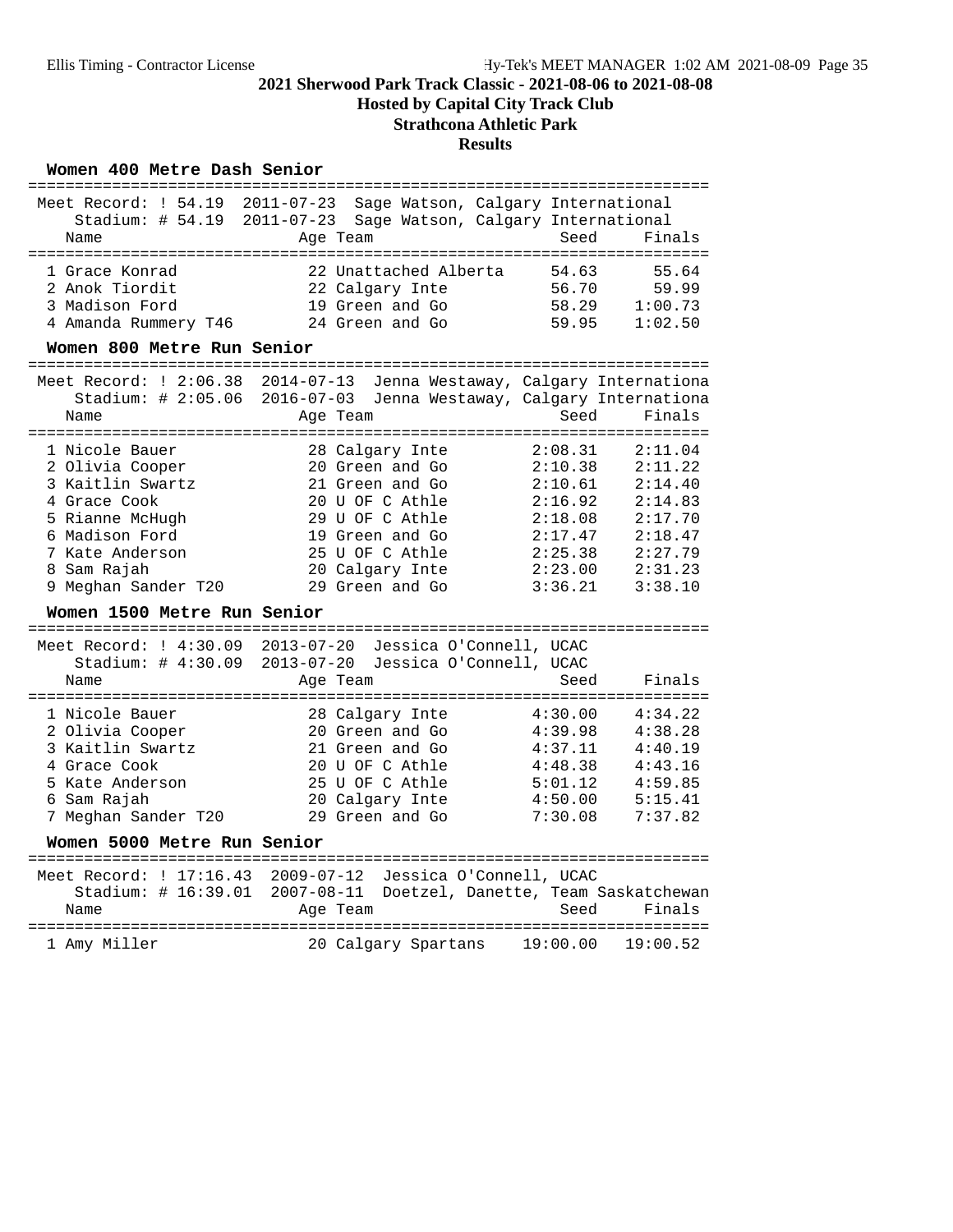**Hosted by Capital City Track Club**

## **Strathcona Athletic Park**

| Women 100 Metre Hurdles 33" Senior<br>Top 8 Advance by Time                                                                                                                 |                                    |                                                                                                                                                                                 |                                            |                                                                      |                          |
|-----------------------------------------------------------------------------------------------------------------------------------------------------------------------------|------------------------------------|---------------------------------------------------------------------------------------------------------------------------------------------------------------------------------|--------------------------------------------|----------------------------------------------------------------------|--------------------------|
| 13m to first, 8.5m between<br>Meet Record: ! 13.23 2015-07-25 Christie Gordon, Legacy Athletics<br>Name                                                                     | Age Team                           | Stadium: # 13.23 2015-07-25 Christie Goron, Legacy Athletics                                                                                                                    | Seed                                       | Prelims                                                              | Wind                     |
|                                                                                                                                                                             |                                    |                                                                                                                                                                                 |                                            |                                                                      |                          |
| Preliminaries<br>1 Athena Fourlas<br>2 Alyson Edwards<br>3 Hailey Hitchings<br>4 Salema Spence                                                                              |                                    | 24 Unattached Alberta<br>21 University o<br>24 Edmonton Thunder<br>20 Calgary Inte                                                                                              | 15.19<br>15.07<br>13.69<br>15.00           | $15.28q - 0.8$<br>$15.74q - 0.8$<br>$16.70q - 0.8$<br>$17.89q - 0.8$ |                          |
| Women 100 Metre Hurdles 33" Senior                                                                                                                                          |                                    |                                                                                                                                                                                 |                                            |                                                                      |                          |
| 13m to first, 8.5m between<br>Meet Record: ! 13.23 2015-07-25 Christie Gordon, Legacy Athletics<br>Name<br>================                                                 | Age Team<br>:===================== | Stadium: # 13.23 2015-07-25 Christie Goron, Legacy Athletics                                                                                                                    | Prelims<br>=============================== | Finals                                                               | Wind                     |
| Finals<br>1 Hailey Hitchings<br>2 Athena Fourlas<br>3 Salema Spence<br>-- Alyson Edwards<br>Women 400 Metre Hurdles 30" Senior                                              |                                    | 24 Edmonton Thunder<br>24 Unattached Alberta<br>20 Calgary Inte<br>21 University o                                                                                              | 16.70<br>15.28<br>17.89<br>15.74           | 14.75<br>15.09<br>16.38<br>DNS                                       | 0.7<br>0.7<br>0.7<br>0.7 |
| 45m to first, 35m between<br>Meet Record: ! 59.55 2011-07-24 Sage Watson, Calgary International<br>Name                                                                     | Age Team                           | Stadium: # 59.55 2011-07-24 Sage Watson, Calgary International                                                                                                                  | Seed                                       | Finals                                                               |                          |
| 1 Athena Fourlas<br>Women 4x100 Metre Relay Senior                                                                                                                          |                                    | 24 Unattached Alberta 1:02.32                                                                                                                                                   |                                            | 1:04.17                                                              |                          |
| Meet Record: ! 47.09                                                                                                                                                        |                                    | 2007-07-21 BC WCSG Team, Team BC<br>Chin Aleong, Kisielewska, Whitegibson, Whitehead<br>Stadium: # 46.03 2007-08-11 AB WCSG Team, Team Alberta<br>Peart, Nelson, Smith, Laarman |                                            |                                                                      |                          |
| Team                                                                                                                                                                        |                                    |                                                                                                                                                                                 | Seed                                       | Finals                                                               |                          |
| 1 Capital City Track Club<br>1) Alycia Gilmore 23<br>3) Danelle Sheppard 20<br>2 Edmonton Thunder 'A'<br>1) Emma Besko 17<br>3) Natasha Iwuc 16<br>-- U OF C Athletics Club | ' A'<br>' A '                      | 2) Reem Hamdon 20<br>4) Hannah Heise 19<br>2) Hailey Hitchings 24<br>4) Makenna Parkes 17                                                                                       |                                            | 49.44<br>54.76<br>DNS                                                |                          |
| 1) Kate Anderson 25<br>3) Rianne McHugh 29                                                                                                                                  |                                    | 2) Grace Cook 20<br>4) Helana Santema 20                                                                                                                                        |                                            |                                                                      |                          |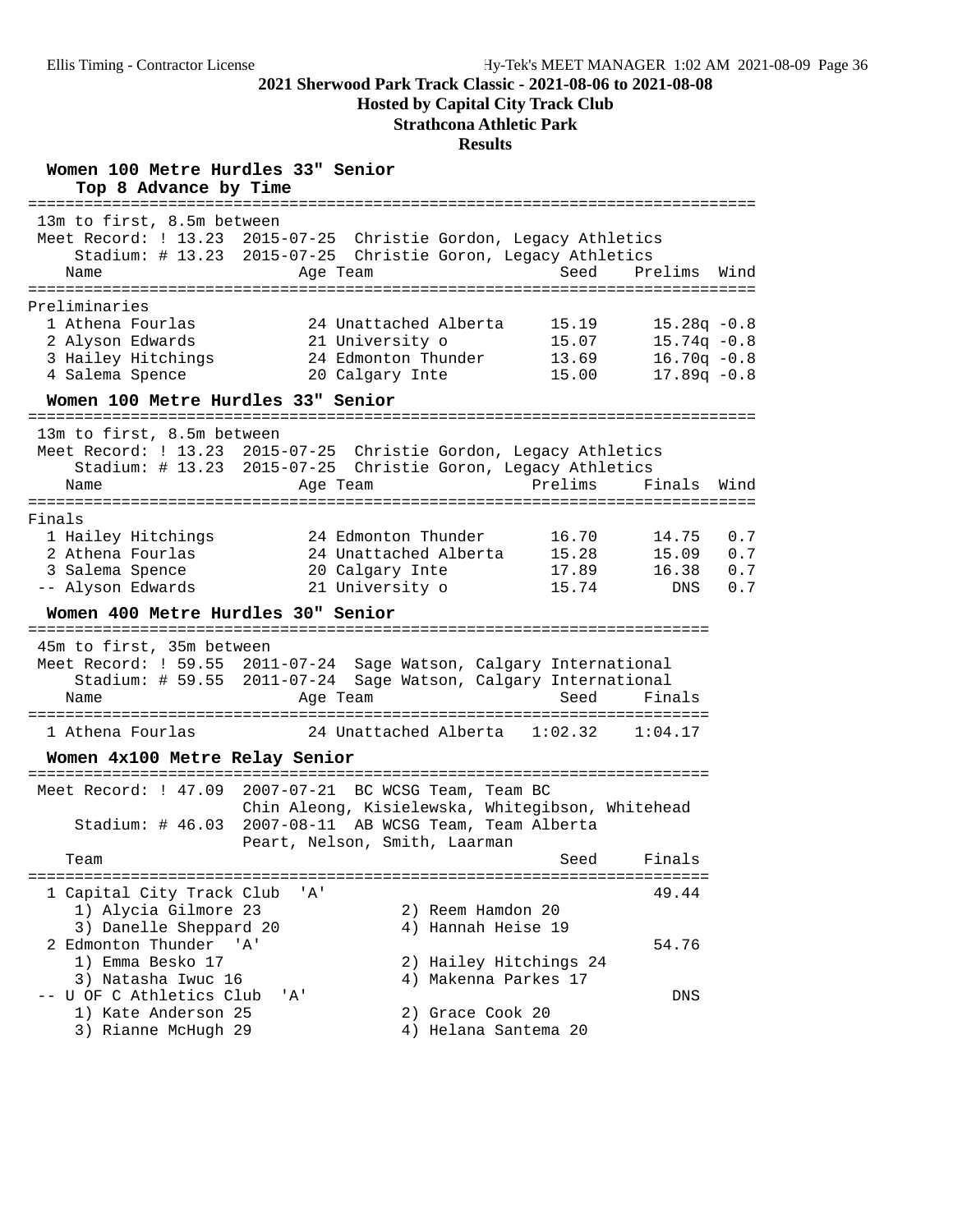## **Hosted by Capital City Track Club**

## **Strathcona Athletic Park**

#### **Results**

## Women  $4x400$  Metre Relay Senior

|                                                                                           | :===========================                                                         |    |
|-------------------------------------------------------------------------------------------|--------------------------------------------------------------------------------------|----|
| Meet Record: $: 3:53.93$<br>$2015 - 07 - 26$                                              | Capital City, Capital City<br>G Muamba, M Ciesielski, D Clonfero, A Whiteman         |    |
| Stadium: $\# 3:46.30$                                                                     | 2007-08-11 AB WCSG Team, Team Alberta<br>Peart, Lotwin, Simonson, Nelson             |    |
| Team<br>============================                                                      | Finals<br>Seed<br>=====================                                              |    |
|                                                                                           |                                                                                      |    |
| 1 Calgary International<br>' A '<br>1) Nicole Bauer 28                                    | 4:04.00                                                                              |    |
| 3) Sam Rajah 20                                                                           | 2) Salema Spence 20<br>4) Anok Tiordit 22                                            |    |
| 2 U OF C Athletics Club<br>' A'                                                           | 4:40.95                                                                              |    |
| 1) Kate Anderson 25                                                                       | 2) Grace Cook 20                                                                     |    |
| 3) Rianne McHugh 29                                                                       | 4) Helana Santema 20                                                                 |    |
| Women High Jump Senior                                                                    |                                                                                      |    |
| ========================<br>:====<br>Meet Record: ! 1.70m 2007-07-21 Katly Neveu, Team BC | --------------------------------                                                     |    |
|                                                                                           | Stadium: # 1.72m 2018-07-29 Madison Mayr, Calgary Warriors                           |    |
| Name                                                                                      | Seed<br>Finals<br>Age Team                                                           |    |
| =======================                                                                   | ===================================                                                  |    |
| -- Abby Watts                                                                             | 20 U OF C Athle<br>1.53m                                                             | ΝH |
| 1.45                                                                                      |                                                                                      |    |
| XXX                                                                                       |                                                                                      |    |
| -- Alyson Edwards                                                                         | 21 University o<br>1.68m<br>DNS                                                      |    |
| Women Pole Vault Senior                                                                   |                                                                                      |    |
| ========                                                                                  | ======================================                                               |    |
|                                                                                           | Meet Record: ! 4.05m 2014-07-13 Lindsey Bergevin, Edmonton Internation               |    |
|                                                                                           | Meet Record: ! 4.05m 2015-07-26 Lindsay Bergevin, Edmonton Internation               |    |
|                                                                                           | Stadium: # 4.05m 2014-07-13 Lindsey Bergevin, Edmonton Internation<br>Seed<br>Finals |    |
| Name                                                                                      | Age Team                                                                             |    |
| 1 Rachel Hyink                                                                            | 4.17m<br>4.11m!<br>23 Edmonton Int                                                   |    |
| 3.81 3.96 4.11 4.21                                                                       |                                                                                      |    |
| $0\qquad 0$<br>XO<br>XXX                                                                  |                                                                                      |    |
| 2 Paige Cocks                                                                             | 4.05 <sub>m</sub><br>3.71m<br>29 Edmonton Int                                        |    |
| 3.71 3.81                                                                                 |                                                                                      |    |
| O XXX                                                                                     |                                                                                      |    |
| 3 Katy Magoffin                                                                           | 22 Unattached Alberta<br>3.50m<br>3.51m                                              |    |
| 3.31 3.41 3.51 3.61                                                                       |                                                                                      |    |
| $\circ$<br>O<br>O XXX                                                                     |                                                                                      |    |
| 4 Maya Asselin-Debelic                                                                    | 3.50m<br>3.31 <sub>m</sub><br>23 Edmonton Int                                        |    |
| 3.06 3.21 3.31 3.41                                                                       |                                                                                      |    |
| XXO O O XXX                                                                               |                                                                                      |    |
| 5 Calista Kleine                                                                          | 21 U OF C Athle<br>3.36m<br>3.06 <sub>m</sub>                                        |    |
| $3.06$ $3.21$                                                                             |                                                                                      |    |
| XO XXX                                                                                    |                                                                                      |    |
| 6 Raluca Badau                                                                            | 2.91m<br>20 U OF C Athle<br>2.76m                                                    |    |
| 2.61 2.76 2.91 3.06                                                                       |                                                                                      |    |
| O O O XXX                                                                                 |                                                                                      |    |
| 6 Hana Stewart<br>2.61 2.76 2.91 3.06                                                     | 21 Edmonton Int<br>2.91m<br>3.50m                                                    |    |
| O O O XXX                                                                                 |                                                                                      |    |
|                                                                                           |                                                                                      |    |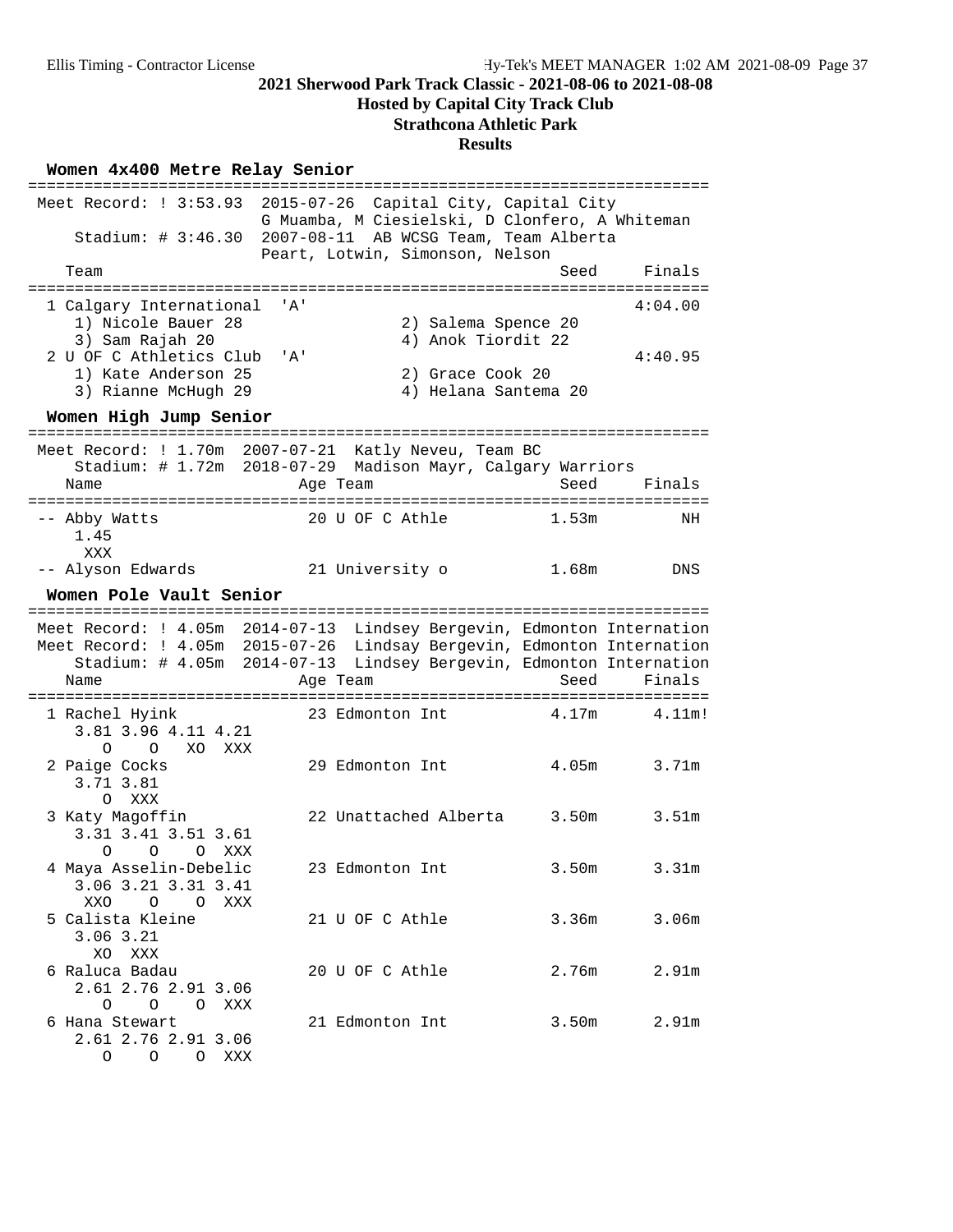**Hosted by Capital City Track Club**

#### **Strathcona Athletic Park**

#### **Results**

#### **....Women Pole Vault Senior**

| 8 Bryanne Barlow   | 25 U OF C Athle |       | 2.76m  |
|--------------------|-----------------|-------|--------|
| 2.61 2.76 2.91     |                 |       |        |
| O O XXX            |                 |       |        |
| 9 Kathryn Guenter  | 20 Riversdale A | 2.81m | J2.76m |
| 2.61 2.76 2.91     |                 |       |        |
| $\Omega$<br>XO XXX |                 |       |        |

**Women Long Jump Senior** ============================================================================== Meet Record: ! 6.25m 2010-07-11 Krysha Bailey, Legacy Athletics Stadium: # 6.25m 2010-07-11 Krysha Bayley, Legacy Athletics Name Age Team Seed Finals Wind ============================================================================== 1 Sandra Latrace 24 Chinook Trac 5.90m 5.92m 1.2 5.64m(-0.0) 5.58m(0.4) 5.62m(+0.0) 5.63m(0.4) 5.69m(0.9) 5.92m(1.2) 2 Katie Tancsics 21 Edmonton Columbians 5.50m +0.0 5.05m(-0.0) 5.17m(-0.6) FOUL(1.1) 5.16m(-1.0) 5.26m(+0.0) 5.50m(+0.0) 20 Edmonton Int 5.50m 5.38m -0.5 5.38m(-0.5) 5.14m(0.7) FOUL(0.4) 5.32m(+0.0) 5.17m(+0.0) FOUL(0.7) 4 Erika Stockhorst 23 U OF R Cougars 5.85m 5.36m +0.0 5.28m(1.9) 5.30m(1.2) 5.16m(+0.0) FOUL(-0.1) 5.36m(+0.0) FOUL(+0.0) 5 Athena Fourlas 24 Unattached Alberta 5.32m 5.19m +0.0 FOUL(+0.0) 4.98m(+0.0) 5.06m(+0.0) 4.86m(-1.1) 5.19m(+0.0) 5.09m(+0.0) 6 Madison Kane-Rissling 21 Bulldogs 5.50m 5.04m +0.0  $F\text{OUL}(+0.0)$  4.76m( $-0.0$ ) 4.82m( $+0.0$ ) 4.95m( $-1.1$ ) 5.04m( $+0.0$ ) 4.97m( $0.6$ ) 7 Riley Andruchow 20 Edmonton Columbians 4.64m +0.0 FOUL $(0.7)$  2.93m $(+0.0)$  4.51m $(-1.3)$  4.43m $(-1.3)$  4.33m $(+0.0)$  4.64m $(+0.0)$ 8 Courtney Hebert 22 Edmonton Int 4.44m 0.7 4.44m(0.7) 4.15m(-0.0) 4.34m(1.0) 4.18m(-0.3) 4.23m(-0.3) 4.20m(0.8) 9 Gabrielle Dyck 23 Edmonton Thunder 4.50m 4.15m +0.0 4.06m(1.6) 3.95m(-0.8) 4.15m(+0.0) 10 Torie Langdale T20;F20 23 Green and Go 2.58m 2.17m 0.3 2.17m(0.3) FOUL(+0.0) FOUL(0.9)

**Women Triple Jump Senior** ============================================================================== Meet Record: ! 12.22m 2007-07-22 Richard, Camille, Team BC Stadium: # 12.22m 2007-07-22 Richard, Camille, Team BC Name Age Team Seed Finals Wind ============================================================================== 1 Autumn Cole 20 Edmonton Int 11.80m 11.12m -2.4 10.77m(-0.5) 10.77m(-1.7) 11.12m(-2.4) 10.97m(-1.5) FOUL 10.59m(-2.1) 2 Madison Kane-Rissling 21 Bulldogs 10.81m 10.47m NWI 10.47m(-0.0) 10.27m(-1.9) 10.28m(-0.0) 10.27m(-1.9) 10.24m(-1.9) 10.24m(-1.9) -- Erika Stockhorst 23 U OF R Cougars 12.00m DNS NWI **Women Shot Put 4kg Senior** ========================================================================= Meet Record: ! 14.35m 2017-07-23 Rachel Andres, Unattached AB Stadium: # 14.37m 2015-07-22 Rachel Andres, Unattached AB Name **Age Team** Age Team Seed Finals ========================================================================= 1 Rachel Andres 34 Caltaf Athle 14.19m 14.56m# 12.95m 13.88m 14.12m 14.56m FOUL 14.23m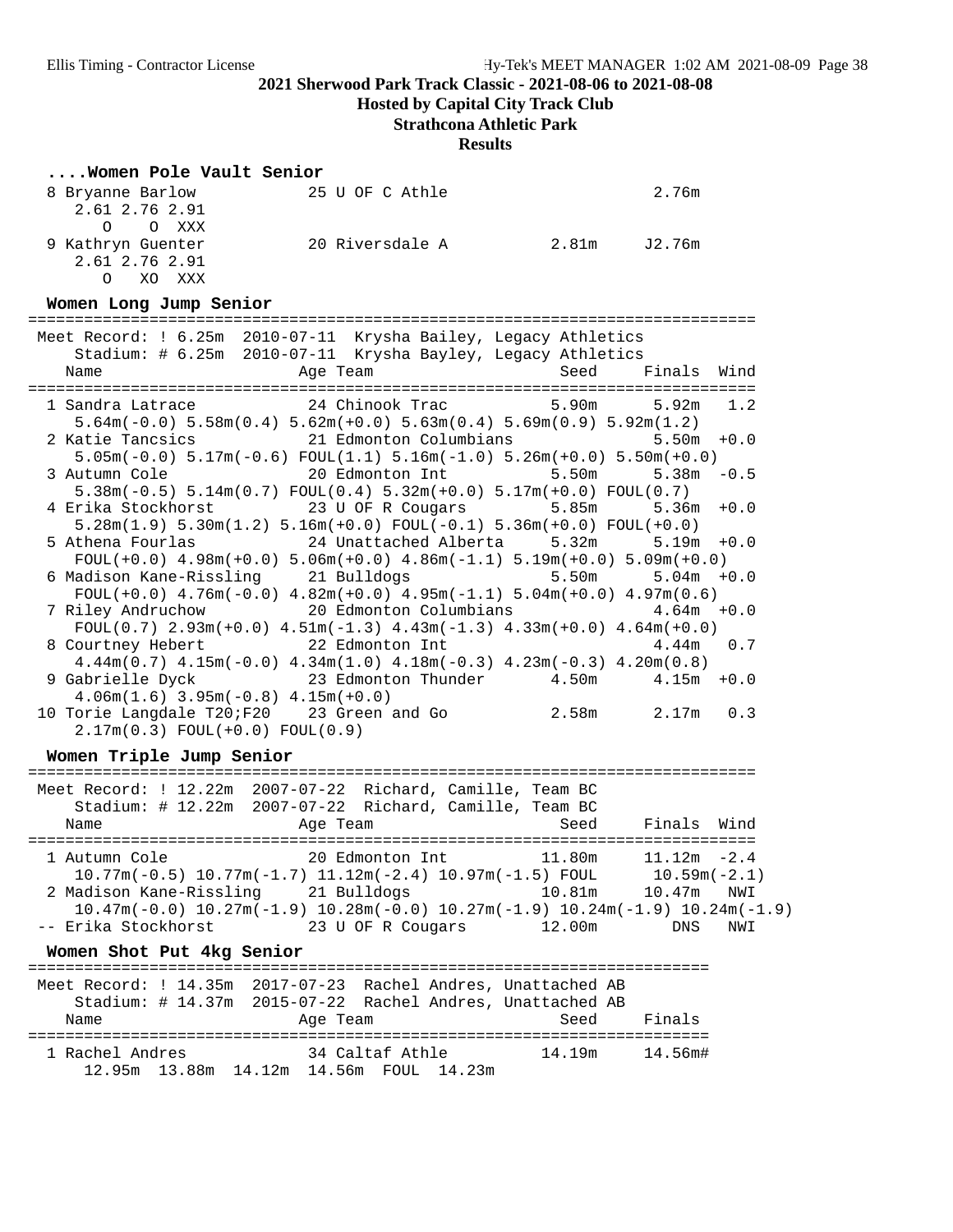**Hosted by Capital City Track Club**

**Strathcona Athletic Park**

#### **Results**

#### **....Women Shot Put 4kg Senior**

| 2 Osereme Omosun                          | 22 U OF C Athle                                |       | 12.94m     |
|-------------------------------------------|------------------------------------------------|-------|------------|
| 12.07m 12.90m 12.51m 12.94m FOUL 12.53m   |                                                |       |            |
|                                           |                                                |       | 11.68m     |
|                                           | 10.71m  10.89m  11.50m  11.50m  11.68m  10.82m |       |            |
| 4 Brittany Enstrom 22 Green and Go        |                                                |       | 10.05m     |
| 9.69m 9.55m FOUL FOUL 10.05m 10.05m       |                                                |       |            |
| 5 Clarisse Bosco 24 Green and Go          |                                                |       | 8.14m      |
| 7.93m 7.98m 7.86m FOUL 7.51m 8.14m        |                                                |       |            |
| 6 Torie Langdale T20;F20 23 Green and Go  |                                                | 7.72m | 7.98m      |
| 7.73m 7.54m 7.98m 7.68m 7.71m 7.89m       |                                                |       |            |
| 7 Lindy Justice 20 Capital City           |                                                |       | 7.78m      |
| FOUL 7.17m 7.77m 7.78m 7.70m 7.51m        |                                                |       |            |
| -- Riley Andruchow 20 Edmonton Columbians |                                                |       | <b>DNS</b> |

**Women Discus Throw 1kg Senior** =========================================================================

| Name              |                      | Meet Record: ! 55.84m 2014-07-13 Rachel Andres, Unattached AB<br>Stadium: # 55.84m 2014-07-13 Rachel Andres, Unattached AB<br>Age Team | Seed   | Finals |
|-------------------|----------------------|----------------------------------------------------------------------------------------------------------------------------------------|--------|--------|
|                   |                      |                                                                                                                                        |        |        |
| 1 Rachel Andres   |                      | 34 Caltaf Athle                                                                                                                        | 58.78m | 55.59m |
|                   |                      | 55.59m 55.33m 55.12m 54.89m 54.35m 55.15m                                                                                              |        |        |
| 2 Alexis Johnson  |                      | 21 U OF C Athle                                                                                                                        |        | 33.13m |
|                   | 28.42m 30.16m 30.72m | 31.02m 30.64m 33.13m                                                                                                                   |        |        |
| 3 Carmen Duursema |                      | 30 Caltaf Athle                                                                                                                        | 25.00m | 29.98m |
|                   |                      | 26.32m  27.88m  28.94m  FOUL  29.98m  20.02m                                                                                           |        |        |
| 4 Lindy Justice   |                      | 20 Capital City                                                                                                                        |        | 20.60m |
|                   |                      | 18.17m FOUL 18.57m FOUL 18.03m 20.60m                                                                                                  |        |        |

#### Women Hammer Throw 4kg Senior

| Name |                                                                                                 |  |                 | Age Team |                 | Meet Record: ! 71.46m 2011-07-23 Sultana Frizell, Ottawa Lions<br>Stadium: # 71.46m 2009-07-23 Sultana Frizell, Ottawa Lions | Seed |        | Finals |
|------|-------------------------------------------------------------------------------------------------|--|-----------------|----------|-----------------|------------------------------------------------------------------------------------------------------------------------------|------|--------|--------|
|      | 1 Caitlyn Bailes                                                                                |  | 21 Chinook Trac |          |                 |                                                                                                                              |      | 53.40m | 49.16m |
|      | 49.16m FOUL FOUL FOUL FOUL FOUL<br>2 Brittany Enstrom 22 Green and Go                           |  |                 |          |                 |                                                                                                                              |      |        | 37.20m |
|      | FOUL FOUL FOUL 35.76m 37.20m 34.91m                                                             |  |                 |          |                 |                                                                                                                              |      |        |        |
|      | 3 Clarisse Bosco                                                                                |  |                 |          | 24 Green and Go |                                                                                                                              |      |        | 26.67m |
|      | FOUL FOUL FOUL 26.67m 23.51m 24.40m<br>4 Lindy Justice<br>FOUL 16.51m 23.07m FOUL 24.69m 21.18m |  |                 |          | 20 Capital City |                                                                                                                              |      |        | 24.69m |
|      | Osereme Omosun                                                                                  |  |                 |          | 22 U OF C Athle |                                                                                                                              |      |        | DNS    |

# **Women Javelin Throw 600g Senior** =========================================================================

## Meet Record: ! 55.05m 2012-07-15 Elizabeth Gleadle, Chinook Track

| Meel Record, : 55.05M ZUIZ-07-15 EIIZADELN GIEAQIE, CNINOOK Irack |  |          |                        |  |  |             |  |
|-------------------------------------------------------------------|--|----------|------------------------|--|--|-------------|--|
| Stadium: # 55.05m 2012-07-15 Elizabeth S. Gleadle, Chinook Track  |  |          |                        |  |  |             |  |
| Name                                                              |  | Age Team |                        |  |  | Seed Finals |  |
|                                                                   |  |          |                        |  |  |             |  |
| 1 Lindy Justice                                                   |  |          | 20 Capital City        |  |  | 28.61m      |  |
| 23.85m 27.37m 26.05m                                              |  |          | FOUL 28.61m 24.77m     |  |  |             |  |
| -- Riley Andruchow                                                |  |          | 20 Edmonton Columbians |  |  | <b>DNS</b>  |  |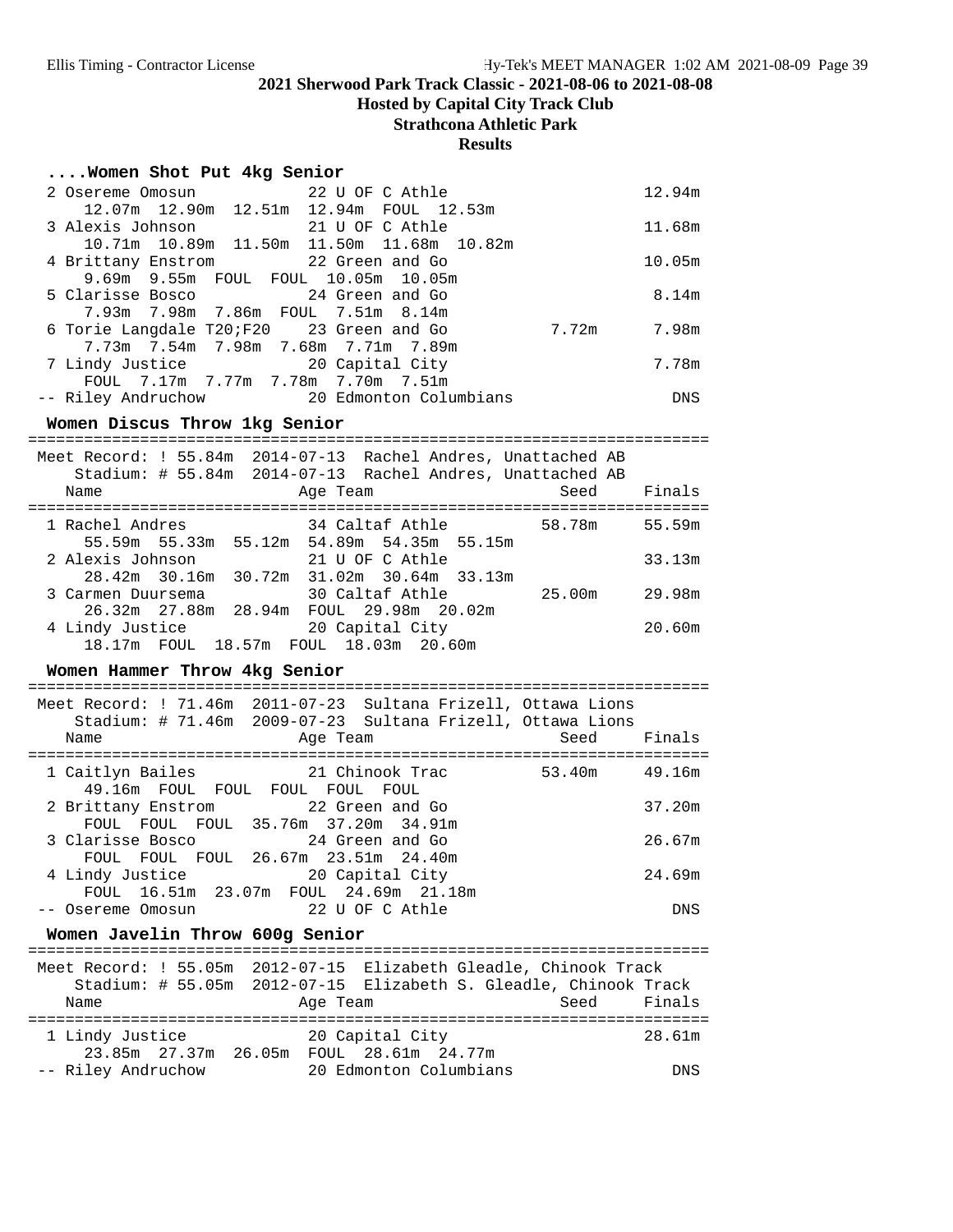**Hosted by Capital City Track Club**

## **Strathcona Athletic Park**

| Women 5000 Metre Race Walk Senior                         |                                                                                                                                              |               |                         |                   |              |
|-----------------------------------------------------------|----------------------------------------------------------------------------------------------------------------------------------------------|---------------|-------------------------|-------------------|--------------|
| Name                                                      | Age Team                                                                                                                                     | Seed          | Finals                  |                   |              |
| 1 Samantha Warawa                                         | 29 Heartland RA                                                                                                                              | 29:11.15      | 28:17.70                |                   |              |
|                                                           | Heptathlon: #1 Women 80 Metre Hurdles 30" 12m, 7m Masters 50-59 Heptathlon                                                                   |               |                         |                   |              |
| Name                                                      | Age Team                                                                                                                                     |               | Finals Wind Points      |                   |              |
| 1 Lorna Bone                                              | 59 Edmonton Masters                                                                                                                          | $18.53 - 0.2$ |                         | 119               |              |
| Women Heptathlon Masters 50-59                            |                                                                                                                                              |               |                         |                   |              |
| Name                                                      | Age Team                                                                                                                                     | Seed          | Finals H#               |                   |              |
| 1 Lorna Bone                                              | 59 Edmonton Masters                                                                                                                          |               | 370                     |                   |              |
| Women Discus Throw Ambulatory Paralympic                  |                                                                                                                                              |               |                         |                   |              |
| Name                                                      | Age Team                                                                                                                                     | Seed          | Finals                  |                   |              |
| 1 Jennifer Brown F38                                      | 41 Caltaf Athle                                                                                                                              | 34.56m        | 30.01m                  |                   |              |
| 24.59m<br>2 Jasmyn McCulloch T46; F46 28 Caltaf Athle     | 26.98m 30.01m FOUL 28.11m 29.99m<br>23.15m 23.77m FOUL 24.81m FOUL 25.34m                                                                    | 27.81m        | 25.34m                  |                   |              |
| Women Javelin Throw Ambulatory Paralympic                 |                                                                                                                                              |               |                         |                   |              |
| Name                                                      | Age Team                                                                                                                                     | Seed          | Finals                  |                   |              |
|                                                           | 1 Jasmyn McCulloch T46; F46 28 Caltaf Athle 26.33m<br>23.48m 23.69m 22.62m 19.55m 21.21m 23.53m                                              |               | 23.69m                  |                   |              |
|                                                           | Women 100 Metre Dash Wheelchair Paralympic WC                                                                                                |               |                         |                   |              |
| Name                                                      | Age Team                                                                                                                                     | Seed          | Finals                  | Wind              |              |
| 1 Britney Volkman T54                                     | ===============<br>20 Unattached Alberta                                                                                                     |               | 26.18                   | $-0.4$            |              |
|                                                           | Women 200 Metre Dash Wheelchair Paralympic WC                                                                                                |               |                         |                   |              |
| Name                                                      | Age Team                                                                                                                                     | Seed          | Finals                  | Wind              |              |
| 1 Britney Volkman T54                                     | 20 Unattached Alberta                                                                                                                        |               | 41.96                   | 0.2               |              |
| Boys 60 Metre Dash Under 10                               |                                                                                                                                              |               |                         |                   |              |
| Meet Record: !<br>9.73<br>Stadium: $\#$ 9.01<br>Name      | 2018-07-28 Rhett Dahl, Leduc Track<br>Meet Record: ! 10.14 2016-07-02 Aidan Du Toit, Edmonton Thunder<br>2018-07-28 Micah Brown, Leduc Track | Seed          | Finals                  |                   | Wind Points  |
|                                                           | Age Team                                                                                                                                     |               | =========               |                   | =========    |
| 1 Nicholas Emberly<br>2 Cadel Bresden<br>3 Hudson Feddema | 9 Unattached Alberta<br>8 Unattached Alberta<br>9 St. Albert T                                                                               | 10.13         | 10.44<br>10.59<br>10.87 | 0.2<br>0.2<br>0.2 | 10<br>9<br>8 |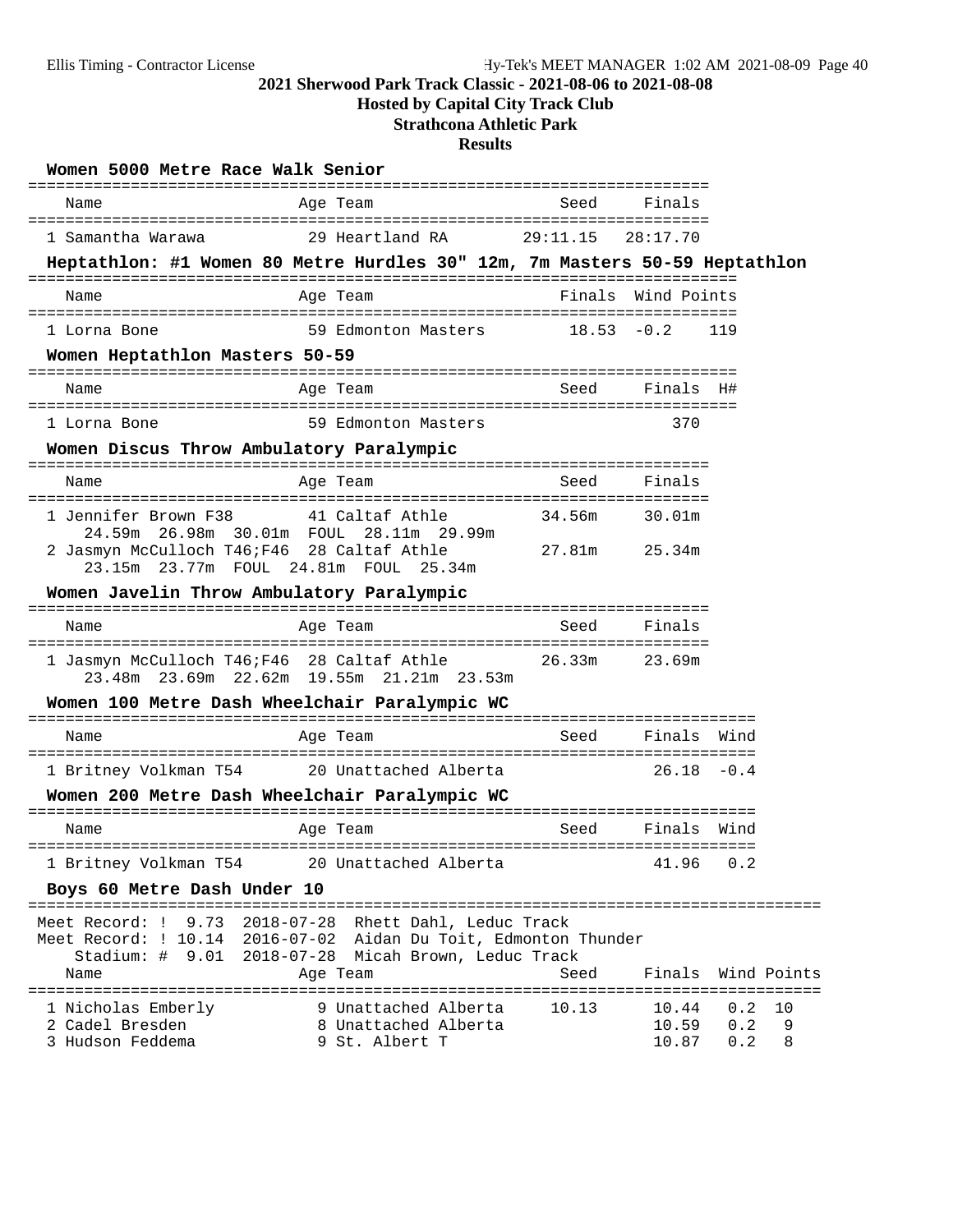**Hosted by Capital City Track Club**

## **Strathcona Athletic Park**

| Boys 60 Metre Dash Under 10                                                |                                                                                                                                         |       |                                  |                          |                   |
|----------------------------------------------------------------------------|-----------------------------------------------------------------------------------------------------------------------------------------|-------|----------------------------------|--------------------------|-------------------|
| 4 Wyatt Hearn                                                              | 8 Leduc Track                                                                                                                           |       | 11.19  0.2  7                    |                          |                   |
| Boys 100 Metre Dash Under 10                                               |                                                                                                                                         |       |                                  |                          |                   |
| Name                                                                       | Meet Record: ! 16.02 2018-07-29 Rhett Dahl, Leduc Track<br>Stadium: # 10.41 2009-07-11 Brian Barnett, Capital City<br>Age Team          | Seed  | Finals Wind Points               |                          |                   |
| 1 Cadel Bresden<br>2 Hudson Feddema                                        | 8 Unattached Alberta<br>9 St. Albert T                                                                                                  |       | $17.46 - 1.3$<br>$18.35 - 1.3$   |                          | 10<br>- 9         |
| Boys 150 Metre Dash Under 10                                               |                                                                                                                                         |       |                                  |                          |                   |
| Meet Record: ! 24.21 2017-07-22<br>Name                                    | Tayemak Kelsick<br>Stadium: # 17.43 2014-05-02 Mitchell Home, Capital City<br>Age Team                                                  | Seed  | Finals Wind Points               |                          |                   |
| 1 Nicholas Emberly<br>2 Cadel Bresden<br>3 Hudson Feddema<br>4 Wyatt Hearn | 9 Unattached Alberta<br>8 Unattached Alberta<br>9 St. Albert T<br>8 Leduc Track                                                         |       | 25.28<br>25.37<br>27.00<br>27.49 | NWI<br>NWI<br>NWI<br>NWI | 10<br>9<br>8<br>7 |
| Boys 600 Metre Run Under 10                                                |                                                                                                                                         |       |                                  |                          |                   |
| Name                                                                       | Meet Record: ! 2:05.03 2015-07-26 Jarrett Ross, Leduc Track<br>Stadium: # 1:24.66 2014-05-02 Cameron Smithers, Capital City<br>Age Team | Seed  | Finals Points                    |                          |                   |
| 1 Cadel Bresden<br>2 Hudson Feddema                                        | 8 Unattached Alberta<br>19 St. Albert T                                                                                                 |       | 2:16.95<br>2:30.22               | 10<br>- 9                |                   |
| Boys Long Jump Under 10                                                    |                                                                                                                                         |       |                                  |                          |                   |
|                                                                            | Meet Record: ! 3.45m 2016-07-02 Aidan Du Toit, Edmonton Thunder<br>Stadium: # 7.38m 2010-07-11 Wade Huber, Excel Athletica              |       | :==========================      |                          |                   |
| Name                                                                       | Age Team                                                                                                                                | Seed  | Finals Wind Points               |                          |                   |
| 1 Nicholas Emberly<br>3.04m(NWI) 3.23m(NWI) 3.02m(NWI)                     | 9 Unattached Alberta                                                                                                                    | 3.31m | 3.23m                            | NWI                      | 10                |
| 2 Wyatt Hearn<br>2.57m(NWI) 2.99m(NWI) 3.10m(NWI)                          | 8 Leduc Track                                                                                                                           |       | 3.10m                            | NWI                      | 9                 |
| 3.03m(NWI) 2.56m(NWI) 2.82m(NWI)                                           | 3 Hudson Feddema 9 St. Albert T                                                                                                         |       | 3.03m                            | NWI                      | - R               |
| Boys Shot Put 2kg Under 10                                                 |                                                                                                                                         |       |                                  |                          |                   |
|                                                                            | Meet Record: ! 6.19m 2015-07-26 Luke Meiklejohn, Leduc Track<br>Stadium: # 8.31m 2016-07-02 Kaden Bogden, Edmonton Columbians           |       |                                  |                          |                   |
| Name                                                                       | Age Team                                                                                                                                | Seed  | Finals Points                    |                          |                   |
| 1 Hudson Feddema<br>4.35m 4.00m 4.15m                                      | 9 St. Albert T                                                                                                                          |       | 4.35m                            | 10                       |                   |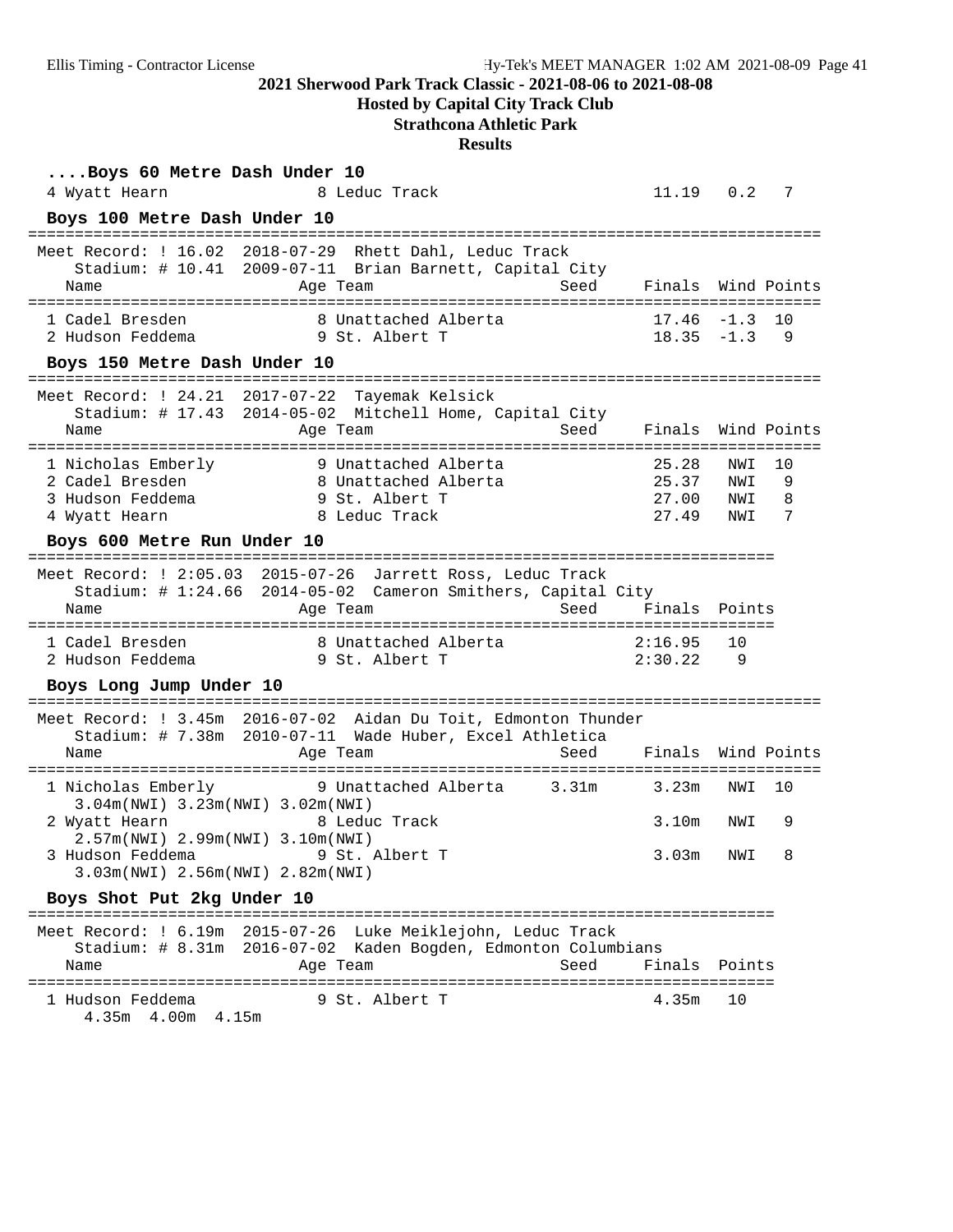**Hosted by Capital City Track Club**

## **Strathcona Athletic Park**

#### **Results**

## Boys 60 Metre Dash Under 12

| 9.01<br>Meet Record: !<br>Stadium: $\#$ 9.01<br>Name                                                                                | 2018-07-28 Micah Brown, Leduc Track<br>2018-07-28 Micah Brown, Leduc Track<br>Age Team                                                                                                                                                                                                                                     | Seed                       | Finals                                                             |                                                          | Wind Points                      |
|-------------------------------------------------------------------------------------------------------------------------------------|----------------------------------------------------------------------------------------------------------------------------------------------------------------------------------------------------------------------------------------------------------------------------------------------------------------------------|----------------------------|--------------------------------------------------------------------|----------------------------------------------------------|----------------------------------|
| ================                                                                                                                    |                                                                                                                                                                                                                                                                                                                            |                            |                                                                    |                                                          |                                  |
| 1 Finn Perrin<br>2 Ayotobi Omoyayi<br>3 Carter Hearn<br>4 Benjamin Boiciuc<br>5 Michael Basaraba<br>6 Kirby Read<br>7 Kyle Sawatzky | 11 Edmonton Oly<br>10 Leduc Track<br>11 Leduc Track<br>11 Edmonton Columbians<br>10 Edmonton Columbians<br>10 Caltaf Athle<br>11 Edmonton Thunder                                                                                                                                                                          | 9.31<br>10.29<br>10.83     | 9.55<br>10.42<br>10.73<br>10.78<br>10.86<br>$11.16 - 0.5$<br>11.81 | $-0.5$<br>$-0.5$<br>$-0.5$<br>$-0.5$<br>$-0.5$<br>$-0.5$ | 10<br>9<br>8<br>7<br>6<br>5<br>4 |
| Boys 100 Metre Dash Under 12                                                                                                        |                                                                                                                                                                                                                                                                                                                            |                            |                                                                    |                                                          |                                  |
| Meet Record: $14.58$                                                                                                                | 2017-07-23 Liam Milne, Leduc Track<br>Stadium: # 10.41 2009-07-11 Brian Barnett, Capital City                                                                                                                                                                                                                              |                            |                                                                    |                                                          |                                  |
| Name<br>====================                                                                                                        | Age Team<br>===================                                                                                                                                                                                                                                                                                            | Seed<br>================== | Finals                                                             | ==========                                               | Wind Points                      |
| 1 Finn Perrin<br>2 Ayotobi Omoyayi<br>3 Benjamin Boiciuc<br>4 Kirby Read                                                            | 11 Edmonton Oly<br>10 Leduc Track<br>11 Edmonton Columbians<br>10 Caltaf Athle                                                                                                                                                                                                                                             | 16.53                      | 15.65<br>17.75<br>$18.26 - 2.0$<br>$18.53 - 2.0$                   | $-2.0$<br>$-2.0$                                         | 10<br>9<br>8<br>7                |
| Boys 150 Metre Dash Under 12                                                                                                        |                                                                                                                                                                                                                                                                                                                            |                            |                                                                    |                                                          |                                  |
| Name                                                                                                                                | Meet Record: ! 21.69 2017-07-22 Liam Milne, Leduc Track<br>Stadium: # 17.43 2014-05-02 Mitchell Home, Capital City<br>Age Team                                                                                                                                                                                             | Seed                       | Finals                                                             |                                                          | Wind Points                      |
| 1 Benjamin Boiciuc<br>2 Carter Hearn<br>3 Ayotobi Omoyayi<br>4 Kyle Sawatzky<br>5 Michael Basaraba                                  | 11 Edmonton Columbians<br>11 Leduc Track<br>10 Leduc Track<br>11 Edmonton Thunder<br>10 Edmonton Columbians                                                                                                                                                                                                                | 27.04<br>28.88             | 25.66<br>25.71<br>26.02<br>26.15<br>31.02                          | NWI<br>NWI<br>NWI<br>NWI<br>NWI                          | 10<br>9<br>8<br>7<br>6           |
| Boys 600 Metre Run Under 12                                                                                                         |                                                                                                                                                                                                                                                                                                                            |                            |                                                                    |                                                          |                                  |
| Name                                                                                                                                | Meet Record: ! 1:51.17 2014-07-13 Noah Rankel, Edmonton Harriers<br>Stadium: # 1:24.66 2014-05-02 Cameron Smithers, Capital City<br>Age Team                                                                                                                                                                               | Seed                       | Finals                                                             | Points                                                   |                                  |
| 1 Benjamin Boiciuc<br>2 Ayotobi Omoyayi                                                                                             | 11 Edmonton Columbians<br>10 Leduc Track                                                                                                                                                                                                                                                                                   | 2:17.07                    | 2:13.45<br>2:21.26                                                 | 10<br>9                                                  |                                  |
| Boys High Jump Under 12                                                                                                             |                                                                                                                                                                                                                                                                                                                            |                            |                                                                    |                                                          |                                  |
| Name                                                                                                                                | Meet Record: ! 1.31m 2018-07-29 Pierson Shaver, Columbians<br>Stadium: # 2.05m 2012-07-14 Jobe Abdul, Unattached Alberta<br>Stadium: # 2.05m 2017-07-22 Wesley Calef, Capital City<br>Stadium: # 2.05m 2018-07-28 Noel Vanderzee, Chinook Track<br>Stadium: # 2.05m 2018-07-28 Chris Morrow, Green And Gold TC<br>Age Team | Seed                       | Finals Points<br>====================                              |                                                          |                                  |
|                                                                                                                                     |                                                                                                                                                                                                                                                                                                                            |                            |                                                                    |                                                          |                                  |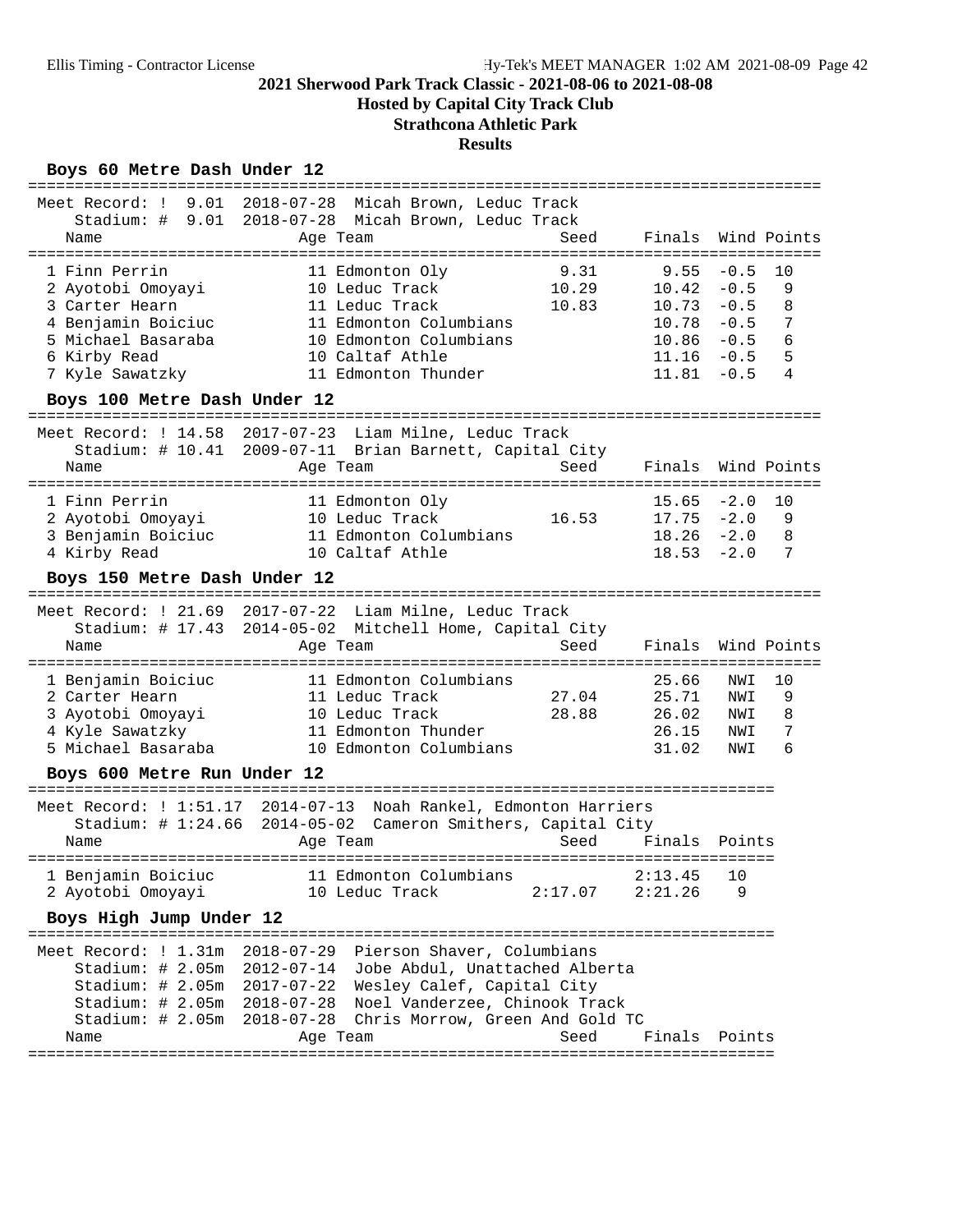**Hosted by Capital City Track Club**

## **Strathcona Athletic Park**

#### **Results**

## **....Boys High Jump Under 12**

| 1 Benjamin Boiciuc   | 11 Edmonton Columbians | 0.90m<br>10                                                                                                               |
|----------------------|------------------------|---------------------------------------------------------------------------------------------------------------------------|
| $0.80$ $0.90$ $1.00$ |                        |                                                                                                                           |
| O O XXX              |                        |                                                                                                                           |
| 2 Ayotobi Omoyayi    | 10 Leduc Track         | JO.90m<br>in the second second second second second second second second second second second second second second second |
| $0.80$ $0.90$ $1.00$ |                        |                                                                                                                           |
| XXX                  |                        |                                                                                                                           |

#### Boys Long Jump Under 12

| Name                                                                   | Meet Record: ! 4.20m 2015-07-25 Logan Shaver, Edmonton Olympic<br>Stadium: # 7.38m 2010-07-11 Wade Huber, Excel Athletica<br>Age Team | Seed | Finals Wind Points       |    |
|------------------------------------------------------------------------|---------------------------------------------------------------------------------------------------------------------------------------|------|--------------------------|----|
| 1 Finn Perrin<br>$3.85m(NW1)$ $3.45m(NW1)$ $3.86m(NW1)$                | 11 Edmonton Oly                                                                                                                       |      | 3.86m<br>NWI             | 10 |
| 2 Kyle Sawatzky<br>$3.21m(NWI)$ 3.26 $m(NWI)$ 3.12 $m(NWI)$            | 11 Edmonton Thunder                                                                                                                   |      | 3.26m<br>NWI             | 9  |
| 3 Ayotobi Omoyayi 10 Leduc Track<br>$2.99m(NWI)$ 3.14m(NWI) 2.99m(NWI) |                                                                                                                                       |      | 3.14m<br>NWI             | 8  |
| 4 Carter Hearn<br>$3.00m(NWI)$ 2.96 $m(NWI)$ 3.05 $m(NWI)$             | 11 Leduc Track                                                                                                                        |      | 3.05m<br>NWI             | 7  |
| $2.72m(NWL)$ 2.96m(NWI) 2.80m(NWI)                                     | 5 Benjamin Boiciuc 11 Edmonton Columbians                                                                                             |      | 2.96m<br>NWI             | 6  |
| 6 Kirby Read<br>$2.53m(NWL)$ 2.67m(NWI) 2.68m(NWI)                     | 10 Caltaf Athle                                                                                                                       |      | 2.68m<br>NWI             | 5  |
| 2.10m(NWI) 2.00m(NWI) 2.34m(NWI)                                       | 7 Michael Basaraba               10 Edmonton Columbians                                                                               |      | 2.34 <sub>m</sub><br>NWI | 4  |

## Boys Shot Put 2kg Under 12

|                                               | Meet Record: ! 8.31m 2016-07-02 Kaden Bogden, Edmonton Columbians |                    |
|-----------------------------------------------|-------------------------------------------------------------------|--------------------|
|                                               | Stadium: # 8.31m 2016-07-02 Kaden Bogden, Edmonton Columbians     |                    |
| Name                                          | Age Team                                                          | Seed Finals Points |
| 1 Carter Hearn<br>$6.64m$ $6.92m$ $7.35m$     | 11 Leduc Track                                                    | 7.35m<br>10        |
| 2 Benjamin Boiciuc<br>$5.32m$ $5.12m$ $5.81m$ | 11 Edmonton Columbians                                            | 9<br>5.81m         |
| 3 Michael Basaraba<br>FOUL 5.08m 5.08m        | 10 Edmonton Columbians                                            | 8<br>5.08m         |
| 4 Ayotobi Omoyayi<br>3.78m 4.76m 4.52m        | 10 Leduc Track                                                    | 4.76m              |

# **Boys Discus Throw 750g Under 12** ================================================================================

|                     |  | Meet Record: ! 19.40m 2013-07-21 Jack Wesolowski, Calgary Olympic  |                    |    |
|---------------------|--|--------------------------------------------------------------------|--------------------|----|
|                     |  | Stadium: # 35.68m 2017-07-22 Duncan Critch, Lakleand Yellowjackets |                    |    |
| Name                |  | Age Team                                                           | Seed Finals Points |    |
|                     |  |                                                                    |                    |    |
| 1 Benjamin Boiciuc  |  | 11 Edmonton Columbians                                             | 12.40m             | 10 |
| 9.85m 11.41m 12.40m |  |                                                                    |                    |    |
| 2 Ayotobi Omoyayi   |  | 10 Leduc Track                                                     | 11.57m             | 9  |
| 9.51m 8.50m 11.57m  |  |                                                                    |                    |    |
| 3 Kirby Read        |  | 10 Caltaf Athle                                                    | 9.59m              | 8  |
| 8.80m 5.96m 9.59m   |  |                                                                    |                    |    |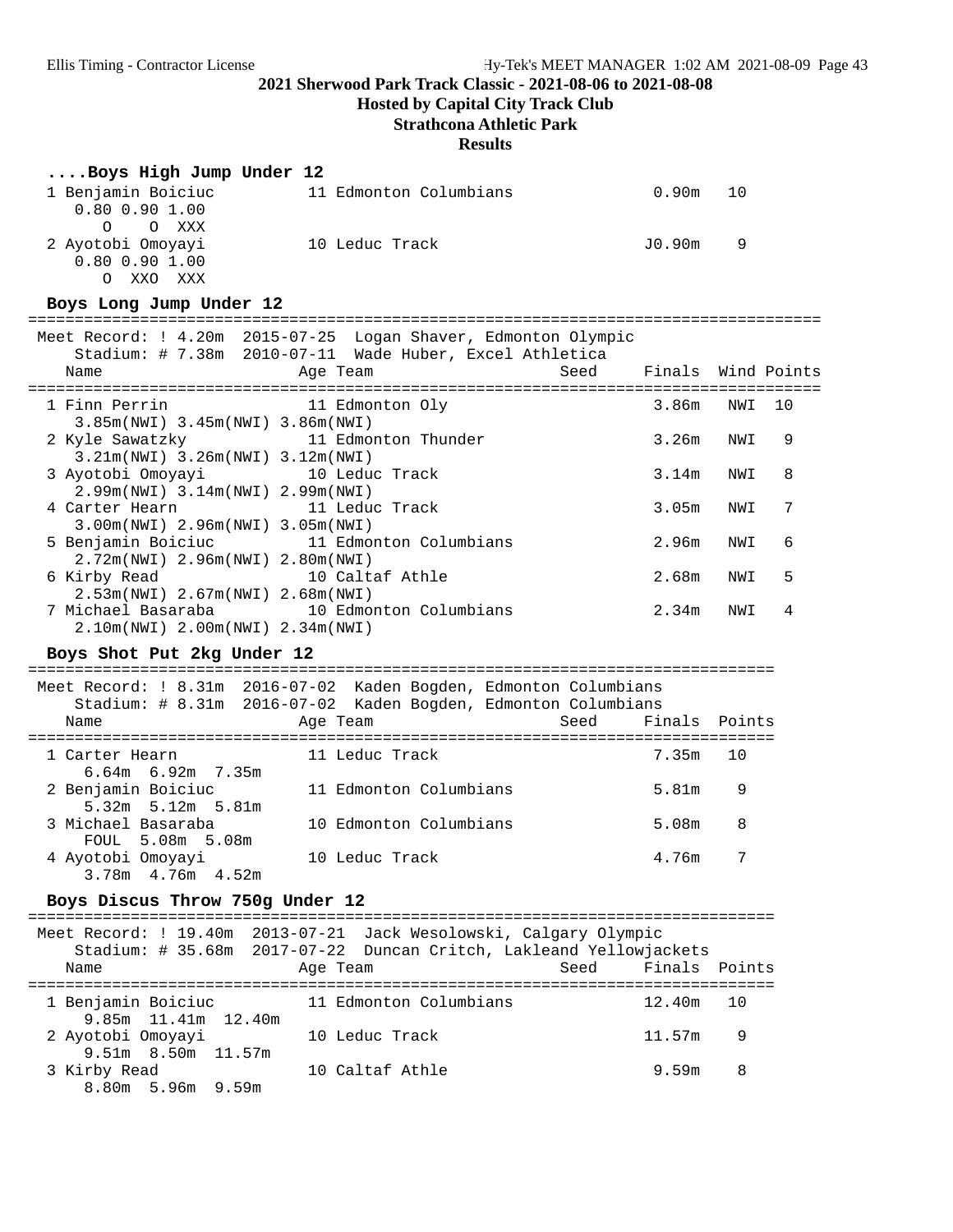**Hosted by Capital City Track Club**

## **Strathcona Athletic Park**

#### **Results**

## Boys 80 Metre Dash Under 14

| Meet Record: !                                              | $9.95$ $2013 - 07 - 20$ | Tavell Grant, Calgary Spartans                       |         | =============================== |            |              |                |
|-------------------------------------------------------------|-------------------------|------------------------------------------------------|---------|---------------------------------|------------|--------------|----------------|
| Stadium: # 9.95                                             | $2013 - 07 - 20$        | Tavell Grant, Calgary Spartans                       |         |                                 |            |              |                |
| Name                                                        |                         | Age Team                                             | Seed    | Finals                          |            |              | Wind H# Points |
| 1 Ephrem Fischer                                            |                         | 13 Caltaf Athle                                      |         | 10.70                           | $-0.6$     | 2            | 10             |
| 2 Joel Thorpe                                               |                         | 13 Leduc Track                                       | 10.97   | 10.85                           | 0.1        | $\mathbf{1}$ | 9              |
| 3 Tj Boussombo                                              |                         | 13 Edmonton Oly                                      |         | 10.90                           | $-0.6$     | 2            | 8              |
| 4 Zachary Topolnisky                                        |                         | 13 Capital City                                      |         | 11.79                           | 0.1        | $\mathbf{1}$ | 7              |
| 5 Micah Brown                                               |                         | 13 Leduc Track                                       | 11.45   | 11.90                           | $-0.6$     | 2            | 6              |
| 6 Ty Secker                                                 |                         | 13 Edmonton Thunder                                  |         | 12.44                           | 0.1        | $\mathbf{1}$ | 5              |
| 7 Grayson Shaw                                              |                         | 13 Caltaf Athle                                      |         | 12.61                           | 0.1        | $\mathbf{1}$ | $\overline{4}$ |
| 8 Mateo Russell                                             |                         | 12 Calgary Spartans                                  |         | 12.71                           | 0.1        | $\mathbf{1}$ | 3              |
| 9 Colton Sutherland                                         |                         | 12 Passtrak                                          |         | 12.84                           | $-0.6$     | 2            | $\overline{2}$ |
| 10 Matthew Delpeche                                         |                         | 12 Unattached Alberta                                |         | 13.35                           | $-0.6$     | 2            | $\mathbf{1}$   |
| 11 Blake Drebert'                                           |                         | 12 Leduc Track                                       |         | 13.39                           | 0.1        | $\mathbf{1}$ | $\mathbf{1}$   |
| -- Daniel Trujillo                                          |                         | 12 Edmonton Columbians                               |         | <b>DNS</b>                      | $-0.6$     | 2            |                |
| Boys 100 Metre Dash Under 14                                |                         |                                                      |         |                                 |            |              |                |
| Meet Record: ! 12.21                                        |                         | 2007-07-21 King-McKenzie, Michael, Edmonton Harriers |         |                                 |            |              |                |
| Stadium: $\#$ 10.41                                         |                         | 2009-07-11 Brian Barnett, Capital City               |         |                                 |            |              |                |
| Name                                                        |                         | Age Team                                             | Seed    | Finals                          |            |              | Wind H# Points |
|                                                             |                         |                                                      |         |                                 |            |              |                |
| 1 Ephrem Fischer                                            |                         | 13 Caltaf Athle                                      | 13.13   | 13.55                           | $-1.6$     | 1            | 10             |
| 2 Joel Thorpe                                               |                         | 13 Leduc Track                                       | 13.35   | 13.63                           | $-1.4$     | 2            | 9              |
| 3 Duncan Baynes                                             |                         | 12 Edmonton Oly                                      |         | 14.71                           | $-1.4$     | 2            | 8              |
| 4 Micah Brown                                               |                         | 13 Leduc Track                                       | 13.84   | 14.90                           | $-1.6$     | $\mathbf{1}$ | 7              |
| 5 Logan Currier                                             |                         | 13 Wolves Athle                                      | 16.10   | $15.04 -1.4$                    |            | 2            | $\overline{6}$ |
| 6 Sajan Atwal                                               |                         | 13 Unattached Alberta                                |         | 15.22                           | $-1.4$     | 2            | 5              |
| 7 Daniel Trujillo                                           |                         | 12 Edmonton Columbians                               |         | 15.28                           | $-1.6$     | $\mathbf{1}$ | $\,4$          |
| 8 Peter Zwiegers                                            |                         | 13 Leduc Track                                       |         | 15.58                           | $-1.6$     | $\mathbf{1}$ | 3              |
| 9 Mateo Russell                                             |                         | 12 Calgary Spartans                                  |         | 15.97                           | $-1.4$     | 2            | $\overline{a}$ |
| 10 Colton Sutherland                                        |                         | 12 Passtrak                                          | 15.46   | 16.13                           | $-1.4$     | 2            | $\mathbf{1}$   |
| 11 David Goldring                                           |                         | 12 Caltaf Athle                                      | 15.67   | $16.46 - 1.4$                   |            | 2            | $\mathbf{1}$   |
| 12 Blake Drebert'                                           |                         | 12 Leduc Track                                       | 15.91   | 16.91                           | $-1.6$     | $\mathbf{1}$ | $\mathbf{1}$   |
| -- Matthew Delpeche                                         |                         | 12 Unattached Alberta                                |         | <b>DNS</b>                      | $-1.6$     | 1            |                |
| Boys 600 Metre Run Under 14                                 |                         |                                                      |         |                                 |            |              |                |
| Meet Record: ! 1:33.74 2017-07-23 Mats Swanson, Leduc Track |                         |                                                      |         |                                 |            |              |                |
| Stadium: $\#$ 1:24.66                                       | $2014 - 05 - 02$        | Cameron Smithers, Capital City                       |         |                                 |            |              |                |
| Name                                                        |                         | Age Team                                             | Seed    | Finals                          | Points     |              |                |
| ===============================                             |                         |                                                      | -----   |                                 | ========== |              |                |
| 1 Ephrem Fischer                                            |                         | 13 Caltaf Athle                                      | 1:39.58 | 1:42.43                         | 10         |              |                |
| 2 Micah Brown                                               |                         | 13 Leduc Track                                       | 1:45.77 | 1:48.43                         | 9          |              |                |
| 3 Ty Secker                                                 |                         | 13 Edmonton Thunder                                  |         | 1:48.90                         | 8          |              |                |
| 4 Blake Drebert'                                            |                         | 12 Leduc Track                                       | 1:52.91 | 1:54.74                         | 7          |              |                |
| 5 Colton Markowski                                          |                         | 12 Edmonton Harriers                                 |         | 1:56.03                         | 6          |              |                |
| 6 Sajan Atwal                                               |                         | 13 Unattached Alberta                                |         | 1:57.26                         | 5          |              |                |
| 7 David Goldring                                            |                         | 12 Caltaf Athle                                      | 1:51.22 | 1:59.82                         | 4          |              |                |
| 8 Colton Sutherland                                         |                         | 12 Passtrak                                          | 2:00.54 | 2:03.09                         | 3          |              |                |
| 9 Logan Currier                                             |                         | 13 Wolves Athle                                      | 2:11.23 | 2:03.38                         | 2          |              |                |
| 10 Joel Thorpe                                              |                         | 13 Leduc Track                                       | 2:01.87 | 2:03.60                         | 1          |              |                |
| 11 Peter Zwiegers                                           |                         | 13 Leduc Track                                       | 2:06.15 | 2:11.62                         | 1          |              |                |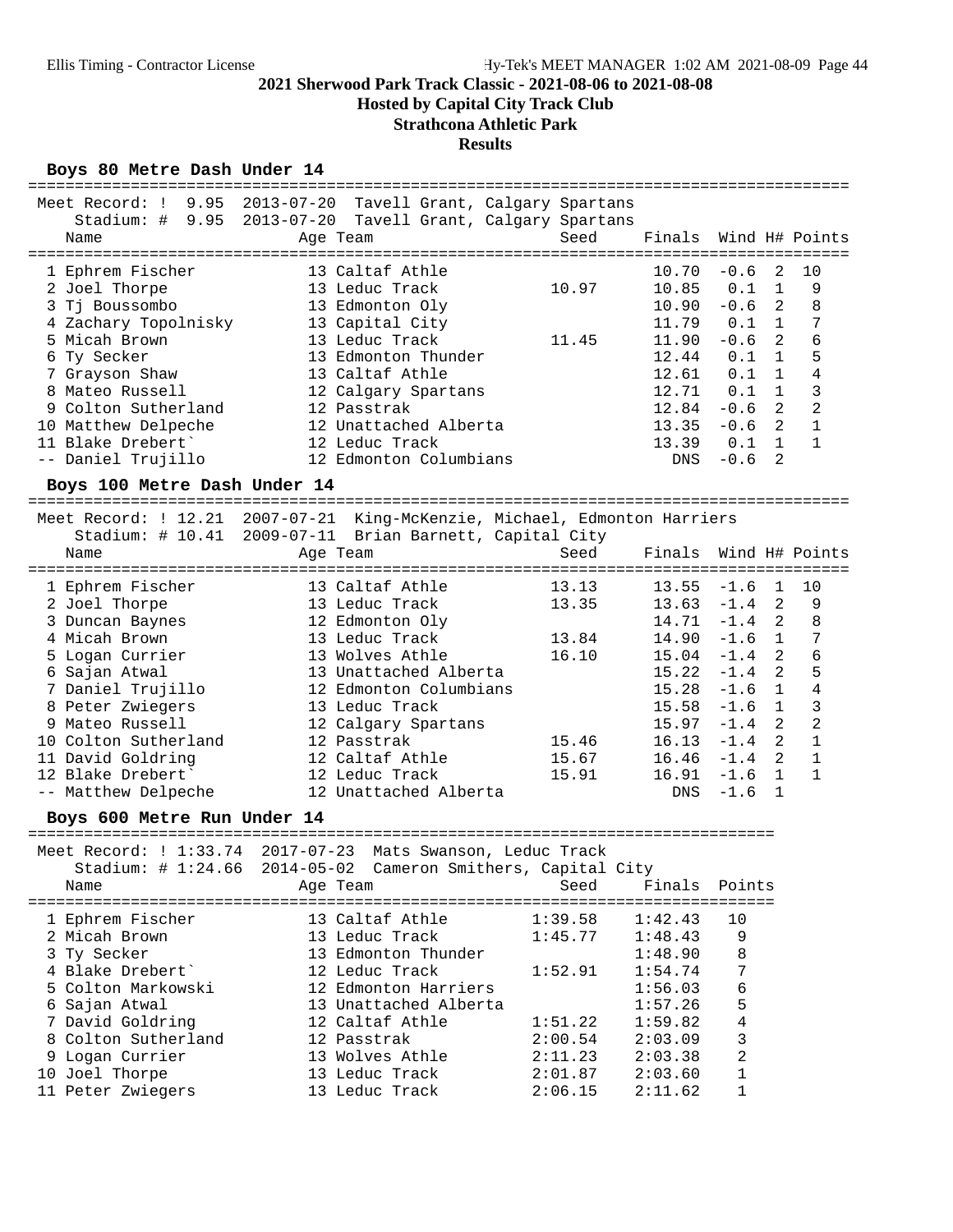## **Hosted by Capital City Track Club**

## **Strathcona Athletic Park**

| Boys 600 Metre Run Under 14<br>-- Daniel Trujillo<br>-- Duncan Baynes                                                                                                    | 12 Edmonton Columbians<br>12 Edmonton Oly                                                                                                                                                                                                                                                                                              | DNS<br>DNS                                                  |                                                                       |
|--------------------------------------------------------------------------------------------------------------------------------------------------------------------------|----------------------------------------------------------------------------------------------------------------------------------------------------------------------------------------------------------------------------------------------------------------------------------------------------------------------------------------|-------------------------------------------------------------|-----------------------------------------------------------------------|
| Boys 80 Metre Hurdles 24" - 30" Under 14                                                                                                                                 |                                                                                                                                                                                                                                                                                                                                        |                                                             |                                                                       |
| 12m to first, 7.5m between<br>Meet Record: ! 12.78 2018-07-28 Josh Tam, PR Athletics<br>Name                                                                             | Stadium: # 12.78 2018-07-28 Josh Tam, PR Athletics<br>Age Team                                                                                                                                                                                                                                                                         | Seed                                                        | Finals Wind Points                                                    |
| 1 Ephrem Fischer<br>2 Joel Thorpe<br>3 Micah Brown<br>4 Grayson Shaw<br>5 Blake Drebert'<br>6 Colton Sutherland 12 Passtrak                                              | 13 Caltaf Athle<br>14.56<br>13 Leduc Track<br>13 Leduc Track<br>13 Caltaf Athle<br>12 Leduc Track                                                                                                                                                                                                                                      | 12.97<br>13.49<br>15.29<br>16.46<br>16.77<br>17.58<br>17.61 | 10<br>NWI<br>9<br>NWI<br>NWI<br>8<br>7<br>NWI<br>6<br>NWI<br>5<br>NWI |
| Boys High Jump Under 14                                                                                                                                                  |                                                                                                                                                                                                                                                                                                                                        |                                                             |                                                                       |
| Name                                                                                                                                                                     | Meet Record: ! 1.59m 2013-07-20 Aaron Marcynuk, Edmonton Columbians<br>Stadium: # 2.05m 2012-07-14 Jobe Abdul, Unattached AB<br>Stadium: # 2.05m 2017-07-22 Wesley Calef, Capital City<br>Stadium: # 2.05m 2018-07-28 Noel Vanderzee, Chinook Track<br>Stadium: # 2.05m 2018-07-28 Chris Morrow, Green And Gold TC<br>Age Team<br>Seed | Finals Points                                               |                                                                       |
| 1 Ephrem Fischer 13 Caltaf Athle                                                                                                                                         | 1.10 1.20 1.25 1.30 1.35 1.40 1.45 1.48 1.51 1.54                                                                                                                                                                                                                                                                                      | 1.51 <sub>m</sub>                                           | 10                                                                    |
| $\Omega$<br>XO<br>O XXO O<br>$\overline{O}$<br>2 Micah Brown<br>1.20 1.25 1.30 1.35 1.40 1.45 1.48 1.51 1.54<br>$\overline{O}$<br>$\circ$<br>$\circ$ $\circ$<br>$\Omega$ | XO XXO<br>O XXX<br>13 Leduc Track                                                                                                                                                                                                                                                                                                      | 1.40m<br>J1.51m                                             | 9                                                                     |
| 3 Joel Thorpe<br>1.10 1.20 1.25 1.30 1.35 1.40 1.45 1.48<br>$0\qquad 0$<br>$\circ$<br>$\overline{O}$                                                                     | $O$ 0<br>XO<br>XXX<br>13 Leduc Track<br>$O$ 0<br>XO XXX                                                                                                                                                                                                                                                                                | 1.45m                                                       | 8                                                                     |
| 4 Grayson Shaw<br>1.10 1.20 1.25 1.30 1.35 1.40 1.45<br>O<br>$\circ$<br>$\circ$<br>$\overline{O}$<br>$\circ$                                                             | 13 Caltaf Athle<br>XO XXX                                                                                                                                                                                                                                                                                                              | 1.40m                                                       | 7                                                                     |
| 5 Zachary Topolnisky 13 Capital City<br>1.10 1.20 1.25 1.30 1.35<br>O O XXO O XXX                                                                                        |                                                                                                                                                                                                                                                                                                                                        | 1.30 <sub>m</sub>                                           | 6                                                                     |
| 6 Blake Drebert'<br>$0.90$ 1.00 1.10 1.20<br>$0\qquad 0\qquad 0$<br>XXX                                                                                                  | 12 Leduc Track                                                                                                                                                                                                                                                                                                                         | 1.10m                                                       | 5                                                                     |
| 7 Daniel Trujillo<br>$0.90$ 1.00 1.10<br>O O XXX                                                                                                                         | 12 Edmonton Columbians                                                                                                                                                                                                                                                                                                                 | 1.00m                                                       | 3.50                                                                  |
| 7 Colton Sutherland<br>0.90 1.00 1.10<br>$\circ$<br>O XXX                                                                                                                | 12 Passtrak                                                                                                                                                                                                                                                                                                                            | 1.00m                                                       | 3.50                                                                  |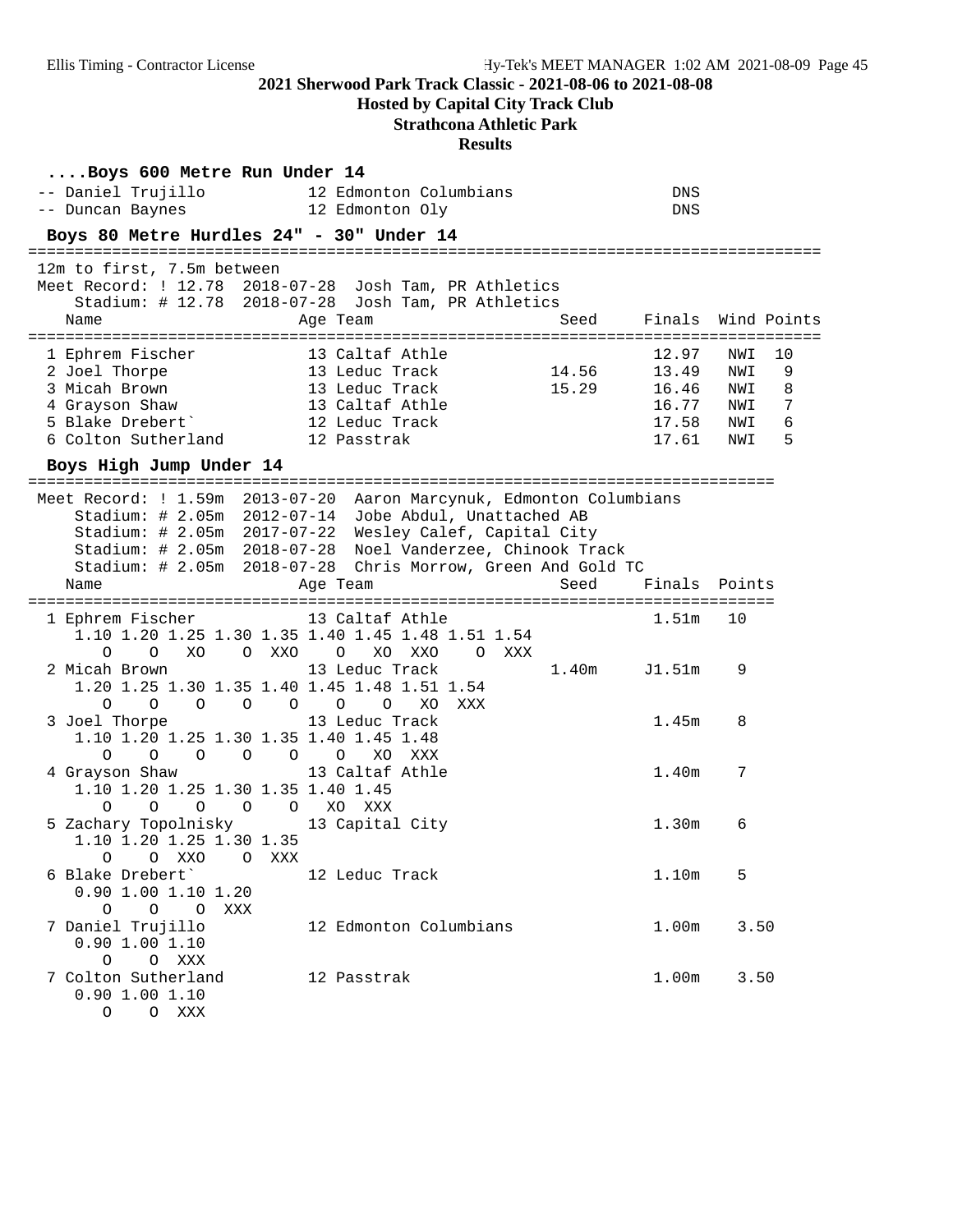**Hosted by Capital City Track Club**

## **Strathcona Athletic Park**

## **Results**

| Boys Long Jump Under 14                                                                           |                                                                                |       | ============================== |        |   |
|---------------------------------------------------------------------------------------------------|--------------------------------------------------------------------------------|-------|--------------------------------|--------|---|
| Meet Record: ! 4.95m 2009-07-12 Nicholas Huber, Edmonton Olympic                                  |                                                                                |       |                                |        |   |
| Name                                                                                              | Stadium: # 7.38m 2010-07-11 Wade Huber, Excel Athletica<br>Age Team            | Seed  | Finals Wind Points             |        |   |
| 1 Ephrem Fischer 13 Caltaf Athle                                                                  |                                                                                |       | 4.82m                          | NWI 10 |   |
| 4.55m (NWI) 4.82m (NWI) 4.58m (NWI)<br>2 Zachary Topolnisky 13 Capital City                       |                                                                                |       | 4.21m                          | NWI    | 9 |
| 4.21m(NWI) 3.79m(NWI) 3.86m(NWI)<br>3 Joel Thorpe                                                 | 13 Leduc Track                                                                 |       | 3.84m                          | NWI    | 8 |
| 3.84m(NWI) 3.31m(NWI) 3.33m(NWI)<br>4 Daniel Trujillo                                             | 12 Edmonton Columbians                                                         |       | 3.68m                          | NWI    | 7 |
| 3.50m(NWI) 3.68m(NWI) 3.68m(NWI)<br>5 Micah Brown                                                 | 13 Leduc Track 1.53m                                                           |       | 3.67m                          | NWI    | 6 |
| 3.67m(NWI) 3.57m(NWI) 3.38m(NWI)<br>6 Blake Drebert 12 Leduc Track<br>3.65m(NWI) FOUL 3.35m(NWI)  |                                                                                |       | 3.65m                          | NWI    | 5 |
| 7 David Goldring                                                                                  | 12 Caltaf Athle                                                                | 3.68m | 3.56m                          | NWI    | 4 |
| 3.56m(NWI) 3.38m(NWI) 3.30m(NWI)<br>8 Colton Sutherland<br>$3.48m(NWT)$ $3.11m(NWT)$ $3.54m(NWT)$ | 12 Passtrak                                                                    | 3.76m | 3.54m                          | NWI    | 3 |
| 9 Ty Secker<br>3.39m(NWI) 3.51m(NWI) FOUL                                                         | 13 Edmonton Thunder                                                            |       | 3.51 <sub>m</sub>              | NWI    | 2 |
| 10 Duncan Baynes<br>3.21m(NWI) 3.01m(NWI) 3.09m(NWI)                                              | 12 Edmonton Oly                                                                |       | 3.21m                          | NWI    | 1 |
| 11 Peter Zwiegers 13 Leduc Track<br>2.42m(NWI) 2.99m(NWI) 2.91m(NWI)                              |                                                                                |       | 2.99m                          | NWI    | 1 |
| 12 Mateo Russell 12 Calgary Spartans<br>2.76m(NWI) 2.74m(NWI) 2.72m(NWI)                          |                                                                                |       | 2.76m                          | NWI    | 1 |
| Boys Shot Put 3kg Under 14                                                                        |                                                                                |       |                                |        |   |
| Meet Record: ! 14.05m 2017-07-23 Duncan Critch, Lakeland Yellowjackets                            |                                                                                |       |                                |        |   |
| Name                                                                                              | Stadium: # 14.05m 2017-07-23 Duncan Critch, Lakeland Yellowjackets<br>Age Team | Seed  | Finals Points                  |        |   |
|                                                                                                   |                                                                                |       |                                |        |   |
| 1 Ephrem Fischer 13 Caltaf Athle<br>6.35m 8.25m 8.92m                                             |                                                                                |       | 8.92m                          | 10     |   |
| 2 Micah Brown<br>8.25m 8.65m 8.25m                                                                | 13 Leduc Track                                                                 | 9.28m | 8.65m 9                        |        |   |
| 3 Joel Thorpe<br>7.41m 7.99m 7.81m                                                                | 13 Leduc Track                                                                 |       | <b>7.99m</b> 8                 |        |   |
| 4 Ty Secker<br>7.16m 6.82m 5.37m                                                                  | 13 Edmonton Thunder                                                            |       | 7.16m                          | 7      |   |
| 5 Colton Sutherland<br>$6.13m$ 5.38m<br>6.07m                                                     | 12 Passtrak                                                                    | 6.59m | 6.13m                          | 6      |   |
| 6 Daniel Trujillo<br>5.60m 5.09m<br>5.31m                                                         | 12 Edmonton Columbians                                                         |       | 5.60m                          | 5      |   |
| 7 Peter Zwiegers<br>$5.27m$ 5.43m<br>5.59m                                                        | 13 Leduc Track                                                                 |       | 5.59m                          | 4      |   |
| 8 David Goldring<br>$5.12m$ 5.06m<br>4.68m                                                        | 12 Caltaf Athle                                                                | 5.53m | 5.12m                          | 3      |   |
| 9 Blake Drebert'                                                                                  | 12 Leduc Track                                                                 |       | 4.56m                          | 2      |   |

FOUL 4.50m 4.56m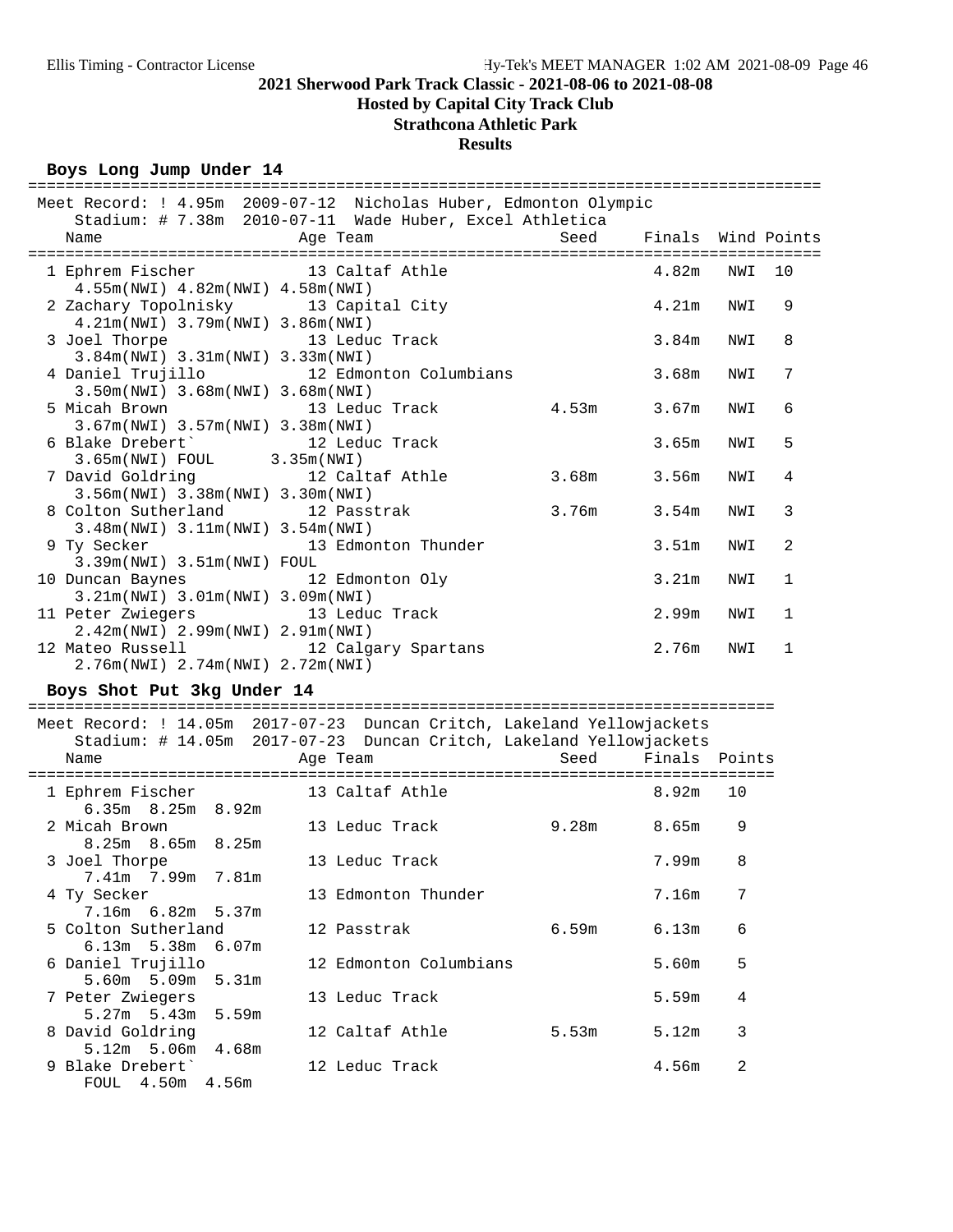## **Hosted by Capital City Track Club**

## **Strathcona Athletic Park**

## **Results**

Boys Discus Throw 750g Under 14

|                                                        | Meet Record: ! 35.68m 2017-07-22 Duncan Critch, Lakeland Yellowjackets |                    |                      |                       |  |
|--------------------------------------------------------|------------------------------------------------------------------------|--------------------|----------------------|-----------------------|--|
|                                                        | Stadium: # 35.68m 2018-07-22 Duncan Critch, Lakleand Yellowjackets     |                    |                      |                       |  |
| Name                                                   | Age Team                                                               | Seed Finals Points |                      |                       |  |
| 1 Ephrem Fischer 13 Caltaf Athle<br>25.64m FOUL 28.64m |                                                                        |                    | 28.64m               | 10                    |  |
| 2 Joel Thorpe<br>FOUL 24.08m 22.50m                    | 13 Leduc Track                                                         |                    | 24.08m               | 9                     |  |
| 3 Ethan Johnstone<br>FOUL 17.59m 21.03m                | 13 Caltaf Athle                                                        |                    | 21.03m               | 8                     |  |
| 4 Micah Brown<br>FOUL 20.36m 20.37m                    | 13 Leduc Track                                                         |                    | 20.37m               | 7                     |  |
| 5 Colton Sutherland<br>15.87m  16.92m  16.70m          | 12 Passtrak                                                            |                    | 16.92m               | 6                     |  |
| 6 Grayson Shaw<br>13.94m 13.24m 15.67m                 | 13 Caltaf Athle                                                        |                    | 15.67m               | 5                     |  |
| 7 Daniel Trujillo<br>13.49m  13.22m  14.57m            | 12 Edmonton Columbians                                                 |                    | 14.57m               | 4                     |  |
| 8 Blake Drebert'<br>14.50m  13.79m  14.22m             | 12 Leduc Track                                                         |                    | 14.50m               | 3                     |  |
| Boys 100 Metre Dash Under 16                           | 8 Advance: Top 1 Each Heat plus Next 5 Best Times                      |                    |                      |                       |  |
|                                                        | Meet Record: ! 11.25 2013-07-20 Chuba Hubbard, Edmonton Columbians     |                    |                      |                       |  |
|                                                        | Stadium: # 10.41 2009-07-11 Brian Barnett, Capital City                |                    |                      |                       |  |
| Name                                                   | Age Team                                                               |                    | Seed Prelims Wind H# |                       |  |
| Preliminaries                                          |                                                                        |                    |                      |                       |  |
| 1 Isaiah Baker                                         | 15 Unattached Alberta                                                  |                    |                      | 11.66Q 2.7 2          |  |
| 2 Pierre Chong                                         | 14 St. Albert T                                                        | 12.11              |                      | 12.01Q 1.1 3          |  |
|                                                        | 14 Edmonton Columbians                                                 |                    | 12.23Q               | $3.2 \quad 1$         |  |
| 3 Yvann Kouame<br>4 Ryan Sandy<br>4 Ryan Sandy         | 15 Caltaf Athle                                                        | 12.19              | 12.10q               | $\overline{c}$<br>2.7 |  |
| 5 Roenen Chase                                         | 15 Calgary Spartans 12.21                                              |                    | 12.25q               | $\mathbf 1$<br>3.2    |  |
| 6 Gustavo Brandt                                       | 15 Calgary Spartans 12.49                                              |                    | 12.26q               | 3.2<br>$\mathbf{1}$   |  |
| 7 Iniubong Idiong                                      | 14 Split City Sonics                                                   | 12.54              | 12.33q               | $2.7-2$               |  |
| 8 Olam Quach                                           | 15 Calgary Spartans                                                    |                    | 12.36q               | 1.1 <sup>3</sup>      |  |
| 9 Dante Russell                                        | 15 Calgary Spartans                                                    |                    | 12.49                | $\overline{c}$<br>2.7 |  |
| 10 Laine Gauthier                                      | 14 Bulldogs                                                            |                    | 12.51                | $\mathbf{1}$<br>3.2   |  |

 11 Marcus Scantlebury 15 Calgary Spartans 12.57 3.2 1 12 Utah Jong 14 Edmonton Harriers 12.75 3.2 1 13 Benjamin Ragan 14 Red Deer Titans 13 1.15 1.1 3 14 Joshua Nwosu 15 Edmonton Columbians 13.22 13.23 1.1 3 15 Abayomi Omoyayi 15 Leduc Track 14.64 13.71 1.1 3 16 Mason Feddema 14 St. Albert T 13.78 2.7 2 17 Thomas Kamel 14 Edmonton Thunder 14.87 13.97 2.7 2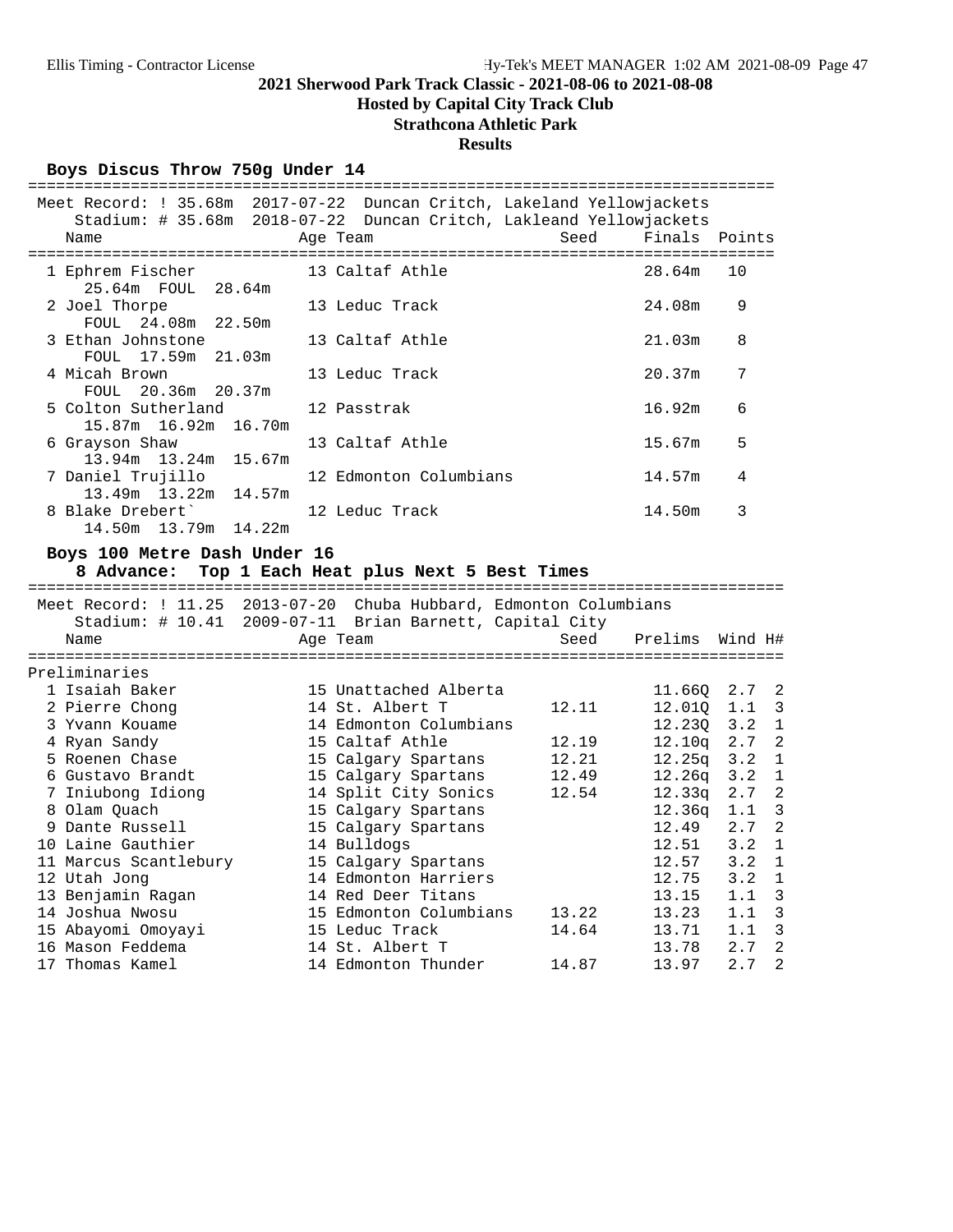**Hosted by Capital City Track Club**

## **Strathcona Athletic Park**

### **Results**

## Boys 100 Metre Dash Under 16

|                                                                    | -----------                                             |                |                |                                 |
|--------------------------------------------------------------------|---------------------------------------------------------|----------------|----------------|---------------------------------|
| Meet Record: ! 11.25 2013-07-20 Chuba Hubbard, Edmonton Columbians | Stadium: # 10.41 2009-07-11 Brian Barnett, Capital City |                |                |                                 |
| Name                                                               | Age Team                                                | Prelims        | Finals         | Wind                            |
| Finals                                                             |                                                         |                |                |                                 |
| 1 Isaiah Baker                                                     | 15 Unattached Alberta                                   | 11.66          | 11.72          | 2.7                             |
| 2 Pierre Chong                                                     | 14 St. Albert T                                         | 12.01          | 11.80          | 2.7                             |
| 3 Ryan Sandy                                                       | 15 Caltaf Athle                                         | 12.10          | 12.07          | 2.7                             |
| 4 Yvann Kouame                                                     | 14 Edmonton Columbians                                  | 12.23          | 12.33          | 2.7                             |
|                                                                    |                                                         |                |                | 2.7                             |
| 5 Roenen Chase<br>6 Gustavo Brandt                                 | 15 Calgary Spartans                                     | 12.25<br>12.26 | 12.35<br>12.36 | 2.7                             |
|                                                                    | 15 Calgary Spartans                                     | 12.33          |                |                                 |
| 7 Iniubong Idiong<br>-- Olam Quach                                 | 14 Split City Sonics<br>15 Calgary Spartans             | 12.36          | 12.37<br>DNS   | 2.7<br>2.7                      |
| Boys 200 Metre Dash Under 16                                       |                                                         |                |                |                                 |
| 8 Advance:                                                         | Top 1 Each Heat plus Next 6 Best Times                  |                |                |                                 |
| Meet Record: ! 23.00 2013-07-21 Chuba Hubbard, Edmonton Columbians |                                                         |                |                |                                 |
|                                                                    | Stadium: # 21.37 2015-07-26 Benjamin Williams, Voleo    |                |                |                                 |
| Name                                                               | Age Team                                                | Seed           | Prelims        | Wind H#                         |
|                                                                    |                                                         |                |                |                                 |
| Preliminaries                                                      |                                                         |                |                |                                 |
| 1 Pierre Chong                                                     | 14 St. Albert T                                         | 24.59          | $25.26Q - 1.5$ | 2                               |
| 2 Junior Afa'anwi Nforne                                           | 14 Edmonton Thunder                                     | 25.49          | $25.48Q -1.1$  | 1                               |
| 3 Roenen Chase                                                     | 15 Calgary Spartans                                     | 24.83          | $25.65q -1.1$  | $\mathbf{1}$                    |
| 4 Ryan Sandy                                                       | 15 Caltaf Athle                                         | 24.44          | $25.70q -1.1$  | $\mathbf{1}$                    |
| 5 Gustavo Brandt                                                   | 15 Calgary Spartans                                     | 24.70          | $25.74q -1.5$  | $\overline{2}$                  |
| 6 Olam Quach                                                       | 15 Calgary Spartans                                     |                | $26.35q -1.1$  | $\mathbf{1}$                    |
| 7 Marcus Scantlebury                                               | 15 Calgary Spartans                                     |                | $26.65q -1.5$  | $\overline{2}$                  |
| 8 Iniubong Idiong                                                  | 14 Split City Sonics                                    |                | $26.71q -1.1$  | $\mathbf 1$                     |
| 9 Dante Russell                                                    | 15 Calgary Spartans                                     |                | $26.97 - 1.1$  | $\mathbf{1}$                    |
| 10 Joshua Nwosu                                                    | 15 Edmonton Columbians                                  | 26.76          | $27.31 - 1.5$  | $\overline{a}$                  |
| 11 Utah Jong                                                       | 14 Edmonton Harriers                                    |                |                | $\overline{2}$<br>$27.45 - 1.5$ |
| 12 Aiden Parkes                                                    | 15 Edmonton Thunder                                     | 27.22          |                | $\overline{2}$<br>$27.63 - 1.5$ |
| -- Yvann Kouame                                                    | 14 Edmonton Columbians                                  |                | DNS            | $-1.1$<br>1                     |
| Boys 200 Metre Dash Under 16                                       |                                                         |                |                |                                 |
| Meet Record: ! 23.00 2013-07-21 Chuba Hubbard, Edmonton Columbians |                                                         |                |                |                                 |
| Stadium: $\#$ 21.37                                                | 2015-07-26 Benjamin Williams, Voleo                     |                |                |                                 |
| Name                                                               | Age Team                                                | Prelims        | Finals         | Wind                            |
|                                                                    |                                                         |                |                |                                 |
| Finals                                                             |                                                         |                |                |                                 |
| 1 Pierre Chong                                                     | 14 St. Albert T                                         | 25.26          | 25.02          | $+0.0$                          |
| 2 Gustavo Brandt                                                   | 15 Calgary Spartans                                     | 25.74          | 25.39          | $+0.0$                          |
| 3 Roenen Chase                                                     | 15 Calgary Spartans                                     | 25.65          | 25.46          | $+0.0$                          |
| 4 Ryan Sandy                                                       | 15 Caltaf Athle                                         | 25.70          | 25.61          | $+0.0$                          |
| 5 Junior Afa'anwi Nforne                                           | 14 Edmonton Thunder                                     | 25.48          | 25.84          | $+0.0$                          |
| 6 Iniubong Idiong                                                  | 14 Split City Sonics                                    | 26.71          | 26.35          | $+0.0$                          |
| 7 Marcus Scantlebury                                               | 15 Calgary Spartans                                     | 26.65          | 26.66          | $+0.0$                          |
| -- Olam Quach                                                      | 15 Calgary Spartans                                     | 26.35          | DNS            | $+0.0$                          |
|                                                                    |                                                         |                |                |                                 |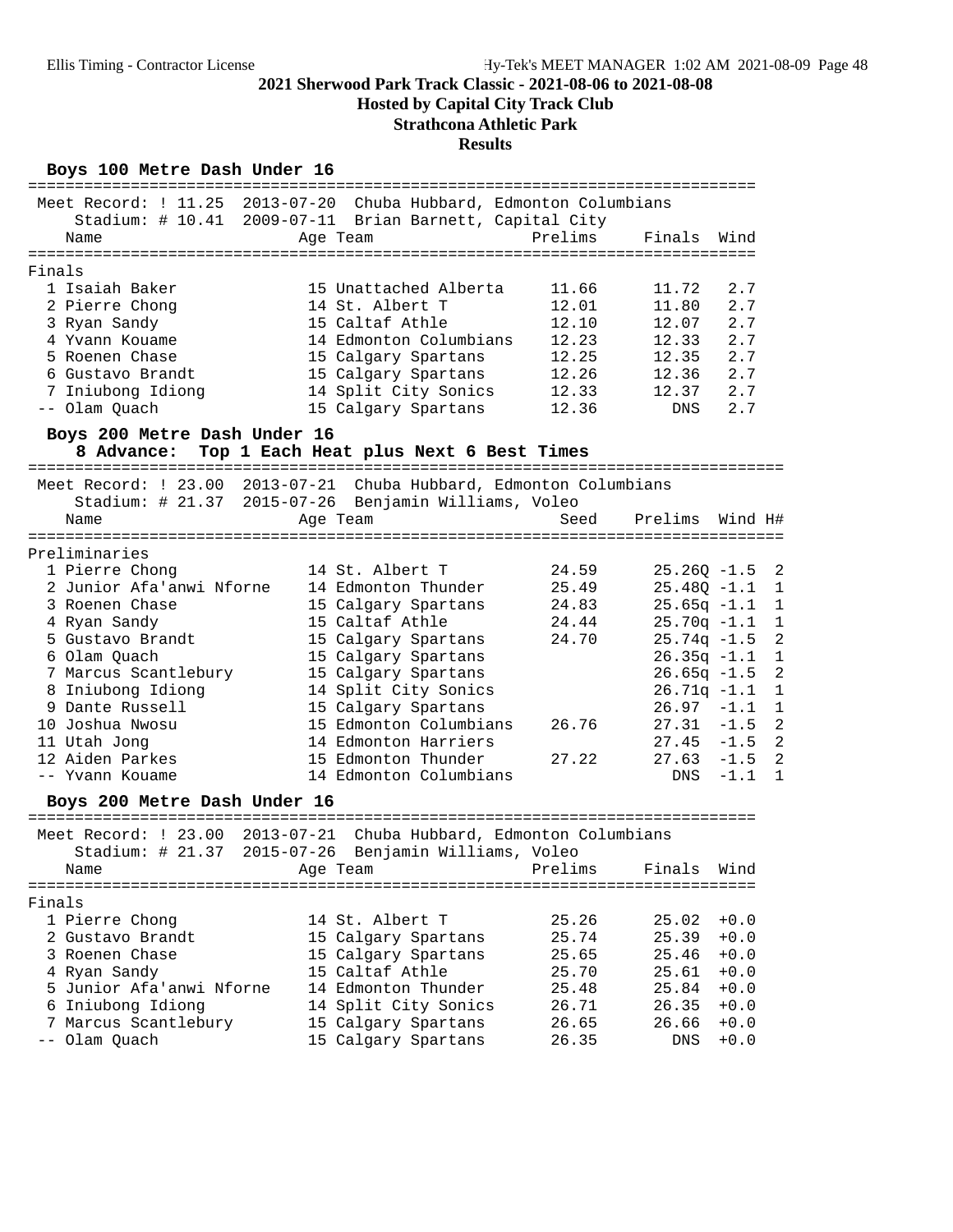**Hosted by Capital City Track Club**

## **Strathcona Athletic Park**

#### **Results**

## Boys 300 Metre Dash Under 16

|                                        | Meet Record: ! 36.54 2014-07-12 Eric Stephens, Edmonton Thunder |                           |                         |
|----------------------------------------|-----------------------------------------------------------------|---------------------------|-------------------------|
|                                        | Stadium: # 35.56 2014-05-02 Mitchell Home, Capital City         |                           |                         |
| Name                                   | Age Team                                                        | Seed                      | Finals                  |
|                                        |                                                                 |                           | ======================= |
| 1 Jett Hasiuk                          | 15 Caltaf Athle                                                 |                           | 37.20                   |
| 2 Gustavo Brandt                       | 15 Calgary Spartans                                             | 39.70                     | 39.25                   |
| 3 Laine Gauthier                       | 14 Bulldogs                                                     |                           | 41.99                   |
| 4 Joshua Nwosu                         | 15 Edmonton Columbians                                          |                           | 42.56                   |
| 5 Aiden Parkes                         | 15 Edmonton Thunder                                             |                           | 42.69                   |
| 6 Utah Jong                            | 14 Edmonton Harriers                                            |                           | 43.15                   |
| Boys 800 Metre Run Under 16            |                                                                 |                           |                         |
|                                        |                                                                 | ========================= |                         |
| Meet Record: ! 1:58.67 2014-07-13      | Scott Chalupiak, Airdrie Aces                                   |                           |                         |
| Stadium: # 1:50.64 2014-07-13          | Tyler Smith, Leduc Track                                        |                           |                         |
| Name                                   | Age Team                                                        | Seed                      | Finals                  |
| 1 Jett Hasiuk                          | 15 Caltaf Athle                                                 | 2:08.90                   | 2:06.74                 |
| 2 Brady Keller                         | 14 Leduc Track                                                  | 2:09.42                   | 2:08.31                 |
| 3 Laine Gauthier                       | 14 Bulldogs                                                     |                           | 2:13.49                 |
| 4 Gabe Bennett                         | 15 Laurel Creek T.F.C. 2:18.00                                  |                           | 2:26.85                 |
| 5 Rylan Chipiuk                        | 13 Leduc Track                                                  | 2:37.26                   | 2:36.90                 |
| 6 Benjamin Ragan                       | 14 Red Deer Titans                                              | 2:37.46                   | 2:37.91                 |
| 7 Kayden Hearn                         | 14 Leduc Track                                                  |                           | 2:42.17                 |
| -- Mack Weber                          | 14 Caltaf Athle                                                 | 2:15.97                   | DNS                     |
|                                        |                                                                 |                           |                         |
| Boys 1200 Metre Run Under 16           |                                                                 |                           |                         |
|                                        |                                                                 |                           |                         |
|                                        |                                                                 |                           |                         |
| Meet Record: ! 3:13.91 2014-07-12      | Scott Chalupiak, Airdrie Aces                                   |                           |                         |
| Stadium: # 3:13.91 2014-07-12<br>Name  | Scott Chalupiak, Airdrie Aces<br>Age Team                       | Seed                      | Finals                  |
|                                        |                                                                 |                           |                         |
| 1 Brady Keller                         | 14 Leduc Track                                                  | 3:26.42                   | 3:28.57                 |
| 2 Caden Jones                          | 15 Cochrane End                                                 | 3:48.68                   | 3:44.84                 |
| 3 Laine Gauthier                       | 14 Bulldogs                                                     |                           | 3:46.98                 |
| 4 Finn Mitchell                        | 14 Split City Sonics                                            |                           | 3:49.01                 |
| 5 Gabe Bennett                         | 15 Laurel Creek T.F.C.                                          | 3:52.02                   | 3:51.24                 |
| 6 Ty Secker                            | 13 Edmonton Thunder                                             |                           | 4:04.18                 |
| 7 Gerrit Kuipers                       | 14 Caltaf Athle                                                 |                           | 4:11.83                 |
| 8 Benjamin Ragan                       | 14 Red Deer Titans                                              |                           | 4:29.87                 |
| -- Aehsan Orfani                       | 14 GO Athletics                                                 | 4:59.00                   | DNS                     |
| Boys 2000 Metre Run Under 16           |                                                                 |                           |                         |
| ====================================== |                                                                 |                           |                         |
| Meet Record: ! 6:00.86                 | $2013 - 07 - 21$<br>Ryan Smeeton, UCAC                          |                           |                         |
| Stadium: $\#$ 6:00.86<br>Name          | $2013 - 07 - 21$<br>Ryan Smeeton, UCAC                          | Seed                      | Finals                  |
|                                        | Age Team                                                        |                           |                         |
| 1 Brady Keller                         | 14 Leduc Track                                                  |                           | 6:13.19                 |
| 2 Mack Weber                           | 14 Caltaf Athle                                                 |                           | 6:29.41                 |
| 3 Caden Jones                          | 15 Cochrane End                                                 | 6:54.77                   | 6:39.10                 |
| 4 Lukas Wold                           | 14 Edmonton Harriers                                            |                           | 7:06.11                 |
| 5 Rylan Chipiuk                        | 13 Leduc Track                                                  | 7:21.96                   | 7:08.51                 |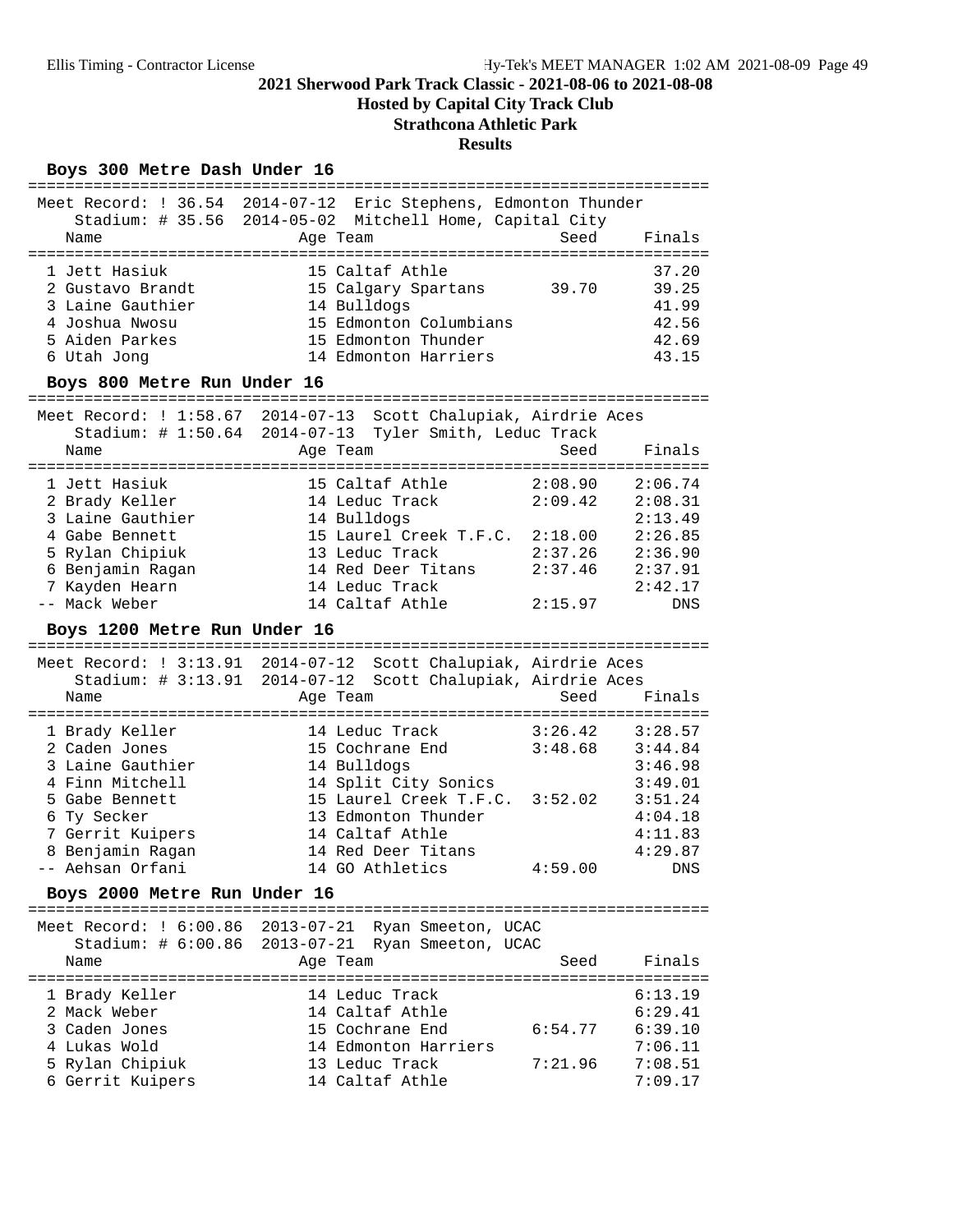**Hosted by Capital City Track Club**

#### **Strathcona Athletic Park**

#### **Results**

**Boys 100 Metre Hurdles 33" Under 16 Top 8 Advance by Time** ============================================================================== 13m to first, 8.5m between Meet Record: ! 13.66 2015-07-25 Aaron Marcynuk, Edmonton Columbians Stadium: # 13.66 2015-07-25 Aaron Marcynuk, Columbians Name Age Team Seed Prelims Wind ============================================================================== Preliminaries 1 Joshua Nwosu 15 Edmonton Columbians 16.92 15.50q 1.2 2 Yvann Kouame 14 Edmonton Columbians 16.58q 1.2 13 Bumonton Columbians 18.92 13.309 1.2<br>2 Yvann Kouame 14 Edmonton Columbians 16.589 1.2<br>3 Pierson Shaver 14 Edmonton Columbians 17.21q 1.2 **Boys 100 Metre Hurdles 33" Under 16** ============================================================================== 13m to first, 8.5m between Meet Record: ! 13.66 2015-07-25 Aaron Marcynuk, Edmonton Columbians Stadium: # 13.66 2015-07-25 Aaron Marcynuk, Columbians Name **Age Team** Prelims Finals Wind ============================================================================== Finals<br>1 Joshua Nwosu<br>2 Yvann Kouame<br>3 Pierson Shaver 1 Joshua Nwosu 15 Edmonton Columbians 15.50 15.49 2.5 2 Yvann Kouame 14 Edmonton Columbians 16.58 16.42 2.5 3 Pierson Shaver 14 Edmonton Columbians 17.21 17.10 2.5 **Boys 200 Metre Hurdles 30" Under 16** ============================================================================== 20m to first, 35m betwwen Meet Record: ! 25.77 2014-07-13 Kai Spierenburg, Calgary Warriors Meet Record: ! 25.77 2018-07-29 Kashay Kelsick, Team Alberta Stadium: # 25.77 2014-07-13 Kai Spierenburg, Calgary Warriors Name Age Team Seed Finals Wind ============================================================================== 1 Mason Feddema 14 St. Albert T 32.68 -1.1 **Boys 1500 Metre Steeplechase 30" Under 16** ========================================================================= 12 barriers, no water Meet Record: ! 4:33.46 2017-07-22 Jared Howse, Red Deer Titans Stadium: # 4:33.46 2017-07-22 Jared Howse, Red Deer Titans Name Age Team Seed Finals ========================================================================= 1 Caden Jones 15 Cochrane End 5:25.27 5:04.16 2 Finn Mitchell 14 Split City Sonics 5:36.37 5:21.02 **Boys High Jump Under 16** ========================================================================= Meet Record: ! 1.85m 2017-07-22 Jaxon Hume, Edmonton Columbians Stadium: # 2.05m 2012-07-14 Jobe Abdul, Unattached AB Stadium: # 2.05m 2017-07-22 Wesley Calef, Capital City Stadium: # 2.05m 2018-07-28 Noel Vanderzee, Chinook Track Stadium: # 2.05m 2018-07-28 Chris Morrow, Green And Gold TC Name **Age Team** Age Team Seed Finals =========================================================================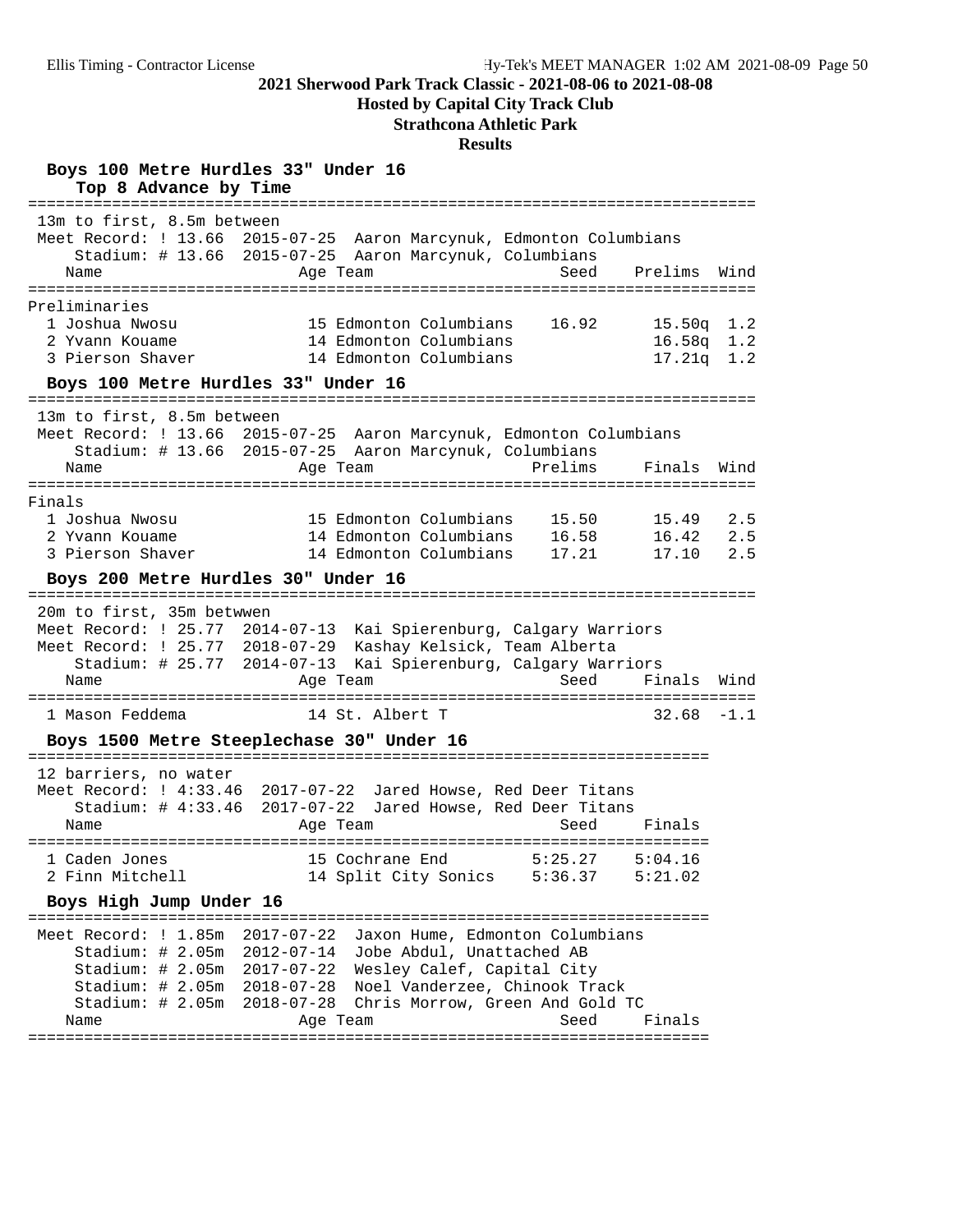## **Hosted by Capital City Track Club**

## **Strathcona Athletic Park**

#### **Results**

## **....Boys High Jump Under 16**

| 1 Isaiah Baker                                    | 15 Unattached Alberta                         | 1.75m           |
|---------------------------------------------------|-----------------------------------------------|-----------------|
| 1.35 1.40 1.45 1.50 1.55 1.60 1.65 1.70 1.75 1.77 |                                               |                 |
| $\Omega$<br>$\Omega$<br>$\Omega$<br>∩<br>$\Omega$ | $\Omega$<br>XO<br>$\Omega$<br>$\Omega$<br>XXX |                 |
| 2 Yvann Kouame                                    | 14 Edmonton Columbians                        | 1.65m           |
| 1.40 1.45 1.50 1.55 1.60 1.65 1.70                |                                               |                 |
| $\Omega$<br>XO<br>$\Omega$<br>$\Omega$<br>$\circ$ | XO.<br>XXX                                    |                 |
| 3 Roenen Chase                                    | 15 Calgary Spartans                           | 1.80m<br>J1.65m |
| 1.50 1.55 1.60 1.65 1.70                          |                                               |                 |
| XO<br>XO.<br>XO.<br>XO.<br>XXX                    |                                               |                 |
| 4 Pierson Shaver                                  | 14 Edmonton Columbians                        | 1.45m<br>1.55m  |
| 1.40 1.45 1.50 1.55 1.60                          |                                               |                 |
| XO<br>$\Omega$<br>$\Omega$<br>XO<br>XXX           |                                               |                 |
| 5 Joshua Nwosu                                    | 15 Edmonton Columbians                        | 1.65m<br>1.50m  |
| 1.40 1.45 1.50 1.55                               |                                               |                 |
| XXX<br>∩<br>$\Omega$<br>$\Omega$                  |                                               |                 |
| Thomas Kamel<br>6                                 | 14 Edmonton Thunder                           | 1.35m<br>1.30m  |
| 1.20 1.25 1.30 1.35                               |                                               |                 |
| O<br>XO.<br>Ο<br>XXX                              |                                               |                 |

#### Boys Long Jump Under 16

|                                 |                                                                                                                                                                                                                                                                                                                                                                                                                                                                                                                                                                                                                                                                                                                 | 3.4                                                                                                                                                                                                                                                                                                                                                                                                                                                                                                                                                                                                                                                                                            |
|---------------------------------|-----------------------------------------------------------------------------------------------------------------------------------------------------------------------------------------------------------------------------------------------------------------------------------------------------------------------------------------------------------------------------------------------------------------------------------------------------------------------------------------------------------------------------------------------------------------------------------------------------------------------------------------------------------------------------------------------------------------|------------------------------------------------------------------------------------------------------------------------------------------------------------------------------------------------------------------------------------------------------------------------------------------------------------------------------------------------------------------------------------------------------------------------------------------------------------------------------------------------------------------------------------------------------------------------------------------------------------------------------------------------------------------------------------------------|
|                                 |                                                                                                                                                                                                                                                                                                                                                                                                                                                                                                                                                                                                                                                                                                                 |                                                                                                                                                                                                                                                                                                                                                                                                                                                                                                                                                                                                                                                                                                |
|                                 |                                                                                                                                                                                                                                                                                                                                                                                                                                                                                                                                                                                                                                                                                                                 | 0.9                                                                                                                                                                                                                                                                                                                                                                                                                                                                                                                                                                                                                                                                                            |
|                                 |                                                                                                                                                                                                                                                                                                                                                                                                                                                                                                                                                                                                                                                                                                                 |                                                                                                                                                                                                                                                                                                                                                                                                                                                                                                                                                                                                                                                                                                |
|                                 |                                                                                                                                                                                                                                                                                                                                                                                                                                                                                                                                                                                                                                                                                                                 | 1.3                                                                                                                                                                                                                                                                                                                                                                                                                                                                                                                                                                                                                                                                                            |
|                                 |                                                                                                                                                                                                                                                                                                                                                                                                                                                                                                                                                                                                                                                                                                                 |                                                                                                                                                                                                                                                                                                                                                                                                                                                                                                                                                                                                                                                                                                |
|                                 |                                                                                                                                                                                                                                                                                                                                                                                                                                                                                                                                                                                                                                                                                                                 | 2.5                                                                                                                                                                                                                                                                                                                                                                                                                                                                                                                                                                                                                                                                                            |
|                                 |                                                                                                                                                                                                                                                                                                                                                                                                                                                                                                                                                                                                                                                                                                                 |                                                                                                                                                                                                                                                                                                                                                                                                                                                                                                                                                                                                                                                                                                |
|                                 |                                                                                                                                                                                                                                                                                                                                                                                                                                                                                                                                                                                                                                                                                                                 | 2.4                                                                                                                                                                                                                                                                                                                                                                                                                                                                                                                                                                                                                                                                                            |
|                                 |                                                                                                                                                                                                                                                                                                                                                                                                                                                                                                                                                                                                                                                                                                                 |                                                                                                                                                                                                                                                                                                                                                                                                                                                                                                                                                                                                                                                                                                |
|                                 |                                                                                                                                                                                                                                                                                                                                                                                                                                                                                                                                                                                                                                                                                                                 | 2.3                                                                                                                                                                                                                                                                                                                                                                                                                                                                                                                                                                                                                                                                                            |
|                                 |                                                                                                                                                                                                                                                                                                                                                                                                                                                                                                                                                                                                                                                                                                                 |                                                                                                                                                                                                                                                                                                                                                                                                                                                                                                                                                                                                                                                                                                |
|                                 |                                                                                                                                                                                                                                                                                                                                                                                                                                                                                                                                                                                                                                                                                                                 | 2.5                                                                                                                                                                                                                                                                                                                                                                                                                                                                                                                                                                                                                                                                                            |
|                                 |                                                                                                                                                                                                                                                                                                                                                                                                                                                                                                                                                                                                                                                                                                                 |                                                                                                                                                                                                                                                                                                                                                                                                                                                                                                                                                                                                                                                                                                |
|                                 | 3.80m                                                                                                                                                                                                                                                                                                                                                                                                                                                                                                                                                                                                                                                                                                           | 1.1                                                                                                                                                                                                                                                                                                                                                                                                                                                                                                                                                                                                                                                                                            |
|                                 |                                                                                                                                                                                                                                                                                                                                                                                                                                                                                                                                                                                                                                                                                                                 |                                                                                                                                                                                                                                                                                                                                                                                                                                                                                                                                                                                                                                                                                                |
|                                 | DNS                                                                                                                                                                                                                                                                                                                                                                                                                                                                                                                                                                                                                                                                                                             | NWI                                                                                                                                                                                                                                                                                                                                                                                                                                                                                                                                                                                                                                                                                            |
|                                 | DNS                                                                                                                                                                                                                                                                                                                                                                                                                                                                                                                                                                                                                                                                                                             | NWI                                                                                                                                                                                                                                                                                                                                                                                                                                                                                                                                                                                                                                                                                            |
|                                 |                                                                                                                                                                                                                                                                                                                                                                                                                                                                                                                                                                                                                                                                                                                 |                                                                                                                                                                                                                                                                                                                                                                                                                                                                                                                                                                                                                                                                                                |
| ===================             |                                                                                                                                                                                                                                                                                                                                                                                                                                                                                                                                                                                                                                                                                                                 |                                                                                                                                                                                                                                                                                                                                                                                                                                                                                                                                                                                                                                                                                                |
|                                 |                                                                                                                                                                                                                                                                                                                                                                                                                                                                                                                                                                                                                                                                                                                 |                                                                                                                                                                                                                                                                                                                                                                                                                                                                                                                                                                                                                                                                                                |
|                                 |                                                                                                                                                                                                                                                                                                                                                                                                                                                                                                                                                                                                                                                                                                                 |                                                                                                                                                                                                                                                                                                                                                                                                                                                                                                                                                                                                                                                                                                |
|                                 |                                                                                                                                                                                                                                                                                                                                                                                                                                                                                                                                                                                                                                                                                                                 |                                                                                                                                                                                                                                                                                                                                                                                                                                                                                                                                                                                                                                                                                                |
|                                 |                                                                                                                                                                                                                                                                                                                                                                                                                                                                                                                                                                                                                                                                                                                 |                                                                                                                                                                                                                                                                                                                                                                                                                                                                                                                                                                                                                                                                                                |
| 1 Mason Feddema 14 St. Albert T | 9.69m                                                                                                                                                                                                                                                                                                                                                                                                                                                                                                                                                                                                                                                                                                           | 1.1                                                                                                                                                                                                                                                                                                                                                                                                                                                                                                                                                                                                                                                                                            |
|                                 | Age Team<br>1 Dante Russell 15 Calgary Spartans<br>5.42m(2.3) 5.61m(3.4) FOUL FOUL<br>FOUL 5.48m (0.9) 3.19m (1.7) FOUL<br>3 Ryan Sandy 15 Caltaf Athle 4.79m(2.3) FOUL $5.36$ m(1.3)<br>4 Joshua Nwosu 15 Edmonton Columbians<br>$4.93m(0.5)$ 5.14m $(2.5)$ 5.11m $(1.6)$ 4.75m $(1.9)$ 4.76m $(0.7)$<br>5 Marcus Scantlebury 15 Calgary Spartans<br>$4.75m(3.7)$ $4.94m(1.4)$ $4.95m(2.4)$ FOUL<br>$4.49m(1.7)$ $4.69m(1.4)$ $4.34m(1.3)$ $4.32m(1.1)$ $4.94m(2.3)$<br>7 Mason Feddema 14 St. Albert T<br>-- Yvann Kouame                           14 Edmonton Columbians<br>-- Jett Hasiuk                             15 Caltaf Athle<br>Boys Triple Jump Under 16<br>and the Magnetic Press, and the Team | Meet Record: ! 6.02m 2018-07-29 Adam Jaikaran, Team Alberta<br>Stadium: # 7.38m 2010-07-11 Wade Huber, Excel Athletica<br>Seed Finals Wind<br>5.61m<br>2 Roenen Chase                             15 Calgary Spartans           5.57m<br>5.48m<br>5.36m<br>5.14m<br>4.95m<br>6 Iniubong Idiong 14 Split City Sonics 10.09m<br>4.94m<br>4.83m<br>$4.60$ m $(1.5)$ $4.83$ m $(2.5)$ $4.42$ m $(1.3)$ $4.53$ m $(1.5)$ $4.36$ m $(1.5)$ $4.72$ m $(1.6)$<br>8 Abayomi Omoyayi 15 Leduc Track<br>FOUL FOUL $3.56m(0.6) 3.80m(1.1) 3.70m(1.1)$<br>Meet Record: ! 12.56m 2017-07-22 Zackary Poirier, Calgary Warriors<br>Stadium: # 16.46m 2013-07-20 Jadel Gregorio, Unattached<br>Seed Finals Wind |

FOUL(+0.0) FOUL(1.6) 9.13m(1.4) 9.41m(1.5) 9.56m(1.8) 9.69m(1.1)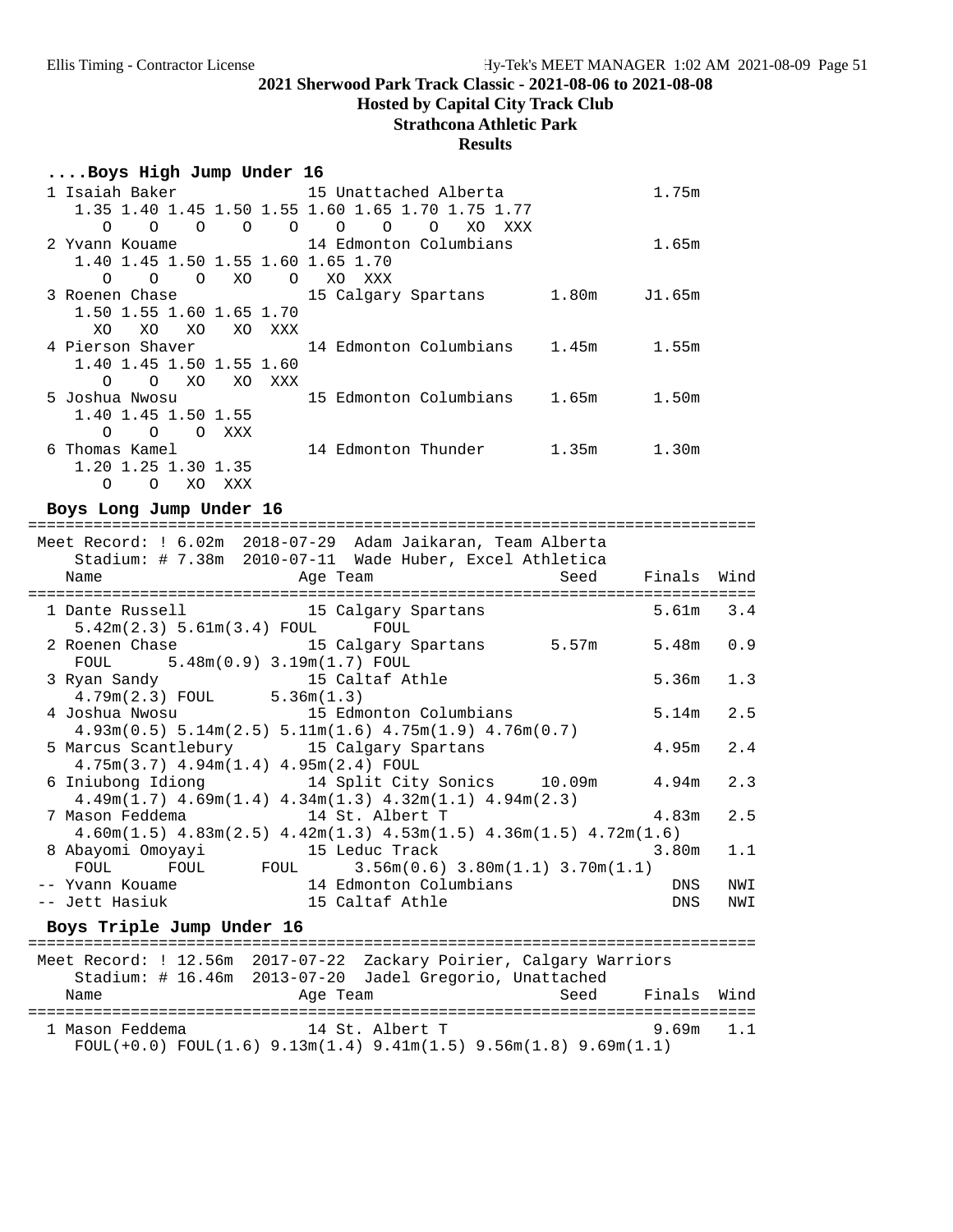## **Hosted by Capital City Track Club**

## **Strathcona Athletic Park**

#### **Results**

#### Boys Shot Put 4kg Under 16

|                                                    | Meet Record: ! 13.91m 2013-07-20 Garret Deep, Capital City<br>Stadium: # 13.91m 2013-07-20 Garrett Deep, Capital City                                |                         |                              |                                  |                      |
|----------------------------------------------------|------------------------------------------------------------------------------------------------------------------------------------------------------|-------------------------|------------------------------|----------------------------------|----------------------|
| Name                                               | Age Team                                                                                                                                             | Seed                    | Finals                       |                                  |                      |
|                                                    | 1 Roenen Chase 15 Calgary Spartans<br>9.96m 10.59m 10.02m 10.08m 10.23m 9.84m                                                                        |                         | 10.59m                       |                                  |                      |
|                                                    | 2 Iniubong Idiong 14 Split City Sonics 21.64m 9.84m<br>9.84m 9.77m FOUL FOUL 8.49m FOUL                                                              |                         |                              |                                  |                      |
| 3 Kayden Hearn                                     | 14 Leduc Track<br>7.62m 7.08m 7.00m 7.29m 7.22m 6.30m                                                                                                |                         | 7.62m                        |                                  |                      |
|                                                    | -- Marcus Scantlebury 15 Calgary Spartans                                                                                                            |                         | DNS                          |                                  |                      |
| Boys Discus Throw 1kg Under 16                     |                                                                                                                                                      |                         |                              |                                  |                      |
|                                                    | Meet Record: ! 51.56m 2018-07-28 Kyle Novak, Team Manitoba<br>Stadium: # 51.56m 2018-07-18 Kyle Novak, Team Manitoba                                 |                         |                              |                                  |                      |
| Name                                               | Age Team                                                                                                                                             | Seed                    | Finals                       |                                  |                      |
| FOUL FOUL 22.27m FOUL 25.53m                       | 1 Iniubong Idiong 14 Split City Sonics                                                                                                               |                         | 25.53m                       |                                  |                      |
| 2 Roenen Chase<br>25.42m                           | 15 Calgary Spartans                                                                                                                                  |                         | 25.42m                       |                                  |                      |
| Boys Hammer Throw 4kg Under 16                     |                                                                                                                                                      |                         |                              |                                  |                      |
|                                                    | Meet Record: ! 43.44m 2014-07-12 Andreas Troschke, Airdrie Aces                                                                                      |                         |                              |                                  |                      |
| Name                                               | Stadium: # 43.44m 2014-07-12 Andreas Troschke, Airdrie Aces<br>Age Team                                                                              | Seed                    | Finals                       |                                  |                      |
|                                                    | 1 Iniubong Idiong 14 Split City Sonics 20.48m 28.19m<br>26.15m  24.25m  27.03m  28.19m  28.11m  FOUL                                                 |                         |                              |                                  |                      |
| Boys Javelin Throw 600g Under 16                   |                                                                                                                                                      |                         |                              |                                  |                      |
| Name                                               | Meet Record: ! 52.34m 2018-07-29 Jesse Bulawka-Lepine, Team Manitoba<br>Stadium: # 52.34m 2018-07-29 Jesse Bulawka-Lepine, Team Manitoba<br>Age Team | Seed                    | Finals                       |                                  |                      |
|                                                    |                                                                                                                                                      |                         |                              |                                  |                      |
|                                                    | 1 Iniubong Idiong 14 Split City Sonics<br>22.53m FOUL 21.52m 21.20m 20.67m 24.08m                                                                    |                         | 24.08m                       |                                  |                      |
| Boys 100 Metre Dash Under 18<br>8 Advance:         | Top 1 Each Heat plus Next 5 Best Times                                                                                                               |                         |                              |                                  |                      |
| Meet Record: ! 10.90                               | 2018-07-28 Dami Ogunbiyi, Team Saskatchewan                                                                                                          |                         |                              |                                  |                      |
| Stadium: $\#$ 10.41<br>Name                        | 2009-07-11 Brian Barnett, Capital City<br>Age Team                                                                                                   | Seed                    | Prelims                      | Wind H#                          |                      |
| Preliminaries                                      |                                                                                                                                                      |                         |                              |                                  |                      |
| 1 Daniel Kidd<br>2 Ryder Hardy<br>3 Carter Kettyle | 17 Running Room<br>17 Riversdale A<br>17 Unattached Alberta                                                                                          | 10.63<br>11.34<br>11.53 | ! 10.84Q<br>11.22Q<br>11.46Q | 0.7<br>ı<br>2.2<br>3<br>1.6<br>2 |                      |
| 4 Chase Klinger<br>5 Keon Rude                     | 17 Riversdale A<br>16 Calgary Inte                                                                                                                   | 11.69                   | 11.37q<br>$11.37q$ 0.7       | 0.7                              | 1 11.368<br>1 11.370 |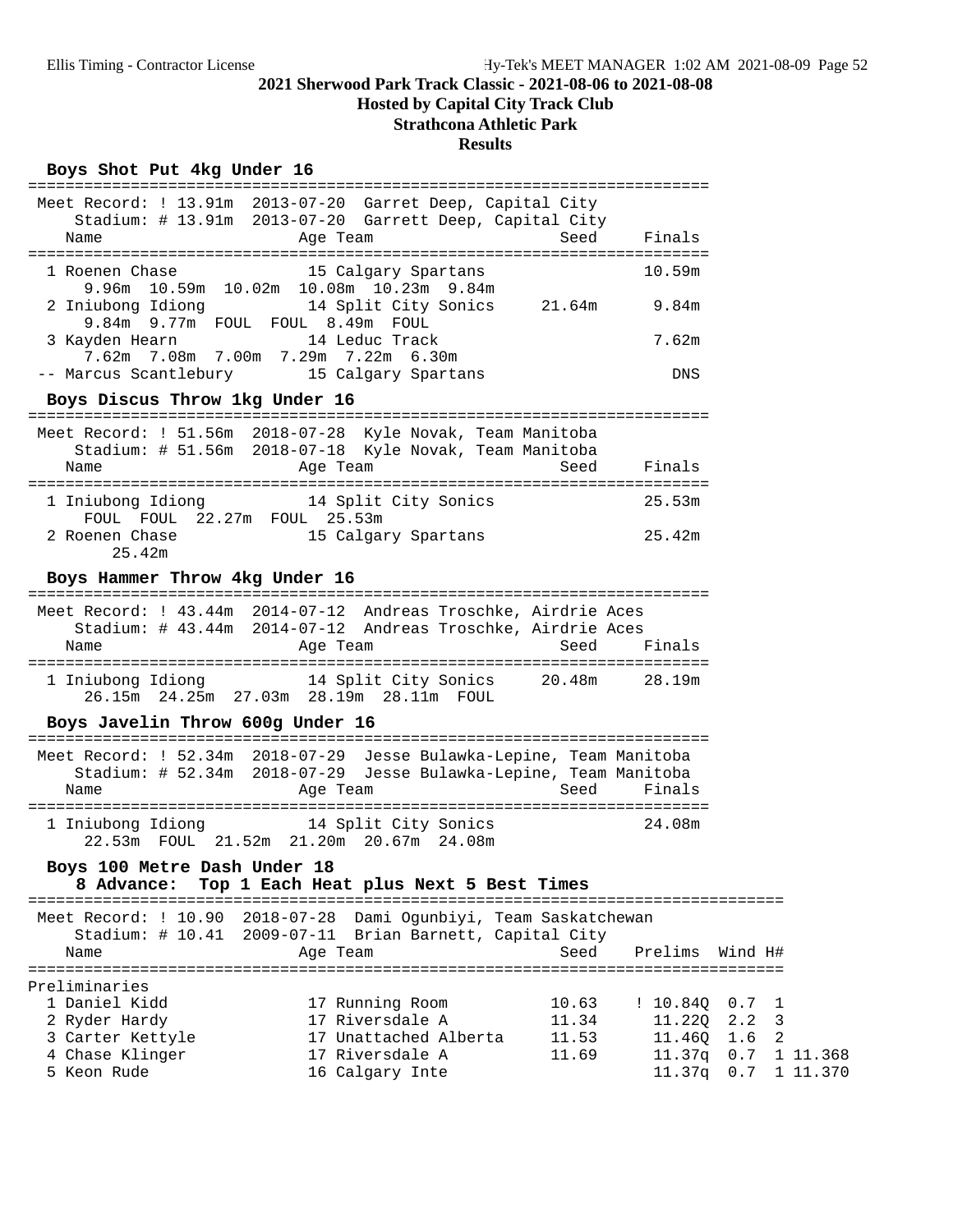**Hosted by Capital City Track Club**

**Strathcona Athletic Park**

#### **Results**

### **....Boys 100 Metre Dash Under 18**

| 6 Wilondja Lufungula         | 16 Edmonton Oly                                                  |         | 11.60q                  | 1.6 <sub>2</sub> |                |
|------------------------------|------------------------------------------------------------------|---------|-------------------------|------------------|----------------|
| 7 Kanyon Campbell            | 17 Edmonton Oly                                                  | 11.72   | 11.69q                  | 2.2              | 3              |
| 8 Christopher McLarty        | 16 Caltaf Athle                                                  | 11.66   | 11.70q                  |                  | $0.7$ 1 11.694 |
| 9 Joshua Arndt               | 17 Capital City                                                  | 11.76   | 11.70                   | 1.6              | 2 11.695       |
| 10 Mingyu Sung               | 16 Caltaf Athle                                                  | 11.79   | 11.73                   | 2.2              | 3              |
| 11 Jacob Lysak               | 17 U OF C Athle                                                  | 11.55   | 11.94                   | 1.6              | 2              |
| 12 Brandon Macintyre         | 17 Unattached Alberta                                            | 11.94   | 12.00                   | 0.7              | 1              |
| 13 Lukas King                | 17 Alberta Spee                                                  |         | 12.03                   | 1.6              | 2              |
| 14 Daniel Chang              | 16 Caltaf Athle                                                  |         | 12.29                   | 2.2              | 3              |
| 15 Liam Oster                | 16 Split City Sonics                                             | 12.48   | 12.43                   | 0.7              | 1              |
| 16 Jamie Debruijn            | 16 Red Deer Titans                                               |         | 12.69                   | 0.7              | $\mathbf{1}$   |
| 17 Keithan Fisher            | 16 Capital City                                                  | 12.79   | 12.95                   | 2.2              | $\overline{3}$ |
| 18 Kyan Delpeche             | 16 Unattached Alberta                                            |         | 13.19                   | $2.2 \quad 3$    |                |
| -- Tegra Jan-King            | 17 Edmonton Columbians                                           | 11.76   | DNS                     | 1.6              | 2              |
| -- Izaiah Oliveros           | 17 Capital City                                                  | 11.62   | DNS                     | $2.2 \quad 3$    |                |
| Boys 100 Metre Dash Under 18 |                                                                  |         |                         |                  |                |
|                              | Meet Record: ! 10.90 2018-07-28 Dami Ogunbiyi, Team Saskatchewan |         |                         |                  |                |
|                              | Stadium: # 10.41 2009-07-11 Brian Barnett, Capital City          |         |                         |                  |                |
| Name                         | Age Team                                                         | Prelims | Finals Wind             |                  |                |
|                              |                                                                  |         |                         |                  |                |
| Finals                       |                                                                  |         |                         |                  |                |
| 1 Daniel Kidd                | 17 Running Room                                                  | 10.84   | 10.78!                  | 0.8              |                |
| 2 Ryder Hardy                | 17 Riversdale A                                                  | 11.22   | 11.19                   | 0.8              |                |
| 3 Carter Kettyle             | 17 Unattached Alberta                                            | 11.46   | 11.34                   | 0.8              |                |
| 4 Keon Rude                  | 16 Calgary Inte                                                  | 11.37   | 11.47                   | 0.8              |                |
| 5 Kanyon Campbell            | 17 Edmonton Oly                                                  | 11.69   | 11.51                   | 0.8              |                |
| 6 Christopher McLarty        | 16 Caltaf Athle                                                  | 11.70   | 11.67                   | 0.8              |                |
| 7 Wilondja Lufungula         | 16 Edmonton Oly                                                  | 11.60   | 11.86                   | 0.8              |                |
| -- Chase Klinger             | 17 Riversdale A                                                  | 11.37   | DNS                     | 0.8              |                |
| Boys 200 Metre Dash Under 18 |                                                                  |         |                         |                  |                |
|                              | 8 Advance: Top 1 Each Heat plus Next 5 Best Times                |         |                         |                  |                |
|                              |                                                                  |         |                         |                  |                |
|                              | Meet Record: ! 22.02 2014-07-13 Garrett McKay, Unattached AB     |         |                         |                  |                |
|                              | Stadium: # 21.37 2015-07-26 Benjamin Williams, Voleo             |         |                         |                  |                |
| Name                         | Age Team                                                         | Seed    | Prelims Wind H#         |                  |                |
|                              |                                                                  |         |                         |                  |                |
| Preliminaries                |                                                                  |         |                         |                  |                |
| 1 Daniel Kidd                | 17 Running Room                                                  | 21.40   | $22.290 - 0.9$ 1        |                  |                |
| 2 Mats Swanson               | 17 Leduc Track                                                   |         | $23.46Q - 1.0$          |                  | 2              |
| 3 Aiden Paterson             | 17 Edmonton Columbians                                           | 22.37   | $23.76Q - 0.6$ 3        |                  |                |
| 4 Joshua Arndt               | 17 Capital City                                                  | 24.26   | $23.78q - 0.9$ 1        |                  |                |
| 5 Malachi Muir               | 17 Edmonton Oly                                                  | 22.93   | $23.86q -1.0$           |                  | 2              |
| $C$ Vanisan Campball         | $17$ Edmonton $01$ .                                             | וויד רר | $22.002 \times 10^{-2}$ |                  |                |

| 5 Malachi Muir        | 17 Edmonton Oly       | 22.93 | $23.86q -1.0$ 2  |  |
|-----------------------|-----------------------|-------|------------------|--|
| 6 Kanyon Campbell     | 17 Edmonton Oly       | 23.74 | $23.99q -1.0$ 2  |  |
| 7 Christopher McLarty | 16 Caltaf Athle       | 23.57 | $24.04q - 0.9$ 1 |  |
| 8 Brandon Macintyre   | 17 Unattached Alberta | 23.59 | $24.26q - 0.9$ 1 |  |
| 9 Carter Kettyle      | 17 Unattached Alberta | 23.26 | $24.27 - 0.6$ 3  |  |
| 10 Lukas King         | 17 Alberta Spee       | 24.25 | $24.49 - 0.9$ 1  |  |
| 11 Jamie Sparks       | 16 Split City Sonics  | 24.20 | $24.73 - 0.6$ 3  |  |
| 12 Jacob Lysak        | 17 U OF C Athle       | 23.67 | $24.85 - 0.6$ 3  |  |
| 13 Daniel Chang       | 16 Caltaf Athle       |       | $25.96 -1.0$ 2   |  |
| 14 Adam De Gannes     | 16 Edmonton Thunder   |       | $26.02 - 0.9$ 1  |  |
|                       |                       |       |                  |  |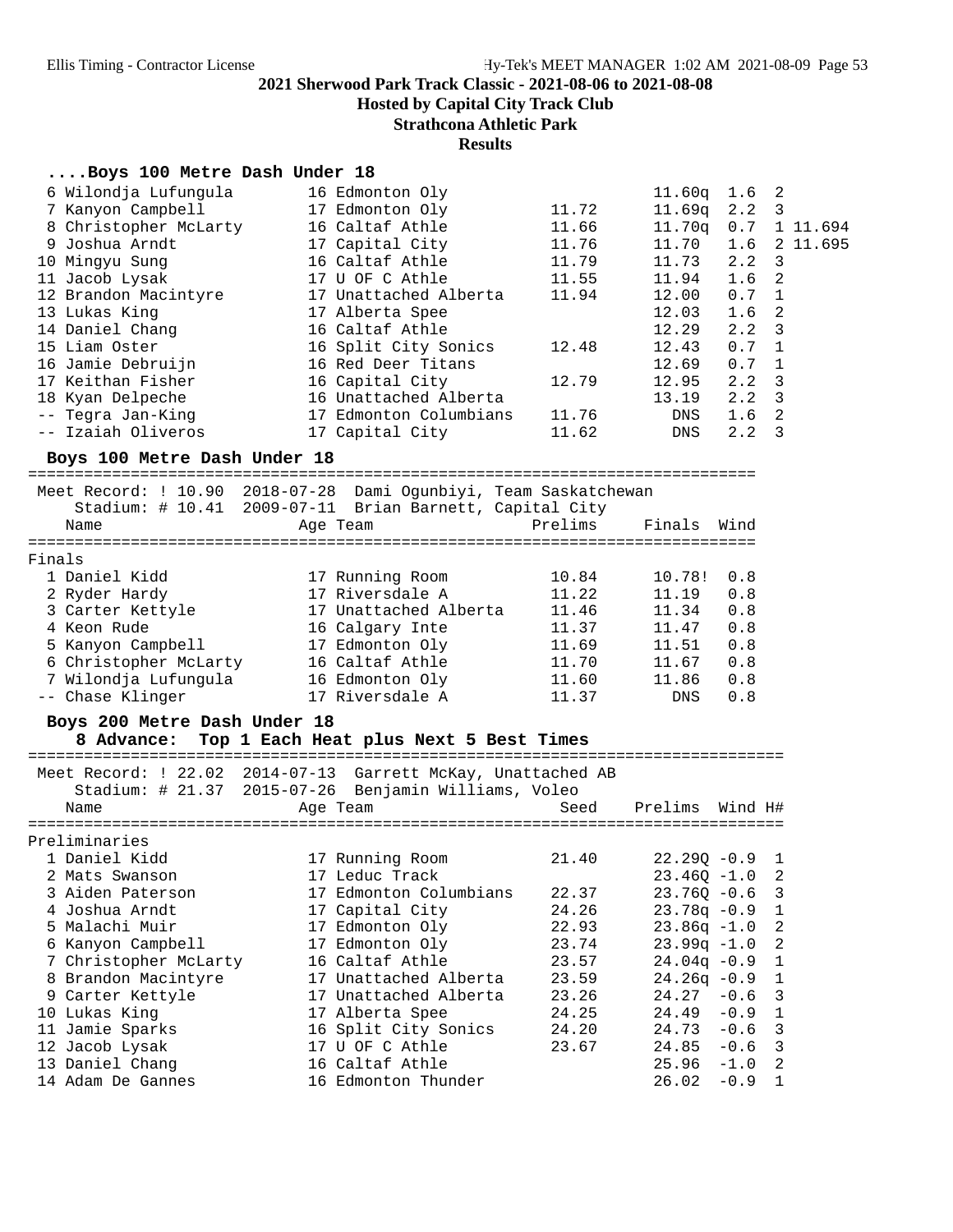**Hosted by Capital City Track Club**

**Strathcona Athletic Park**

#### **Results**

### **....Boys 200 Metre Dash Under 18**

| 15 Eshaan Virani<br>16 Carter Hayward<br>17 Jamie Debruijn<br>18 Keithan Fisher<br>19 Liam Oster<br>-- Mingyu Sung<br>-- Kyan Delpeche<br>-- Izaiah Oliveros<br>-- Chase Klinger<br>-- Ryder Hardy<br>Boys 200 Metre Dash Under 18 | 16 Edmonton Thunder<br>16 Unattached Alberta<br>16 Red Deer Titans<br>16 Capital City<br>16 Split City Sonics<br>16 Caltaf Athle<br>16 Unattached Alberta<br>17 Capital City<br>17 Riversdale A<br>17 Riversdale A | 24.75<br>26.13<br>24.65<br>23.68<br>22.87    | 26.03<br>26.06<br>26.42<br>26.65<br>26.88<br>DNS<br>DNS<br>DNS<br>DNS<br>DNS | $-1.0$<br>$-0.6$<br>$-0.9$<br>$-1.0$<br>$-0.6$<br>$-0.6$<br>$-0.9$<br>$-1.0$<br>$-0.6$<br>$-1.0$ | 2<br>$\overline{3}$<br>$\mathbf{1}$<br>$\overline{2}$<br>$\overline{3}$<br>3<br>$\mathbf{1}$<br>$\overline{2}$<br>$\overline{3}$<br>2 |
|------------------------------------------------------------------------------------------------------------------------------------------------------------------------------------------------------------------------------------|--------------------------------------------------------------------------------------------------------------------------------------------------------------------------------------------------------------------|----------------------------------------------|------------------------------------------------------------------------------|--------------------------------------------------------------------------------------------------|---------------------------------------------------------------------------------------------------------------------------------------|
|                                                                                                                                                                                                                                    | Meet Record: ! 22.02 2014-07-13 Garrett McKay, Unattached AB                                                                                                                                                       |                                              |                                                                              |                                                                                                  |                                                                                                                                       |
| Name                                                                                                                                                                                                                               | Stadium: # 21.37 2015-07-26 Benjamin Williams, Voleo<br>Age Team                                                                                                                                                   | Prelims                                      | Finals                                                                       | Wind                                                                                             |                                                                                                                                       |
| Finals                                                                                                                                                                                                                             |                                                                                                                                                                                                                    |                                              |                                                                              |                                                                                                  |                                                                                                                                       |
| 1 Daniel Kidd<br>2 Aiden Paterson                                                                                                                                                                                                  | 17 Running Room<br>17 Edmonton Columbians                                                                                                                                                                          | 22.29<br>23.76                               | 22.18<br>22.89                                                               | $-0.6$<br>$-0.6$                                                                                 |                                                                                                                                       |
| 3 Malachi Muir<br>4 Kanyon Campbell<br>5 Joshua Arndt<br>6 Christopher McLarty                                                                                                                                                     | 17 Edmonton Oly<br>17 Edmonton Oly<br>17 Capital City<br>16 Caltaf Athle                                                                                                                                           | 23.86<br>23.99<br>23.78<br>24.04             | 23.46<br>23.72<br>23.81<br>24.06                                             | $-0.6$<br>$-0.6$<br>$-0.6$<br>$-0.6$                                                             |                                                                                                                                       |
| 7 Brandon Macintyre<br>8 Carter Kettyle<br>Boys 400 Metre Dash Under 18                                                                                                                                                            | 17 Unattached Alberta<br>17 Unattached Alberta                                                                                                                                                                     | 24.26<br>24.27                               | 24.13<br>30.57                                                               | $-0.6$<br>$-0.6$                                                                                 |                                                                                                                                       |
| Name                                                                                                                                                                                                                               | Meet Record: ! 48.70 2016-07-02 Eric Stephens, Voleo Athletics<br>Stadium: # 47.01 2018-07-28 Austin Cole, Capital City<br>Age Team                                                                                | Seed                                         | Finals                                                                       | H#                                                                                               |                                                                                                                                       |
| 1 Aiden Paterson<br>2 Alexander Pocha<br>3 Malachi Muir<br>4 Nicholas Hooper<br>5 Nicholas Emerson                                                                                                                                 | 17 Edmonton Columbians<br>16 Unattached Alberta<br>17 Edmonton Oly<br>16 Cochrane End<br>17 Caltaf Athle                                                                                                           | 52.25<br>53.19<br>51.99<br>53.42<br>53.59    | 52.09<br>52.38<br>53.36<br>53.62<br>54.37                                    | 2<br>2<br>1<br>2<br>2                                                                            |                                                                                                                                       |
| 6 Lukas King<br>7 Clay Grattidge<br>8 Mick Besko<br>9 Carter Hayward<br>10 Jamie Debruijn                                                                                                                                          | 17 Alberta Spee<br>16 Cochrane End<br>16 Edmonton Thunder<br>16 Unattached Alberta<br>16 Red Deer Titans                                                                                                           | 53.23<br>56.00<br>58:00.00                   | 54.75<br>55.23<br>56.35<br>56.79<br>59.10                                    | 2<br>1<br>1<br>$\mathbf{1}$<br>2                                                                 |                                                                                                                                       |
| Boys 800 Metre Run Under 18                                                                                                                                                                                                        |                                                                                                                                                                                                                    |                                              |                                                                              |                                                                                                  |                                                                                                                                       |
| ===============================<br>Meet Record: $1:54.68$<br>Stadium: $\#$ 1:50.64<br>Name                                                                                                                                         | 2015-07-26 Rhys Kramer, Caltaf<br>2014-07-13 Tyler Smith, Leduc Track<br>Age Team                                                                                                                                  | Seed                                         | Finals                                                                       | H#                                                                                               |                                                                                                                                       |
| 1 Zachary Valentine<br>2 Terrell Keys<br>3 Nicholas Hooper<br>4 Carl Chu                                                                                                                                                           | ===========<br>16 Edmonton Harriers<br>16 Cochrane End<br>16 Cochrane End<br>16 Unattached Alberta                                                                                                                 | -----------<br>2:04.33<br>2:02.48<br>2:04.19 | 2:03.43<br>2:04.16<br>2:04.76<br>2:06.61                                     | 2<br>2<br>2<br>1                                                                                 |                                                                                                                                       |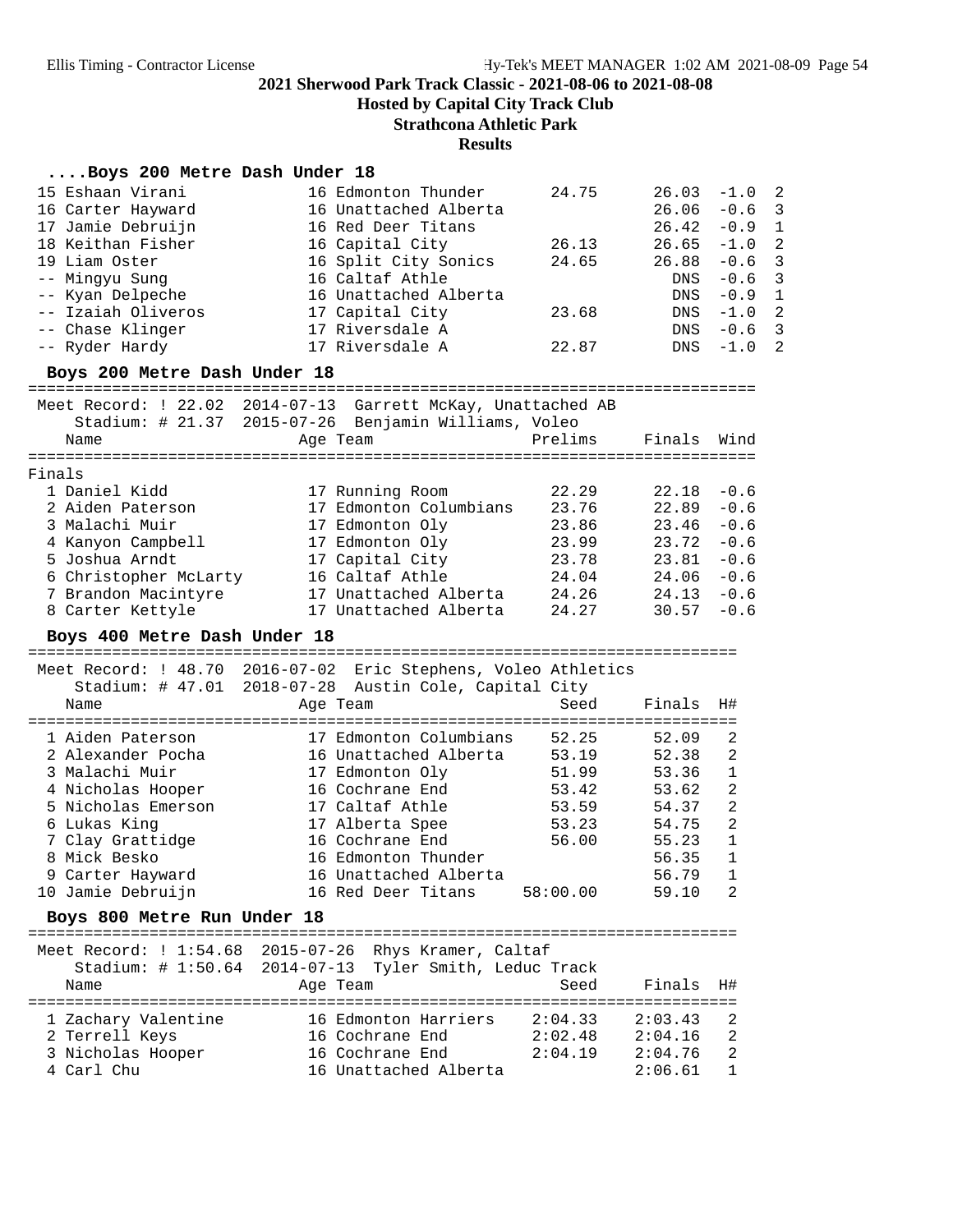**Hosted by Capital City Track Club**

#### **Strathcona Athletic Park**

#### **Results**

#### **....Boys 800 Metre Run Under 18**

| 5 Clay Grattidge   | 16 Cochrane End      | 2:09.37 | 2:06.67 | $\overline{2}$ |
|--------------------|----------------------|---------|---------|----------------|
| 6 Jeffrey Gao      | 17 U OF C Athle      | 2:07.23 | 2:07.03 | $\mathcal{L}$  |
| 7 Maxwell Cook     | 17 U OF C Athle      | 2:06.14 | 2:07.62 | $\mathcal{L}$  |
| 8 Kieran Schmidtke | 17 Calgary Spartans  | 2:10.05 | 2:07.72 | -2             |
| 9 Tyson Shannon    | 17 U OF C Athle      | 2:13.04 | 2:11.74 | $\overline{1}$ |
| 10 Carson Young    | 16 Edmonton Harriers | 2:10.56 | 2:14.95 | $\overline{1}$ |
| 11 Kai Deausy      | 16 Caltaf Athle      | 2:10.08 | 2:15.40 | -2             |
| 12 Mick Besko      | 16 Edmonton Thunder  | 2:17.64 | 2:16.15 | $\overline{1}$ |
| 13 Willem Grant    | 17 U OF C Athle      | 2:11.88 | 2:16.81 | $\overline{1}$ |

**Boys 1500 Metre Run Under 18** ============================================================================

Meet Record: ! 3:58.87 2018-07-28 Ron MacLean, Team Saskatchewan

| Name | Age Team                                                                                                                                                                                                                                                                                                                                         | Seed    |                                                                                                                                   |                |                                                                                        |
|------|--------------------------------------------------------------------------------------------------------------------------------------------------------------------------------------------------------------------------------------------------------------------------------------------------------------------------------------------------|---------|-----------------------------------------------------------------------------------------------------------------------------------|----------------|----------------------------------------------------------------------------------------|
|      | 16 GO Athletics                                                                                                                                                                                                                                                                                                                                  |         | 4:20.13                                                                                                                           | 2              |                                                                                        |
|      | 17 U OF C Athle                                                                                                                                                                                                                                                                                                                                  | 4:18.83 |                                                                                                                                   |                | 24:22.387                                                                              |
|      | 16 Cochrane End                                                                                                                                                                                                                                                                                                                                  | 4:22.07 |                                                                                                                                   |                | 24:22.388                                                                              |
|      |                                                                                                                                                                                                                                                                                                                                                  | 4:25.20 |                                                                                                                                   | 2              |                                                                                        |
|      | 17 U OF C Athle                                                                                                                                                                                                                                                                                                                                  | 4:29.90 |                                                                                                                                   | 2              |                                                                                        |
|      | 17 U OF C Athle                                                                                                                                                                                                                                                                                                                                  |         | 4:30.76                                                                                                                           | $\mathbf{1}$   |                                                                                        |
|      | 16 Caltaf Athle                                                                                                                                                                                                                                                                                                                                  | 4:32.87 |                                                                                                                                   | $\overline{a}$ |                                                                                        |
|      |                                                                                                                                                                                                                                                                                                                                                  |         | 4:35.78                                                                                                                           | 2              |                                                                                        |
|      | 16 Wolves Athle                                                                                                                                                                                                                                                                                                                                  | 4:51.27 |                                                                                                                                   | 1              |                                                                                        |
|      | 17 U OF C Athle                                                                                                                                                                                                                                                                                                                                  | 4:30.48 |                                                                                                                                   | 2              |                                                                                        |
|      | 17 St. Albert T                                                                                                                                                                                                                                                                                                                                  | 4:35.07 | 4:43.96                                                                                                                           | 2              |                                                                                        |
|      | 16 Cochrane End                                                                                                                                                                                                                                                                                                                                  |         | 4:45.87                                                                                                                           | 1              |                                                                                        |
|      | 16 Cochrane End                                                                                                                                                                                                                                                                                                                                  |         | 4:46.85                                                                                                                           | $\mathbf{1}$   |                                                                                        |
|      | 17 Edmonton Harriers                                                                                                                                                                                                                                                                                                                             |         | 4:48.60                                                                                                                           | 1              |                                                                                        |
|      | 16 Cochrane End                                                                                                                                                                                                                                                                                                                                  | 4:50.55 | 4:56.86                                                                                                                           | $\mathbf{1}$   |                                                                                        |
|      | 16 GO Athletics                                                                                                                                                                                                                                                                                                                                  |         | 5:23.93                                                                                                                           | $\mathbf{1}$   |                                                                                        |
|      |                                                                                                                                                                                                                                                                                                                                                  | 4:41.29 | DNS                                                                                                                               | 2              |                                                                                        |
|      | 1 Tyson Versteeg<br>2 Maxwell Cook<br>3 Terrell Keys<br>4 Zachary Valentine<br>5 Tyson Shannon<br>6 Jeffrey Gao<br>7 Kai Deausy<br>8 Ty Thiessen<br>9 Jacob Farnsworth<br>10 Willem Grant<br>11 Avery Rudelich<br>12 Brendan Maquire<br>13 Clay Grattidge<br>14 Andrew Carlson<br>15 Nicholas Hooper<br>16 Chris Salopree<br>-- Evan Bellehumeur |         | $Stadium: # 3:53.47 2011-07-23  Scott Nicol, UCAC$<br>16 Edmonton Harriers<br>16 Split City Sonics 4:32.16<br>16 Calgary Warriors |                | Finals H#<br>4:22.39<br>4:22.39<br>4:23.02<br>4:27.88<br>4:34.37<br>4:38.44<br>4:38.51 |

**Boys 3000 Metre Run Under 18** =========================================================================

| Meet Record: $1.8:46.54$ | $2018 - 07 - 29$<br>Ron MacLean, Team Saskatchewan |          |            |
|--------------------------|----------------------------------------------------|----------|------------|
| Stadium: # 8:44.79       | 2007-08-11<br>Sinclair, Matthew, Team Alberta      |          |            |
| Name                     | Age Team                                           | Seed     | Finals     |
| 1 Tyson Versteeg         | 16 GO Athletics                                    | 9:34.00  | 9:26.49    |
| 2 Maxwell Cook           | 17 U OF C Athle                                    | 9:33.54  | 9:28.40    |
| 3 Kieran Schmidtke       | 17 Calgary Spartans                                | 9:19.00  | 9:29.04    |
| 4 Ty Thiessen            | 16 Split City Sonics                               | 10:03.97 | 9:50.21    |
| 5 Willem Grant           | 17 U OF C Athle                                    | 10:01.20 | 9:51.79    |
| 6 Tyson Shannon          | 17 U OF C Athle                                    | 10:18.80 | 9:56.03    |
| 7 Carson Young           | 16 Edmonton Harriers                               |          | 10:03.06   |
| 8 Kai Deausy             | 16 Caltaf Athle                                    | 10:11.57 | 10:10.99   |
| 9 Brendan Maquire        | 16 Cochrane End                                    | 10:36.29 | 10:28.02   |
| 10 Andrew Leffers        | 16 GO Athletics                                    | 9:59.00  | 11:01.78   |
| 11 Chris Salopree        | 16 GO Athletics                                    | 11:30.00 | 12:02.18   |
| -- Hafeez Orfani         | 17 GO Athletics                                    | 11:50.00 | DNS        |
| -- Evan Bellehumeur      | 16 Calgary Warriors                                |          | <b>DNS</b> |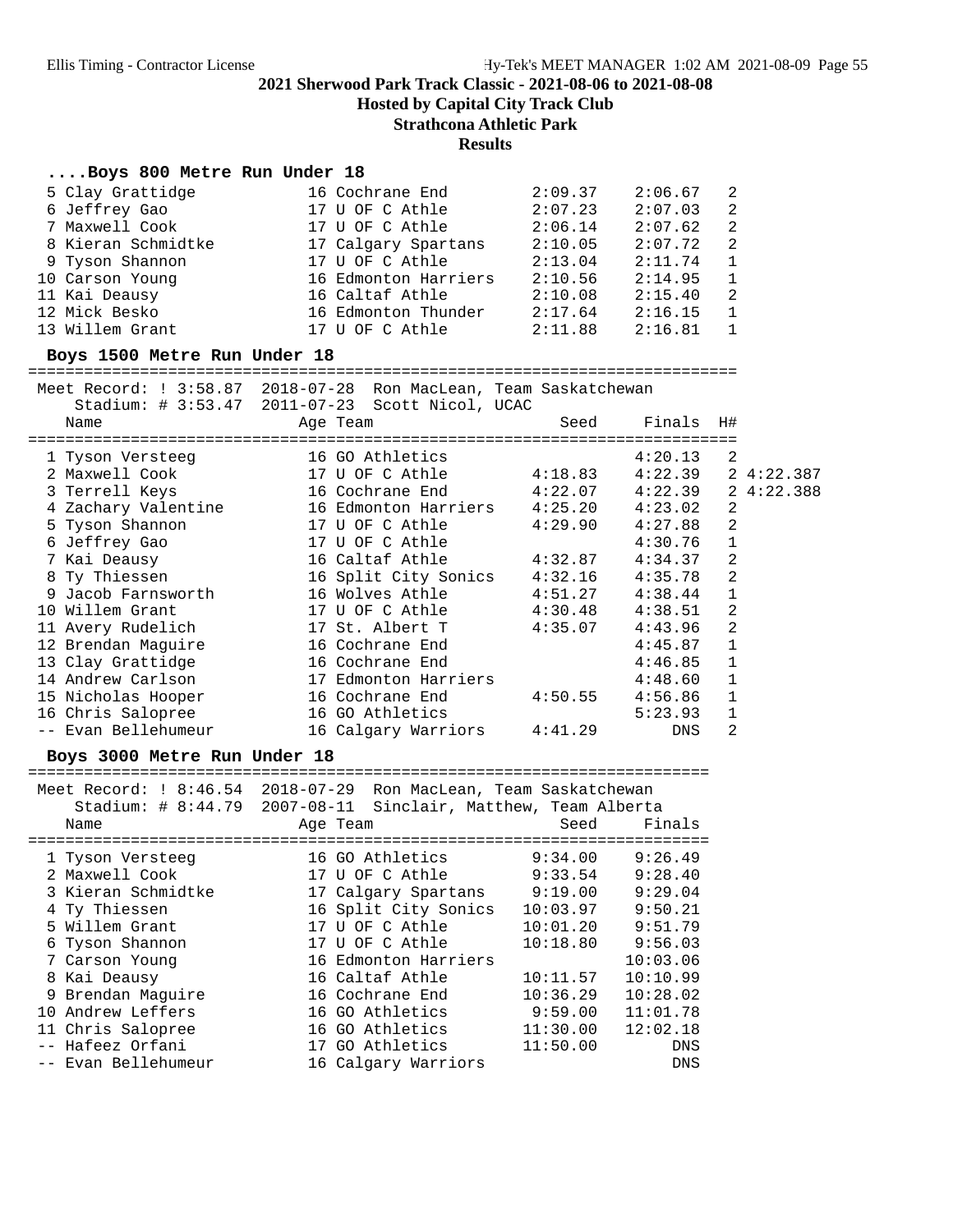**Hosted by Capital City Track Club**

## **Strathcona Athletic Park**

| Boys 110 Metre Hurdles 36" Under 18<br>Top 8 Advance by Time<br>====================================                      |                                                                                                        |                                         |                                             |                          |
|---------------------------------------------------------------------------------------------------------------------------|--------------------------------------------------------------------------------------------------------|-----------------------------------------|---------------------------------------------|--------------------------|
| 13.72m to first, 9.14m between<br>Meet Record: ! 14.49 2014-07-12<br>Name                                                 | Callum McNab, Capital City<br>Stadium: # 14.49 2014-07-12 Callum Macnab, Capital City<br>Age Team      | Seed                                    | Prelims                                     | Wind                     |
| Preliminaries<br>1 Keon Rude<br>2 Liam Oster<br>3 Daniel Chang<br>4 Ridley Verbeek<br>Boys 110 Metre Hurdles 36" Under 18 | 16 Calgary Inte<br>16 Split City Sonics<br>16 Caltaf Athle<br>16 Edmonton Thunder                      | 14.65<br>19.91                          | 14.79q<br>15.88q<br>18.31q<br>$20.03\sigma$ | 1.3<br>1.3<br>1.3<br>1.3 |
|                                                                                                                           |                                                                                                        |                                         |                                             |                          |
| 13.72m to first, 9.14m between<br>Meet Record: ! 14.49 2014-07-12<br>Stadium: # 14.49<br>Name<br>==========               | Callum McNab, Capital City<br>2014-07-12 Callum Macnab, Capital City<br>Age Team<br>================== | Prelims<br>============================ | Finals                                      | Wind                     |
| Finals<br>1 Keon Rude<br>2 Liam Oster<br>3 Daniel Chang<br>4 Ridley Verbeek                                               | 16 Calgary Inte<br>16 Split City Sonics<br>16 Caltaf Athle<br>16 Edmonton Thunder                      | 14.79<br>15.88<br>18.31<br>20.03        | 14.42!<br>16.39<br>18.20<br>19.57           | 1.4<br>1.4<br>1.4<br>1.4 |
| Boys 400 Metre Hurdles 33" Under 18                                                                                       |                                                                                                        |                                         |                                             |                          |
| 50m to first, 35m between<br>Meet Record: ! 54.06<br>Stadium: $\#$ 51.63<br>Name                                          | 2017-07-23 Scott Dixon, Capital City<br>2011-07-24 Tait Nystuen, Excel Athletika<br>Age Team           | Seed                                    | Finals                                      |                          |
| 1 Nicholas Emerson<br>2 Ridley Verbeek<br>-- Keon Rude                                                                    | 17 Caltaf Athle<br>16 Edmonton Thunder<br>16 Calgary Inte                                              | 1:01.40<br>1:08.37<br>1:01.90           | 1:03.58<br>1:09.81<br><b>DNS</b>            |                          |
|                                                                                                                           | Boys 2000 Metre Steeplechase 33" Under 18                                                              |                                         |                                             |                          |
| 18 barriers, 5 water jumps<br>Stadium: # 6:05.92 2018-07-29<br>Name                                                       | Meet Record: ! 6:05.92 2018-07-29 Skyler York, Team Alberta<br>Skyler York, Team Alberta<br>Age Team   | Seed                                    | Finals                                      |                          |
| 1 Ty Thiessen<br>2 Brendan Maquire<br>3 Jacob Farnsworth                                                                  | 16 Split City Sonics<br>16 Cochrane End<br>16 Wolves Athle                                             | 7:23.20<br>6:45.00                      | 6:53.72<br>7:23.44<br>7:41.37               |                          |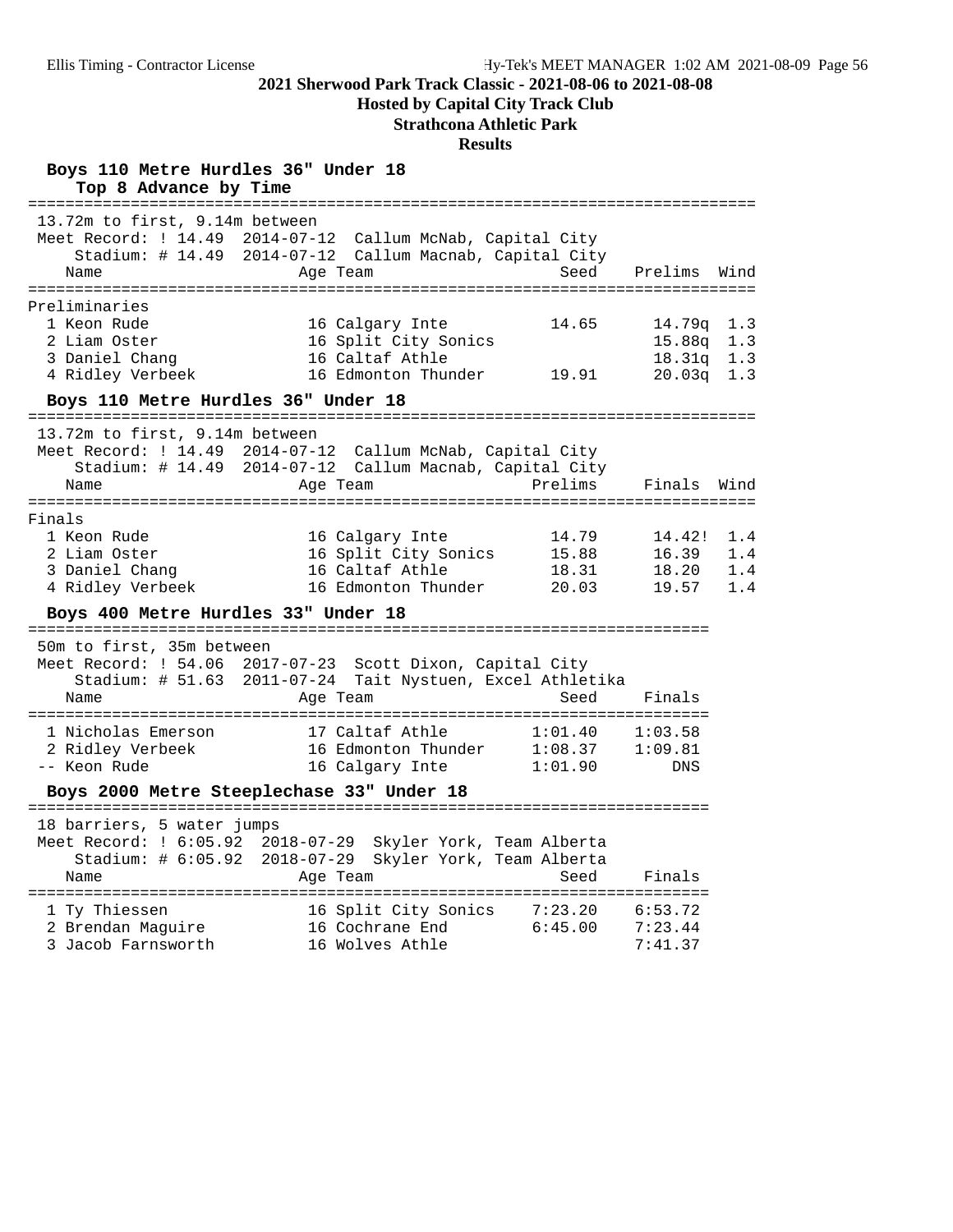O XXO XXX

#### **2021 Sherwood Park Track Classic - 2021-08-06 to 2021-08-08**

#### **Hosted by Capital City Track Club**

#### **Strathcona Athletic Park**

#### **Results**

# **Boys 4x100 Metre Relay Under 18** =========================================================================

 Meet Record: ! 42.54 2018-07-27 Team Alberta, Team Alberta K Nurse, J Greenidge, J Brake, I Alic Stadium: # 41.54 2007-08-11 BC WCSG Team, Team BC Fralick, Farrell, Charles, Giuffre Team Seed Finals ========================================================================= 1 Caltaf Athletic Associat 'A' 46.95 1) Ephrem Fischer 13 2) Jett Hasiuk 15 3) Christopher McLarty 16 (4) Ryan Sandy 15 2 U OF C Athletics Club 'A' 46.99 1) Maxwell Cook 17 2) Jeffrey Gao 17 3) Willem Grant 17<br>3 Edmonton Thunder 'A' 4) Jacob Lysak 17<br>1) Eshaan Virani 16 2) Adam De Gannes 1 3 Edmonton Thunder 'A' 48.64 1) Eshaan Virani 16 2) Adam De Gannes 16 3) Ridley Verbeek 16 4) Mick Besko 16 **Boys 4x400 Metre Relay Under 18** ========================================================================= Meet Record: ! 3:22.17 2018-07-29 Team Alberta, Team Alberta B Galvin, L Ladoon, M Wafer, J Rose Stadium: # 3:14.07 2007-08-11 AB WCSG Team, Team Alberta Jospeh, Saizew, Sumani, Ratzlaff Team Seed Finals ========================================================================= 1 Caltaf Athletic Associat 'A' 3:49.97 1) Kai Deausy 16 2) Nicholas Emerson 17<br>
<sup>2)</sup> Mack Weber 14 2 1 Byan Sandy 15 3) Mack Weber 14 (1998) 4) Ryan Sandy 15 2 U OF C Athletics Club 'A' 3:53.05 1) Maxwell Cook 17 2) Jeffrey Gao 17 3) Willem Grant 17 4) Jacob Lysak 17 **Boys High Jump Under 18** ========================================================================= Meet Record: ! 2.00m 2016-07-03 Wesley Calef, Capital City Stadium: # 2.05m 2012-07-14 Jobe Abdul, Unattached AB Stadium: # 2.05m 2017-07-22 Wesley Calef, Capital City Stadium: # 2.05m 2018-07-28 Noel Vanderzee, Chinook Track Stadium: # 2.05m 2018-07-28 Chris Morrow, Green And Gold TC Name **Age Team** Age Team Seed Finals ========================================================================= 1 Tegra Jan-King 17 Edmonton Columbians 1.83m 1.75m JO O 1.78 1.55 1.60 1.65 1.70 1.75 1.80 O O O XO O XXX 2 Jamie Sparks 16 Split City Sonics 1.74m J1.75m JO X 1.78 1.55 1.60 1.65 1.70 1.75 1.80 O O O XO O XXX 3 Zachary Valentine 16 Edmonton Harriers 1.80m J1.75m 1.60 1.65 1.70 1.75 1.80 O O O XXO XXX 4 Ridley Verbeek 16 Edmonton Thunder 1.50m 1.40m 1.35 1.40 1.45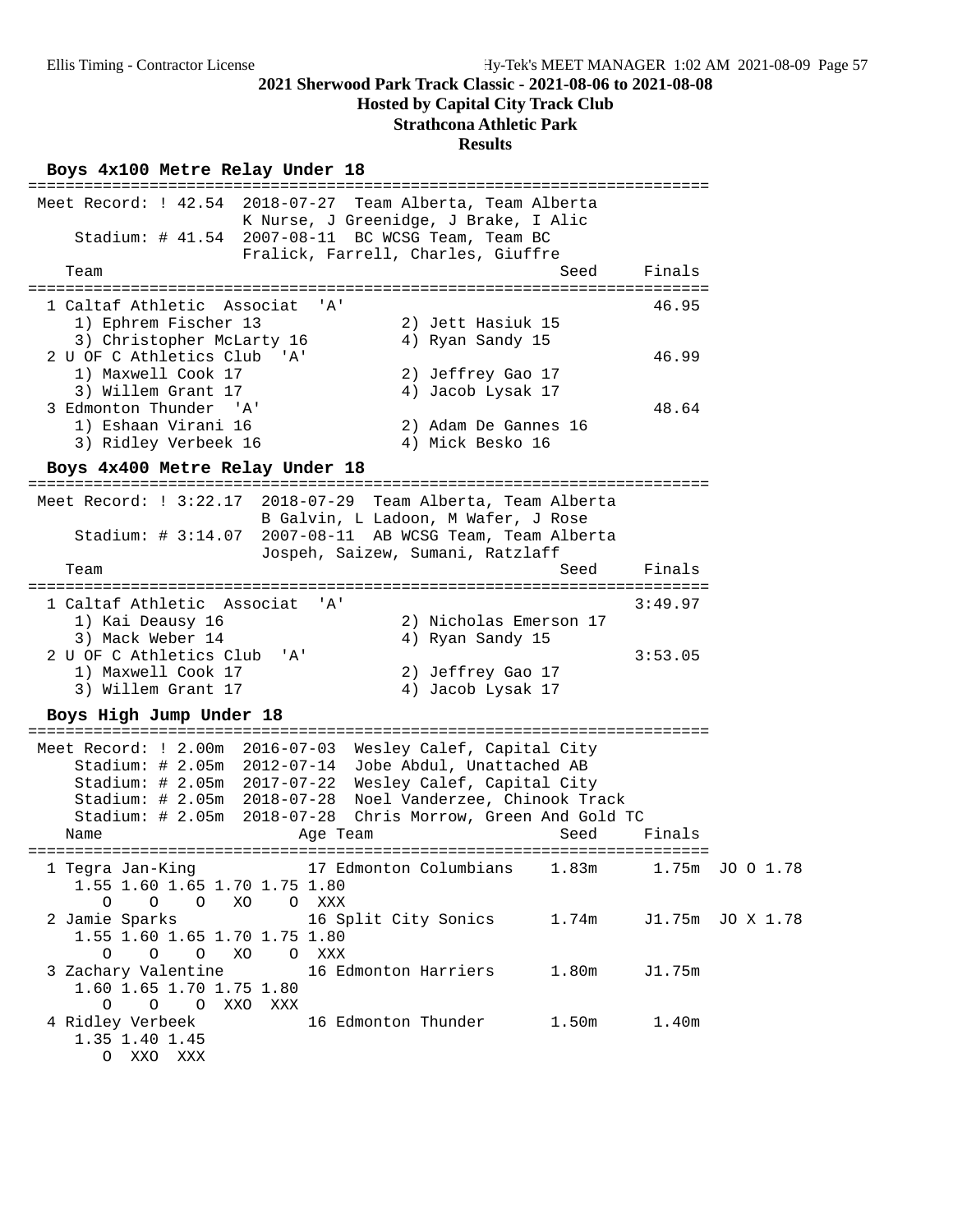## **Hosted by Capital City Track Club**

## **Strathcona Athletic Park**

| Boys High Jump Under 18                                                                            |                                                                                                                                                                          |       |        |        |
|----------------------------------------------------------------------------------------------------|--------------------------------------------------------------------------------------------------------------------------------------------------------------------------|-------|--------|--------|
| -- Jacob Lysak<br>1.80<br>XXX                                                                      | 17 U OF C Athle                                                                                                                                                          | 1.75m | NH     |        |
| -- Christopher McLarty 16 Caltaf Athle 1.60m                                                       |                                                                                                                                                                          |       | DNS    |        |
| Boys Pole Vault Under 18                                                                           |                                                                                                                                                                          |       |        |        |
| Meet Record: ! 3.75m 2013-07-21 Corey Woolnough, Edmonton Internationa<br>Name                     | Stadium: # 5.00m 2015-07-26 Derek Theodore, Edmonton International<br>Age Team                                                                                           | Seed  | Finals |        |
| 1 Tekoa Kornelsen 17 Edmonton Int 4.42m 4.40m!<br>3.95 4.10 4.25 4.40 4.55<br>O XXO<br>XO XXX<br>O |                                                                                                                                                                          |       |        |        |
| 2 Julian Rakochy<br>3.80 3.95 4.10 4.25<br>O O O XXX                                               | 17 Caltaf Athle                                                                                                                                                          | 3.81m | 4.10m! |        |
| 3 Josh Tam<br>2.90 3.10 3.30 3.50<br>$\Omega$<br>XO XXO XXX                                        | 16 Saskatoon Track 3.40m                                                                                                                                                 |       | 3.30m  |        |
| -- Rain Jamison                                                                                    | 17 Caltaf Athle                                                                                                                                                          |       | DNS    |        |
| Boys Long Jump Under 18                                                                            |                                                                                                                                                                          |       |        |        |
| Meet Record: ! 6.63m 2018-07-29 Scott Joseph, Team Saskatchewan                                    |                                                                                                                                                                          |       |        |        |
|                                                                                                    |                                                                                                                                                                          |       |        |        |
|                                                                                                    | Stadium: # 7.38m 2010-07-11 Wade Huber, Excel Athletica                                                                                                                  |       |        |        |
| Name                                                                                               | Age Team                                                                                                                                                                 | Seed  | Finals | Wind   |
| 1 Tegra Jan-King                                                                                   | 17 Edmonton Columbians 6.51m 6.24m<br>$6.07\text{m}(2.2)$ $6.04\text{m}(1.8)$ $6.04\text{m}(3.7)$ $6.19\text{m}(3.0)$ $6.24\text{m}(3.3)$                                |       |        | 3.3    |
| 2 Carl Chu                                                                                         | 16 Unattached Alberta                                                                                                                                                    |       | 6.03m  | 0.9    |
|                                                                                                    | $5.82m(0.8)$ $5.98m(1.5)$ $5.71m(0.2)$ $5.82m(1.6)$ $5.90m(3.1)$ $6.03m(0.9)$                                                                                            |       |        |        |
| 3 Joshua Arndt                                                                                     | 17 Capital City 4.52m                                                                                                                                                    |       | 5.74m  | 1.4    |
| 4 Nicholas Hooper<br>5.33m(0.6) 5.26m(3.2)                                                         | $5.74m(1.4) 5.50m(2.4) FOUL(0.3) 5.60m(1.8) FOUL(2.2)$<br>16 Cochrane End<br>FOUL                                                                                        |       | 5.33m  | 0.6    |
| 5 Mick Besko                                                                                       | 16 Edmonton Thunder                                                                                                                                                      |       | 5.29m  | 2.1    |
| 6 Ridley Verbeek                                                                                   | $FOUL(0.8)$ 5.19m(1.4) 5.16m(1.5) 4.98m(+0.0) 5.29m(2.1) 5.16m(2.7)<br>16 Edmonton Thunder                                                                               | 4.93m | 5.16m  | 1.7    |
| 6 Joshua Read                         16 Caltaf Athle               5.50m         5.16m            | $4.11m(1.2)$ $4.69m(2.0)$ $5.16m(1.7)$ $4.75m(0.8)$ $4.69m(2.0)$ $4.91m(1.7)$                                                                                            |       |        | 3.0    |
| 8 Eshaan Virani                                                                                    | $4.96m(+0.0)$ $5.01m(1.8)$ $5.16m(3.0)$ $5.11m(2.6)$ $FOUL(2.9)$ $4.85m(1.4)$<br>16 Edmonton Thunder<br>$FOUT(2.4) 4.93m(2.7) 4.74m(3.2) 4.86m(2.2) FOUT(2.5) FOUT(2.9)$ | 4.79m | 4.93m  | 2.7    |
| 9 Keithan Fisher                                                                                   | 16 Capital City                                                                                                                                                          | 4.45m | 4.79m  | $-0.3$ |
| $4.79m(-0.3) FOUL(0.4) 4.63m(0.6)$<br>10 Christopher McLarty<br>$4.67m(1.5)$ $4.21m(1.8)$          | 16 Caltaf Athle                                                                                                                                                          | 1.60m | 4.67m  | 1.5    |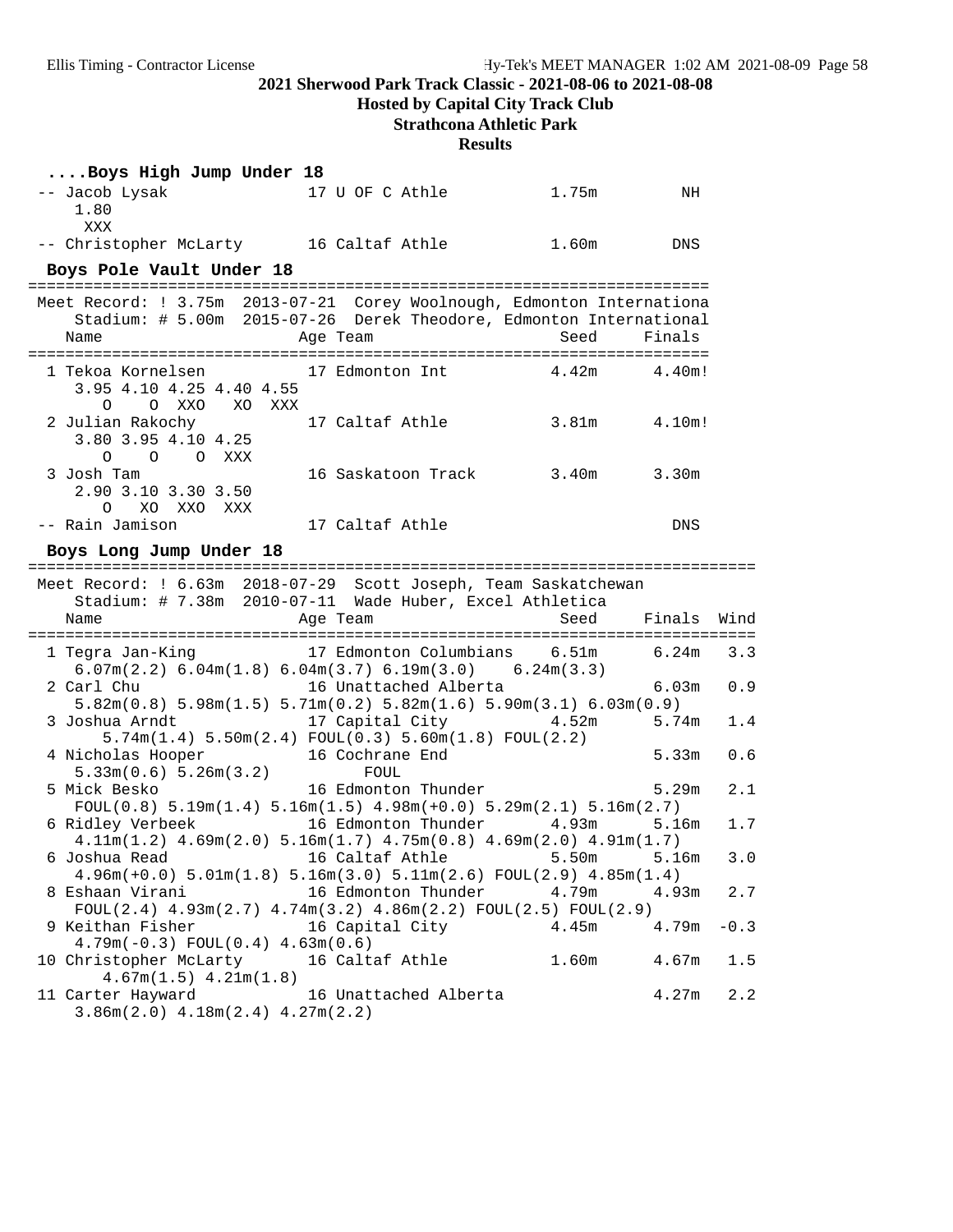**Hosted by Capital City Track Club**

## **Strathcona Athletic Park**

#### **Results**

### Boys Triple Jump Under 18

| Meet Record: ! 14.16m 2018-07-28 Markus Rurangirwa, Team Manitoba<br>Stadium: # 16.46m 2013-07-20 Jadel Gregorio, Unattached<br>Age Team<br>Name                                                                                                                              | Seed   | Finals Wind   |
|-------------------------------------------------------------------------------------------------------------------------------------------------------------------------------------------------------------------------------------------------------------------------------|--------|---------------|
| 1 Tegra Jan-King 17 Edmonton Columbians<br>FOUL(1.8) 13.29m(+0.0) 13.34m(2.1) 13.15m(1.0) 13.04m(0.9)<br>2 Joshua Read 16 Caltaf Athle 10.86m 11.00m 1.3<br>$10.45m(2.1)$ $10.75m(2.7)$ $10.85m(2.2)$ $10.92m(1.1)$ $10.88m(2.4)$ $11.00m(1.3)$<br>Boys Shot Put 5kg Under 18 |        | 13.34m<br>2.1 |
|                                                                                                                                                                                                                                                                               |        |               |
| Meet Record: ! 14.94m 2014-07-12 Christopher Andrews, Unattached AB<br>Stadium: # 14.49m 2014-07-12 Andrew Christopher, Unattached AB                                                                                                                                         |        |               |
| Age Team<br>Name                                                                                                                                                                                                                                                              | Seed   | Finals        |
| 16 Split City Sonics 15.44m 15.40m!<br>1 Jake McEachern                                                                                                                                                                                                                       |        |               |
| 14.06m FOUL FOUL FOUL FOUL 15.40m<br>2 Adam Jorgenson<br>17 Caltaf Athle<br>FOUL FOUL FOUL FOUL FOUL 13.89m                                                                                                                                                                   | 12.99m | 13.89m        |
| 3 Jamie Debruijn 16 Red Deer Titans<br>9.26m 8.73m 9.30m 9.52m FOUL 10.14m                                                                                                                                                                                                    |        | 10.14m        |
| 4 Andreson De Guzman 16 Edmonton Roy<br>9.35m 8.21m 8.19m 7.09m 8.41m 8.25m                                                                                                                                                                                                   |        | 9.35m         |
| Boys Discus Throw 1.5kg Under 18                                                                                                                                                                                                                                              |        |               |
| Meet Record: ! 44.25m 2010-07-11 Pedro Diaz-Dallos, UCAC                                                                                                                                                                                                                      |        |               |
| Stadium: # 49.96m 2018-07-29 Dan Parsons, Unattached AB                                                                                                                                                                                                                       |        |               |
| Age Team<br>Name                                                                                                                                                                                                                                                              | Seed   | Finals        |
| 16 Split City Sonics 48.07m<br>1 Jake McEachern<br>46.16m  47.74m  48.46m  FOUL  FOUL  48.44m                                                                                                                                                                                 |        | 48.46m!       |
| 17 Caltaf Athle<br>2 Adam Jorgenson<br>39.05m FOUL FOUL 36.00m FOUL FOUL                                                                                                                                                                                                      | 41.02m | 39.05m        |
| 3 Rain Jamison<br>17 Caltaf Athle<br>29.69m FOUL FOUL 30.18m 32.72m FOUL                                                                                                                                                                                                      | 34.65m | 32.72m        |
| 4 Kowin Zacharias<br>16 Ne:Lloydmini<br>26.26m  25.59m  FOUL  16.11m  FOUL  FOUL                                                                                                                                                                                              |        | 26.26m        |
| 5 Jamie Debruijn 16 Red Deer Titans<br>FOUL 22.35m FOUL 21.31m 22.21m                                                                                                                                                                                                         |        | 22.35m        |
| Boys Hammer Throw 5kg Under 18                                                                                                                                                                                                                                                |        |               |
| Meet Record: ! 63.87m 2010-07-10 Pedro Diaz-Pallos, UCAC                                                                                                                                                                                                                      |        |               |
| Stadium: # 63.87m 2010-07-10 Pedro Diaz-Pallos, UCAC<br>Age Team<br>Name                                                                                                                                                                                                      | Seed   | Finals        |
| 1 Jake McEachern<br>16 Split City Sonics 61.21m<br>FOUL FOUL 61.90m 62.71m 65.31m 65.14m                                                                                                                                                                                      |        | 65.31m!       |
| 2 Kowin Zacharias<br>16 Ne:Lloydmini<br>FOUL 28.62m 26.79m 25.34m FOUL 28.58m                                                                                                                                                                                                 |        | 28.62m        |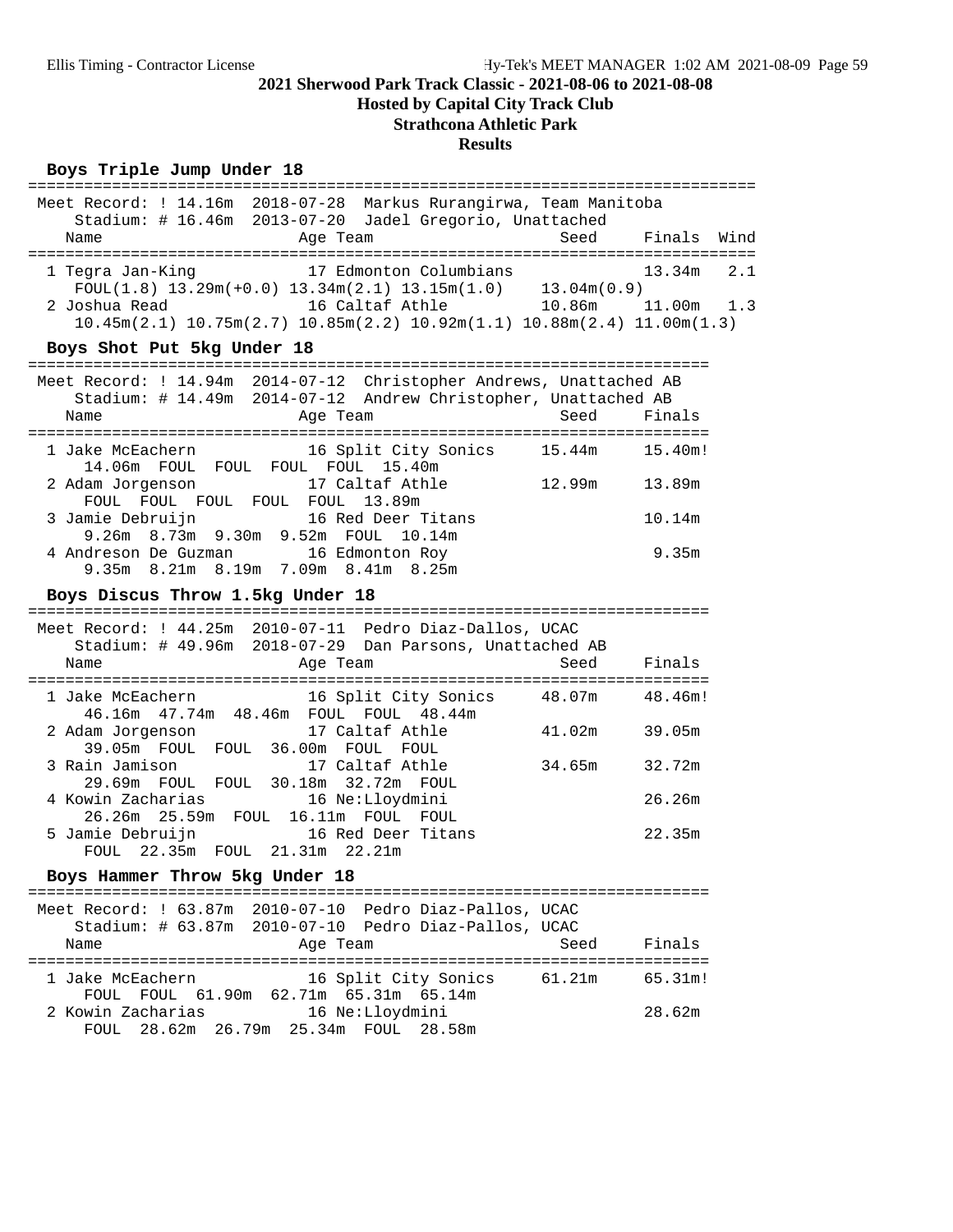**Hosted by Capital City Track Club**

## **Strathcona Athletic Park**

### **Results**

# **Boys Javelin Throw 700g Under 18** =========================================================================

| Name                                             | Meet Record: ! 51.93m 2014-07-13 Jakob Brinkhof, St Albert Mustangs<br>Stadium: # 51.93m 2014-07-13 Jakob Brinkoff, St Albert Mustangs<br>Age Team | Seed               | Finals      |     |
|--------------------------------------------------|----------------------------------------------------------------------------------------------------------------------------------------------------|--------------------|-------------|-----|
| 1 Rain Jamison                                   | 17 Caltaf Athle<br>44.90m 41.40m FOUL FOUL FOUL FOUL                                                                                               | 48.55m             | 44.90m      |     |
| 2 Jamie Debruijn                                 | 16 Red Deer Titans<br>FOUL 34.37m 32.97m 29.13m 32.70m 30.02m                                                                                      |                    | 34.37m      |     |
| 3 Jake McEachern<br>28.16m  25.64m  FOUL  25.80m | 16 Split City Sonics                                                                                                                               | 23.72m             | 28.16m      |     |
| 4 Andreson De Guzman                             | 16 Edmonton Roy<br>23.74m 22.66m FOUL FOUL FOUL 22.29m                                                                                             |                    | 23.74m      |     |
|                                                  | Decathlon: #1 Boys 100 Metre Dash Under 18 Decathlon                                                                                               |                    |             |     |
| Meet Record: ! 12.10<br>Name                     | Stadium: # 10.41 2009-07-11 Brian Barnett, Capital City<br>Age Team                                                                                | Finals Wind Points |             |     |
| 1 Tyler Sharpe                                   | 17 Caltaf Athle                                                                                                                                    | $12.08!$ +0.0      |             | 635 |
|                                                  | Decathlon: #5 Boys 400 Metre Dash Under 18 Decathlon                                                                                               |                    |             |     |
| Name                                             | Meet Record: ! 56.33 2016-07-02 Kurt Schulz, Airdrie Aces<br>Stadium: # 47.01 2018-07-28 Austin Cole, Capital City<br>Age Team                     | Finals Points      |             |     |
| 1 Tyler Sharpe                                   | 17 Caltaf Athle                                                                                                                                    | 52.06!             | 722         |     |
|                                                  | Decathlon: #10 Boys 1500 Metre Run Under 18 Decathlon                                                                                              |                    |             |     |
|                                                  | Meet Record: ! 5:20.98 2016-07-02 Kurt Schulz, Airdrie Aces<br>Stadium: # 3:53.47 2011-07-23 Scot Nicol, UCAC                                      |                    |             |     |
| Name                                             | Age Team                                                                                                                                           | Finals Points      |             |     |
| 1 Tyler Sharpe                                   | 17 Caltaf Athle                                                                                                                                    | 4:41.68!           | 670         |     |
|                                                  | Decathlon: #6 Boys 110 Metre Hurdles Under 18 Decathlon                                                                                            |                    |             |     |
| Name                                             | Meet Record: ! 21.97 2016-07-02 Kurt Schulz, Airdrie Aces<br>Stadium: # 14.49 2014-07-12 Callum Macnab, Capital City<br>Age Team                   | Finals             | Wind Points |     |
| 1 Tyler Sharpe                                   | ======================================<br>17 Caltaf Athle                                                                                          | $18.50! -3.0$      |             | 477 |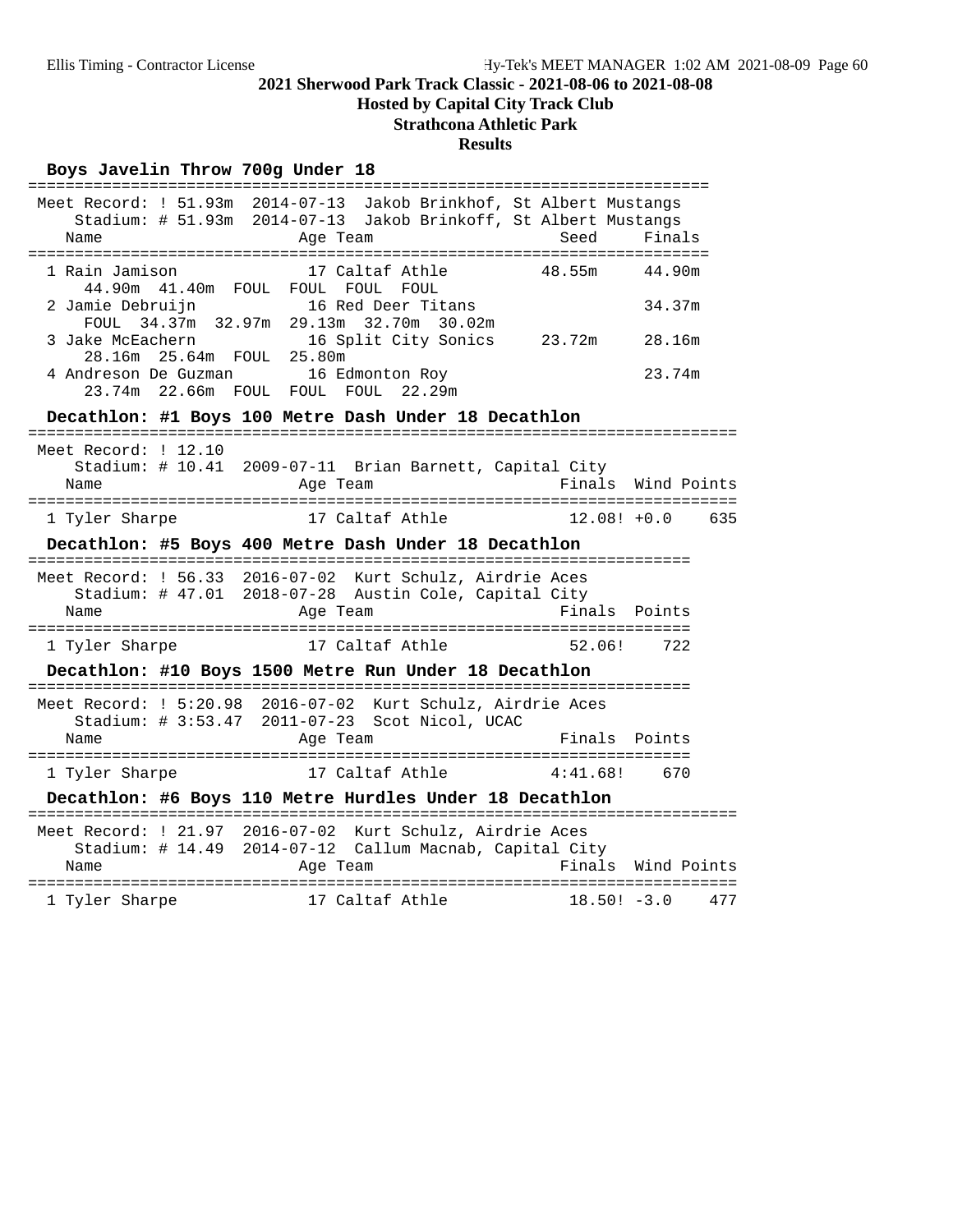**Hosted by Capital City Track Club**

#### **Strathcona Athletic Park**

## **Results Decathlon: #4 Boys High Jump Under 18 Decathlon** ======================================================================= Meet Record: ! 1.54m 2016-07-02 Kurt Schulz, Airdrie Aces Stadium: # 2.05m 2012-07-12 Jobe Abdul, Unattached AB Stadium: # 2.05m 2017-07-22 Wesley Calef, Capital City Stadium: # 2.05m 2018-07-28 Noel Vanderzee, Chinook Track Stadium: # 2.05m 2018-07-28 Chris Morrow, Green And Gold TC Name Age Team Finals Points ======================================================================= 1 Tyler Sharpe 17 Caltaf Athle 1.69m! 536 1.60 1.69 1.72 O O XXX **Decathlon: #8 Boys Pole Vault Under 18 Decathlon** ======================================================================= Meet Record: ! 2.60m 2016-07-02 Kurt Schulz, Airdrie Aces Stadium: # 5.00m 2015-07-26 Derek Theodore, Edmonton Internation Name Age Team Rinals Points ======================================================================= 1 Tyler Sharpe 17 Caltaf Athle 2.82m! 314 2.52 2.62 2.72 2.82 2.92 3.02 O XXO O O P XXX **Decathlon: #2 Boys Long Jump Under 18 Decathlon** ============================================================================ Meet Record: ! 5.90m Stadium: # 7.38m 2010-07-11 Wade Huber, Excel Athletica Name **Age Team Reserve Age Team** Finals Wind Points ============================================================================ 1 Tyler Sharpe 17 Caltaf Athle 5.91m! -1.1 567 5.91m(-1.1) FOUL(-0.6) FOUL(-0.1) **Decathlon: #3 Boys Shot Put Under 18 Decathlon** ======================================================================= Meet Record: ! 12.10m 2016-07-02 Kurt Schulz, Airdrie Aces Stadium: # 15.46m 2010-07-10 Steven Link, UCAC Name Age Team Finals Points ======================================================================= 17 Caltaf Athle 12.72m! 650 11.98m 12.72m 12.26m **Decathlon: #7 Boys Discus Throw Under 18 Decathlon** ======================================================================= Meet Record: ! 4.78m 2016-07-02 Kurt Schulz, Airdrie Aces Stadium: # 44.24m 2010-07-11 Pedro Diaz-Dallos, UCAC Name **Age Team** Age Team Finals Points ======================================================================= 1 Tyler Sharpe 17 Caltaf Athle 35.84m! 581 34.21m FOUL 35.84m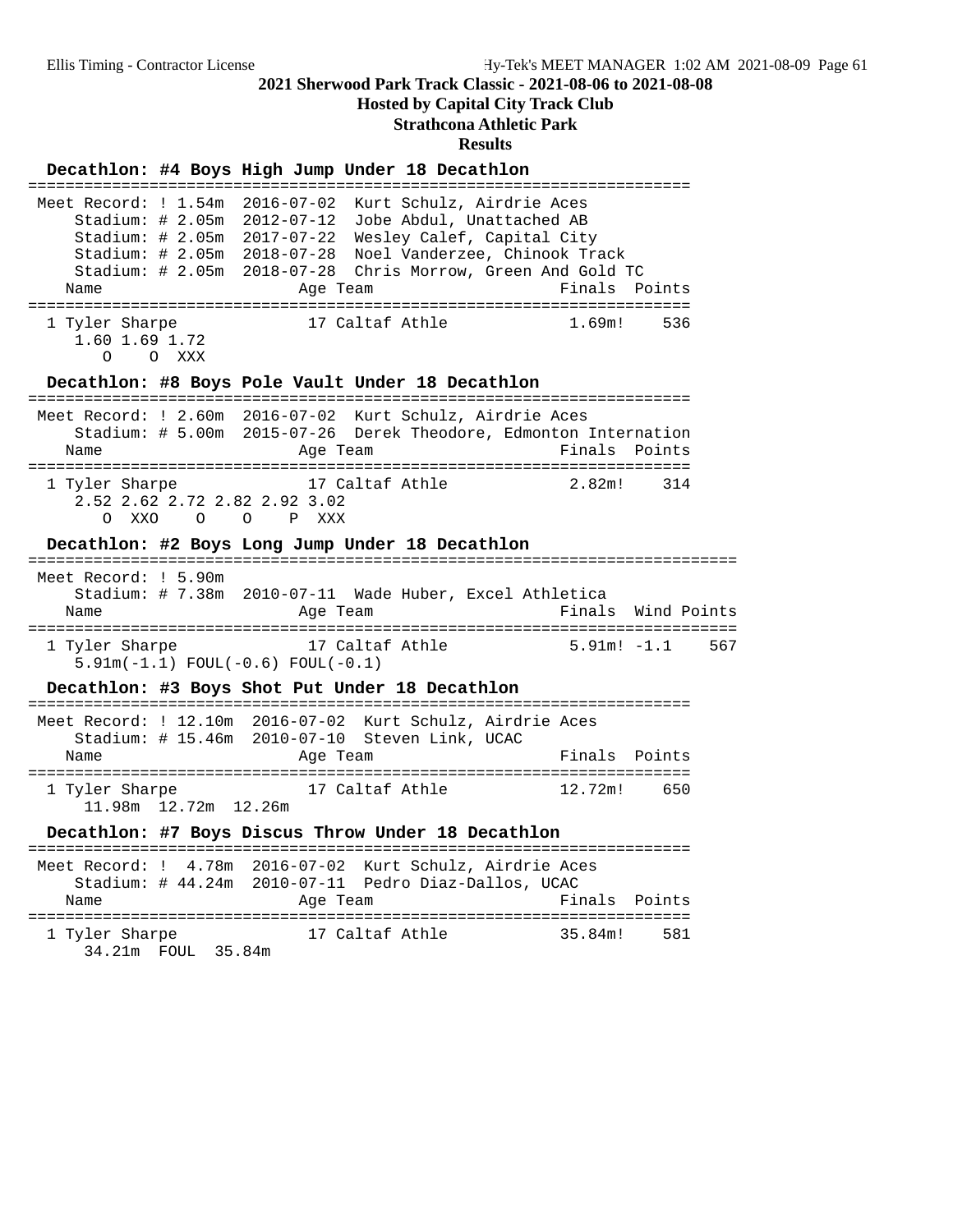**Hosted by Capital City Track Club**

## **Strathcona Athletic Park**

| Decathlon: #9 Boys Javelin Throw Under 18 Decathlon        |                                                         |                                                                          |                |                                           |                  |
|------------------------------------------------------------|---------------------------------------------------------|--------------------------------------------------------------------------|----------------|-------------------------------------------|------------------|
| Meet Record: ! 39.33m 2016-07-02 Kurt Schulz, Airdrie Aces | Stadium: # 71.50m 2007-08-09 Curtis Moss, Team BC       |                                                                          |                |                                           |                  |
| Name                                                       | Age Team                                                |                                                                          | Finals         | Points                                    |                  |
| 1 Tyler Sharpe<br>39.75m  44.18m  FOUL                     |                                                         | 17 Caltaf Athle                                                          | 44.18m!        | 503                                       |                  |
| Boys Decathlon Under 18                                    |                                                         |                                                                          |                |                                           |                  |
| Meet Record: ! 4683                                        |                                                         | 2016-07-02 Kurt Schulz, Airdrie Aces                                     |                |                                           |                  |
| Stadium: # 5996<br>Name                                    | Age Team                                                | 2018-07-28 Ethan Foster, BC Flyers AC                                    | Seed           | Finals                                    | H#               |
| 1 Tyler Sharpe                                             |                                                         | 17 Caltaf Athle                                                          |                | 5655!                                     |                  |
| Men 100 Metre Dash Under 20<br>Top 8 Advance by Time       |                                                         |                                                                          |                |                                           |                  |
| Meet Record: ! 10.70<br>Stadium: $\#$ 10.41                | $2014 - 07 - 12$                                        | Ian Harriott, Edmonton Olympic<br>2009-07-11 Brian Barnett, Capital City |                |                                           |                  |
| Name                                                       | Age Team                                                |                                                                          | Seed           | Prelims<br>============================== | Wind             |
| Preliminaries                                              |                                                         |                                                                          |                |                                           |                  |
| 1 Ryan Wright                                              |                                                         | 19 Calgary Warriors                                                      | 10.96          | $11.12q + 0.0$                            |                  |
| 2 Mason Sartain                                            |                                                         | 19 Lakeland Yel                                                          | 10.95          | $11.14q + 0.0$                            |                  |
| 3 Caiden Schultz                                           |                                                         | 18 Caltaf Athle                                                          | 11.02          | $11.27q + 0.0$                            |                  |
| 4 Dustin Morris                                            |                                                         | 18 Bulldogs                                                              | 12.48          | $11.75q + 0.0$                            |                  |
| 5 Brendon Thompson                                         |                                                         | 18 Edmonton Columbians                                                   |                | $11.79q + 0.0$                            |                  |
| 6 Evan Tigley                                              |                                                         | 18 U OF C Athle                                                          | 12.22          | $12.24q + 0.0$                            |                  |
| 7 Julian Sy                                                |                                                         | 18 Edmonton Oly                                                          |                | $12.53q + 0.0$                            |                  |
| -- Jacob Bodnaruk                                          |                                                         | 19 Capital City                                                          |                | $X11.93 + 0.0$                            |                  |
| Men 100 Metre Dash Under 20                                |                                                         |                                                                          |                |                                           |                  |
| Meet Record: ! 10.70 2014-07-12                            | Stadium: # 10.41 2009-07-11 Brian Barnett, Capital City | Ian Harriott, Edmonton Olympic                                           |                |                                           |                  |
| Name                                                       | Age Team                                                |                                                                          | Prelims        | Finals                                    | Wind             |
|                                                            |                                                         |                                                                          |                |                                           |                  |
| Finals                                                     |                                                         |                                                                          |                |                                           |                  |
| 1 Ryan Wright                                              |                                                         | 19 Calgary Warriors                                                      | 11.12          | 11.10                                     | $+0.0$           |
| 2 Mason Sartain                                            |                                                         | 19 Lakeland Yel                                                          | 11.14          | 11.11                                     | $+0.0$           |
| 3 Caiden Schultz                                           |                                                         | 18 Caltaf Athle                                                          | 11.27          | 11.24                                     | $+0.0$           |
| 4 Brendon Thompson                                         |                                                         | 18 Edmonton Columbians                                                   | 11.79          | 11.67                                     | $+0.0$           |
| 5 Dustin Morris                                            |                                                         | 18 Bulldogs                                                              | 11.75          | 11.78                                     | $+0.0$           |
| 6 Evan Tigley<br>7 Julian Sy                               |                                                         | 18 U OF C Athle<br>18 Edmonton Oly                                       | 12.24<br>12.53 | 12.29<br>12.44                            | $+0.0$<br>$+0.0$ |
|                                                            |                                                         |                                                                          |                |                                           |                  |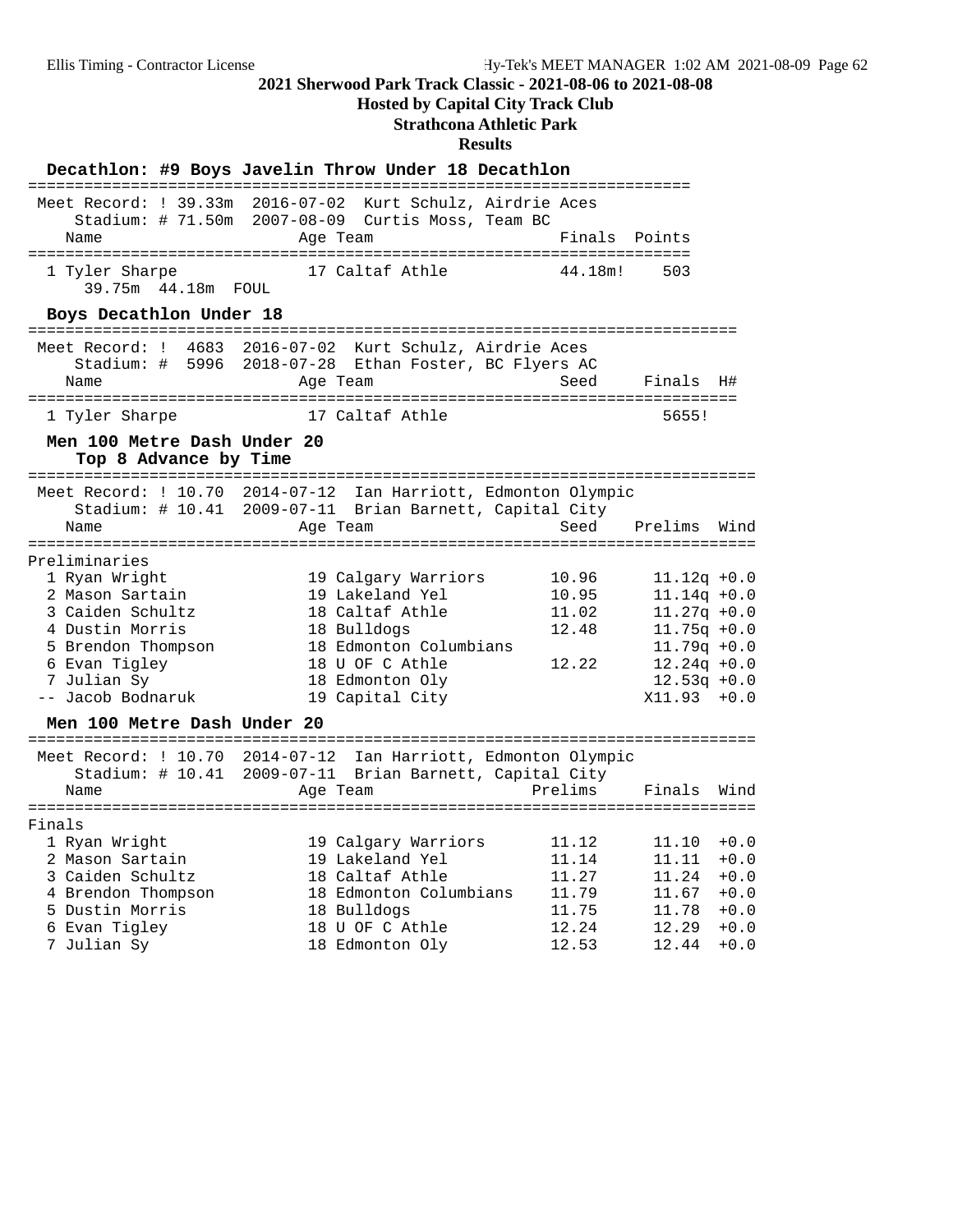**Hosted by Capital City Track Club**

## **Strathcona Athletic Park**

**Results**

| Mell 200 Mecle Dasil Olider 20<br>8 Advance: | Top 1 Each Heat plus Next 6 Best Times                                                                                 |         |                |         |                |
|----------------------------------------------|------------------------------------------------------------------------------------------------------------------------|---------|----------------|---------|----------------|
| Meet Record: ! 21.42                         | $2014 - 07 - 13$<br>Ian Harriott, Edmonton Olympic<br>Stadium: # 21.35 2018-07-29 Benjamin Williams, Voleo             |         |                |         |                |
| Name                                         | Age Team                                                                                                               | Seed    | Prelims        | Wind H# |                |
|                                              |                                                                                                                        |         |                |         |                |
| Preliminaries<br>1 Tom Drysdall              | 18 Caltaf Athle                                                                                                        | 21.70   | 22.22Q         | 0.4     | 1              |
| 2 Mason Sartain                              | 19 Lakeland Yel                                                                                                        | 22.06   | $22.83Q - 1.0$ |         | $\overline{2}$ |
| 3 Caiden Schultz                             | 18 Caltaf Athle                                                                                                        | 22.20   | $23.16q$ 0.4   |         | 1              |
| 4 Ryan Wright                                | 19 Calgary Warriors                                                                                                    | 22.11   | $23.35q -1.0$  |         | $\overline{a}$ |
| 5 Devon Zuchotzki                            | 19 Calgary Spartans                                                                                                    | 23.35   | $23.37q$ 0.4   |         | $\mathbf{1}$   |
| 6 Tegan McKechnie                            | 19 Unattached Alberta                                                                                                  | 23.81   | 23.42q         | 0.4     | $\mathbf{1}$   |
| 7 Ethan Samson                               | 18 Edmonton Columbians                                                                                                 | 23.58   | $23.51q -1.0$  |         | $\overline{2}$ |
| 8 Dustin Morris                              | 18 Bulldogs                                                                                                            | 23.55   | $24.15q - 1.0$ |         | $\overline{a}$ |
| 9 Emiliano Velazquez                         | 18 Caltaf Athle                                                                                                        | 24.59   | 25.48          | $-1.0$  | $\overline{a}$ |
| 10 Evan Tigley                               | 18 U OF C Athle                                                                                                        | 25.23   | 25.82          | $-1.0$  | $\overline{a}$ |
| 11 Adrian Hesketh                            | 18 U OF C Athle                                                                                                        |         | 25.84 0.4      |         | $\mathbf{1}$   |
| -- Jackson Hardy                             | 19 Riversdale A                                                                                                        | 23.62   | DNS            | 0.4     | 1              |
| -- Jacob Bodnaruk                            | 19 Capital City                                                                                                        |         | DNS            | 0.4     | $\mathbf{1}$   |
| Men 200 Metre Dash Under 20                  |                                                                                                                        |         |                |         |                |
|                                              |                                                                                                                        |         |                |         |                |
|                                              | Meet Record: ! 21.42 2014-07-13 Ian Harriott, Edmonton Olympic<br>Stadium: # 21.35 2018-07-29 Benjamin Williams, Voleo |         |                |         |                |
| Name                                         | Age Team                                                                                                               | Prelims | Finals         | Wind    |                |
|                                              |                                                                                                                        |         |                |         |                |
| Finals                                       |                                                                                                                        |         |                |         |                |
| 1 Tom Drysdall                               | 18 Caltaf Athle                                                                                                        | 22.22   | 22.17          | $-0.2$  |                |
| 2 Mason Sartain                              | 19 Lakeland Yel                                                                                                        | 22.83   | 22.76          | $-0.2$  |                |
| 3 Ryan Wright                                | 19 Calgary Warriors                                                                                                    | 23.35   | 22.86          | $-0.2$  |                |
| 4 Caiden Schultz                             | 18 Caltaf Athle                                                                                                        | 23.16   | 23.09          | $-0.2$  |                |
| 5 Devon Zuchotzki                            | 19 Calgary Spartans                                                                                                    | 23.37   | 23.50          | $-0.2$  |                |
| 6 Ethan Samson                               | 18 Edmonton Columbians                                                                                                 | 23.51   | 23.77          | $-0.2$  |                |
| 7 Tegan McKechnie                            | 19 Unattached Alberta                                                                                                  | 23.42   | 23.88          | $-0.2$  |                |
| 8 Dustin Morris                              | 18 Bulldogs                                                                                                            | 24.15   | 24.62          | $-0.2$  |                |
| Men 400 Metre Dash Under 20                  |                                                                                                                        |         |                |         |                |
|                                              | Meet Record: ! 48.00 2018-07-27 Sheldon Louza, Calgary International                                                   |         |                |         |                |
| Stadium: $\#$ 47.01                          | 2018-07-28 Austin Cole, Capital City                                                                                   |         |                |         |                |
| Name                                         |                                                                                                                        |         |                |         |                |
|                                              |                                                                                                                        |         |                |         |                |
| 1 Elliott Maclennan                          | 18 Running Room                                                                                                        | 48.22   | 48.97          |         |                |
| 2 Tom Drysdall                               | 18 Caltaf Athle                                                                                                        | 48.40   | 49.25          |         |                |
| 3 Ethan Samson                               | 18 Edmonton Columbians                                                                                                 | 51.56   | 50.54          |         |                |
| 4 Devon Zuchotzki                            | 19 Calgary Spartans                                                                                                    | 52.13   | 52.31          |         |                |
| 5 Jackson Hardy                              | 19 Riversdale A                                                                                                        | 51.84   | 52.99          |         |                |
| 6 Emiliano Velazquez                         | 18 Caltaf Athle                                                                                                        | 53.50   | 53.58          |         |                |

7 Martin Undheim 19 Caltaf Athle 54.67 55.08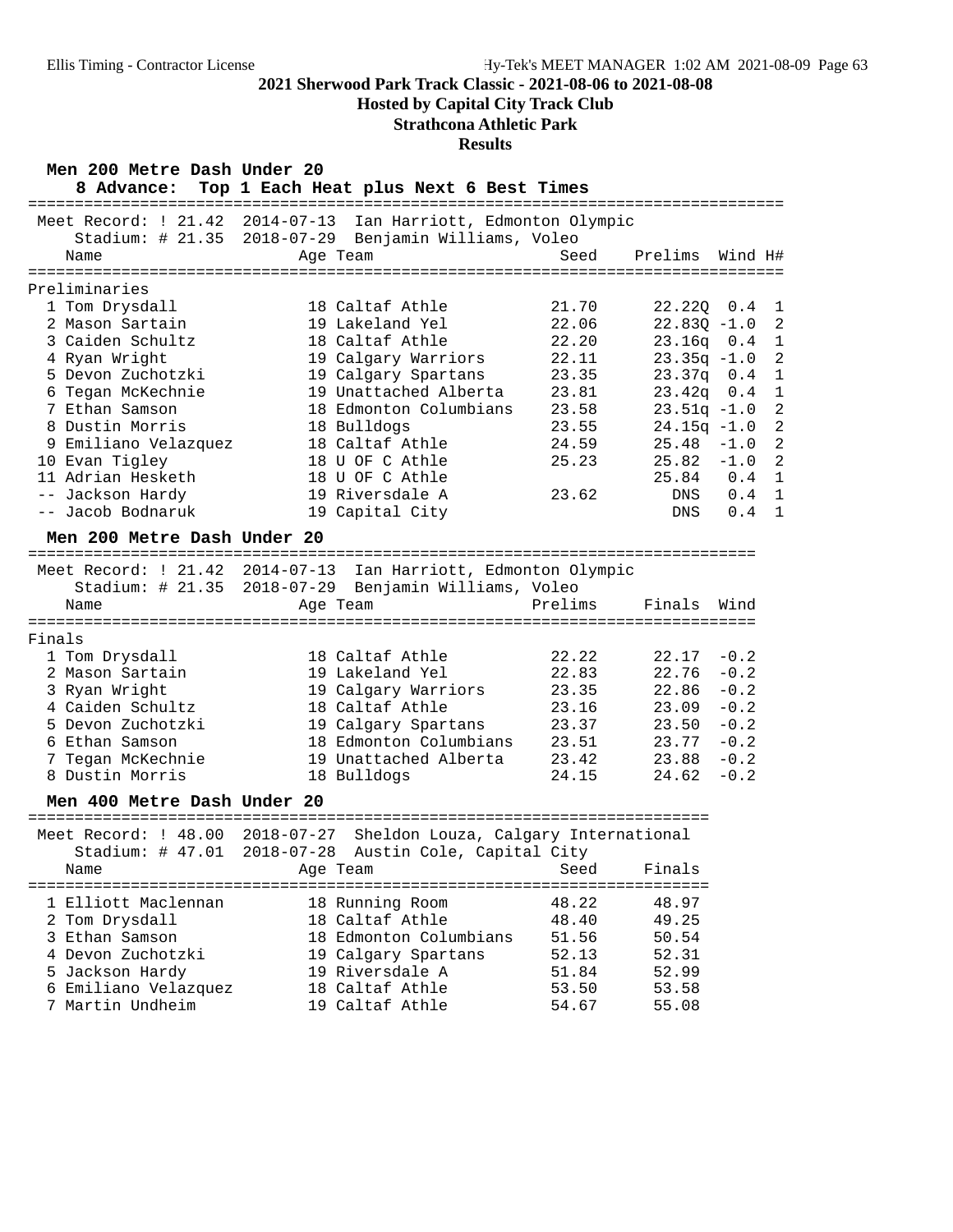**Hosted by Capital City Track Club**

## **Strathcona Athletic Park**

#### **Results**

#### Men 800 Metre Run Under 20

|                                                             | Meet Record: ! 1:54.06 2014-07-13 Isaac Penner, Edmonton Harriers |          |                             |
|-------------------------------------------------------------|-------------------------------------------------------------------|----------|-----------------------------|
|                                                             | Stadium: # 1:50.64 2014-07-13 Tyler Smith, Leduc Track            |          |                             |
| Name                                                        | Age Team                                                          | Seed     | Finals                      |
|                                                             |                                                                   |          |                             |
| 1 Luke Swadling                                             | 18 U OF C Athle                                                   | 1:56.55  | 1:56.49                     |
| 2 Mathias Gelber                                            | 19 Unattached Alberta                                             | 1:55.00  | 1:58.96                     |
|                                                             | 19 Edmonton Harriers                                              | 1:59.19  | 2:01.13                     |
| 3 Evan Wong                                                 |                                                                   |          |                             |
| 4 Leif Pougnet                                              | 19 Green and Go                                                   | 2:03.92  | 2:02.81                     |
| 5 Aidan Cook                                                | 19 U OF C Athle                                                   | 2:06.34  | 2:06.09                     |
| 6 Kobe Grocholski                                           | 19 Wolves Athle                                                   | 1:57.74  | 2:07.11                     |
| 7 Ehecatl Guzman Aparicio 19 U OF C Athle                   |                                                                   |          | 2:28.69                     |
| -- Dawson De Sousa                                          | 18 St. Albert T                                                   |          | DNS                         |
| Men 1500 Metre Run Under 20                                 |                                                                   |          |                             |
|                                                             |                                                                   |          |                             |
|                                                             | Meet Record: ! 3:58.03 2017-07-22 Eric Lutz, UCAC                 |          |                             |
|                                                             | Stadium: # 3:53.47 2011-07-23 Scott Nicol, UCAC                   |          |                             |
| Name                                                        | Age Team                                                          | Seed     | Finals                      |
| 1 Kobe Grocholski                                           | 19 Wolves Athle                                                   | 3:58.09  | 4:06.33                     |
| 2 Luke Swadling                                             | 18 U OF C Athle                                                   | 4:04.46  | 4:09.77                     |
| 3 Leif Pougnet                                              | 19 Green and Go                                                   | 4:27.52  | 4:11.42                     |
|                                                             | 19 U OF C Athle                                                   | 4:10.07  | 4:15.11                     |
| 4 Kajela Bure<br>5 Aidan Cook                               | 19 U OF C Athle                                                   |          | 4:24.70                     |
|                                                             |                                                                   | 4:27.54  |                             |
| 6 Alexander Stratmoen                                       | 18 Calgary Warriors                                               | 4:28.77  | 4:30.19                     |
| 7 Dawson De Sousa                                           | 18 St. Albert T                                                   | 4:20.40  | 4:30.67                     |
| 8 Donavin Wagner                                            | 18 GO Athletics                                                   | 4:50.00  | 4:45.42                     |
| 9 Ehecatl Guzman Aparicio                                   | 19 U OF C Athle                                                   | 4:58.36  | 5:04.70                     |
| Men 5000 Metre Run Under 20                                 |                                                                   |          |                             |
|                                                             | Meet Record: ! 15:33.94 2012-07-15 Matthew Galea, Caltaf          |          |                             |
|                                                             | Stadium: # 14:15.32 2010-07-11 Kip Kasongo, Running Room          |          |                             |
| Name                                                        | Age Team                                                          | Seed     | Finals                      |
|                                                             |                                                                   |          |                             |
| 1 Kajela Bure                                               | 19 U OF C Athle                                                   |          | 15:43.75                    |
|                                                             | 2 Alexander Stratmoen 18 Calgary Warriors                         |          | 16:41.73                    |
| 3 Donavin Wagner                                            | 18 GO Athletics                                                   | 10:40.00 | 18:44.84                    |
| 4 Ehecatl Guzman Aparicio 19 U OF C Athle                   |                                                                   |          | 19:35.35                    |
| -- Marcus Ganz                                              | 19 Uvic Track Club                                                |          | DNS                         |
|                                                             |                                                                   |          |                             |
| Men 110 Metre Hurdles 39" Under 20<br>Top 8 Advance by Time |                                                                   |          |                             |
|                                                             |                                                                   |          |                             |
| 13.72m to first, 9.14m between                              |                                                                   |          |                             |
| Meet Record: ! 14.38                                        | $2018 - 07 - 28$<br>Khymani Ried, Calgary International           |          |                             |
| Stadium: # 14.62                                            | Jackson Hinton, Edmonton International<br>$2018 - 07 - 28$        |          |                             |
| Name                                                        | Age Team                                                          | Seed     | Prelims<br>Wind             |
| ====================                                        |                                                                   |          | =========================== |
| Preliminaries                                               |                                                                   |          |                             |
| 1 Ryan Wright                                               | 19 Calgary Warriors                                               | 14.32    | $# 14.39q +0.0$             |
| 2 Ryan Hegarty                                              | 19 Unattached Alberta                                             | 14.56    | $14.97q + 0.0$              |
| 3 Tegan McKechnie                                           | 19 Unattached Alberta                                             | 15.45    | $15.74q + 0.0$              |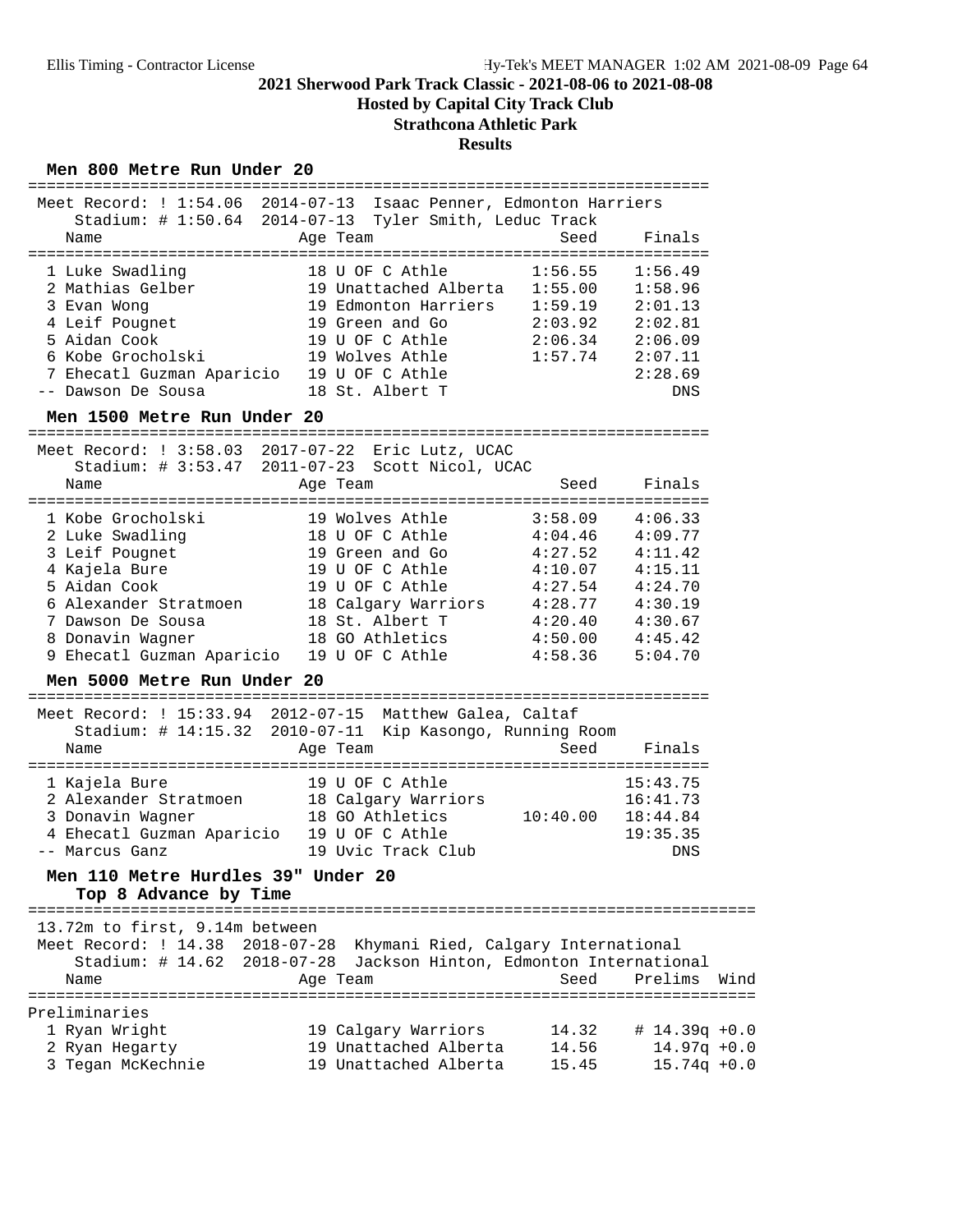**Hosted by Capital City Track Club**

#### **Strathcona Athletic Park**

#### **Results**

**Men 110 Metre Hurdles 39" Under 20** ============================================================================== 13.72m to first, 9.14m between Meet Record: ! 14.38 2018-07-28 Khymani Ried, Calgary International Stadium: # 14.62 2018-07-28 Jackson Hinton, Edmonton International Name **Age Team** Prelims Finals Wind ============================================================================== Finals 1 Ryan Wright 19 Calgary Warriors 14.39 14.52# 1.4 2 Ryan Hegarty 19 Unattached Alberta 14.97 14.69 1.4 3 Tegan McKechnie 19 Unattached Alberta 15.74 18.24 1.4 **Men 400 Metre Hurdles 36" Under 20** ========================================================================= 45m to first, 35m between Meet Record: ! 53.87 2018-07-29 Scott Dixon, Capital City Stadium: # 51.63 2011-07-24 Tait Nystuen, Excel Athletika Name **Age Team** Age Team Seed Finals ========================================================================= 1 Ryan Hegarty 19 Unattached Alberta 52.44 53.70! 2 Tegan McKechnie 19 Unattached Alberta 57.56 58.85 3 Martin Undheim 19 Caltaf Athle 1:03.92 1:02.45 -- Ethan Samson 18 Edmonton Columbians 56.25 DQ Rule22.6 **Men 4x100 Metre Relay Under 20** ========================================================================= Meet Record: ! 42.59 2018-07-28 Calgary International, Calgary Interna S Louza, A Babalola, T Atangana, K Reid Stadium: # 41.54 2007-08-11 BC WCSG Team, Team BC Fralick, Farrell, Charles, Giuffre Team Seed Finals ========================================================================= 1 U OF C Athletics Club 'A' 47.92 1) Kajela Bure 19 2) Aidan Cook 19 3) Ehecatl Guzman Aparicio 19 4) Adrian Hesketh 18 -- Edmonton Olympic Club 'A' DQ Rule 24.7 1) Steven Shehata 18 2) Kanyon Campbell 17 3) Wilondja Lufungula 16 4) Malachi Muir 17 -- Unattached-Saskatchewan 'A' DNS **Men 4x400 Metre Relay Under 20** ========================================================================= Meet Record: ! 3:22.59 2018-07-29 Calgary International, Calgary Inter A Akintobi, C Igwe, K Reid, S Louza Stadium: # 3:14.07 2007-08-11 AB WCSG Team, Team Alberta Jospeh, Saizew, Sumani, Ratzlaff Team Seed Finals ========================================================================= 1 U OF C Athletics Club 'A' 3:55.95 1) Kajela Bure 19 2) Aidan Cook 19 3) Ehecatl Guzman Aparicio 19 4) Adrian Hesketh 18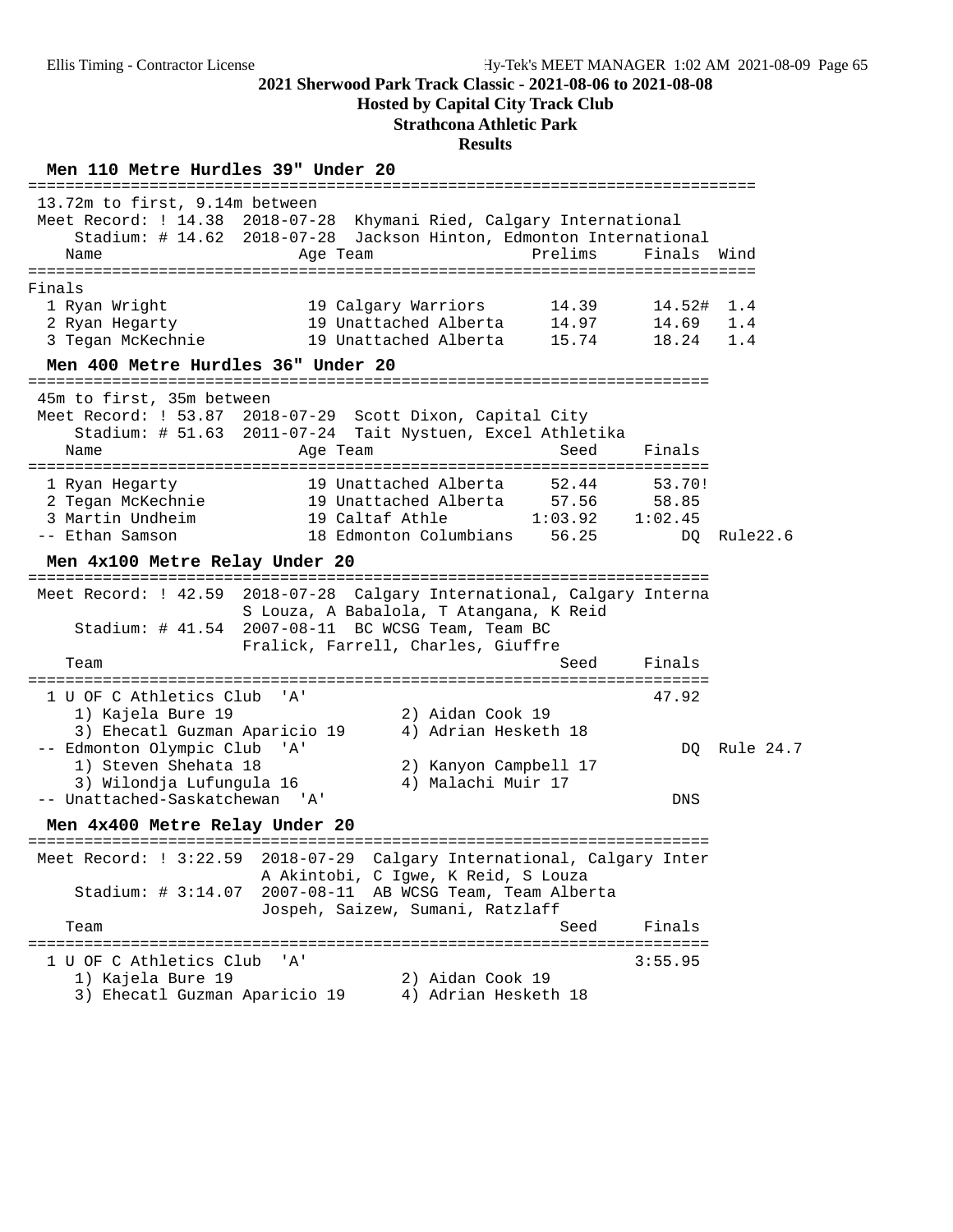## **Hosted by Capital City Track Club**

# **Strathcona Athletic Park**

## **Results**

### Men High Jump Under 20

|                                                                      | ================                                                                                                                                         | ============= | ============== |      |
|----------------------------------------------------------------------|----------------------------------------------------------------------------------------------------------------------------------------------------------|---------------|----------------|------|
| Meet Record: ! 2.05m<br>Stadium: $\# 2.05m$                          | Wesley Calef, Capital City<br>2017-07-22<br>2012-07-14<br>Jobe Abdul, Unattached AB                                                                      |               |                |      |
| Stadium: # 2.05m                                                     | 2017-07-22<br>Wesley Calef, Capital City                                                                                                                 |               |                |      |
| Stadium: # 2.05m 2018-07-28<br>Stadium: # 2.05m                      | Noel Vanderzee, Chinook Track<br>Chris Morrow, Green And Gold TC<br>2018-07-28                                                                           |               |                |      |
| Name                                                                 | Age Team                                                                                                                                                 | Seed          | Finals         |      |
| 1 Mason Brussee<br>1.70 1.75 1.80<br>$\Omega$<br>O XXX               | 18 Unattached Alberta                                                                                                                                    | 1.86m         | 1.75m          |      |
| 2 Steven Shehata<br>1.60 1.65 1.70<br>$\Omega$<br>O XXX              | 18 Edmonton Oly                                                                                                                                          | 1.70m         | 1.65m          |      |
| Men Pole Vault Under 20                                              |                                                                                                                                                          |               |                |      |
| Name                                                                 | Meet Record: ! 4.20m 2015-07-26 Corey Woolnough, Edmonton Internationa<br>Stadium: # 5.00m 2015-07-26 Derek Theodore, Edmonton International<br>Age Team | Seed          | Finals         |      |
| 1 Colin Schmaus<br>3.50 3.65<br>XXO<br>XXX<br>Men Long Jump Under 20 | 18 Yeg Vault Club                                                                                                                                        | 3.65m         | 3.50m          |      |
|                                                                      |                                                                                                                                                          |               |                |      |
| Meet Record: ! 6.98m 2010-07-11                                      | Stephen McPhee, Capital City<br>Stadium: # 7.38m 2010-07-11 Wade Huber, Excel Athletica                                                                  |               |                |      |
| Name                                                                 | Age Team                                                                                                                                                 | Seed          | Finals         | Wind |
| 1 Dustin Morris                                                      | 18 Bulldogs<br>$FOUT(1.5) 5.25m(1.8) 5.39m(1.3) 5.82m(0.3) 5.71m(1.5) 5.71m(0.1)$                                                                        | 4.74m         | 5.82m          | 0.3  |
| 2 Thomas Emerson                                                     | 18 Caltaf Athle<br>$5.67m(+0.0)$ $5.10m(2.7)$ $5.75m(1.8)$ $5.60m(1.1)$ $5.55m(1.3)$ $5.77m(0.2)$                                                        | 5.80m         | 5.77m          | 0.2  |
| 3 Adrian Hesketh                                                     | 18 U OF C Athle<br>$4.05m(1.0)$ $4.57m(0.8)$ $4.43m(0.5)$ $4.55m(1.0)$ $4.35m(1.7)$ $4.71m(1.2)$                                                         | 4.94m         | 4.71m          | 1.2  |
| -- Jacob Bodnaruk                                                    | 19 Capital City                                                                                                                                          |               | <b>DNS</b>     | NWI  |
| Men Triple Jump Under 20                                             |                                                                                                                                                          |               |                |      |
|                                                                      | Meet Record: ! 14.90m 2014-07-12 Aaron Hernandez, Chinook Track<br>Stadium: # 16.46m 2013-07-20 Jadel Gregorio, Unattached                               |               |                |      |
| Name                                                                 | Age Team                                                                                                                                                 | Seed          | Finals         | Wind |
| 1 Thomas Emerson                                                     | 18 Caltaf Athle<br>$12.21\text{m}(2.2)$ $12.16\text{m}(+0.0)$ $11.93\text{m}(2.0)$ $11.16\text{m}(1.4)$ $FOUL(1.9)$ $11.67\text{m}(1.2)$                 | 12.14m        | 12.21m         | 2.2  |
| 2 Steven Shehata                                                     | 18 Edmonton Oly<br>$11.40m(1.5)$ $12.03m(+0.0)$ $12.05m(1.8)$ $9.96m(1.7)$ $12.12m(1.3)$ $12.05m(1.6)$                                                   | 12.69m        | 12.12m         | 1.3  |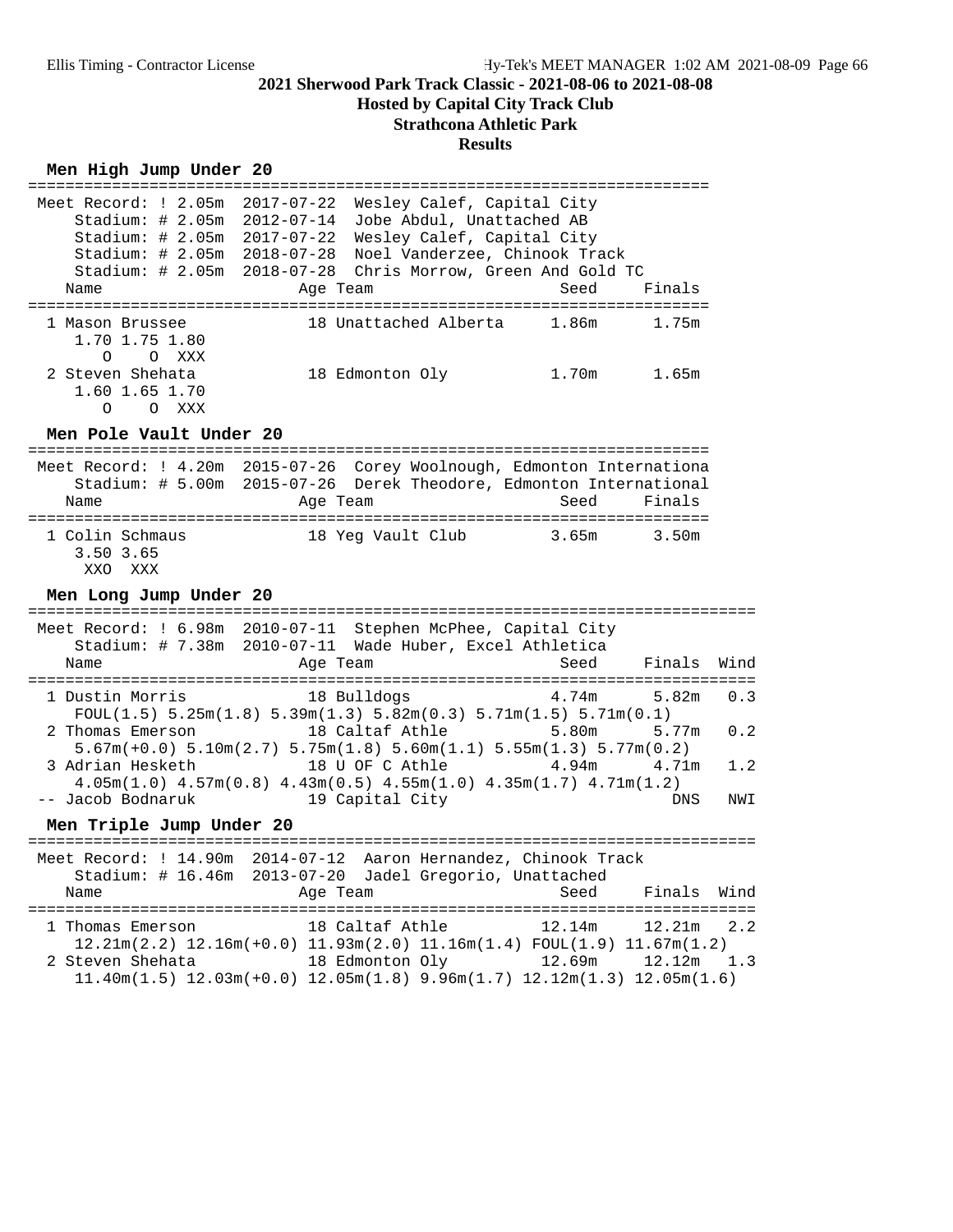**Hosted by Capital City Track Club**

## **Strathcona Athletic Park**

#### **Results**

### Men Shot Put 6kg Under 20

| Meet Record: ! 15.46m 2010-07-10 Steven Link, UCAC                                                                        |        |
|---------------------------------------------------------------------------------------------------------------------------|--------|
| Stadium: # 15.46m 2010-07-10 Steven Link, UCAC<br>Age Team<br>Seed Finals<br>Name                                         |        |
| 18 Split City Sonics<br>1 Sean Reimer<br>12.23m  12.64m  12.63m  10.68m  FOUL  12.05m                                     | 12.64m |
| 2 Caiden Schultz<br>18 Caltaf Athle<br>9.85m 9.79m 9.15m FOUL 9.59m 10.01m                                                | 10.01m |
| Men Discus Throw 1.75kg Under 20                                                                                          |        |
| Meet Record: ! 45.10m 2010-07-11 Steven Link, UCAC<br>Stadium: # 45.10m 2010-07-11 Steven Link, UCAC                      |        |
| Name<br>Age Team<br>Seed                                                                                                  | Finals |
| 18 Caltaf Athle<br>1 Caiden Schultz<br>30.29m 32.39m 31.01m 25.91m 33.50m 33.44m                                          | 33.50m |
| 22.91m 25.91m<br>2 Adrian Hesketh<br>18 U OF C Athle<br>18.28m FOUL FOUL 24.48m 24.79m 25.91m                             |        |
| Men Hammer Throw 6kg Under 20                                                                                             |        |
|                                                                                                                           |        |
| Meet Record: ! 62.63m 2010-07-10 Ryan Tarnava, Chinook Track<br>Stadium: # 62.63m 2010-07-10 Ryan Tarnarva, Chinook Track |        |
| Age Team<br>Seed<br>Name                                                                                                  | Finals |
| 18 Split City Sonics 56.08m 45.12m<br>1 Sean Reimer<br>FOUL FOUL FOUL FOUL 45.12m FOUL                                    |        |
| 2 Caiden Schultz<br>18 Caltaf Athle<br>21.27m 23.71m 26.87m 25.60m 28.35m FOUL                                            | 28.35m |
| Men Javelin Throw 800g Under 20                                                                                           |        |
| Meet Record: ! 63.01m 2010-07-11 Marcus Watson, UCAC<br>Stadium: # 71.50m 2007-08-09 Moss, Curtis, Team BC                |        |
| Age Team<br>Seed Finals<br>Name                                                                                           |        |
| 18 U OF C Athle 33.00m 29.92m<br>1 Adrian Hesketh<br>29.20m  27.50m  29.92m  26.40m  28.71m  FOUL                         |        |
| Decathlon: #1 Men 100 Metre Dash Under 20 Decathlon                                                                       |        |

|                  |  |                     | $Sta$ dium: # 10.41 $2009 - 07 - 11$ Brian Barnett, Capital City |     |
|------------------|--|---------------------|------------------------------------------------------------------|-----|
| Name             |  | Age Team            | Finals Wind Points                                               |     |
| 1 Winston Clarke |  | 19 Calgary Warriors | $12.32 + 0.0$                                                    | 589 |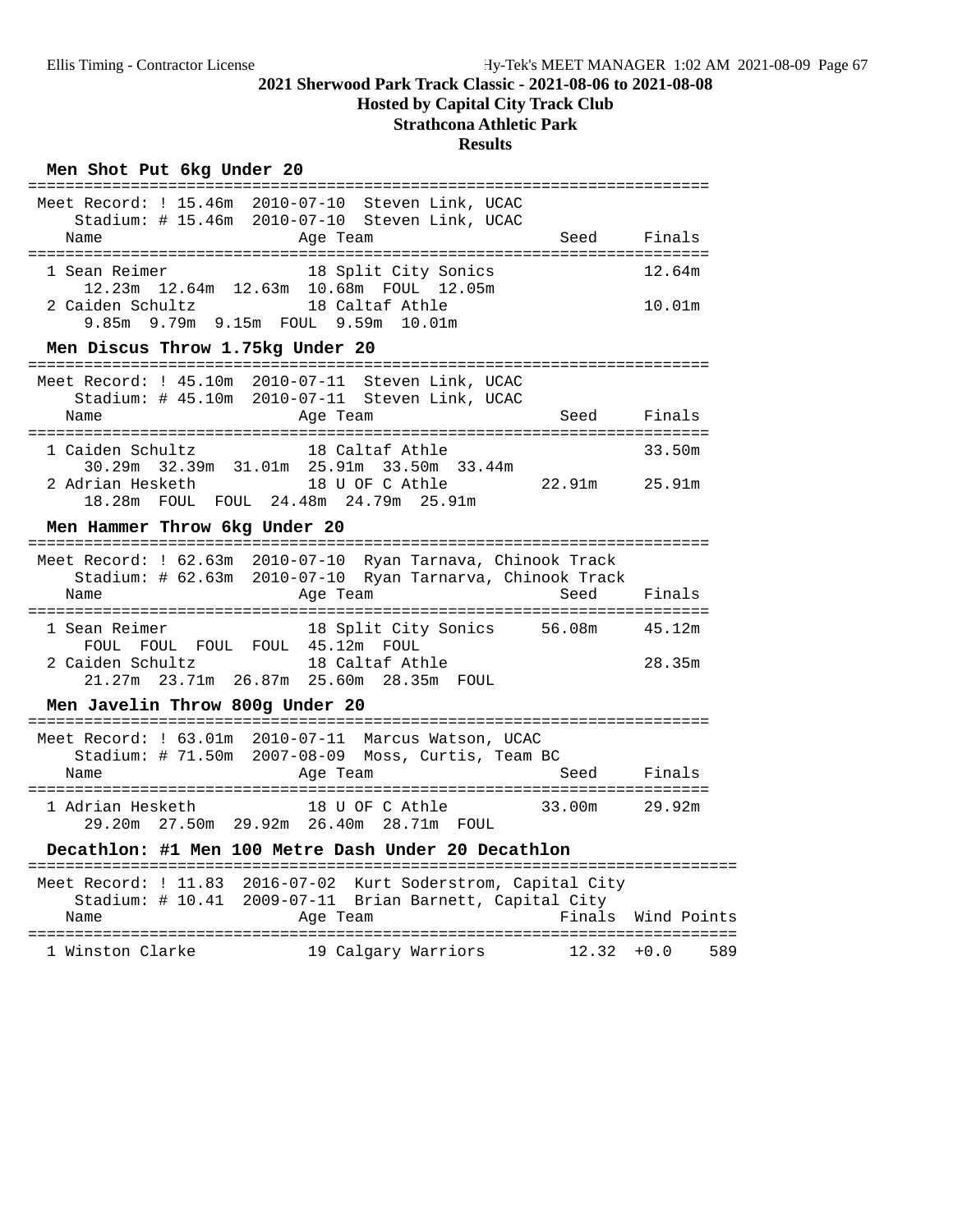**Hosted by Capital City Track Club**

## **Strathcona Athletic Park**

|                                                           |                                 | Decathlon: #5 Men 400 Metre Dash Under 20 Decathlon         |                                                                                                                                                                                                                                                                                                                  |                      |
|-----------------------------------------------------------|---------------------------------|-------------------------------------------------------------|------------------------------------------------------------------------------------------------------------------------------------------------------------------------------------------------------------------------------------------------------------------------------------------------------------------|----------------------|
| Name                                                      |                                 | Age Team                                                    | Meet Record: ! 52.72 2016-07-02 Kurt Soderstrom, Capital City<br>Stadium: # 47.01 2018-07-28 Austin Cole, Capital City<br>Finals                                                                                                                                                                                 | Points               |
| ====================================<br>-- Winston Clarke |                                 | 19 Calgary Warriors                                         | DNS                                                                                                                                                                                                                                                                                                              |                      |
|                                                           |                                 |                                                             | Decathlon: #10 Men 1500 Metre Run Under 20 Decathlon                                                                                                                                                                                                                                                             |                      |
| Name                                                      |                                 | Stadium: # 3:53.47 2011-07-23 Scott Nicol, UCAC<br>Age Team | --------------------<br>Meet Record: ! 4:36.69 2018-07-28 Ethan Foster, BC Flyers AC                                                                                                                                                                                                                             | Finals Points        |
| -- Winston Clarke                                         |                                 | 19 Calgary Warriors                                         | DNS                                                                                                                                                                                                                                                                                                              |                      |
|                                                           |                                 |                                                             | Decathlon: #6 Men 110 Metre Hurdles Under 20 Decathlon                                                                                                                                                                                                                                                           |                      |
| Name                                                      | ------------------------------- | Age Team                                                    | Meet Record: ! 15.65 2016-07-02 Kurt Soderstrom, Capital City<br>Stadium: # 14.35 2018-07-28 Khymani Reid, Calgary International<br>Finals                                                                                                                                                                       | Wind Points          |
| -- Winston Clarke                                         |                                 | 19 Calgary Warriors                                         | DNS                                                                                                                                                                                                                                                                                                              | NWI                  |
|                                                           |                                 | Decathlon: #4 Men High Jump Under 20 Decathlon              |                                                                                                                                                                                                                                                                                                                  |                      |
| Name<br>==================================                | Stadium: # 2.05m 2012-07-12     | Age Team                                                    | Meet Record: ! 1.78m 2018-07-28 Ethan Foster, BC Flyers AC<br>Jobe Abdul, Unattached AB<br>Stadium: # 2.05m 2017-07-22 Wesley Calef, Capital City<br>Stadium: # 2.05m 2018-07-28 Noel Vanderzee, Chinook Track<br>Stadium: # 2.05m 2018-07-28 Chris Morrow, Green And Gold TC<br>-============================== | Finals Points        |
| -- Winston Clarke                                         |                                 | 19 Calgary Warriors                                         | DNS                                                                                                                                                                                                                                                                                                              |                      |
|                                                           |                                 | Decathlon: #8 Men Pole Vault Under 20 Decathlon             |                                                                                                                                                                                                                                                                                                                  |                      |
| Name                                                      |                                 | Age Team                                                    | Meet Record: ! 4.11m 2018-07-28 Ethan Foster, BC Flyers AC<br>Stadium: # 5.00m 2015-07-26 Deryk Theodore, Edmonton Internation<br>Finals                                                                                                                                                                         | Points               |
| -- Winston Clarke                                         |                                 | 19 Calgary Warriors                                         | DNS                                                                                                                                                                                                                                                                                                              |                      |
|                                                           |                                 | Decathlon: #2 Men Long Jump Under 20 Decathlon              |                                                                                                                                                                                                                                                                                                                  |                      |
| Name                                                      |                                 | Age Team                                                    | Meet Record: ! 6.33m 2018-07-28 Kurt Soderstrom, Capital City<br>Stadium: # 7.38m 2010-07-11 Wade Huber, Excel Athletika<br>Finals                                                                                                                                                                               | Wind Points          |
| 1 Winston Clarke<br>$5.75m(-0.5)$ FOUL(-0.4)              |                                 | 19 Calgary Warriors                                         |                                                                                                                                                                                                                                                                                                                  | $5.75m - 0.5$<br>533 |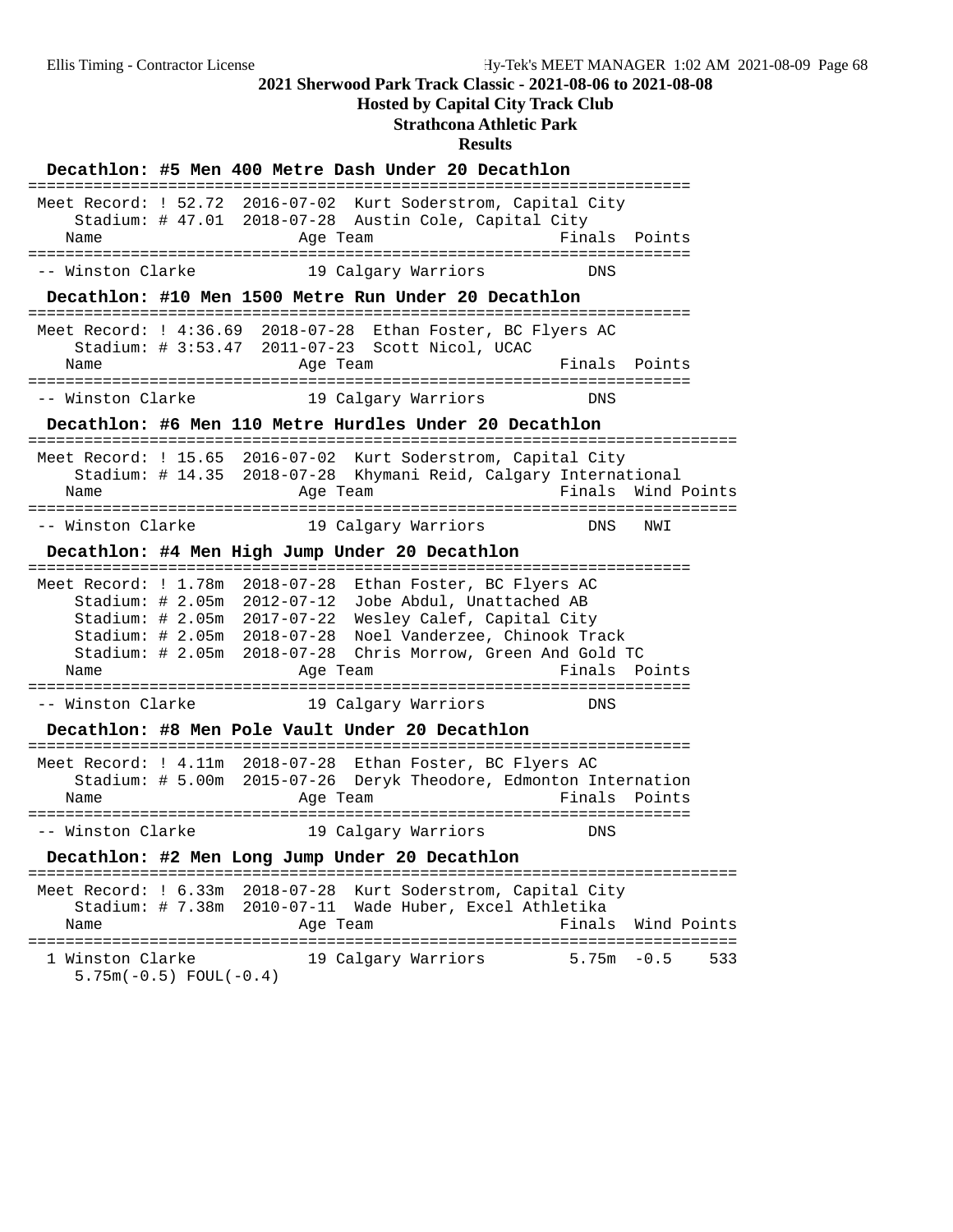## **Hosted by Capital City Track Club**

## **Strathcona Athletic Park**

#### **Results**

#### Decathlon: #3 Men Shot Put Under 20 Decathlon

| Name                                                                                                                                                                                                                                                                                                                                                                                                                    | Meet Record: ! 11.52m 2018-07-28 Ethan Foster, BC Flyers AC<br>Stadium: # 17.30m 2016-06-11 Peter Millman, Chinook Track<br>Age Team                                                                                                                                                                                                                                                                                      | Finals Points                                                                                                                                |                                                                                                                                                                                                                                                                                                                                      |                            |                                                                                                                                                             |          |
|-------------------------------------------------------------------------------------------------------------------------------------------------------------------------------------------------------------------------------------------------------------------------------------------------------------------------------------------------------------------------------------------------------------------------|---------------------------------------------------------------------------------------------------------------------------------------------------------------------------------------------------------------------------------------------------------------------------------------------------------------------------------------------------------------------------------------------------------------------------|----------------------------------------------------------------------------------------------------------------------------------------------|--------------------------------------------------------------------------------------------------------------------------------------------------------------------------------------------------------------------------------------------------------------------------------------------------------------------------------------|----------------------------|-------------------------------------------------------------------------------------------------------------------------------------------------------------|----------|
| 1 Winston Clarke<br>$9.52m$ 9.77m 9.81m                                                                                                                                                                                                                                                                                                                                                                                 | 19 Calgary Warriors                                                                                                                                                                                                                                                                                                                                                                                                       | 9.81m                                                                                                                                        | 474                                                                                                                                                                                                                                                                                                                                  |                            |                                                                                                                                                             |          |
|                                                                                                                                                                                                                                                                                                                                                                                                                         | Decathlon: #9 Men Javelin Throw Under 20 Decathlon                                                                                                                                                                                                                                                                                                                                                                        |                                                                                                                                              |                                                                                                                                                                                                                                                                                                                                      |                            |                                                                                                                                                             |          |
|                                                                                                                                                                                                                                                                                                                                                                                                                         | Meet Record: ! 38.49m 2018-07-28 Ethan Foster, BC Flyers AC                                                                                                                                                                                                                                                                                                                                                               |                                                                                                                                              |                                                                                                                                                                                                                                                                                                                                      |                            |                                                                                                                                                             |          |
| Name                                                                                                                                                                                                                                                                                                                                                                                                                    | Stadium: # 71.50m 2007-08-09 Curtis Moss, Team BC<br>Age Team                                                                                                                                                                                                                                                                                                                                                             | Finals Points                                                                                                                                |                                                                                                                                                                                                                                                                                                                                      |                            |                                                                                                                                                             |          |
| -- Winston Clarke                                                                                                                                                                                                                                                                                                                                                                                                       | 19 Calgary Warriors                                                                                                                                                                                                                                                                                                                                                                                                       | DNS                                                                                                                                          |                                                                                                                                                                                                                                                                                                                                      |                            |                                                                                                                                                             |          |
| Men 100 Metre Dash Senior<br>8 Advance:                                                                                                                                                                                                                                                                                                                                                                                 | Top 1 Each Heat plus Next 5 Best Times                                                                                                                                                                                                                                                                                                                                                                                    |                                                                                                                                              |                                                                                                                                                                                                                                                                                                                                      |                            |                                                                                                                                                             |          |
| Name                                                                                                                                                                                                                                                                                                                                                                                                                    | Meet Record: ! 10.41 2009-07-11 Brian Barnett, Capital City<br>Stadium: # 10.41 2009-07-11 Brian Barnett, Capital City<br>Age Team                                                                                                                                                                                                                                                                                        | Seed                                                                                                                                         | Prelims Wind H#                                                                                                                                                                                                                                                                                                                      |                            |                                                                                                                                                             |          |
| Preliminaries<br>1 Benjamin Williams<br>2 Eric Evans<br>3 Ramone English<br>4 Austin Cole<br>5 Malachi Murray<br>6 Stephen Abosi<br>7 Kudakwashe Murasiranwa<br>8 Shane Patmore<br>9 Shen Arnett<br>10 Jeremiah Lauzon<br>11 Ben Maki<br>12 Mike Taylor<br>13 O'Tave Edmondson<br>14 Jonathan Balogun<br>15 Avery Chung<br>16 Carter Lane<br>17 Warsay Andom<br>18 Matt Deans<br>19 Tristan Sutherland<br>-- Shane Ohrt | 29 Running Room<br>23 Calgary Spartans<br>21 Running Room<br>23 Capital City<br>21 Capital City<br>28 U OF C Athle<br>24 Capital City<br>23 University o<br>19 Green and Go<br>21 Alberta Spee<br>36 U OF C Athle<br>40 PA Athletics<br>20 Alberta Spee<br>27 Edmonton Columbians<br>25 Unattached Alberta<br>22 U OF C Athle<br>22 Calgary Spartans<br>31 Unattached Alberta<br>22 Leduc Track<br>28 Edmonton Columbians | 10.40<br>10.64<br>10.57<br>10.30<br>10.46<br>10.69<br>10.69<br>10.94<br>10.63<br>11.25<br>11.36<br>11.54<br>11.68<br>11.38<br>11.58<br>12.18 | $10.69Q - 1.1$<br>$10.90Q - 1.2$<br>$10.96Q - 2.9$<br>$10.97q -1.1$ 2 10.962<br>$10.97q -1.2$<br>$11.05q -2.9$<br>$11.14q - 1.2$<br>$11.19q - 1.1$<br>$11.29 - 2.9$<br>$11.49 - 1.1$<br>$11.72 - 2.9$<br>$11.79 - 1.1$<br>$11.87 - 1.2$<br>$11.96 - 2.9$<br>$12.11 - 1.2$<br>$12.13 - 1.1$<br>$12.55 - 2.9$<br>12.94<br>13.01<br>DNS | $-1.1$<br>$-1.2$<br>$-1.2$ | 2<br>3<br>$\mathbf{1}$<br>$\mathbf{1}$<br>3<br>2<br>$\mathbf{1}$<br>2<br>$\mathbf{1}$<br>-2<br>3<br>$\mathbf{1}$<br>$\overline{3}$<br>2<br>1<br>2<br>3<br>3 | 3 10.965 |
| Men 100 Metre Dash Senior                                                                                                                                                                                                                                                                                                                                                                                               |                                                                                                                                                                                                                                                                                                                                                                                                                           |                                                                                                                                              |                                                                                                                                                                                                                                                                                                                                      |                            |                                                                                                                                                             |          |
| Stadium: $\#$ 10.41<br>Name                                                                                                                                                                                                                                                                                                                                                                                             | Meet Record: ! 10.41 2009-07-11 Brian Barnett, Capital City<br>2009-07-11 Brian Barnett, Capital City<br>Age Team                                                                                                                                                                                                                                                                                                         | Prelims                                                                                                                                      | Finals                                                                                                                                                                                                                                                                                                                               | Wind                       |                                                                                                                                                             |          |
| Finals<br>1 Benjamin Williams<br>2 Malachi Murray<br>3 Eric Evans                                                                                                                                                                                                                                                                                                                                                       | 29 Running Room<br>21 Capital City<br>23 Calgary Spartans                                                                                                                                                                                                                                                                                                                                                                 | 10.69<br>10.97<br>10.90                                                                                                                      | $10.40! +0.0$<br>10.55<br>10.56                                                                                                                                                                                                                                                                                                      | $+0.0$<br>$+0.0$           |                                                                                                                                                             |          |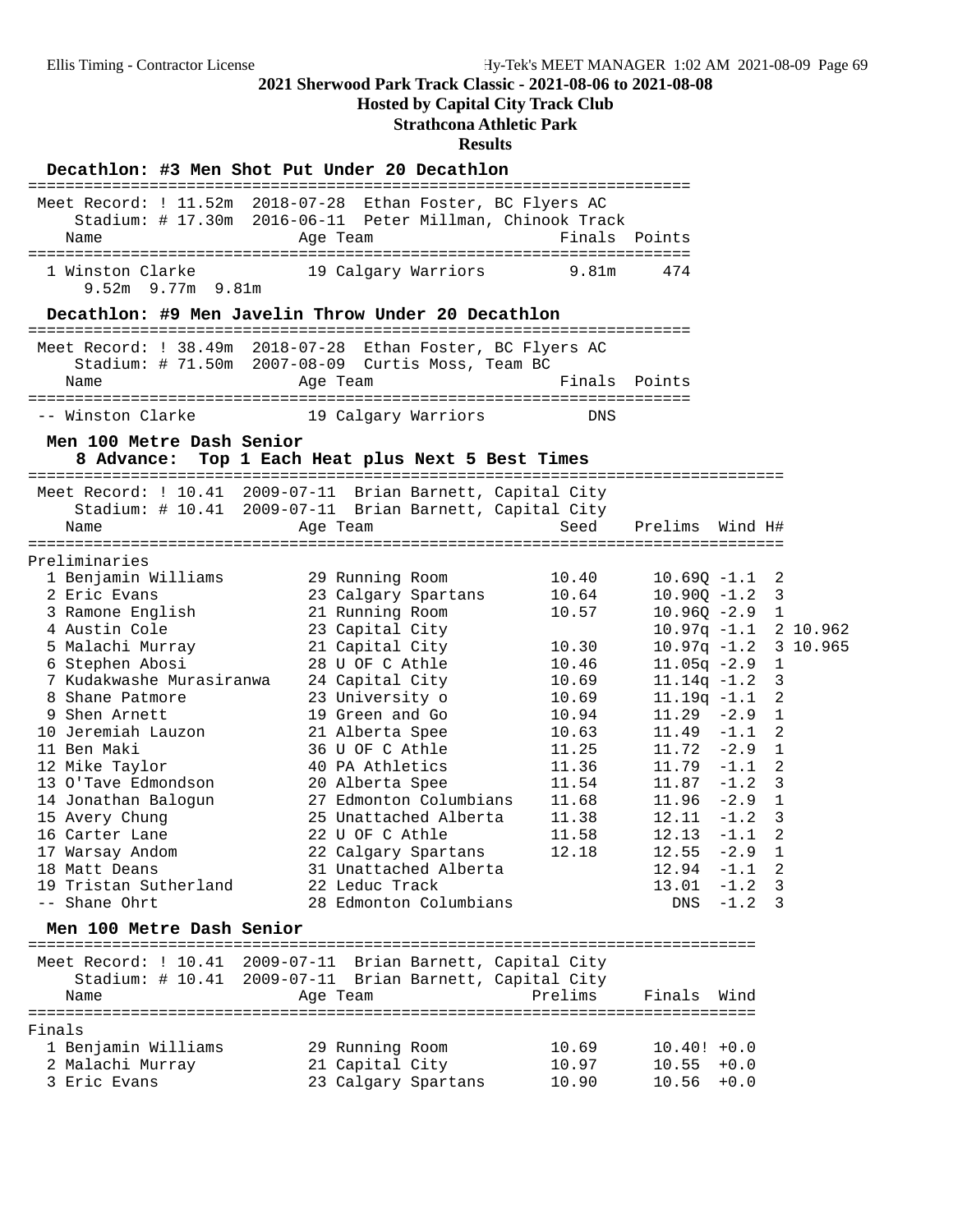**Hosted by Capital City Track Club**

**Strathcona Athletic Park**

#### **Results**

#### **....Men 100 Metre Dash Senior**

| 28 U OF C Athle | 11.05 | $10.57 + 0.0$ |
|-----------------|-------|---------------|
| 21 Running Room | 10.96 | $10.66 + 0.0$ |
| 23 Capital City | 10.97 | $10.75 + 0.0$ |
| 24 Capital City | 11.14 | $10.81 + 0.0$ |
| 23 University o | 11.19 | $11.22 + 0.0$ |
|                 |       |               |

#### **Men 200 Metre Dash Senior**

16 Advance: Top 1 Each Heat plus Next 12 Best Times

|                           |               | Meet Record: ! 21.35 2018-07-29 Benjamin Williams, Voleo |       |                  |         |                |
|---------------------------|---------------|----------------------------------------------------------|-------|------------------|---------|----------------|
|                           |               | Stadium: # 21.37 2015-07-26 Benjamin Williams, Voleo     |       |                  |         |                |
| Name                      |               | Age Team                                                 | Seed  | Prelims          | Wind H# |                |
| ======================    | ============= |                                                          |       |                  |         |                |
| Preliminaries             |               |                                                          |       |                  |         |                |
| 1 Austin Cole             |               | 23 Capital City                                          | 21.07 | $21.560 - 1.7$ 1 |         |                |
| 2 Benjamin Williams       |               | 29 Running Room                                          | 20.92 | $21.59Q - 0.7$   |         | $\overline{4}$ |
| 3 Malachi Murray          |               | 21 Capital City                                          | 21.10 | 22.000 0.3       |         | 2              |
| 4 Jeremiah Lauzon         |               | 21 Alberta Spee                                          | 20.88 | 22.100 0.6       |         | $\overline{3}$ |
| 5 Ramone English          |               | 21 Running Room                                          | 21.26 | $22.12q$ 0.3     |         | $\overline{2}$ |
| 6 Eric Evans              |               | 23 Calgary Spartans                                      | 21.64 | $22.17q$ 0.6     |         | $\overline{3}$ |
| 7 Stephen Abosi           |               | 28 U OF C Athle                                          | 21.26 | $22.27q -1.7$    |         | 1              |
| 8 Joshua Li               |               | 23 Green and Go                                          | 21.51 | $22.32q -0.7$    |         | 4              |
| 9 Brent Stephen           |               | 25 Caltaf Athle                                          |       | $23.21q - 0.7$ 4 |         |                |
| 10 Jordan Samson          |               | 23 U OF C Athle                                          | 21.93 | $23.30q -1.7$    |         | 1              |
| 11 Harman Kailey          |               | 23 U OF C Athle                                          | 23.70 | $23.62q$ $0.6$   |         | $\overline{3}$ |
| 12 Jaydin Hofatt          |               | 20 Caltaf Athle                                          | 23.28 | $23.78q$ 0.6     |         | $\overline{3}$ |
| 13 Ben Maki               |               | 36 U OF C Athle                                          | 22.94 | $23.87q - 1.7$   |         | 1              |
| 14 O'Tave Edmondson       |               | 20 Alberta Spee                                          |       | $24.16q$ $0.3$   |         | $\overline{2}$ |
| 15 Stephen Arychuk        |               | 28 Edmonton Columbians                                   |       | $24.17q$ 0.3     |         | $\overline{2}$ |
| 16 Hadley Benson          |               | 18 PA Athletics                                          | 24.32 | $24.34q -0.7$    |         | $\overline{4}$ |
| 17 Mike Taylor            |               | 40 PA Athletics                                          | 23.26 | $24.46 - 0.7$    |         | $\overline{4}$ |
| 18 Matt Deans             |               | 31 Unattached Alberta                                    |       | $25.61 -1.7 1$   |         |                |
| 19 Warsay Andom           |               | 22 Calgary Spartans                                      |       | $26.16$ 0.6      |         | $\overline{3}$ |
| 20 Tristan Sutherland     |               | 22 Leduc Track                                           |       | 26.45 0.6        |         | $\overline{3}$ |
| -- Chetaan Judge          |               | 22 U OF C Athle                                          | 22.65 | DNS              | 0.3     | $\overline{2}$ |
| -- Kudakwashe Murasiranwa |               | 24 Capital City                                          | 21.63 | DNS              | 0.6     | $\overline{3}$ |
| -- Avery Chung            |               | 25 Unattached Alberta                                    | 24.50 | DNS              | $-1.7$  | $\mathbf{1}$   |
| -- Shane Patmore          |               | 23 University o                                          | 21.83 | X22.80           | $-0.7$  | $\overline{4}$ |
|                           |               |                                                          |       |                  |         |                |

#### Men 200 Metre Dash Senior

| Name                | Meet Record: ! 21.35 2018-07-29 Benjamin Williams, Voleo<br>Stadium: # 21.37 2015-07-26 Benjamin Williams, Voleo<br>Age Team | Prelims | Finals Wind H# |                 |
|---------------------|------------------------------------------------------------------------------------------------------------------------------|---------|----------------|-----------------|
| Finals              |                                                                                                                              |         |                |                 |
| 1 Austin Cole       | 23 Capital City                                                                                                              | 21.56   |                | $21.22! -0.3$ 2 |
| 2 Benjamin Williams | 29 Running Room                                                                                                              | 21.59   |                | $21.31! -0.3$ 2 |
| 3 Malachi Murray    | 21 Capital City                                                                                                              | 22.00   |                | $21.52 -0.3$ 2  |
| 4 Ramone English    | 21 Running Room                                                                                                              | 22.12   |                | $21.78 - 0.3$ 2 |
| 5 Eric Evans        | 23 Calgary Spartans                                                                                                          | 22.17   |                | $21.82 - 0.3$ 2 |
| 6 Stephen Abosi     | 28 U OF C Athle                                                                                                              | 22.27   | 22.11          | $-0.3$ 2        |
| 7 Jeremiah Lauzon   | 21 Alberta Spee                                                                                                              | 22.10   |                | $22.12 - 0.3$ 2 |
| 8 Joshua Li         | 23 Green and Go                                                                                                              | 22.32   | 22.32          | $-0.3$ 2        |
|                     |                                                                                                                              |         |                |                 |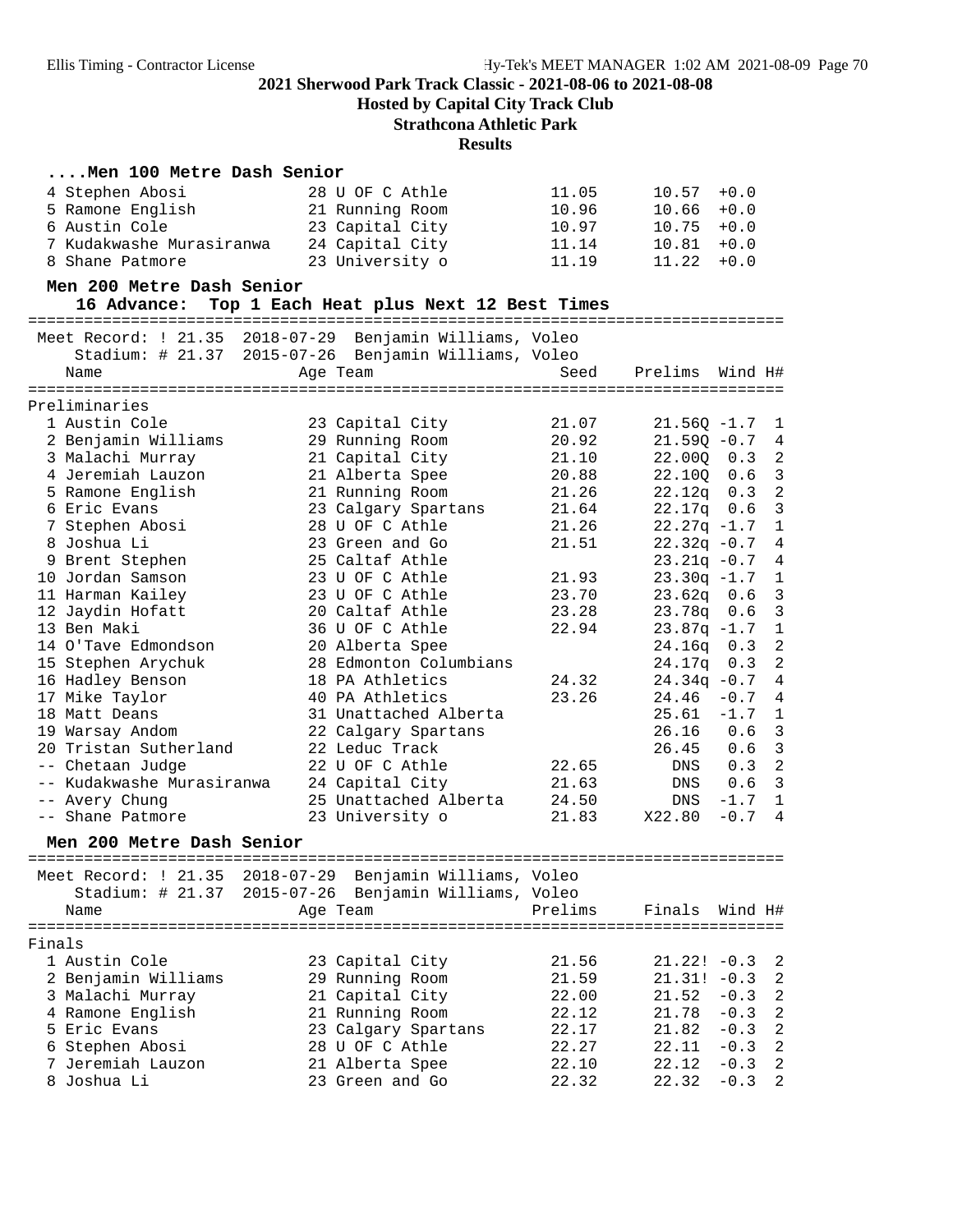**Hosted by Capital City Track Club**

**Strathcona Athletic Park**

#### **Results**

#### **....Men 200 Metre Dash Senior**

| 9 Jordan Samson     | 23 U OF C Athle        | 23.30 | $22.57 -0.4$ 1 |          |                        |
|---------------------|------------------------|-------|----------------|----------|------------------------|
| 10 Brent Stephen    | 25 Caltaf Athle        | 23.21 | $23.02 -0.4$ 1 |          |                        |
| 11 Harman Kailey    | 23 U OF C Athle        | 23.62 | $23.30 -0.4$ 1 |          |                        |
| 12 Ben Maki         | 36 U OF C Athle        | 23.87 | $23.52 -0.4$ 1 |          |                        |
| 13 Jaydin Hofatt    | 20 Caltaf Athle        | 23.78 |                |          | $23.73 - 0.4$ 1 23.724 |
| 14 Stephen Arychuk  | 28 Edmonton Columbians | 24.17 |                |          | $23.73 - 0.4$ 1 23.729 |
| 15 O'Tave Edmondson | 20 Alberta Spee        | 24.16 | $23.85 -0.4$ 1 |          |                        |
| -- Hadley Benson    | 18 PA Athletics        | 24.34 | DNS            | $-0.4$ 1 |                        |

**Men 400 Metre Dash Senior** ============================================================================

|  | Meet Record: ! 47.01      | 2018-07-27 Austin Cole, Capital City<br>Stadium: # 47.01 2018-07-28 Austin Cole, Capital City |       |        |                |
|--|---------------------------|-----------------------------------------------------------------------------------------------|-------|--------|----------------|
|  | Name                      | Age Team                                                                                      | Seed  | Finals | H#             |
|  | ========================= | =====================                                                                         |       |        |                |
|  | 1 Austin Cole             | 23 Capital City                                                                               | 46.69 | 47.06  | 3              |
|  | 2 Joshua Li               | 23 Green and Go                                                                               | 48.96 | 49.48  | 3              |
|  | 3 Brent Stephen           | 25 Caltaf Athle                                                                               | 48.72 | 49.59  | 3              |
|  | 4 Jordan Samson           | 23 U OF C Athle                                                                               | 49.70 | 50.42  | 3              |
|  | 5 Jacob Telus             | 18 Excel Athletika                                                                            | 50.66 | 51.17  | 3              |
|  | 6 Connor Radke            | 20 Calgary Inte                                                                               | 50.07 | 51.51  | 3              |
|  | 7 Harman Kailey           | 23 U OF C Athle                                                                               | 50.81 | 51.77  | 3              |
|  | 8 David Awosoga           | 21 Chinook Trac                                                                               | 51.99 | 51.86  | $\overline{a}$ |
|  | 9 James Lively            | 20 U OF C Athle                                                                               | 52.40 | 51.88  | $\overline{c}$ |
|  | 10 Braeden Galvin         | 20 Edmonton Oly                                                                               | 53.03 | 52.34  | $\overline{a}$ |
|  | 11 Benjamin Burey         | 21 Caltaf Athle                                                                               | 52.62 | 52.74  | $\overline{2}$ |
|  | 12 Wiltosso Neufeld       | 19 Calgary Inte                                                                               | 54.05 | 52.87  | $\overline{a}$ |
|  | 13 Christopher Nelissen   | 21 Wolves Athle                                                                               |       | 52.89  | $\mathbf 1$    |
|  | 14 Stephen Arychuk        | 28 Edmonton Columbians                                                                        |       | 53.79  | $\mathbf{1}$   |
|  | 15 Matt Deans             | 31 Unattached Alberta                                                                         | 55.58 | 55.40  | $\overline{a}$ |
|  | 16 Jack Bentley           | 20 Cochrane End                                                                               | 56.88 | 55.43  | $\overline{2}$ |
|  | 17 Eric Swedlo            | 20 Cochrane End                                                                               |       | 58.69  | $\mathbf{1}$   |
|  | -- Chetaan Judge          | 22 U OF C Athle                                                                               | 49.65 | DNS    | 3              |
|  |                           |                                                                                               |       |        |                |

**Men 800 Metre Run Senior** ============================================================================

Meet Record: ! 1:50.64 2014-07-13 Tyler Smith, Leduc Track

| Stadium: # 1:50.64 2014-07-13 Tyler Smith, Leduc Track |                     | Seed    | Finals  | H#             |
|--------------------------------------------------------|---------------------|---------|---------|----------------|
| Name                                                   | Age Team            |         |         |                |
| 1 Eric Lutz                                            | 23 Calgary Spartans | 1:48.94 | 1:50.67 | 2              |
| 2 Jacob Telus                                          | 18 Excel Athletika  | 1:54.58 | 1:53.41 | $\overline{2}$ |
| 3 Callum Drever                                        | 24 Calgary Spartans | 1:58.65 | 1:55.47 | $\overline{2}$ |
| 4 Brendan Calef                                        | 24 Green and Go     | 1:57.93 | 1:56.43 | $\overline{2}$ |
| 5 Michael Stewart                                      | 21 Calgary Spartans | 2:00.63 | 1:58.35 | $\overline{2}$ |
| 6 James Lively                                         | 20 U OF C Athle     | 1:55.49 | 1:58.38 | $\overline{2}$ |
| 7 Connor Radke                                         | 20 Calgary Inte     | 1:58.05 | 1:58.97 | $\overline{2}$ |
| 8 Matthew Wafer                                        | 19 Green and Go     |         | 1:59.91 | 1              |
| 9 Christopher Nelissen                                 | 21 Wolves Athle     | 2:01.87 | 2:01.16 | $\mathbf{1}$   |
| 10 David Awosoga                                       | 21 Chinook Trac     | 2:04.93 | 2:03.60 | $\mathbf{1}$   |
| 11 Benjamin Burey                                      | 21 Caltaf Athle     | 2:11.00 | 2:06.13 | 1              |
| 12 Jack Bentley                                        | 20 Cochrane End     | 2:12.18 | 2:10.06 | $\mathbf{1}$   |
| 13 Eric Swedlo                                         | 20 Cochrane End     | 2:10.95 | 2:10.11 | 1              |
| 14 Daniel Vera                                         | 24 U OF C Athle     | 2:13.90 | 2:12.64 | $\mathbf{1}$   |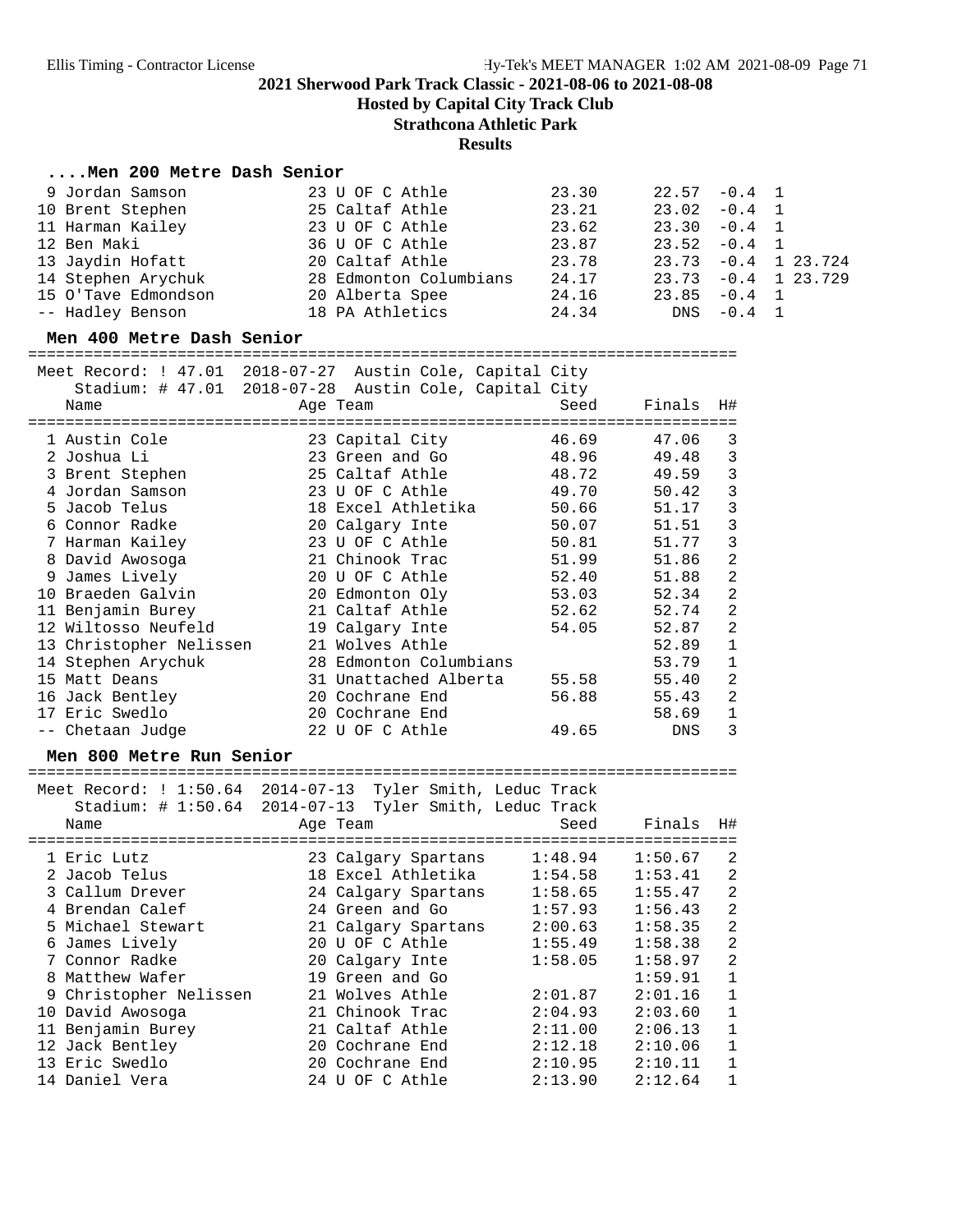**Hosted by Capital City Track Club**

## **Strathcona Athletic Park**

| Men 800 Metre Run Senior                                        |                                                           |          |                              |  |  |  |  |
|-----------------------------------------------------------------|-----------------------------------------------------------|----------|------------------------------|--|--|--|--|
| 15 Hayden Hollowell                                             | 27 Wolves Athle                                           |          | 2:13.30<br>1                 |  |  |  |  |
| -- Joseph Boland                                                | 43 Unattached Alberta 2:00.76                             |          | $\mathbf{1}$<br><b>DNS</b>   |  |  |  |  |
| -- Eamonn Kichuk                                                | 27 Phoenix Athl                                           | 1:49.96  | $\mathfrak{D}$<br><b>DNS</b> |  |  |  |  |
| Men 1500 Metre Run Senior                                       |                                                           |          |                              |  |  |  |  |
|                                                                 |                                                           |          |                              |  |  |  |  |
| Meet Record: ! 3:53.47 2011-07-23                               | Scott Nicol, UCAC                                         |          |                              |  |  |  |  |
| Stadium: $\#$ 3:53.47                                           | 2011-07-23 Scott Nicol, UCAC                              |          |                              |  |  |  |  |
| Name                                                            | Age Team                                                  | Seed     | Finals                       |  |  |  |  |
| 1 Eric Lutz                                                     | 23 Calgary Spartans                                       | 3:43.81  | 3:50.27!                     |  |  |  |  |
| 2 Callum Drever                                                 | 24 Calgary Spartans                                       | 4:04.90  | 3:59.45                      |  |  |  |  |
| 3 Roman Justinen                                                | 27 U OF C Athle                                           | 4:02.00  | 4:04.51                      |  |  |  |  |
| 4 Brendan Calef                                                 | 24 Green and Go                                           | 4:16.44  | 4:08.68                      |  |  |  |  |
| 5 Michael Stewart                                               | 21 Calgary Spartans                                       | 4:14.19  | 4:11.71                      |  |  |  |  |
| 6 Zane Grant                                                    | 20 the Way: Com                                           |          | 4:17.47                      |  |  |  |  |
| 7 Brian Torres                                                  | 20 Unattached Alberta                                     |          | 4:18.43                      |  |  |  |  |
| 8 Jesse Robitaille                                              | 22 Calgary Warriors                                       | 4:25.53  | 4:22.74                      |  |  |  |  |
| 9 Matthew Wafer                                                 | 19 Green and Go                                           |          | 4:25.23                      |  |  |  |  |
| 10 Daniel Vera                                                  | 24 U OF C Athle                                           | 4:40.61  | 4:34.54                      |  |  |  |  |
| 11 Jack Bentley                                                 | 20 Cochrane End                                           | 4:47.91  | 4:37.19                      |  |  |  |  |
| 12 Hayden Hollowell                                             | 27 Wolves Athle                                           |          | 4:37.87                      |  |  |  |  |
| 13 Maxim Wilcox                                                 | 22 Calgary Spartans                                       |          | 4:42.85                      |  |  |  |  |
| 14 Eric Swedlo                                                  | 20 Cochrane End                                           | 4:50.56  | 5:00.13                      |  |  |  |  |
| -- Jordan Jaffray T36                                           | 25 Green and Go                                           |          | <b>DNS</b>                   |  |  |  |  |
| -- Eamonn Kichuk                                                | 27 Phoenix Athl                                           | 3:49.21  | <b>DNS</b>                   |  |  |  |  |
|                                                                 |                                                           |          |                              |  |  |  |  |
| Men 5000 Metre Run Senior                                       |                                                           |          |                              |  |  |  |  |
| Meet Record: $1\ 14:15.32$ 2010-07-11 Kip Kangogo, Running Room |                                                           |          |                              |  |  |  |  |
| Stadium: # 14:15.32 2010-07-11                                  | Kip Kasongo, Running Room                                 |          |                              |  |  |  |  |
| Name                                                            | Age Team                                                  | Seed     | Finals                       |  |  |  |  |
|                                                                 |                                                           |          |                              |  |  |  |  |
| 1 Callum Drever                                                 | 24 Calgary Spartans                                       | 14:48.55 | 15:26.70                     |  |  |  |  |
| 2 Roman Justinen                                                | 27 U OF C Athle                                           |          | 15:54.41                     |  |  |  |  |
| 3 Brian Torres                                                  | 20 Unattached Alberta 16:28.00 16:24.71                   |          |                              |  |  |  |  |
| 4 Jesse Robitaille                                              | 22 Calgary Warriors                                       |          | 17:03.49                     |  |  |  |  |
| Men 400 Metre Hurdles 36" Senior                                |                                                           |          |                              |  |  |  |  |
|                                                                 |                                                           |          |                              |  |  |  |  |
| 45m to first, 35m between                                       |                                                           |          |                              |  |  |  |  |
| Meet Record: ! 51.63 2011-07-24 Tait Nystuen, Excel Athletika   |                                                           |          |                              |  |  |  |  |
|                                                                 | Stadium: # 51.63 2011-07-24 Tait Nystuen, Excel Athletika |          |                              |  |  |  |  |
| Name                                                            | Age Team                                                  | Seed     | Finals                       |  |  |  |  |
|                                                                 |                                                           |          |                              |  |  |  |  |
| 1 Jaydin Hofatt                                                 | 20 Caltaf Athle                                           | 56.54    | 1:00.42                      |  |  |  |  |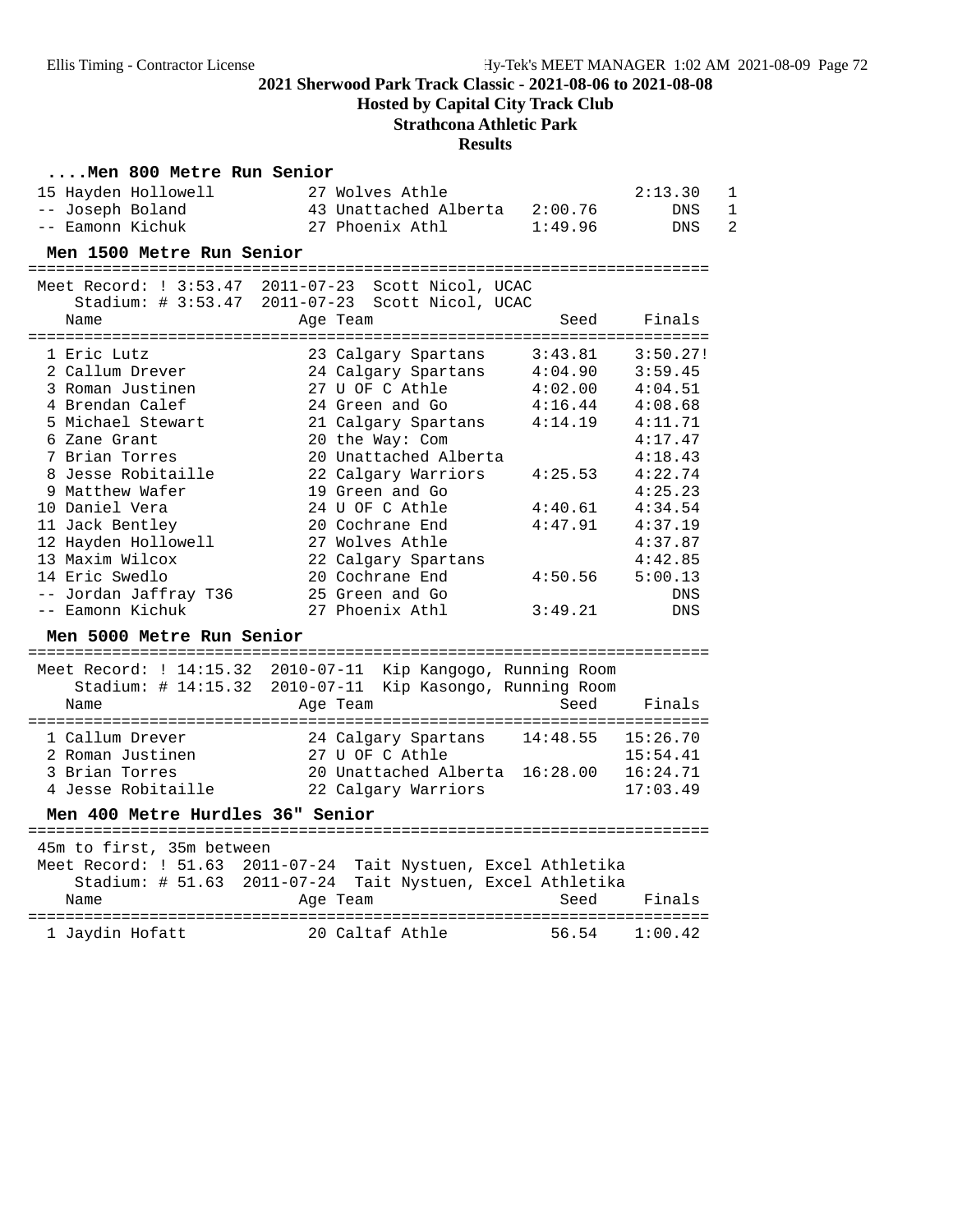**Hosted by Capital City Track Club**

## **Strathcona Athletic Park**

| Men 3000 Metre Steeplechase 36" Senior                                                                                                                               |                                                                                  |                     |           |
|----------------------------------------------------------------------------------------------------------------------------------------------------------------------|----------------------------------------------------------------------------------|---------------------|-----------|
| 28 barriers, 7 water jumps<br>Meet Record: ! 9:10.13 2015-07-25 Gareth Hadfield, Caltaf<br>Stadium: # 9:10.13 2015-07-25 Gareth Hadfield, Caltaf<br>Age Team<br>Name | Seed                                                                             | Finals              |           |
| 1 Gareth Hadfield<br>29 Running Room<br>2 Maxim Wilcox                                                                                                               | 22 Calgary Spartans<br>11:00.00                                                  | 9:40.96<br>11:36.08 |           |
| Men 4x100 Metre Relay Senior                                                                                                                                         | ===============================                                                  |                     |           |
| Meet Record: ! 42.09 2007-07-21 BC WCSG Team, Team BC<br>Stadium: $\#$ 41.54 2007-08-11 BC WCSG Team, Team BC<br>Team                                                | Farrell, Fralick, Giuffre, Charles<br>Fralick, Farrell, Charles, Giuffre<br>Seed | Finals              |           |
| 1 U OF C Athletics Club<br>' A'                                                                                                                                      | ========================                                                         | 44.79               |           |
| 1) Chetaan Judge 22<br>3) Harman Kailey 23                                                                                                                           | 2) Roman Justinen 27<br>4) Carter Lane 22                                        |                     |           |
| 2 Cochrane Endurance Project<br>'A'                                                                                                                                  |                                                                                  | 47.80               |           |
| 1) Nicholas Hooper 16<br>3) Brendan Maguire 16                                                                                                                       | 2) Jack Bentley 20<br>4) Terrell Keys 16                                         |                     |           |
| -- Alberta Speed School<br>'' A '                                                                                                                                    |                                                                                  | DQ                  | Rule 24.7 |
| -- Capital City Track Club<br>'' A '                                                                                                                                 |                                                                                  | DNS                 |           |
| 1) Jacob Bodnaruk 19<br>3) Kudakwashe Murasiranwa 24                                                                                                                 | 2) Austin Cole 23<br>4) Malachi Murray 21                                        |                     |           |
| Men 4x400 Metre Relay Senior                                                                                                                                         |                                                                                  |                     |           |
| ==================================                                                                                                                                   |                                                                                  |                     |           |
| Meet Record: ! 3:19.73 2014-07-13 Capital City, Capital City<br>Stadium: # 3:14.07 2007-08-11 AB WCSG Team, Team Alberta                                             | Q Fraser, Emmanual V, C Macnab, M Home<br>Jospeh, Saizew, Sumani, Ratzlaff       |                     |           |
| Team                                                                                                                                                                 | Seed                                                                             | Finals              |           |
| 1 U OF C Athletics Club<br>' A'                                                                                                                                      | :========================                                                        | 3:25.96             |           |
| 1) Chetaan Judge 22                                                                                                                                                  | 2) Roman Justinen 27                                                             |                     |           |
| 3) Harman Kailey 23                                                                                                                                                  | 4) Carter Lane 22                                                                |                     |           |
| 2 Caltaf Athletic Associat<br>'A'<br>1) Benjamin Burey 21<br>3) Brent Stephen 25                                                                                     | 2) Tom Drysdall 18<br>4)                                                         | 3:27.53             |           |
| 3 Calgary International<br>'A'                                                                                                                                       |                                                                                  | 3:30.08             |           |
| 1) Wiltosso Neufeld 19                                                                                                                                               | 2) Keon Rude 16                                                                  |                     |           |
| 3) Regev Stilman 22<br>4 Wolves Athletics Club<br>'A'                                                                                                                | 4) Connor Radke 20<br>3:50.00                                                    | 3:37.73             |           |
| 1) Christopher Nelissen 21<br>3) Kobe Grocholski 19                                                                                                                  | 2) Hayden Hollowell 27<br>4) Brandon Tufford 21                                  |                     |           |
| 5 Cochrane Endurance Project<br>' A '                                                                                                                                |                                                                                  | 3:46.94             |           |
| 1) Nicholas Hooper 16                                                                                                                                                | 2) Jack Bentley 20                                                               |                     |           |
| 3) Brendan Maguire 16<br>-- U OF C Athletics Club<br>'B'                                                                                                             | 4) Terrell Keys 16                                                               | DNS                 |           |
| 1) Chetaan Judge 22<br>3) Harman Kailey 23                                                                                                                           | 2) Roman Justinen 27<br>4) Carter Lane 22                                        |                     |           |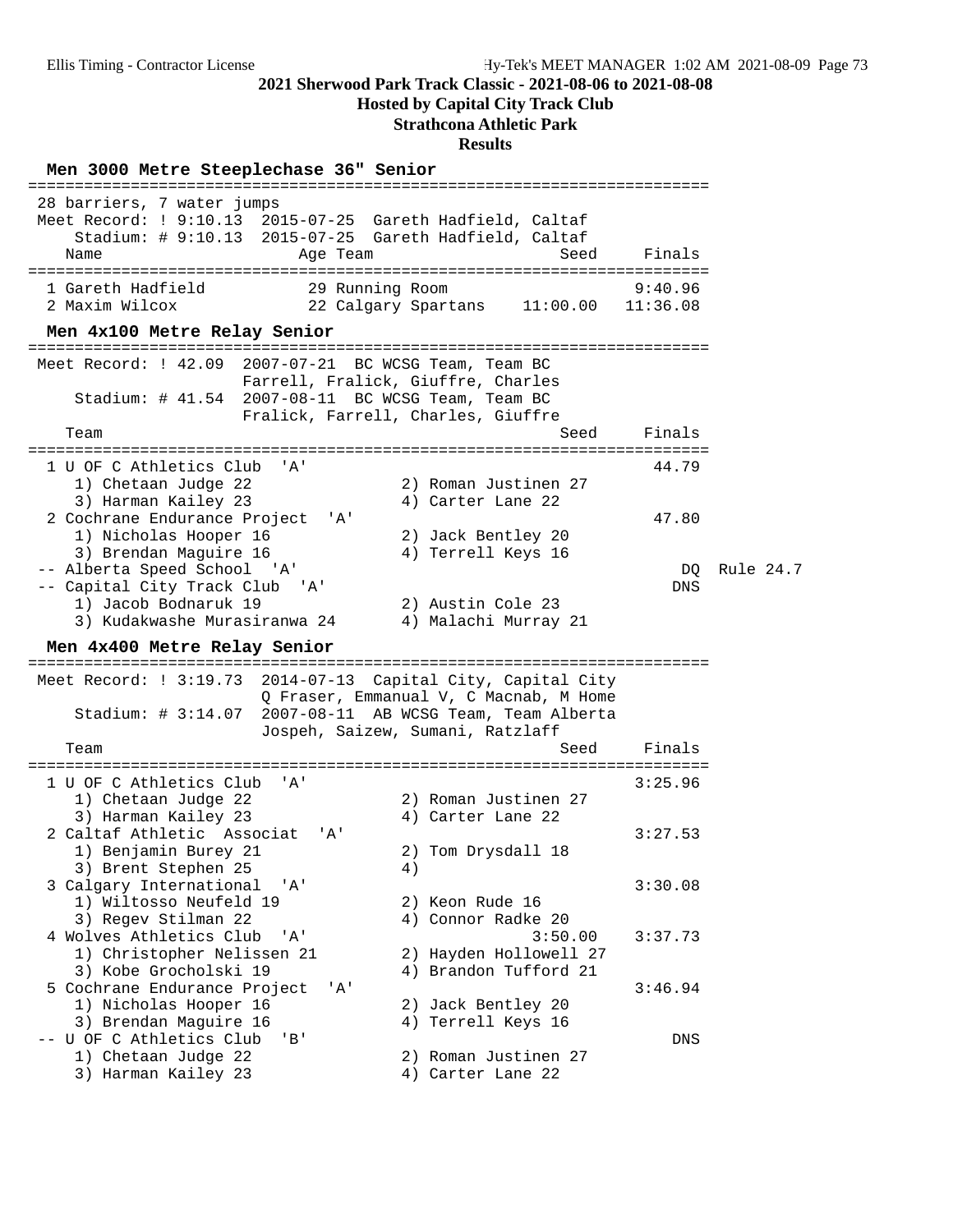## **Hosted by Capital City Track Club Strathcona Athletic Park**

## **Results**

### $Men$  High Jump Senior

| Meet Record: ! 2.05m 2012-07-14 Jobe Abdul, Unatached AB<br>Meet Record: ! 2.05m 2017-07-22 Calef / Vamderzee / Morrow, Capital Ci<br>Stadium: # 2.05m 2012-07-14<br>Stadium: # 2.05m 2017-07-22<br>Stadium: # 2.05m 2018-07-28<br>Name | Jobe Abdul, Unattached Alberta<br>Wesley Calef, Capital City<br>Noel Vanderzee, Chinook Track<br>Stadium: # 2.05m 2018-07-28 Chris Morrow, Green And Gold TC<br>Age Team                     | Seed           | Finals         |            |
|-----------------------------------------------------------------------------------------------------------------------------------------------------------------------------------------------------------------------------------------|----------------------------------------------------------------------------------------------------------------------------------------------------------------------------------------------|----------------|----------------|------------|
| 1 Wesley Calef<br>1.80 1.85 1.90 1.95<br>XO XXO XXX<br>$\Omega$                                                                                                                                                                         | 22 Edmonton Int 2.10m 1.90m                                                                                                                                                                  |                |                |            |
| 2 Eric Swedlo<br>1.50 1.55 1.60 1.65 1.70<br>0 0 XXO XXO XXX                                                                                                                                                                            | 20 Cochrane End                                                                                                                                                                              |                | 1.65m          |            |
| Men Pole Vault Senior                                                                                                                                                                                                                   |                                                                                                                                                                                              |                |                |            |
| Meet Record: ! 5.00m 2015-07-26 Deryk Theodore, Edmonton International<br>Name                                                                                                                                                          | Stadium: # 5.00m 2015-07-26 Derek Theodore, Edmonton International<br>Age Team                                                                                                               | Seed           | Finals         |            |
| 1 Deryk Theodore 32 Edmonton Int<br>4.85 5.00<br>XXO XXX                                                                                                                                                                                |                                                                                                                                                                                              | 5.20m 4.85m    |                |            |
| 2 Nathan Filipek<br>4.70 4.85<br>O XXX                                                                                                                                                                                                  | 30 Edmonton Int                                                                                                                                                                              | 5.30m 4.70m    |                |            |
| 3 Adam Osborne<br>4.25 4.40 4.55 4.70 4.85<br>XO<br>O XXO XXX<br>$\Omega$                                                                                                                                                               | 28 Edmonton Int                                                                                                                                                                              | 4.70m          | J4.70m         |            |
| 4 Scott McKerracher<br>4.10 4.25 4.40 4.55<br>O XXO XXO XXX                                                                                                                                                                             | 23 Riversdale A                                                                                                                                                                              | 4.42m 4.40m    |                |            |
| 5 Derek Parker<br>3.80 3.95 4.10<br>XXO<br>XO XXX                                                                                                                                                                                       | 21 Edmonton Int                                                                                                                                                                              | 4.10m 3.95m    |                |            |
| Men Long Jump Senior                                                                                                                                                                                                                    |                                                                                                                                                                                              |                |                |            |
| Meet Record: ! 7.38m 2010-07-11 Wade Huber, Excel Athletika                                                                                                                                                                             | Stadium: # 7.38m 2010-07-11 Wade Huber, Excel Athletica                                                                                                                                      |                |                |            |
| Name                                                                                                                                                                                                                                    | Age Team and Seed Finals Wind                                                                                                                                                                |                |                |            |
| 1 Jonathan Balogun                                                                                                                                                                                                                      | 27 Edmonton Columbians<br>$6.76m(1.0) 6.69m(0.4) 6.46m(1.9) FOUL(1.2) 6.96m(0.9) FOUL(+0.0)$                                                                                                 | 7.10m          | 6.96m          | 0.9        |
| 2 Noah Vucsics T20;F20<br>3 Quinn Van Roessel                                                                                                                                                                                           | 21 Caltaf Athle<br>$6.31m(0.8)$ $6.00m(1.0)$ $6.36m(+0.0)$ $6.47m(1.6)$ $6.56m(1.7)$ $6.40m(0.7)$<br>22 U OF C Athle                                                                         | 6.57m<br>6.55m | 6.56m<br>6.27m | 1.7<br>1.2 |
| 4 Carter Lane                                                                                                                                                                                                                           | $6.24m(+0.0)$ $6.22m(1.0)$ $6.26m(0.6)$ $6.22m(+0.0)$ $F\text{OUL}(1.2)$ $6.27m(1.2)$<br>22 U OF C Athle<br>$6.20m(1.7)$ FOUL $(0.6)$ 5.98 $m(1.3)$ FOUL $(0.9)$ 2.74 $m(1.3)$ 5.59 $m(1.3)$ | 6.31m          | 6.20m          | 1.7        |
| 5 Janz Stein T64;F64      40 Excel Athletika                                                                                                                                                                                            | $FOUT(1.6) 5.99m(1.4) FOUT(0.1) 5.71m(1.1) FOUT(1.7) FOUT(1.2)$                                                                                                                              | 6.20m          | 5.99m          | 1.4        |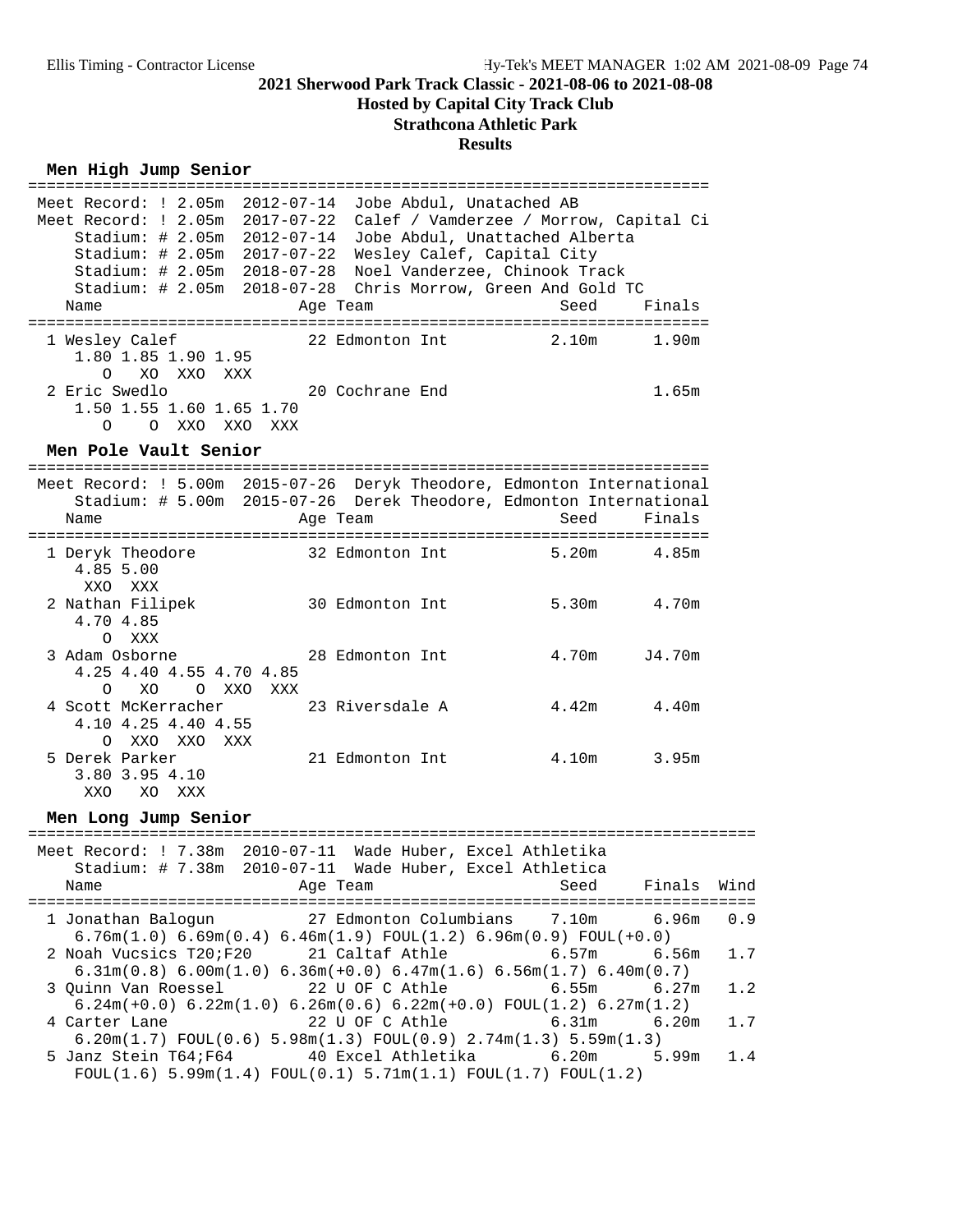#### **Hosted by Capital City Track Club**

#### **Strathcona Athletic Park**

#### **Results**

#### **....Men Long Jump Senior**

 6 Tristan Sutherland 22 Leduc Track 5.35m 1.7 5.35m(1.7) 5.06m(+0.0) 4.80m(+0.0) 4.93m(1.4) 4.78m(1.7) 5.08m(1.4) 7 Avery Chung 25 Unattached Alberta 5.32m 5.33m 1.5 5.26m(1.2) 5.33m(1.5) FOUL(0.9) FOUL(0.6) 5.31m(0.9) 4.97m(0.9)

# **Men Triple Jump Senior** ==============================================================================

| Meet Record: ! 16.46m 2013-07-20 Jadel Gregorio, Unattached AB<br>Name | Stadium: # 16.46m 2013-07-20 Jadel Gregorio, Unattached<br>Age Team                    |  |  | Seed Finals Wind |  |
|------------------------------------------------------------------------|----------------------------------------------------------------------------------------|--|--|------------------|--|
|                                                                        |                                                                                        |  |  |                  |  |
|                                                                        |                                                                                        |  |  |                  |  |
| 1 Clayton Wong                                                         | 25 Chinook Trac                                                                        |  |  | $13.44m$ $1.3$   |  |
|                                                                        | $13.44m(1.3)$ FOUL $(+0.0)$ FOUL $(+0.0)$ 13.22m $(1.3)$ 13.14m $(0.4)$ 13.35m $(1.2)$ |  |  |                  |  |
| 2 Hadley Benson                                                        |                                                                                        |  |  |                  |  |
|                                                                        | $11.95m(2.4)$ $12.60m(+0.0)$ $12.30m(0.8)$ $11.74m(0.1)$                               |  |  |                  |  |
| -- Carter Lane                                                         | 22 U OF C Athle 12.51m                                                                 |  |  | FOUL             |  |
|                                                                        | $FOUT(1.7) FOUT(1.8) FOUT(+0.0) FOUT(1.2) FOUT(1.0) FOUT(1.5)$                         |  |  |                  |  |

#### Men Shot Put 7.26kg Senior

| Name            |                                   | Age Team | Meet Record: ! 15.04m  2018-07-28  Mohamed Asiff, UCAC<br>Stadium: # 17.30m 2007-06-11 Peter Millman, Chinook Track | Seed   | Finals  |
|-----------------|-----------------------------------|----------|---------------------------------------------------------------------------------------------------------------------|--------|---------|
| 1 Mohamed Asiff |                                   |          | 24 Caltaf Athle                                                                                                     |        | 16.67m! |
| 2 James Wiatr   |                                   |          | 16.18m 16.19m 16.67m FOUL 16.09m 16.47m<br>20 Green and Go                                                          | 13.84m | 14.19m  |
| 3 Liam Banks    | FOUL 13.58m FOUL 13.55m FOUL FOUL |          | 12.96m 12.75m 12.76m 13.53m 14.19m 12.77m<br>25 U OF C Athle                                                        |        | 13.58m  |

#### Men Discus Throw 2kg Senior

|                   | Meet Record: ! 45.82m 2007-07-22 Darren MacDonald, Team AB |        |        |
|-------------------|------------------------------------------------------------|--------|--------|
|                   | Stadium: # 46.71m 2007-08-10 Mat Sedor, Team Manitoba      |        |        |
| Name              | Age Team                                                   | Seed   | Finals |
|                   |                                                            |        |        |
| 1 Tyrell Sawatzky | 24 Unattached-S                                            | 44.59m | 42.14m |
|                   | FOUL FOUL FOUL 42.14m FOUL FOUL                            |        |        |
| 2 Liam Banks      | 25 U OF C Athle                                            |        | 41.91m |
|                   | 40.15m 39.94m FOUL 41.23m 41.91m FOUL                      |        |        |
| 3 James Wiatr     | 20 Green and Go                                            | 35.64m | 37.33m |
|                   | FOUL 37.33m 36.70m FOUL 37.24m FOUL                        |        |        |

# **Men Hammer Throw 7.26kg Senior** =========================================================================

|                    | Meet Record: ! 75.54m  2014-07-12  James Stacey, Chinook Track<br>Stadium: # 75.54m 2014-07-12 James Steacy, Chinook Track |        |        |
|--------------------|----------------------------------------------------------------------------------------------------------------------------|--------|--------|
| Name               | Age Team                                                                                                                   | Seed   | Finals |
| 1 Andreas Troschke | 22 Chinook Trac                                                                                                            | 60.92m | 58.06m |
|                    | 55.54m 58.06m 57.35m 57.60m FOUL 56.67m                                                                                    |        |        |
| 2 Spencer Unrau    | 24 Edmonton Oly                                                                                                            | 54.09m | 51.81m |
|                    | FOUL 51.18m FOUL 50.59m 51.81m FOUL                                                                                        |        |        |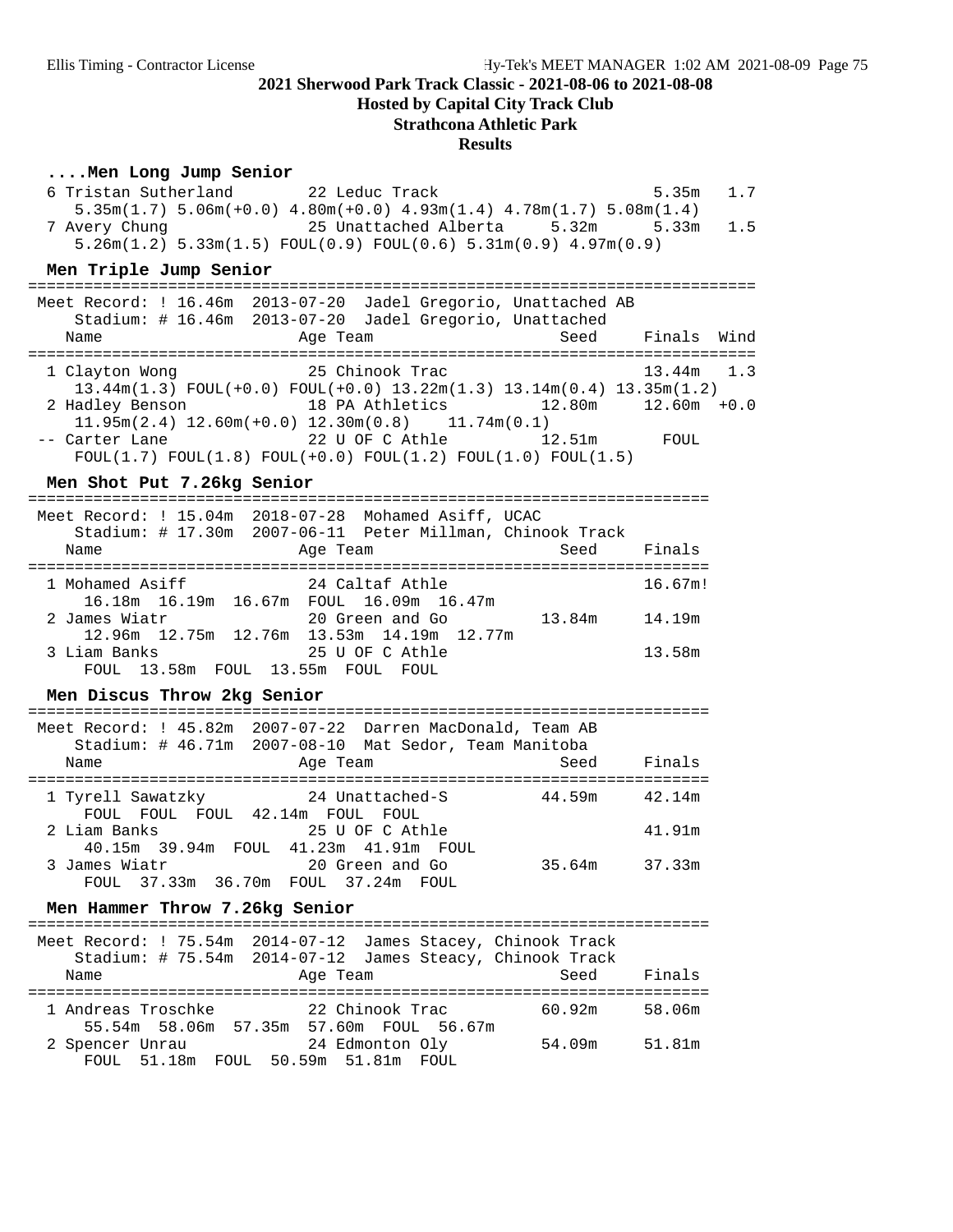**Hosted by Capital City Track Club**

### **Strathcona Athletic Park**

#### **Results**

#### **....Men Hammer Throw 7.26kg Senior**

| 3 Brayden Klippenstein 22 Chinook Trac |                                       | 53.20m | 49.47m |
|----------------------------------------|---------------------------------------|--------|--------|
| 45.11m 49.47m FOUL FOUL FOUL 48.15m    |                                       |        |        |
| 4 James Wiatr                          | 20 Green and Go                       | 39.67m | 43.73m |
| FOUL 43.73m FOUL FOUL FOUL FOUL        |                                       |        |        |
| 5 Kier Wilson                          | 50 Unattached Alberta                 |        | 34.08m |
|                                        | FOUL 33.81m FOUL 33.80m 34.08m 33.31m |        |        |
| -- Parker Allen                        | 20 Chinook Trac                       | 48.80m | FOUL   |
| FOUL<br>FOUL<br>FOUL.<br>FOUL.         | FOUL<br>FOUL.                         |        |        |

# **Men Javelin Throw 800g Senior** =========================================================================

|                 |                        | Meet Record: ! 69.59m 2014-07-13 Kyle Nielsen, Chinook Track<br>Stadium: # 71.50m 2007-08-09 Moss, Curtis, Team BC |        |
|-----------------|------------------------|--------------------------------------------------------------------------------------------------------------------|--------|
| Name            |                        | Seed<br>Age Team                                                                                                   | Finals |
| 1 Dillon Mayhew |                        | 26 Chinook Trac                                                                                                    | 62.81m |
| 2 Michael Ehr   |                        | 60.53m 58.35m 61.58m 62.81m 60.61m 61.50m<br>48.56m<br>42 Excel Athletika                                          | 46.57m |
| 3 James Wiatr   | 46.57m  44.60m  44.21m | 44.57m FOUL FOUL<br>44.43m<br>20 Green and Go                                                                      | 42.21m |
| 4 Kier Wilson   | 41.78m  41.02m  41.45m | FOUL 42.21m FOUL<br>50 Unattached Alberta                                                                          | 34.64m |
| 34.31m 34.64m   |                        | FOUL<br>FOUL<br>FOUL.<br>FOUL.                                                                                     |        |

#### Decathlon: #1 Men 100 Metre Dash Senior Decathlon

| Name            | Meet Record: ! 11.24 2018-07-28 Kieran Johnston, Saskatoon Track<br>Stadium: # 10.41 2009-07-11 Brian Barnett, Capital City<br>Age Team | Finals Wind Points |     |
|-----------------|-----------------------------------------------------------------------------------------------------------------------------------------|--------------------|-----|
| 1 Regev Stilman | 22 Calgary Inte                                                                                                                         | $13.53 + 0.0$      | 382 |

#### Decathlon: #5 Men 400 Metre Dash Senior Decathlon

| Name             | Meet Record: ! 49.45 2018-07-28 Kieran Johnston, Saskatoon Track<br>Stadium: # 47.01 2018-07-27 Austin Cole, Capital City<br>Age Team | Finals Points |
|------------------|---------------------------------------------------------------------------------------------------------------------------------------|---------------|
| -- Regev Stilman | 22 Calgary Inte                                                                                                                       | <b>DNS</b>    |

#### Decathlon: #10 Men 1500 Metre Run Senior Decathlon

|                  | Meet Record: ! 4:48.16 2018-07-28 Kieran Johnston, Saskatoon Track<br>Stadium: # 3:53.47 2011-07-23 Scott Nicol, UCAC |      |               |
|------------------|-----------------------------------------------------------------------------------------------------------------------|------|---------------|
| Name             | Age Team                                                                                                              |      | Finals Points |
| -- Regev Stilman | 22 Calgary Inte                                                                                                       | DNS. |               |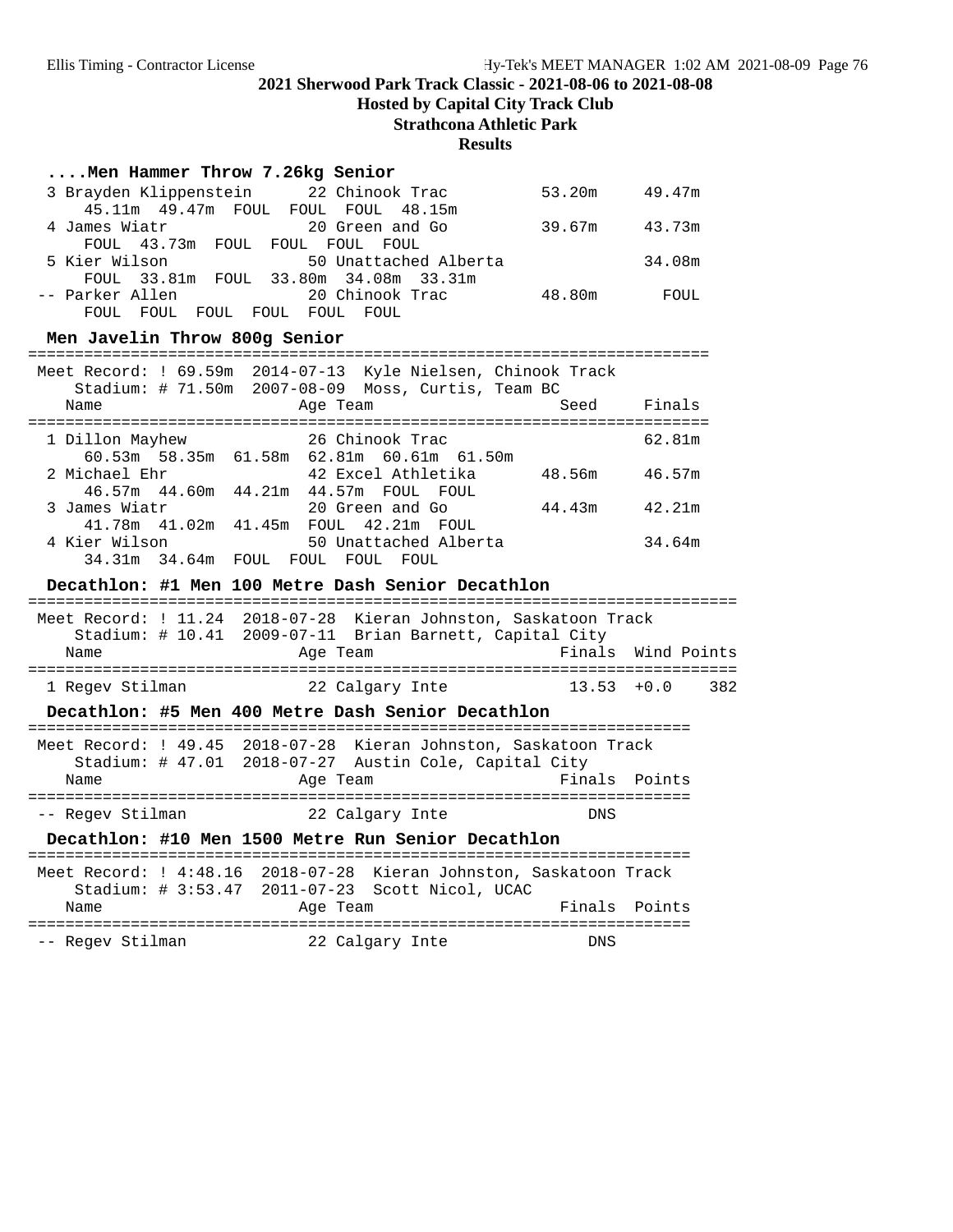**Hosted by Capital City Track Club**

## **Strathcona Athletic Park**

|                                            |                 | Decathlon: #6 Men 110 Metre Hurdles Senior Decathlon                                                                                                                                                                                               |               |             |
|--------------------------------------------|-----------------|----------------------------------------------------------------------------------------------------------------------------------------------------------------------------------------------------------------------------------------------------|---------------|-------------|
| Name                                       | Age Team        | Meet Record: ! 15.87 2018-07-28 Kieran Johnston, Saskatoon Track<br>Stadium: # 14.62 2018-07-28 Jackson Hinton, Edmonton International                                                                                                             | Finals        | Wind Points |
| -- Reqev Stilman                           |                 | 22 Calgary Inte                                                                                                                                                                                                                                    | DNS           | NWI         |
|                                            |                 | Decathlon: #4 Men High Jump Senior Decathlon                                                                                                                                                                                                       |               |             |
| Name<br>================================== | Age Team        | Meet Record: ! 1.75m 2018-07-28 Kieran Johnston, Saskatoon Track<br>Stadium: # 2.05m 2012-07-12 Jobe Abdul, Unattached AB<br>Stadium: # 2.05m 2017-07-22 Wesley Calef, Capital City<br>Stadium: # 2.05m  2018-07-28  Noel Vanderzee, Chinook Track | Finals Points |             |
| -- Regev Stilman                           | 22 Calgary Inte |                                                                                                                                                                                                                                                    | DNS           |             |
|                                            |                 | Decathlon: #8 Men Pole Vault Senior Decathlon                                                                                                                                                                                                      |               |             |
| Name                                       | Age Team        | Meet Record: ! 3.51m 2018-07-28 Kieran Johnston, Saskatoon Track<br>Stadium: # 5.00m 2015-07-26 Deryk Theodore, Edmonton Internation                                                                                                               | Finals        | Points      |
| -- Regev Stilman                           | 22 Calgary Inte |                                                                                                                                                                                                                                                    | DNS           |             |
|                                            |                 | Decathlon: #2 Men Long Jump Senior Decathlon                                                                                                                                                                                                       |               |             |
| Name                                       | Age Team        | Meet Record: ! 6.87m 2018-07-28 Kieran Johnston, Saskatoon Track<br>Stadium: # 7.38m 2010-07-11 Wade Huber, Excel Athletika                                                                                                                        | Finals        | Wind Points |
| -- Regev Stilman                           | 22 Calgary Inte |                                                                                                                                                                                                                                                    | DNS           | NWI         |
|                                            |                 | Decathlon: #3 Men Shot Put Senior Decathlon                                                                                                                                                                                                        |               |             |
| Name                                       | Age Team        | Meet Record: ! 13.28m 2018-07-28 Kieran Johnston, Saskatoon Track<br>Stadium: # 17.30m 2007-06-11 Peter Millman, Chinook Track                                                                                                                     | Finals Points |             |
| -- Regev Stilman                           | 22 Calgary Inte |                                                                                                                                                                                                                                                    | DNS           |             |
|                                            |                 | Decathlon: #9 Men Javelin Throw Senior Decathlon                                                                                                                                                                                                   |               |             |
|                                            |                 | Meet Record: ! 40.09m 2018-07-28 Kieran Johnston, Saskatoon Track<br>Stadium: # 71.50m 2007-08-09 Moss, Curtis, Team BC                                                                                                                            |               |             |
| Name<br>================================== | Age Team        | =====================================                                                                                                                                                                                                              | Finals        | Points      |
| -- Reqev Stilman                           |                 | 22 Calgary Inte                                                                                                                                                                                                                                    | DNS           |             |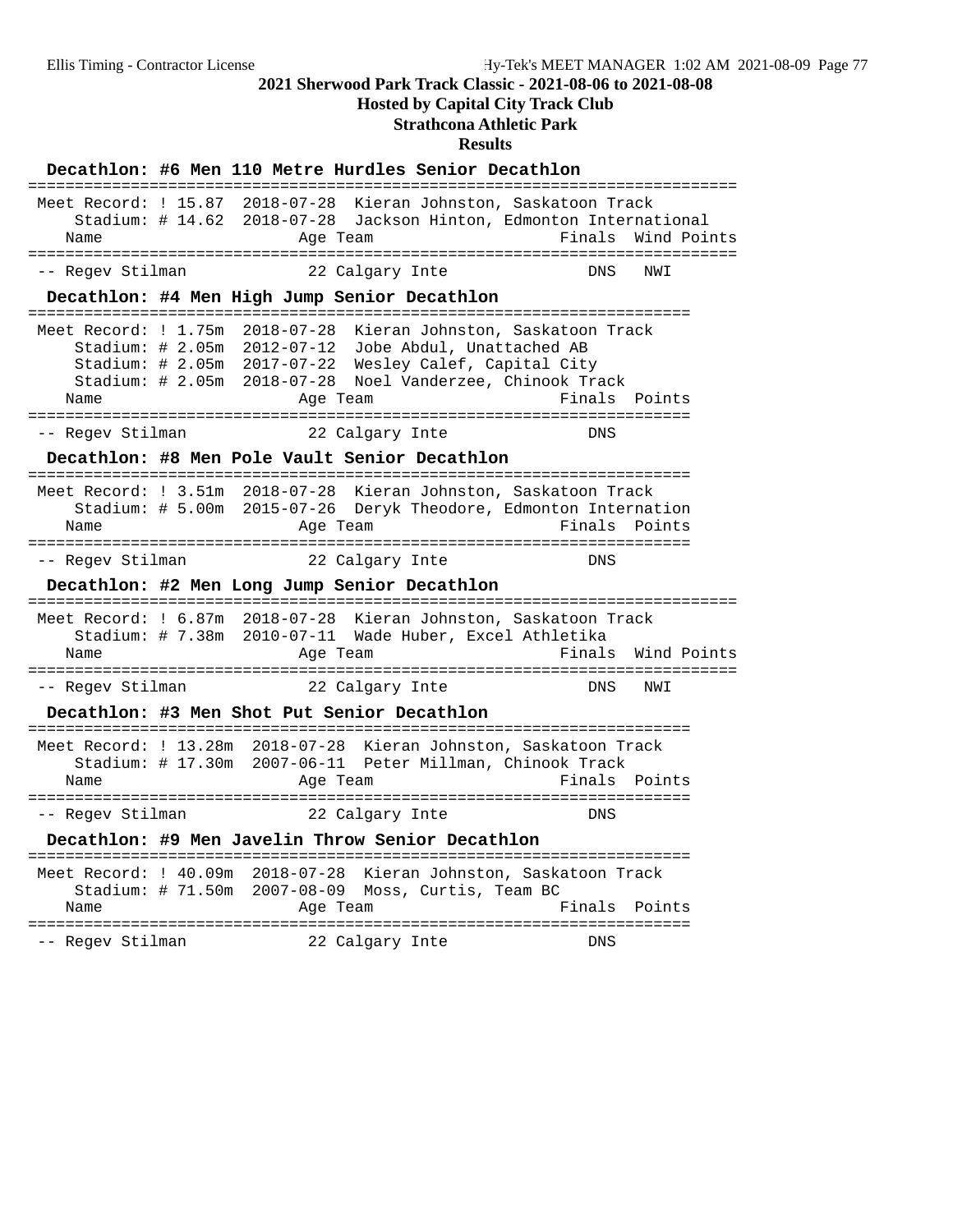## **Hosted by Capital City Track Club**

## **Strathcona Athletic Park**

| Men 400 Metre Dash Masters 35-49                                                                                                      | ====================================          |                |                       |                   |
|---------------------------------------------------------------------------------------------------------------------------------------|-----------------------------------------------|----------------|-----------------------|-------------------|
| Meet Record: ! 54.54 2010-07-10<br>Stadium: # 47.01 2018-07-27 Austin Cole, Capital City<br>Name                                      | James Van Bakel, Edmonton Masters<br>Age Team | Seed           | Finals                |                   |
| -- Sean Freeman                                                                                                                       | 49 Bulldogs                                   |                | <b>DNS</b>            |                   |
| Men Decathlon Masters 50-59                                                                                                           |                                               |                |                       |                   |
| Name                                                                                                                                  | Age Team                                      | Seed           | Finals                | - H#              |
| 1 Rod Prendergast                                                                                                                     | 51 Edmonton Masters                           |                | 86                    |                   |
| Men 100 Metre Hurdles 33" 12m, 8m Masters 60-69                                                                                       |                                               |                |                       |                   |
| 12m to first, 8m between<br>Name                                                                                                      | Age Team                                      |                | Seed Finals           | Wind              |
| 1 Murray Black                                                                                                                        | 62 Edmonton Masters                           |                | 17.04                 | 1.2               |
| Men 100 Metre Dash Ambulatory Paralympic                                                                                              |                                               |                |                       |                   |
| Name                                                                                                                                  | Age Team                                      | Seed           | Finals                | Wind              |
| 1 Jordan Jaffray T36 35 Green and Go<br>2 Nicholas Peacocke T20;F2 27 Green and Go                                                    |                                               | 18.31          | 19.89<br>20.27        | $+0.0$<br>$+0.0$  |
| Men 200 Metre Dash Ambulatory Paralympic                                                                                              |                                               |                |                       |                   |
| Name                                                                                                                                  | Age Team                                      | Seed           | Finals                | Wind              |
| 1 Noah Vucsics T20;F20<br>2 Nicholas Peacocke T20;F2 27 Green and Go<br>- Jordan Jaffray T36 25 Green and Go<br>-- Jordan Jaffray T36 | 21 Caltaf Athle                               | 23.22<br>40.18 | 24.67<br>38.29<br>DNS | 0.4<br>0.4<br>0.4 |
| Men 1200 Metre Run Ambulatory Paralympic                                                                                              |                                               |                |                       |                   |
| Name                                                                                                                                  | Age Team                                      | Seed           | Finals                |                   |
| 1 Jordan Jaffray T36 35 Green and Go                                                                                                  |                                               |                | 5:37.73               |                   |
| Men Shot Put Ambulatory Paralympic                                                                                                    |                                               |                |                       |                   |
| Name                                                                                                                                  | Age Team                                      | Seed           | Finals                |                   |
| 1 Dylan Abbott T20<br>7.58m 7.42m 7.51m 7.50m 7.72m 7.57m                                                                             | 21 Unattached Alberta                         | 8.55m          | 7.72m                 |                   |
| 2 Andrew Livingstone T41;F 21 Caltaf Athle<br>FOUL 6.22m 6.57m 5.92m 6.59m 6.42m                                                      |                                               | 7.44m          | 6.59m                 |                   |
| 3 Nicholas Peacocke T20;F2 27 Green and Go<br>4.34m  4.35m  3.97m  2.27m  4.19m  2.78m                                                |                                               |                | 4.35m                 |                   |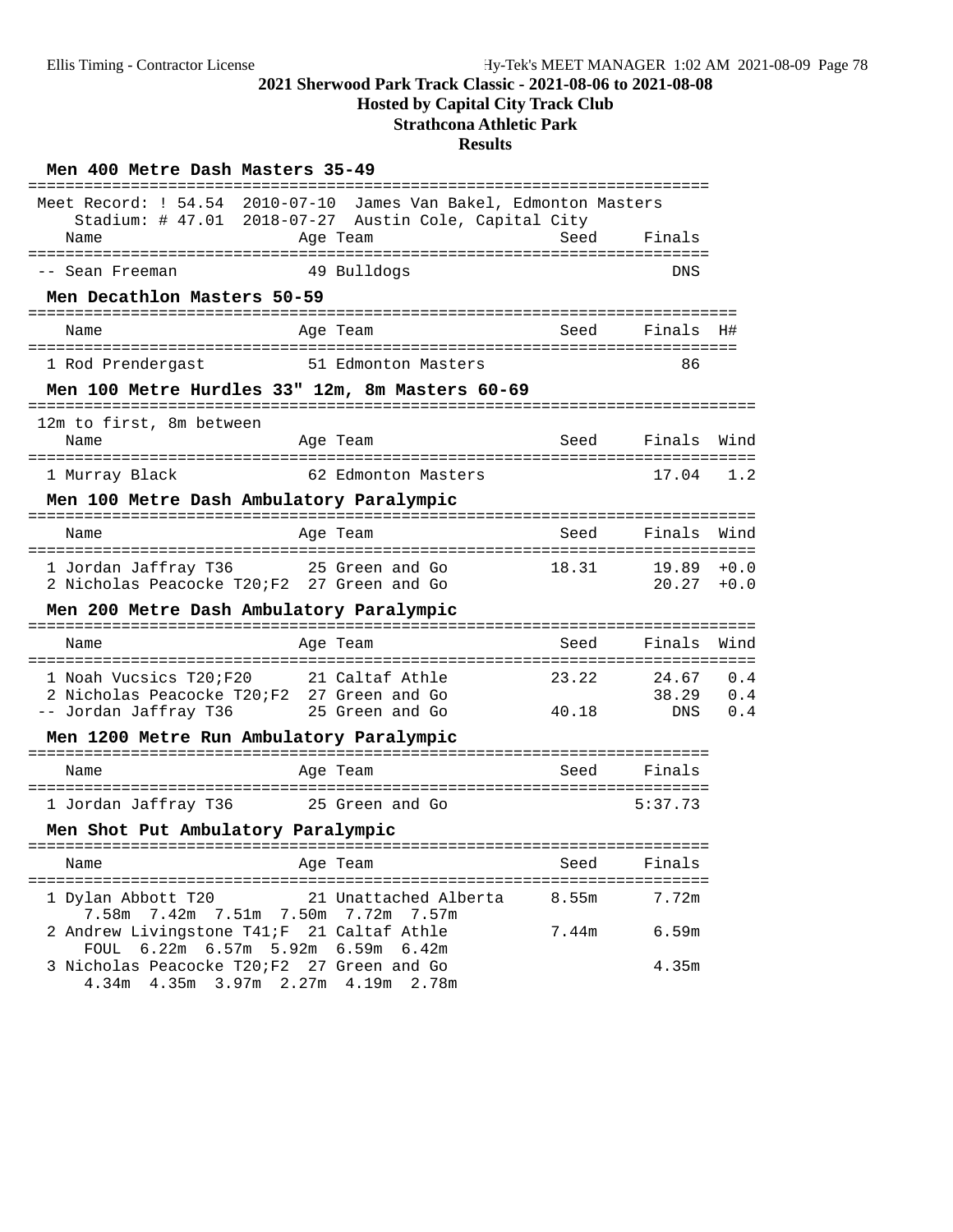**Hosted by Capital City Track Club**

## **Strathcona Athletic Park**

#### **Results**

### **Men Discus Throw Ambulatory Paralympic**

| Name                                                     | Age Team                                | Seed   | Finals |
|----------------------------------------------------------|-----------------------------------------|--------|--------|
| 1 Guy Henly F37<br>FOUL 48.69m 48.14m FOUL FOUL FOUL     | 34 Caltaf Athle                         | 53.40m | 48.69m |
| 2 Alister McOueen<br>34.30m 36.43m 34.96m FOUL FOUL FOUL | 30 Caltaf Athle                         |        | 36.43m |
| 3 Andrew Livingstone T41; F 21 Caltaf Athle              | 18.37m 17.39m 17.28m 17.43m 18.44m FOUL |        | 18.44m |

### Men Javelin Throw Ambulatory Paralympic

| Name                                                                                     | Age Team | Seed   | Finals |
|------------------------------------------------------------------------------------------|----------|--------|--------|
| 1 Andrew Livingstone T41; F 21 Caltaf Athle<br>18.72m 19.57m 20.13m 20.82m 19.70m 21.25m |          | 21.66m | 21.25m |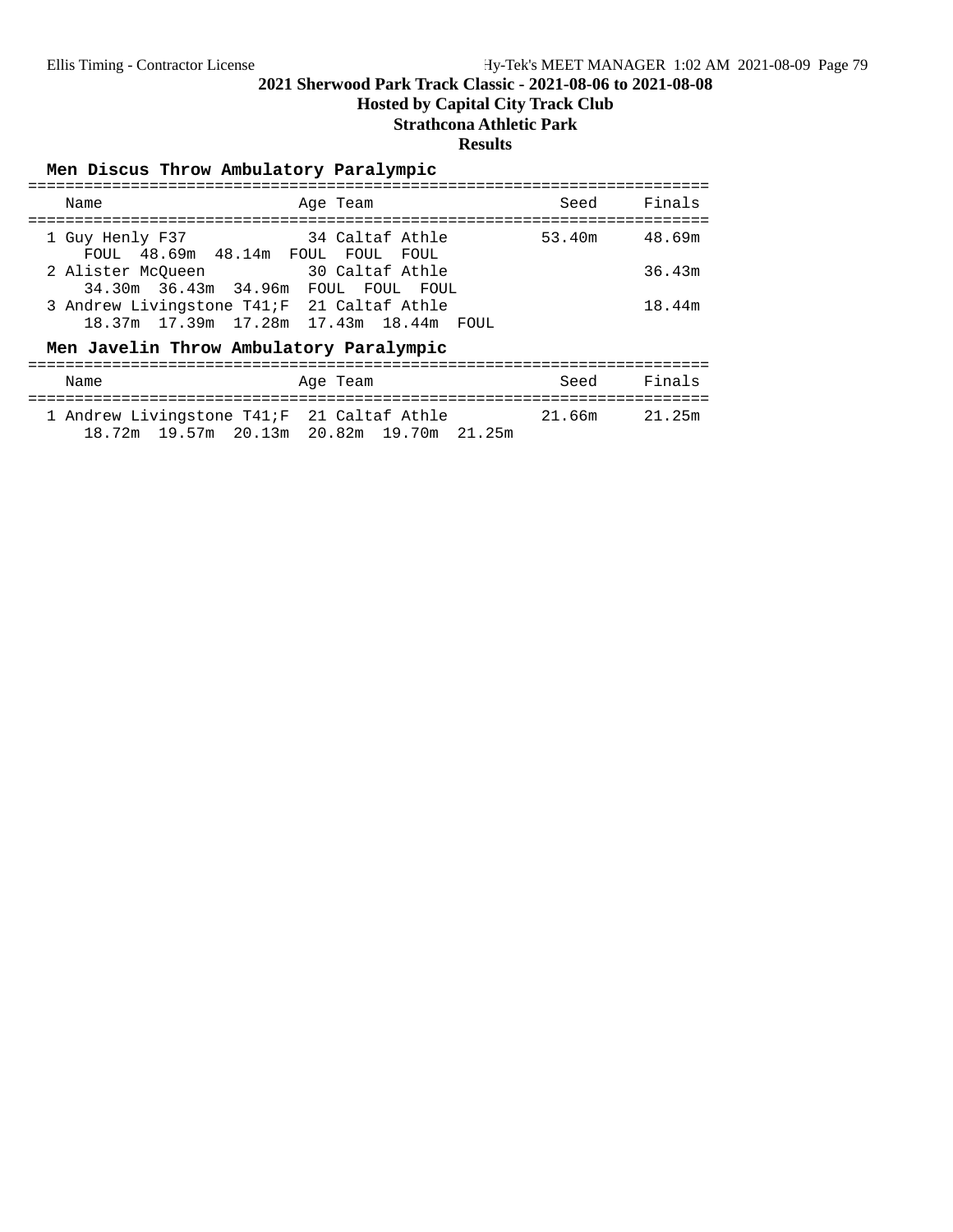## **Hosted by Capital City Track Club**

**Strathcona Athletic Park**

**Results - Age Grading: 5 Yr Indiv & 5 yr Multi**

| Women 100 Metre Dash Masters 35-49                              |                                                                                                                                                 |                        |               |                                              |              |
|-----------------------------------------------------------------|-------------------------------------------------------------------------------------------------------------------------------------------------|------------------------|---------------|----------------------------------------------|--------------|
| Meet Record: ! 13.51<br>Name<br>=============                   | 2013-07-20 Susan Augustson, Edmonton Columbians<br>Stadium: # 11.70 2009-07-11 Winneth Dube, Premiere Track<br>Age Team<br>===================  | Seed                   | Finals Wind   |                                              | Age-Grading  |
| Finals<br>1 Sandi Arnason<br>Women 200 Metre Dash Masters 35-49 | W48 Riversdale A                                                                                                                                | 15:10.00               | 15.18         | 1.6                                          | 13.96 75.16% |
| Name                                                            | Meet Record: ! 27.72 2013-07-21 Susan Augustson, Edmonton Col<br>Stadium: # 23.94 2009-07-12 Winneth Dube, Premiere Track<br>Age Team           | Seed                   | Finals        | Wind                                         | Age-Grading  |
| 1 Sandi Arnason                                                 | W48 Riversdale A                                                                                                                                | 32:40.00               | $32.99 - 1.2$ |                                              | 29.64 72.02% |
| Women High Jump Masters 35-49                                   |                                                                                                                                                 |                        |               |                                              |              |
| Meet Record: ! 1.20m<br>Name                                    | 2010-07-10 Darlene Felix, Edmonton Masters<br>Stadium: # 1.72m 2018-07-29 Madison Mayr, Calgary Warriors<br>Age Team                            | Seed                   | Finals        | Age-Grading                                  |              |
| 1 Sandi Arnason<br>1.18 1.21 1.24<br>O XXX<br>$\circ$           | W48 Riversdale A                                                                                                                                | 1.25m                  | $1.21$ m!     | 1.40m 67.22%                                 |              |
| Women Long Jump Masters 35-49                                   |                                                                                                                                                 |                        |               |                                              |              |
| Name                                                            | Meet Record: ! 3.59m 2014-07-12 Hilary Topolnisky, Split City Sonics<br>Stadium: # 6.25m 2010-07-11 Krysha Bayley, Legacy Athletics<br>Age Team | Seed                   | Finals        | Wind<br>Age-Grading                          |              |
| 1 Sandi Arnason                                                 | W48 Riversdale A<br>$3.75m(1.8)$ $3.99m(1.6)$ $3.85m(3.2)$ $3.57m(1.5)$ $3.71m(0.1)$ $3.67m(0.2)$                                               | $3.95m$ $3.99m!$ $1.6$ |               | 4.69m 62.44%                                 |              |
| Women Shot Put 4kg Masters 35-49                                |                                                                                                                                                 |                        |               |                                              |              |
| Name                                                            | Meet Record: ! 13.03m 2011-07-23 Georgette Reed, UAAC<br>Stadium: # 14.37m 2016-07-22 Rachel Andres, Unattached AB<br>Age Team                  | Seed                   | Finals        | Age-Grading<br>===================           |              |
| 1 Andrea Diener                                                 | W46 St. Albert T<br>10.29m 10.14m 9.81m 10.01m 10.23m 10.12m                                                                                    | 10.60m                 | 10.29m        | 12.28m 54.30%                                |              |
| Women Discus Throw 1kg Masters 35-49                            |                                                                                                                                                 |                        |               |                                              |              |
| Name                                                            | Meet Record: ! 30.65m 2014-07-13 Angie Banack, Unattached AB<br>Stadium: # 55.84m 2014-07-13 Rachel Andres, Unattached AB<br>Age Team           | Seed                   | Finals        | Age-Grading                                  |              |
| 1 Andrea Diener                                                 | W46 St. Albert T<br>34.87m 36.66m 36.51m 32.04m 34.46m 34.66m                                                                                   | 34.68m                 |               | ===================<br>36.66m! 44.20m 57.56% |              |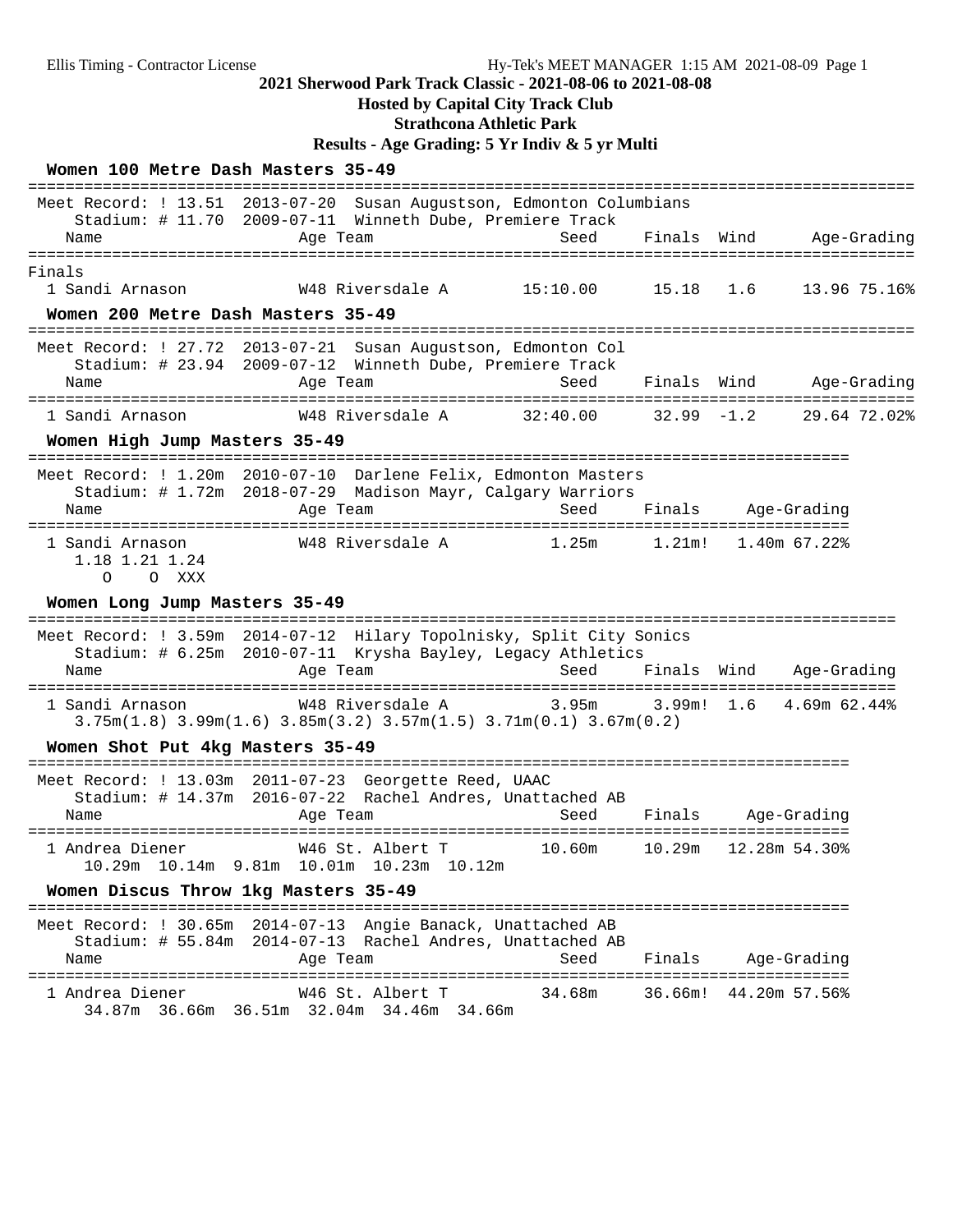#### **Hosted by Capital City Track Club**

**Strathcona Athletic Park**

**Results - Age Grading: 5 Yr Indiv & 5 yr Multi**

#### **Women Hammer Throw 4kg Masters 35-49** ======================================================================================== Meet Record: ! 23.95m 2018-07-28 Hilary Topolnisky, Sonics Stadium: # 71.46m 2009-07-23 Sultana Frizell, Ottawa Lions Name **Age Team** Age Team Seed Finals Age-Grading ======================================================================================== 1 Andrea Diener W46 St. Albert T 35.94m 38.11m! 48.46m 62.94% FOUL 38.11m FOUL 35.42m 34.55m 36.59m **Women Javelin Throw 600g Masters 35-49** ======================================================================================== Meet Record: ! 24.26m 2016-07-02 Elizabeth Zacharuk, Unattached AB Stadium: # 55.05m 2012-07-15 Elizabeth S. Gleadle, Chinook Track Name Age Team Seed Finals Age-Grading ======================================================================================== 28.56m 27.19m! 33.93m 46.48% 25.43m 24.92m 23.53m 26.08m 27.19m FOUL **Women Weight Throw 20lbs Masters 35-49** ======================================================================================== Name **Age Team** Age Team Seed Finals Age-Grading ======================================================================================== 1 Andrea Diener W46 St. Albert T 12.21m 12.03m 15.58m 66.03% FOUL 12.03m 11.56m FOUL 11.11m FOUL **Women 80 Short Hurdles 30" 12m, 8m Masters 40-49** =============================================================================================== Meet Record: ! 13.61 2010-07-10 BJ Freeman, Clagary Spartans Stadium: # 11.78 2013-07-20 Mia Hull, Caltaf Name Age Team Seed Finals Wind Age-Grading =============================================================================================== 1 Sandi Arnason W48 Riversdale A 14.88 2.0 16.25 75.20% **Women 80 Short Hurdles 30" 12m, 7m Masters 50-59** =============================================================================================== 12m to first, 7m between Stadium: # 14.67 2017-07-22 Muriel Gieni, Riversdale Name Mone Age Team Age Team Seed Finals Wind Age-Grading =============================================================================================== 1 Sarabjeet Chahal W50 Edmonton Masters 16.44 2.0 18.03 67.76% **Women Shot Put 3kg Masters 50-59** ======================================================================================== Meet Record: ! 10.84m 2016-07-03 Angie Banack-Debogorski, Unattached AB Stadium: # 13.54m 2016-07-03 Kira Kopec, Chinook Track Name Age Team Seed Finals Age-Grading ======================================================================================== 1 Valerie Hardy **M52 Riversdale A** 6.64m 8.37m 36.99% 5.86m FOUL 6.64m 6.03m 5.50m 5.68m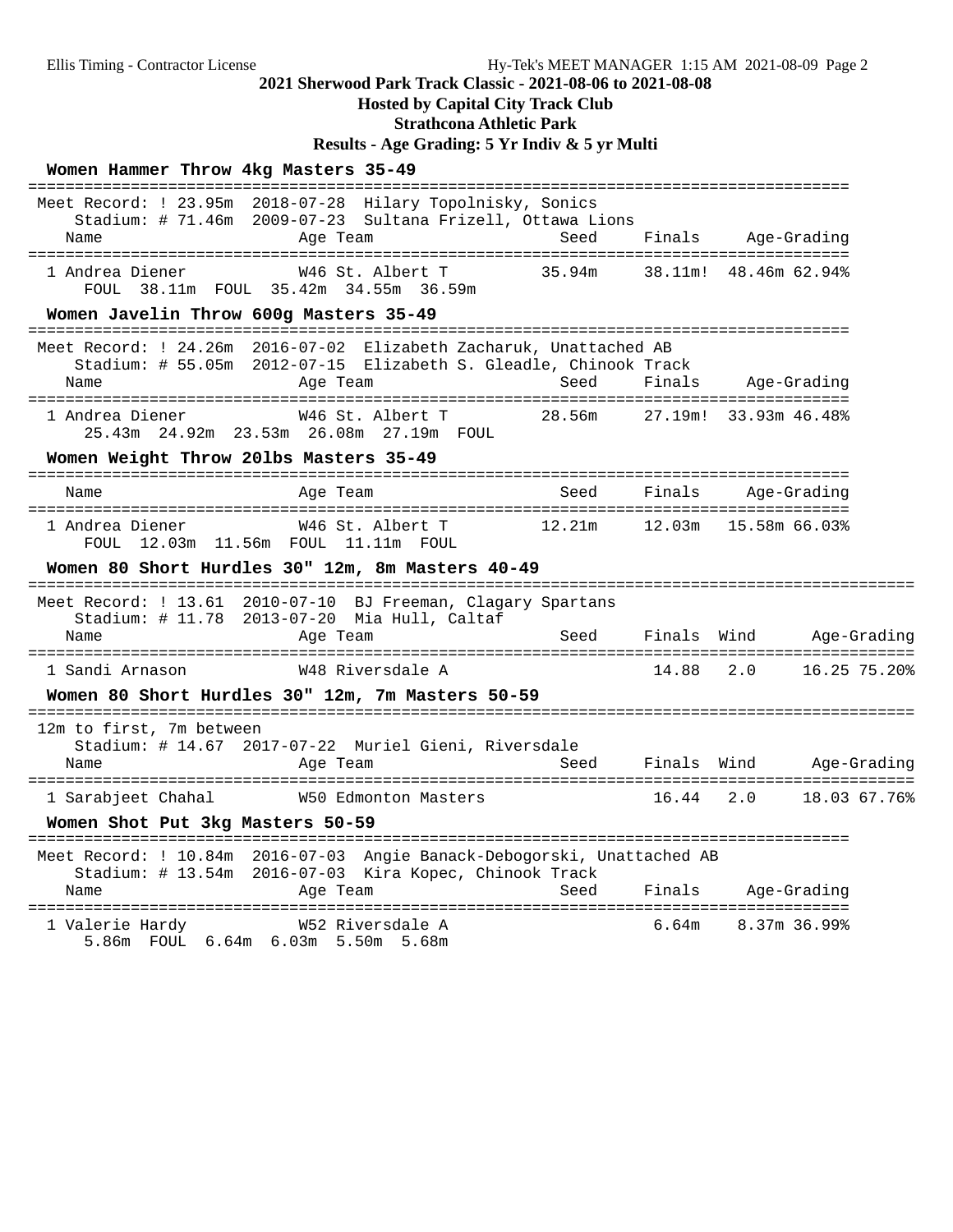## **Hosted by Capital City Track Club**

**Strathcona Athletic Park**

## **Results - Age Grading: 5 Yr Indiv & 5 yr Multi**

| Women Discus Throw 1kg Masters 50-59                   |                                                                                                                                                                    |               |            |                                                  |     |
|--------------------------------------------------------|--------------------------------------------------------------------------------------------------------------------------------------------------------------------|---------------|------------|--------------------------------------------------|-----|
| Name                                                   | ==============<br>Meet Record: ! 22.72m 2016-07-02 Angie Banack-Debogorski, Unattached AB<br>Stadium: # 55.84m 2014-07-13 Rachel Andres, Unattached AB<br>Age Team | Seed          | Finals     | Age-Grading                                      |     |
| -- Paula McKenzie                                      | W51 Caltaf Athle                                                                                                                                                   | 33.80m        | <b>SCR</b> | ==================                               |     |
|                                                        | Heptathlon: #4 Women 200 Metre Dash Masters 50-59 Heptathlon                                                                                                       |               |            |                                                  |     |
| Name                                                   | Age Team                                                                                                                                                           | Finals        | Wind       | Age-Grading Points                               |     |
| 1 Lorna Bone                                           | W59 Edmonton Masters                                                                                                                                               | 32.82         | 1.3        | 27.12 78.70%                                     | 702 |
|                                                        | Heptathlon: #7 Women 800 Metre Run Masters 50-59 Heptathlon<br>-------------------------------                                                                     |               |            |                                                  |     |
| Name                                                   | Age Team                                                                                                                                                           | Finals        |            | Age-Grading Points                               |     |
| 1 Lorna Bone                                           | W59 Edmonton Masters                                                                                                                                               | 3:25.74       |            | 2:50.6766.38%<br>457                             |     |
|                                                        | Heptathlon: #1 Women 80 Short Hurdles 30" 12m, 7m Masters 50-59 Heptathlon                                                                                         |               |            |                                                  |     |
| Name                                                   | ==============================<br>Age Team                                                                                                                         | Finals        | Wind       | Age-Grading Points                               |     |
| 1 Lorna Bone                                           | W59 Edmonton Masters                                                                                                                                               | $18.53 - 0.2$ |            | 18.62 65.62%                                     | 426 |
|                                                        | Heptathlon: #2 Women High Jump Masters 50-59 Heptathlon                                                                                                            |               |            |                                                  |     |
| Name                                                   | ==================<br>Age Team                                                                                                                                     | Finals        |            | ==========================<br>Age-Grading Points |     |
| -- Lorna Bone<br>1.19<br>XXX                           | W59 Edmonton Masters                                                                                                                                               | ΝH            |            |                                                  |     |
|                                                        | Heptathlon: #5 Women Long Jump Masters 50-59 Heptathlon                                                                                                            |               |            |                                                  |     |
| Name                                                   | Age Team                                                                                                                                                           | Finals        | Wind       | Age-Grading Points                               |     |
| 1 Lorna Bone<br>$3.08m(0.7)$ $3.22m(1.9)$ $3.52m(1.4)$ | W59 Edmonton Masters                                                                                                                                               | $3.52m$ 1.4   |            | 4.71m 62.75%                                     | 482 |
|                                                        | Heptathlon: #3 Women Shot Put 3kg Masters 50-59 Heptathlon<br>----------                                                                                           |               |            | =========================                        |     |
| Name                                                   | Age Team                                                                                                                                                           | Finals        |            | Age-Grading Points                               |     |
| 1 Lorna Bone<br>$6.18m$ 7.30 $m$ 6.84 $m$              | W59 Edmonton Masters                                                                                                                                               | 7.30m         |            | 10.00m 44.22%<br>529                             |     |
|                                                        | Heptathlon: #6 Women Javelin Throw 500g Masters 50-59 Heptathlon                                                                                                   |               |            | ================                                 |     |
| Name                                                   | Aqe Team                                                                                                                                                           | Finals        |            | Age-Grading Points                               |     |
| 1 Lorna Bone<br>15.07m 16.98m 17.93m                   | W59 Edmonton Masters                                                                                                                                               | 17.93m        |            | 25.96m 35.57%<br>400                             |     |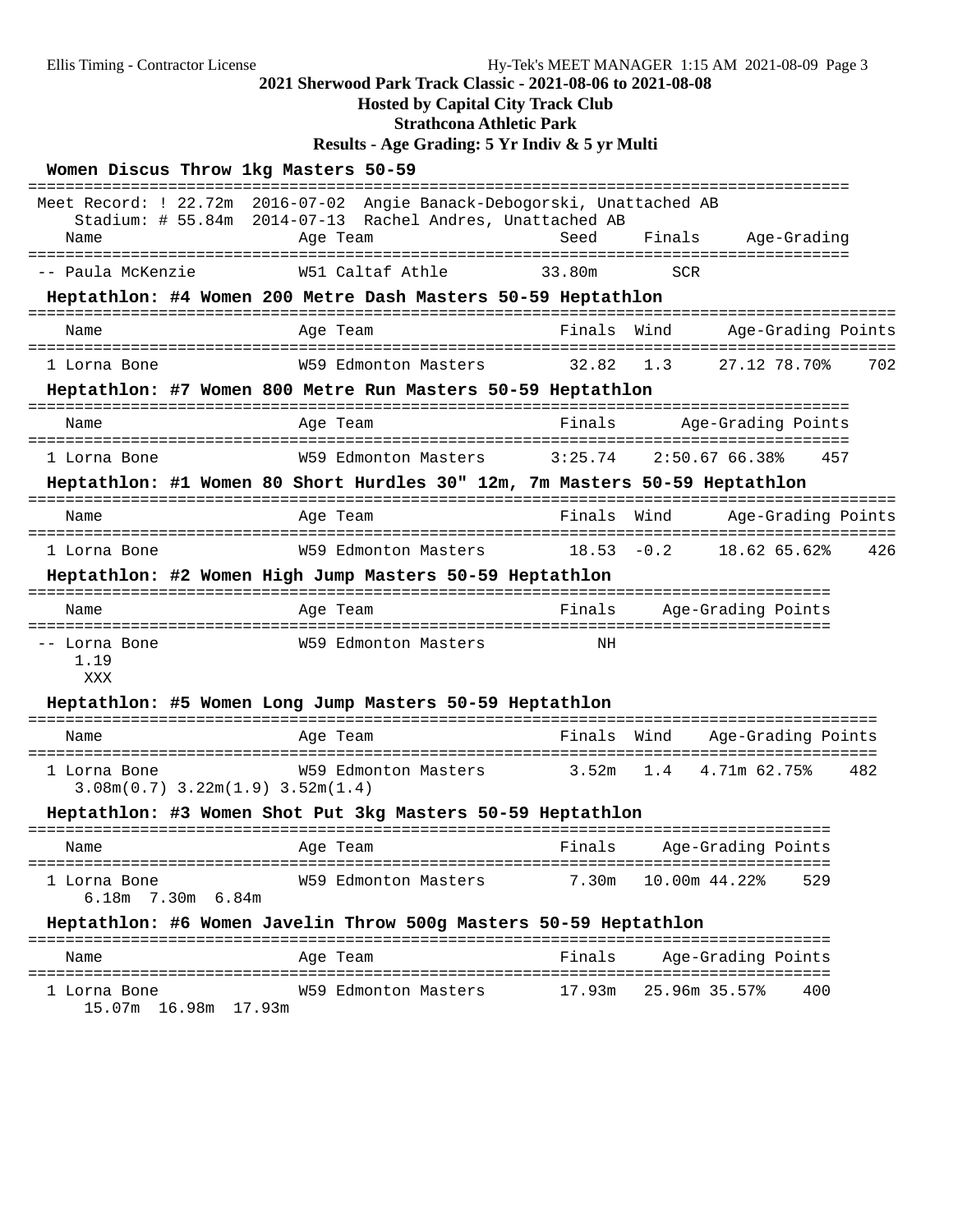## **Hosted by Capital City Track Club**

**Strathcona Athletic Park**

**Results - Age Grading: 5 Yr Indiv & 5 yr Multi**

| Women Heptathlon Masters 50-59                                                                                       |             |                                                                                                        | ==================         |                                  |                                                    |                                                              |
|----------------------------------------------------------------------------------------------------------------------|-------------|--------------------------------------------------------------------------------------------------------|----------------------------|----------------------------------|----------------------------------------------------|--------------------------------------------------------------|
| Name                                                                                                                 |             | Age Team                                                                                               | Seed                       | Finals                           | H#                                                 |                                                              |
| 1 Lorna Bone                                                                                                         |             | W59 Edmonton Masters                                                                                   |                            | =========<br>2996                |                                                    |                                                              |
| Women 100 Metre Dash Masters 50-64                                                                                   |             |                                                                                                        |                            |                                  |                                                    |                                                              |
| ==========================<br>Meet Record: ! 14.30 2016-07-02 Evelyn Burnett, Calgary Spartans<br>Name               |             | Stadium: # 11.70 2009-07-11 Winneth Dube, Premiere Track<br>Age Team                                   | Seed                       | Finals                           | Wind                                               | Age-Grading                                                  |
| 1 Laurie Dicks<br>2 Sarabjeet Chahal<br>3 Mona Rae Peterson<br>4 Lani Thompson                                       |             | W51 Unattached Alberta<br>W50 Edmonton Masters<br>W55 Caltaf Athle<br>W51 Edmonton Columbians          | 15.66<br>15.10             | 15.69<br>15.93<br>16.77<br>18.10 | 1.6<br>1.6<br>1.6<br>1.6                           | 13.88 75.59%<br>14.09 74.45%<br>14.25 73.64%<br>16.01 65.52% |
| Women 200 Metre Dash Masters 50-64                                                                                   |             |                                                                                                        |                            |                                  |                                                    |                                                              |
| Meet Record: ! 29.78<br>Stadium: $\#$ 23.94<br>Name                                                                  |             | 2010-07-11 BJ Freeman, Calgary Spartans<br>2009-07-12 Winneth Dube, Premiere Track<br>Age Team         | Seed                       | Finals                           | Wind                                               | Age-Grading                                                  |
| 1 Laurie Dicks<br>2 Sarabjeet Chahal<br>3 Mona Rae Peterson<br>4 Lani Thompson<br>Women 1500 Metre Run Masters 50-64 |             | W51 Unattached Alberta<br>W50 Edmonton Masters<br>W55 Caltaf Athle<br>W51 Edmonton Columbians          | 32.66<br>34.00             | 33.63<br>38.16                   | $-1.2$<br>$33.80 - 1.2$<br>$35.46 - 1.2$<br>$-1.2$ | 29.00 73.60%<br>29.15 73.22%<br>29.30 72.84%<br>32.91 64.86% |
| Meet Record: ! 5:16.80 2013-07-20 Donna Dixon, Calgary Pheonix<br>Stadium: # 4:30.09<br>Name                         |             | 2013-07-20 Jessica O'Connell, UCAC<br>Age Team                                                         | Seed                       | Finals                           |                                                    | Age-Grading                                                  |
| =====================<br>1 Maria Zambrano<br>2 Donna Dixon<br>Women 3000 Metre Run Masters 50-64                     |             | ============<br>W50 Calgary Phoe<br>W58 Calgary Phoe                                                   | :==============<br>4:58.00 | 4:58.58!<br>6:25.57              |                                                    | ===================<br>$4:17.59$ 90.25%<br>$5:16.64$ 73.42%  |
| Name                                                                                                                 |             | Stadium: # 9:47.59 2007-08-11 Schaaf, Kendra, Team Saskatchewan<br>Age Team                            | Seed                       | Finals                           |                                                    | Age-Grading                                                  |
| 1 Maria Zambrano                                                                                                     |             | W50 Calgary Phoe                                                                                       | 10:33.00                   | 10:16.54                         |                                                    | 8:45.73 95.38%                                               |
| Women High Jump Masters 50-64<br>======<br>=================                                                         |             | ---------                                                                                              |                            |                                  |                                                    |                                                              |
| Meet Record: $! 1.30m$<br>Name<br>================================                                                   | 2010-07-10  | BJ Freeman, Calgary Spartans<br>Stadium: # 1.72m 2018-07-29 Madison Mayr, Calgary Warriors<br>Age Team | Seed<br>=================  | Finals                           | =============                                      | Age-Grading                                                  |
| 1 Susanne Lauridsen<br>1.00 1.03 1.06 1.09 1.12 1.15<br>XO<br>O<br>0                                                 | XO<br>O XXX | W63 U OF C Athle                                                                                       | 1.14m                      | 1.12m                            |                                                    | 1.54m 73.68%                                                 |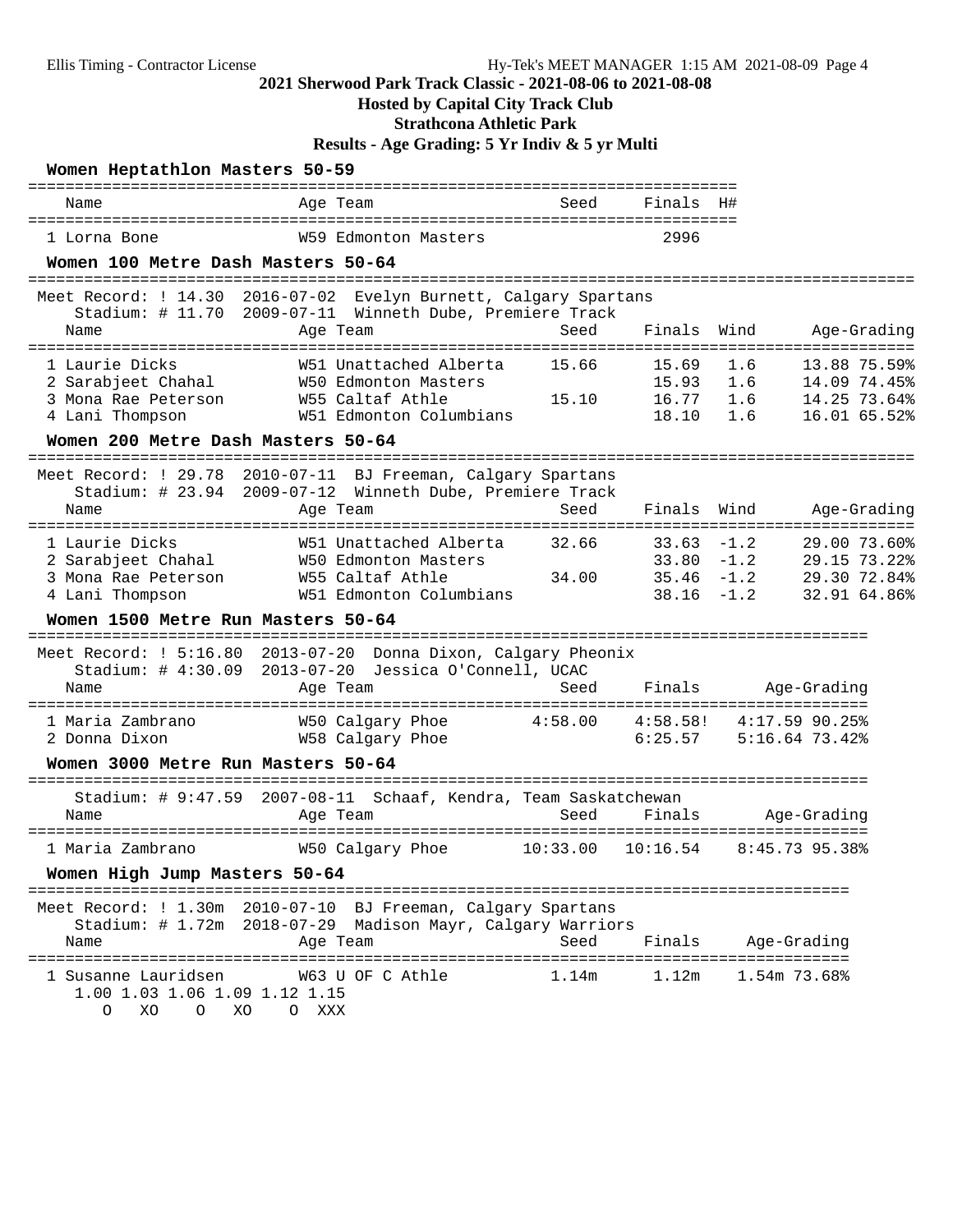## **Hosted by Capital City Track Club**

## **Strathcona Athletic Park**

**Results - Age Grading: 5 Yr Indiv & 5 yr Multi**

#### **Women Long Jump Masters 50-64**

| Meet Record: ! 4.57m 2010-07-11 BJ Freeman, Calgary Spartans<br>Stadium: # 6.25m 2010-07-11 Krysha Bayley, Legacy Athletics            |        |                 |                      |                             |
|----------------------------------------------------------------------------------------------------------------------------------------|--------|-----------------|----------------------|-----------------------------|
| Age Team<br>Name                                                                                                                       | Seed   | Finals Wind     |                      | Age-Grading                 |
| W63 U OF C Athle<br>1 Susanne Lauridsen<br>$2.94m(2.7)$ $3.00m(2.6)$ $2.96m(1.9)$ $3.13m(0.7)$ $2.90m(0.9)$ $3.00m(1.5)$               |        | $3.16m$ $3.13m$ | 0.7                  | 4.50m 59.96%                |
| Women Triple Jump Masters 50-64<br>--------------------------                                                                          |        |                 |                      |                             |
| Meet Record: ! 8.58m 2017-07-22 Muriel Gieni, Riversdale<br>Stadium: # 12.22m 2007-07-22 Richard, Camille, Team BC<br>Age Team<br>Name | Seed   |                 | Finals Wind          | Age-Grading                 |
| W63 U OF C Athle 6.75m<br>1 Susanne Lauridsen<br>$6.10m(-1.4) 6.50m(-1.4)$                                                             |        |                 |                      | $6.50m - 1.4$ 9.13m 58.98%  |
| Women 300 Long Hurdles 27" Masters 60-69                                                                                               |        |                 |                      |                             |
| 50m to first, 35m between<br>Meet Record: ! 1:05.68 2008-07-20 Catherine Roberts, Edmonton Masters<br>Age Team<br>Name                 | Seed   | Finals          |                      | Age-Grading                 |
| 1 Muriel Gieni<br>W63 Riversdale A                                                                                                     |        |                 |                      | $1:00.72!$ $1:00.73$ 86.20% |
| Women Shot Put 3kg Masters 60-74                                                                                                       |        |                 |                      |                             |
| Meet Record: ! 7.03m 2017-07-22 Loretta Amerongen, Voleo Athletics                                                                     |        |                 |                      |                             |
| Stadium: # 13.54m 2016-07-03 Kira Kopec, Chinook Track<br>Age Team<br>Name                                                             | Seed   |                 | Finals Age-Grading   |                             |
| W68 Unattached Alberta 7.63m 8.13m! 13.49m 59.65%<br>1 Laura Hessel                                                                    |        |                 |                      |                             |
| 8.03m 8.13m 7.38m 7.67m 7.64m 7.11m<br>2 Susanne Lauridsen<br>W63 U OF C Athle<br>6.67m 6.77m 6.54m 6.77m 6.82m 6.92m                  | 6.98m  | 6.92m           |                      | 10.39m 45.92%               |
| 3 Louise Nesterenko W70 U OF C Athle<br>4.68m  4.14m  4.47m  4.42m  4.20m  4.76m                                                       |        |                 | 4.76m 8.83m 39.05%   |                             |
| W62 Unattached Alberta 5.10m<br>4 Judy Madden<br>4.84m  4.94m  4.92m  5.03m  5.04m  4.72m                                              |        |                 | $5.04m$ 7.56m 33.44% |                             |
| -- Loretta Amerongen W67 Edmonton Columbians                                                                                           | 6.50m  | DNS             |                      |                             |
| Women Discus Throw 1kg Masters 60-74                                                                                                   |        |                 |                      |                             |
| Meet Record: ! 21.97m 2017-07-23 Yuko Nakano, Edmonton Masters<br>Stadium: # 55.84m 2014-07-13 Rachel Andres, Unattached AB            |        |                 |                      |                             |
| Age Team<br>Name                                                                                                                       | Seed   | Finals          |                      | Age-Grading                 |
| W68 Unattached Alberta<br>1 Laura Hessel<br>22.43m  22.81m  22.64m  21.49m  21.82m  23.10m                                             | 22.20m | 23.10m!         |                      | 41.41m 53.92%               |
| W70 U OF C Athle<br>-- Louise Nesterenko                                                                                               |        | DNS             |                      |                             |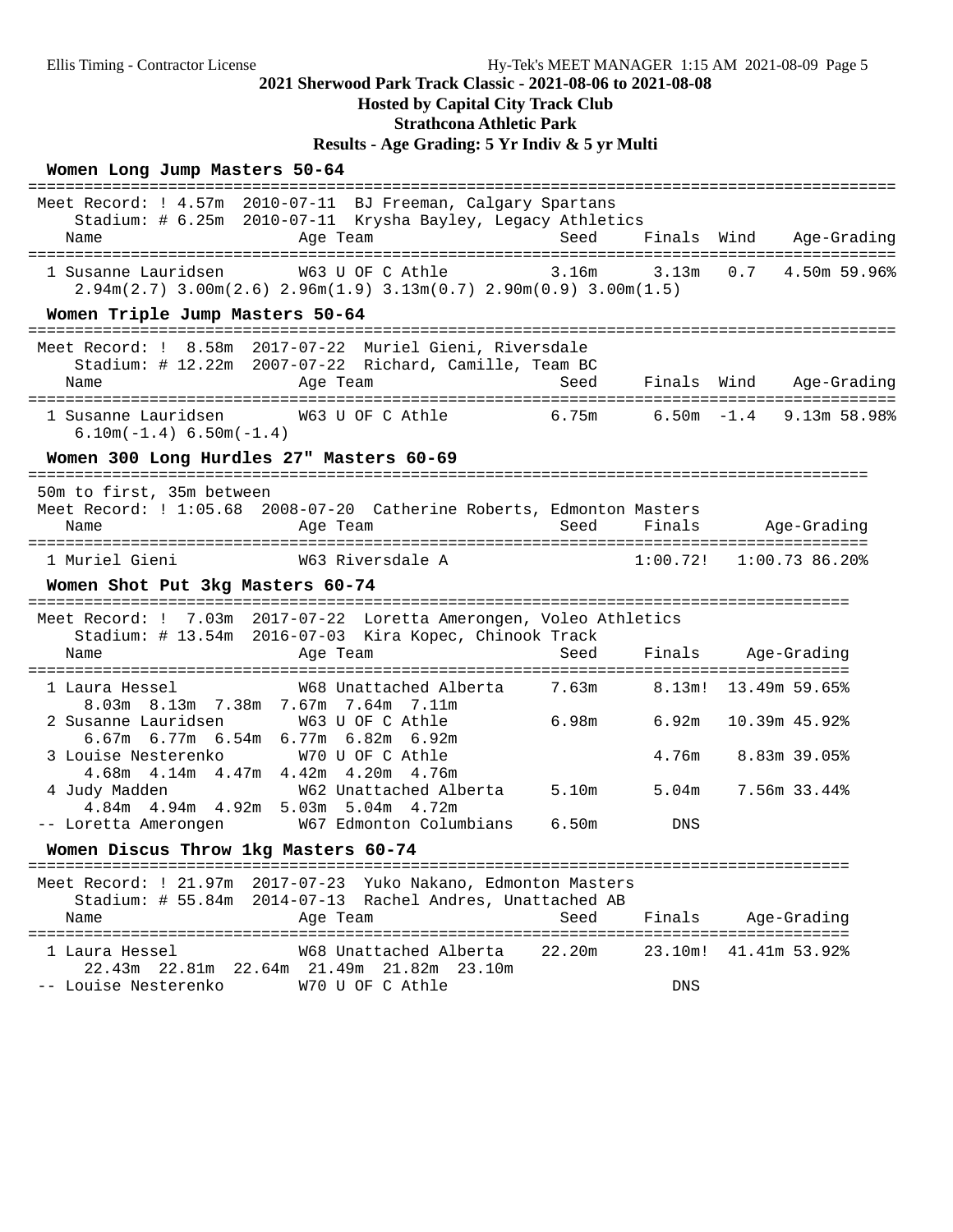### **Hosted by Capital City Track Club**

## **Strathcona Athletic Park**

## **Results - Age Grading: 5 Yr Indiv & 5 yr Multi**

## **Women Hammer Throw 3kg Masters 60-74**

| Meet Record: ! 21.15m 2009-07-11 Catherine Roberts, Edmonton Masters<br>Stadium: # 52.76m 2016-07-02 Tanessa Morris, Excel Athletika |             |             |                             |             |              |
|--------------------------------------------------------------------------------------------------------------------------------------|-------------|-------------|-----------------------------|-------------|--------------|
| Name<br>Age Team                                                                                                                     | Seed        | Finals      | Aqe-Gradinq                 |             |              |
| W68 Unattached Alberta 27.76m<br>1 Laura Hessel<br>25.75m  27.75m  FOUL  27.75m  25.01m  26.49m                                      |             |             | 27.75m! 47.28m 61.41%       |             |              |
| W70 U OF C Athle<br>2 Louise Nesterenko<br>14.11m  13.96m  13.33m  14.17m  13.91m  13.63m                                            |             |             | 14.17m 27.14m 35.26%        |             |              |
| Women Javelin Throw 500g Masters 60-74                                                                                               |             |             |                             |             |              |
| Meet Record: ! 18.77m 2017-07-22 Yuko Nakano, Edmonton Masters<br>Stadium: # 42.48m 2017-07-22 Kathryn Philpot, Chinook Track        |             |             |                             |             |              |
| Age Team<br>Name                                                                                                                     | Seed        |             | Finals Age-Grading          |             |              |
| W68 Unattached Alberta 19.55m<br>1 Laura Hessel<br>19.67m FOUL 19.44m 18.93m 19.30m 16.08m                                           |             |             | 19.67m! 35.74m 48.97%       |             |              |
| 2 Susanne Lauridsen<br>W63 U OF C Athle<br>15.88m 14.04m 18.68m 16.31m FOUL                                                          | 18.10m      | 18.68m      | 30.10m 41.25%               |             |              |
| W67 Edmonton Columbians 13.00m<br>3 Loretta Amerongen<br>12.23m 12.77m 11.99m 11.82m                                                 |             | 12.77m      | 23.20m 31.79%               |             |              |
| W70 U OF C Athle<br>4 Louise Nesterenko<br>10.31m FOUL 8.74m 8.72m 9.43m 9.82m                                                       |             | 10.31m      | 21.64m 29.64%               |             |              |
| W62 Unattached Alberta 12.00m<br>5 Judy Madden<br>11.48m 10.77m 10.82m 10.64m 10.62m 11.21m                                          |             | 11.48m      | 18.50m 25.35%               |             |              |
| Women Weight Throw 121bs Masters 60-74                                                                                               |             |             |                             |             |              |
| Age Team<br>Name                                                                                                                     | Seed        | Finals      |                             | Age-Grading |              |
| W68 Unattached Alberta<br>1 Laura Hessel<br>10.11m  10.67m  10.60m  10.49m  11.04m  FOUL                                             |             |             | $11.04m$ $14.63m$ $62.02\%$ |             |              |
| Women 80 Short Hurdles 27" 12m, 7m Masters 60+                                                                                       |             |             |                             |             |              |
| 12m to first, 7m between                                                                                                             |             |             |                             |             |              |
| Age Team<br>Name                                                                                                                     | <b>Seed</b> | Finals Wind |                             |             | Age-Grading  |
| 1 Muriel Gieni<br>W63 Riversdale A                                                                                                   |             | 14.39       | 2.0                         |             | 14.29 85.48% |
| Women High Jump Masters 65+                                                                                                          |             |             |                             |             |              |
| Stadium: # 1.72m 2018-07-29 Madison Mayr, Calgary Warriors<br>Name<br>Age Team                                                       | Seed        | Finals      |                             | Age-Grading |              |
| 1 Loretta Amerongen<br>$0.94$ 0.97 1.00 1.03<br>O O XXX<br>$\Omega$                                                                  |             |             |                             |             |              |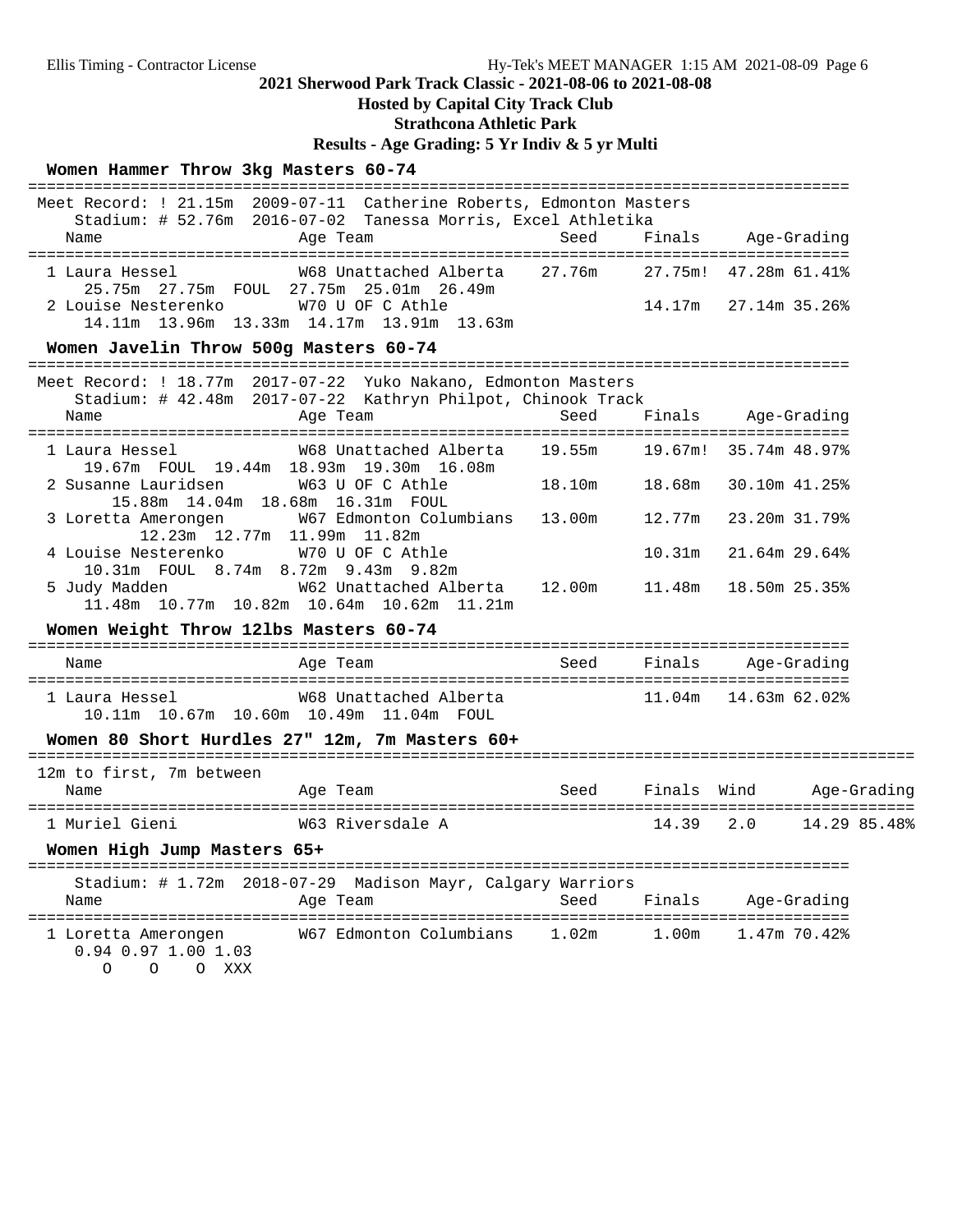## **Hosted by Capital City Track Club**

## **Strathcona Athletic Park**

**Results - Age Grading: 5 Yr Indiv & 5 yr Multi**

#### **Women Long Jump Masters 65+**

| Name                                                                         | Stadium: # 6.25m 2010-07-11 Krysha Bayley, Legacy Athletics<br>Age Team                                                                                                                                                                                                                      | Seed   |               | Finals Wind<br>Age-Grading           |  |
|------------------------------------------------------------------------------|----------------------------------------------------------------------------------------------------------------------------------------------------------------------------------------------------------------------------------------------------------------------------------------------|--------|---------------|--------------------------------------|--|
| 1 Loretta Amerongen                                                          | W67 Edmonton Columbians 3.00m<br>$2.60m(1.7)$ $2.64m(2.8)$ $2.60m(-0.3)$ $2.73m(1.6)$ $2.80m(+0.0)$ $2.68m(0.1)$                                                                                                                                                                             |        | $2.80m + 0.0$ | 4.35m 57.97%                         |  |
| Women Triple Jump Masters 65+                                                |                                                                                                                                                                                                                                                                                              |        |               |                                      |  |
| Name                                                                         | Stadium: # 12.22m 2007-07-22 Richard, Camille, Team BC<br>Age Team                                                                                                                                                                                                                           | Seed   | Finals Wind   | Age-Grading<br>===================== |  |
| 1 Loretta Amerongen<br>Women 5000 Metre Race Walk Masters 65+                | W67 Edmonton Columbians 6.40m 6.09m -0.4 9.26m 59.76%<br>$5.88m(-2.0)$ $5.76m(-1.7)$ $5.86m(-1.8)$ $6.09m(-0.4)$ FOUL FOUL                                                                                                                                                                   |        |               |                                      |  |
| Name                                                                         | Age Team                                                                                                                                                                                                                                                                                     | Seed   | Finals        | Age-Grading                          |  |
| 1 Teresa Chiozza                                                             |                                                                                                                                                                                                                                                                                              |        |               |                                      |  |
| Women Shot Put 2kg Masters 75+                                               |                                                                                                                                                                                                                                                                                              |        |               |                                      |  |
| Meet Record: ! 8.10m 2018-07-28 Yuko Nakano, Edmonton Masters<br>Name        | Stadium: # 8.15m 2017-07-22 Christina Hollingworth<br>Age Team                                                                                                                                                                                                                               | Seed   | Finals        | Age-Grading                          |  |
| 1 Yuko Nakano<br>7.96m 6.90m 6.12m 7.69m 7.70m 7.58m                         | W78 Edmonton Masters                                                                                                                                                                                                                                                                         |        |               | 8.01m 7.96m 14.58m 64.45%            |  |
| Women Discus Throw 750g Masters 75+                                          |                                                                                                                                                                                                                                                                                              |        |               |                                      |  |
| Meet Record: ! 22.74m 2018-07-29 Yuko Nakano, Edmonton Masters<br>Name       | Stadium: # 22.74m 2018-07-29 Yuko Nakano, Edmonton Masters<br>Age Team                                                                                                                                                                                                                       | Seed   |               | Finals Age-Grading                   |  |
| 1 Yuko Nakano                                                                | W78 Edmonton Masters 23.00m<br>23.77m 17.66m 26.43m 20.68m 25.24m FOUL                                                                                                                                                                                                                       |        |               | 26.43m! 56.94m 74.16%                |  |
| Women Hammer Throw 2kg Masters 75+                                           |                                                                                                                                                                                                                                                                                              |        |               |                                      |  |
| Meet Record: ! 25.03m 2018-07-28 Yuko Nakano, Edmonton Masters<br>Name       | Stadium: # 25.03m 2018-07-18 Yuko Nakano, Edmonton Masters<br>er in the second team of the second second second second second second second second second second second second second second second second second second second second second second second second second second second seco |        |               | Finals Age-Grading                   |  |
| 1 Yuko Nakano<br>26.26m  26.94m  FOUL  28.04m  28.56m  FOUL                  | W78 Edmonton Masters                                                                                                                                                                                                                                                                         | 29.19m |               | 28.56m! 54.02m 70.17%                |  |
| Women Javelin Throw 400g Masters 75+                                         |                                                                                                                                                                                                                                                                                              |        |               |                                      |  |
| Meet Record: ! 25.34m 2008-07-19 Catherine Roberts, Edmonton Masters<br>Name | Stadium: # 22.72m 2016-07-02 Mimi Gbobaniyi, Calgary Warriors<br>Age Team                                                                                                                                                                                                                    | Seed   | Finals        | Aqe-Gradinq                          |  |
|                                                                              |                                                                                                                                                                                                                                                                                              |        |               |                                      |  |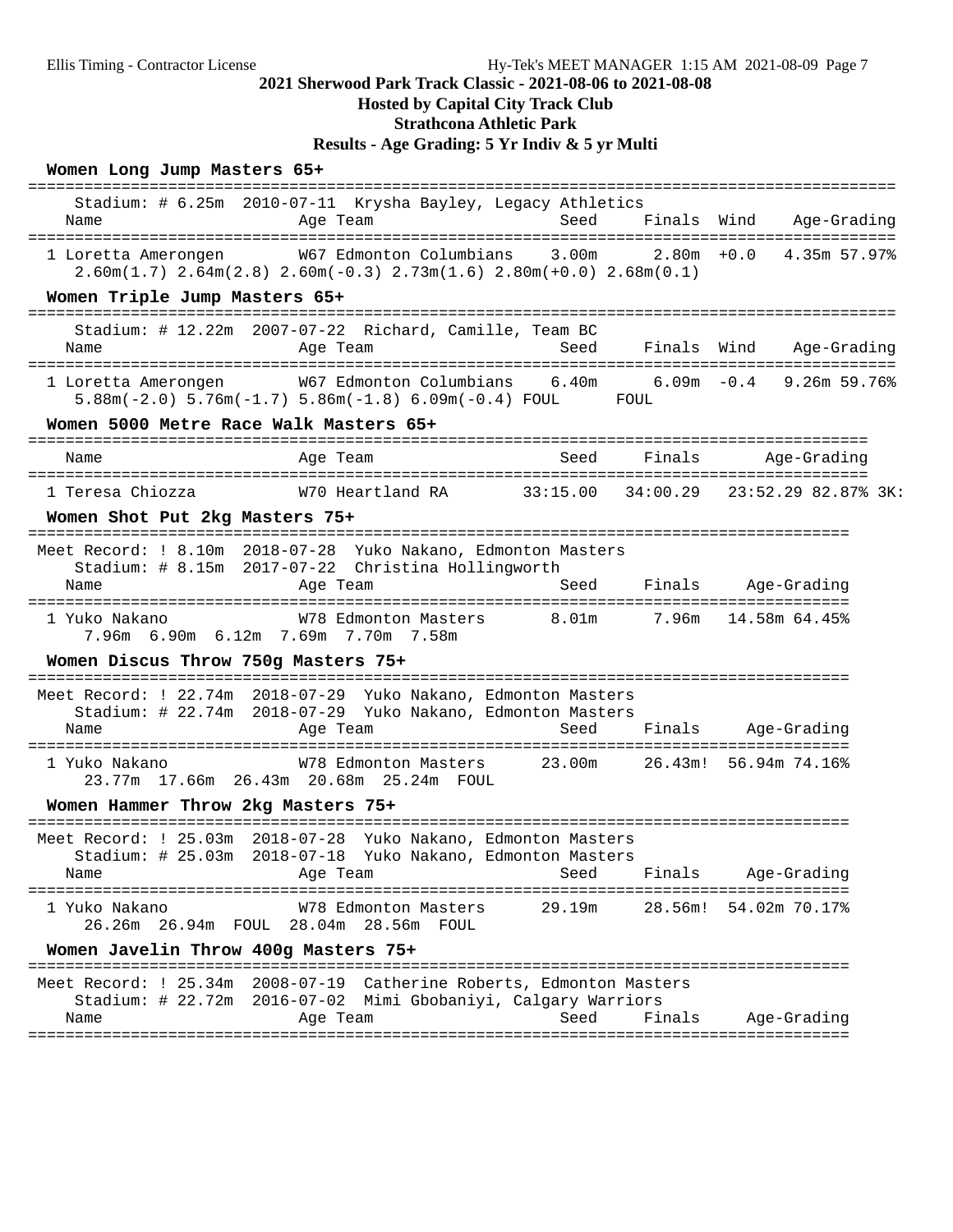## **Hosted by Capital City Track Club**

**Strathcona Athletic Park**

## **Results - Age Grading: 5 Yr Indiv & 5 yr Multi**

| 1 Yuko Nakano                                                           | Women Javelin Throw 400g Masters 75+<br>W78 Edmonton Masters<br>18.76m 18.17m 17.93m 16.42m FOUL<br>FOUL                                          | 19.66m 18.76m 42.76m 58.57%   |                          |                             |                  |
|-------------------------------------------------------------------------|---------------------------------------------------------------------------------------------------------------------------------------------------|-------------------------------|--------------------------|-----------------------------|------------------|
| Women Weight Throw 4kg Masters 75+                                      |                                                                                                                                                   |                               |                          |                             |                  |
| Name                                                                    | Age Team                                                                                                                                          | Seed                          | Finals                   |                             | Age-Grading      |
| 1 Yuko Nakano                                                           | W78 Edmonton Masters<br>8.69m FOUL 8.44m FOUL FOUL FOUL                                                                                           |                               | 8.69m                    | 12.12m 51.39%               |                  |
| Men 100 Metre Dash Masters 35-49                                        |                                                                                                                                                   |                               |                          |                             |                  |
| Meet Record: ! 11.79<br>Name                                            | 2017-07-22 Robert Colling, Caltaf<br>Stadium: # 10.41 2009-07-11 Brian Barnett, Capital City<br>Age Team                                          | Seed                          | Finals Wind              |                             | Age-Grading      |
| 1 Mike Taylor<br>-- Sean Freeman<br>-- Allan Tigley                     | M39 PA Athletics<br>M48 Bulldogs<br>M49 U OF C Athle                                                                                              | 11.36<br>13.93                | 11.52! 1.9<br>DNS<br>DNS | 1.9<br>1.9                  | 11.37 86.11%     |
| Men 200 Metre Dash Masters 35-49<br>=================================== |                                                                                                                                                   | ----------------------------- |                          |                             |                  |
| Name<br>=========================                                       | Meet Record: ! 24.09 2017-07-23 Robert Colling, Caltaf<br>Stadium: # 21.37 2015-07-26 Benjamin Williams, Voleo<br>Age Team<br>------------------- | Seed                          | Finals Wind              |                             | Age-Grading      |
| 1 Allan Tigley<br>-- Sean Freeman                                       | M49 U OF C Athle<br>M48 Bulldogs                                                                                                                  |                               |                          | $33.84 - 1.3$<br>$DNS -1.3$ | 31.26 61.82%     |
| Men 400 Metre Dash Masters 35-49                                        |                                                                                                                                                   |                               |                          |                             |                  |
| Name                                                                    | Meet Record: ! 54.54 2010-07-10 James Van Bakel, Edmonton Masters<br>Stadium: # 47.01 2018-07-27 Austin Cole, Capital City<br>Age Team            | Seed                          | Finals                   | Age-Grading                 |                  |
| -- Sean Freeman                                                         | M48 Bulldogs                                                                                                                                      |                               | <b>DNS</b>               |                             |                  |
| Men Long Jump Masters 35-49                                             |                                                                                                                                                   |                               |                          |                             |                  |
| Name                                                                    | Meet Record: ! 6.09m 2016-07-02 Gezim Dimnaku, Calgary Spartans<br>Stadium: # 7.38m 2010-07-11 Wade Huber, Excel Athletica<br>Age Team<br>======  | Seed                          | Finals Wind              |                             | Age-Grading      |
| 1 Sean Freeman                                                          | M48 Bulldogs<br>$3.21m(2.4)$ $3.17m(2.5)$ $3.06m(1.6)$ $3.19m(+0.0)$ $3.24m(0.5)$ $2.82m(1.7)$                                                    |                               | 3.24m                    | 0.5                         | 3.74m 41.81%     |
| Men Shot Put 7.26kg Masters 35-49                                       |                                                                                                                                                   |                               |                          |                             |                  |
| Name                                                                    | Meet Record: ! 11.44m  2010-07-10  Ron Walker, St. Albert Track<br>Stadium: # 17.30m  2007-06-11  Peter Millman, Chinook Track<br>Age Team        | Seed                          | Finals                   |                             | Age-Grading      |
| 1 Dallas Kendrick<br>9.01m 9.21m 9.19m 8.99m                            | M36 Edmonton Columbians                                                                                                                           | 9.66m                         | 9.21m                    |                             | $9.55m$ $41.328$ |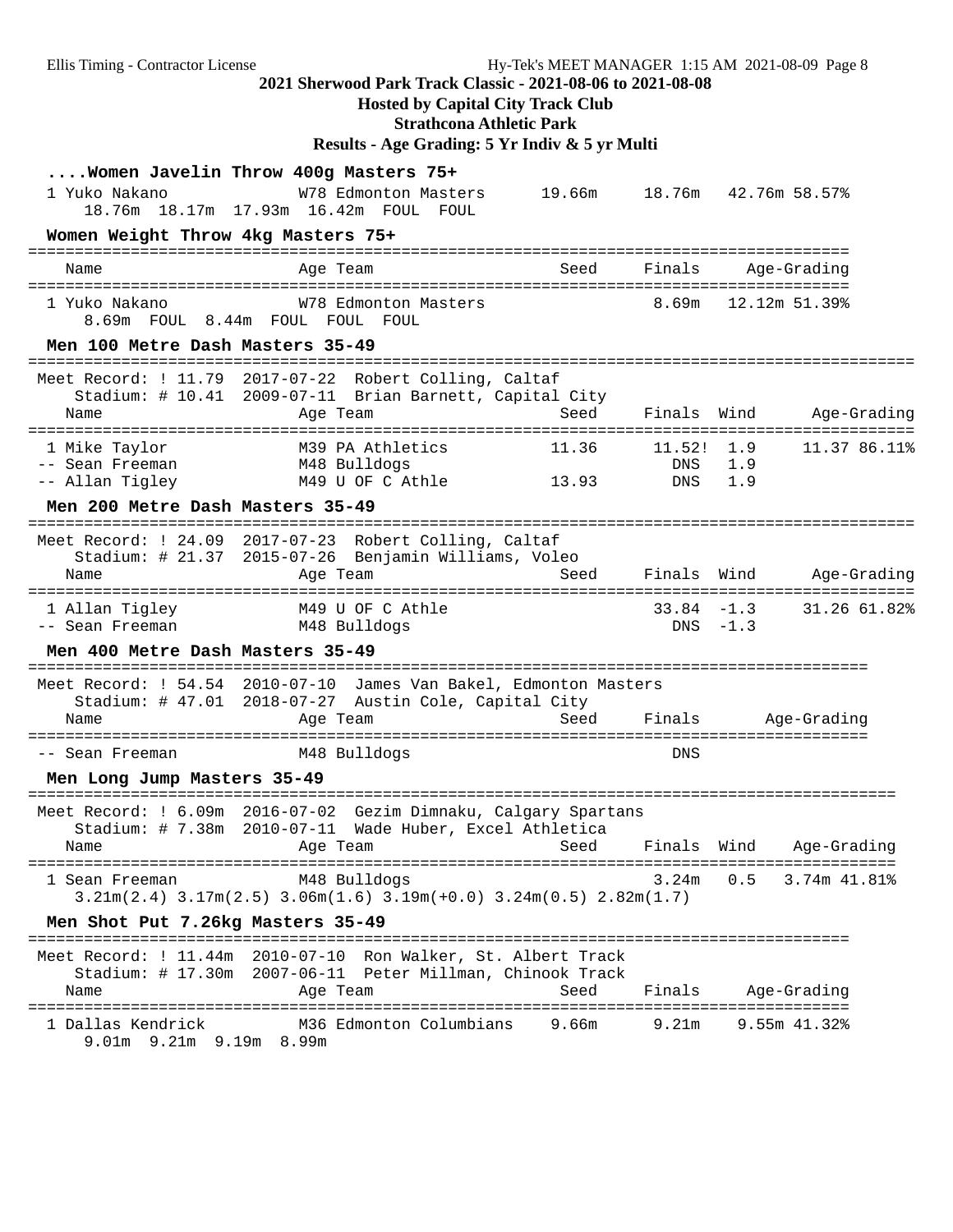## **Hosted by Capital City Track Club**

**Strathcona Athletic Park**

**Results - Age Grading: 5 Yr Indiv & 5 yr Multi**

| Men Shot Put 7.26kg Masters 35-49<br>2 Sean Freeman<br>M48 Bulldogs<br>6.48m 6.68m 6.78m 6.61m 7.33m 7.21m                                 |        | 7.33m 8.81m 38.12%      |
|--------------------------------------------------------------------------------------------------------------------------------------------|--------|-------------------------|
| Men Discus Throw 2kg Masters 35-49                                                                                                         |        |                         |
| Meet Record: ! 43.76m 2014-07-12 Dan Parsons, Unattached AB<br>Stadium: # 46.71m 2007-08-10 Sedor, Matt, Team Manitoba<br>Name<br>Age Team |        | Seed Finals Age-Grading |
| 1 Dallas Kendrick M36 Edmonton Columbians<br>25.56m  24.45m  24.37m  25.44m  26.27m  FOUL                                                  | 26.27m | 26.64m 35.97%           |
| M48 Bulldogs<br>2 Sean Freeman<br>FOUL 19.88m 20.00m 19.69m 20.84m 21.86m                                                                  |        | 21.86m 26.33m 35.56%    |
| Men Hammer Throw 7.26kg Masters 35-49                                                                                                      |        |                         |
| Meet Record: ! 51.32m 2013-07-20 Jarom Lapierre, Airdrie Aces<br>Stadium: # 75.54m 2014-07-12 James Steacy, Chinook Track                  |        |                         |
| Age Team<br>Seed<br>Name                                                                                                                   |        | Finals Age-Grading      |
| 1 Kier Wilson<br>35.55m 35.08m 35.09m 35.95m 35.89m 35.79m                                                                                 |        |                         |
| Men Javelin Throw 800g Masters 35-49                                                                                                       |        |                         |
| Meet Record: ! 51.21m 2016-07-03 Pieter Schoeman, Unattached AB<br>Stadium: # 71.50m 2007-08-09 Moss, Curtis, Team BC                      |        |                         |
| Seed<br>Age Team<br>Name                                                                                                                   |        | Finals Age-Grading      |
| 52.52m<br>1 Ramakrishnan Lakshmanan M43 Edmonton Masters<br>48.09m  49.15m  48.71m  46.70m  45.26m  53.02m                                 |        | 53.02m! 57.59m 58.48%   |
| M49 Unattached Alberta<br>2 Kier Wilson<br>37.12m  36.69m  35.72m  36.68m  FOUL  36.11m                                                    | 37.12m | 43.48m 44.16%           |
| 3 Navinkumar Rajendiran M37 Edmonton Masters<br>FOUL 32.93m FOUL                                                                           | 32.93m | 33.34m 33.86%           |
| M48 Bulldogs<br>4 Sean Freeman<br>24.67m 22.01m 23.74m 23.76m 22.89m 22.96m                                                                | 24.67m | 28.90m 29.35%           |
| 5 Dallas Kendrick M36 Edmonton Columbians<br>27.93m 28.35m 27.64m                                                                          | 28.35m | 28.70m 29.15%           |
| Men Weight Throw 351bs Masters 35-49                                                                                                       |        |                         |
| Seed<br>Name<br>Age Team                                                                                                                   | Finals | Age-Grading             |
| 1 Kier Wilson<br>M49 Unattached Alberta<br>9.92m FOUL 10.04m FOUL 10.01m 10.04m                                                            | 10.04m | 11.74m 45.41%           |
| Men Shot Put 6kg Masters 50-59                                                                                                             |        |                         |
| Meet Record: ! 10.00m 2014-07-12 Todd Tretiak, Edmonton Masters<br>Stadium: # 15.46m 2010-07-10 Steven Link, UCAC                          |        |                         |
| Seed<br>Name<br>Age Team                                                                                                                   | Finals | Age-Grading             |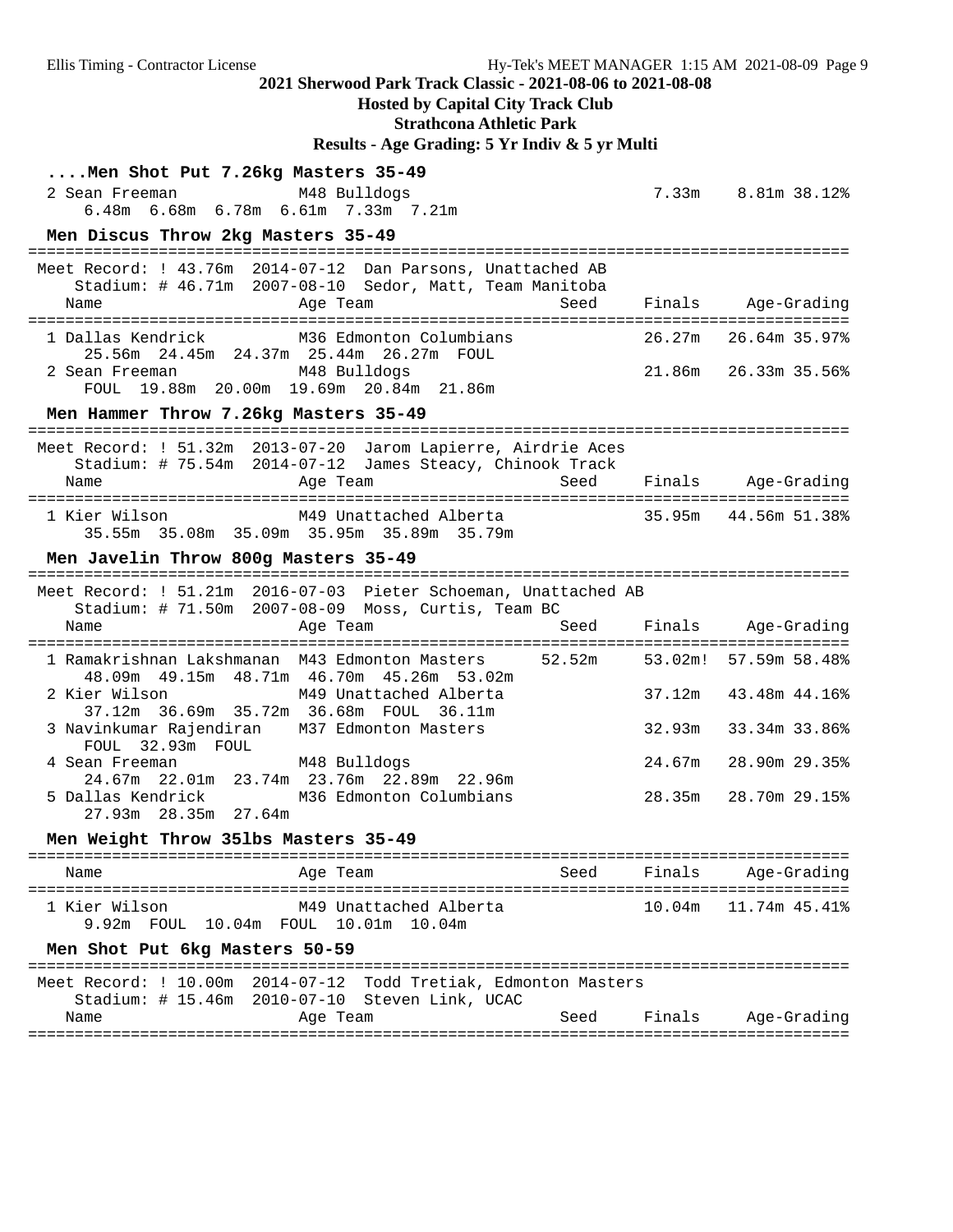## **Hosted by Capital City Track Club**

**Strathcona Athletic Park**

# **Results - Age Grading: 5 Yr Indiv & 5 yr Multi**

| Men Shot Put 6kg Masters 50-59<br>1 Christopher Hollingworth M55 Edmonton Roy<br>9.94m 9.92m 10.21m 9.69m 9.55m 9.97m<br>2 Andrew Arthur<br>M59 Unattached Alberta<br>8.54m FOUL 8.49m 8.78m FOUL 8.34m<br>Men Discus Throw 1.5kg Masters 50-59 | 10.50m | $10.21$ m!<br>8.78m | 12.97m 56.10%<br>11.15m 48.24%                 |
|-------------------------------------------------------------------------------------------------------------------------------------------------------------------------------------------------------------------------------------------------|--------|---------------------|------------------------------------------------|
| Meet Record: ! 49.96m 2018-07-29 Dan Parsons, Unattached AB<br>Stadium: # 49.96m 2018-07-29 Dan Parsons, Unattached AB<br>Name<br>Age Team                                                                                                      | Seed   |                     | Finals Age-Grading                             |
| M52 Caltaf Athle<br>1 Paul Sze<br>35.94m  40.30m  39.71m  41.57m  FOUL  FOUL<br>M59 Unattached Alberta 34.00m<br>2 Andrew Arthur<br>FOUL 27.65m FOUL 27.79m 26.56m 27.00m                                                                       | 43.93m | 41.57m              | 42.47m 57.34%<br>27.79m 30.85m 41.65%          |
| Men Hammer Throw 6kg Masters 50-59                                                                                                                                                                                                              |        |                     |                                                |
| Meet Record: ! 22.46m 2016-07-02 Cornelius Smuts, Unattached AB<br>Stadium: # 62.63m 2010-07-10 Ryan Tarnarva, Chinook Track<br>Age Team<br>Name                                                                                                | Seed   |                     | Finals Age-Grading                             |
| M53 Unattached Alberta<br>1 Dan Parsons<br>44.55m FOUL 43.64m 44.36m 43.33m 42.83m<br>M59 Unattached Alberta     32.00m<br>2 Andrew Arthur<br>25.47m FOUL 25.52m 28.17m FOUL FOUL                                                               |        |                     | 44.55m! 52.85m 60.94%<br>28.17m! 37.02m 42.69% |
| Men Javelin Throw 700g Masters 50-59                                                                                                                                                                                                            |        |                     |                                                |
| Meet Record: ! 49.10m 2010-07-11 Lee Beamish, Unattached AB<br>Stadium: # 51.93m 2014-07-13 Jakob Brinkoff, St Albert Mustangs<br>Name<br>Age Team                                                                                              | Seed   | Finals              | Aqe-Gradinq                                    |
| M59 Unattached Alberta 35.00m<br>1 Andrew Arthur<br>25.08m  27.36m  FOUL  27.48m  FOUL  28.90m                                                                                                                                                  |        |                     | 28.90m 38.66m 39.27%                           |
| Men Weight Throw 251bs Masters 50-59                                                                                                                                                                                                            |        |                     |                                                |
| Age Team<br>Name                                                                                                                                                                                                                                | Seed   | Finals              | Age-Grading                                    |
| 1 Dan Parsons<br>M53 Unattached Alberta<br>16.72m 16.60m 16.60m 17.20m 16.95m 16.98m<br>M59 Unattached Alberta 13.00m 10.43m<br>2 Andrew Arthur<br>8.47m FOUL FOUL 9.79m 10.43m 9.62m                                                           |        | 17.20m              | 18.03m 69.75%<br>11.70m 45.27%                 |
| Decathlon: #1 Men 100 Metre Dash Masters 50-59 Decathlon                                                                                                                                                                                        |        |                     |                                                |

| Name              | Age Team             | Finals Wind   | Age-Grading Points  |
|-------------------|----------------------|---------------|---------------------|
| 1 Rod Prendergast | M50 Edmonton Masters | $13.49 + 0.0$ | 624<br>12.14 80.65% |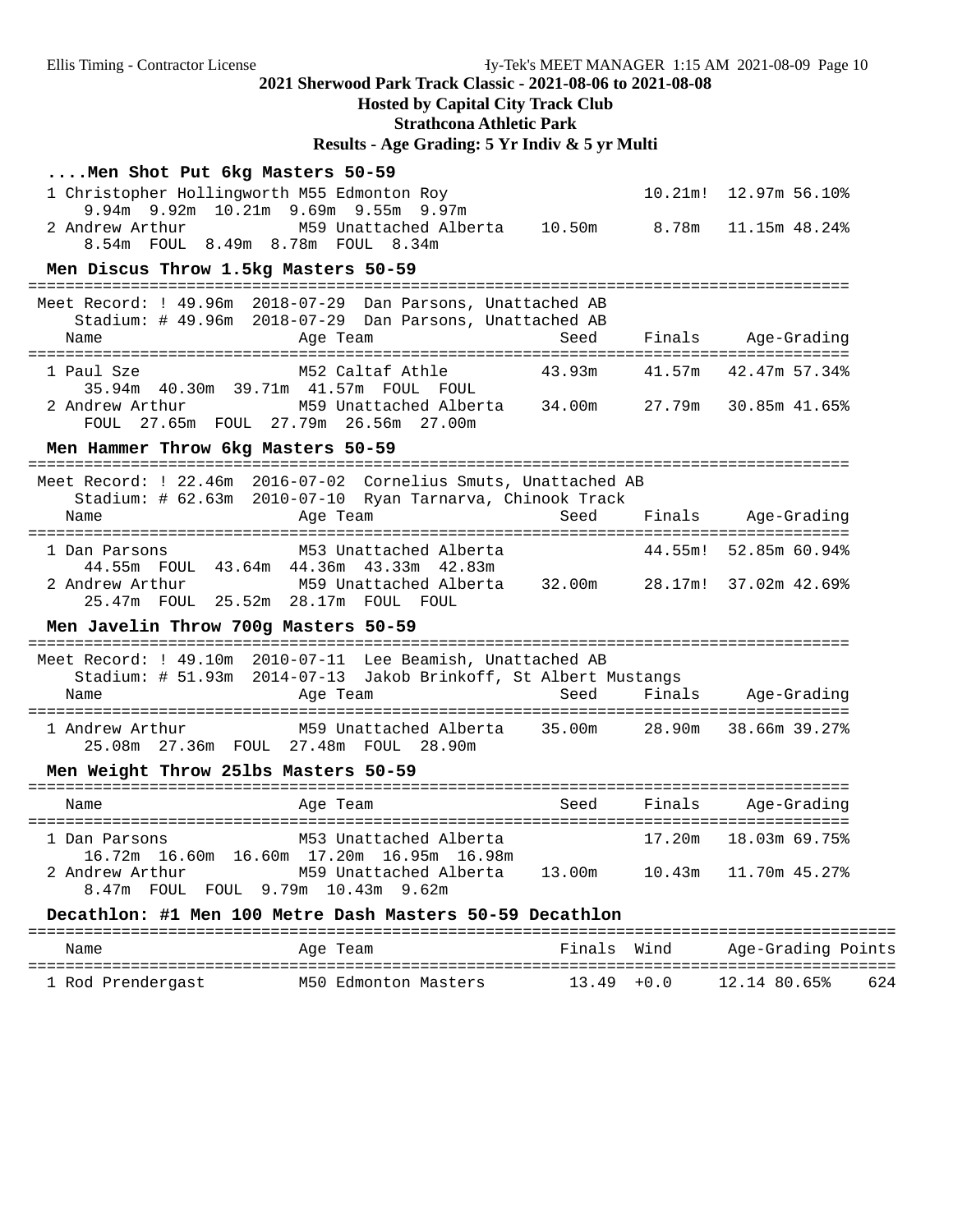# **Hosted by Capital City Track Club**

**Strathcona Athletic Park**

**Results - Age Grading: 5 Yr Indiv & 5 yr Multi**

|                                                                                   | Decathlon: #5 Men 400 Metre Dash Masters 50-59 Decathlon                 |               |                              |     |
|-----------------------------------------------------------------------------------|--------------------------------------------------------------------------|---------------|------------------------------|-----|
| Name                                                                              | Age Team                                                                 | Finals        | Age-Grading Points           |     |
| 1 Rod Prendergast                                                                 | M50 Edmonton Masters                                                     | 1:03.31       | 582<br>55.43 77.92%          |     |
|                                                                                   | Decathlon: #10 Men 1500 Metre Run Masters 50-59 Decathlon                |               | ============================ |     |
| Name                                                                              | Age Team                                                                 | Finals        | Age-Grading Points           |     |
| 1 Rod Prendergast                                                                 | M50 Edmonton Masters                                                     | 5:56.80       | 5:11.5366.13%<br>495         |     |
|                                                                                   | Decathlon: #6 Men 100 Short Hurdles 36" 13.5/8.5 Masters 50-59 Decathlon |               | ==================           |     |
| Name                                                                              | Age Team                                                                 | Finals        | Wind<br>Age-Grading Points   |     |
| 1 Rod Prendergast                                                                 | M50 Edmonton Masters                                                     | $22.52 - 3.3$ | 21.63 59.68%                 | 232 |
|                                                                                   | Decathlon: #4 Men High Jump Masters 50-59 Decathlon                      |               |                              |     |
| Name                                                                              | Age Team                                                                 | Finals        | Age-Grading Points           |     |
| 1 Rod Prendergast<br>1.20 1.29 1.32 1.35 1.38<br>XO<br>$\Omega$<br>$\Omega$<br>XO | M50 Edmonton Masters<br>ХX                                               | 1.35m         | 1.56m 63.98%<br>434          |     |
|                                                                                   | Decathlon: #8 Men Pole Vault Masters 50-59 Decathlon                     |               |                              |     |
| Name                                                                              | Age Team                                                                 | Finals        | Age-Grading Points           |     |
| 1 Rod Prendergast<br>2.12 2.42 2.62 2.82<br>$\Omega$<br>$\Omega$<br>O XXX         | M50 Edmonton Masters                                                     | 2.62m         | $3.21m$ 52.40%<br>408        |     |
| Decathlon: #2 Men Long Jump Masters 50-59 Decathlon                               |                                                                          |               |                              |     |
|                                                                                   |                                                                          |               |                              |     |
| Name                                                                              | Age Team                                                                 | Finals        | Wind<br>Age-Grading Points   |     |
| 1 Rod Prendergast<br>$3.59m(-0.5)$<br>$\mathbf x$                                 | M50 Edmonton Masters 3.59m -0.5                                          |               | 4.41m 49.31%<br>274          |     |
|                                                                                   | Decathlon: #3 Men Shot Put 6kg Masters 50-59 Decathlon                   |               |                              |     |
| Name                                                                              | Aqe Team                                                                 | Finals        | Age-Grading Points           |     |
| 1 Rod Prendergast M50 Edmonton Masters<br>11.44m  11.45m  10.89m                  |                                                                          |               | $11.45m$ $13.42m$ 58.03% 693 |     |
|                                                                                   | Decathlon: #7 Men Discus Throw 1.5kg Masters 50-59 Decathlon             |               |                              |     |
| Name                                                                              | Age Team                                                                 | Finals        | Age-Grading Points           |     |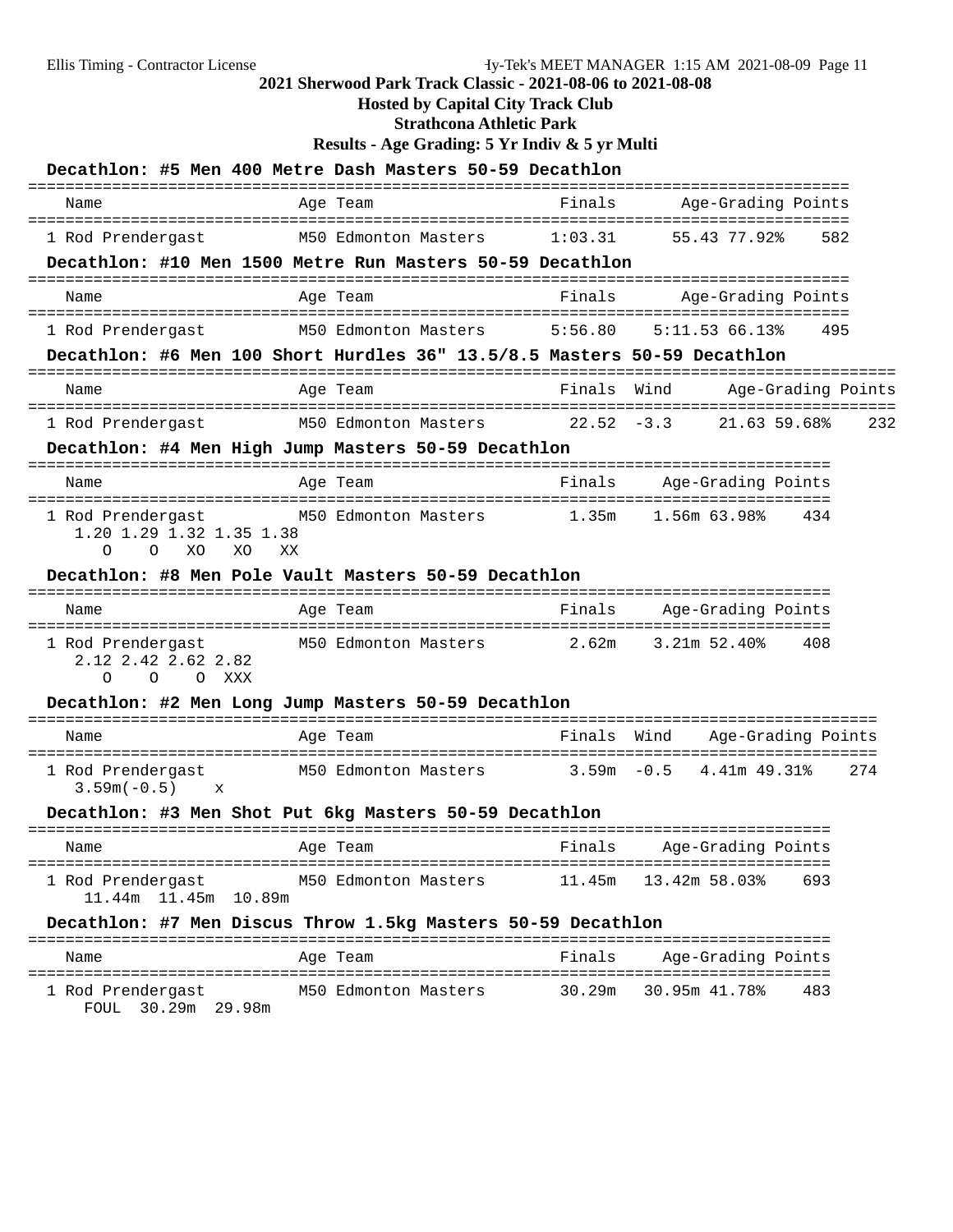## **Hosted by Capital City Track Club**

**Strathcona Athletic Park**

**Results - Age Grading: 5 Yr Indiv & 5 yr Multi**

|                                                                          | Decathlon: #9 Men Javelin Throw 700g Masters 50-59 Decathlon                                                                                |                         |               |                    |                            |
|--------------------------------------------------------------------------|---------------------------------------------------------------------------------------------------------------------------------------------|-------------------------|---------------|--------------------|----------------------------|
| Name                                                                     | Age Team                                                                                                                                    | Finals                  |               | Age-Grading Points |                            |
| 33.47m FOUL 31.26m                                                       | 1 Rod Prendergast M50 Edmonton Masters 33.47m 41.09m 41.73%                                                                                 |                         |               |                    | 458                        |
| Men Decathlon Masters 50-59                                              |                                                                                                                                             |                         |               |                    |                            |
| Name                                                                     | Age Team                                                                                                                                    | Seed                    | Finals H#     |                    |                            |
| 1 Rod Prendergast                                                        | M50 Edmonton Masters                                                                                                                        |                         | 4683          |                    |                            |
| Men 100 Metre Dash Masters 50-64<br>==================================== | -----------------------------------                                                                                                         |                         |               |                    |                            |
|                                                                          | Meet Record: ! 11.73 2016-07-02 Newton Gray, Edmonton Columbians<br>Stadium: # 10.41 2009-07-11 Brian Barnett, Capital City                 |                         |               |                    |                            |
| Name                                                                     | Age Team                                                                                                                                    | Seed                    | Finals        | Wind               | Age-Grading                |
| 1 Patricio Mendez                                                        | M55 Edmonton Masters<br>-- Darryl Cunningham M53 Unattached Alberta 13.00                                                                   | 14.17                   | 14.15         | 1.9<br>DNS 1.9     | 12.32 79.51%               |
| Men 200 Metre Dash Masters 50-64                                         |                                                                                                                                             |                         |               |                    |                            |
| Name                                                                     | Meet Record: ! 24.61 2016-07-03 Newton Grey, Edmonton Columbians<br>Stadium: # 21.37 2015-07-26 Benjamin Williams, Voleo<br>Age Team        | Seed                    | Finals        | Wind               | Age-Grading                |
| 1 Murray Black                                                           | M61 Edmonton Masters                                                                                                                        | 27.00                   | $28.77 - 1.3$ |                    | 23.98 80.60%               |
| -- Patricio Mendez                                                       | M55 Edmonton Masters 28.43                                                                                                                  |                         | $DNS - 1.3$   |                    |                            |
| Men 800 Metre Run Masters 50-64                                          |                                                                                                                                             |                         |               |                    |                            |
| Name                                                                     | Meet Record: ! 2:16.90 2010-07-11 David Guss, Adrenaline Rush<br>Stadium: # 1:50.64 2014-07-13 Tyler Smith, Leduc Track<br>Age Team         | Seed                    |               |                    | Finals Age-Grading         |
| 1 Jack Cook                                                              | M54 Fast Trax Ru                                                                                                                            | 2:24.18                 |               |                    | $2:24.81$ $2:08.12$ 78.92% |
| Men 1500 Metre Run Masters 50-64                                         |                                                                                                                                             |                         |               |                    |                            |
|                                                                          | Meet Record: ! 4:40.07 2010-07-10 David Guss, Adrenaline Rish                                                                               |                         |               |                    |                            |
|                                                                          | Stadium: # 3:53.47 2011-07-23 Scott Nicol, UCAC                                                                                             |                         |               |                    |                            |
| Name                                                                     | Age Team                                                                                                                                    | Seed Finals Age-Grading |               |                    |                            |
| 1 Jack Cook                                                              | M54 Fast Trax Ru                                                                                                                            | $4:55.09$ $4:49.66$     |               |                    | 4:12.91.81.45%             |
| Men 3000 Metre Run Masters 50-64                                         |                                                                                                                                             |                         |               |                    |                            |
| Name                                                                     | Meet Record: ! 9:52.98 2010-07-11 Robin Grant, Adrenaline Rush<br>Stadium: # 8:44.79 2007-08-11 Sinclair, Matthew, Team Alberta<br>Age Team | Seed                    | Finals        |                    | Age-Grading                |
| 1 Jack Cook                                                              |                                                                                                                                             |                         |               |                    |                            |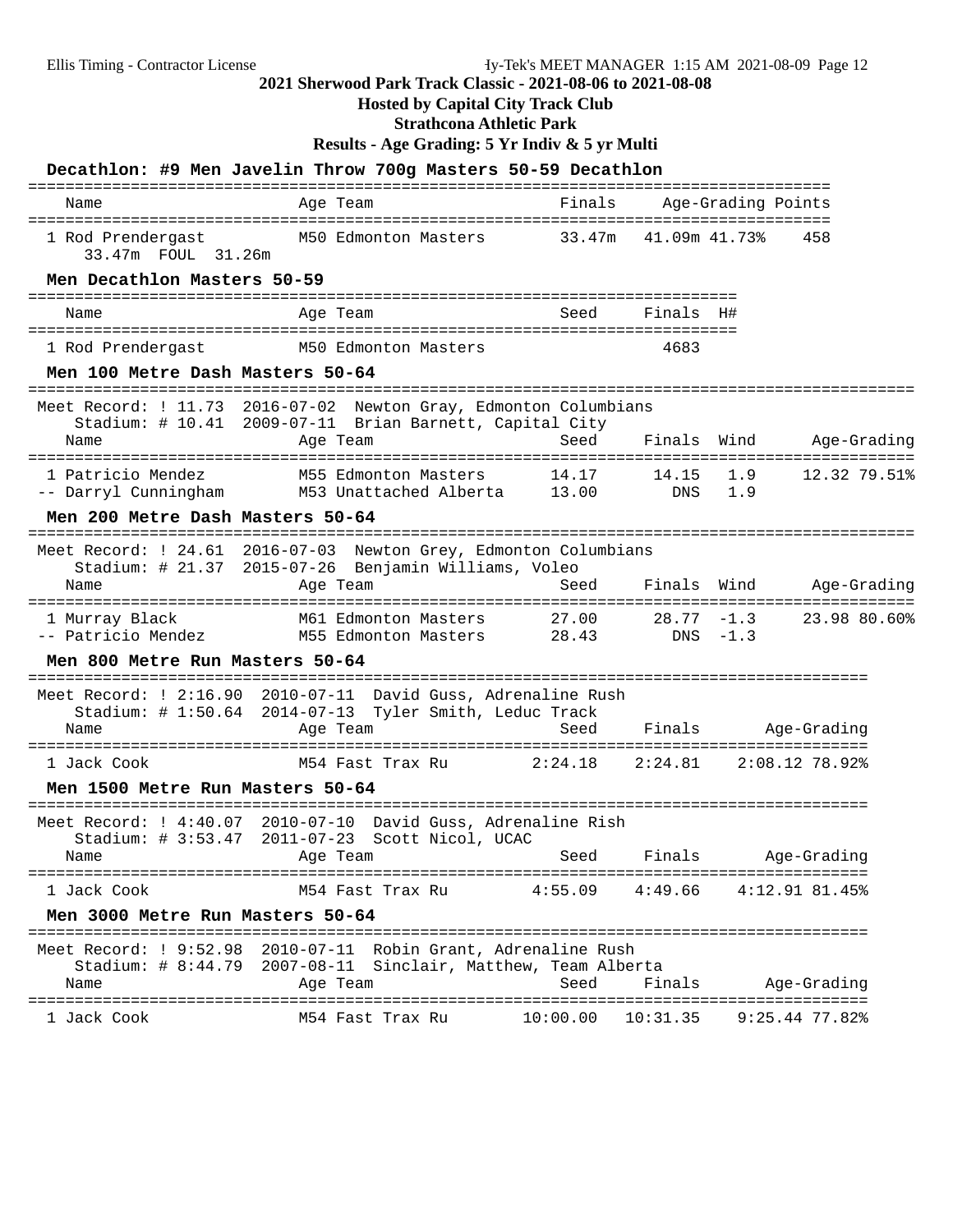# **Hosted by Capital City Track Club**

# **Strathcona Athletic Park**

**Results - Age Grading: 5 Yr Indiv & 5 yr Multi**

#### **Men High Jump Masters 50-64**

```
========================================================================================
 Meet Record: ! 1.60m 2016-07-03 Murray Black, Edmonton masters
 Stadium: # 2.05m 2012-07-14 Jobe Abdul, Unattached AB
 Stadium: # 2.05m 2017-07-22 Wesley Calef, Capital City
 Stadium: # 2.05m 2018-07-28 Noel Vanderzee, Chinook Track
 Stadium: # 2.05m 2018-07-28 Chris Morrow, Green And Gold TC
   Name Age Team Seed Finals Age-Grading
========================================================================================
  1 Murray Black M61 Edmonton Masters 1.58m 1.50m 1.95m 79.79%
     1.40 1.45 1.50 1.55
       O O O XXX
 Men Triple Jump Masters 50-64 =============================================================================================
 Meet Record: ! 10.33m 2010-07-10 Murray Black, Edmonton Masters
     Stadium: # 16.46m 2013-07-20 Jadel Gregorio, Unattached
   Name and Age Team Seed Finals Wind Age-Grading
=============================================================================================
  1 Murray Black M61 Edmonton Masters 9.43m -1.7 12.94m 70.74%
     FOUL 9.23m(-0.7) FOUL(-0.5) 9.19m(-1.7) 9.43m(-1.7) FOUL
 Men 5000 Metre Race Walk Masters 50-64 ==========================================================================================
   Name Age Team Seed Finals Age-Grading
==========================================================================================
  1 David Keenan M63 Heartland RA 29:18.04 23:27.49 76.56% 3K: 
 Men 100 Short Hurdles 33" 12m, 8m Masters 60-69 ===============================================================================================
 12m to first, 8m between
   Name Age Team Seed Finals Wind Age-Grading
===============================================================================================
  1 Murray Black M61 Edmonton Masters 17.04 1.2 15.36 84.10%
 Men 300 Long Hurdles 30" Masters 60-69 ==========================================================================================
 50m to first, 35m between
 Meet Record: ! 52.11 2008-07-20 Bruce Mintz, Edmonton Masters
  Name Age Team Age Team Seed Finals Age-Grading
==========================================================================================
 1 Murray Black M61 Edmonton Masters
 Men Shot Put 5kg Masters 60-69 ========================================================================================
 Meet Record: ! 12.04m 2014-07-12 Michael Deady, Unattached AB
    Stadium: # 14.49m 2014-07-12 Andrew Christopher, Unattached AB
  Name Age Team Age Team Seed Finals Age-Grading
========================================================================================
  1 Longin Szafranski M69 Unattached Alberta 10.00m 10.61m 14.43m 62.45%
     9.77m 10.61m FOUL 10.16m 10.20m 10.09m
 2 Gordon McCulloch M63 Unattached Alberta 11.20m 13.97m 60.48%
 10.51m 10.94m 11.08m 10.74m 11.20m FOUL
 -- Patrick Hessel M69 Unattached Alberta 9.55m DNS
```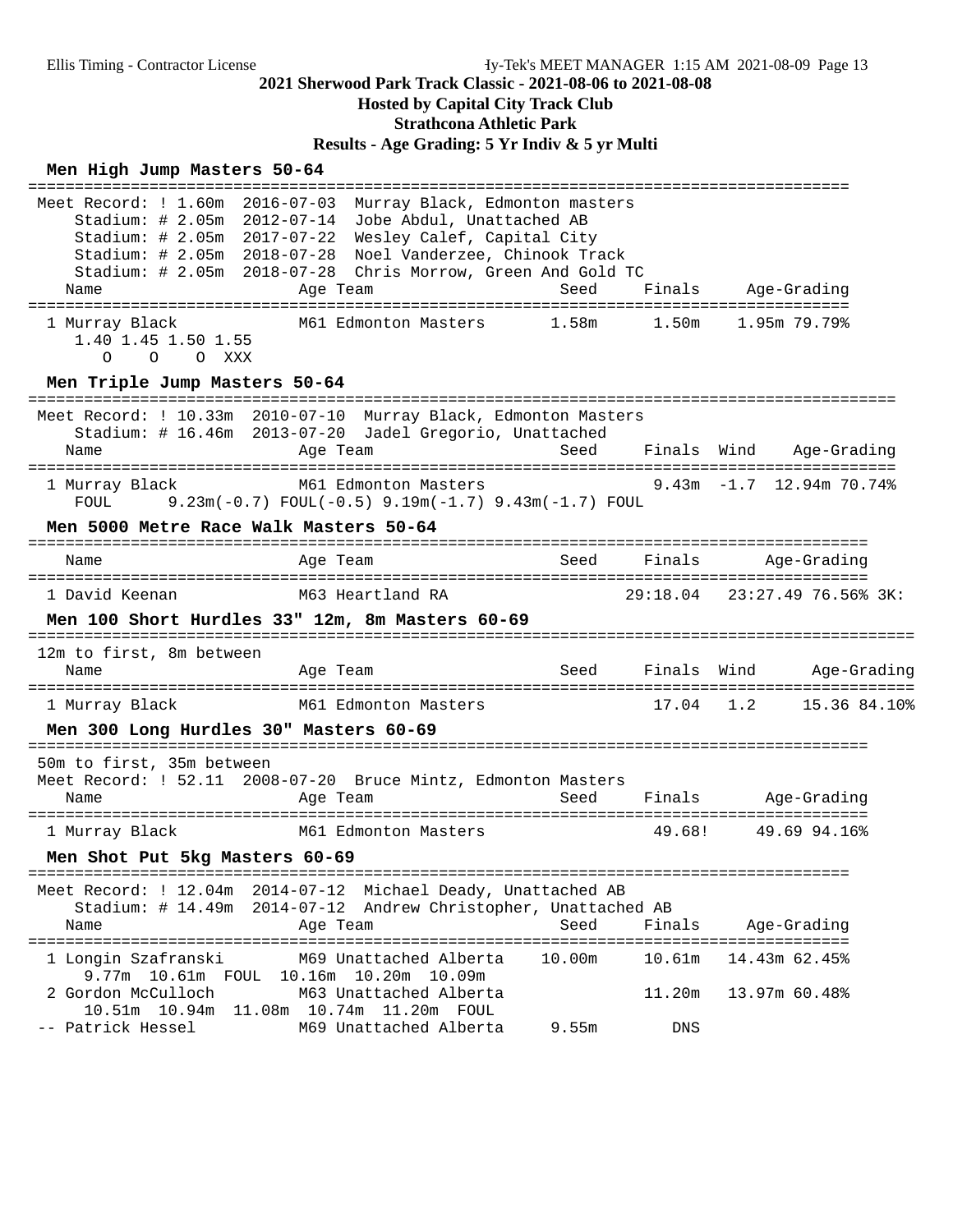### **Hosted by Capital City Track Club**

### **Strathcona Athletic Park**

**Results - Age Grading: 5 Yr Indiv & 5 yr Multi**

#### **Men Hammer Throw 5kg Masters 60-69**

| Stadium: # 63.87m 2010-07-10 Pedro Diaz-Pallos, UCAC                                                                              |                         |                      |
|-----------------------------------------------------------------------------------------------------------------------------------|-------------------------|----------------------|
| Name<br>and the Magnetic Press, and the Team                                                                                      | Seed Finals Age-Grading |                      |
| 1 Longin Szafranski M69 Unattached Alberta 32.00m 35.75m 52.39m 60.41%<br>33.55m 35.75m FOUL FOUL FOUL FOUL                       |                         |                      |
| 2 Gordon McCulloch M63 Unattached Alberta<br>30.03m FOUL 30.19m FOUL 30.89m 28.73m                                                |                         | 30.89m 40.41m 46.59% |
| -- Patrick Hessel            M69 Unattached Alberta    29.03m           DNS                                                       |                         |                      |
| Men Javelin Throw 600g Masters 60-69                                                                                              |                         |                      |
| ---------<br>Meet Record: ! 39.57m 2016-07-03 Terry Gudzowsky, Unattached AB<br>Stadium: # 71.50m 2007-08-09 Curtis Moss, Team BC |                         |                      |
| Name                                                                                                                              |                         |                      |
| 1 Lee Beamish M61 Unattached Alberta 43.50m 41.17m! 58.21m 59.11%<br>39.64m 40.16m 41.17m FOUL 40.32m 40.53m                      |                         |                      |
| 2 Gordon McCulloch M63 Unattached Alberta<br>FOUL 31.81m FOUL 32.16m FOUL FOUL                                                    |                         | 32.16m 45.47m 46.17% |
| 3 Longin Szafranski M69 Unattached Alberta 30.00m 28.11m 43.90m 44.58%<br>28.11m  26.77m  27.16m  FOUL  FOUL  28.02m              |                         |                      |
| -- Patrick Hessel 60 M69 Unattached Alberta 25.12m 20NS                                                                           |                         |                      |

#### **Men Weight Throw 20lbs Masters 60-69**

| Name                | Age Team                                                                       | Seed | Finals     | Age-Grading              |
|---------------------|--------------------------------------------------------------------------------|------|------------|--------------------------|
| 1 Longin Szafranski | M69 Unattached Alberta    12.00m<br>11.86m  12.98m  FOUL  12.58m  12.40m  FOUL |      |            |                          |
| 2 Gordon McCulloch  | M63 Unattached Alberta<br>FOUL FOUL FOUL                                       |      |            | 12.67m   13.20m   51.07% |
| -- Patrick Hessel   | M69 Unattached Alberta                                                         |      | <b>DNS</b> |                          |

#### **Men Discus Throw 1kg Masters 60+**

| Meet Record: ! 44.27m 2014-07-12 Michael Deady, Unattached AB<br>Stadium: # 51.56m 2018-07-18 Kyle Novak, Team Manitoba |        |                             |
|-------------------------------------------------------------------------------------------------------------------------|--------|-----------------------------|
| Seed<br>Age Team<br>Name                                                                                                | Finals | Age-Grading                 |
|                                                                                                                         |        |                             |
| 1 Bruce Foster 6 M76 Unattached Alberta                                                                                 |        | 33.34m 47.78m 64.50%        |
| 33.34m 33.22m FOUL FOUL 32.14m 32.28m                                                                                   |        |                             |
| 2 Longin Szafranski       M69 Unattached Alberta<br>40.00m                                                              |        | $39.74m$ $46.24m$ $62.43\%$ |
| 38.38m 39.74m FOUL<br>FOUL FOUL FOUL                                                                                    |        |                             |
| 3 Gordon McCulloch<br>M63 Unattached Alberta                                                                            | 35.60m | 37.83m 51.08%               |
| FOUL 33.49m 35.10m 35.60m FOUL 33.36m                                                                                   |        |                             |
| 4 Arnold Nett<br>M89 Edmonton Masters                                                                                   |        | 16.11m 31.42m 42.43%        |
| 14.33m 15.70m 13.88m 14.73m 16.11m 15.65m                                                                               |        |                             |
|                                                                                                                         |        |                             |
| -- Patrick Hessel<br>M69 Unattached Alberta 33.60m                                                                      | DNS    |                             |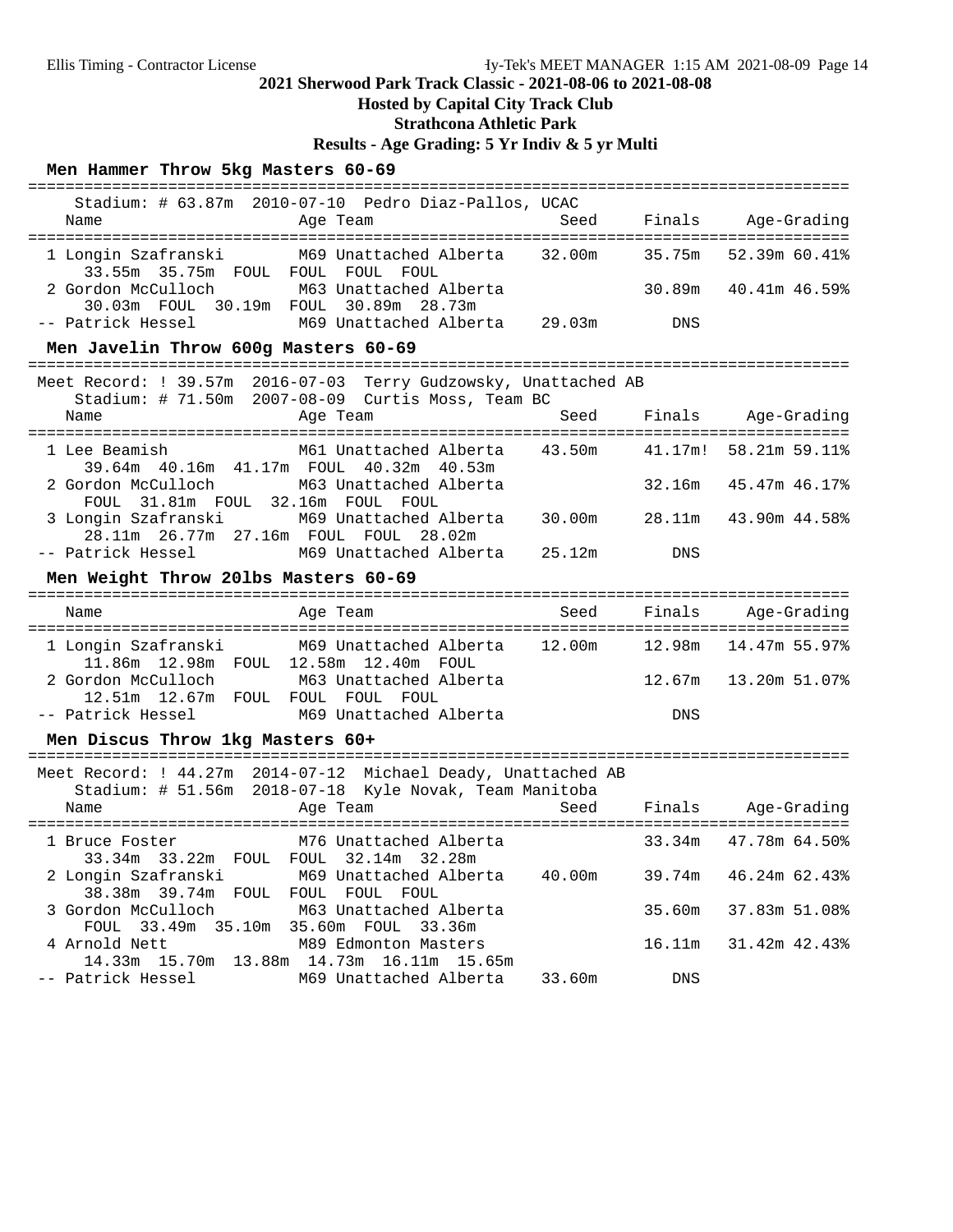## **Hosted by Capital City Track Club**

# **Strathcona Athletic Park**

**Results - Age Grading: 5 Yr Indiv & 5 yr Multi**

#### **Men 100 Metre Dash Masters 65+**

| Name                                                                                       | Meet Record: ! 14.61 2010-07-10 Dwight Swane, Edmonton Masters<br>Stadium: # 10.41 2009-07-11 Brian Barnett, Capital City<br>Age Team                                                                                          | Seed                                  | Finals<br>======       | Wind   | Age-Grading                    |
|--------------------------------------------------------------------------------------------|--------------------------------------------------------------------------------------------------------------------------------------------------------------------------------------------------------------------------------|---------------------------------------|------------------------|--------|--------------------------------|
| 1 Bruce Mintz                                                                              | M75 Edmonton Masters                                                                                                                                                                                                           | 16.72                                 | 16.46                  | 1.9    | 12.20 80.26%                   |
| Men 200 Metre Dash Masters 65+                                                             |                                                                                                                                                                                                                                |                                       |                        |        |                                |
| Meet Record: ! 29.60<br>Name                                                               | 2013-07-21 Bruce Mintz, Edmonton Masters<br>Stadium: # 21.37 2015-07-26 Benjamin Williams, Voleo<br>Age Team                                                                                                                   | Seed                                  | Finals                 | Wind   | Age-Grading                    |
| 1 David Dunn<br>2 Bruce Mintz                                                              | M85 Edmonton Masters<br>M75 Edmonton Masters                                                                                                                                                                                   | 34:40.00<br>35.29                     | 38.25<br>$35.73 - 1.3$ | $-1.3$ | 23.15 83.48%<br>25.78 74.95%   |
| Men High Jump Masters 65+                                                                  |                                                                                                                                                                                                                                |                                       |                        |        |                                |
| Meet Record: ! 1.25m<br>Stadium: # 2.05m<br>Stadium: # 2.05m<br>Stadium: $# 2.05m$<br>Name | $2010 - 07 - 10$<br>2012-07-14<br>Jobe Abdul, Unattached AB<br>2017-07-22<br>Wesley Calef, Capital City<br>2018-07-28 Noel Vanderzee, Chinook Track<br>Stadium: # 2.05m 2018-07-28 Chris Morrow, Green And Gold TC<br>Age Team | Fred Judson, Edmonton Masters<br>Seed | Finals                 |        | Age-Grading                    |
| 1 Arnold Nett<br>$\Omega$<br>$\Omega$<br>$\Omega$                                          | M89 Edmonton Masters<br>0.86 0.88 0.90 0.92 0.94 0.96 0.98 1.00<br>$\circ$<br>O XXX<br>$\circ$<br>$\circ$                                                                                                                      | -------                               | 0.98m                  |        | 1.84m 75.38%                   |
| Men Long Jump Masters 65+                                                                  |                                                                                                                                                                                                                                |                                       |                        |        |                                |
| Meet Record: ! 3.82m<br>Name                                                               | 2014-07-12 Bruce Mintz, Edmonton Masters<br>Stadium: # 7.38m 2010-07-11 Wade Huber, Excel Athletica<br>Age Team                                                                                                                | Seed                                  | Finals                 | Wind   | Age-Grading                    |
| =======================<br>1 Arnold Nett                                                   | -------<br>M89 Edmonton Masters<br>$2.31m(1.4)$ $2.41m(-0.8)$ $2.44m(2.0)$ $2.35m(-0.2)$ $FOUL(0.6)$                                                                                                                           |                                       | =======<br>2.44m       | 2.0    | $5.40m$ 60.40%                 |
| Men Triple Jump Masters 65+                                                                |                                                                                                                                                                                                                                |                                       |                        |        |                                |
| Name                                                                                       | Meet Record: ! 7.30m 2010-07-10 Arnold Nett, Edmonton Masters<br>Stadium: # 16.46m 2013-07-20 Jadel Gregorio, Unattached<br>Age Team                                                                                           | Seed                                  | Finals                 | Wind   | Age-Grading                    |
| 1 Arnold Nett<br>$5.62m(-1.6) 5.53m(-1.6)$                                                 | M89 Edmonton Masters<br>$5.45m(-1.7)$ $5.62m(-1.5)$                                                                                                                                                                            |                                       |                        |        | $5.62m - 1.5$ 12.35m $67.55\%$ |
| Men 5000 Metre Race Walk Masters 65+                                                       |                                                                                                                                                                                                                                |                                       |                        |        |                                |
| Name                                                                                       | Age Team                                                                                                                                                                                                                       | Seed                                  | Finals                 |        | Age-Grading                    |
| 1 Henry Charrois                                                                           | M70 Edmonton Racewalk                                                                                                                                                                                                          | 32:00.00                              | 29:31.29               |        | 21:10.02 84.85% 3K:            |